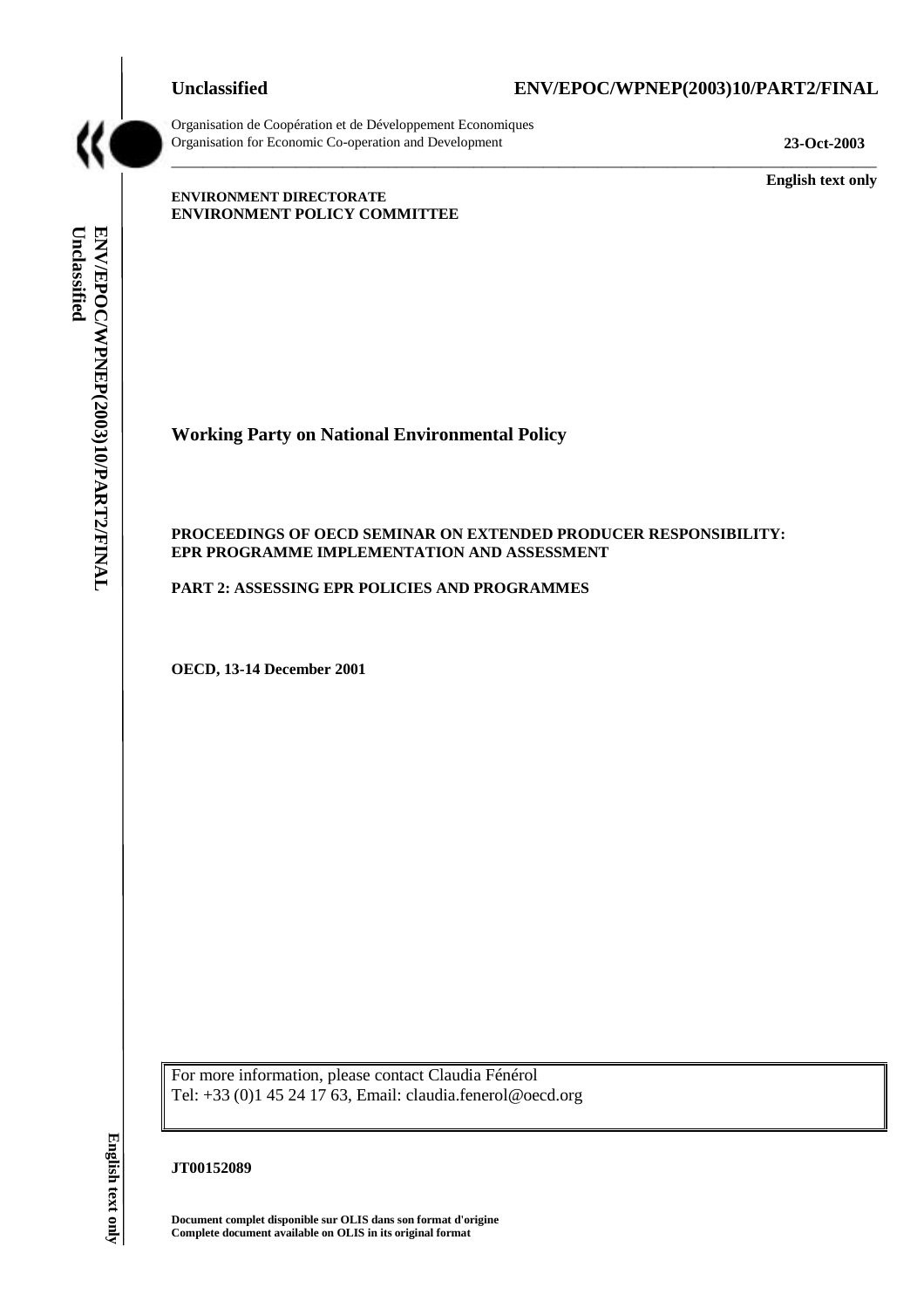**Copyright OECD, 2003** 

**Applications for permission to reproduce or translate all or part of this material should be addressed to: Head of Publications Service, OECD, 2 rue André-Pascal, 75775 Paris Cedex 16, France.**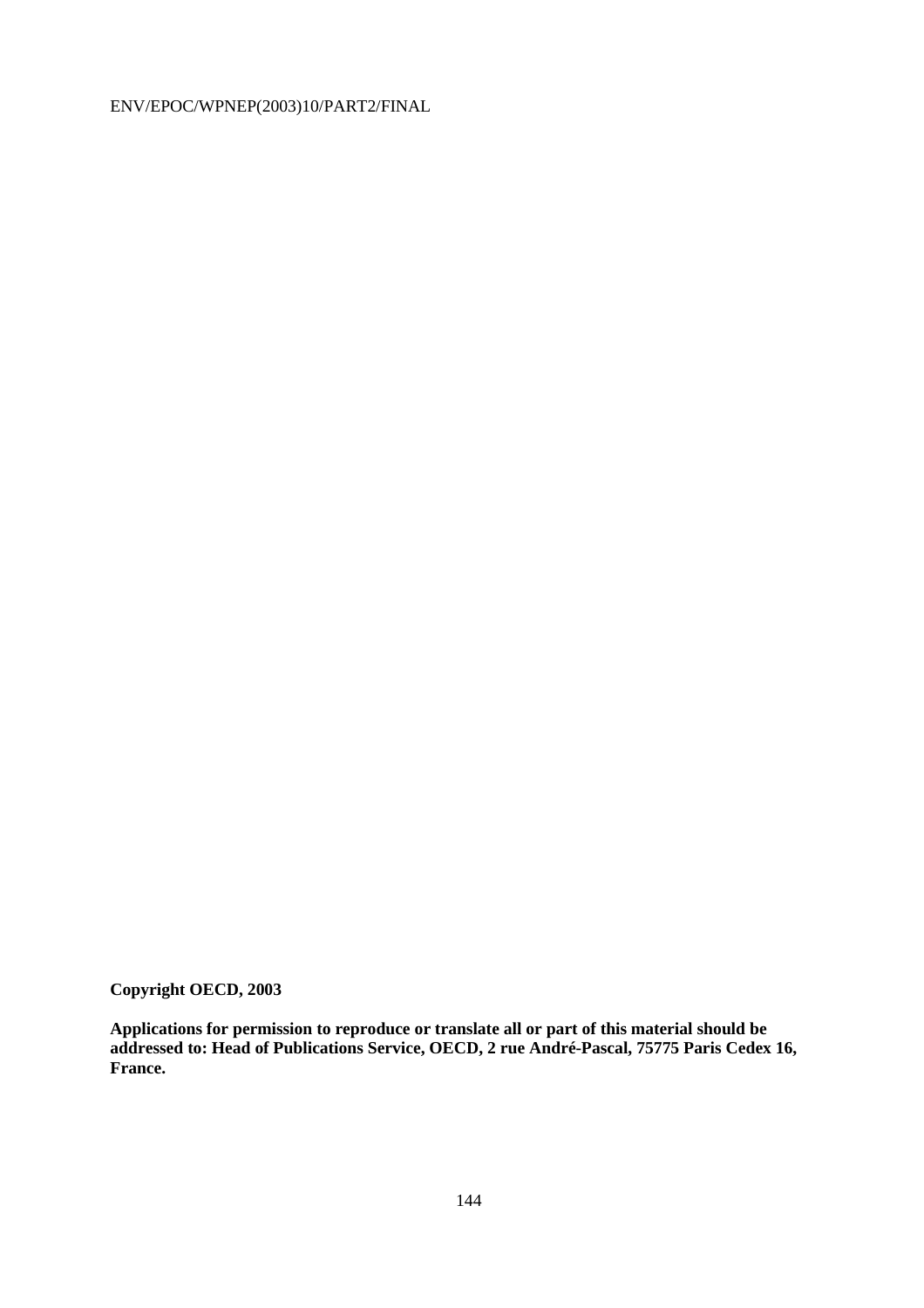# **FOREWORD**

 The OECD held a seminar on Extended Producer Responsibility Programme Implementation and Assessment, from 13-14 December, 2001. The main purpose of the seminar was to examine how governments are implementing EPR policies and to discuss their results achieved. The seminar created a forum for member governments to share information about their EPR programmes, discuss pressing issues and to explore ways to implement sounder and more effective EPR policies.

 The seminar was divided into four sessions: two sessions consisted of panel presentations from member governments, academia, industry and other experts and two sessions comprised discussion of two consultants' papers with discussants. Over 50 participants attended the seminar, representing government, industry, academia and non-governmental organisations. The outcome of session discussions and recommendations gave OECD clear directions on where to focus its future EPR activities. In particular, participants stressed the need for further guidance on economics of EPR as well as the need for empirical data on the costs and effectiveness of EPR so as to allow for more conclusive policy and programme analysis.

 The Proceedings of this seminar are divided into two parts: Part One consists of papers from Sessions 1 and 2. Part Two contains papers from Sessions 3 and 4. The Proceedings contain only papers submitted to the seminar; no presentations are included.

 The opinions expressed in these proceedings are those of the authors, and do not necessarily reflect the views of individual member countries. The document is published under the responsibility of the Secretary General.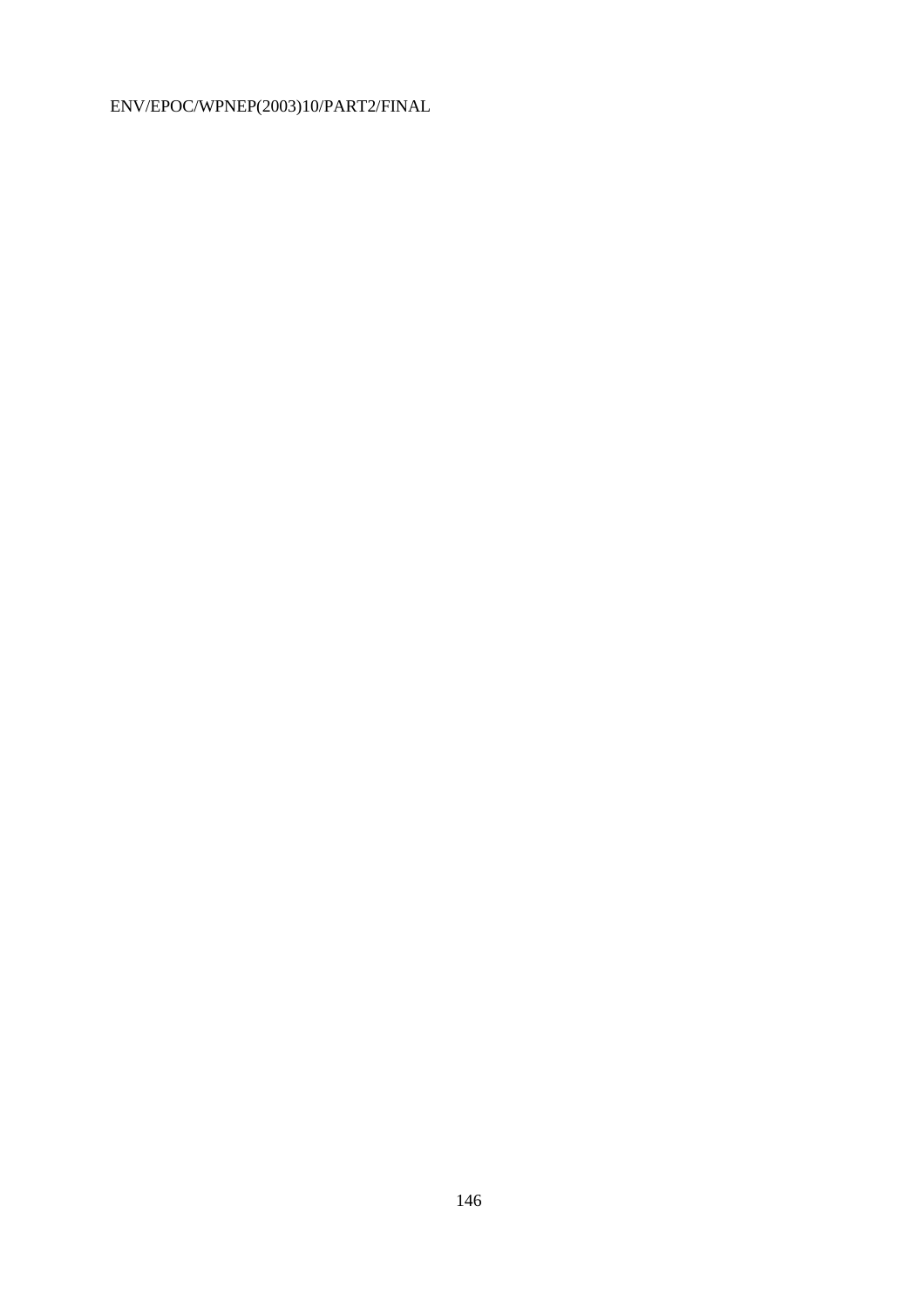# **TABLE OF CONTENTS: PART 1**

[The Table of Contents for Part 1 of this two volume set is included for information only.]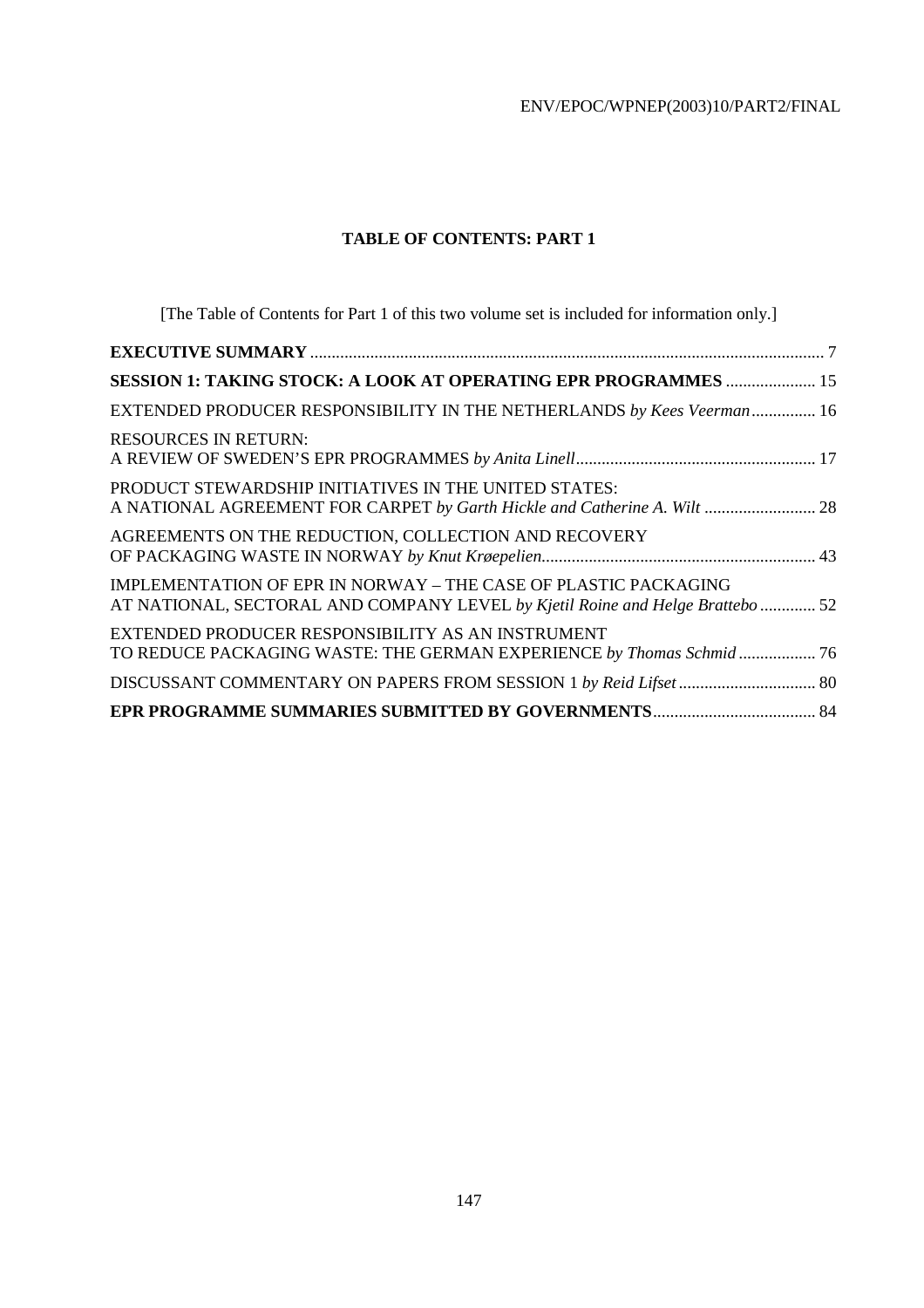# **TABLE OF CONTENTS: PART 2**

| <b>SESSION 2: ASSESSMENT AND EVALUATION OF EPR</b>                                                              |  |
|-----------------------------------------------------------------------------------------------------------------|--|
| EVALUATING THE ENVIRONMENTAL EFFECTIVENESS AND<br>ECONOMIC EFFICIENCY OF EXTENDED PRODUCER RESPONSIBILITY (EPR) |  |
|                                                                                                                 |  |
|                                                                                                                 |  |
| <b>SESSION 3: EPR PROGRAMME IMPLEMENTATION:</b>                                                                 |  |
| EPR PROGRAMME IMPLEMENTATION:<br>INSTITUTIONAL AND STRUCTURAL FACTORS by Naoko Tojo and Thomas Lindhqvist  226  |  |
|                                                                                                                 |  |
| <b>SESSION 4: INTEGRATED PRODUCT POLICY (IPP)</b>                                                               |  |
| <b>INTEGRATED PRODUCT POLICY AND EXTENDED</b>                                                                   |  |
| <b>INTEGRATED PRODUCT POLICY AND EXTENDED</b>                                                                   |  |
| PRINCIPLES OF IPP AND EPR: THE PERSPECTIVE OF A                                                                 |  |
|                                                                                                                 |  |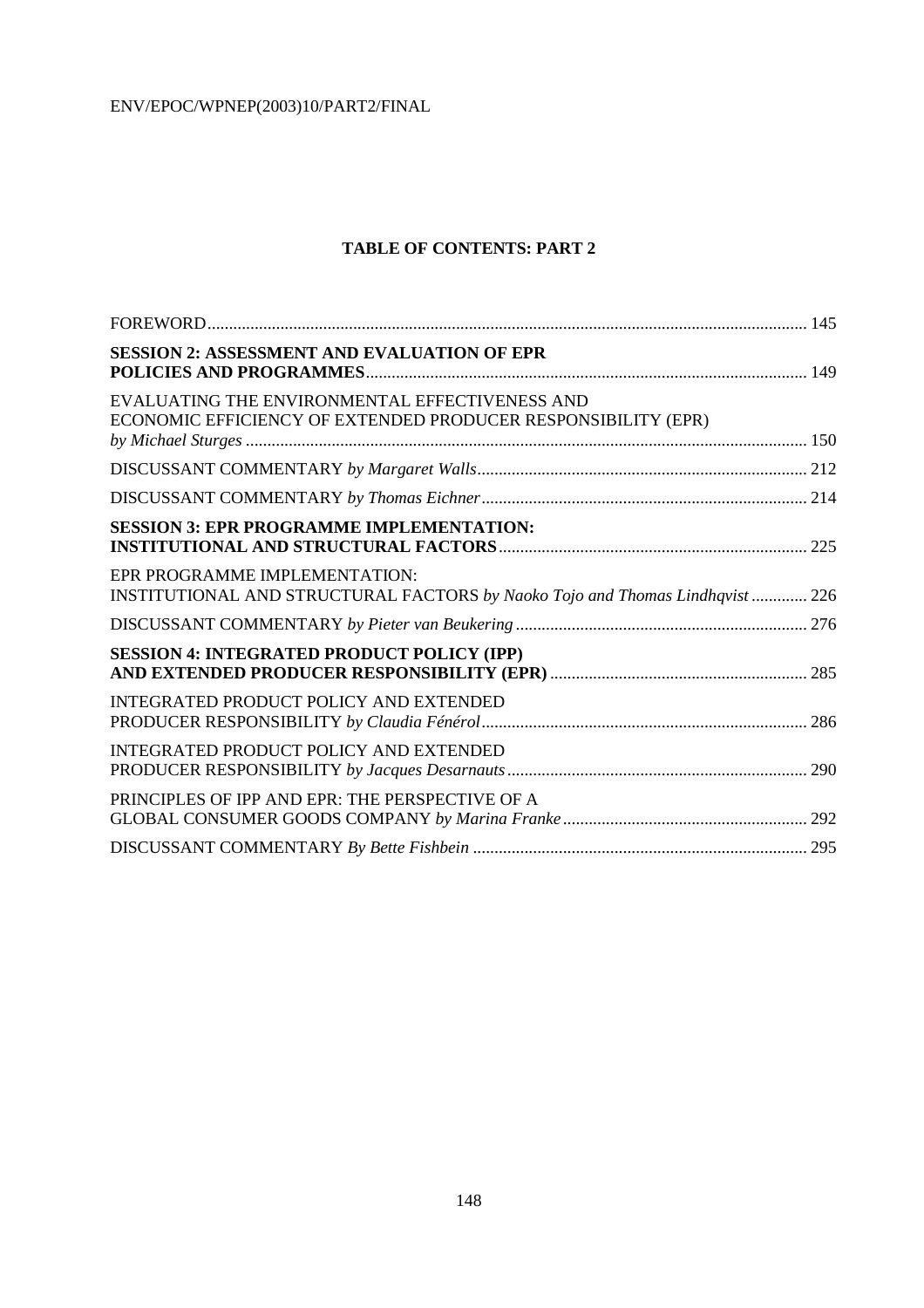# **SESSION 2: ASSESSING EPR POLICIES AND PROGRAMMES**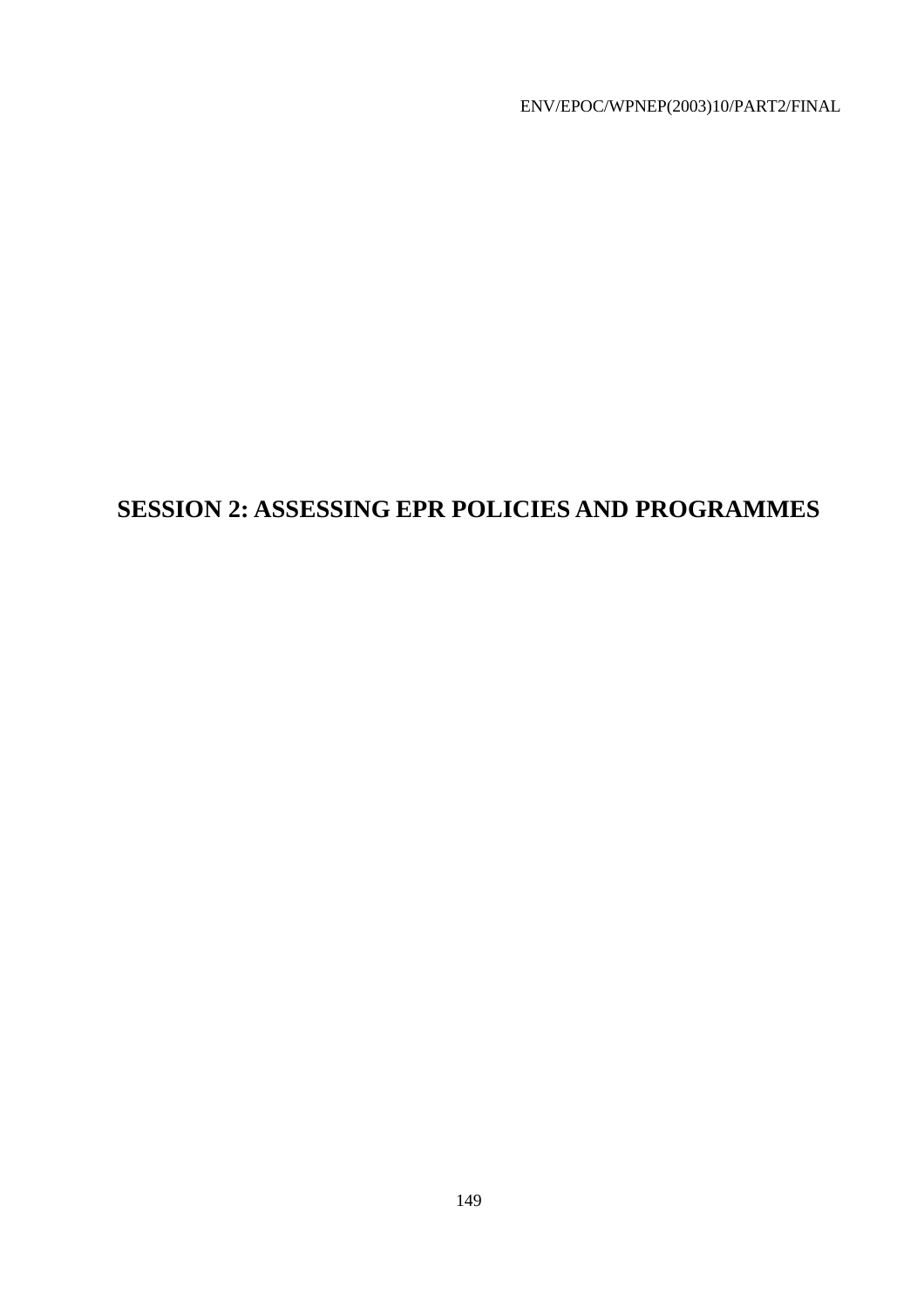# **EVALUATING THE ENVIRONMENTAL EFFECTIVENESS AND ECONOMIC EFFICIENCY OF EXTENDED PRODUCER RESPONSIBILITY (EPR)**

by **Michael Sturges**  Pira International United Kingdom

# **EXECUTIVE SUMMARY**

 Extended producer responsibility (EPR) is an environmental policy approach in which the producer's responsibility is extended to the post-consumer stage of the life cycle. In this way, it is intended that EPR programmes will reduce waste production and contribute to the decoupling of waste production and GDP and send strong signals to the producer to design products that are more environmentally compatible.

 Within the OECD many EPR programmes are emerging for different sectors, waste streams and product groups. However, the application of EPR remains controversial, and policy makers are often challenged to prove that the economic costs of achieving EPR goals are justified in terms of the environmental benefits secured. Therefore, this paper investigates how the environmental and economic aspects of EPR can be evaluated.

# **Why do we need EPR and where can EPR be most effective?**

 The paper begins by presenting an economic rationale for EPR policies. In particular, the paper considers why EPR programmes are needed and the conditions under which they can be most effective.

 Four possible scenarios for ownership of landfill and recycling operations are identified. These are investigated in a series of simplified economic models, presented in the Annex. The models show that, from both an economic and environmental viewpoint, the optimal mix of recycling and disposal may not be achieved without intervention. Further development of the models demonstrates that the optimal recycling rate is dependent on both environmental and economic influences.

 A series of matrices produced at the OECD's 1999 Paris EPR Workshop further reiterate these conclusions. The matrices were developed as a screening tool to help policy makers select a course of action, and provide a way of visualising and evaluating the economic and environmental model for different situations. The matrices compare value on the y-axis and environmental impact on the x-axis. The value axis is not clearly defined, but value is considered to be a function of the internal costs of recovery, recycling and disposal compared to those of disposal. The environmental impact axis is a relative measure of the scale of the effects of the waste stream on the environment.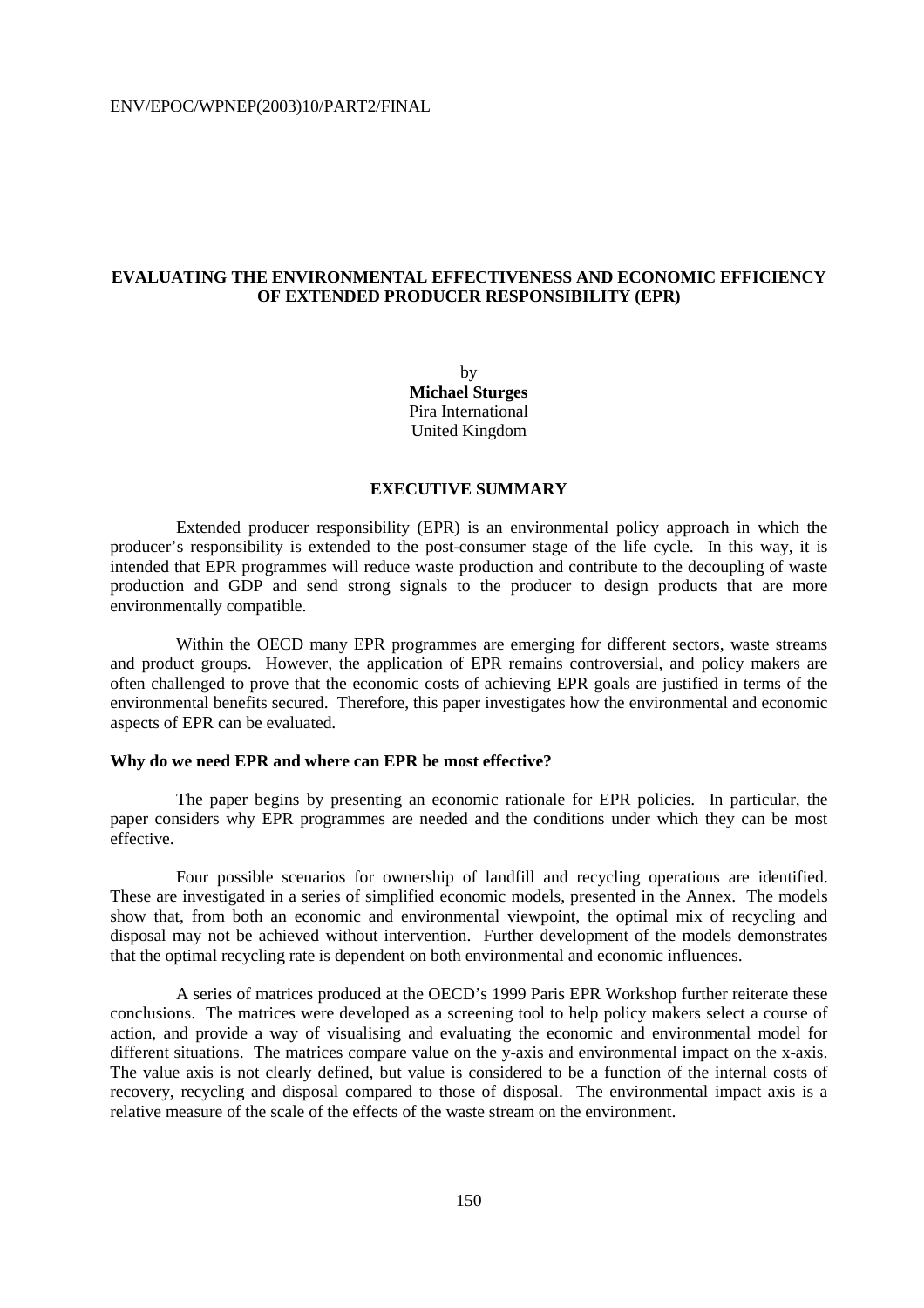Where a material has a positive value at end of life  $-i.e.$  the costs of collecting, sorting and reprocessing the material are lower than the market value of the recyclate – market forces will generate recycling programmes regardless of the scale of environmental impact. The greater the end of life value, the more likely that development will occur. However, the models in Annex 1 suggest that the level of recycling that will be achieved with no market intervention is not the optimum recycling rate. Where the environmental impact of the waste stream is low, this is unlikely to be of significant concern. However, where the environmental impact of the material is medium to high, there may be a case for some market intervention in order to increase the recycling levels achieved.

Where the value of recovered material is negative  $-i.e.$  the costs of collecting, sorting and reprocessing the material are greater than the value of the recyclate produced – recycling will only occur with market intervention. Whether market intervention should be pursued or not may depend upon the relative scale of the environmental impact:

- If end of life value is low and environmental impact is low, market intervention to pursue increased recycling is unlikely to be justified;
- If end of life value is low and environmental impact is medium, a focus on increased recycling through an EPR programme may be warranted; and
- If end of life value is low but the scale of environmental impact is high, then the nature of the hazard requires that safe disposal or recycling is essential. In such instances where environmental impact is high a prescriptive approach may be required to ensure that high levels of environmental protection are achieved.

 The matrices attempt to simplify the description of the environmental and economic situations into a series of discrete scenarios. In reality, the boundaries between each scenario become blurred. The availability of secondary material markets will be critical to the success of any policy objective. Changes in the supply side and the demand side may influence the economics of recycling, thereby moving the description of the situation from one matrix to another. This may be particularly important in capital intensive sectors, such as the paper and board industry. Imbalances in the supply and demand of materials driven by capital investments can lead to fluctuating virgin and recovered fibre prices. The instability generated in these situations can hinder the development of an optimal waste management strategy.

#### **Life cycle cost benefit analysis as a tool for evaluating EPR programmes**

 The models and matrices investigated suggest that for an EPR programme to be justified the environmental and economic benefits must outweigh the environmental and economic costs. Therefore, an approach is required which allows environmental and economic costs and benefits to be considered on an equal footing.

 The paper therefore advocates a life cycle cost benefit analysis (CBA) approach to evaluating the environmental and economic performance of EPR programmes. CBA is a developing technique that seeks to value externalities in monetary terms, and compare these against the internal costs of implementation. In this way, decision-makers and stakeholders gain insight into the trade-offs within and between economic costs and environmental benefits that are inevitably made when selecting and implementing policies.

 There is no standardised methodology for performing CBA, but the following general principles should be incorporated into all studies: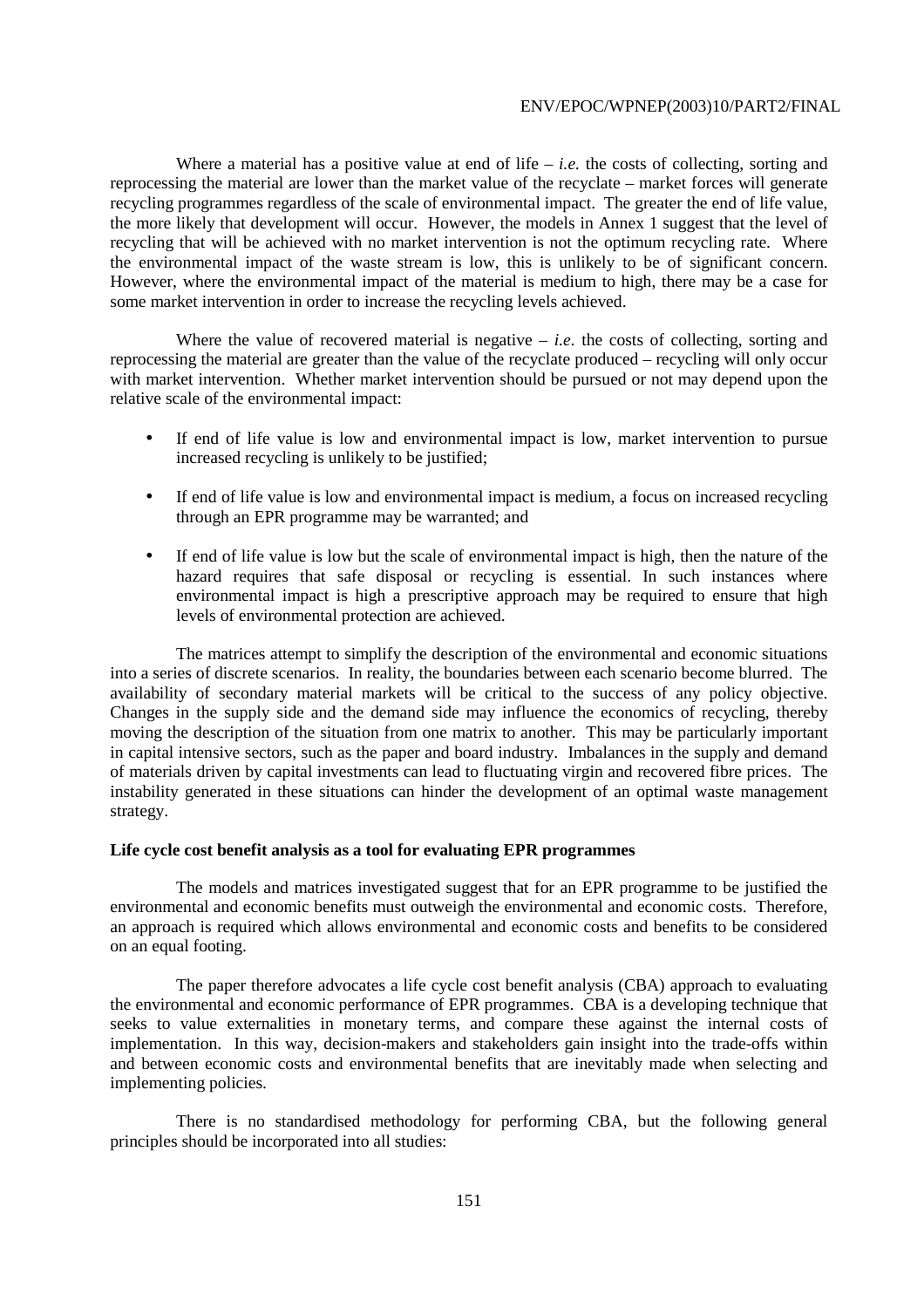- Transparency: a clear understanding of how the results are achieved, which assumptions are made, and which data are used should be provided;
- Comprehensiveness: all relevant environmental impacts should be acknowledged in some way;
- Time and spatial issues should be addressed;
- Stakeholder dialogue should be maintained to ensure that the systems modelled and assumptions made are in line with reality. Dialogue will also improve access to data;
- An evaluation of the methods applied by various researchers and consultants suggests that the following common themes apply;
- Environmental impacts are quantified using life cycle inventory analysis or life cycle impact assessment techniques; and
- Economic valuation techniques are applied to convert life cycle inventory or impact data into monetary units, which are then comparable with internal costs.

 A general framework for performing CBA studies is put forward in this paper. It is important to recognise CBA as a useful tool rather than a decision rule. By asking the right questions it opens up the discussion and identifies key issues. Methodological and data limitations may prevent CBA from providing definitive answers to all the questions raised, but this does not render the exercise valueless. For example, it can be particularly useful to know the point at which costs of reducing a pollutant start to rise sharply. This information can then be used to make a first guess as to the level to which it is "reasonable" to reduce pollution. This approach is particularly appropriate where there is very limited information on the real risks that the pollutant poses.

 In this way, CBA makes decision-making more transparent. It is an aid to the decision-making process, not a substitute for it. The decision-maker must still judge how to weigh up environmental effects, economic costs and distributional impacts of the different policy options and select the preferred option. Supplementary information from macro-economic analyses that consider the impacts of policy on economic indicators such as GDP, inflation rate, and the trade balance may also be of value to decision-makers.

# **Evaluating the internal costs of EPR programmes**

 A cost benefit analysis of public policy must focus on the total financial costs to society rather than the costs to individual groups. Affected parties may include:

- 1. Specific industry sectors;
- 2. Specific businesses;
- 3. Government departments and enforcement agencies;
- 4. Employees (in specific industries and businesses);
- 5. General public;
- 6. Special interest groups; and
- 7. Producer responsibility organisations.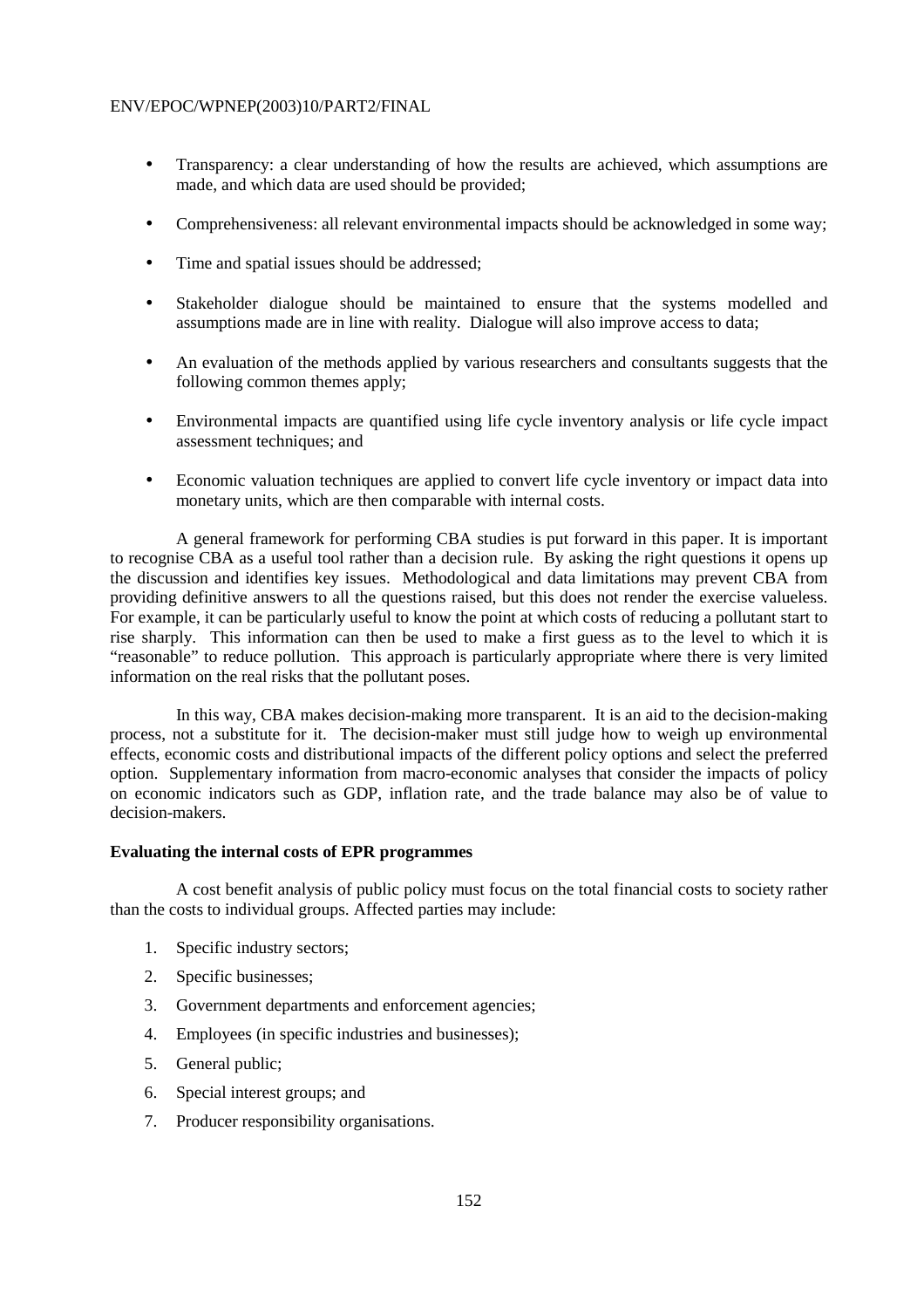The distribution of the costs that are incurred between these parties is important. EPR policy measures are not attractive (and are unlikely to succeed) if they imply a disproportionate burden on a particular sector. By identifying the effects on each of the stakeholders, an appreciation of the potential distribution of costs is afforded. Distribution effects may occur at a group level, at a national level, or at a regional level. However, determining the internal financial cost impact of the policy on each group is a difficult task – the financial flows between affected parties may be complex.

 Available internal cost data has been collated and reviewed. Key points arising from the review are:

- Internal cost estimates show considerable variation this may be due to inclusion of different parameters / processes / approaches to the calculations;
- There is inconsistency in the methods applied and it is therefore difficult to make comparisons between different sources;
- Often it is frequently not transparent as to whether costs are gross or net of revenues from recycling / energy recovery;
- Often it is not transparent as to whether costs include capital investment;
- Often it is not transparent who the costs apply to industry, local authorities, government, *etc*; and
- Little is available on economies of scale, *etc*.

 Although these available data can be used to quantify the order of magnitude of costs for waste management processes, detailed CBA studies to support EPR policy decisions may require considerable primary data collection in order to be justifiable to stakeholders.

# **Quantifying environmental benefits of EPR programmes**

 In CBA, the environmental impacts are quantified using life cycle assessment techniques. These environmental impacts are then converted into monetary values using economic valuation (monetisation), so that the environmental costs and benefits of the programme can be compared against the financial costs of implementation. Monetisation seeks to convert the environmental impacts of a life cycle assessment study into a single comparable unit (in this case a monetary unit such as Euros or dollars).

Economic valuation of environmental impacts can be achieved through a variety of techniques:

 Contingent valuation is a state preference method which is used to ask individuals their willingness-to-pay (WTP) for the environmental good directly using a structured questionnaire.

 The Hedonic pricing method (HPM) considers that the price of a good is a function of its attributes, including environmental attributes. For example, the price of a house is a function of the characteristics of the house, its neighbourhood, and environmental variables such as ambient air quality or proximity to countryside. HPM regresses house prices to statistically isolate the price differential due to the relevant environmental characteristic.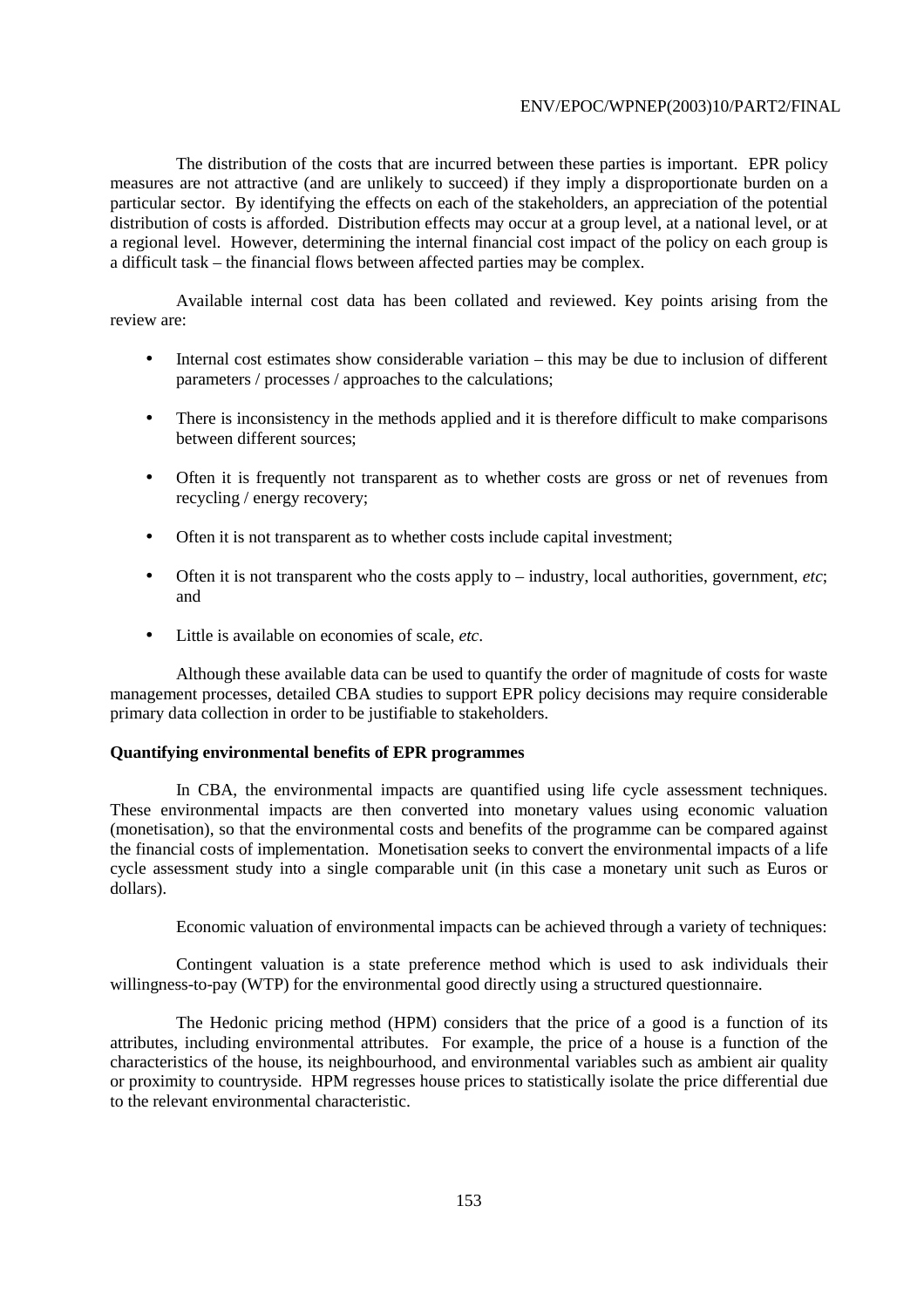Averting behaviour method values environmental quality by looking at the expenditure people make for goods that can substitute or avoid for a decrease in environmental quality. For example, expenditure on bottled water can give an indication of people's WTP for preventing the adverse health effects from using bottles water.

 There are limits to the application of monetisation. In some cases there is currently no sound understanding of the pathway between the inventory data and effects on the protection area, or no reliable economic values are available. In such cases the environmental concern cannot be quantified within the monetary valuation but must still be considered in interpretation and in making a decision based on the study.

To overcome this, methodologies should consider two types of impact category:

- Primary impact categories those for which an economic valuation can be derived; and
- Secondary impact categories those for which no economic valuation can be derived.

 Where possible, these secondary impact categories should be quantified in traditional LCA impact assessment units. If this is not possible, the existence of the secondary impact category should at least be qualified for further discussion during the decision making process.

 The different dimensions of recycling-related external effects are identified. Recycling affects the whole life cycle of materials. As a result, an EPR programme may incur a wide variety of environmental costs and benefits.

 In the extraction stage, recycling may reduce demands for raw materials, thereby avoiding ecosystem damage and exhaustion of scarce resources. Transportation impacts of raw materials may also be reduced.

 In the production stage, substitution of primary resources by secondary materials may reduce energy demands, air emissions and waterborne emissions. For example, the production of recycled aluminium requires 97% less energy than primary aluminium production. However, recycling can raise new environmental impacts, for example reprocessing impacts such as the decoupling of waste paper.

 During the consumption stage, performance of the recycled product is critical. Secondary products may be less durable or cause operational problems. Conversely, some consumers may experience the purchase of recycled products as a positive environmental act, and thereby experience an improved feeling of well-being.

 In the waste management phase, recycling prevents incineration and landfilling of solid wastes. Subsequently, emissions of pollutants to the atmosphere, surface waters and groundwater and disamenity impacts of landfill sites and incinerators are avoided, but the products of disposal (recovered landfill gas and recovered energy) are also displaced. Transport emissions associated with the collection of recovered materials and impacts associated with sorting must also be considered.

 It is evident that the scope of the analysis must consider all aspects of the environmental costs and benefits across the entire life cycle.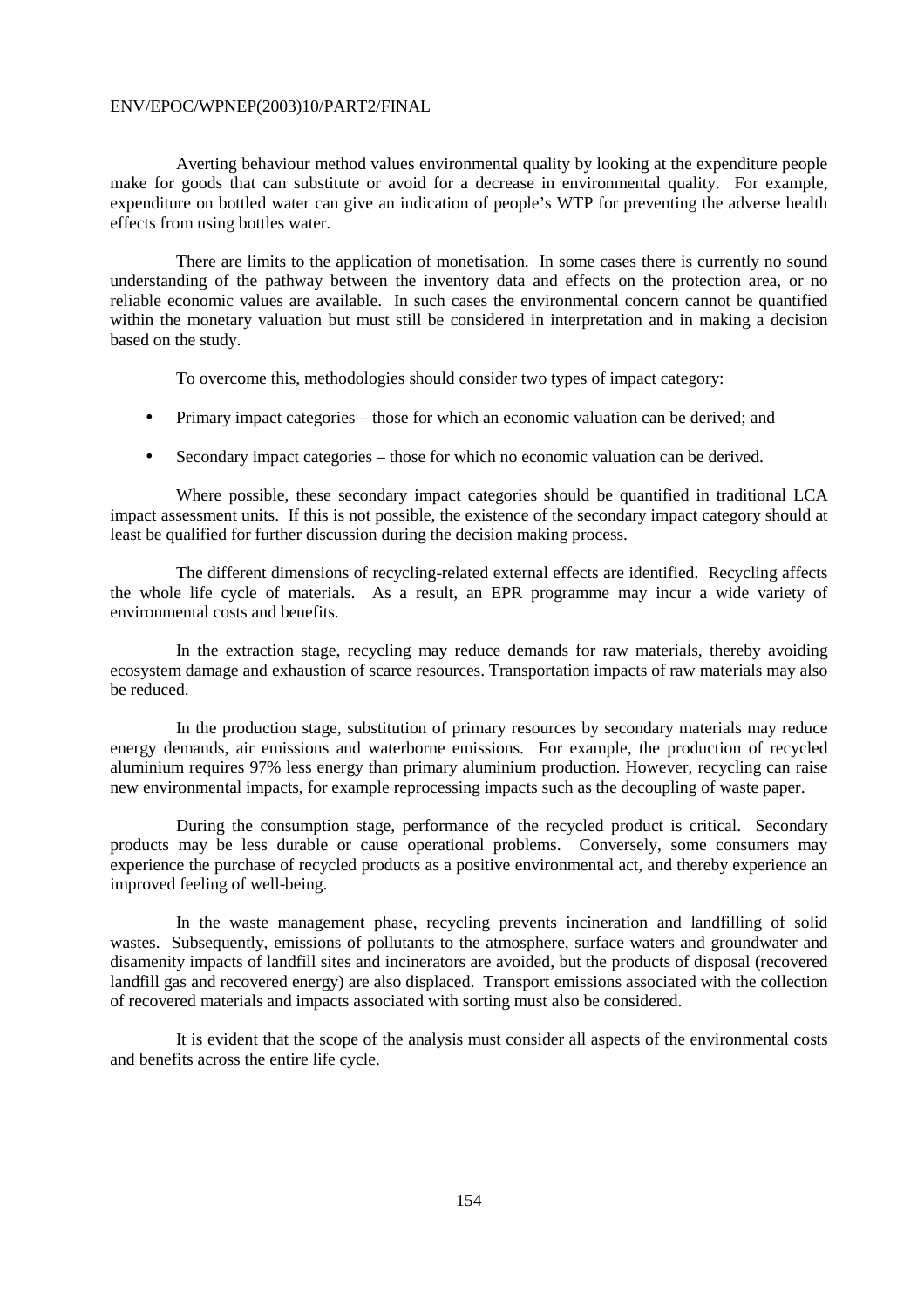| <b>Externality</b>                | <b>Residual well-being effect</b>                      |
|-----------------------------------|--------------------------------------------------------|
| Global warming                    | Mortality and morbidity                                |
|                                   | Damage to buildings, structures and materials          |
|                                   | Damage to forest resources and agricultural production |
| Air pollution                     | Chronic and acute morbidity                            |
|                                   | Chronic and acute mortality                            |
|                                   | Damage to buildings, structures and materials          |
|                                   | Damage to forest resources and agricultural production |
| Ground<br>and<br>surface<br>water | Safety and availability of drinking water              |
| pollution                         | Recreational value                                     |
|                                   | Biodiversity                                           |
|                                   | Damage to fisheries                                    |
| Disamenity                        | Odour and Visual pollution                             |
|                                   | <b>Noise</b>                                           |
|                                   | Congestion                                             |
|                                   | Willingness-to-recycle                                 |
|                                   | Convenience                                            |
| Traffic accidents                 | Mortality                                              |
|                                   | Serious injury                                         |
| Occupational health               | Accidents                                              |
|                                   | <b>Diseases</b>                                        |
| Macro-economic effects            | Multiplier effects                                     |
|                                   | Employment                                             |

#### **Table 1: Main externalities for consideration in the evaluation of EPR programmes**

 It is not the intention of this paper to evaluate all available economic valuations and how these were achieved, but for each of the possible externalities a brief discussion is provided and some possible valuations are highlighted. It is intended that the valuations presented will provide a starting point for further discussion and methodology development.

# **Examples of the costs and benefits of EPR programmes**

 Many examples of the use of CBA to evaluate EPR programmes can be found. A selection of case studies of the use of CBA is highlighted in this paper and the implications of these studies for evaluating EPR programmes and policies are assessed.

 In particular, CBA studies investing three waste streams are considered, and implications on the use of CBA for evaluating EPR programmes are drawn:

#### *General municipal solid waste*

 There are limitations to the methodologies and data applied in both case studies, but they both appear to lend support for the implementation of EPR programmes for household waste streams. The additional costs of EPR programmes that divert materials from disposal to recycling can be justified in terms of the reduced environmental impact of waste management and the avoided environmental emissions from virgin production.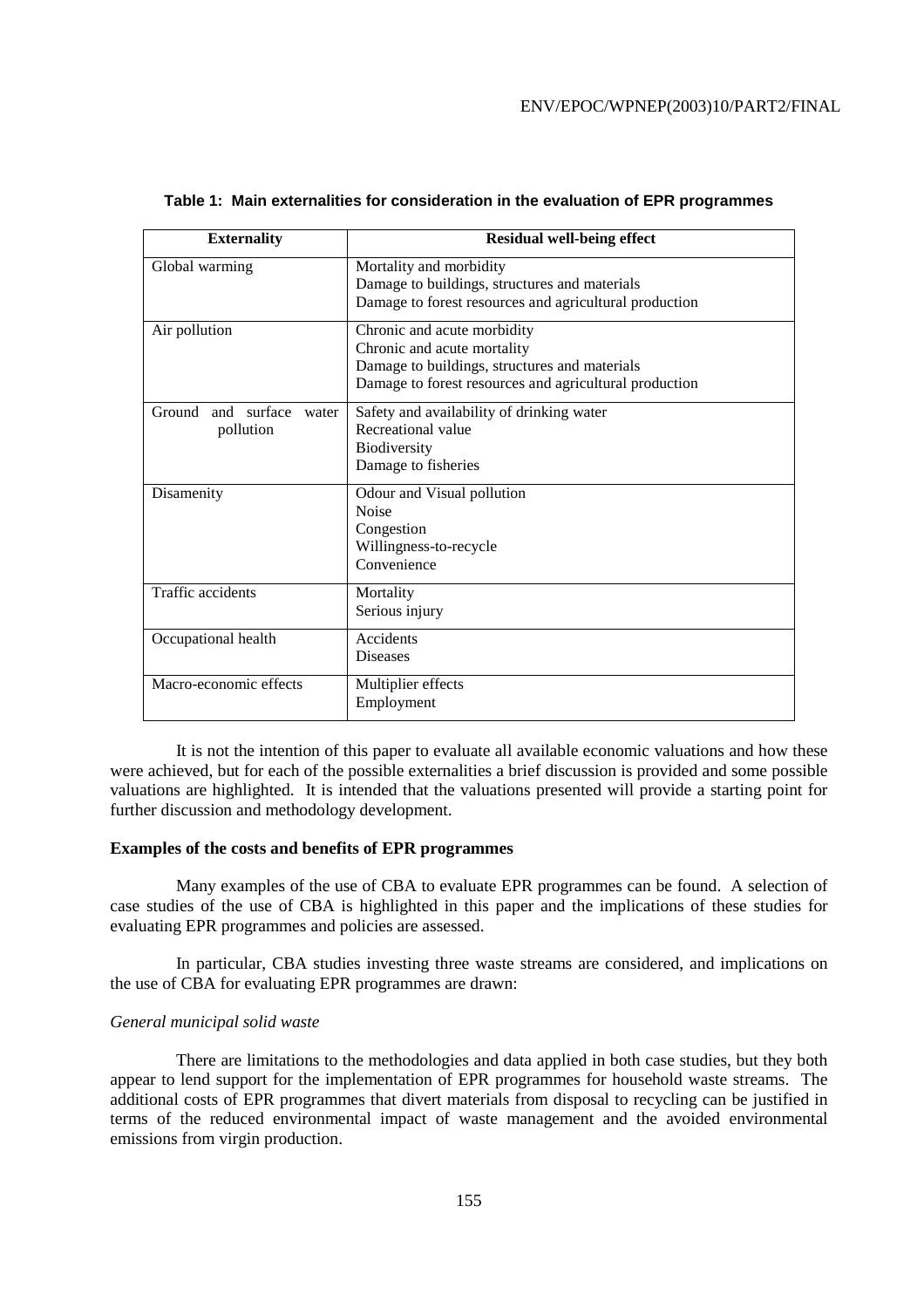However, it is apparent that both the costs and benefits of recycling programmes will be dependent on the specific products or materials addressed – EPR programmes for specific materials or products will require a more focused analysis of the environmental and economic costs and benefits.

 Both case studies highlight the importance of the framing of the question to be addressed. A narrow focus on recycling activities without due consideration of the wider issues could lead to missed opportunity costs.

# *Packaging waste*

 A CBA study of packaging waste management in Europe seems to confirm the general inference of the waste management hierarchy that material recycling is preferable to disposal by landfill or incineration. This lends support to EPR programmes that encourage recycling of packaging waste. However, the case study also consolidates the view that the hierarchy should be applied with caution. In particular, the study highlights that the potential costs and benefits of an EPR programme are dependent on:

- The materials targeted;
- The waste streams targeted; and
- Local circumstances, including the population density and alternative MSW disposal options.

 A CBA study of packaging waste management in Australia seems to confirm that recycling of household packaging waste shows a net benefit from a combined environmental and economic viewpoint. The conclusion for Australia that recycling in urban areas delivers greater environmental benefit than recycling in rural areas is seems intuitive, but contrasts to the findings of the study for Europe. Closer analysis of the two studies demonstrates that the underlying assumptions made about the systems and the data sources used are fundamental in determining the results achieved and may influence the conclusions drawn. This demonstrates the necessity to carefully determine the goal and scope of the study.

#### *Batteries*

 In a study of batteries in the UK, no attempt was made to monetise the environmental impact. As a result, the complexity of the results presented makes it difficult to draw precise conclusions. The complexity of the results could have been reduced by using economic valuation to achieve a single environmental impact cost, but this may have reduced the transparency of the results and suggested a simplicity that does not exist.

 The approach applied highlights the application of cost effectiveness analysis as opposed to cost benefit analysis. In cost effectiveness analysis, the most economically efficient way of achieving a specified target is identified. Applying cost-effectiveness analysis to determine how to achieve a pre-set target makes the assumption that the target is rational and must be achieved. This contrasts with cost benefit analysis studies, which asks more fundamental questions of whether targets are justified and at what level targets should be set. This suggests that the goals and aspirations of EPR programmes should be set on the basis of CBA studies. However, where regional EPR programmes are implemented, cost effectiveness analysis approaches may be used to identify the best way to achieve these objectives at a national or local level.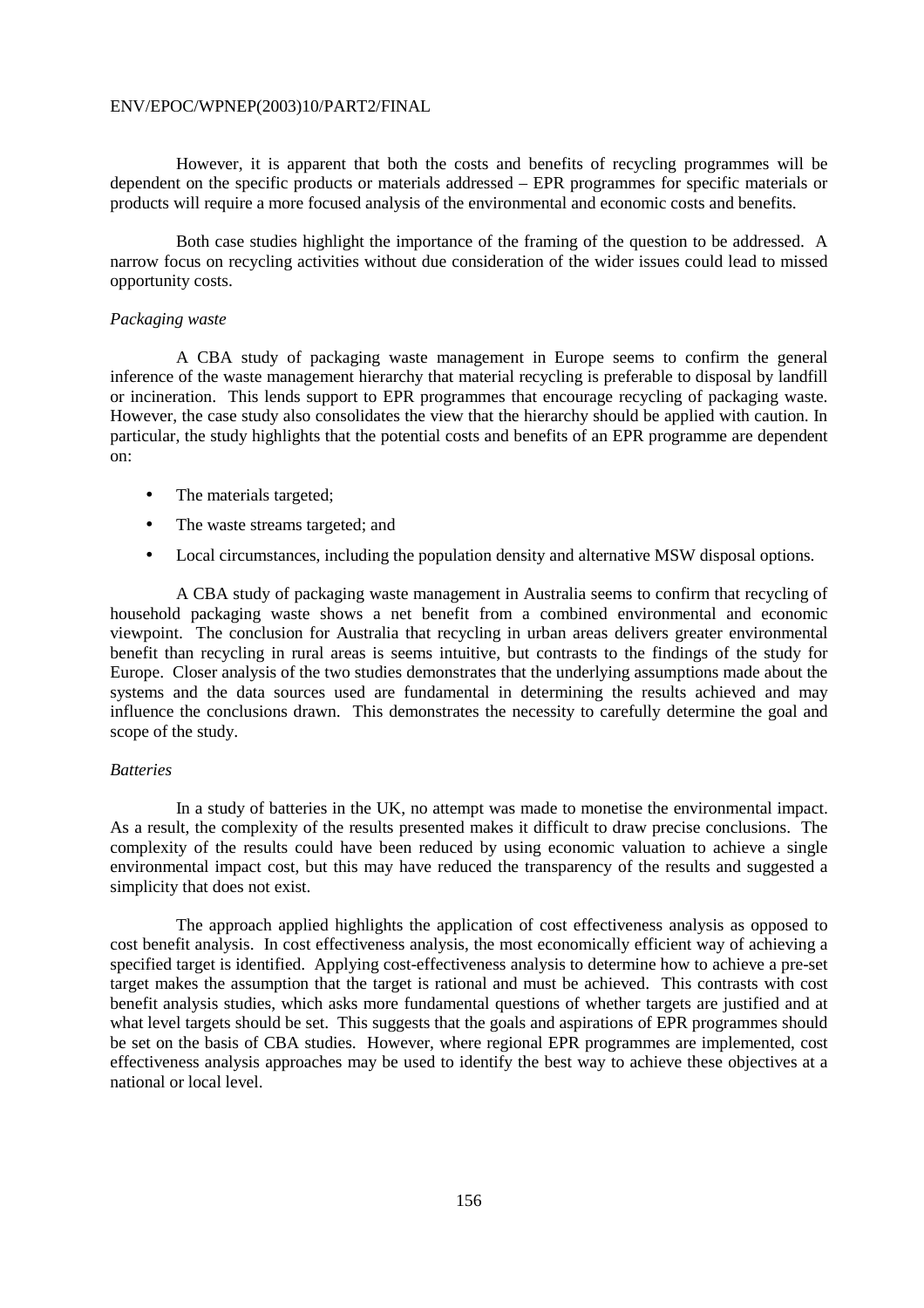# **Discussion and conclusions**

A number of conclusions on the use of CBA can be drawn.

# *Conclusions on the application of EPR programmes*

 From a traditional economic viewpoint, conditions for achieving an optimal waste management mix do not exist without market intervention. The scale of the disparity is greatest for products with a low end-of-life value and/or disproportionately high collection and reprocessing costs.

 If external environmental effects are also considered, the disparity between the achieved recycling rate and optimal recycling rate may become even more pronounced.

 This would suggest that EPR programmes, which encourage a reduction in disposal and an increase in recycling, are potentially justifiable. In order to determine whether an EPR programme is appropriate for a specific product, product group or waste stream, it is necessary to evaluate the economic costs of achieving the programme against the environmental benefits delivered by the programme. This approach can also be applied to determine what the goals and aspirations of an EPR programme should be

 In particular, EPR programmes appear to have a significant role to play in situations where the end of life value of products is low but the scale of environmental impact of disposal is medium to high.

# *Conclusions on the evaluation of EPR programmes*

 The matrices presented in this paper provide ground rules for making initial assessments as to which products, product groups or waste streams *might* be addressed by EPR. However, considering the scale of the potential costs involved in implementing, enforcing and realising EPR programmes it is prudent that a more thorough analysis of the environmental and economic implications is performed.

 Subsequently, this paper advocates a life cycle cost benefit analysis (CBA) approach for evaluating EPR programmes. However, CBA is a developing technique, with methodological limitations. These limitations should be recognised and appreciated:

*Ethical issues.* Many critics of CBA question the underlying ethics of monetary valuation of environmental impacts. However, without CBA, some other form of value judgements must be made, and these may have no rational basis.

*Methodological limitations of LCA.* The environmental analysis that is performed prior to the economic valuation of the environmental impacts is based on life cycle assessment methodologies. Although life cycle assessment methodologies have been subject to international standardisation, there are methodological limitations:

- − The nature of choices and assumptions made in LCA (e.g. system boundary setting, selection of data sources and impact categories) may be subjective;
- − Models used for inventory analysis or to assess environmental impacts are limited by their assumptions, and may not be available for all potential impacts;
- − Results for LCA studies focused on global or regional issues may not be appropriate for specific local applications – specific local conditions may not be adequately represented by general regional or global conditions;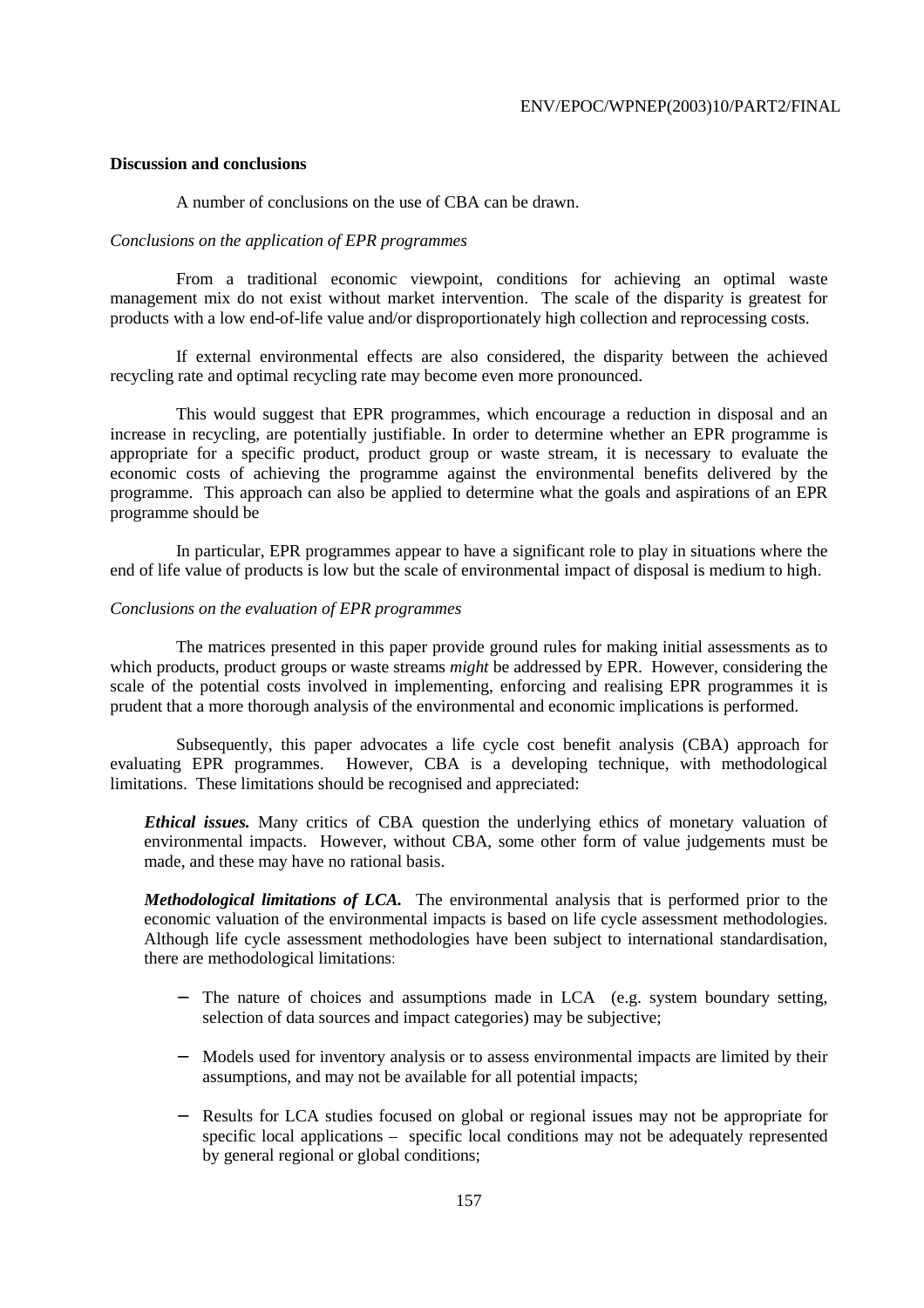- − The accuracy of LCA studies may be limited by accessibility or availability of relevant data, or by data quality and data gaps; and
- − A lack of spatial and temporal considerations in inventory data that are subsequently used for impact assessment may introduce uncertainty to the results.

*Achieving economic valuation of environmental impacts.* Not every externality can be valued in monetary terms at present. Several external effects are difficult to measure or the impacts are too site specific to be transferred from specific studies to a general methodology for a cost benefit analysis. These impact categories must still be considered as part of the evaluation, even if only a qualitative judgement is made.

*Methodological difficulties arising from attempts to perform monetisation***.** Even where monetisation can be performed, the reliability of the values derived may be questioned. A variety of techniques can be applied to derive economic valuations. In many cases, the application of different techniques results in conflicting valuations being achieved, suggesting inherent bias in valuation methodologies.

*Difficulties of identifying and isolating internal costs***.** Estimates for internal costs of waste management related activities show wide ranges. Complex financial flows make evaluation of internal costs a difficult task. In some cases, obvious surrogate data is available (for example producer responsibility organisation fees), but sometimes this data may be misleading. Increasingly, national environmental policies have attempted to internalise some aspects of external costs. For example, emission permits and landfill taxes effectively internalise some elements of pollution. However, the charges for these permits and taxes have rarely been based on a detailed evaluation of the external costs of the avoided environmental impact. In many cases, the scale of the charges is politically motivated. It is therefore impossible to accurately determine the level of internalisation. This may lead to some double counting in the methodology.

*Quantifying indirect and secondary effects***.** The difficulties of quantifying indirect costs and secondary effects means that many studies focus only on the direct costs. This limited approach could have a significant influence on the true "social cost". In some cases, wider effects can only be taken into account by inclusion of broad assumptions, which may be limiting

*Consideration of opportunity costs.* Typically CBA is used to evaluate alternative approaches for implementing a selected policy measure, rather than looking at alternative policy measures. Therefore, the opportunity costs of pursuing a particular policy measure over an alternative policy measure may be overlooked. It is possible that greater gains could be achieved with the same investment in a fundamentally different policy.

 These uncertainties and difficulties do not render CBA valueless. CBA provides decisionmakers and stakeholders an insight into the trade-offs within and between economic costs and environmental benefits that are inevitably made when selecting and implementing policies. In this way, CBA becomes a useful tool for informing the development of EPR policies and programmes.

 It is recommended that CBA type analyses be used to evaluate the environmental and economic performance of EPR programmes. *Ex ante* analysis should be performed to inform decisions on the development of new EPR programmes, but as it is difficult to predict how individuals/organisations or markets will react (the potential implications of EPR programmes are far reaching) *ex post* studies should be performed as EPR programmes progress. The implication is that EPR programmes should be fluid and iterative. In particular, the strict application of regional policies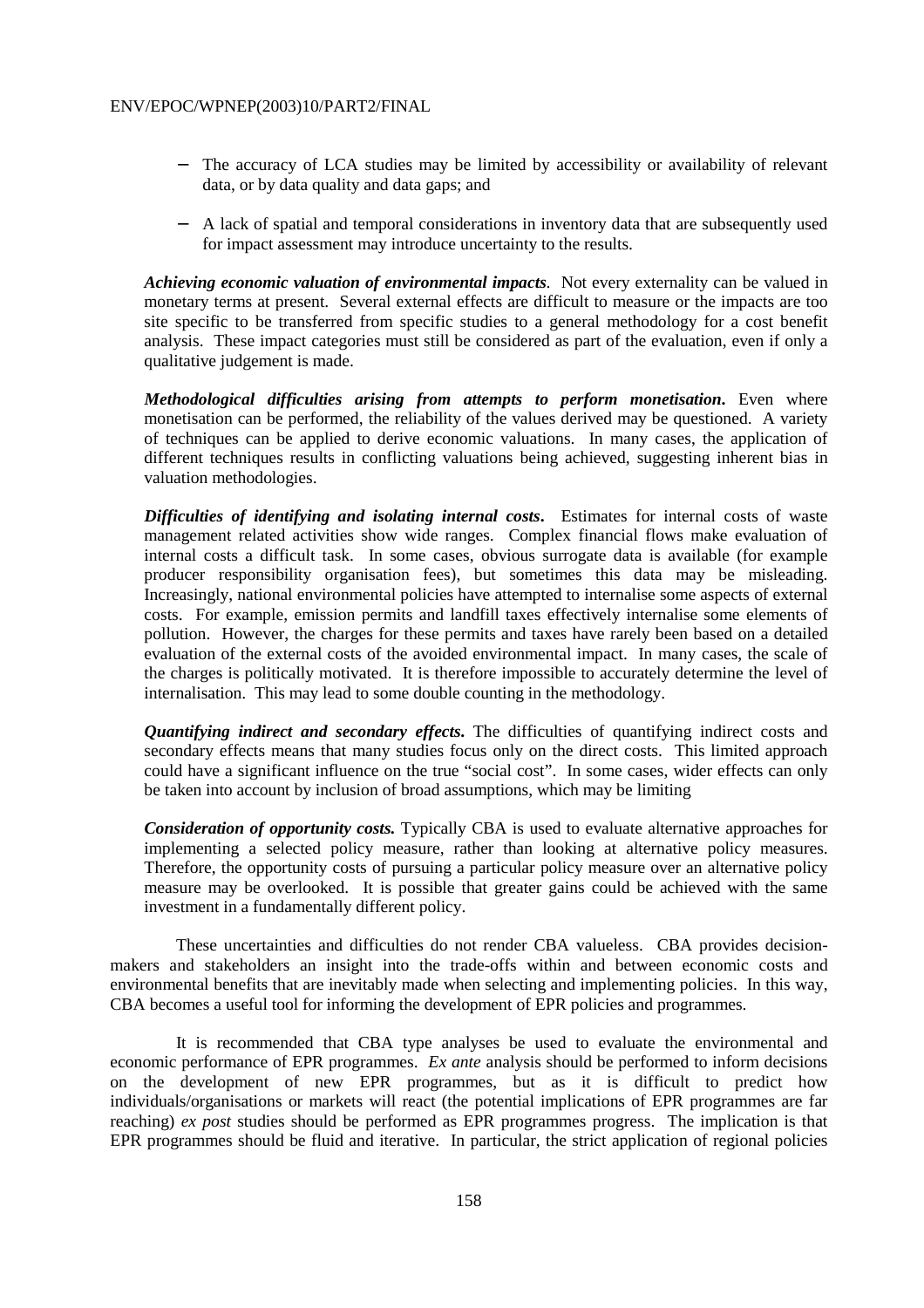may be misleading. The wide range of internal and external costs and benefits experienced at a national or local level suggest that CBA studies may inform the development of regional objectives, but that some discretion on how to achieve these targets must be left to national or local decision-makers. At best, ranges of targets can be established at a regional level based on CBA, then a cost efficiency approach may be more appropriate for evaluating national implementation.

# **Recommendations for improving future work**

 There are a number of research areas that need to be further addressed to improve the quality of future CBA studies:

*Methodological framework.* At present, there are many practitioners performing CBA studies. In order to improve the accessibility of CBA studies to policy makers and decision-makers, a common methodological framework for conducting CBA studies may be helpful. Due to the diversity of applications for CBA studies and considering the continuing developments in the field, this should not be a prescriptive methodology, but a set of ground rules for structuring studies. The framework proposed in Section 3 of this paper may provide a basis for further development.

As part of this consideration, closer attention to the presentation of results is required. The use of absolute numbers (often to several decimal places) is highly misleading, and suggests a degree of confidence that simply does not exist. Greater emphasis on the presentation of data ranges or use of alternative economic valuations is required, in order to ensure that the sensitivity and uncertainty of studies is fully appreciated.

*Further economic valuation research.* Further work is needed in the area of available economic valuations. Further verification of existing values is required, and development of new values for impact categories not currently valued is required. This will involve efforts to determine dose response functions, *etc*. Continued research into the issues presented by benefit transfer is required.

*Further research into internal costs of waste management activities.* Available data demonstrates that internal costs of waste management activities, especially collecting and sorting activities, are highly variable. Further research into the factors that determine internal waste management costs is required in order to inform *ex ante* studies in the future.

*Consideration of opportunity costs***.** Careful attention needs to be given to the framing of the questions asked by CBA studies. A narrow focus on recycling activities may lead to opportunity costs being overlooked.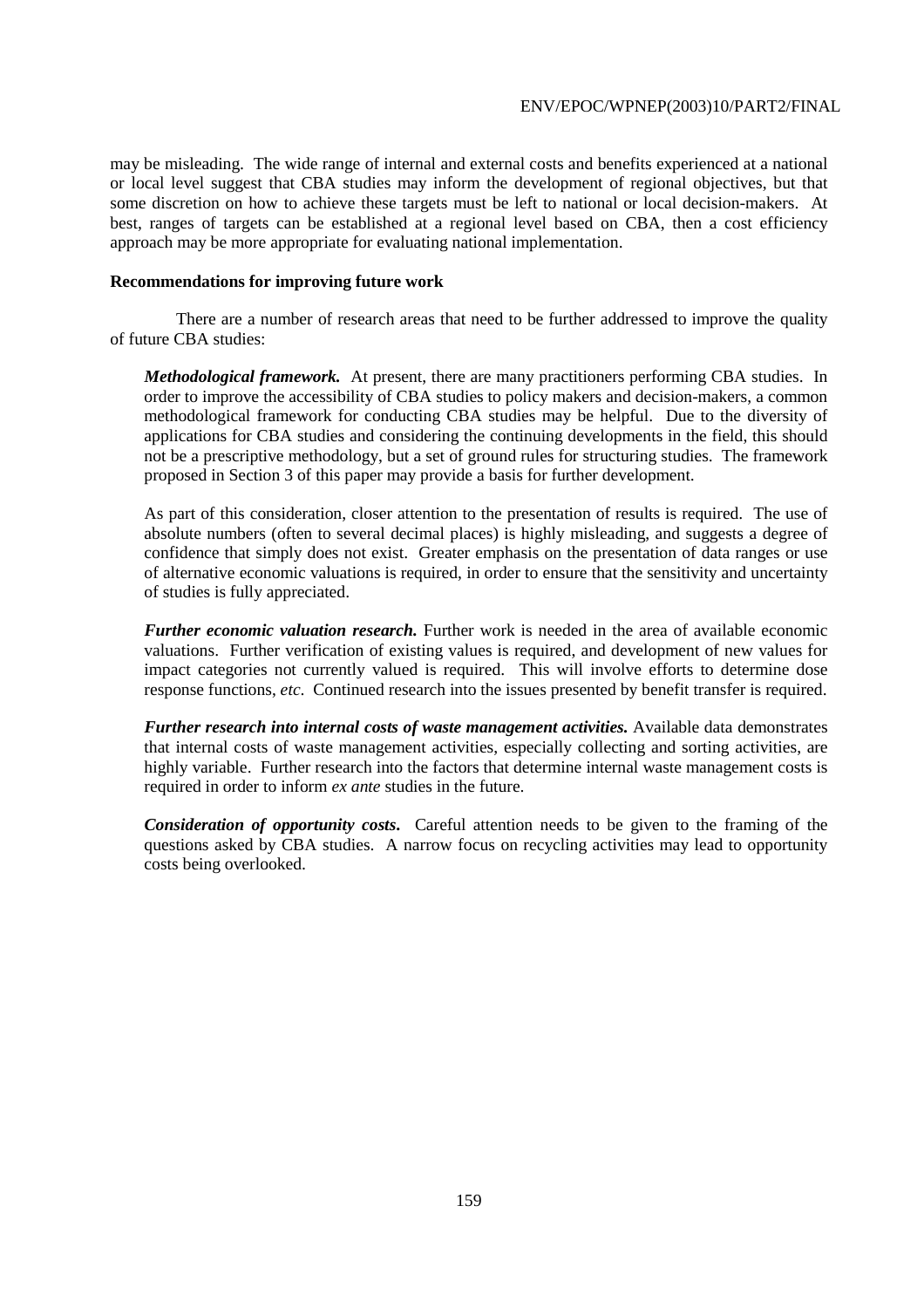# **1. Introduction**

 In order to reduce waste production and achieve improved waste management, the financial and/or physical responsibility for the waste management of end-of-life products must be shifted away from the traditional cost bearers (the municipalities) on to the producers of the products. Only this way can there be a direct incentive for waste prevention and increased resource recovery.

 *"Once companies realise they are going to have to pay for waste management and recycling, they have an incentive to make less wasteful products and to design for recyclability…". 1*

 This concept is known as extended producer responsibility (EPR). The OECD defines EPR as an environmental policy approach in which the producer's responsibility is extended to the postconsumer stage of the life cycle. There are two related features of EPR policy:

- The shifting of responsibility upstream from municipalities towards producers; and
- The provision of incentives to producers to incorporate environmental considerations into the design of their products.

 Increasingly, OECD governments are implementing EPR programmes for a broad range of products, product groups and waste streams. For example, the European Commission considers producer responsibility as a key principle of its waste management strategy.

 Instruments implementing EPR for packaging continue to maintain a high profile. For example, the Beverage Container Stewardship Programme 1997 in British Columbia is the culmination of developments dating back to the 1960's. Several "bottle bills" exist in the US. In Japan laws have been enacted to encourage the utilisation of recycled plastic containers. National regulations in Europe implementing the requirements of the EU Directive on packaging and packaging waste (94/62/EC) have been the focus of considerable debate.

 Legal instruments also exist for a diverse range of non-packaging products. British Columbia, Canada has an EPR programme for products that contribute to household hazardous waste, such as lubricating oil and paint. Comprehensive EPR legislation for waste electronics has been implemented in Japan and in several European countries. The US is negotiating a voluntary sector wide agreement on an electronics take back programme. Further voluntary programmes have been implemented by individual companies and by industrial sectors. Sector schemes include end-of-life cars in Sweden and Ni Cd batteries in the US.

 The implementation of these programmes has demonstrated that EPR can be an effective instrument for meeting specified waste management targets (for example, achievement of packaging waste targets in Europe and recovery of products that contribute to household hazardous waste in British Columbia).<sup>2,3</sup> However, despite these successes the application of EPR programmes remains

 $\overline{a}$ 1 Gertrude Lubbe-Wolff, University of Bielefild, Germany, as quoted in "Is Extended Producer Responsibility Effective?", Carola Hanisch, April 1, 2000 (available from http://pubs.acs.org/hotartch/est/oo/apr/hanis.html)

<sup>2</sup> European Policy for Packaging Waste Management, Michael Sturges and Carolynn Royce available at www.bt.com.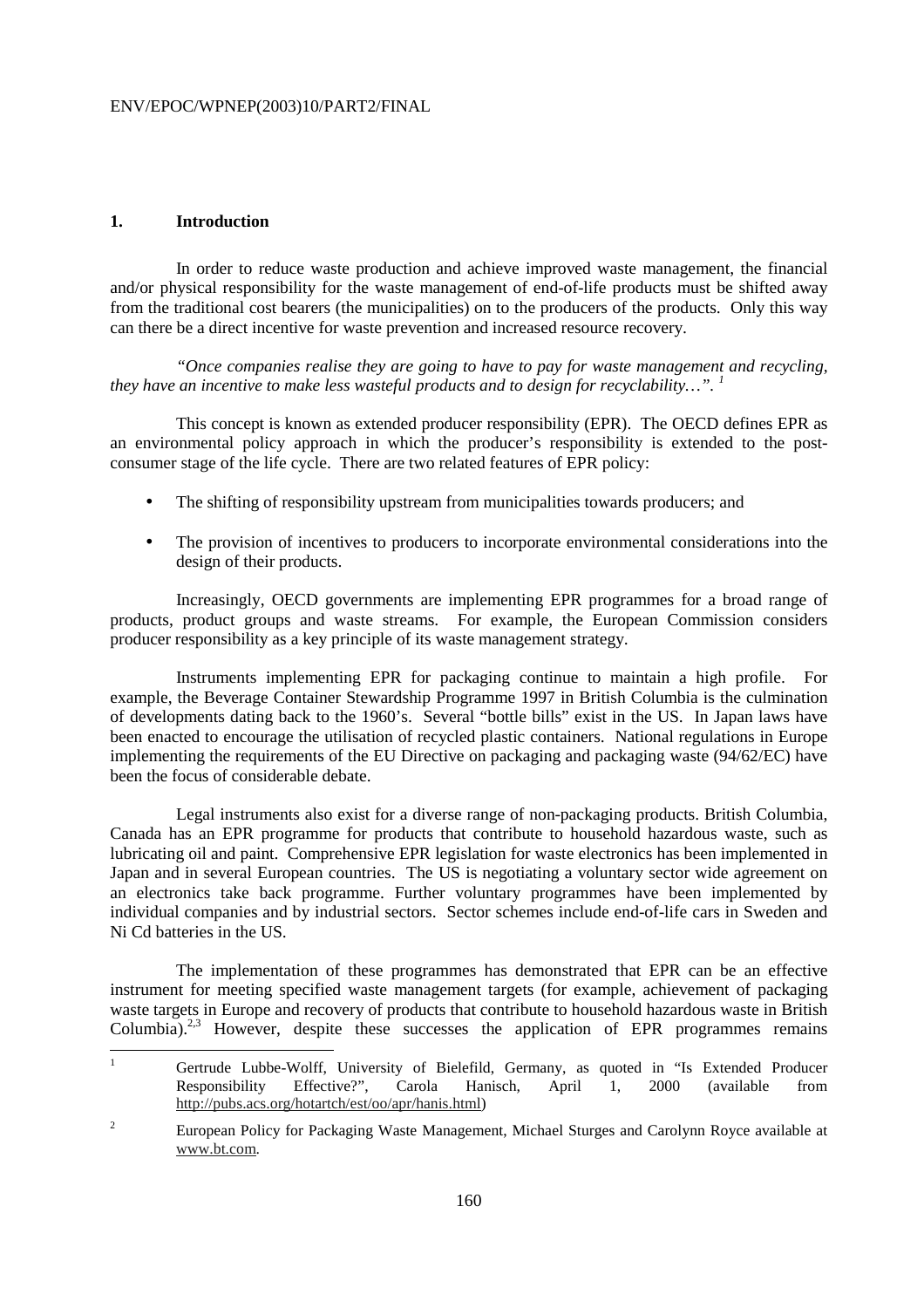controversial. Affected parties frequently challenge policy makers to prove that the economic costs of achieving EPR goals are justified in terms of the environmental benefits secured.

 Therefore it is the aim of this paper is to investigate how the environmental effectiveness and economic efficiency of EPR programmes can be evaluated. This is investigated considering two aspects:

- The economic rationale for EPR, demonstrating the situations under which EPR has greatest potential to deliver benefit; and
- The state of the art of techniques available to evaluate the environmental and economic costs and benefits of specific EPR programmes.

 It is hoped that the findings of this paper will provide a stimulus for debate and serve to inform the development of the next phase of the OECD's EPR research programme, more specifically possible activities to develop an analytical framework for addressing EPR.

# **2. Why do we need EPR and where can EPR be most effective?**

# *2.1 Economics of waste management*

 The Annex to this paper investigates the economics of waste management using a series of simplified economic models, and attempts to demonstrate why EPR is necessary and for which types of products and waste streams EPR can be most effective. The key findings of this investigation are:

- For a specific material, a theoretical optimum recycling recycling rate may exist, but in practice this may not be achieved; and
- Four basic scenarios for ownership of recycling and landfill operations exist, and these influence the recycling rate that can be achieved. These are shown in Figure 1.

3

<sup>&</sup>lt;sup>3</sup> Product Stewardship in British Columbia, Kelly Lease, October 2000, presented as Facts to Act On Release #39, Institute for Local Self-Reliance, Washington DC.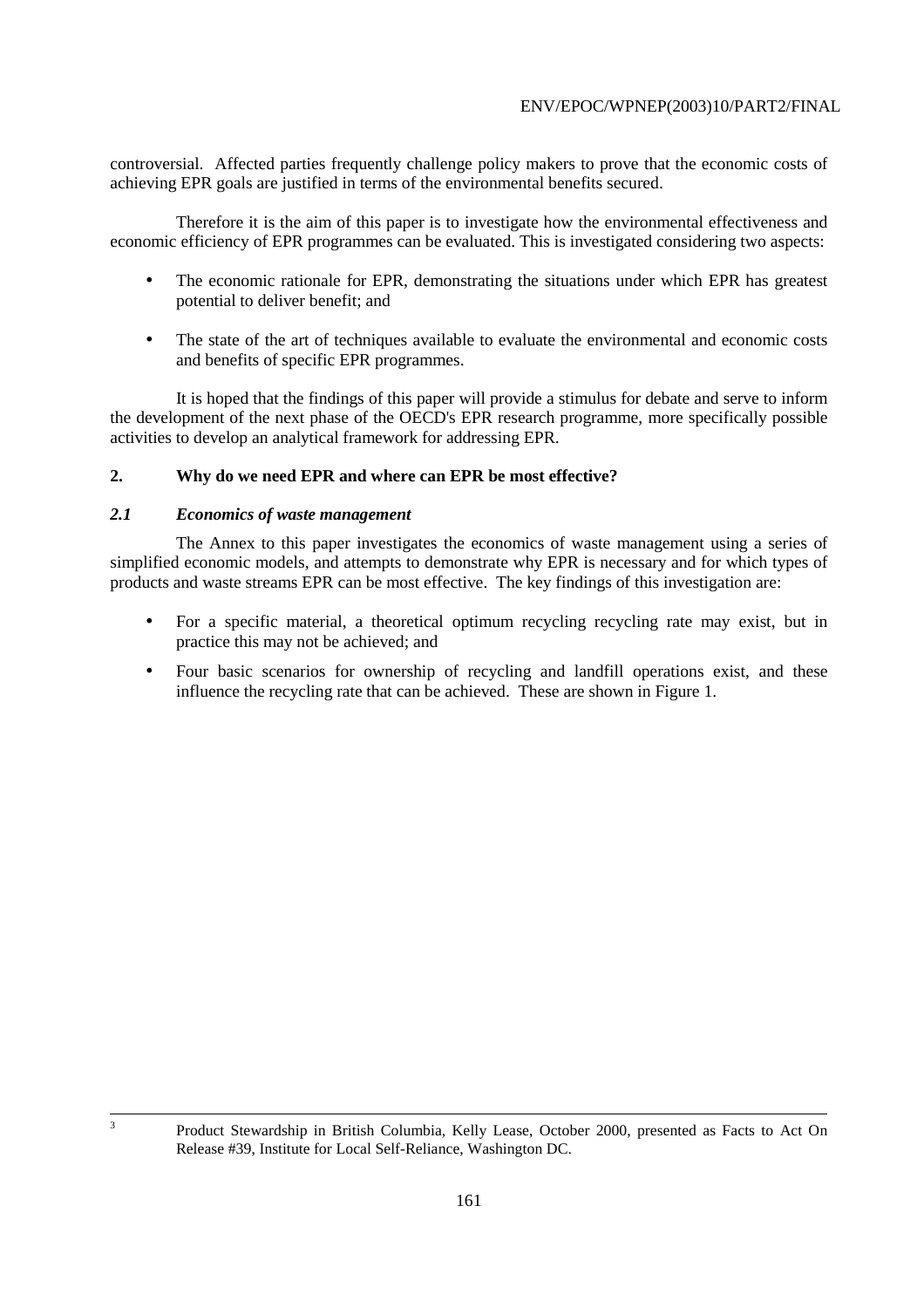# **Figure 1: Influence of ownership of recycling and landfill operations on recycling rate achieved**

# **LANDFILL**

|           |                          | <b>Private Ownership</b>                                                                                                                                                                                                                                                                                                                                                                                          | <b>Owned by municipality</b>                                                                                                                                                                              |
|-----------|--------------------------|-------------------------------------------------------------------------------------------------------------------------------------------------------------------------------------------------------------------------------------------------------------------------------------------------------------------------------------------------------------------------------------------------------------------|-----------------------------------------------------------------------------------------------------------------------------------------------------------------------------------------------------------|
| RECYCLING | Private Ownership        | If separate companies operate landfill and<br>incineration, recycling will only be pursued<br>by the recycling company to the point<br>where the marginal net revenues are zero.<br>This may not be the optimum solution from<br>an economic viewpoint. If one company<br>operates both landfill and incineration<br>facilities, an optimum solution may be<br>achieved if the company operations<br>efficiently. | Recycling will only be pursued by the<br>private recycling operations to the point<br>where the marginal net revenues are<br>This may not be the optimal<br>zero.<br>solution from an economic viewpoint. |
|           | municipality<br>Owned by | In this situation regulations could be<br>introduced to ensure the public recycler<br>strives to achieve the optimum recycling<br>rate, even though it may provide negative<br>revenues - a 'planning solution'.                                                                                                                                                                                                  | In this scenario, a full planning solution<br>can be implemented to achieve the<br>optimum balance of disposal<br>and<br>recycling.                                                                       |

- For products with a reduced end of life value (*i.e.* where the recycled material has a low value and/or the reprocessing costs are disproportionately high), both the achieved and optimal recycling rates will be reduced. In some case, the optimal recycling rate may be zero.
- Traditional economics only considers the financial aspects of recycling. If environmental and social aspects (the externalities) are considered, then the optimal recycling rate will change. In instances where recycling has a net environmental benefit (i.e. the environmental benefits of offset virgin production outweigh the environmental cost of collection, sorting and reprocessing) the optimal recycling rate is increased.

# *2.2 When should EPR be applied?*

 The models presented in the Annex demonstrate that both economic and environmental factors may be influential in determining whether an EPR programme should be applied to a selected product, product range or waste stream. This conclusion is reiterated by the decision-making matrices or guides developed at the 1999 Paris EPR Workshop as a screening tool to help policy makers select a course of action.<sup>4</sup> These matrices provide a way of visualising and evaluating the economic and environmental model for different situations.

 The key criteria for consideration are set out in Matrix A. Two axis are identified – value and environmental impact. The value axis is not clearly defined, but value is considered to be a function of the internal costs of recovery, recycling and disposal compared to those of disposal. The environmental impact axis is a relative measure of the scale of the effects of the waste stream on the environment.

 $\frac{1}{4}$ 

Source: Michael Bennett, Engineering, TM Australia, Pty Ltd, presented at OECD EPR and Waste Minimisation Workshop, "Towards Sustainability", 4-7 May 1999, Paris.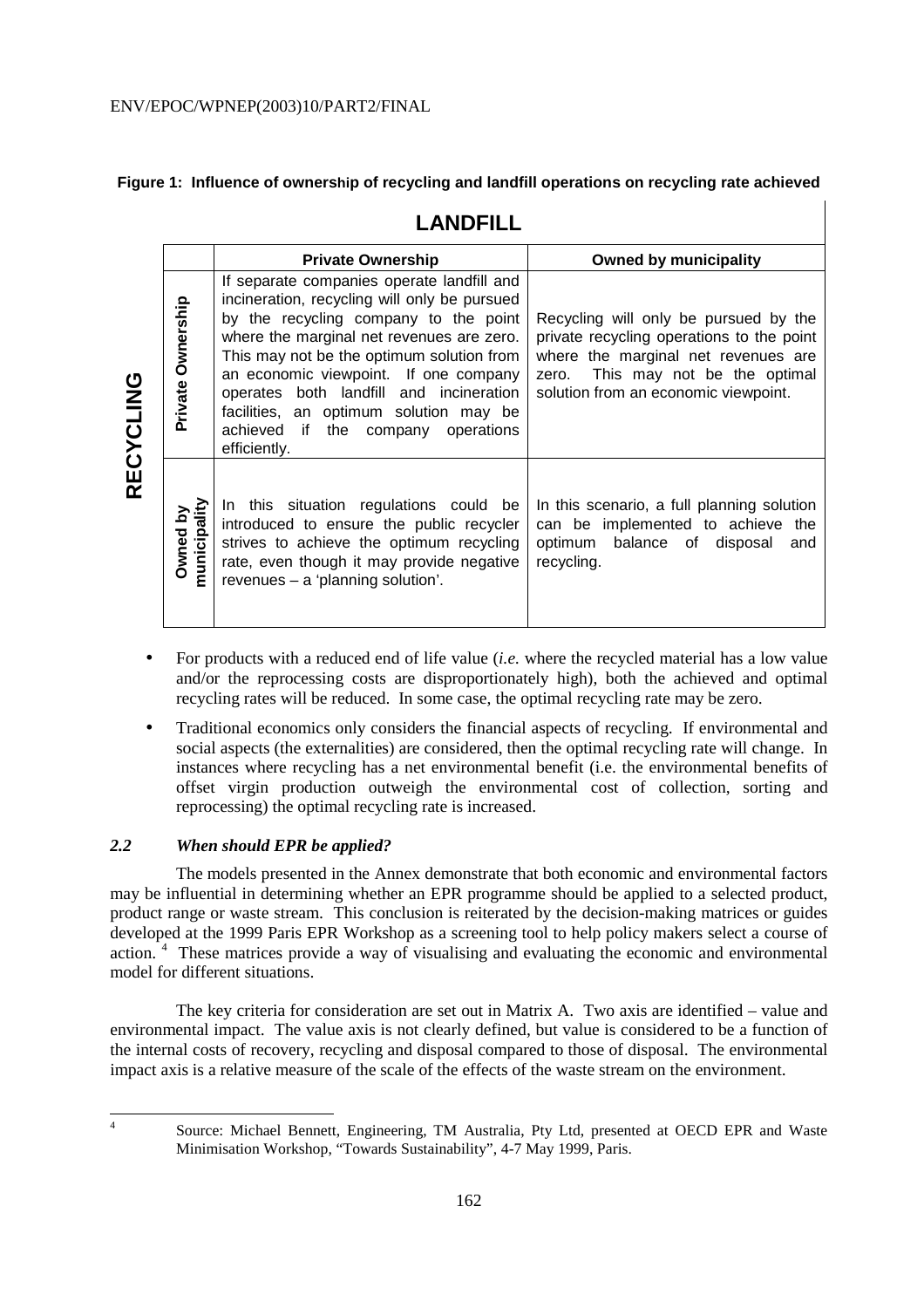

#### **Matrix A – Application of EPR Key Criteria**

 Matrix B illustrates a situation where the material has a positive value at end of life – the costs of collecting, sorting and reprocessing the material are lower than the market value of the recyclate. Under these conditions, market forces will generate recycling programmes regardless of the scale of environmental impact. The greater the value the more likely that development will occur. The models in the Annex suggest that the level of recycling that will be achieved with no market intervention is not the optimum recycling rate. Where the environmental impact of the waste stream is low, this is unlikely to be of significant concern, but where the environmental impact of the material is medium to high, there may be a case for some market intervention in order to increase the recycling levels achieved.





**Environmental Impact** 

#### **Positive value – Post Consumer Phase**

 Now consider Matrices C, D and E. These illustrate situations where the value of recovered material is negative – the costs of collecting, sorting and reprocessing the material are greater than the value of the recyclate produced.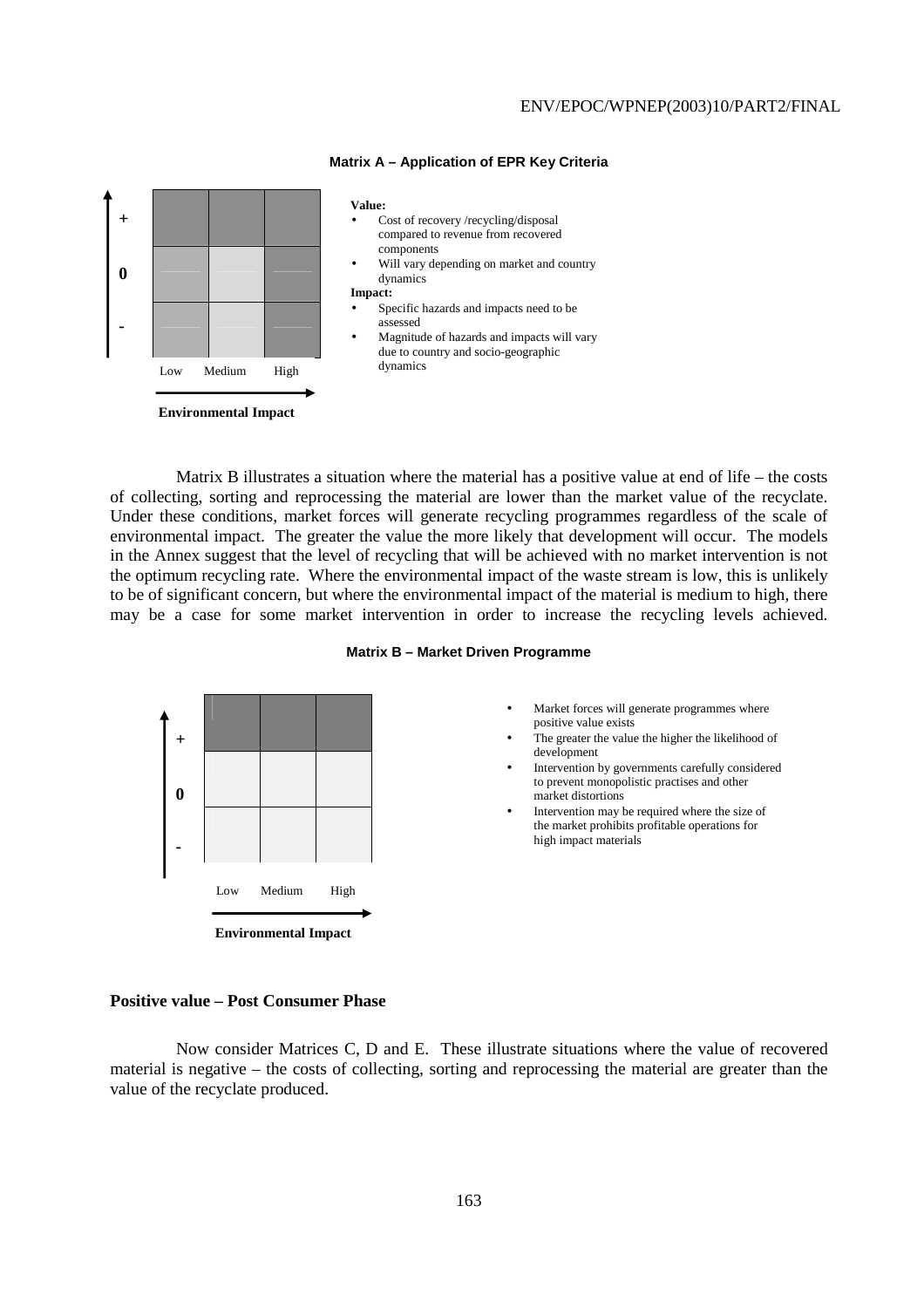#### **Matrix C – Voluntary Programmes**

#### **Negative value – Low Impact**



#### **Negative Value – Medium Impact**



**Environmental Impact** 

# **Matrix D – Negotiated Programmes**

- Hazard/impact warrants focus
- Industry may not be capable of effectively establishing and maintaining a voluntary programme
- Intervention through outcome oriented legislative support may be required
- Broad supportive framework to ensure
- participation by all actors • Enforcement is critical
- National consistency is critical

# **Negative Value – High Impact**



• Hazard/impact such that safe disposal/recycling is essential

**Matrix E – Mandatory Programmes** 

- Emphasis on outcome oriented legislation but likely to be more prescriptive
- Environmental/disposal costs may be displayed in pricing to assist with consumer awareness and decision making
- Enforcement critical
- National consistency critical

**Environmental Impact** 

Source: OECD, 2001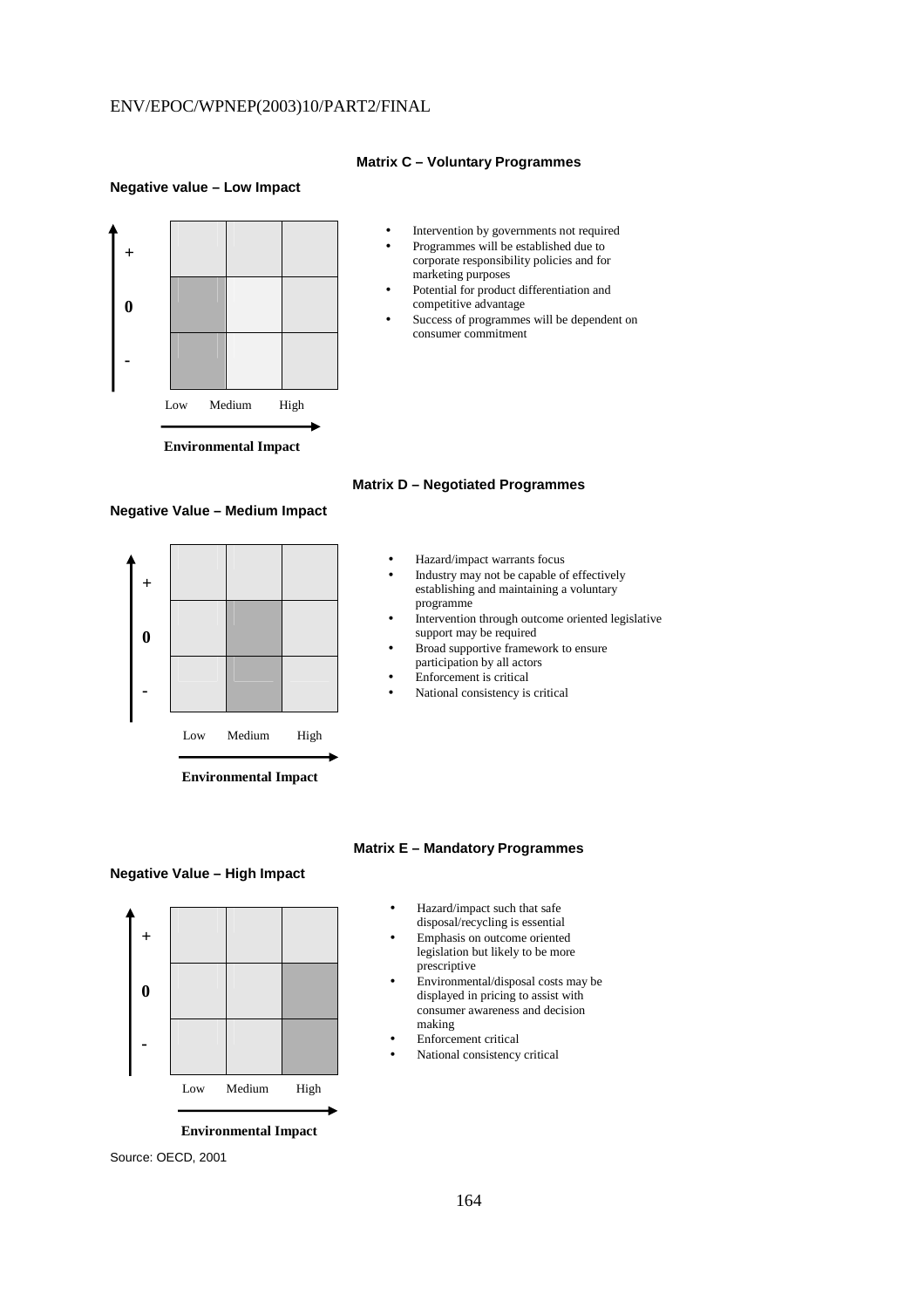Under these circumstances, recycling will only occur with market intervention. Whether market intervention should be pursued or not may depend upon the relative scale of the environmental impact.

 In Matrix C, end of life value is low and environmental impact is low – market intervention to pursue increased recycling is unlikely to be justified. This situation may occur in instances where the environmental costs of collecting and reprocessing a material outweigh the environmental benefits of virgin offset production and avoided disposal. Examples of this situation may include the recovery of mixed plastics packaging from the municipal solid waste stream or the recycling of consumer batteries.<sup>5,6</sup>

 In Matrix D, end of life value is low and environmental impact is medium. This situation may warrant a focus on increased recycling. As no market revenue will be available to support recycling activities, it is unlikely that industry would be capable of effectively establishing and maintaining a voluntary programme. A good example of this situation in practice may be PET bottle recycling. The sheer quantity of PET bottles placed on the market may warrant action, but costs of collection, sorting and reprocessing are greater than the revenues that can be received for materials, even though demand for RPET is significant.<sup>7</sup>

 In Matrix E, end of life value is low but the scale of environmental impact is high. The nature of the hazard requires that safe disposal or recycling is essential. An extreme example of this situation is a decommissioned nuclear power station. The potential environmental impacts are high, the costs of decommissioning are high. It is expected that operators have built these into the operational costs of the installation. In reality, these costs are often subsidised by governments.

 In such instances where environmental impact is high a prescriptive approach may be required to ensure that high levels of environmental protection are achieved.

 The matrices attempt to simplify the description of the environmental and economic situations into a series of discrete scenarios. In reality, the boundaries between each scenario become blurred. The availability of secondary material markets will be critical to the success of any policy objective. Changes in the supply side and the demand side may influence the economics of recycling, thereby moving the description of the situation from one matrix to another. This may be particularly important in capital intensive sectors, such as the paper and board industry. Imbalances in the supply and demand of materials driven by capital investments can lead to fluctuating virgin and recovered fibre prices. The instability generated in these situations can hinder the development of an optimal waste management strategy.

 5 Evaluation of the costs and benefits of reuse and recycling targets for materials in the frame of the packaging and packaging waste directive (94/62/EC), RDC/Pira International, draft report, May 2001, available from EC DG Environment.

<sup>6</sup> Analysis of the Environmental Impact and Financial Costs of a Possible New European Directive on Batteries, ERM for the UK Department of Trade and Industry, November 2000.

<sup>7</sup> Evaluation of the costs and benefits of reuse and recycling targets for materials in the frame of the packaging and packaging waste directive (94/62/EC), RDC/Pira International, draft report, May 2001, available from EC DG Environment.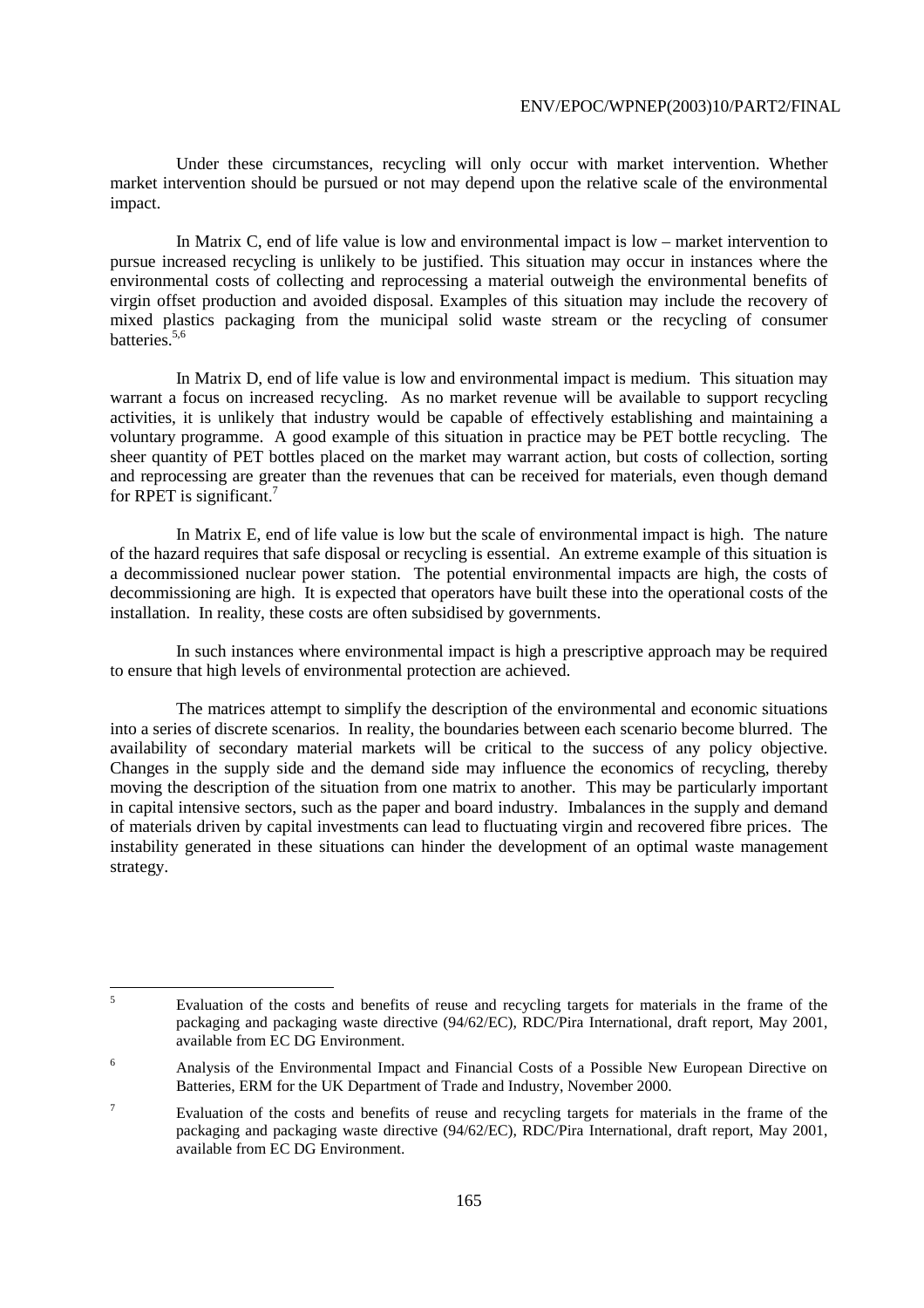# *2.3 Implications of the models and matrices for evaluating EPR policies*

 In order to focus on which products or waste streams are likely to be best addressed through EPR and which type of instruments may be appropriate, it is necessary to think carefully about the factors that will influence the economics and environmental impacts of that product or waste stream.

 The type of product, its durability, composition, availability of end use markets and market distribution will all play a role in defining the situation. Other factors to consider are the number of products, the degree of homogeneity within a product category and the size and scope of the product distribution network.

 In essence, the matrices and the models in the Annex suggest that in order for an EPR policy to be justified the environmental and economic benefits of the policy must outweigh the environmental and economic costs. To evaluate if this is the case, we need to be able to quantify economic costs and benefits and environmental costs and benefits on an equivalent basis. This is best achieved through applying a life cycle cost benefit analysis approach, as described in Section 3.

# **3. Life cycle cost benefit analysis as a tool for evaluating EPR programmes**

 The matrices and models presented provide ground rules for making initial assessments as to which products, product groups or waste streams *might* be addressed by EPR. However, considering the potential costs involved in implementing, enforcing and realising EPR programmes it is prudent that a more thorough analysis of the environmental and economic implications is performed.

 The presentation of the economic theory leads to the conclusion that we should advocate a life cycle cost benefit analysis (CBA) approach for evaluating environmental policies. Indeed, some environmental economists believe that this is the only rational approach to decision-making.<sup>8</sup> To achieve this, we need to consider the environmental and economic aspects on an equivalent basis. Converting environmental impacts into a monetary unit provides a foundation for achieving this. It is an approach that is most compatible with the thinking of economists, policy makers and politicians.

 This section of the paper proposes a methodological framework for CBA and discusses the practicalities of performing CBA studies and using CBA results to evaluate EPR policies and programmes.

# *3.1 The dilemma for policy makers*

 Environmental policies such as EPR are pursued in order to provide environmental protection and environmental improvement. These are the benefits of environmental policies. Such benefits may be measured in terms of environmental protection provided or environmental improvements made. For example, policies to reduce emissions of global warming gases may be quantified in terms of avoided emissions of kgs of  $CO<sub>2</sub>$  equivalents. These benefits are known as externalities, as they are external to the traditional economic model.

 However, in addition to these environmental benefits, an environmental policy decision will also incur implementation costs. Different policy options will incur different cost implications. These are the internal costs of implementation. As a society, we should pursue policies that provide good

8

See "Integrating cost-benefit analysis into the policy process", Professor David Pearce and EFTEC, included as Annex II of Valuing the benefits of environmental policy: The Netherlands, RIVM, March 2001.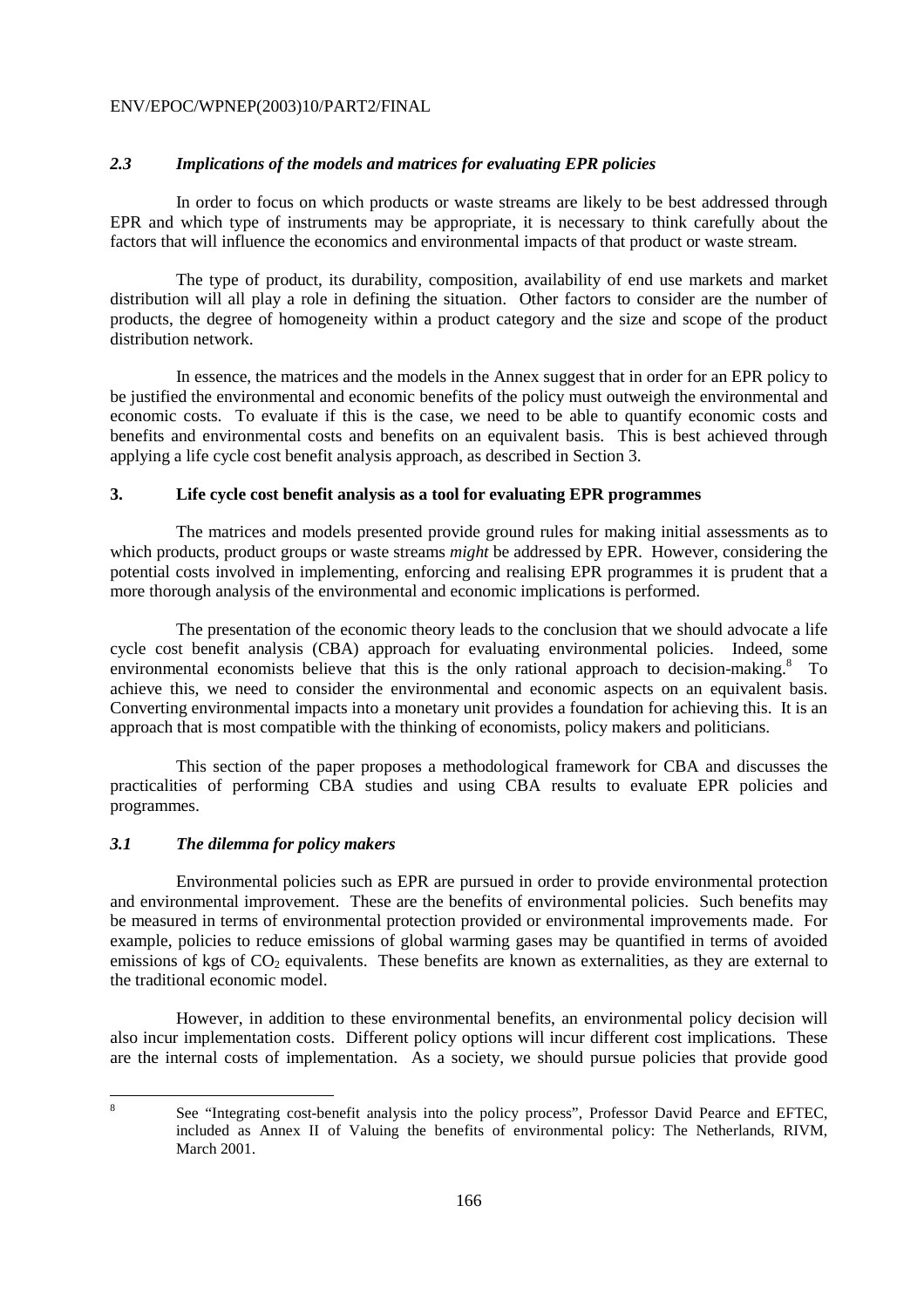value for money by achieving environmental objectives / benefits without incurring disproportionate internal costs.

 Looking at and comparing the implementation costs of different policy options in isolation would be misleading, as the scale and type of benefits secured may vary widely across the different options. It is necessary to consider the costs of implementation within the context of the benefits that they provide. Thus, a quantitative comparison of the costs and benefits of environmental policies can only be achieved if the internalities and externalities are measured in a common unit.

# *3.2 Using CBA to aid the decision-making process*

 CBA is a developing technique that seeks to value externalities in monetary terms, and compare these against the internal costs of implementation. In this way, decision-makers and stakeholders gain insight into the trade-offs within and between economic costs and environmental benefits that are inevitably made when selecting and implementing policies.

 It is important to recognise CBA as a useful tool rather than a decision rule. By asking the right questions it opens up the discussion and identifies key issues. Methodological and data limitations may prevent CBA from providing definitive answers to all the questions raised, but this does not render the exercise valueless. For example, it can be particularly useful to know the point at which costs of reducing a pollutant start to rise sharply. This information can then be used to make a first guess as to the level to which it is "reasonable" to reduce pollution. This approach is particularly appropriate where there is very limited information on the real risks that the pollutant poses.

 In this way, CBA makes decision-making more transparent. It is an aid to the decision-making process, not a substitute for it. The decision-maker must still judge how to weigh up environmental effects, economic costs and distributional impacts of the different policy options and select the preferred option. Supplementary information from macro-economic analyses that consider the impacts of policy on economic indicators such as GDP, inflation rate, and the trade balance may also be of value to decision-makers.

#### *3.3 Ex ante and ex post analysis*

 Given the potential costs involved in implementing, enforcing and realising EPR programmes some form of ex ante analysis is essential to determine the potential environmental and economic implications. Looking at futures to determine how a sector or individuals within a sector will react to an EPR policy is inherently uncertain, but the process allows us to identify implications and issues that may arise, and to identify gaps in our knowledge that need to be addressed.

 Further *ex post* studies will provide insight into the key responses affecting the environmental and economic effectiveness without the limitations of scenario forecasting assumptions necessary for *ex ante* analysis. In particular, *ex post* studies provide evidence to assess the effects of policies, given the actual responsiveness and motivations of firms and individuals. Organisational inefficiency or other considerations not included in the optimising analysis may mean that some firms do not respond as predicted. This will be reflected in the *ex post* analysis. The implications are that EPR policies must be responsive and iterative, developing over time according to the reactions to implementation.

# *3.4 A proposed framework for performing CBA*

 There is no standardised approach for performing CBA, but the following general principles should be incorporated into all studies: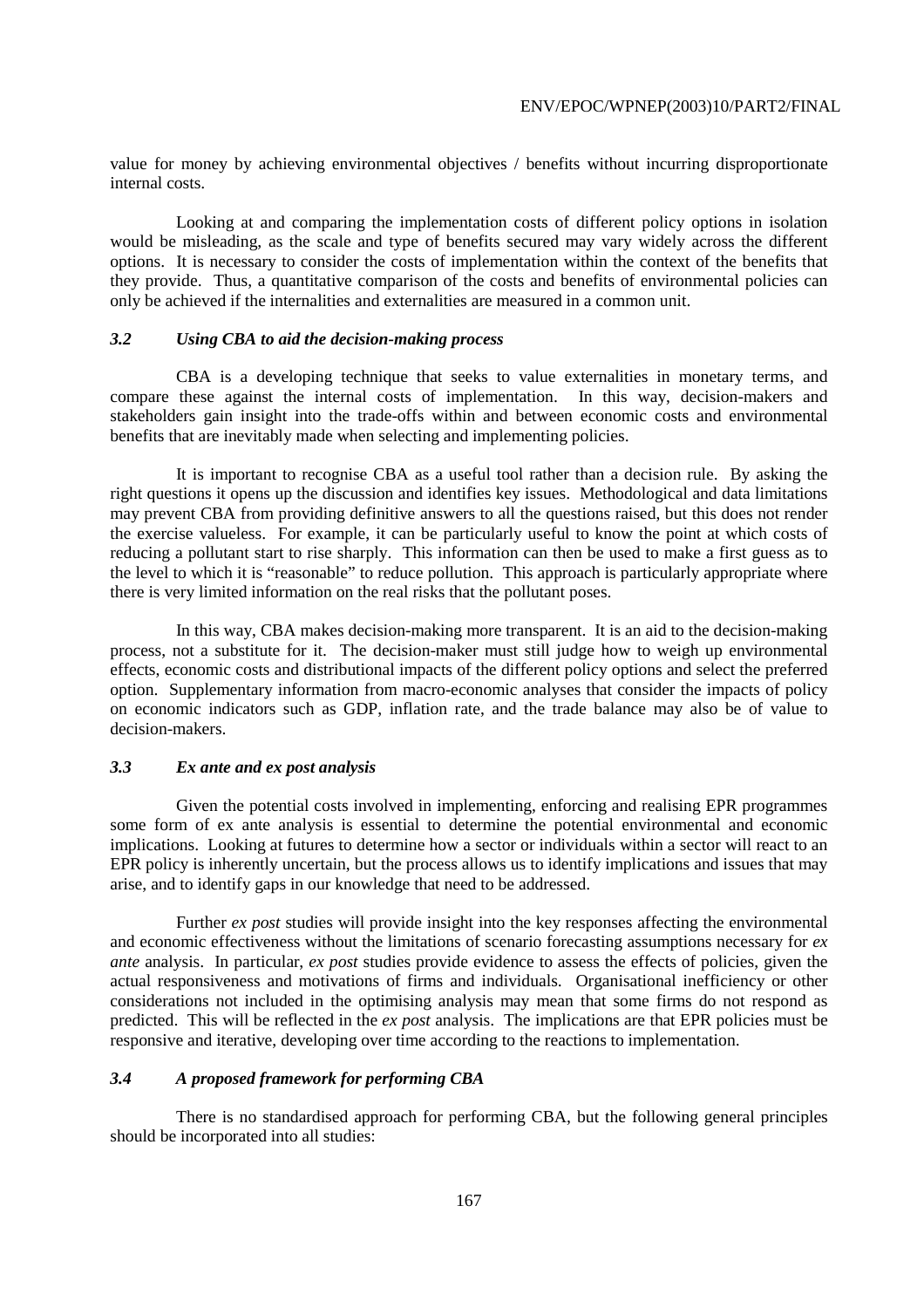- Transparency: a clear understanding of how the results are achieved, which assumptions are made, and which data are used should be provided;
- Comprehensiveness: all relevant environmental impacts should be acknowledged in some way;
- Time and spatial issues should be addressed; and
- Stakeholder dialogue should be maintained to ensure that the systems modelled and assumptions made are in line with reality. (Dialogue will also improve access to needed data.)

 An evaluation of the methods applied by various researchers and consultants suggests that the following common themes apply:

- Environmental impacts are quantified using life cycle inventory analysis or life cycle impact assessment techniques; and
- Economic valuation techniques are applied to convert life cycle inventory or impact data into monetary units which are then comparable with internal costs.

 Figure 2 proposes a basic methodological framework for applying CBA as an analytical tool for evaluating the environmental effectiveness and economic efficiency of EPR programmes and policies. It is not the aim of this paper to provide a detailed description of every step necessary to perform a CBA study, but some key methodological aspects are outlined below. The critical aspects of determining internal costs and achieving external economic valuations are discussed later in Section 4 and Section 5 respectively.





 $\overline{a}$ 9

Adapted from "The multiple pathway method: A guide to the application of the methodology developed through the research project: A combined methodology to evaluate recycling based on life cycle assessment (LCA) and economic valuation analysis (EVA)".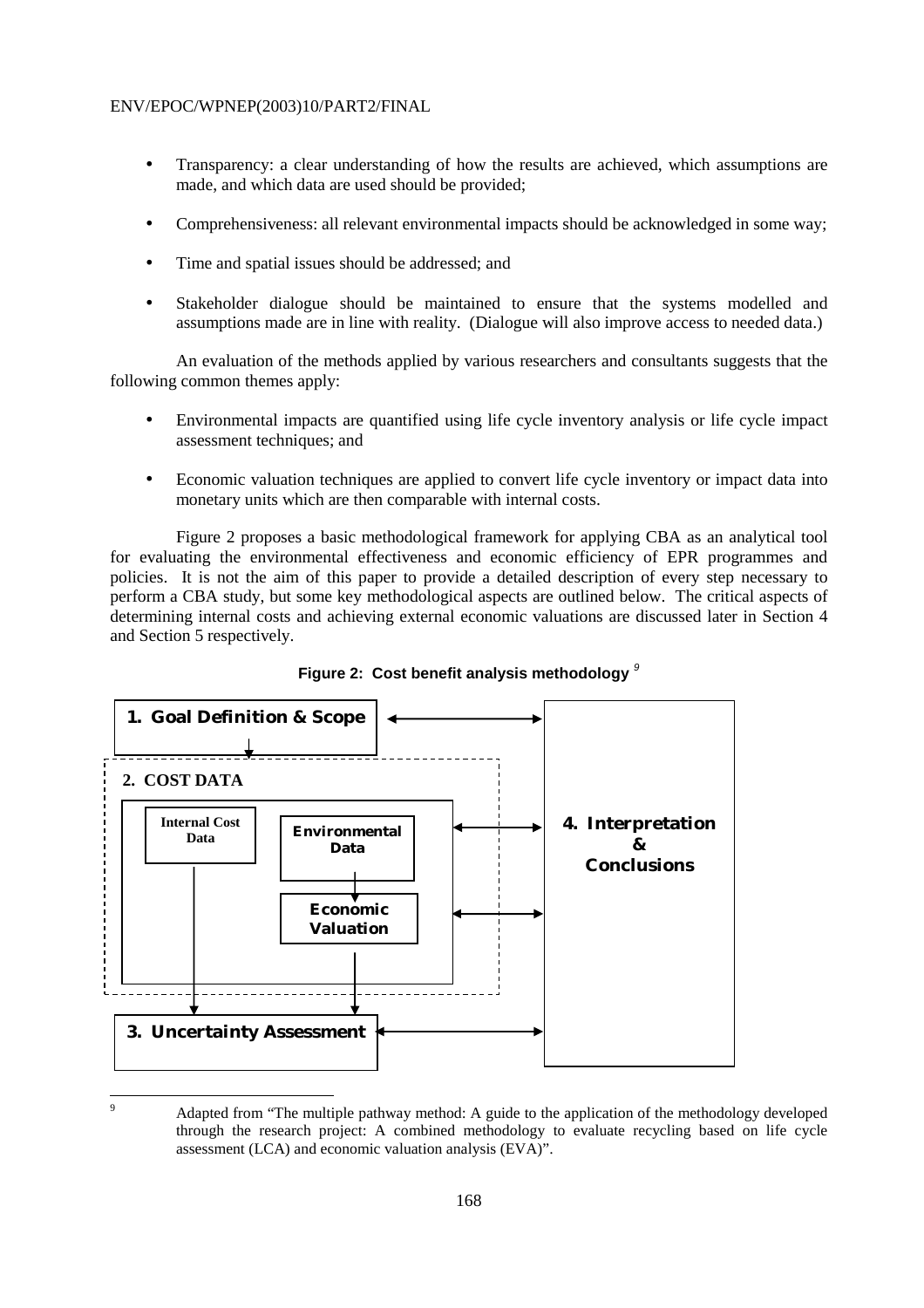# *3.4.1 Goal and scope definition*

 The first stage is to determine the goal and scope of the analysis. Two important questions must be addressed.

#### *How extensive will the analysis be?*

The extensiveness of the analysis is dependent on:

- The likely significance of the costs (both internal and external) to be incurred by the policy;
- The importance of the issues being investigated;
- How sensitive the results may be to the assumptions made; and
- The resources available to complete the analysis.

 In some instances it may be a sufficient and useful achievement to provide a rough order of magnitude for the costs. Data shortages may limit what can be achieved, but the process of asking the right questions is useful in itself. CBA highlights the issues involved, where more information is needed and where the uncertainties lie. An analysis with considerable uncertainties is not necessarily an ineffective study.

#### *What scenarios will be considered?*

 A "business as usual" scenario provides the point of departure for assessing the costs of the changes induced by the policy and for determining the environmental effects.

 For *ex ante* analysis, the baseline scenario should incorporate possible future changes not related to the policy measure being investigated (*i.e.* those changes that will occur regardless of the policy). These may include industry trends, technological developments or the effects of any other policy measures. Defining the baseline reveals the extent of our knowledge of the current situation. The presumed response to the implementation of the policy is compared against the baseline to determine the incremental changes in costs and benefits. Where a number of possible responses could occur or where the responses are difficult to predict a series of alternative responses should be defined.

 For *ex post* analysis, the business as usual scenario is presumed to be the situation prior to the implementation of the EPR policy. The only response scenario that needs to be considered is the situation now, but only the changes attributable to the introduction of the policy should be considered. Changes that would have occurred due to industry trends, technological developments or the effects of any other policy measures should not be included in the evaluation.

# *3.4.2 Generating cost data*

 For a cost benefit analysis of public policy, the emphasis of the data collection must focus on the total costs to society rather than the costs to individual groups. The following steps provide an outline for identifying and collecting the internal and external cost data necessary to complete the cost benefit analysis:

- 1. Identify and list all parties affected.
- 2. Identify the internal cost impacts of the policy on each group (expressed in monetary terms).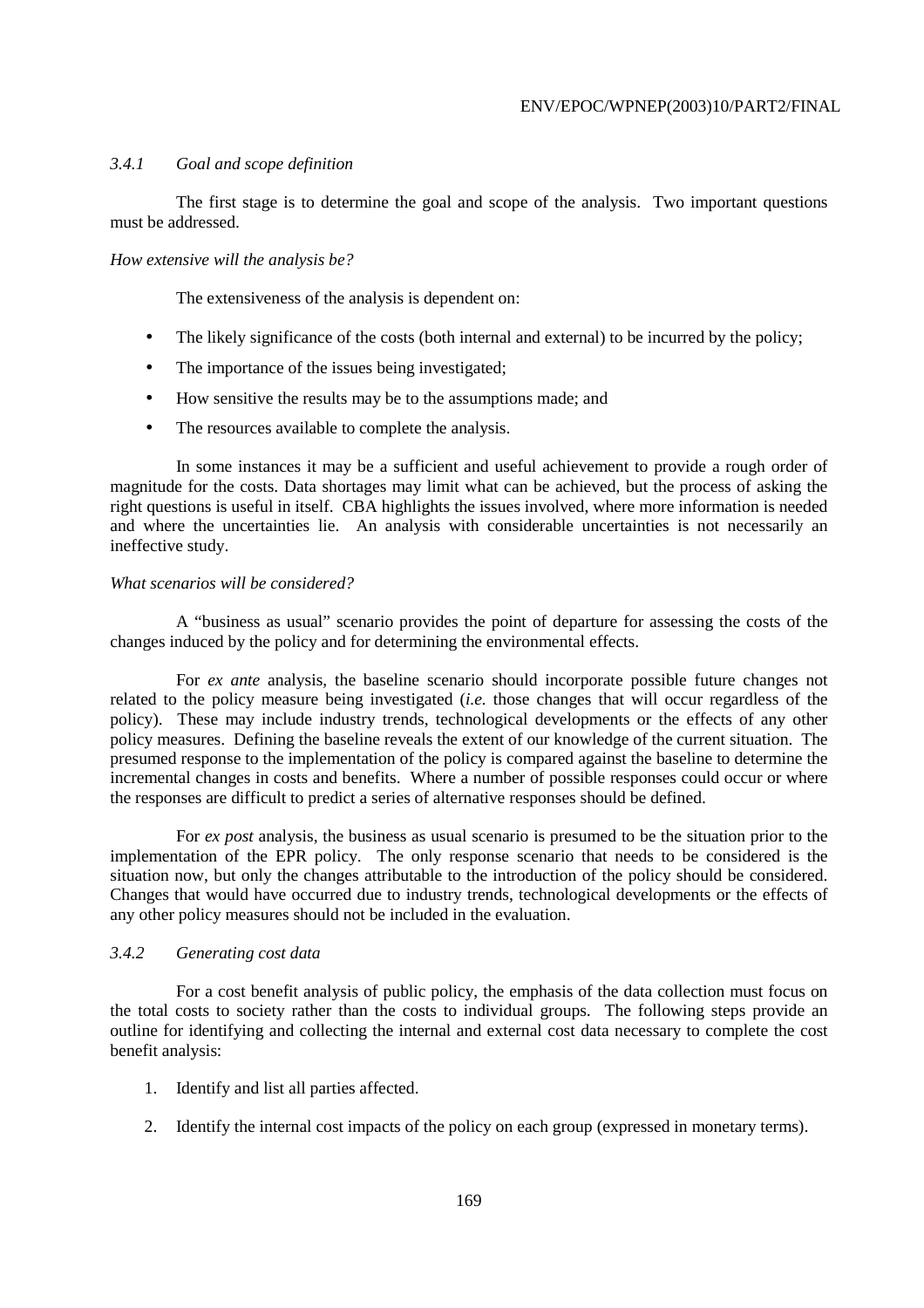- 3. Determine the environmental costs and benefits of the policy using life cycle techniques, and convert the environmental costs and benefits into monetary values.
- 4. Where necessary, convert the internal and external costs and benefits into comparable financial terms, taking into account the time scales of investment.

 Internal and external cost impacts may occur over different time frames. The costs must be considered in comparable financial terms. Possible techniques that can be applied include discounting or annualisation. Time considerations are important because a policy measure can generate one-off capital costs, operating costs, or a combination of the two. It is therefore necessary to understand the time profile of the costs rather than just determine a single value, but ultimately the time profile data must be aggregated to provide an assessment of the relative merits of the alternative options, and to compare these against the *internalities*.

 The simplest approach would be to directly aggregate the internal costs in the time profile. However, resources available now are worth more than a similar amount of resources available at some time in the future, as resources available now can be put to work earlier. A good analogy is investing money. The earlier one has money available the sooner one can invest it and begin to earn interest or profit. The same applies to all other economic resources. Therefore, costs that arise at different points in time have to be weighted before they can be aggregated.

 The weighting procedure that is conventionally used is called 'discounting'. The weighting factor is called the "discount rate". It is a rate of interest that describes how much a unit of resources in the future is worth in terms of today's money. By determining the present value of future investments, the stream of costs over time can be converted into a single figure for the total cost of a policy in terms of today's money. This allows us to compare different policy options with different time-investment profiles. It is suggested that a range of discount rates is applied to determine the sensitivity of the results to the discount rate applied. Typical discount rates used in CBA are 2%, 4% and 6%.

 An alternative to using present values derived from discounting is to use annualised costs. Using present values is an adequate approach for comparing the costs of policy options provided that the period of time is equivalent. However, some options for meeting objectives may require capital investments which have different operating lifetimes. In this instance, annualised costs should be used.

# *3.4.3 Sensitivity and uncertainty analysis*

 Uncertainties and sensitivities are the general case in CBA. It is rare that information and data is adequate for the full analysis. Surrogate data and assumptions will be inevitable. Care must be taken when defining assumptions and filling data gaps.

The process of sensitivity and uncertainty analysis:

- Gauges the robustness of the results achieved and conclusions drawn;
- Determines where knowledge gaps exist; and
- Identifies those factors that determine the outcome of the analysis.

 There are some general rules and activities that can be performed as part of the sensitivity analysis, but sensitivity analysis is an iterative process, dependent on the nature of the assumptions made and results generated.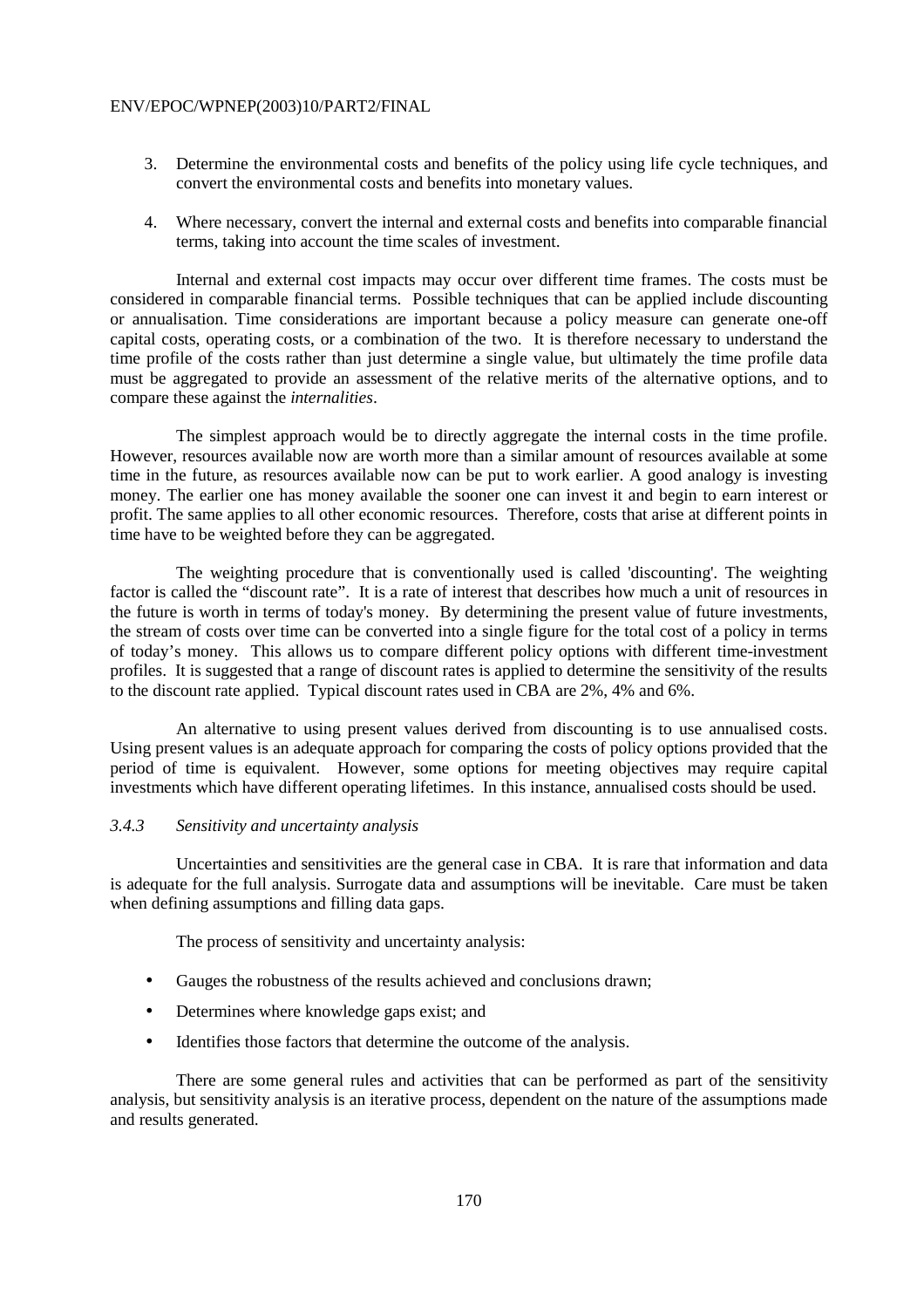# *Analysis of the internal costs and benefits:*

 The "key drivers" should be identified. These are the assumptions and gaps which are most important in determining the scenarios chosen and the costs that are calculated. Key drivers may be assumptions used to fill data gaps or economic assumptions (such as the discount rates applied, the exchange rates for currencies, and the effects on behaviour of market price).

 The influence of the key drivers is evaluated using available alternative data values or estimated ranges or alternative scenarios. If a range of estimates is plausible for a given variable, the final results achieved should be presented as a range.

 Ideally the analysis provides a quantitative evaluation of the sensitivities, but a lack of data may prevent quantitative analysis. In such cases a qualitative assessment should be made. This introduces subjectivity but it at least recognises the potential uncertainties and sensitivities that exist.

# *Sensitivity analysis of the external costs and benefits:*

Sources of uncertainties should be identified. These may include:

- Assumptions made in modelling the system life cycle (including the chosen system boundaries, the unit processes chosen for study and knowledge of the flows between unit processes);
- Surrogate data, poor data or data gaps in the life cycle inventories for individual unit processes;
- The environmental impact assessment methods use; and
- The economic valuations applied.

 Theoretically, complex statistical analyses can be applied, such as Monte Carlo simulation. In reality there is rarely enough data available to complete a detailed statistical analysis of the uncertainties. Sensitivity analysis of the externalities becomes an iterative process, using available or estimated surrogate data or alternative assumptions and scenarios to gain an understanding of the potential impact of identified uncertainties. Where a quantitative assessment of uncertainties is not possible due to unfillable data gaps, or inadequate system information the limitations imposed on the study should be made explicit.

# *3.4.4 Interpretation*

 The results must be presented in comparable and clear units. For example, if alternative waste management options are being investigated, the results should be presented per tonne of waste material treated. The presentation of results must be consistent. Summary tables and graphs improve the understanding of the results and conclusions drawn. All conclusions drawn must be validated through reference to specific numerical results. If any subjective or qualitative statements are made this should be stated explicitly.

When presenting the results of a study, some general rules should be applied:

• All data sources must be transparent and referenced within the bounds of confidentiality. If possible, key data should be reported in an annex to the main study;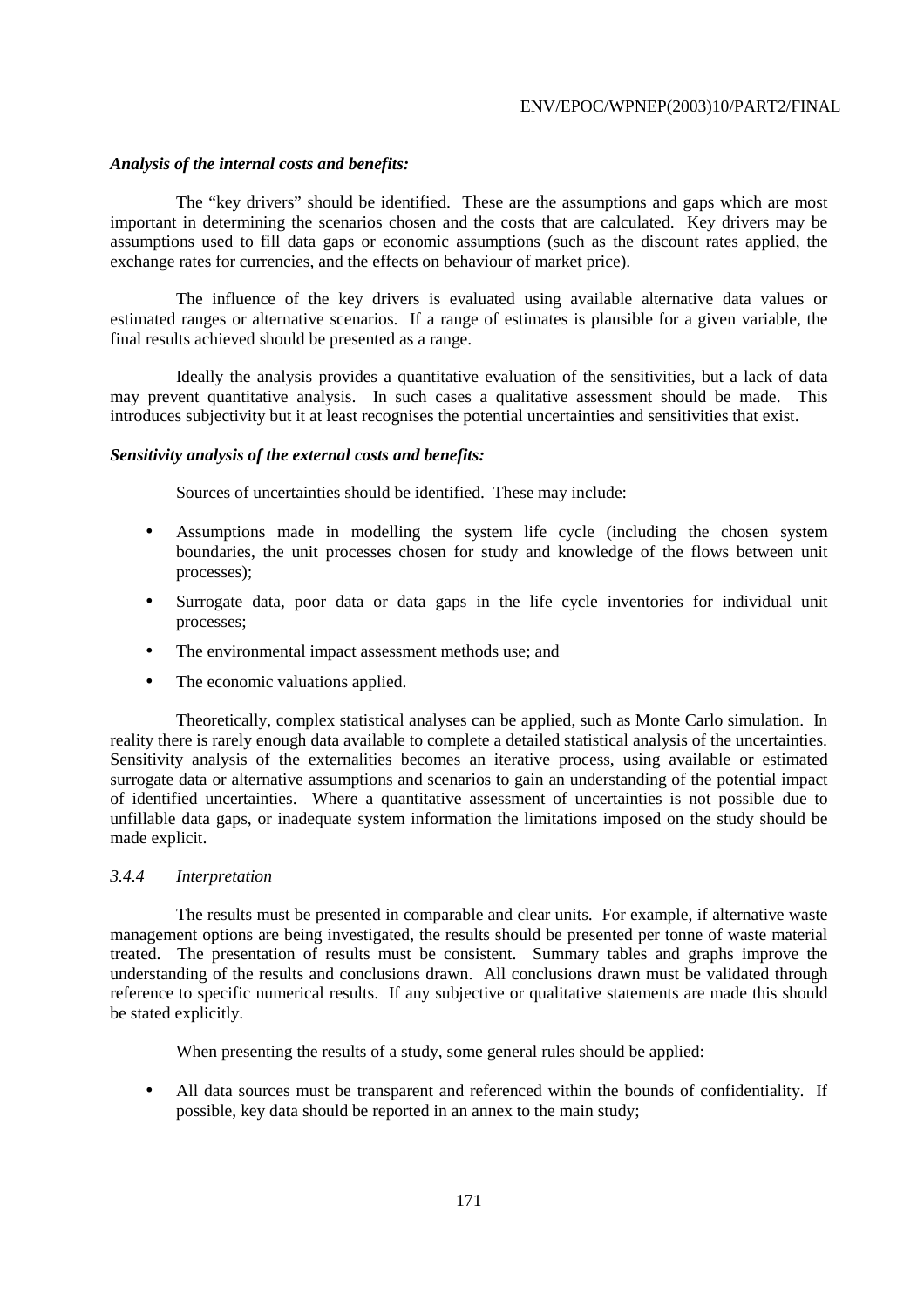- All assumptions underpinning the baseline scenario and the predicted response to the policy measure should be documented and justified;
- Any key economic assumptions should be clearly stated and justified;
- All economic calculations should be presented explicitly; and
- All uncertainties and sensitivities should be made explicit, and where possible the results of any sensitivity analysis should be presented.

 The objective is to make the data sources and assumptions as clear as possible. In effect, an "audit trail" should be established that allows the reader to repeat the analysis.

 Any issues not addressed by the study should be identified and discussed, for example, consideration of social motivation of the population to participate in recycling schemes. All limitations of the CBA approach should be discussed.

# **4. Evaluating the internal costs of EPR programmes**

# *4.1 Identifying financial flows*

 A cost benefit analysis of public policy must focus on the total financial costs to society rather than the costs to individual groups. In the US, this approach is known as Full Cost Accounting.10 Affected parties may include:

- Specific industry sectors;
- Specific businesses;
- Government departments and enforcement agencies;
- Employees (in specific industries and businesses);
- General public;
- Special interest groups; and
- Producer responsibility organisations.

 The distribution of the costs that are incurred between these parties is important. EPR policy measures are not attractive (and are unlikely to succeed) if they imply a disproportionate burden on a particular sector. By identifying the effects on each of the stakeholders, an appreciation of the potential distribution of costs is afforded. Distribution effects may occur at a group level, at a national level, or at a regional level.

 Determining the internal financial cost impacts of the policy on each group is a difficult task. The financial flows between affected parties may be complex. Figure 3 illustrates the complexity of financial flows that may be instigated by the introduction of an EPR policy.

 $10<sup>10</sup>$ 

http://www.epa.gov/epaoswer/non-hw/muncpl/fullcost/index.htm.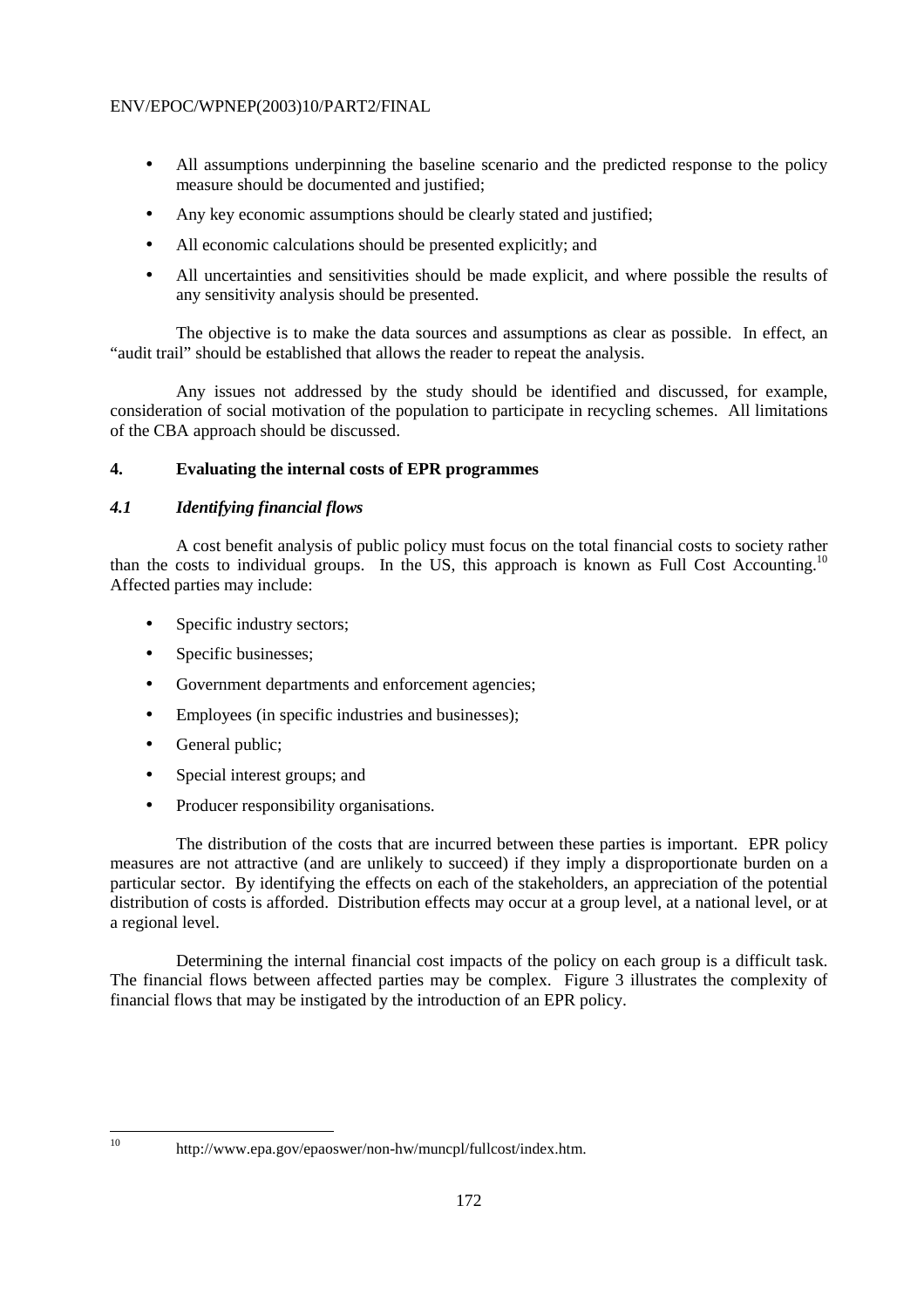

# **Figure 3 Financial flows for packaging waste producer responsibility**

**NB: In some cases Industry and Recyclers are the same organisation**

# *4.2 Categorising and quantifying financial flows*

 The internal financial costs of achieving an EPR programme can be categorised as administration costs or compliance costs.

 Administration costs relate to the administrative and managerial cost burden imposed on the bodies responsible for applying the instrument (government departments responsible for drafting and consulting on the legislative instruments and enforcement agencies responsible for ensuring that legal obligations are fulfilled) and the economic agents subject to the instrument.

 Compliance costs relate to the tangible financial burden imposed on the economic agents subject to the instrument. These may manifest as increased waste collection and management fees, subsidy payments to recyclers, or fees for membership of a Producer Responsibility Organisation (PRO).

 The characteristics and relative complexity of policy instruments influence this cost burden. For example, claims of cost efficiency made on behalf of the UK implementation of packaging waste legislation may be exaggerated. The UK legislation is based on a complex shared producer responsibility approach. Compliance costs appear low compared to other countries (although recycling achievements are also low).<sup>11</sup> However, the administrative costs in the UK have not been calculated, but

 $11$ 

<sup>11</sup> Cost Efficiency of Packaging Recovery Systems – The Case of France, Germany, The Netherlands and the United Kingdom, TN Sofres for DG Enterprise, February 2000.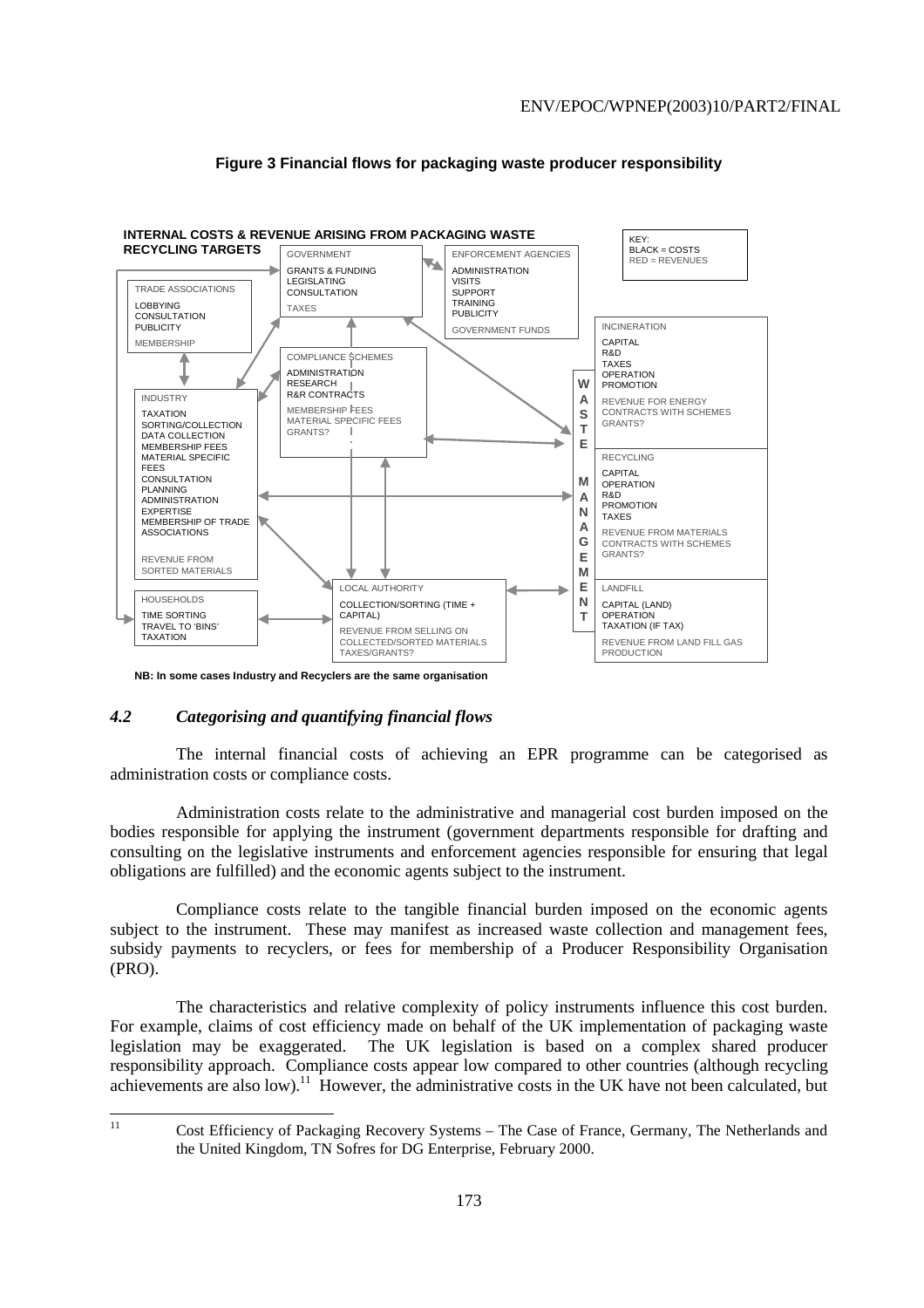it is likely that these are considerably greater than the compliance costs and negate UK claims for cost efficiency.<sup>12</sup>

 The costs considered must be the net costs to society. It should be remembered that an EPR programme may also generate revenues. For governments and enforcement agencies, levies or taxes may offset some or all of the administration costs, and any savings through reduced municipal disposal costs should be incorporated. For economic agents responsible for achieving EPR goals and targets reduced waste collection/disposal fees and revenues received for materials must also be included.

 Theoretically, additional costs imposed by EPR are ultimately passed on to the final consumer in the form of price increases or increased taxes. The increased tax burden represents to costs imposed on government departments, local authorities and regulatory authorities, whilst price increases can be taken as a measure of the cost of compliance. In reality, these aspects cannot easily be used to determine financial burden imposed by EPR. The proportion of costs that can be passed on to the final consumer depends on the elasticity of demand for the product and the state of market competition. The remainder of the costs must be achieved through cost savings or reduced dividends. In the short-term, it is likely that the majority of costs will be borne by industry, with a gradual shift to the final consumer. Similarly, implementing EPR policies may only divert tax revenue from one activity to another, or it may be difficult to identify what proportion of a tax increase is attributable to the EPR programme. Therefore, we must try to quantify these costs through other routes.

 For *ex post* studies, government departments and enforcement agencies should be able to quantify the labour effort put into designing, implementing and enforcing an EPR policy. This time can be valued to gain an insight into the administrative costs incurred by these organisations. Design and implementation costs may be one-off costs, or incurred at regular intervals as programmes are reviewed (for example, the EC Directive on packaging and packaging waste (94/62/EC) commits the Commission to an extensive review of the achievements and targets of the directive every five years). In addition to these time-related costs, any financial costs of enforcement (such as court fees and expenses) must also be considered. The revenues received from licences, fees and taxes will also be readily quantifiable from organisation and department accounts. For *ex ante* studies, it is necessary to make estimates of the likely scale of these costs based on experience of implementing EPR programmes in other countries or for other product and waste streams.

 It may not be easy to obtain accurate estimates of the administration costs incurred by economic agents subject to the instrument. Administrative and managerial activities are often lost as part of the overhead burden of a company. Broad assumptions may be required in order to quantify this aspect for both *ex post* and *ex ante* studies.

 For *ex post* studies, compliance costs incurred by economic agents subject to the instrument should be quantifiable through company accounts information (for changes in waste collection costs or subsidies paid to recyclers) or through reference to PRO membership fees. Revenues received by PROs must not be overlooked. However, it is possible that these compliance costs will not equate to the *real* costs of increased recycling – different situations within a country, within a region, cross-subsidisation, *etc*.

 For *ex ante* studies, it is necessary to evaluate the potential costs involved. To achieve this, we must collect primary data on the costs of collection, sorting and reprocessing and the costs of alternative disposal options. These costs must be the net costs, taking account of the revenues received.

 $12$ 

<sup>12</sup> Based on personal experience of the author from helping UK companies achieve compliance.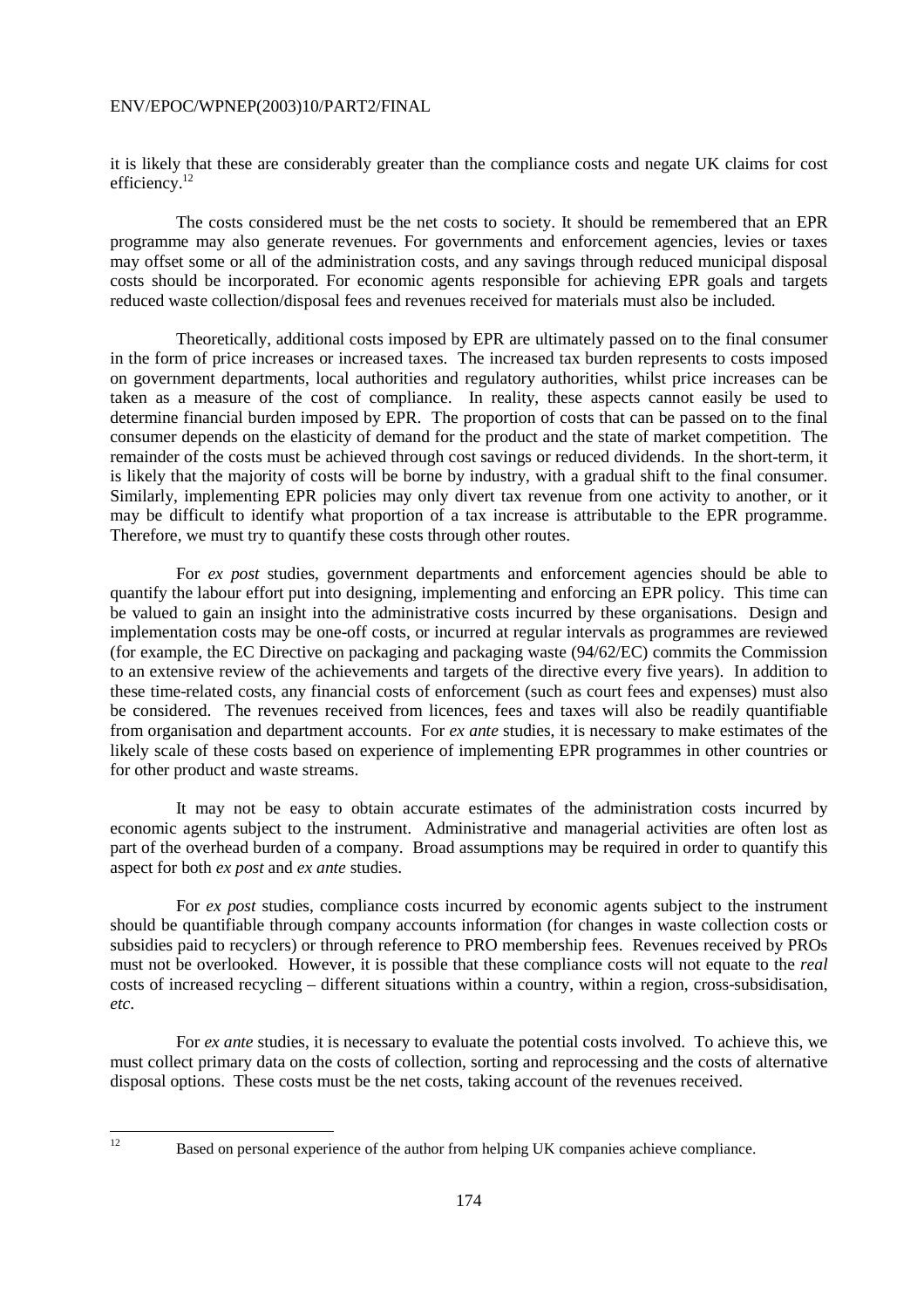Indirect costs and secondary effects of a proposed policy are difficult to identify and quantify. It is likely that these aspects can only be determined through close dialogue with industry and other stakeholders. It may only be possible to identify indirect and secondary effects. Quantification may be extremely difficult or highly uncertain.

# *4.3 Available internal cost data*

 Some countries have made detailed analyses of the financial costs of recycling (e.g. the US and Australia), but consistency and comparability of these data sets is limited. There are also often difficulties in applying this data for specific cost benefit analysis studies.

 A recent review of some available internal cost for waste management activities identifies a wide range of costs.<sup>13</sup> Although much of this review concentrates on cost differentiations experienced in the UK and Europe, it serves to demonstrate the variables, which can influence the internal costs experienced. Where possible, internal costs for situations in the US have also been presented.

Key points arising from the review are:

- Internal cost estimates show considerable variation this may be due to inclusion of different parameters / processes / approaches to the calculations;
- There is inconsistency in the methods applied and it is therefore difficult to make comparisons between different sources;
- Often it is frequently not transparent as to whether costs are gross or net of revenues from recycling /energy recovery;
- Often it is not transparent as to whether costs include capital investment;
- Often it is not transparent who the costs apply to, for instance, industry, local authorities, government; and
- Little is available on economies of scale.

 Although these available data can be used to quantify the order of magnitude of costs for waste management processes, detailed CBA studies to support EPR policy decisions may require considerable primary data collection in order to be justifiable to stakeholders.

# *4.3.1 Internal cost data for collection and recycling activities (for household waste streams)*

 An Audit Commission survey investigated 21 authorities and notes a wide variation in costs between kerbside collection schemes.  $14$  It suggests the principal reasons for these variations are:

- Frequency and method of collection;
- Materials and tonnages collected;

 $13$ 13 Presented in "Beyond the Bin: The Economics of Waste Management Options", ECOTEC Research and Consulting Ltd, 1999.

<sup>14</sup> Waste Matters: Good Practice in Waste Management, Audit Commission, 1997.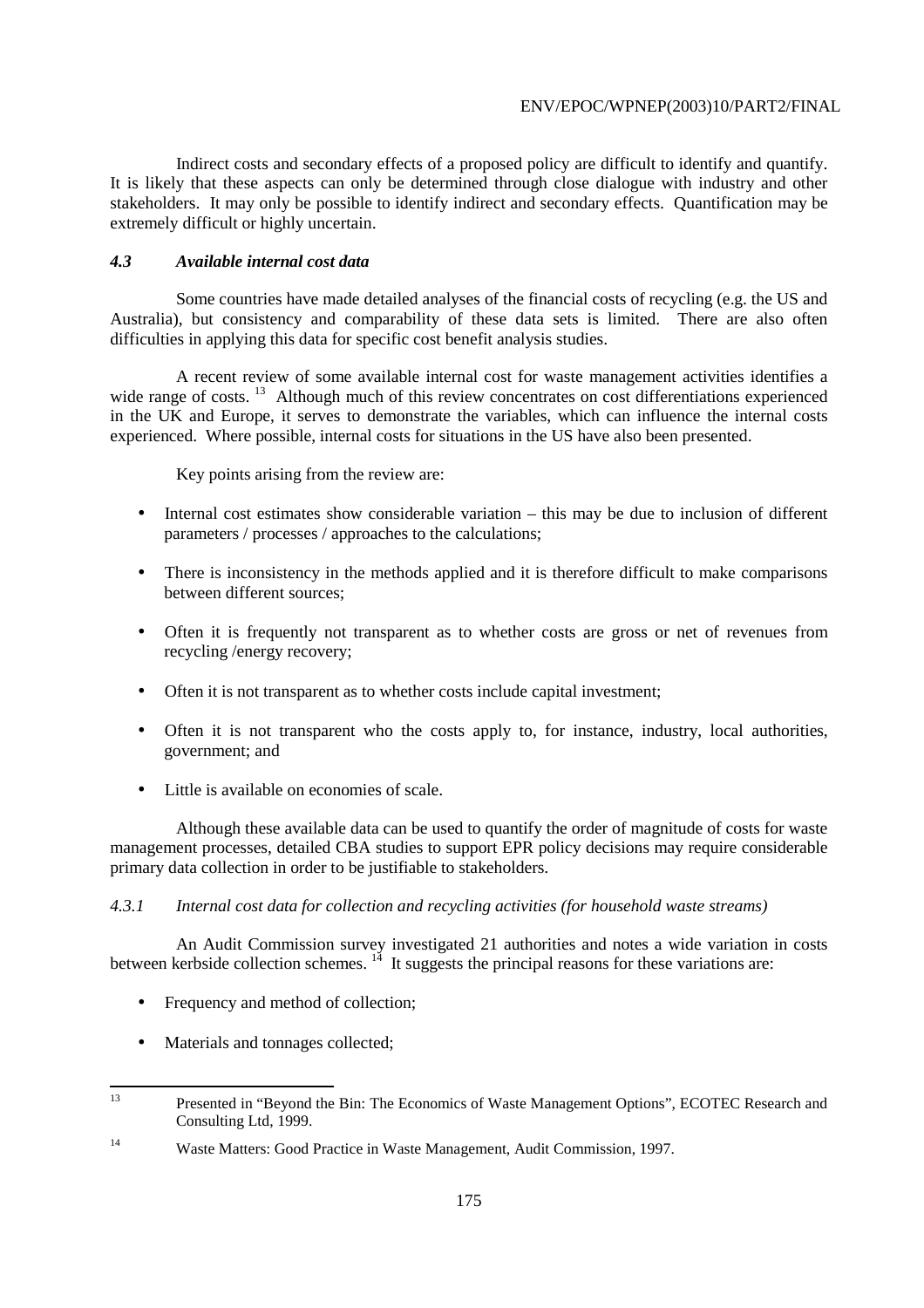- Population density;
- Number of households served:
- Efficiency of the collection, transport and sorting system; and
- Materials income and recycling credits received.

 The relative importance of these factors cannot be assessed in detail. The influence of less tangible factors such as scheme age and the information processes used to promote participation are not discussed, though experience in other countries suggest that these are influencing factor

 The Audit Commission report analysed the effects of tonnages collected from each household on average costs per household. The analysis suggests that:

- Costs per household increase as the rate of materials capture increases; and
- Costs increase at a lower rate than materials collection (i.e. the costs of waste collection per tonne fall).

 As the scheme matures and participation rates increase, marginal costs of additional collection may begin to approach zero. Costs may increase again with the inclusion of new materials (e.g. introduction of plastics collection). There is no consideration as to whether the costs would then begin to increase again as more and more material if recycling is pursued.

| Kg recycled per<br>household                                                   | $21 - 25$  | $26 - 50$  | 51-75      | 76-100      | 101-146       |
|--------------------------------------------------------------------------------|------------|------------|------------|-------------|---------------|
| Average costs                                                                  |            |            |            |             |               |
| Gross cost per<br>household $(f)$                                              | 4.74(5.02) | 7.01(7.43) | 7.56(8.01) | 12.55(13.3) | 14.59 (15.47) |
| Net costs<br>(excluding)<br>recycling credits)<br>per house hold<br>(f)        | 4.66       | 6.2        | 6.2        | 8.37        | 10.63         |
| Net costs<br>(including)<br>recycling credits<br>per house hold<br>(f)         | 4.54       | 5.74       | 5.48       | 8.37        | 8.03          |
| Net costs per<br>tonne waste<br>collected<br>(excluding)<br>recycling credits) | 200(212)   | 160(170)   | 100(106)   | 90 (95)     | 90 (95)       |

**Table 2: Economies of scale in kerbside recycling<sup>15</sup>**

 Similar results are found in the US. Stevens 1994 reports cities with relatively high recycling rates that had costs of about one third that of schemes with lower recycling rates. <sup>16</sup> Ecologika 1998

 $15$ Figures presented in parenthesis are 1999 values.

<sup>16</sup> Recycling Collection Costs By the Numbers: A National Survey, Barbara Stevens, *Resource Recycling*, Sept. 1994, pp. 53-60.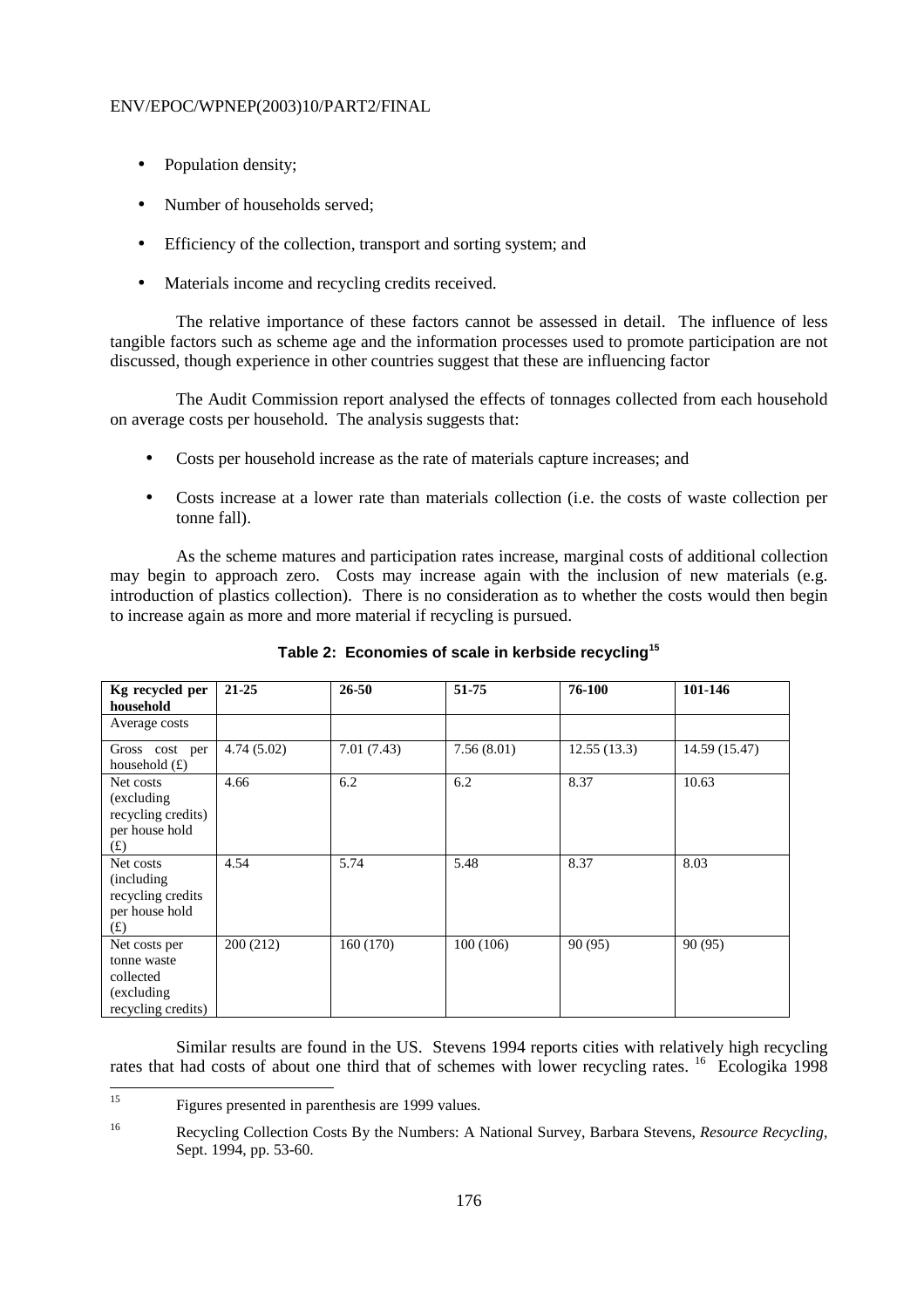show that costs of a blue box scheme fell over 3 years from £90 to £50 per tonne through reducing collection and sorting costs and increasing income through consortia selling. <sup>17</sup> Learning by doing and increased participation reduces costs over time, but income (revenue streams) is still vulnerable to swings in material prices.

 Although these research reports suggest a correlation between costs and materials capture, the picture is actually more complex. The wide range of influencing factors identified, and the wide ranges reported in most literature, suggests that such conclusions may be premature. The term "kerbside collection" encompasses a wide range of activities and approaches, the costs of which will vary considerably. It is therefore difficult to draw conclusions about the costs of kerbside recycling schemes without a far wider reaching and dedicated study.

 Decisions concerning the collection methods, materials coverage and the collection frequencies cannot be made separately from considerations of the vehicles and containers to be used in collection. In turn, this influences the labour requirements of the scheme. These decisions may also affect the quality of the collected material, and therefore the potential revenue levels that can be achieved.

| <b>Collection system</b> | <b>Collection</b><br>cost | <b>Separation</b><br>cost | Sales income $(f/t)$ | Recycling<br>cost |
|--------------------------|---------------------------|---------------------------|----------------------|-------------------|
|                          | (f(t))                    | (f(t))                    |                      | (E/t)             |
| Bring scheme             | $16-36(18-41)$            | 0(0)                      | 0(0)                 | $16-36(18-41)$    |
| Blue box                 | $60-150(69-173)$          | 50 (58)                   | 25(29)               | 18-175 (98-201)   |
| Green bin                | $25-40(29-46)$            | 50 (58)                   | 20(23)               | $55-70(63-81)$    |
| Green bag                | 25-45 (29-52)             | 50 (58)                   | 20(23)               | 55-75 (63-86)     |

|  |  |  |  | Table 3: Summary of Recycling Costs $^{18,19}$ |
|--|--|--|--|------------------------------------------------|
|--|--|--|--|------------------------------------------------|

| Green bag                     |     | $25-45(29-52)$ | 50 (58)         | 20(23)                                             | 55-75 (63-86) |
|-------------------------------|-----|----------------|-----------------|----------------------------------------------------|---------------|
|                               |     |                |                 | Table 4: Summary of collection costs <sup>20</sup> |               |
| <b>System</b>                 |     |                | <b>1993 ECU</b> | 1999 £                                             |               |
| Mixed<br>collection<br>scheme | and | bring          | 13              | 12                                                 |               |
| Co-collection (blue box)      |     |                | 62              | 56                                                 |               |

Separate collection 160 146

 $17$ 17 Re-Inventing Waste: Towards a London Waste Strategy, Ecologika for LPAC and Environment Agency, 1998.

<sup>&</sup>lt;sup>18</sup> Landfill Costs and Prices: Correcting Possible Market Distortions, Coopers and Lybrand for UK Department of Environment, 1993.

<sup>&</sup>lt;sup>19</sup> Separation cost has been assumed to be the same irrespective of level of materials seperation prior to collection. Cost of collection for bring schemes is given net of sales revenue (i.e. revenue  $=0$ ).

<sup>&</sup>lt;sup>20</sup> Assessing the Waste Hierarchy – A Social Cost Benefit Analysis of Municipal Waste Management in the European Union, Inger Brisson, 1997.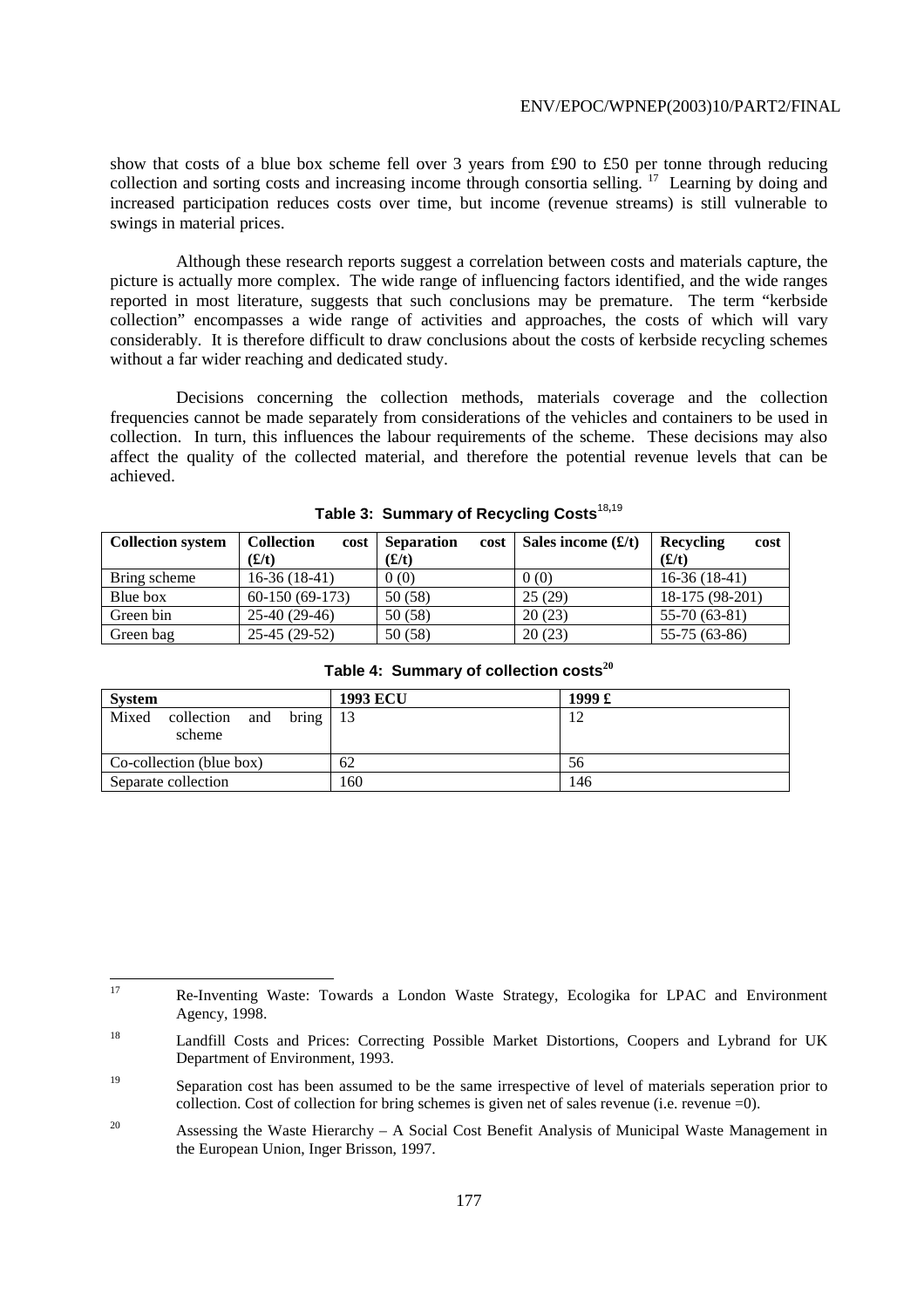| <b>Scheme</b>       | Costs                                                                             |
|---------------------|-----------------------------------------------------------------------------------|
| Bring scheme        | £40-49 $(43-53)$ per tonne for low density bank systems (one site per 3500        |
|                     | households)                                                                       |
|                     | £65-133 (71-145) per tonne for high density systems (one site per 500 households) |
| Separate            | £140-231 (153-252) per tonne                                                      |
| collections $^{22}$ |                                                                                   |
| Integrated          | £79-155 (86-169) per tonne                                                        |
| collection systems  |                                                                                   |

**Table 5: Summary of collection costs** <sup>21</sup>

 Reviewing this data, it is clear that it is not possible to formulate an "average" value for the collection and reprocessing of recyclables in the frame of EPR programmes for household waste streams. Too many factors influence the costs and benefits achieved. It is therefore necessary to consider carefully the internal costs of each proposed EPR scheme, and how this will impact on the marginal costs under a range of potential scenarios.

#### *4.3.2 Disposal costs*

 Figure 4 illustrates the wide range of disposal costs experienced in Europe. Again, this illustrates the high variability of waste management costs in different countries and in different circumstances.

# **Figure 4: Average treatment prices for landfilling and incineration of non-hazardous waste** <sup>23</sup>



Average treatment prices for landfilling and incineration of non-hazardous waste in selected EEA member countries (excl. waste tax and VAT). It should be noted that all prices are averages of observed prices and cover large variations between plants.

 $21$ 21 The Impact of Recycling Household Waste on Downstream Energy Recovery Systems, Atkinson, New, Papworth, Pearson, Poll and Scott, ETSU Report B/RI/00286/REP, 1996.

<sup>&</sup>lt;sup>22</sup> *i.e.* one collection round for recyclables and another collection round for residuals.

 $23$  Environment in the European Union at the turn of the century, European Environment Agency.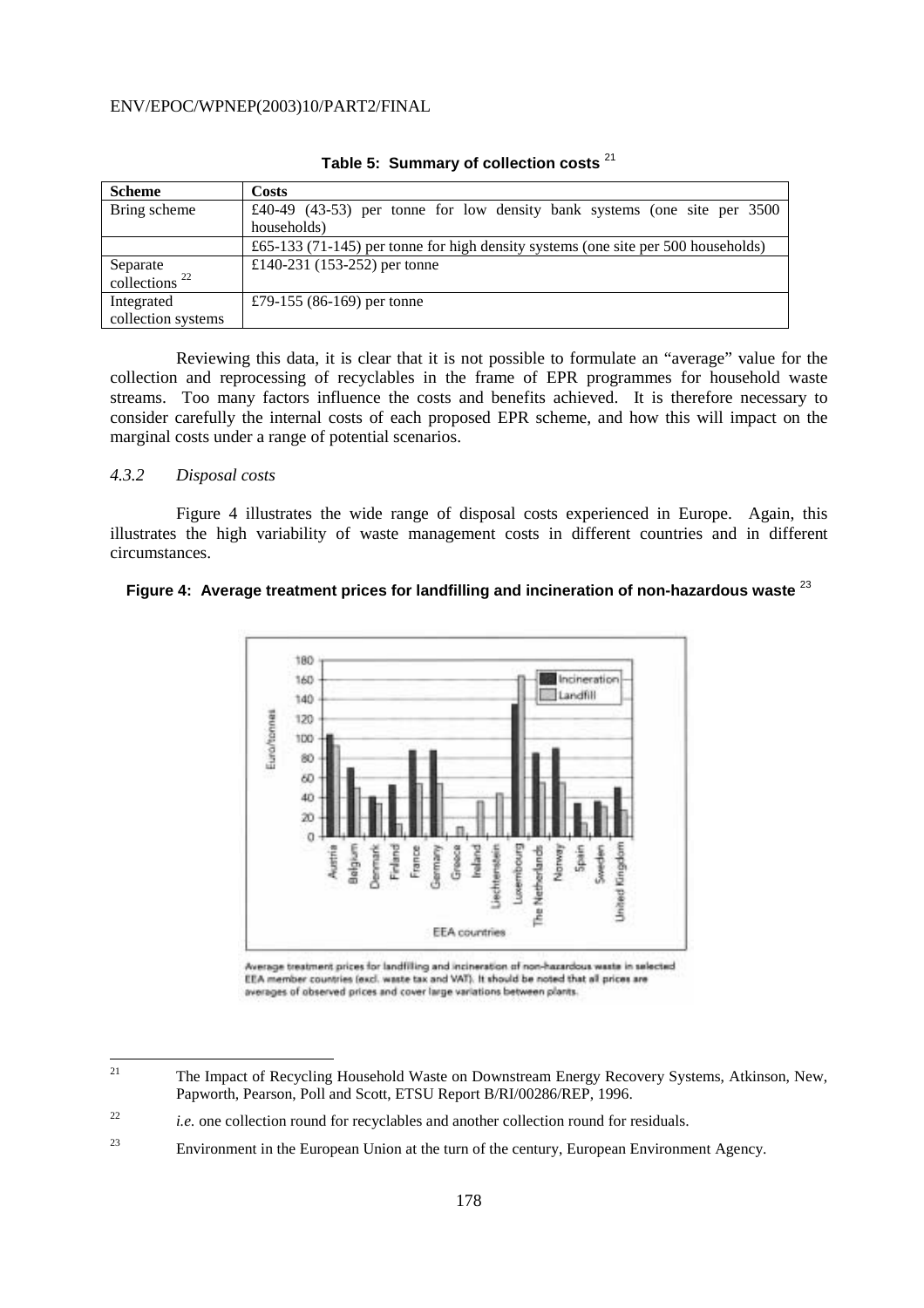Material specific allocation of these costs may improve the applicability of data for cost benefit studies. For landfill, allocations based on residual waste volume in the landfill, and contribution to landfill gas emissions and leachate may be appropriate. For incineration, consideration of contributions to emissions requiring pollution control and contributions to bottom ash production may be necessary. Calorific values may be used to indicate potential contributions to recovered energy.

# *4.3.3 Capital costs*

 Table 6 presents the capital costs for various waste management facilities in the UK. These data are especially useful for identifying the distribution of investment costs required over time in order to achieve an EPR programme.

## **Table 6: Capital costs of facilities for Household and commercial waste – Processing 200,000t per annum<sup>2</sup>**

| Facility                                | Costs $(\text{\pounds}M/200,00t)$ |
|-----------------------------------------|-----------------------------------|
| Energy from waste plant                 | 40(43)                            |
| Anaerobic digestion plant               | 25(27)                            |
| MRF and transfer station                | 10(11)                            |
| Transfer station and civic amenity site | 5(5)                              |
| Landfill                                | 4(4)                              |
| Civic amenity site and MRF              | 2(2)                              |
| Civic amenity site                      |                                   |

# **5. Quantifying environmental benefits of EPR programmes**

 In a life cycle cost benefit analysis study, the environmental impacts are quantified using life cycle assessment techniques. These environmental impacts are then converted into monetary values using economic valuation, so that the environmental costs and benefits of the programme can be compared against the financial costs of implementation.

# *5.1 How are economic valuations for environmental impacts achieved?*

 Monetisation is a form of valuation (known in this case as economic valuation). Valuation seeks to convert the environmental impacts of a life cycle assessment study into a single comparable unit (in this case a monetary unit such as Euros or dollars).

Economic valuation of environmental impacts can be achieved through a variety of techniques:

- Contingent valuation is a state preference method which is used to ask individuals their willingness-to-pay (WTP) for the environmental good directly using a structured questionnaire;
- The Hedonic pricing method (HPM) considers that the price of a good is a function of its attributes, including environmental attributes. For example, the price of a house is a function of the characteristics of the house, its neighbourhood, and environmental variables such as ambient air quality or proximity to countryside. HPM regresses house prices to statistically isolate the price differential due to the relevant environmental characteristic; AND
- Averting behaviour method values environmental quality by looking at the expenditure people make for goods that can substitute or avoid for a decrease in environmental quality. For example, expenditure on bottled water can give an indication of people's WTP for preventing the adverse health effects from using bottles water.

 $24$ 

The Competitiveness of the UK Waste Management Industry, DTI, 1997.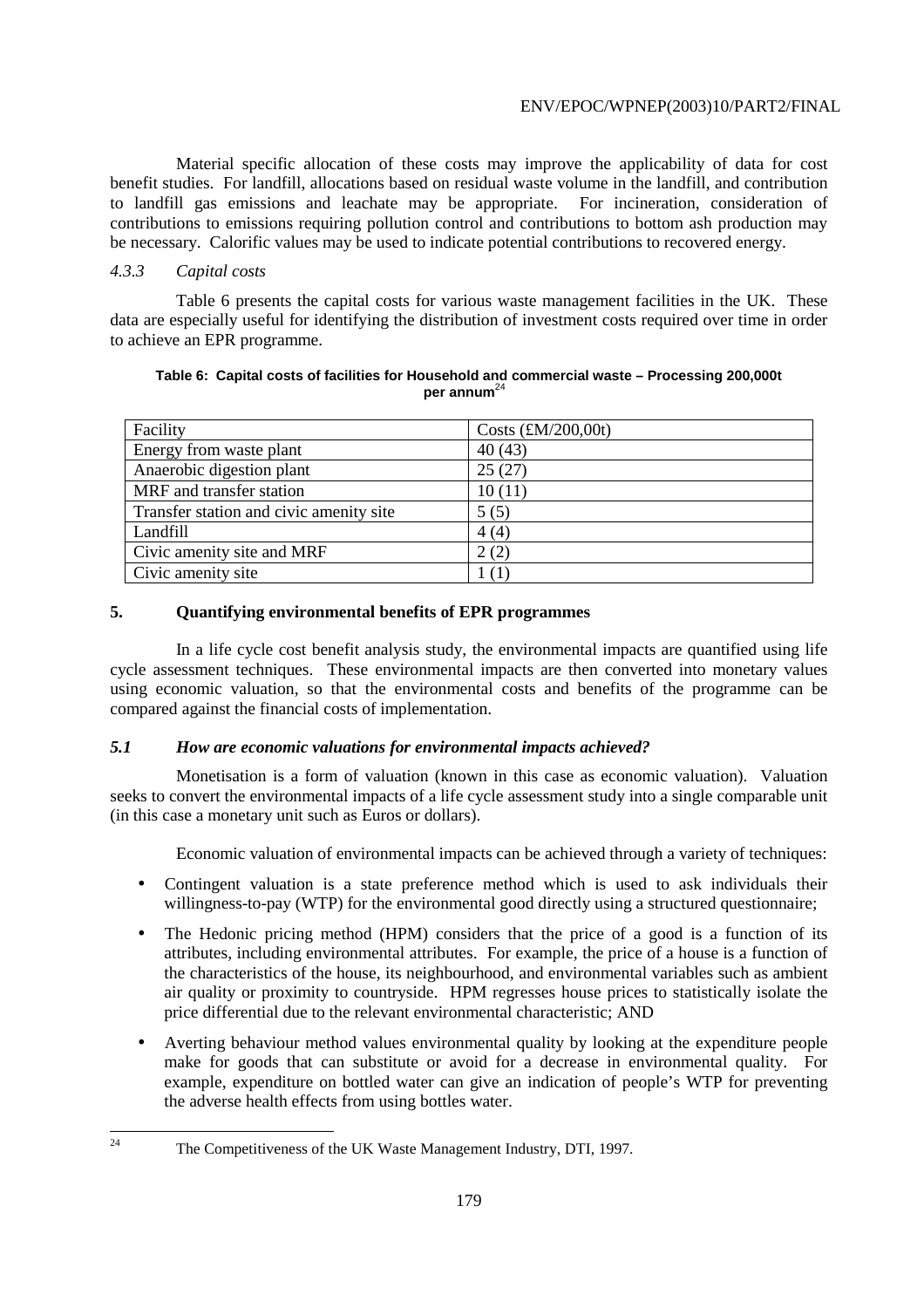# *5.2 Control costs versus damage costs*

 Some researchers argue that pollution prevention costs or clean up costs could be used to estimate the value of environmental characteristics. In order to understand this debate, consider emissions of greenhouse gases.

 A damage cost estimate tells us what the loss of global wellbeing (utility, welfare) is from an emission of 1tC equivalents. Control costs are then compared to this damage. If it costs more to control the emission than the damage it does, then, in cost-benefit terms, one would not control that tonne. Thus, the control cost is in fact the internal cost against which we compare the external benefits.

## **Are there any circumstances in which control costs could be used?**

 *"First, suppose that international negotiators are perfect economists and they estimate the globally optimal level of emissions reduction. Mathematically, this is where benefit minus costs are maximised, i.e. where marginal benefits of reduced damage equal marginal costs if control. Then, of course, it does not matter whether we use costs or benefits at the margin because they are equal. This may be important - see below. Second, one could interpret negotiated emission reductions as reflecting some kind of global consensus of what ought to be done. If so, the marginal cost of control at the point where the emission reduction goal just binds can be used. T he idea here is that the world would be saying that it judges that cost to be just worthwhile meeting.* 

 *The problem with both arguments is that they miss the whole point of a cost-benefit approach. If decision-makers always optimised we would have no need of cost benefit analysis (or any other decision-making advice!) because they would simply get things right and no amount of argument would show that they did not get it right. The arguments for using control costs therefore rest on a rather naïve model of political decision making. We do CBA precisely because we want to illuminate politicians' decisions, to check whether they have made wise decisions, etc." 25* 

# *5.3 Benefit transfer*

 The costs of undertaking an economic valuation exercise are prohibitive. Therefore studies tend to use as a basis monetisation factors available in the literature. This involves the application of the principle of benefit transfer. Benefit transfer is the practice of using monetisation factors from previous studies which may focus on a different region or time period.

Three alternative approaches to benefit transfer can be applied:

- Direct transference of mean values this is a very simple approach, but introduces uncertainties to the analysis. It is the most commonly used approach;
- Transference of adjusted unit values this approach adjusts past estimates to correct for any original bias, or to take into account socio-economic characteristics of the particular project , the potential levels of damage reduction, regional and site characteristics and the availability of substitute goods; and
- Transference of a demand function this approach takes demand functions from the previous studies and inputs new data relevant to the current project, then re-runs the analysis. This type of approach is preferable but difficult as the data needed to re-run the analysis is unlikely to be available.

 $25$ 

Taken from a personal communication with Professor David Pearce, January 2001.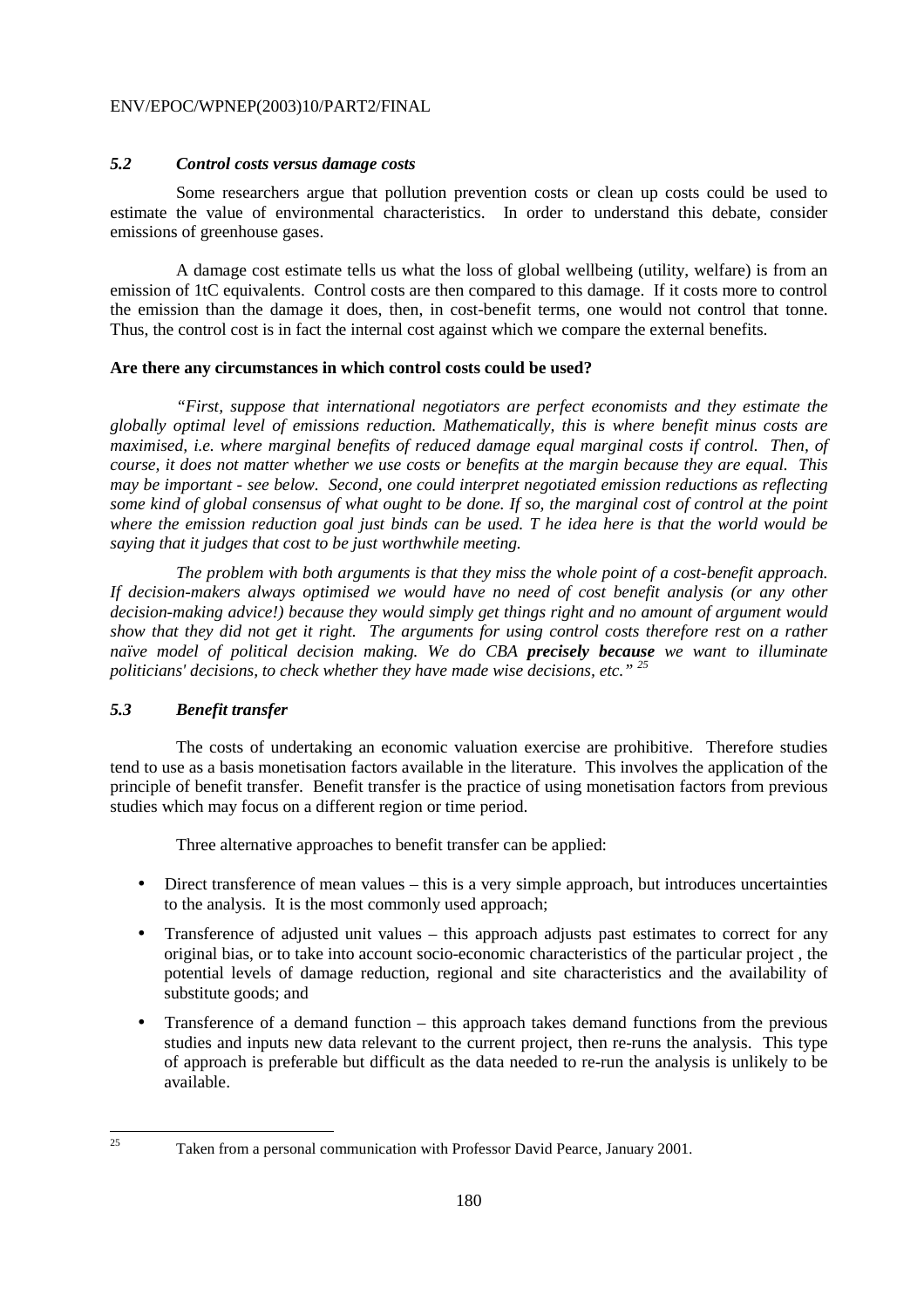# *5.4 Limitations to the use economic valuation*

 There are limits to the application of monetisation. In some cases there is currently no sound understanding of the pathway between the inventory data and effects on the protection area, or no reliable economic values are available. In such cases the environmental concern cannot be quantified within the monetary valuation but must still be considered in interpretation and in making a decision based on the study.

To overcome this, methodologies should consider two types of impact category:

- Primary impact categories those for which an economic valuation can be derived; and
- Secondary impact categories those for which no economic valuation can be derived.

 Where possible, these secondary impact categories should be quantified in traditional LCA impact assessment units. If this is not possible, the existence of the secondary impact category should at least be qualified for further discussion during the decision making process.

# *5.5 Which environmental impacts should be quantified and what economic valuations should be applied?*

 In Figure 5, the different dimensions of recycling-related external effects are identified. Recycling affects the whole life cycle of materials. As a result, an EPR programme may incur a wide variety of environmental costs and benefits.

# **Figure 5: Material, environmental and economic domain of recycling processes <sup>26</sup>**

*Materials* 



- ozone depletion (ie skin cancer, crop damage) human health (ie mortality, morbidity)
- acid rain (ie corrosion materials, forest damage) biodiversity (ie genetic and existence value)

 $26$ 

<sup>26</sup> From Valuation of waste-related externalities, unpublished paper prepared by Pieter van Beukering for RDC/Pira .International, April 2000.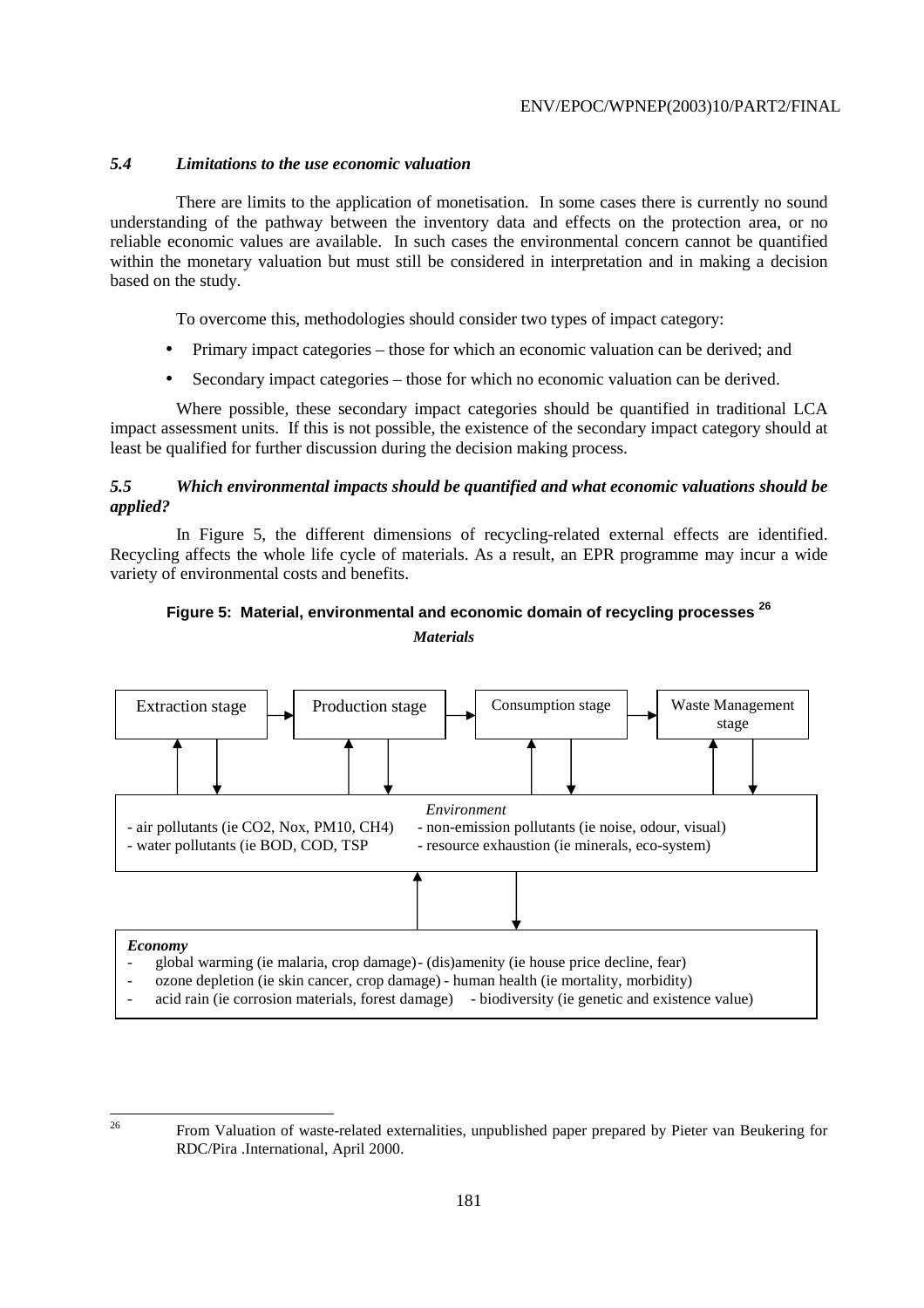In the extraction stage, recycling may reduce demands for raw materials, thereby avoiding ecosystem damage and exhaustion of scarce resources. Transportation impacts of raw materials may also be reduced.

 In the production stage, substitution of primary resources by secondary materials may reduce energy demands, air emissions and waterborne emissions. For example, the production of recycled aluminium requires 97% less energy than primary aluminium production.<sup>27</sup> However, recycling can raise new environmental impacts, for example reprocessing impacts such as the decoupling of waste paper.

 During the consumption stage, performance of the recycled product is critical. Secondary products may be less durable or cause operational problems. Conversely, some consumers may experience the purchase of recycled products as a positive environmental act, and thereby experience an improved feeling of well-being.

 In the waste management phase, recycling prevents incineration and landfilling of solid wastes. Subsequently, emissions of pollutants to the atmosphere, surface waters and groundwater and dis-amenity impacts of landfill sites and incinerators are avoided, but the products of disposal (recovered landfill gas and recovered energy) are also displaced. Transport emissions associated with the collection of recovered materials and impacts associated with sorting must also be considered.

 It is evident that the scope of the analysis must consider all aspects of the environmental costs and benefits across the entire life cycle. Table 7 identifies the main external effects that may be included in the evaluation of EPR programmes.

| <b>Externality</b>                | <b>Residual well-being effect</b>                      |
|-----------------------------------|--------------------------------------------------------|
| Global warming                    | Mortality and morbidity                                |
|                                   | Damage to buildings, structures and materials          |
|                                   | Damage to forest resources and agricultural production |
| Air pollution                     | Chronic and acute morbidity                            |
|                                   | Chronic and acute mortality                            |
|                                   | Damage to buildings, structures and materials          |
|                                   | Damage to forest resources and agricultural production |
| surface<br>Ground<br>and<br>water | Safety and availability of drinking water              |
| pollution                         | Recreational value                                     |
|                                   | <b>Biodiversity</b>                                    |
|                                   | Damage to fisheries                                    |
| Disamenity                        | Odour and Visual pollution                             |
|                                   | Noise                                                  |
|                                   | Congestion                                             |
|                                   | Willingness-to-recycle                                 |
|                                   | Convenience                                            |
| Traffic accidents                 | Mortality                                              |
|                                   | Serious injury                                         |
| Occupational health               | Accidents                                              |
|                                   | <b>Diseases</b>                                        |
| Macro-economic effects            | Multiplier effects                                     |
|                                   | Employment                                             |

| Table 7: $\,$ Main externalities for consideration in the evaluation of EPR programmes $^{28}$ |  |  |
|------------------------------------------------------------------------------------------------|--|--|
|                                                                                                |  |  |

27

<sup>27</sup> World Bank 1994. Market outlook for primary commodities. Energy, metals and minerals, International Trade Division, World Bank, Washington DC.

<sup>&</sup>lt;sup>28</sup> Adapted from Valuation of waste-related externalities, unpublished paper prepared by Pieter van Beukering for RDC/Pira International, April 2000.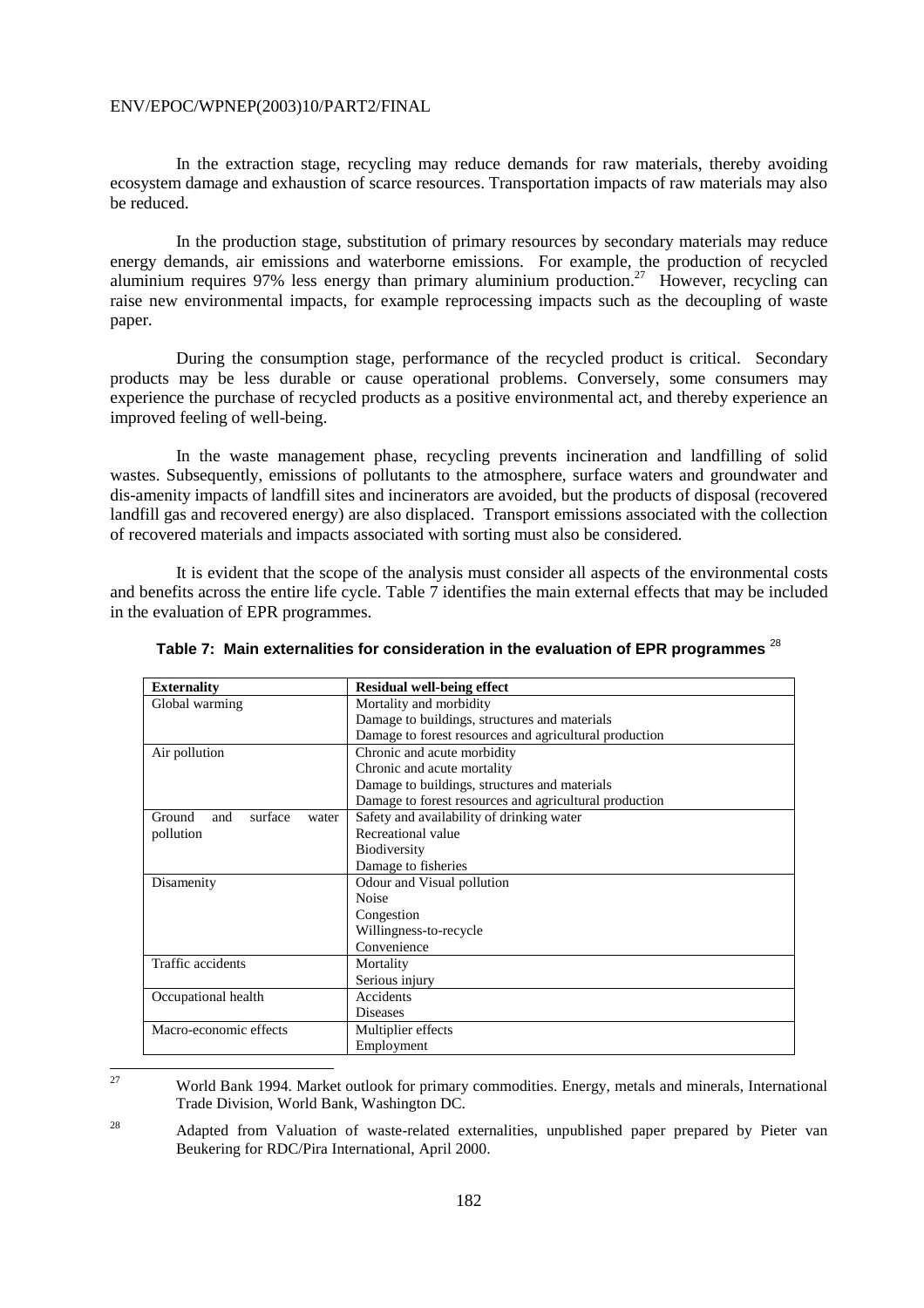In recent years, a number of research studies have sought to compile best available data for economic valuations, often for very specific reasons. It is not the intention of this paper to evaluate all available economic valuations and how these were achieved, but for each of the possible externalities a brief discussion is provided and some possible valuations are highlighted. It is intended that the valuations presented will provide a starting point for further discussion and methodology development.

## *5.5.1 Global warming*

 Various estimates of the marginal damage costs of greenhouse gas emissions have been reported, ranging between  $\epsilon$ 6.3 and 228 per ton of carbon. The critical factors determining the variations are the assumed benchmark estimates for climate change, the time horizon considered and discount rate selected, and the vulnerability to climate change over time.

| <b>Author</b>                   | 1991-2000   | 2001-2010   | 2011-2020    | 2021-2030    |
|---------------------------------|-------------|-------------|--------------|--------------|
| Nordhaus (1994)                 | 12.4        | 18.6        | 27.4         |              |
| <b>Cline</b><br>(1992,<br>1993) | $6.0 - 128$ | $7.9 - 159$ | $10.1 - 192$ | $12.2 - 228$ |
| Tol (1999)                      | 11          | 13          | 15           | 19           |
| <b>Fankhauser</b><br>(1999)     | 21.3        | 23.6        | 26.1         | 28.7         |
| <b>Maddison (1994)</b>          | 6.3         | 8.7         | 11.9         | 15.7         |

**Table 8: Marginal costs of CO2 emissions (**€**1990/tC)** 

A damage cost value frequently applied in the UK is \$34/tC.  $^{29}$ 

# *5.5.2 Air pollution*

 The valuation of human health impacts remains controversial. Values can be derived using a willingness-to-pay approach or based on the costs incurred in treating impacts (a cost of illness approach). An important factor in determining the monetary valuation achieved is the value of a statistical life (VSL) that is assumed. A frequently applied value is  $\epsilon$ 3.1million (1997 prices). <sup>30</sup> Alternatively, mortality and morbidity can be valued on the basis of years of life lost (YOLL), an approach which is particularly recommended for risks arising from exposure to air pollution. Wide ranges of valuations have been reported, some are summarised in Table 9.

<sup>29</sup> Personal communication with Professor David Pearce, UCL.

<sup>&</sup>lt;sup>30</sup> ExternE: Externalities of Energy, Vol 2: Methodology Part I (Impact Assessment) and II (Economic Valuation, Luxembourg, Office for the Official Publications of the European Communities, EC 1995.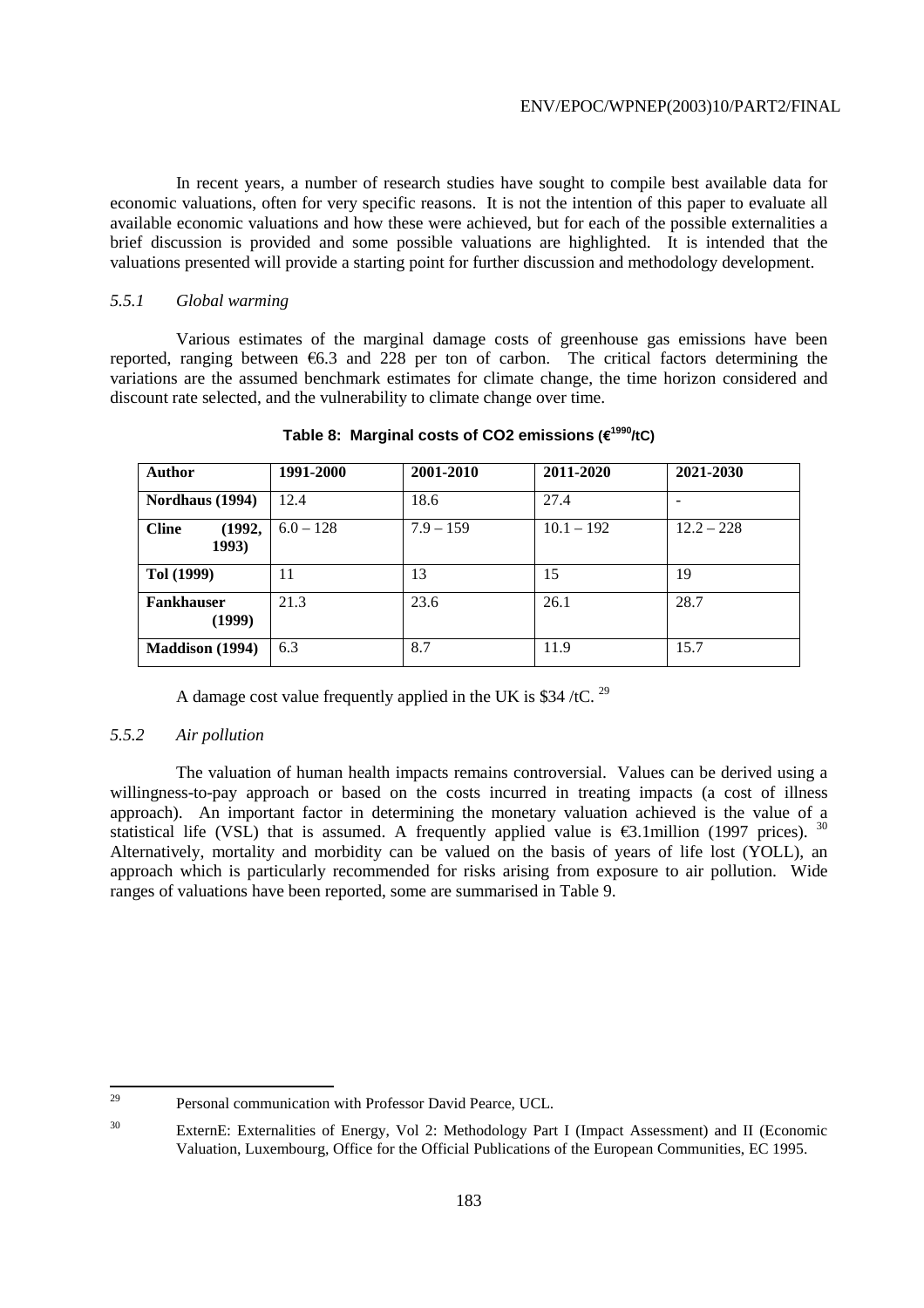| <b>Emission</b> | Study $1^{32}$ | Study $2^{33}$ | Study $3^{34}$ |
|-----------------|----------------|----------------|----------------|
| As              | 150            | 999            | 1,015,735      |
| C <sub>d</sub>  | 18.3           | 81.4           | 125,370        |
| Cr VI           | 123            | 819            | 2,000,642      |
| Ni              | 2.53           | 16.8           | 101,549        |
| <b>Dioxins</b>  | 16,300,000     | 2,000,000      | 713,175,937    |

**Table 9: Economic valuations for human health impacts from air pollutants (**€**/kg of emission)** <sup>31</sup>

 The characteristics of emissions and the local conditions of the receiving area play a crucial role in the monetary value of air pollutants. It may therefore be valuable to at least make a distinction between impacts from transport emissions and impacts from other processes, considering the pollutant range. Possible values for transport related emissions are summarised in Table 10.

| <b>Emission</b>                                        | Local health impact | <b>Regional health impact (more</b><br>than 50km from source) |
|--------------------------------------------------------|---------------------|---------------------------------------------------------------|
| <b>PM10</b>                                            | 291,000             | 81,560                                                        |
| $\bf CO$                                               | $\overline{2}$      | 1                                                             |
| SO2 (direct effects only)                              | 2,180               | 260                                                           |
| Benzene (carcinogenic effects)                         | 560                 | 49                                                            |
| <b>Butadiene</b> (carcinogenic<br>effects)             | 21,000              | 2,000                                                         |
| PAH (carcinogenic effects)                             | 5,502,000           | 527,000                                                       |
| <b>DME</b> (carcinogenic effects)                      | 1870                | 180                                                           |
| <b>NOx</b> (indirect impacts from<br>nitrate aerosols) |                     | 3,154                                                         |
| SO2 (indirect impacts from<br>sulphate aerosols)       |                     | 3,961                                                         |

**Table 10: Local and regional impacts (**€**/tonne of emission)**<sup>35</sup>

 $31$ 31 From A Study on the Economic Valuation of Environmental Externalities from Landfill Disposal and Incineration of Waste, COWI for EC DG Environment, August 2000.

<sup>32</sup> Study on Health Risks of Air Pollution from Incinerators, 1998.

<sup>33</sup> Economic Evaluation of the Draft Incineration Directive, 1996.

<sup>34</sup> Miljokostnader knyttet til ulike typer avfall, 1995.

<sup>35</sup> Valuation of waste-related externalities, unpublished paper prepared by Pieter van Beukering for RDC/Pira International, April 2000.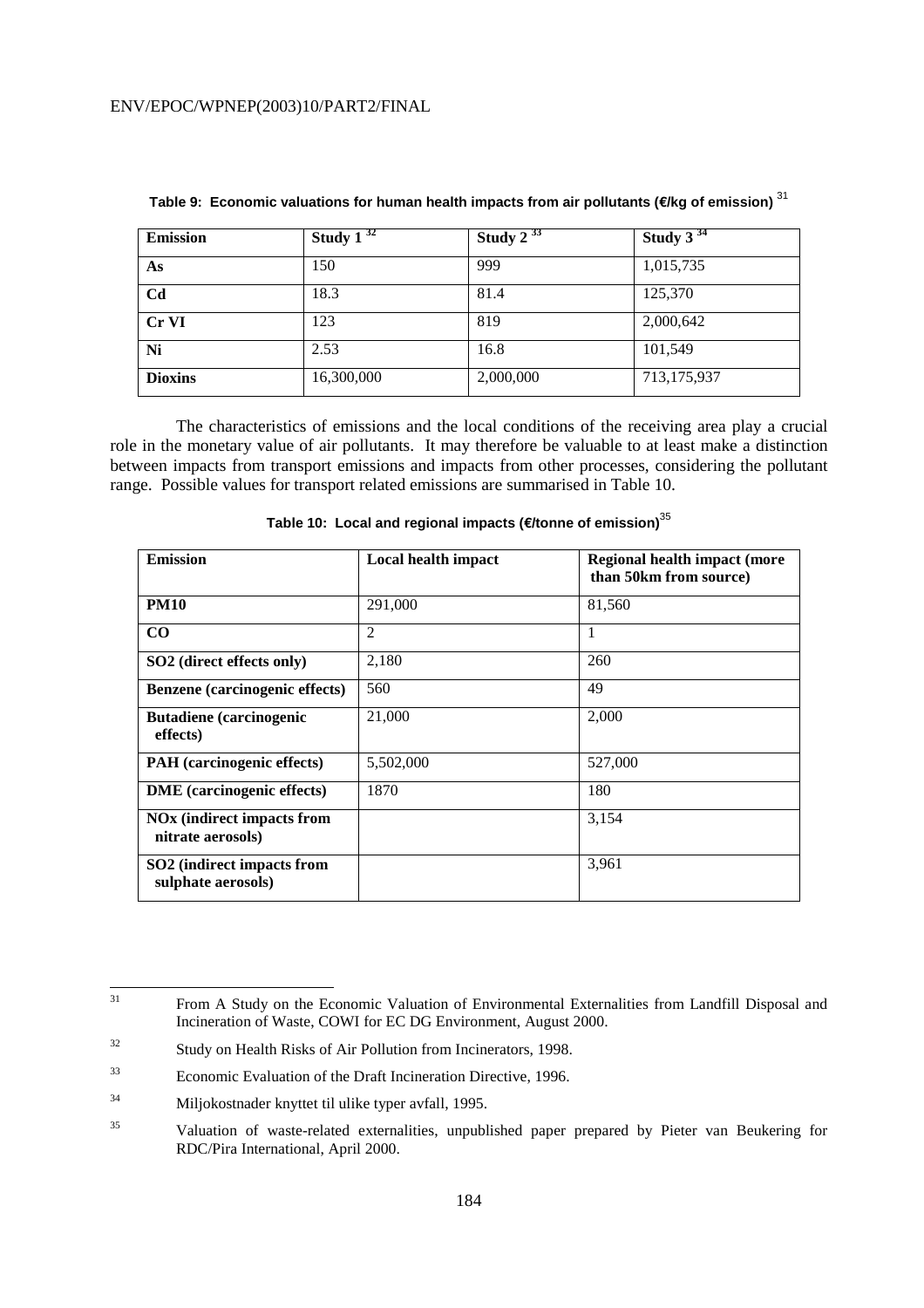Damage to structures refers to soiling of buildings and monuments caused by black smoke. The definition of black smoke is based on chemical properties of particles rather than on particle size, so the size composition of black smoke can vary considerably. However, roughly speaking black smoke consists of particles with a diameter of less than 15µm.

 Damage to structures is measured in dust equivalents. The damage cost estimate applied by RDC/Pira was  $\epsilon$  662 per tonne of dust equivalents.<sup>36</sup> This was based on the total UK emissions of black smoke and an assessment of the size of the UK market for cleaning buildings that is completely attributable to soiling from particle pollution.

 Damage costs for forest damage and adverse effects on agricultural production have been estimated. Estimations of reductions in crop losses are carried out at an aggregated level by combining crop-specific dose response functions for  $\overline{O_3}$  damages with aggregate crop production figures for the European Union. This gives a damage cost estimate of €642 per tonne of VOC. In contrast, nitrogen may have a beneficial effect on drop yields, with some authors suggesting a value of €-697 per tonne of NOx. It is uncertain if these fertilisation effects are sustainable in the long-term. Uncertainty regarding damage estimates for forest losses is extremely high. Using various approaches, estimates in the range of €3.63 to €16.25 per tonne of SO2 have been achieved.<sup>37</sup>

# *5.5.3 Groundwater and surface water pollution*

 In relation to EPR programmes, groundwater pollution is most likely to be associated with leachate from landfills. Studies that focus on the external value of ground water pollution identify a wide range of willingness-to-pay for safe drinking water. Willingness-to-pay figures between €5 and €1306 per annum have been reported.  $38$  Bequest motives for future generations may play an important role in determining the values achieved.

 Converting these values into damage costs is difficult, as knowledge of impact pathways is limited. Instead, many studies use control costs in the absence of available damage costs. Some possible valuations are summarised in Table 11.

 $36$ Evaluation of the costs and benefits of reuse and recycling targets for materials in the frame of the packaging and packaging waste directive (94/62/EC), RDC/Pira International, draft report, May 2001, available from EC DG Environment.

<sup>&</sup>lt;sup>37</sup> Reported in Valuation of waste-related externalities, unpublished paper prepared by Pieter van Beukering for RDC/Pira International, April 2000.

<sup>38</sup> Establishing priorities for groundwater quality: a contingent valuation study in Milan, J Press, Feem Newsletter 1. p. 7-10, 1995.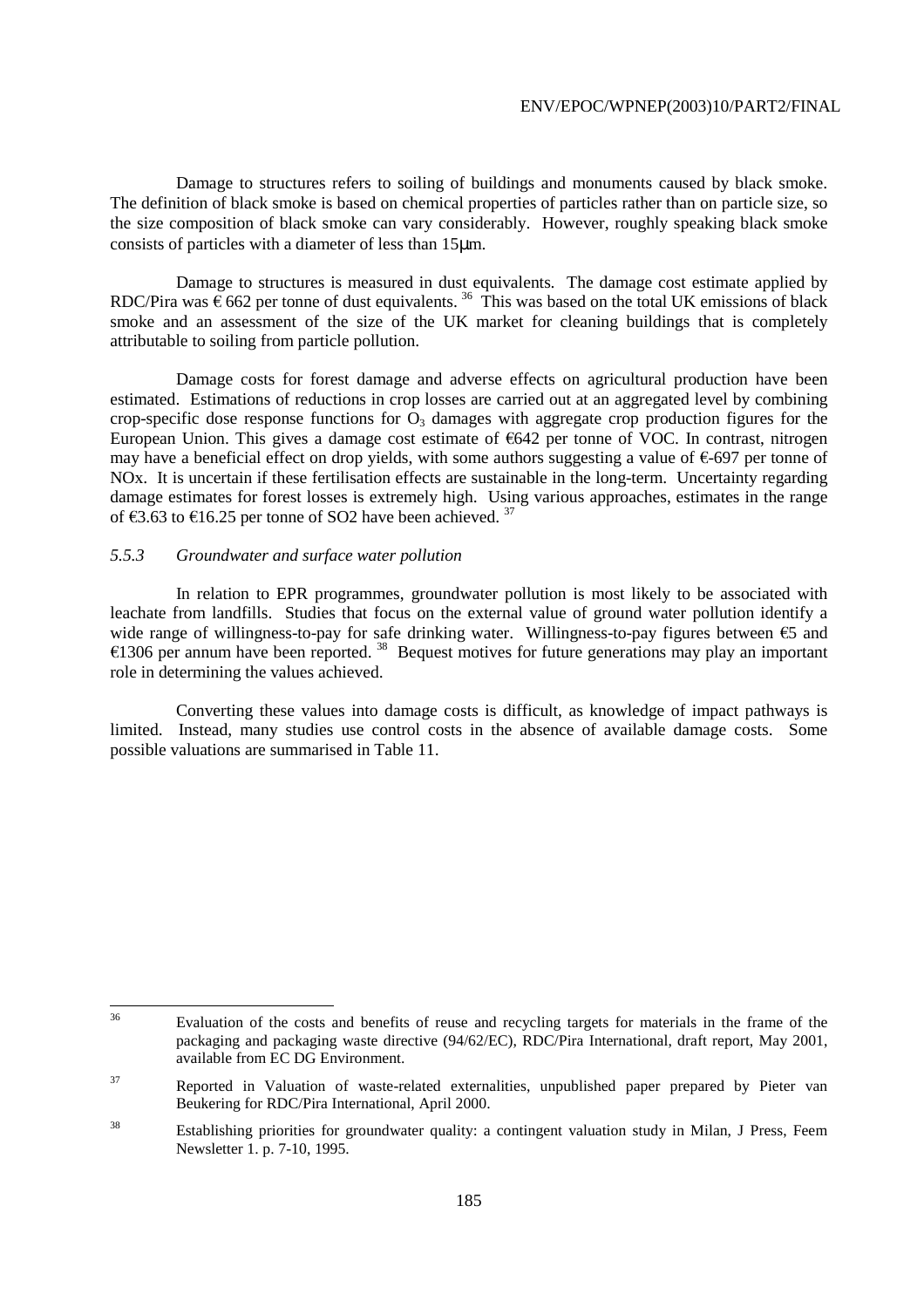| Study                    | Study 1 (1993)           | Study 2 (1997)           | Study 3         | Study 3      |
|--------------------------|--------------------------|--------------------------|-----------------|--------------|
|                          | per tonne waste          | per tonne waste          | $(1995)$ per kg | $(1995)$ per |
| <b>Emission type</b>     | landfilled <sup>39</sup> | landfilled <sup>40</sup> | emission to     | kg emission  |
|                          |                          |                          | water           | to soil $41$ |
| Leachate                 | $0.77(0-1.54)$           | $0 - 1.09$               |                 |              |
|                          |                          |                          |                 |              |
| Lead (Pb)                |                          |                          | 178             | 5            |
| Cadmium (Cd)             |                          |                          | 622             | 1,514        |
| Mercury $(Hg)$           |                          |                          | 1,022           | 37           |
| Dioxins                  |                          |                          | 62,824,889      | n/a          |
|                          |                          |                          |                 |              |
| Antimony (Sb)            |                          |                          | 121,366         | 121,366      |
| Arsenic (As)             |                          |                          | 308             | 12           |
| Barium (Ba)              |                          |                          | 31              | 37           |
| Beryllium (Be)           |                          |                          | 44,928          | 44,928       |
| Copper (Cu)              |                          |                          | 5               | 1            |
| Chromium (Cr) $42$       |                          |                          | 17,479          | 320          |
| Nickel (Ni)              |                          |                          | 12              | 4            |
| Selenium (Se)            |                          |                          | 16,125          | 16,125       |
| $\text{Zinc}(\text{Zn})$ |                          |                          |                 |              |

## **Table 11: Valuations of emissions to ground water and soil**

 More valuation studies are available for surface water, but difficulties exist in transferring these for externalities relating to recycling processes:

- There is a lack of reliable data on dose response functions;
- The type of water pollution differs with the type of water contamination that is caused by recycling processes.

Empirical studies for pollution through atmospheric and soil based emissions range from  $E1.2$ to €7kg NOx. Estimates based on cleanup costs range between €0.9 and €1.45 per tonne SO<sub>2</sub>.<sup>43</sup>

## *5.5.4 Disamenity*

 Disamenity effects may make up a significant share of the externalities of waste related processes. Estimates of disamenity effects for visual and odour pollution have been reported using the

 $39$ Externalities from Landfill and Incineration. Based on clean-up cost. Conversions performed with exchange rate in April 2000:  $1 \pounds = 1,71233$  EURO.

<sup>&</sup>lt;sup>40</sup> Waste not, Want not: the Private and Social Costs of Waste-to-Energy Production. The emissions considered consist of As, Cd, Cr (type not indicated in source), Cu, Ni, Pb, and Hg. Conversions performed with exchange rate in April 2000:  $1 \pounds = 1,11495$  EURO.

<sup>41</sup> Miljøkostnader knyttet til ulike typer avfall. Conversions performed with exchange rate in April 2000: 1 NOK = 0.122792 EURO.

<sup>42</sup> Split 50/1 between Cr III and Cr VI.

<sup>43</sup> Reported in Valuation of waste-related externalities, unpublished paper prepared by Pieter van Beukering for RDC/Pira International, April 2000.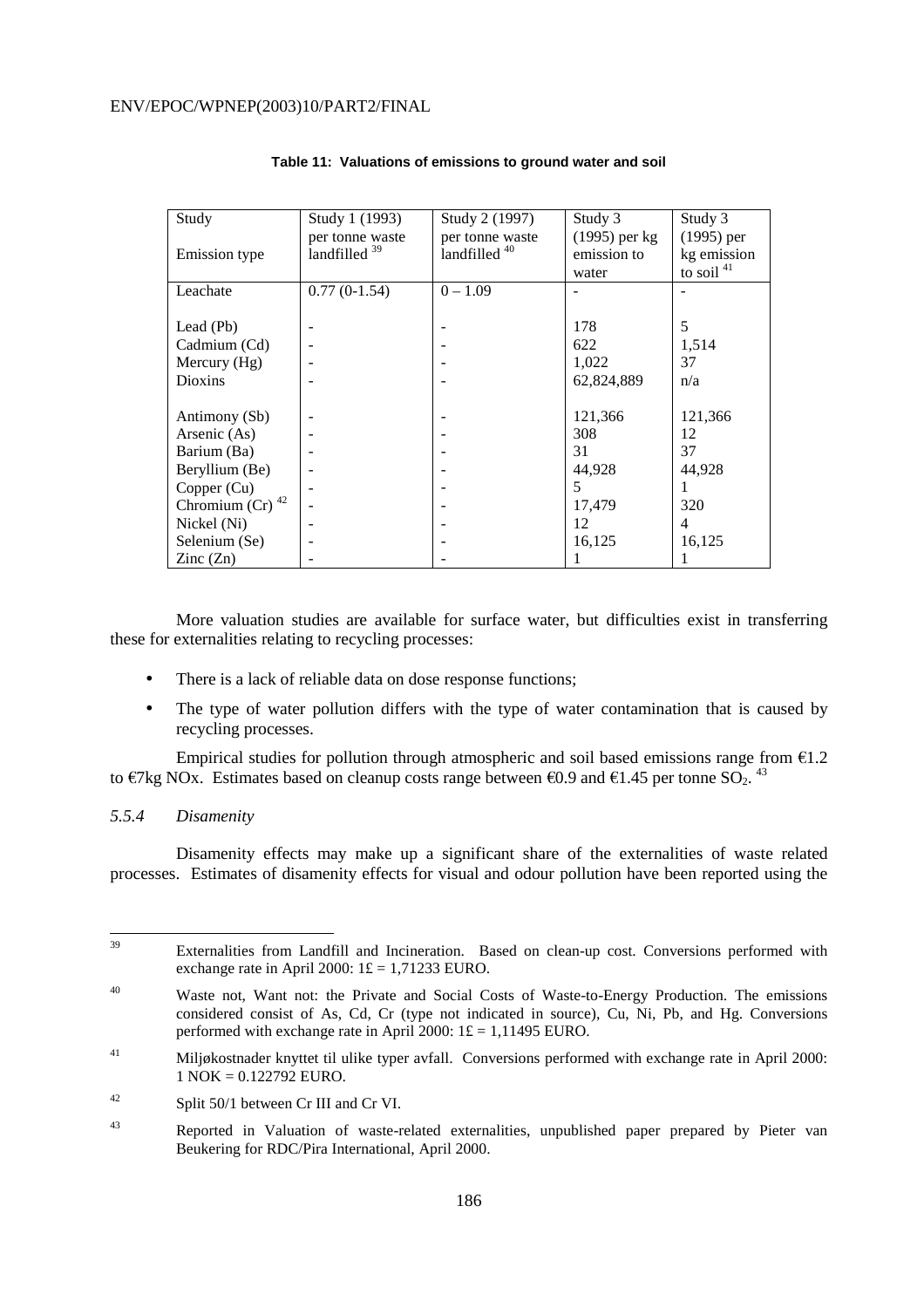results of contingent valuation studies.<sup>44</sup> Using these estimates, disamenity values of  $\epsilon$ 37 per tonne of waste and €10 per tonne of waste are calculated for landfilling and incineration respectively. To achieve this valuation, some very influential assumptions are made, such as the uniform nature of the disamenity and the neglect of income elasticity. The values should be treated with caution, and it is important to modify for variations in local circumstances such as house prices, density and processing capacity. Some practitioners also express concerns regarding potential for double counting of externalities – it is possible that the disamenity value expressed includes perceptions of environmental and health impacts that are also included in the valuations for other impact categories. No studies are available for the disamenity value of recycling facilities.

 Valuing noise impacts associated with transport and disposal sites is difficult. Noise may be acute or nuisance. Important considerations are:

- The position of the noise source can very significantly change the size of the area it will affect;
- The number of people affected is dependent on population density;
- Background noise levels change throughout the day; and
- Noise is not linearly additive.

 Studies have used hedonic pricing and contingent valuation in order to identify willingness-topay to halve noise exposure level (Table 12). Assuming a linear relationship between WTP and noise exposure an average WTP for reduction in noise exposure of  $\epsilon$ 3.8 per dB(A). From this, Kageson (1993) determines the noise cost of road transport at  $\epsilon$ 2-3 per 1000 kilometres and rail transport at  $\epsilon$ 0.5-0.7 per 1000 kilometres.

|                       | <b>Hedonic valuation</b> | <b>Contingent valuation</b> |
|-----------------------|--------------------------|-----------------------------|
| Pommerehne (1988)     | 51                       | 46                          |
| Iten & Maggi $(1988)$ | 43                       | -                           |
| Willeke et al (1990)  | -                        | 81                          |
| Soguel (1994)         | 37                       | 35-42                       |

**Table 12: Summary of studies on the WTP to halve noise exposure level (in** €**) <sup>45</sup>**

 Greene et al (1997) summarises the results of studies estimating the marginal costs of congestion in the UK (Table 13).  $46$ 

 $44$ 44 Benefits Transfer for Disamenity from Waste Disposal, CSERGE Working Paper WM95-06, Inger Brisson and David Pearce, 1995.

<sup>&</sup>lt;sup>45</sup> Reported in Valuation of waste-related externalities, unpublished paper prepared by Pieter van Beukering for RDC/Pira International, April 2000.

<sup>&</sup>lt;sup>46</sup> The full costs and benefits of transportation: Contributions, to theory, methods and measurements, Greene, Jones and Delucchie (eds), Springer Verlag, 1997.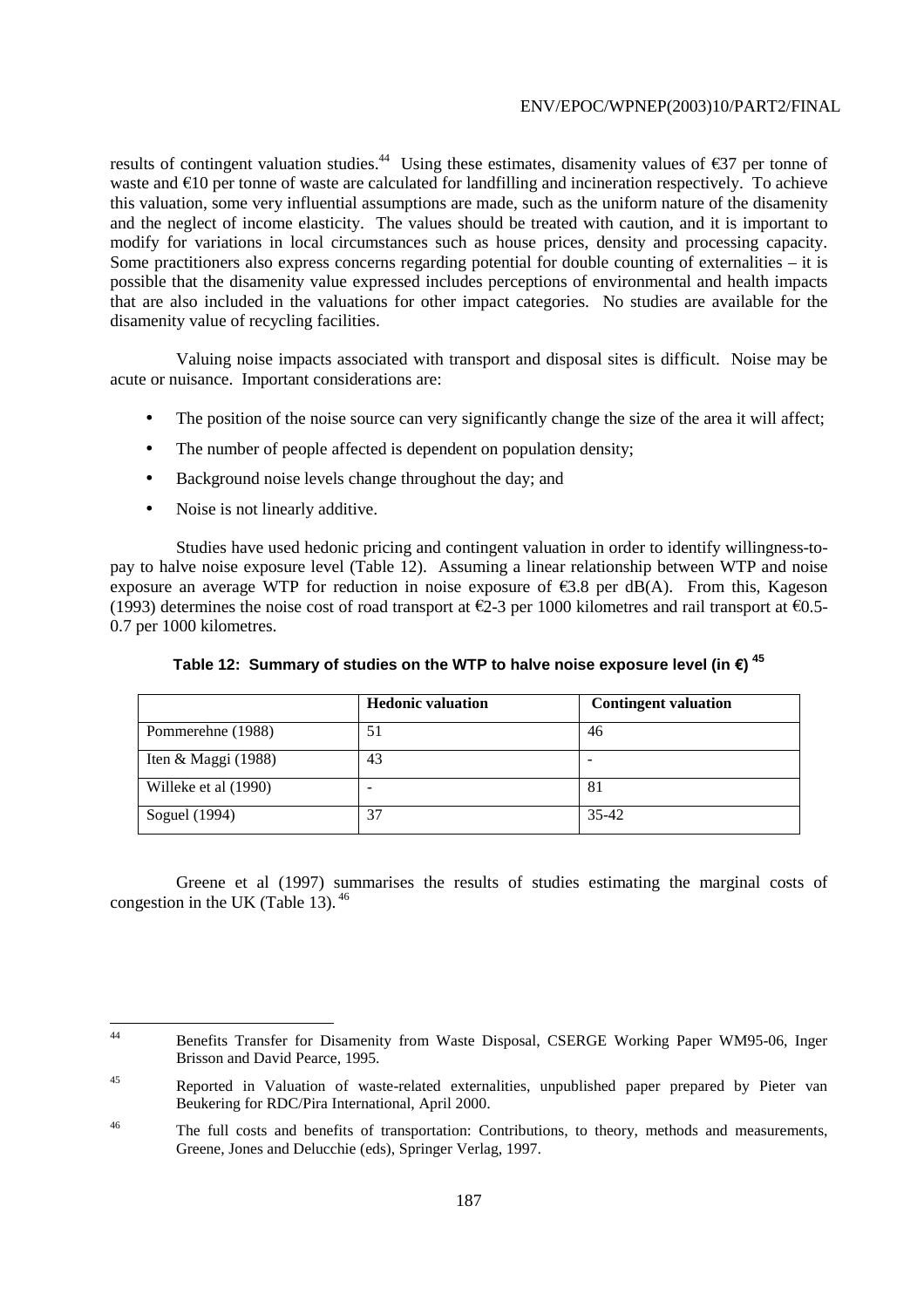|                    | Marginal congestion costs $(\text{\textsterling} / 100$ HGV km) |
|--------------------|-----------------------------------------------------------------|
| Newberry (1995)    |                                                                 |
| Rural road         | 7.2                                                             |
| Urban central peak | 10,742                                                          |
| Brossier (1996)    |                                                                 |
| Rural road         | 5.85                                                            |
| Motorway           | 2.95                                                            |
| National road      | 17.1                                                            |

# **Table 13: Marginal costs of congestion, UK 1990**<sup>47</sup>

 For recycling collection rounds, these estimates could be improved by incorporating details of the collection and transport processes, such as collection times, type of neighbourhood and type of waste collected.

 From a purely private perspective, landfilling or incineration in a distant facility may be the optimal way to eliminate waste, but increased awareness of the issues motivates waste holders to participate at a cost to themselves. Willingness to participate in recycling schemes is crucial for the success of EPR programmes. For consumer waste streams, efforts have been made to value willingnessto-recycle as a positive externality of recycling, as consumers feel good about participating. A common method used to achieve a valuation is to quantify the time spent by the household on recycling-related activities and to value this time according to average income or at the value of leisure time. Cost-based approaches can also be used. The range of results achieved for willingness to pay for recycling using time and cost-based studies is €46-290 per household per year.<sup>48</sup> Huhtala identifies a marginal costbased WTP of  $\epsilon$ 20 per household per year.<sup>49</sup>

 No studies are available that allow other convenience aspects of EPR programmes (e.g. increased weight of products through use of recyclate) to be quantified.

# *5.5.5 Traffic accidents*

 RDC/Pira (2000) value traffic accidents based on UK transport statistics. Little evidence was found in the statistics of a difference between HGV/commercial vehicles and passenger cars in terms of the accidents/deaths per km driven (Table 14) but road type is significant (Table 15). <sup>50</sup> Considering a VSL of  $\epsilon$ 3.1 million, a valuation for traffic accident fatalities of  $\epsilon$ 16.9 per km travelled on an average road type is calculated.

<sup>47</sup> 47 Reported in Valuation of waste-related externalities, unpublished paper prepared by Pieter van Beukering for RDC/Pira International, April 2000.

<sup>48</sup> Reported in Valuation of waste-related externalities, unpublished paper prepared by Pieter van Beukering for RDC/Pira International, April 2000.

<sup>49</sup> Is environmental guilt a driving force: an economic study to recycling, ACTA Thesis 6, University of Lapland, A Huhtala, 1995.

<sup>50</sup> Evaluation of the costs and benefits of reuse and recycling targets for materials in the frame of the packaging and packaging waste directive (94/62/EC), RDC/Pira International, draft report, May 2001, available from EC DG Environment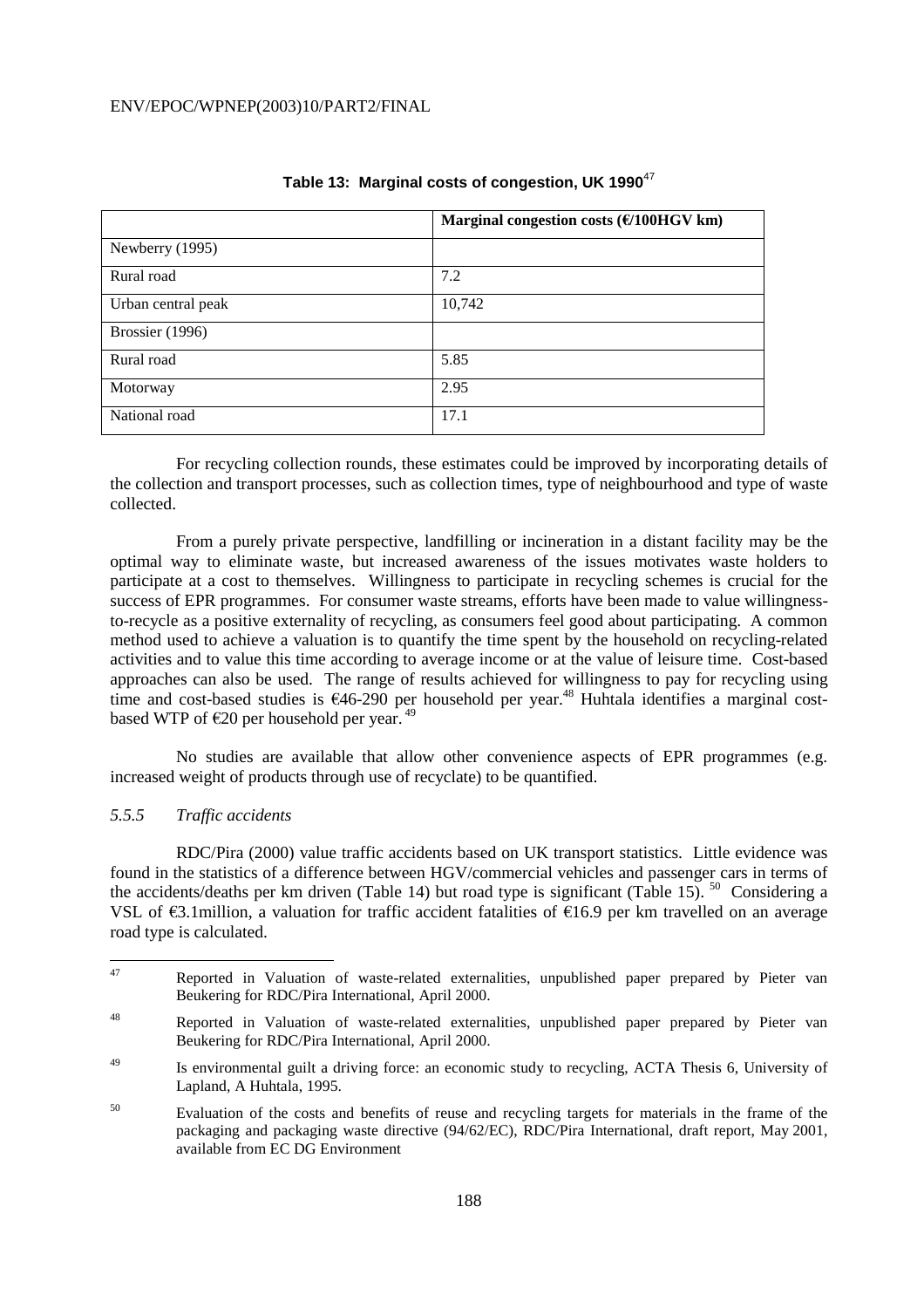| Vehicle type  | Accidents (serious and fatal) / 100million vehicle<br>km |
|---------------|----------------------------------------------------------|
| Car           | 12                                                       |
| Light van     | 10                                                       |
| Goods vehicle | 12                                                       |

# **Table 14: Rate of serious & fatal accidents in UK, 1999**

## **Table 15: Accidents by road type, UK 1999**

|          | <b>Fatalities</b> | <b>Serious</b><br>accidents | <b>Total</b><br>road<br>traffic<br>(billion<br>vehicle km) | <b>Deaths</b><br>(per<br>billion<br>vehicle km) | <b>Serious</b><br>accidents (per<br>billion vehicle<br>km) |
|----------|-------------------|-----------------------------|------------------------------------------------------------|-------------------------------------------------|------------------------------------------------------------|
| Motorway | 176               | 1218                        | 83.6                                                       | 2.1                                             | 14.6                                                       |
| Urban    | 1338              | 23011                       | 200.2                                                      | 6.7                                             | 114.9                                                      |
| Rural    | 1621              | 12176                       | 183.3                                                      | 8.8                                             | 66.4                                                       |
| All      | 3135              | 36405                       | 467.1                                                      | 6.7                                             | 77.9                                                       |

## *5.5.6 Occupational health*

 Health impacts and accidents experienced by workers may be an important externality of recycling and waste related activities.

 For recycling, no consistent dose-response functions can be found for health impacts, but estimates have been derived for waste related accidents. For example, in Denmark the average workforce stays at home for 1.7 days per annum as a result of accidents. In contrast, waste workers stay at home for 9.5 days per annum. Van Beukering et al (1998) estimates the overall marginal value of injuries related to waste collection at  $\epsilon$ 2122 per worker per annum. <sup>51</sup>

# *5.5.7 Macro Economic effects*

 Standard economic theory says that it is not possible to create a job without displacing other employment. The argument is that for every job that is created, some other job is lost – the reason being that economics assumes full employment in the economy. Anyone not in employment is in a transitional stage between one job and another, rather than being "involuntarily unemployed", and has therefore internalised the costs of unemployment in their decision-making. Creating a new job for this person in recycling means that they are now not available for the job they would have taken if this job hadn't been created. There is therefore no social value in creating employment.

 However, it may be that a proportion of the unemployed are not unemployed voluntarily (i.e. they are not in a transitional stage, and have not internalised the costs of unemployment in a decision).

 $51$ 

External Economic Benefits and Costs in Water and Solid Waste Investments: Methodology, Guidelines, and Case Studies, van Beukering, Drunen, Dorland, Jansen, Ozdemiroglu and Pearce, IVM Report No R98/11, 1998.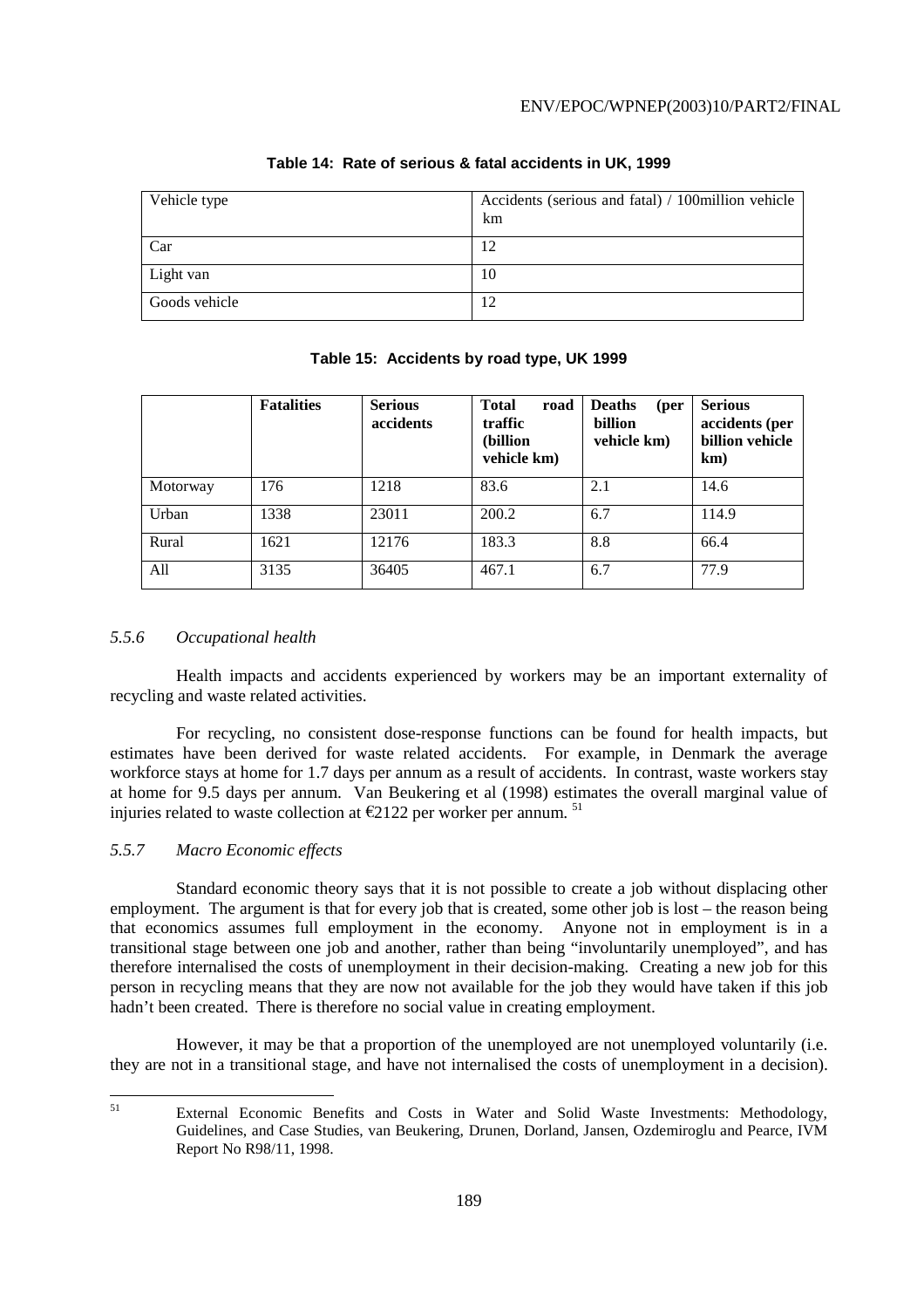In such a case, the unemployment represents a social cost. If such involuntary unemployment represents a significant and long-term proportion of the total unemployment, then it may be argued that employment creation policies will have a positive social impact and employment should have an economic valuation.

 Considering the European Union as an example, we must first decide how close EU Member States are to "full employment" (i.e. the situation where the unemployed are principally those in a transitional state). The official OECD unemployment figures by country from 1997 to May 2000 are presented in the table below.

| Country     | $\frac{0}{0}$                        |
|-------------|--------------------------------------|
| Austria     | 3.2                                  |
| Belgium     | 8.4                                  |
| Denmark     | 4.7                                  |
| Finland     | 9.5                                  |
| France      | 9.8                                  |
| Germany     | 8.4                                  |
| Greece      | No data                              |
| Ireland     | 4.7                                  |
| Italy       | $10.7*$                              |
| Luxembourg  | 2.2                                  |
| Netherlands | $3.0*$                               |
| Portugal    | 4.5                                  |
| Spain       | 14.3                                 |
| Sweden      | 6.1                                  |
| UK          | $5.7**$                              |
| ∗<br>**     | as at April 2000<br>as at March 2000 |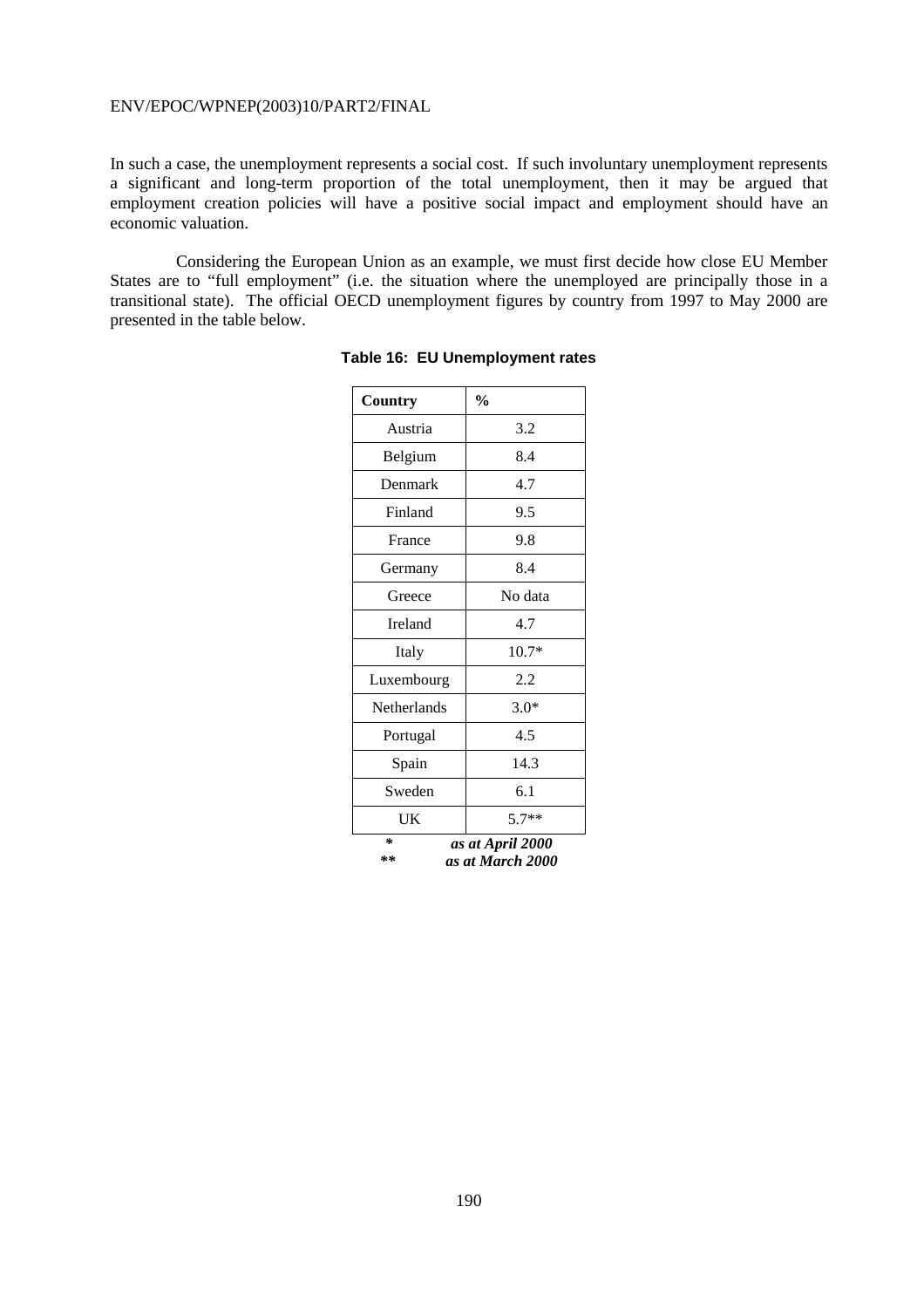| <b>Member State</b> | % change |  |  |
|---------------------|----------|--|--|
| Austria             | $-27%$   |  |  |
| Belgium             | $-10%$   |  |  |
| Denmark             | $-16%$   |  |  |
| Finland             | $-25%$   |  |  |
| France              | $-20%$   |  |  |
| Germany             | $-15%$   |  |  |
| Ireland             | $-53%$   |  |  |
| Italy               | $-11%$   |  |  |
| Luxembourg          | $-19%$   |  |  |
| Netherlands         | $-42%$   |  |  |
| Portugal            | $-34%$   |  |  |
| Spain               | $-31%$   |  |  |
| Sweden              | $-38%$   |  |  |
| UK                  | $-19%$   |  |  |

## **Table 17: Percentage change in unemployment by Member State (excluding Greece), 1997–May 2000**

From these figures, two conclusions can be drawn:

- Generally, unemployment rates in the European Union are low, half the Member States have an employment rate of less than 5%. The average unemployment rate in Europe is 6.8% (excluding Greece); and
- There is a significant downward trend in unemployment in all Member States.

 It would not appear justifiable to apply an economic valuation for employment in all cases. The average unemployment rate is low (and getting lower), and from an economic standpoint the situation is approaching one of near full employment. However, the unemployment rate in some Member States is high, and probably includes a proportion of individuals who are involuntarily unemployed. In this situation, it may be appropriate to apply an economic valuation for employment. Employed people generally are healthier and happier than the unemployed.

 However, measuring employment and deriving an economic valuation for employment is problematic. Whilst it may be possible to identify how many jobs are created by recycling activities, and how many jobs are displaced in disposal operations, it is not easy to establish the "net" employment created. This will be dependent on the number of jobs lost in virgin raw materials production and distribution compared to recyclate production and distribution. Even if this information can be ascertained or estimated, the difficulty remains of how to value employment, particularly whether different jobs should have different values. Can a sorters job be considered on a par with that of manager's position at a sorting plant?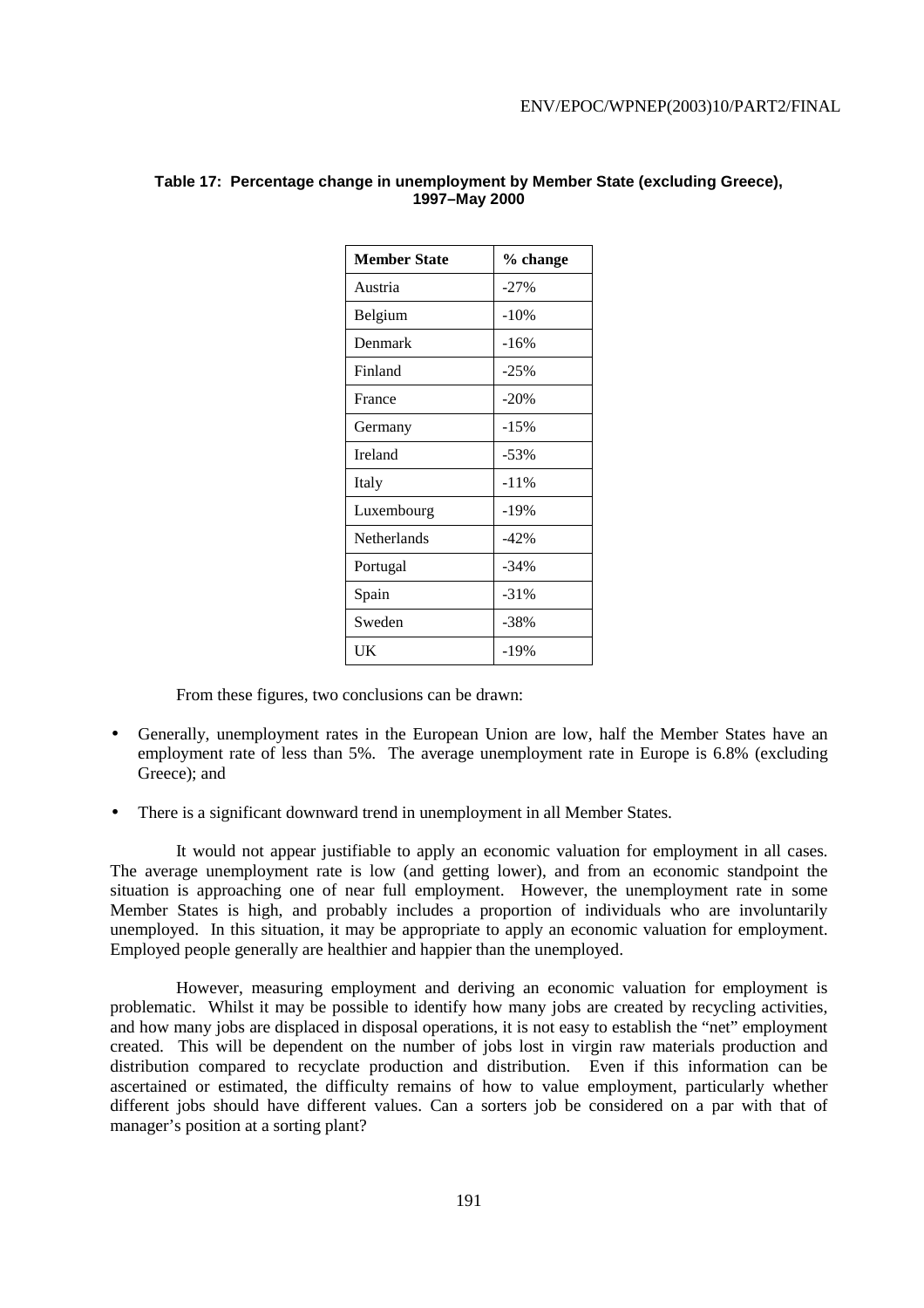Despite these difficulties, some attempts have been made to value employment, most notably RDC/Pira 2001. <sup>52</sup> In the study, an employment valuation of approximately  $\epsilon$ 2900 per job is applied, based on a consideration of the discounts in employment tax paid provided by the Belgian government for the creation of new jobs.

 Further macro-economic effects caused by changes in waste management practices are not well researched, but may include a reduced dependency on imports, and thus improved balance of payments. This in turn may generate multiplier effects, causing national income to rise and therefore unemployment in other sectors to fall. Efforts are not generally made to quantify multiplier effects in CBA.

#### **6. Examples of the costs and benefits of EPR programmes**

 It would be impossible in this paper to evaluate and draw conclusions on all EPR programmes. Therefore, this section of the paper aims to evaluate a selection of EPR programmes. In particular, instances where CBA studies have been used to evaluate EPR programmes are highlights. The implications of these studies for evaluating EPR programmes and policies are assessed.

## *6.1 General MSW*

 Within the OECD, waste volumes have been increasing at a rate similar to that of economic growth. In particular, private household consumption between 1980 and 1997 increased by 37.5% for OECD countries. During this time, municipal solid waste (MSW) production has increased by 40% in absolute terms (22% in per capita terms). To avoid increased demand for disposal facilities (landfill and incineration) for MSW, then policies to encourage improved resource efficiency must be pursued.

 In both Europe and the US, the packaging waste management hierarchy has been put forward as a solution to increased MSW production. This hierarchy places source reduction at the top of the agenda, followed by reuse, recycling and final safe disposal in terms of priority.

 Palmer and Walls (1999) evaluate the cost efficiency of different financial incentives for reducing MSW in the US.<sup>53</sup> They conclude that many options are available to achieve the twin goals of shared financial responsibility for waste management and more "design for the environment". Manufacturer take-back coupled with collection and recycling targets is the best known of these options, but other instruments may provide a more cost-effective solution. In particular, an upstream combination tax/subsidy (UCTS) imposes fewer transaction costs than take-back approaches. Alternatively, a unit-based pricing policy could also be applied. The authors calculate that widespread application of this approach at a rate of \$1.00 per 32 gallon trash bag could reduce MSW by approximately 13%.

 However, the study concentrates on the cost-effectiveness of different options to achieve a defined goal. It does not attempt to ask the more fundamental questions asked by industry – is the goal justified, and what targets should be attained. To determine the answers to these questions, a cost benefit analysis approach is required. The results for two CBA studies for MSW disposal in the EU are presented below.

 $52$ 52 Evaluation of the costs and benefits of reuse and recycling targets for materials in the frame of the packaging and packaging waste directive (94/62/EC), RDC/Pira International, draft report, May 2001, available from EC DG Environment.

<sup>53</sup> Extended Product Responsibility: An Economic Assessment of Alternative Policies, Karen Palmer and Margaret Walls, Discussion Paper 99-12, Resources for the Future, January 1999.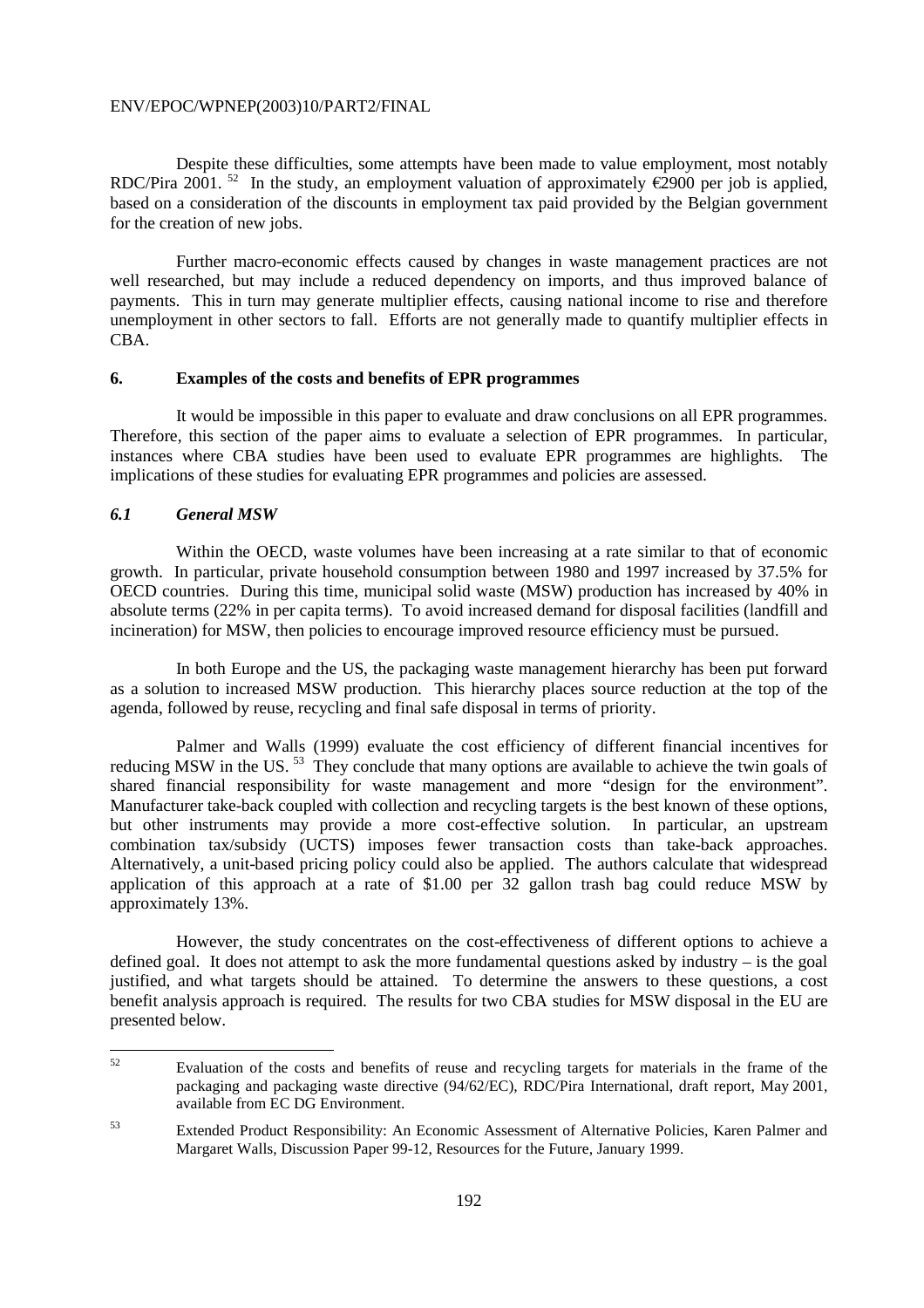# *6.1.1 Cost-benefit analysis of Different Municipal Solid Waste Management Systems: Objectives and Instruments for the Year 2000, Coopers and Lybrand/CSERGE, March 1996*

 This *ex ante* analysis, which aimed to provide input into the elaboration of a comprehensive waste management strategy, remains one of the most complete assessments of general MSW management options. Having generated detailed internal cost data for waste management activities in twelve European countries, the study projected the likely costs and benefits under three different scenarios:

- An "as is" or business as usual baseline scenario;
- A green scenario, which assumed a progressive greening of consumer tastes and preferences, reflected by increased recycling and increased demand for recycled materials; and
- A technology scenario, which builds on the green scenario but includes favourable technological changes which reduce unit costs.

 From an environmental perspective, the study concludes that recycling offers significant environmental benefits, but these vary considerably between Member States due to differences in transport costs, energy savings, and the mix of recycled products. Municipal composting results in net environmental costs (mostly associated with transport), and therefore home composting may be a more attractive option. Incineration with energy recovery leads to significant environmental benefits if it offsets higher polluting marginal power sources. Landfill has a relatively small net environmental cost with or without landfill gas recovery.

 From a total social cost perspective, the study suggests that the net total social costs of recycling are significantly less than those of landfill or incineration. They also suggest that total social costs of landfill are less than those of incineration. The small economic costs associated with composting schemes are more than outweighed by the net environmental costs. Although no attempt has been made to evaluate source reduction, the researchers conclude that for *a priori* reasons this option will provide greater potential cost effective environmental improvements.

The report draws the following important policy implications:

- Policy should be geared towards source reduction and recycling;
- Economic instruments are a potentially useful tool but are insufficient alone. There is a need for continuing regulation;
- Most of the costs and benefits identified arise from transport and energy processes the ideal policy would integrate transport and energy policy, but such issues go beyond the scope of the research;
- The existing arrangements for funding collection and disposal of MSW in many countries inhibits the development of an economically desirable pattern of waste management, since in many cases the costs to users of services do not depend on their level of use of these services; and
- The differences in environmental costs and benefits between Member States suggest that a uniform policy across the EU would not be appropriate. Indeed, certain aspects of waste management are best dealt with at a local level.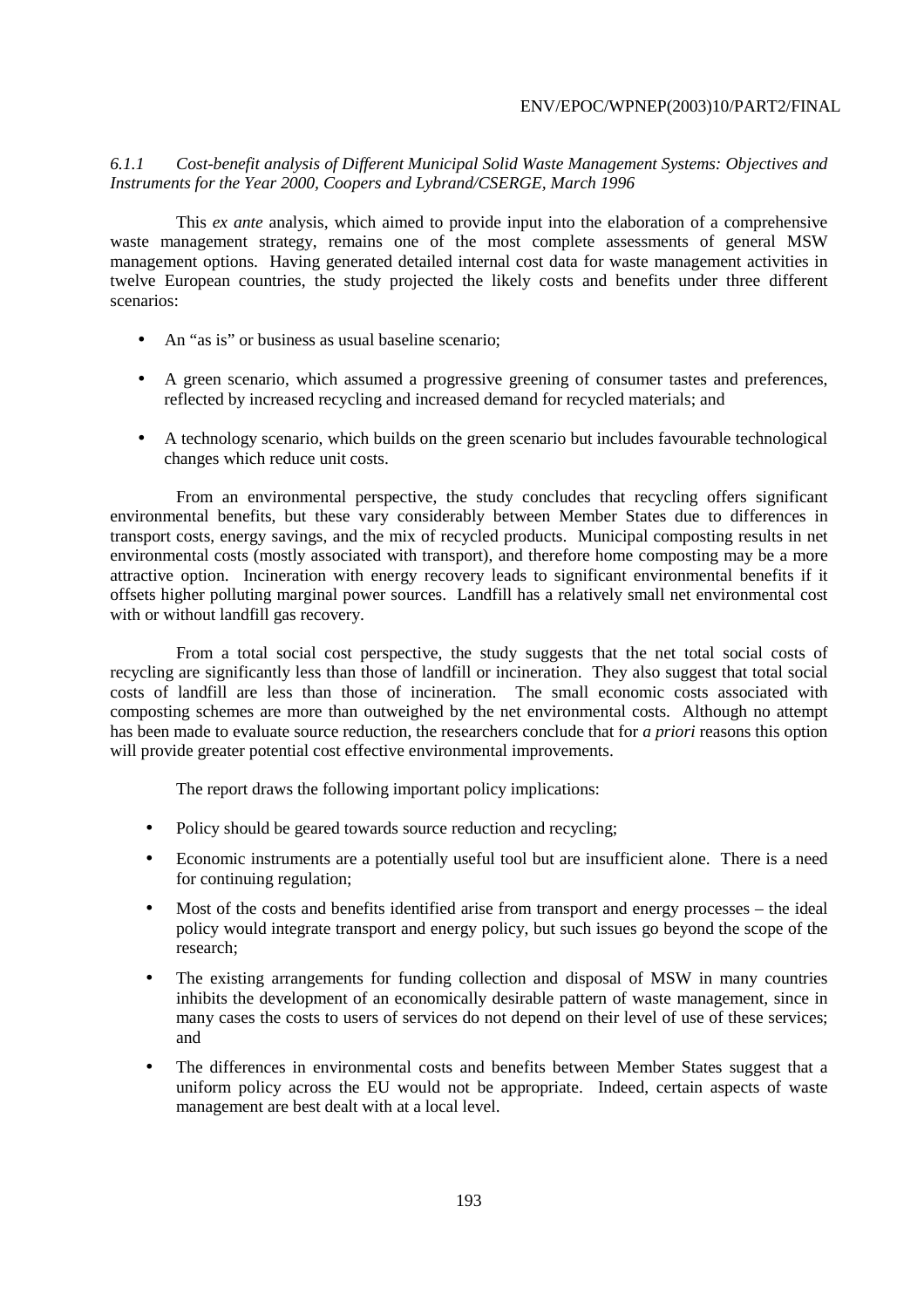54

 However, the authors recognise that many environmental impacts have not been valued, including important impacts such as disamenity, leachate emissions from landfill, and some air emissions from incineration. Advances in cost-benefit analysis methodologies would now allow these impacts to be considered.

*6.1.2 Life Cycle Inventory Development for Waste Management: Development of a Waste Management Scenario, Project Record P1/392/9, by Pira International for UK Environment Agency, 2000* 

 This study, conducted as part of a wider CBA methodology development project, investigated the costs and benefits of a scheme to introduce separate collection and recycling of a range of materials from the MSW stream for a typical UK small town or semi-rural situation.<sup>54</sup> The study results are presented in Figure 6, the scenarios considered are summarised in Table 18. In defining the scenarios, no account was taken of available markets for recyclate. The scenarios aimed to investigate the achievement of a proposed 25% recycling target for MSW in the UK.



## **Figure 6: Costs and benefits alternative MSW management options**

Development of a combined methodology to evaluate recycling processes based on life cycle assessment (LCA) and economic valuation analysis (EVA), Pira International, IVM Amsterdam, Fraunhofer Institut, 1996-1999.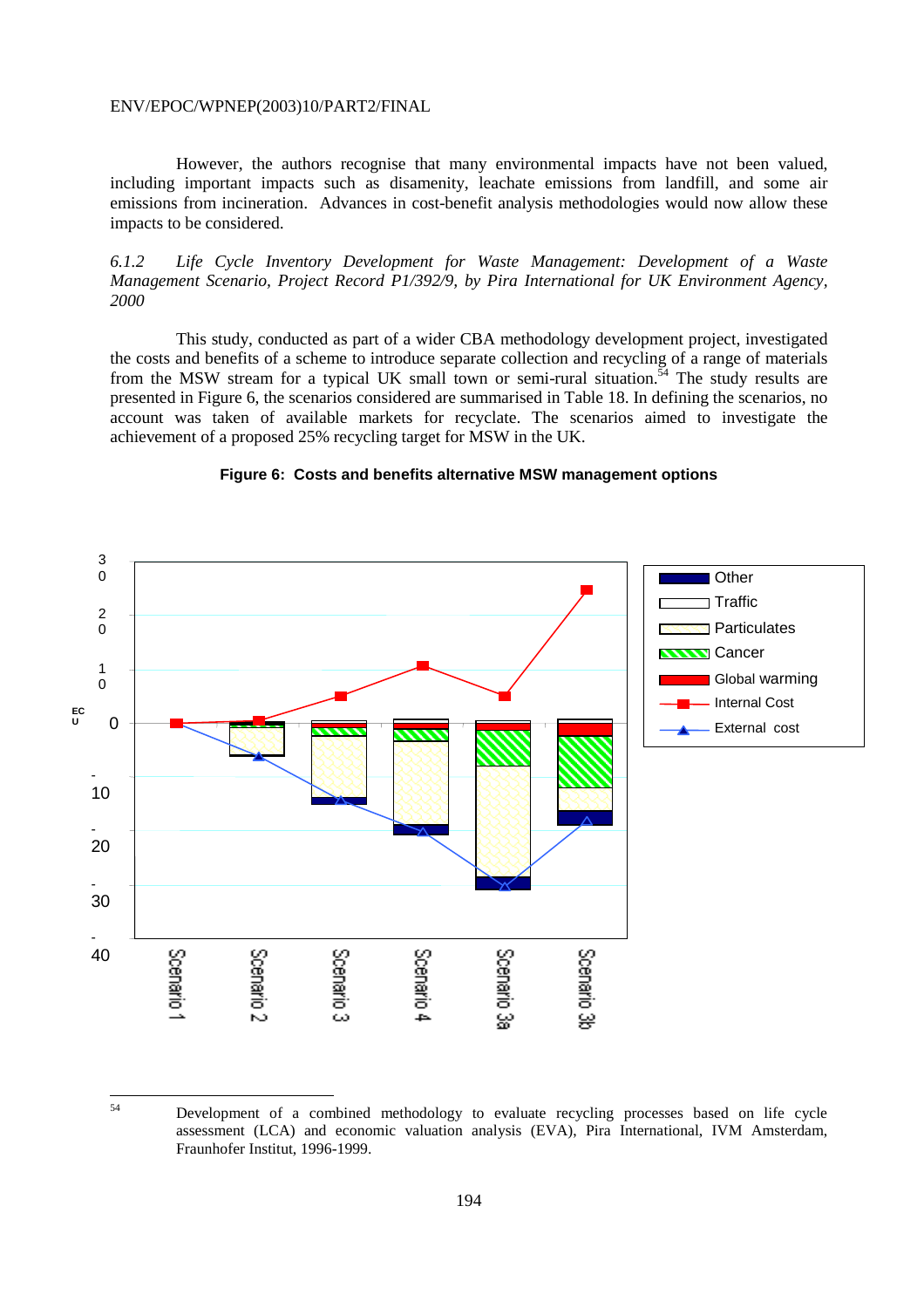| <b>Scenario</b> | <b>Description</b>                                                                                                                                                                                              |
|-----------------|-----------------------------------------------------------------------------------------------------------------------------------------------------------------------------------------------------------------|
| Scenario 1      | Base case $-$ All material to landfill except a small quantity to of glass delivered to<br>bring banks (recycling rate achieved $=$ 3%                                                                          |
| Scenario 2      | As base case, but additional bring facilities at civic amenity cites and supermarkets<br>(Recycling rate $= 6\%)$                                                                                               |
| Scenario 3      | As scenario 2, but including a green box scheme to collect aluminium and steel cans,<br>plastic bottles and paper fortnightly (Recycling rate $= 12\%$ )                                                        |
| Scenario 4      | As scenario 3, but including composting of green waste delivered to civic amenity<br>cites, plus addition of glass, other plastic waste, and textiles to green box scheme<br>(Recycling rate achieved $-25\%$ ) |
| Scenario 3a     | As scenario 3, but considering replacement of the landfill site's spark ignition gas<br>utilisation engine with higher specification turbine based engine                                                       |
| Scenario 3b     | As scenario 3, but involves building of an incinerator which takes all material from<br>residual collection and all combustibles from CA sites                                                                  |

# **Table 18: Scenarios studied**

The following conclusions can be drawn:

- Within the systems studied, increased recycling appears to give substantial environmental gains, although there may be some evidence of diminishing rate of returns on capital employed;
- The improved gas utilisation engine gives a clear environmental improvement at an apparently negligible cost. This suggests that an environmental policy which focuses solely on recycling activities may overlook opportunities for more cost effective environmental improvements;
- The potential benefits of central composting schemes are unclear; and
- Incineration appears environmentally preferable over landfill, but the high internal costs identified may reduce the desirability of this option.

 The secondary impact categories are also presented and evaluated. Generally, these follow similar trends to those of the primary impact categories.

# *6.1.3 Implications for evaluating EPR programmes*

 Although there are limitations to the methodologies and data applied in the studies they both appear to lend support for the implementation of EPR programmes for household waste streams. The additional costs of EPR programmes that divert materials from disposal to recycling can be justified in terms of the reduced environmental impact of waste management and the avoided environmental emissions from virgin production.

 However, it is apparent that both the costs and benefits of recycling programmes will be dependent on the specific products or materials addressed. Whilst the two studies presented here provide some basic guidance, EPR programmes for specific materials or products will require a more focused analysis of the environmental and economic costs and benefits.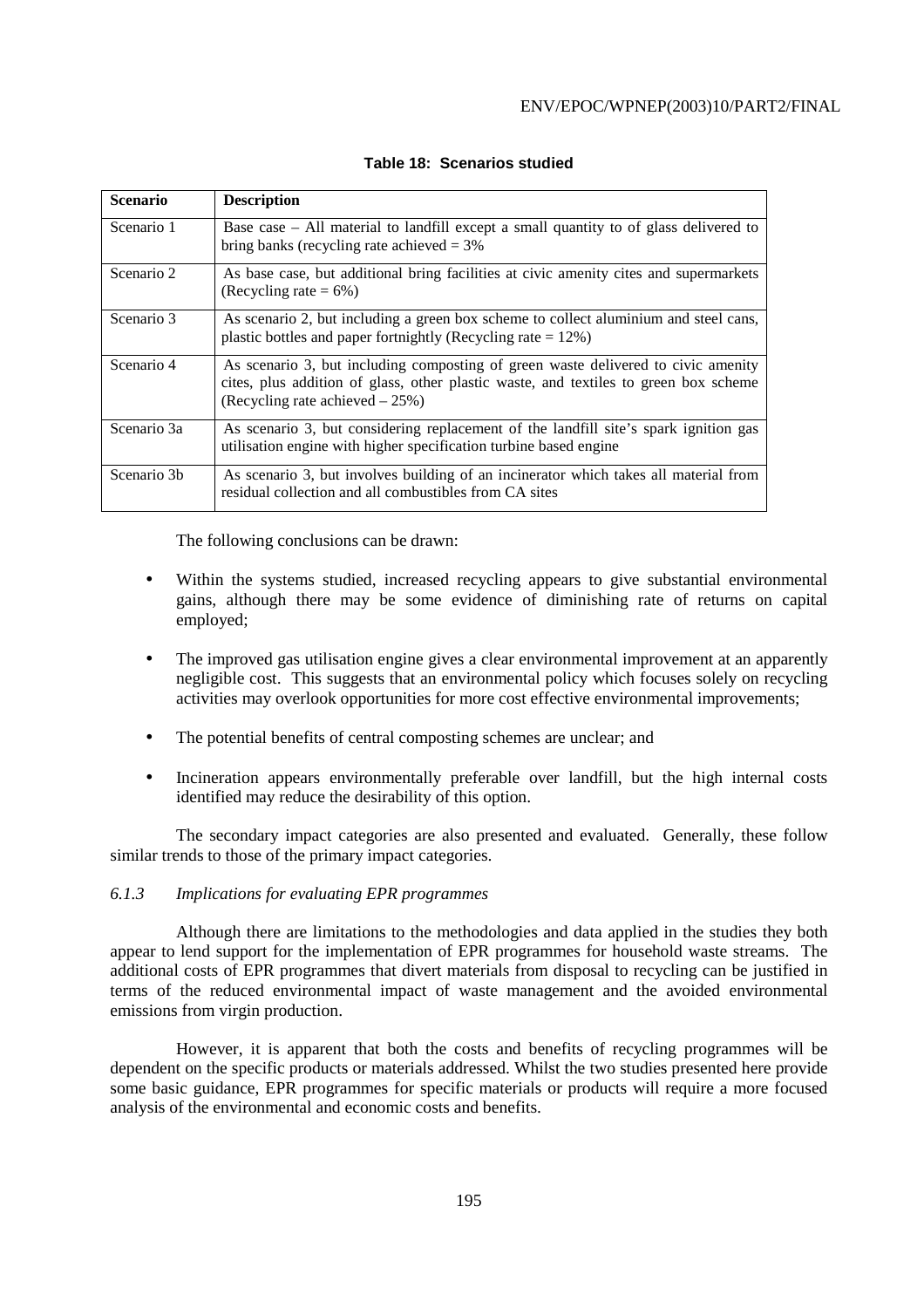Both studies highlight the importance of the framing of the question to be addressed. A narrow focus on recycling activities without due consideration of the wider issues could lead to missed opportunity costs.

# *6.2 Packaging waste*

 Packaging and packaging waste has been singled out for EPR programmes for several years. In Europe, the implementation of the EU directive on packaging and packaging waste (94/62/EC) has been central to the EPR debate. In Canada, packaging related EPR policies have developed over many years (for example, the development of the Beverage Container Stewardship Programme 1997 in British Columbia is the culmination of many years of activity dating back to the 1960's. Bottle bills have been adopted in more than a dozen states in the US. Minimum recycled content laws have been implemented for glass and/or plastic containers in California, Oregon, and Wisconsin. The Laws for the Promotion and Utilisation of Recycled Plastic Containers implements EPR thinking for plastic packaging in Japan. The application of the National Packaging Covenant in Australia is ongoing.

 The mature nature of EPR policies for packaging means that many studies are available for this sector. Most studies focus on cost-efficiency aspects, but in response to the implementation of the controversial EU Directive on packaging and packaging waste Directive (94/62/EC) more recent studies in Europe have begun to adopt a cost benefit approach. These packaging studies have been key to the further development of CBA methodologies.

 Two packaging related CBA studies (one for Europe and one for Australia) are discussed below, in order to demonstrate the broad findings and to illustrate some of the issues involved in conducting CBA studies.

*6.2.1 Evaluation of costs and benefits achieving reuse and recycling targets for the different packaging materials in the frame of the packaging and packaging waste directive 94/62/EC, by RDC/Pira International, for EC DG Environment, Draft final report May 2001* 

 This is the most high profile of the studies performed for the packaging sector in Europe, as it has informed the Commission review of the Directive (94/62/EC).

 The consultants recognised that to perform a full cost benefit analysis for all packaging recovery and recycling options in all EU Member States would be an immense task, and its added value might be limited. The scope of the study was limited so as to produce a representative but accessible analysis, using only readily available data sources. Choices had to be made which lead to simplifications that do not always represent the full details of real conditions. Despite these limitations, the study was able to draw a number of important conclusions.

 The study concluded that (with some notable exceptions) the selective collection of both household and industrial packaging for recycling is better for the society than its treatment together with unsorted waste. For packaging waste collected from households, separate kerbside collection is frequently the preferable options due to the higher collection and recycling rates that can be achieved. Notable exceptions are:

- Glass which should be collected from bottle banks;
- Metals which should not be collected selectively in areas where the MSW is incinerated with metals recovery, and may also be collected selectively by a bring system in areas with a low population density;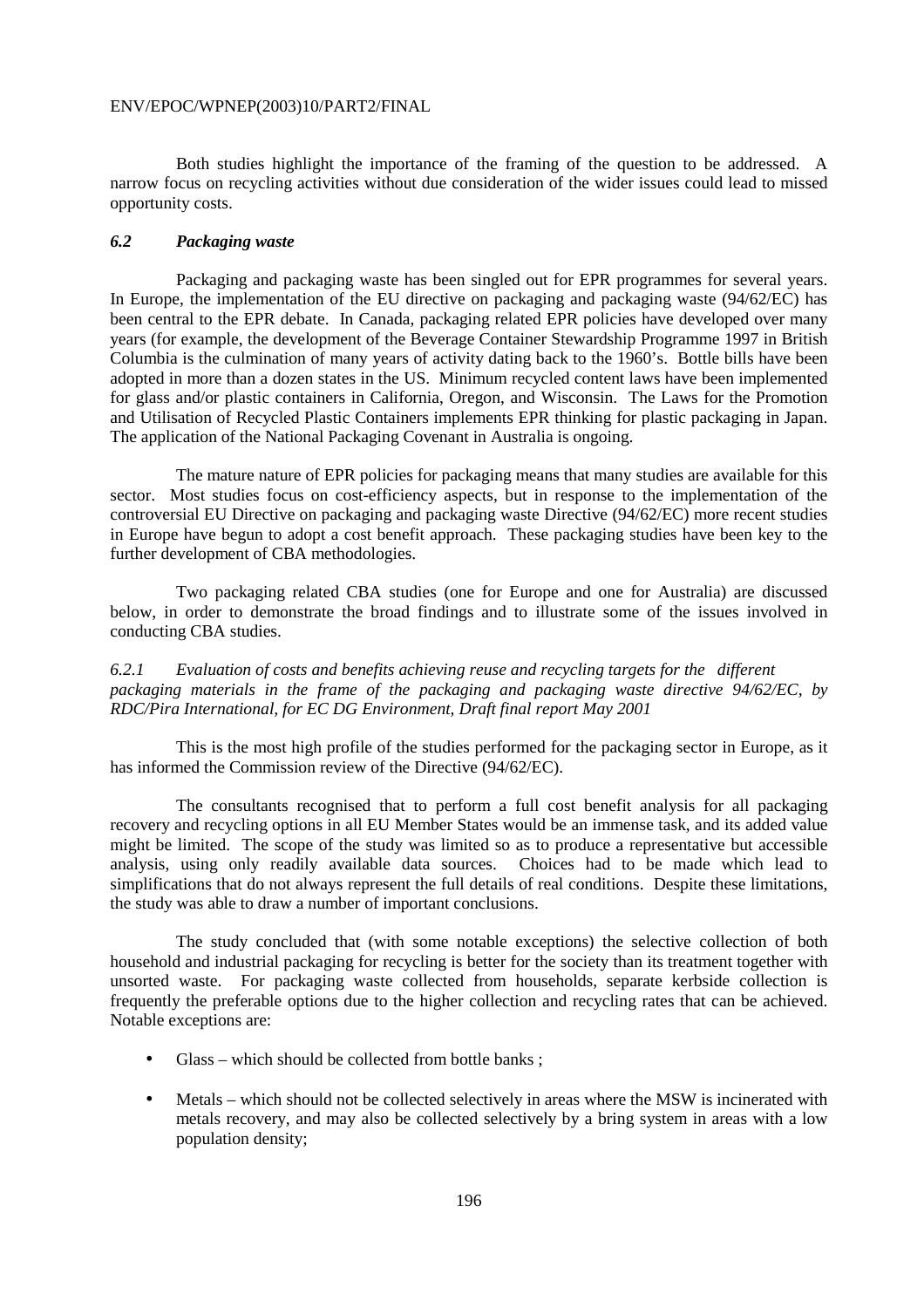- LBC, composites and mixed plastics which should not be collected selectively, but should be treated by landfill or incineration as part of the mixed MSW stream; and
- Plastic bottles which should generally be collected by separate kerbside collection, but in low population density areas where MSW is incinerated with efficient energy recovery the material should be collected by a bring scheme.

 For packaging waste collected from commercial and industrial premises, generally it is preferable to collect industrial packaging separately for recycling, except in instances where only a small amount of packaging waste is produced.

 Considering the results of the analysis the report recommends material specific recycling targets for each Member State. The recycling rates recommended are dependent upon:

- Population density distribution:
- Available MSW disposal option (landfill or incineration); and
- Packaging mix available on the market.

 In defining these recycling targets, the research considers the maximum collection and recycling rates achievable where an efficient and mature scheme is applied. No consideration is given to available end-use markets for the recyclate.

|                    | Global Target Industrial<br>waste |     | Global Target Household<br>waste |     | Global target (Industrial $+$<br>Household waste) |     |
|--------------------|-----------------------------------|-----|----------------------------------|-----|---------------------------------------------------|-----|
|                    | Min                               | Max | Min                              | Max | Min                                               | Max |
| Austria            | 56%                               | 74% | 42%                              | 60% | 49%                                               | 67% |
| Belgium            | 54%                               | 70% | 42%                              | 65% | 48%                                               | 67% |
| Denmark            | 54%                               | 70% | 53%                              | 66% | 53%                                               | 68% |
| Finland            | 57%                               | 73% | 35%                              | 48% | 48%                                               | 63% |
| France             | 53%                               | 72% | 45%                              | 68% | 50%                                               | 70% |
| Germany            | 56%                               | 72% | 45%                              | 71% | 51%                                               | 72% |
| Greece             | 53%                               | 70% | 39%                              | 52% | 46%                                               | 61% |
| Ireland            | 50%                               | 67% | 27%                              | 38% | 40%                                               | 54% |
| Italy              | 54%                               | 71% | 44%                              | 65% | 49%                                               | 68% |
| Luxembourg         | 54%                               | 70% | 46%                              | 66% | 50%                                               | 68% |
| The Netherlands    | 55%                               | 71% | 44%                              | 64% | 51%                                               | 68% |
| Portugal           | 57%                               | 75% | 46%                              | 64% | 47%                                               | 65% |
| Spain              | 50%                               | 66% | 47%                              | 65% | 49%                                               | 65% |
| Sweden             | 59%                               | 76% | 44%                              | 54% | 52%                                               | 66% |
| United Kingdom 56% |                                   | 72% | 39%                              | 64% | 49%                                               | 69% |
| EU                 | 54%                               | 71% | 45%                              | 65% | 50%                                               | 68% |

# **Table 19: Member State recycling targets recommended in RDC/Pira**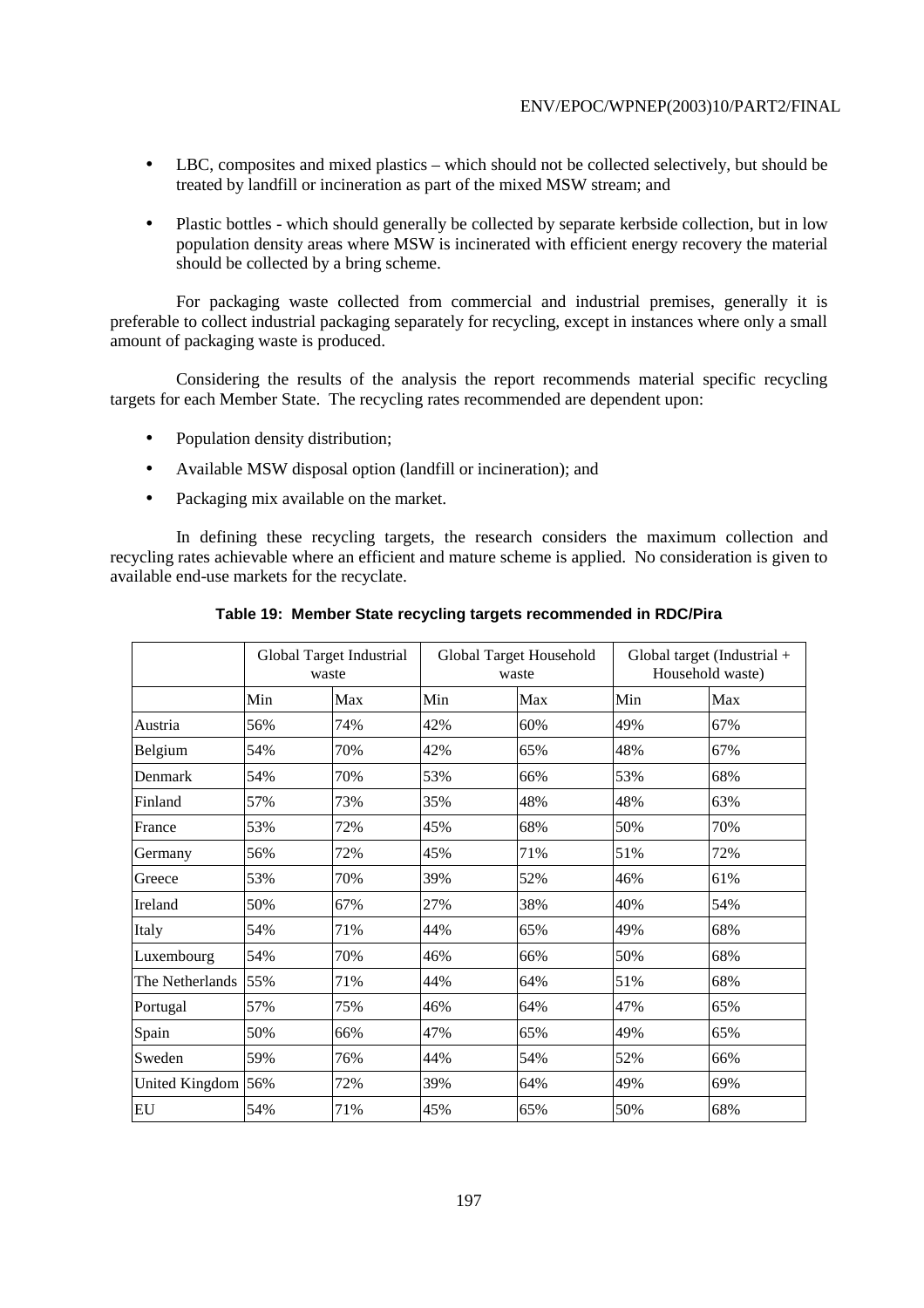Thus, there is no uniform recycling rate that can be applied across Europe or across materials. Local factors and material specific factors dictate a wide range for the recycling targets. The conclusions would seem to provide support for differentiated material specific targets for packaging waste, and suggests the following range of targets (see Table 20).

|               | Minimum recycling rate | Maximum recycling rate |  |  |
|---------------|------------------------|------------------------|--|--|
| Plastic       | 28%                    | 38%                    |  |  |
| Steel         | 60%                    | 75%                    |  |  |
| Aluminium     | 25%                    | 31%                    |  |  |
| Wood          | 47%                    | 65%                    |  |  |
| Paper & board | 60%                    | 74%                    |  |  |
| Glass         | 53%                    | 87%                    |  |  |
| Composites    | 0%                     | 0%                     |  |  |

#### **Table 20: Material recycling targets proposed by RDC/Pira**

 The study also investigates the costs and benefits of reuse of beverage packaging. The study concludes that, from a total social cost perspective, there is no case for universally encouraging the use of returnable beverage packaging. The environmental and economic costs and benefits are dependent on a range of local and regional factors, including number of reuses and distance to market.

 Despite drawing these conclusions, the report makes considerable efforts to highlight the limitations of CBA techniques and draws attention to sensitivity analysis. Subsequent to the issuance of the final report, a stakeholder consultation process has been established by the European Commission. This process has revealed that some of the underlying assumptions and environmental and economic data applied could be improved, thereby improving the quality of the study.

*6.2.2 Independent Assessment of Kerbside Recycling in Australia, Enviros RIS and Nolan ITU, June 2000 for the National Packaging Covenant Council* 

 The Covenant represents a landmark agreement to foster efficient and environmentally sustainable systems for managing used packaging materials in Australia. In response to the development of the Covenant, and ex ante cost benefit analysis was performed. The objectives of the study were:

- To assess viability of kerbside collection and recycling systems;
- To provide a transparent framework for decision-making on a sound economic, environmental and social basis; and
- To provide a framework through which industry can assist local government to improve the long-term sustainability of recycling programmes.

 The study uses a CBA approach, with economic evaluation of environmental impacts achieved using published Australian Government monetisation factors. The environmental costs are then compared against the financial costs of recycling. The financial assessment used assumes that the net cost of recycling is the cost of collection, sorting and delivery of the material minus the material revenue and the avoided costs of MSW collection and disposal.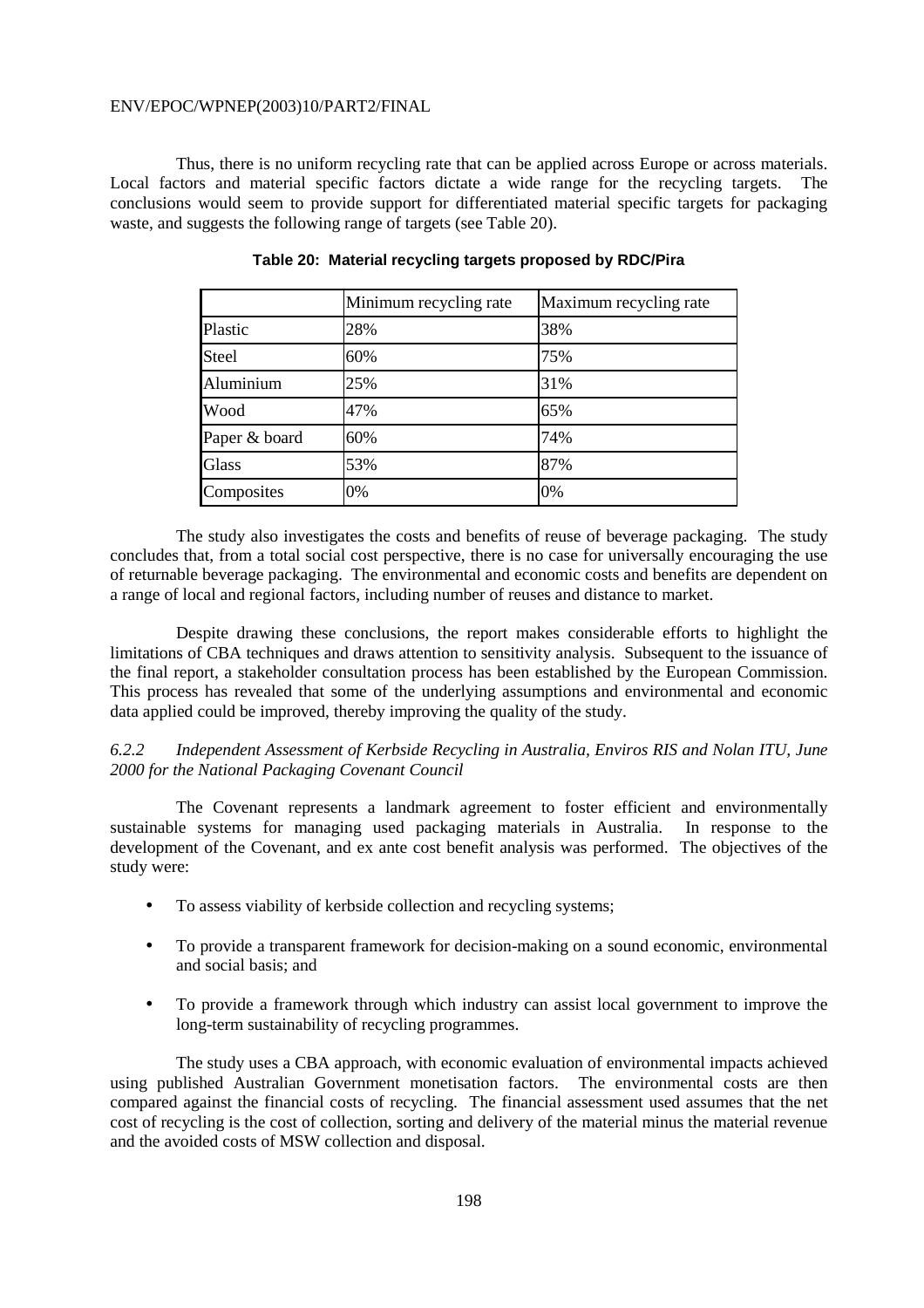The results for each of the schemes studied are shown in Figure 7.



**Figure 7: Cost and benefits of Metropolitan Kerbside Recycling Systems – National Average** 

 The study confirms the common perception that current kerbside collection schemes in Australia provide a net benefit to Australian communities. This finding is consistent with the results of other packaging CBA studies. The net environmental benefit of recycling over landfill in Australia is put at Aus\$68, with a range between Aus\$41 – 119 depending on the system and location chosen. The study identifies that recycling yields and contamination are important factors in determining the environmental performance of a system. The study also demonstrates that the benefits of recycling in urban areas are greater than for recycling in rural areas. Sensitivity analysis shows that the results achieved and conclusions drawn are not dependent upon the economic valuations used.

## *6.2.3 Implications for evaluating EPR programmes*

 The conclusions drawn by the RDC/Pira study for Europe seem to confirm the general inference of the waste management hierarchy that material recycling is preferable to disposal by landfill or incineration. This lends support to EPR programmes that encourage recycling of packaging waste.

 However, the study also consolidates the view that the hierarchy should be applied with caution – in specific cases the ranking of waste management options may even be reversed. The conclusion that there is no universal case for reusable beverage packaging would seem to be counter to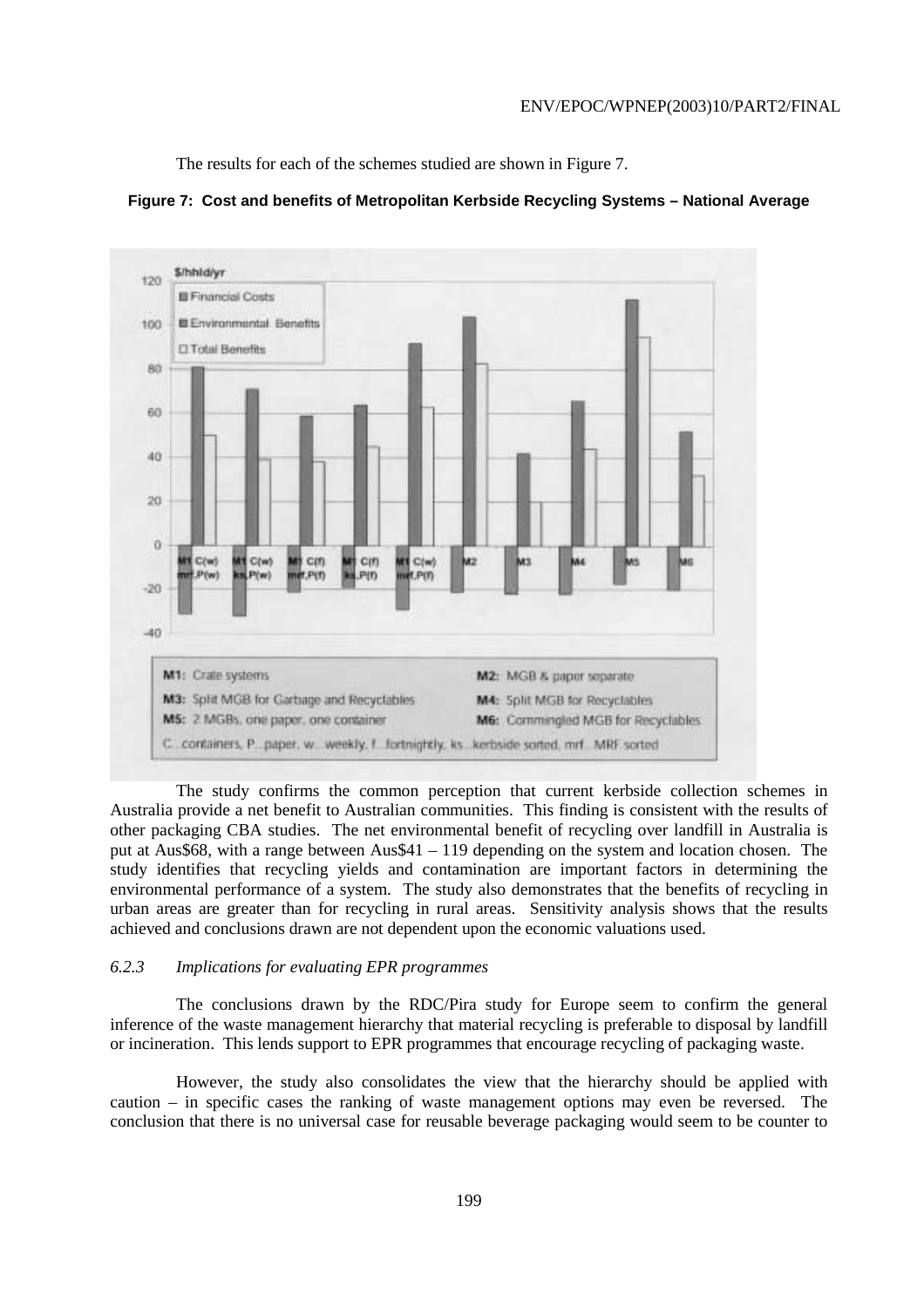the general inference of the waste management hierarchy, that reuse is generally a preferred option (as a means of source reduction of waste).

 In particular, the study highlights that the potential costs and benefits of any EPR programme are dependent on a number of factors, including:

- The materials targeted;
- The waste streams targeted; and
- Local circumstances, including the population density and alternative MSW disposal options.

 Inclusion of a stakeholder consultation process as an integral part of the analysis can improve the quality and validity of a study.

 The Enviros/Nolan study seems to confirm that recycling of household packaging waste shows a net benefit from a combined environmental and economic viewpoint. The conclusion for Australia that recycling in urban areas delivers greater environmental benefit than recycling in rural areas is seems intuitive, but contrasts to the findings of the RDC/Pira study for Europe. Closer analysis of the two studies demonstrates that the underlying assumptions made about the systems and the data sources used are fundamental in determining the results achieved and may influence the conclusions drawn. The author believes that this demonstrates the necessity to carefully determine the study goal and scope of the study.

#### *6.3 Batteries*

 In the US, the Mercury-Containing and Rechargeable Battery Management Act (the Battery Act) 1996 does not establish specific take-back requirements or collection / recycling rates to be achieved. Instead the law establishes ground rules for promoting the improved waste management of batteries covered by the act. The Rechargeable Battery Recycling Corporation (RBRC) started a nationwide take-back scheme in 1994, which was expanded in 2001 to encompass the entire US industry sector.

 Despite the significant financial (and environmental) commitment that this programme represents there appears to have been no attempt to evaluate the environmental and economic costs and benefits of the policy using a CBA approach. To understand the potential environmental and economic trade-offs afforded by the activities it is again necessary to turn to a study performed in Europe, as presented below.

# *6.3.1 Analysis of the Environmental Impact and Financial Costs of a Possible New European Directive on Batteries, ERM for the UK Department of Trade and Industry, November 2000*

 In response to discussions on a Batteries Directive that would introduce collection and recycling targets for spent batteries, the UK DTI commissioned a study to evaluate the environmental impacts and financial costs of alternative scenarios. In the analysis, a cost effectiveness approach has been adopted.

 The study does not present the results using economic valuation to evaluate the scale of the environmental impacts. Instead, the changes to specific environmental emissions and flows of specific heavy metals to landfill are plotted against the financial costs of compliance for alternative scenarios.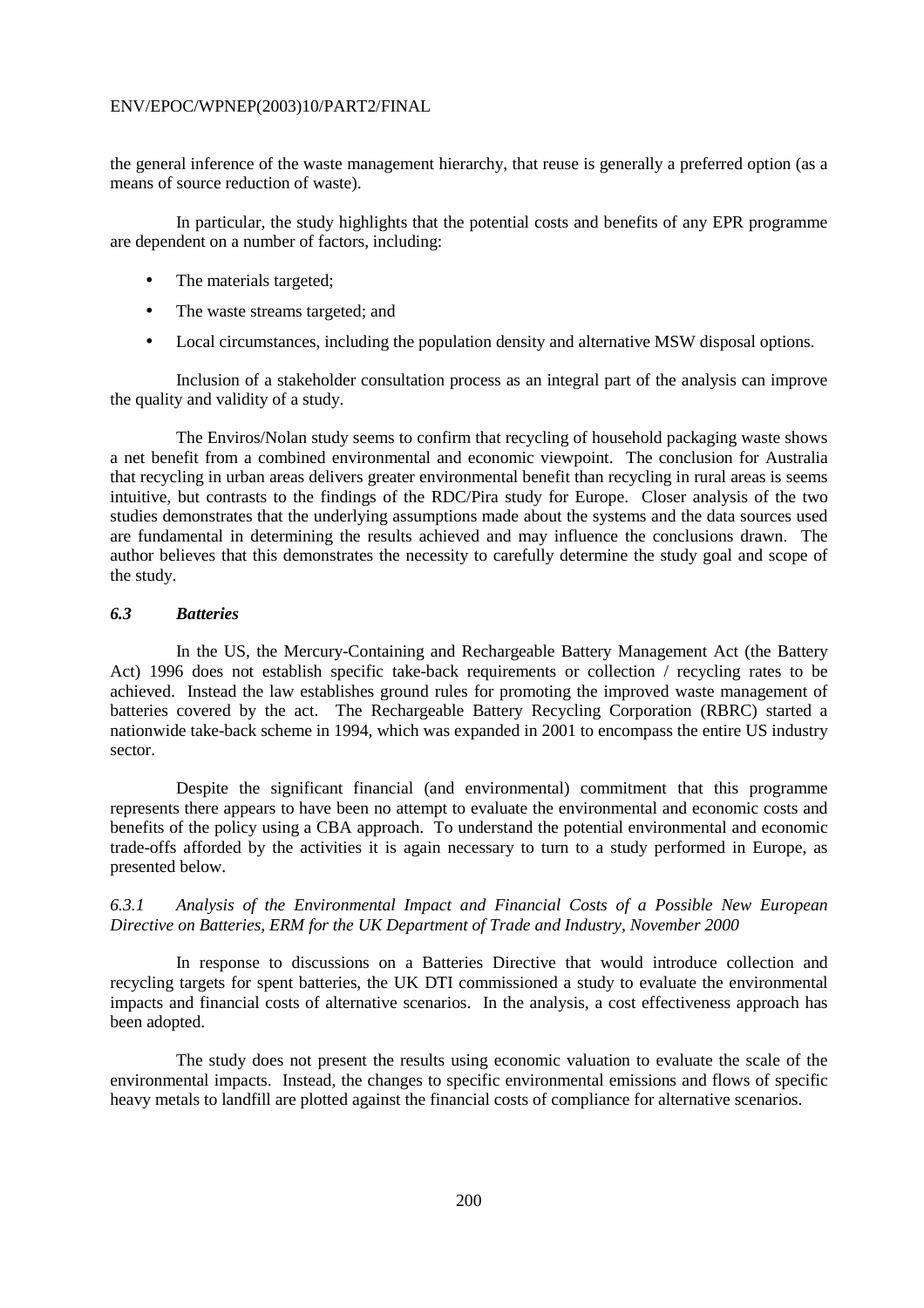The study concludes that the results are relatively complex, and reveal that there are trade-offs both between the estimated financial costs and the reduction of materials in batteries remaining in waste and between these levels of materials in waste and other environmental impacts such as global warming, resource depletion, acidification, ozone depletion and eutrophication.

From an environmental perspective:

- For all battery types considered, constituent metals are progressively diverted from landfill as recycling rates rise;
- All other environmental impacts increase as collection and recycling rates rise, due to collection and transport requirements;
- For consumer batteries, at a given collection rate, all environmental impacts are reduced as recycling rates are increased. It is more environmentally effective to recycle as great a proportion of collected batteries as possible;
- There is little evidence to suggest that there are significant environmental impacts associated with the materials in batteries which are currently sent to disposal in the UK. However, the level of materials disposed of is heavily dependent on the recycling rate achieved for industrial and automotive batteries – should lower rates for these occur, lead and cadmium to landfill would rise; and
- The impacts of batteries reported to waste are likely to be strongly mitigated by other environmental legislation, especially the Landfill Directive, the End-of-Life Vehicles Directive, the WEEE Directive and the Incineration Directive.

From a financial cost perspective:

- There are unlikely to be significant additional costs associated with the collection and recycling of automotive and industrial batteries. Costs are dominated by collection and transport, with the recycling of lead acid batteries close to break even at a lead price of €400 per tonne;
- Additional costs of collection and transport of consumer batteries are significant. Bring schemes are more favourable than kerbside, but if the collection of batteries is incremental to other kerbside collection initiatives then the costs are comparable to bring. Even in the most favourable circumstances, the collection and recycling costs exceed  $€1100$  per tonne;
- Financial costs for consumer batteries are strongly influenced by whether the electric arc furnace route is available for recycling; and
- Implications of the proposed WEEE Directive may be significant, but cannot easily be quantified. Accurate estimates of the quantity of WEEE likely to be collected and recycled in the UK are not available, nevertheless it is fair to conclude that this will result in a small decrease in the estimated costs of consumer batteries. The costs of battery recycling would be unchanged but some of these costs would fall on the producers of EEE.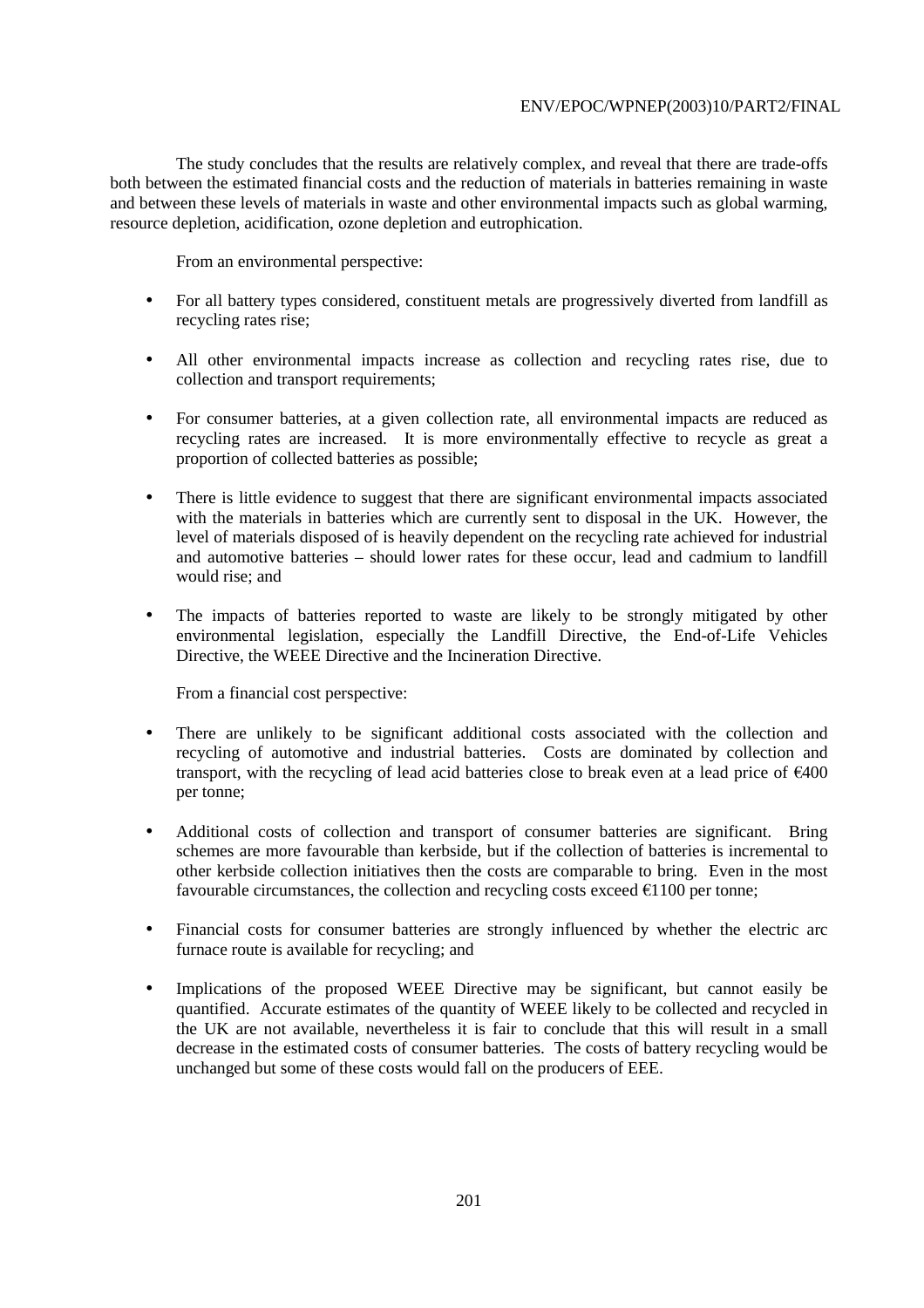## *6.3.2 Implications for EPR programmes*

 The complexity of the results presented makes it difficult to draw precise conclusions. The complexity of these results could have been reduced by using economic valuation to achieve a single environmental impact cost, but this may have reduced the transparency of the results and suggested a simplicity that does not exist.

 The approach applied highlights the application of cost effectiveness analysis as opposed to cost benefit analysis. In cost effectiveness analysis, the most economically efficient way of achieving a specified target is identified. Applying cost-effectiveness analysis to determine how to achieve a pre-set target makes the assumption that the target is rational and must be achieved. This contrasts with cost benefit analysis studies, which asks more fundamental questions of whether targets are justified and at what level targets should be set. This suggests that the goals and aspirations of EPR programmes should be set on the basis of CBA studies. However, where regional EPR programmes are implemented, cost effectiveness analysis approaches may be used to identify the best way to achieve these objectives at a national or local level.

## **7. Discussion and conclusions**

#### *7.1 Conclusions on the application of EPR programmes*

 The simplified waste management models presented in this paper demonstrate that, from a traditional economic viewpoint, conditions for achieving an optimal balance waste management mix do not exist without market intervention. The scale of the disparity is greatest for products with a low endof-life value and/or disproportionately high collection and reprocessing costs.

 If external environmental effects are also considered, the disparity between the achieved recycling rate and optimal recycling rate may become even more pronounced.

 This would suggest that EPR programmes, which encourage a reduction in disposal and an increase in recycling, are potentially justifiable. To some extent this statement is further supported by the results of some of the case studies presented in Section 5, but these studies show that in some cases the additional economic costs of EPR programmes are not justified in terms of the environmental benefits afforded.

 In order to determine whether an EPR programme is appropriate for a specific product, product group or waste stream, it is necessary to evaluate the economic costs of achieving the programme against the environmental benefits delivered by the programme. This approach can also be applied to determine what the goals and aspirations of an EPR programme should be

 In particular, EPR programmes appear to have a significant role to play in situations where the end of life value of products is low but the scale of environmental impact of disposal is medium to high. The scale of the environmental impact may be due to specific hazards associated with the waste stream or due to the size of the waste stream considered.

# *7.2 Conclusions on the evaluation of EPR programmes*

 The matrices and models presented in this paper provide ground rules for making initial assessments as to which products, product groups or waste streams *might* be addressed by EPR. However, considering the scale of the potential costs involved in implementing, enforcing and realising EPR programmes it is prudent that a more thorough analysis of the environmental and economic implications is performed.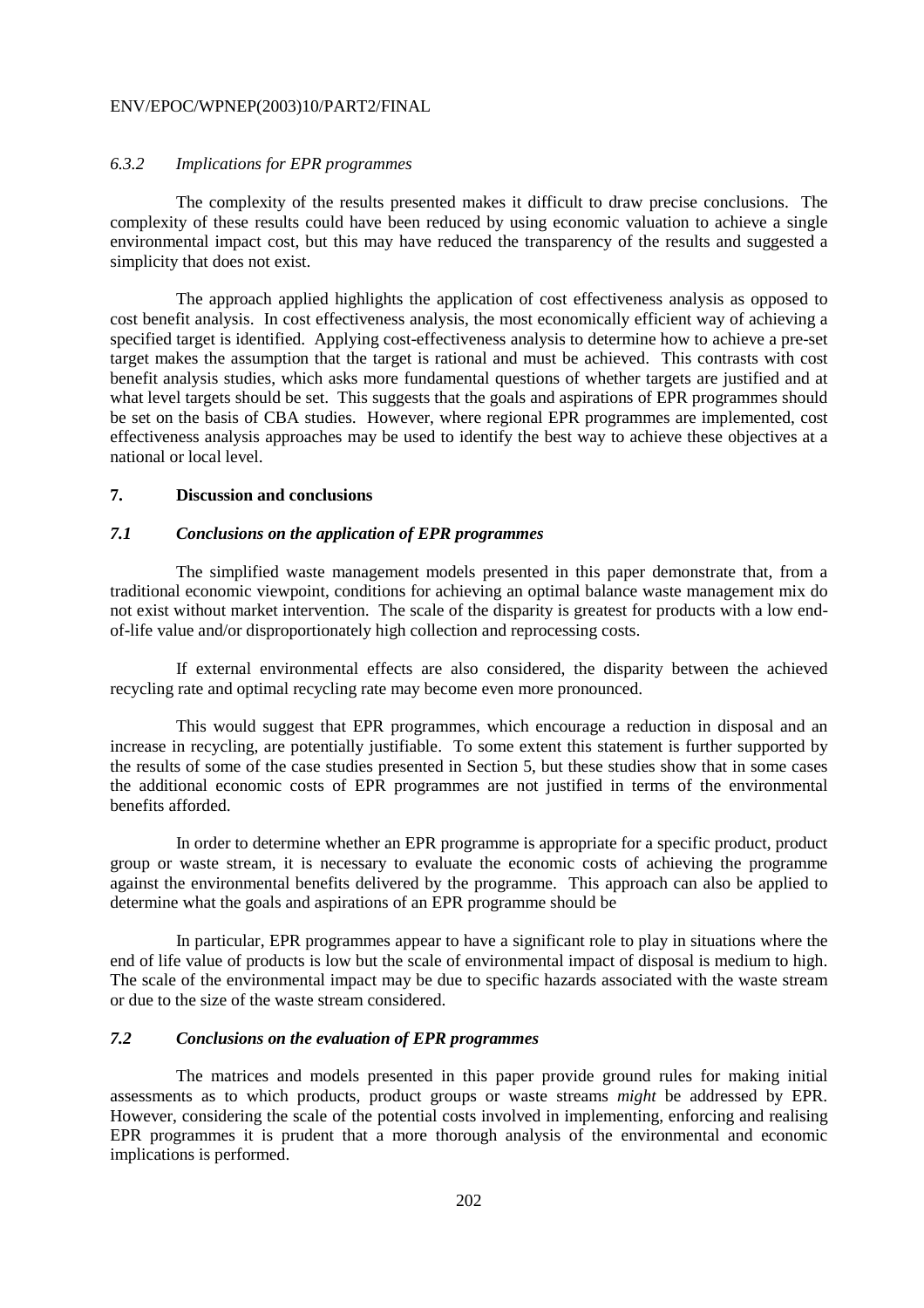Subsequently, this paper advocates a life cycle cost benefit analysis (CBA) approach for evaluating EPR programmes.

 In CBA, the environmental impacts of a policy are converted into monetary units by using economic valuation techniques. These external costs and benefits of the policy can then be compared against the internal costs of realising the policy.

 However, CBA is a developing technique. As with all tools and techniques, there are limitations to the methodology. The limitations of CBA should be recognised and appreciated before the methodology is applied:

- Ethical issues;
- Many critics of CBA question the underlying ethics of monetary valuation of environmental impacts. However, without CBA, some other form of value judgements must be made, and these may have no rational basis;
- Methodological limitations of LCA;
- The environmental analysis that is performed prior to the economic valuation of the environmental impacts is based on life cycle assessment methodologies. Although life cycle assessment methodologies have been subject to international standardisation, there are methodological limitations;
- The nature of choices and assumptions made in LCA (e.g. system boundary setting, selection of data sources and impact categories) may be subjective;
- Models used for inventory analysis or to assess environmental impacts are limited by their assumptions, and may not be available for all potential impacts;
- Results for LCA studies focused on global or regional issues may not be appropriate for specific local applications – specific local conditions may not be adequately represented by general regional or global conditions;
- The accuracy of LCA studies may be limited by accessibility or availability of relevant data, or by data quality and data gaps;
- A lack of spatial and temporal considerations in inventory data that are subsequently used for impact assessment may introduce uncertainty to the results;
- Achieving economic valuation of environmental impacts;
- Not every externality can be valued in monetary terms at present. Several external effects are difficult to measure or the impacts are too site specific to be transferred from specific studies to a general cost benefit analysis methodology. These impact categories must still be considered as part of the evaluation, even if only a qualitative judgement is made; and
- Methodological difficulties arising from attempts to perform monetisation.

 Even where monetisation can be performed, the reliability of the values derived may be questioned. A variety of techniques can be applied to derive economic valuations. In many cases,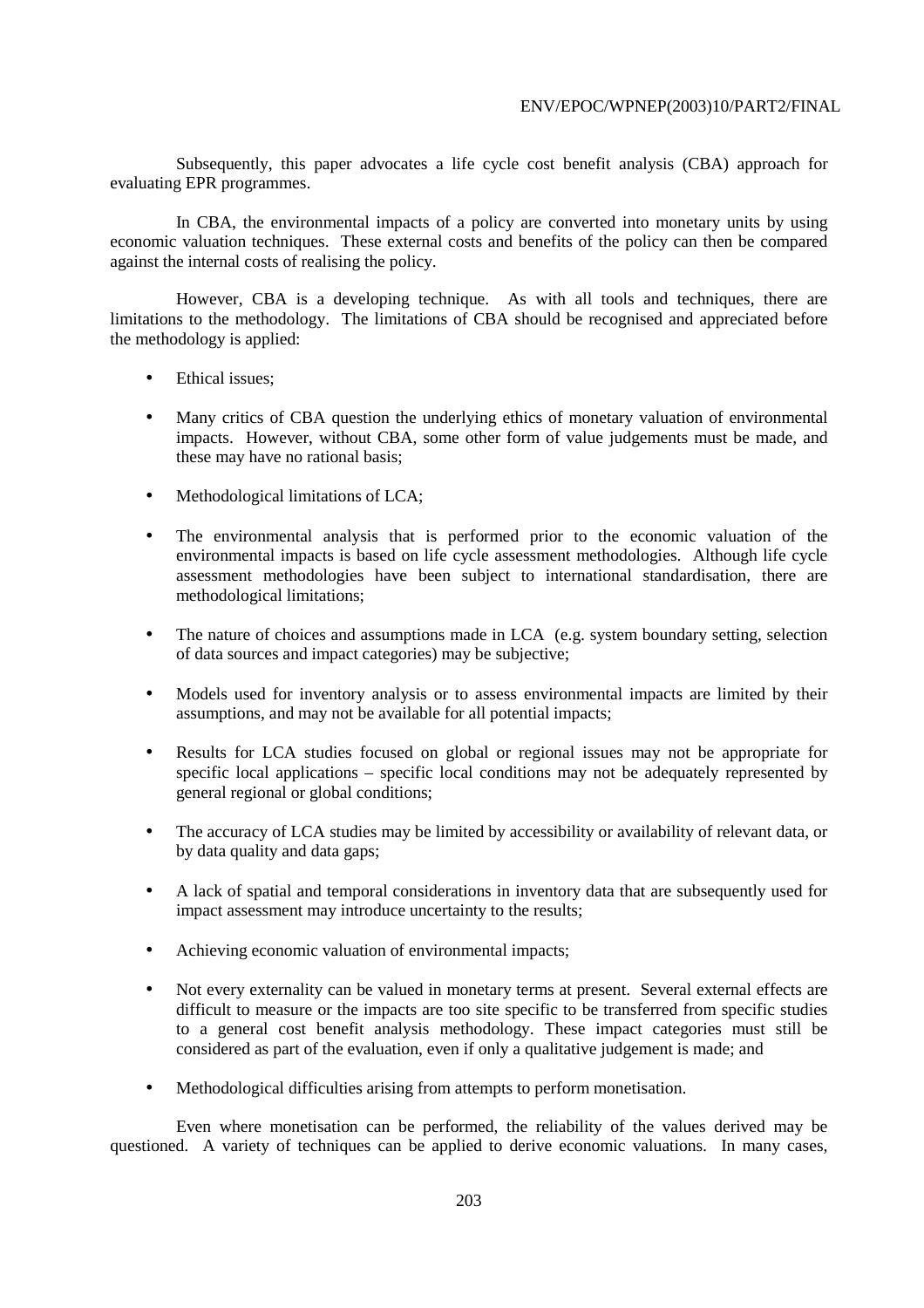application of different techniques results in conflicting valuations being achieved, suggesting inherent bias in valuation methodologies.

• Difficulties of identifying and isolating internal costs

 Estimates for internal costs of waste management related activities show wide ranges. Complex financial flows make evaluation of internal costs a difficult task. In some cases, obvious surrogate data is available (for example producer responsibility organisation fees), but sometimes this data may be misleading. Increasingly, national environmental policies have attempted to internalise some aspects of external costs. For example, emission permits and landfill taxes effectively internalise some elements of pollution. However, the charges for these permits and taxes have rarely been based on a detailed evaluation of the external costs of the avoided environmental impact. In many cases, the scale of the charges is politically motivated. It is therefore impossible to accurately determine the level of internalisation. This may lead to some double counting in the methodology.

• Quantifying indirect and secondary effects

The difficulties of quantifying indirect costs and secondary effects means that many studies focus only on the direct costs. This limited approach could have a significant influence on the true "social cost". In some cases, wider effects can only be taken into account by inclusion of broad assumptions, which may be limiting.

• Consideration of opportunity costs

 Typically CBA is used to evaluate alternative approaches for implementing a selected policy measure, rather than looking at alternative policy measures. Therefore, the opportunity costs of pursuing a particular policy measure over an alternative policy measure may be overlooked. It is possible that greater gains could be achieved with the same investment in a fundamentally different policy.

 However, these uncertainties and difficulties do not render CBA valueless. CBA provides decision-makers and stakeholders an insight into the trade-offs within and between economic costs and environmental benefits that are inevitably made when selecting and implementing policies. In this way, CBA becomes a useful tool for informing the development of EPR policies and programmes.

 By asking the right questions it opens up the discussion and identifies key issues. Methodological and data limitations may prevent CBA from providing definitive answers to all the questions raised, but this does not render the exercise valueless. In this way, CBA makes decisionmaking more transparent, but it is only an aid to the decision-making process, not a substitute for it. The uncertainties mean that CBA does not provide a decision rule. The decision-maker must still judge how to weigh up environmental effects, economic costs and distributional impacts of the different policy options and select the preferred option.

 It is therefore recommended that CBA type analyses be used to evaluate the environmental and economic performance of EPR programmes. *Ex ante* analysis should be performed to inform decisions on the development of new EPR programmes, but as it is difficult to predict how individuals/organisations or markets will react (the potential implications of EPR programmes are far reaching) *ex post* studies should be performed as EPR programmes progress. The implication is that EPR programmes should be fluid and iterative. In particular, the strict application of regional policies may be misleading. The wide range of internal and external costs and benefits experienced at a national or local level suggest that CBA studies may inform the development of regional objectives, but that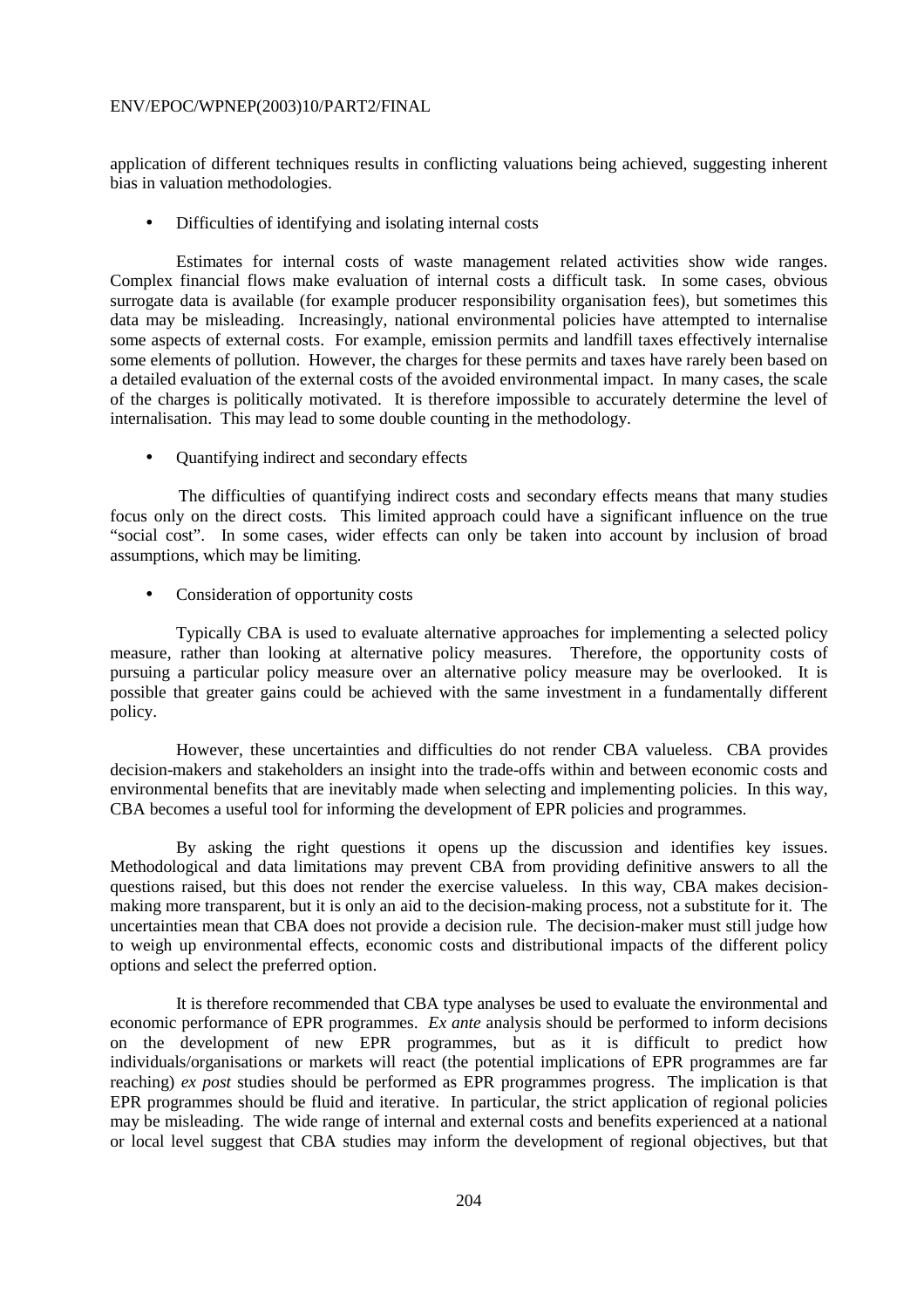some discretion on how to achieve these targets must be left to national or local decision-makers. At best, ranges of targets can be established at a regional level based on CBA, then a cost efficiency approach may be more appropriate for evaluating national implementation.

## *7.3 Recommendations for improving future work*

 There are a number of research areas that need to be addressed and considerations that need to be made in order to improve the quality of future CBA studies:

• Methodological framework

 At present, there are many practitioners performing CBA studies. In order to improve the accessibility of CBA studies to policy makers and decision-makers, a common methodological framework for conducting CBA studies may be helpful. Due to the diversity of applications for CBA studies and considering the continuing developments in the field, this should not be a prescriptive methodology, but a set of ground rules for structuring studies. The framework proposed in Section 3 of this paper may provide a basis for further development.

 As part of this consideration, closer attention to the presentation of results is required. The use of absolute numbers (often to several decimal places) is highly misleading, and suggests a degree of confidence that simply does not exist. Greater emphasis on the presentation of data ranges or use of alternative economic valuations is required, in order to ensure that the sensitivity and uncertainty of studies is fully appreciated.

• Further economic valuation research

 Clearly, further work is needed in the area of available economic valuations. Further verification of existing values is required, and development of new values for impact categories not currently valued is required. This will involve efforts to determine dose response functions, etc. Continued research into the issues presented by benefit transfer is required.

• Further research into internal costs of waste management activities

Available data demonstrates that internal costs of waste management activities, especially collecting and sorting activities, are highly variable. Further research into the factors that determine internal waste management costs is required in order to inform ex ante studies in the future.

• Consideration of opportunity costs

 Careful attention needs to be given to the framing of the questions asked by CBA studies. A narrow focus on recycling activities may lead to opportunity costs being overlooked.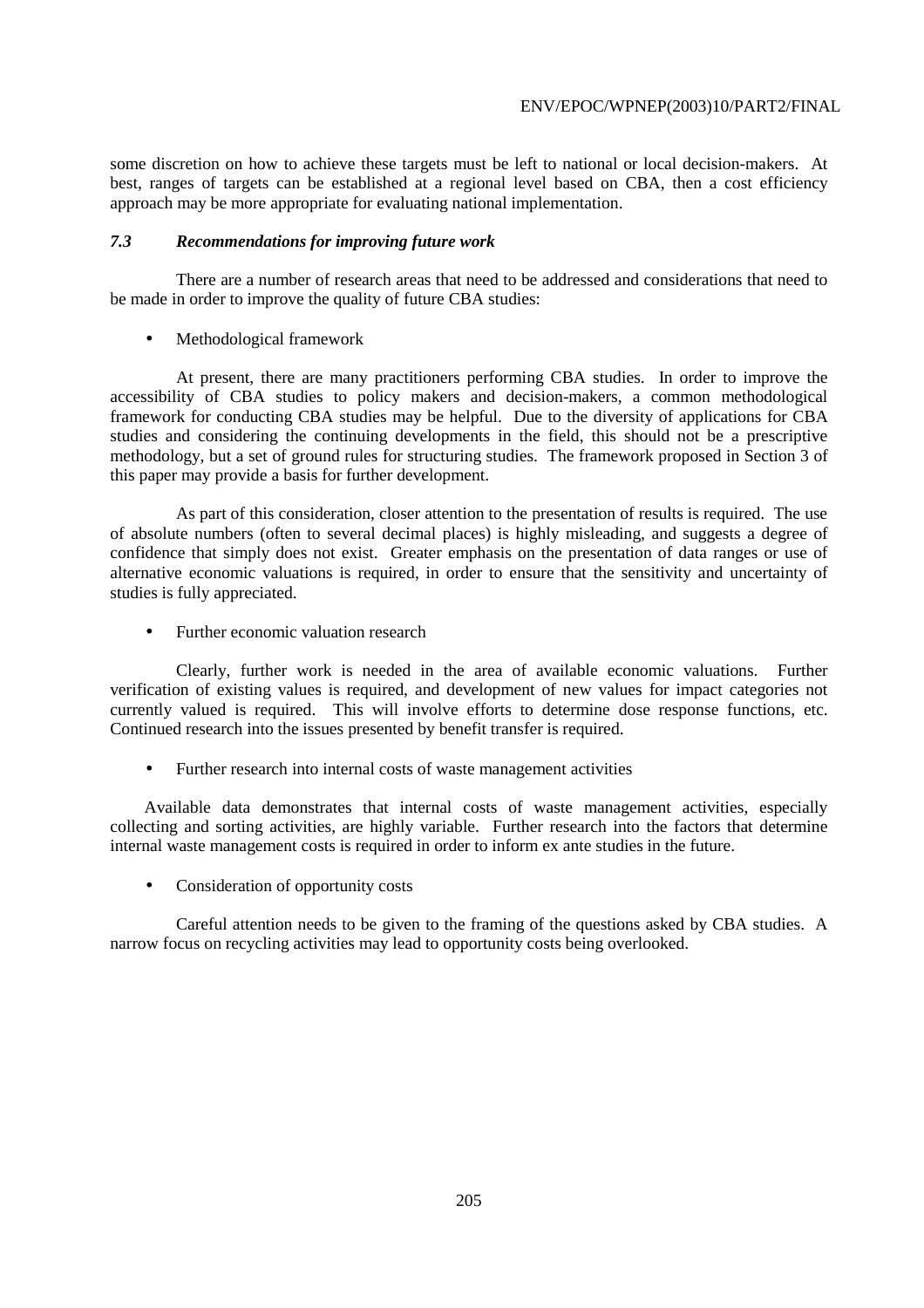#### **REFERENCES**

- Atkinson, New, Papworth, Pearson, Poll and Scott: *The Impact of Recycling Household Waste on Downstream Energy Recovery Systems*, ETSU Report B/RI/00286/REP, 1996
- Bennett, Michael; Engineering, TM Australia Pty Ltd presented at OECD EPR and Waste Minimisation Workshop, '*Towards Sustainability'*, 4-7 May 1999, Paris
- Brisson Inger and Pearce David: *Benefits Transfer for Disamenity from Waste Disposal*, CSERGE Working Paper WM95-06, 1995
- Brisson, Inger: *Assessing the Waste Hierarchy A Social Cost Benefit Analysis of Municipal Waste Management in the European Union*, 1997
- Coopers and Lybrand (for UK Department of Environment): *Landfill Costs and Prices: Correcting Possible Market Distortions*, 1993
- COWI (for EC DG Environment) *A Study on the Economic Valuation of Environmental Externalities from Landfill Disposal and Incineration of Waste*, August 2000
- DTI: *The Competitiveness of the UK Waste Management Industry*, 1997
- Ecologika (for LPAC and Environment Agency): *Re-Inventing Waste: Towards a London Waste Strategy*, 1998
- ECOTEC Research and Consulting Ltd *Beyond the Bin: The Economics of Waste Management Options*, 1999
- Enviros RIS & Nolan ITU (for the National Packaging Covenant Council), *Independent Assessment of Kerbside Recycling in Australia*, June 2000
- ERM (for the UK Department of Trade and Industry): *Analysis of the Environmental Impact and Financial Costs of a Possible New European Directive on Batteries*, November 2000
- European Environment Agency, *Environment in the European Union at the turn of the century*.
- Greene, Jones and Delucchie (eds); *The full costs and benefits of transportation: Contributions, to theory, methods and measurements*, Springer Verlag, 1997
- Huhtala, A: *Is environmental guilt a driving force: an economic study to recycling*, ACTA Thesis 6, University of Lapland, 1995
- Lubbe-Wolff Gertrude, University of Bielefild, Germany, as quoted in '*Is Extended Producer Responsibility Effective?*', Carola Hanisch, April 1, 2000
- Luxembourg, Office for the Official Publications of the European Communities, EC: ExternE: Externalities of Energy, Vol 2: Methodology Part I (Impact Assessment) and II (Economic Valuation), 1995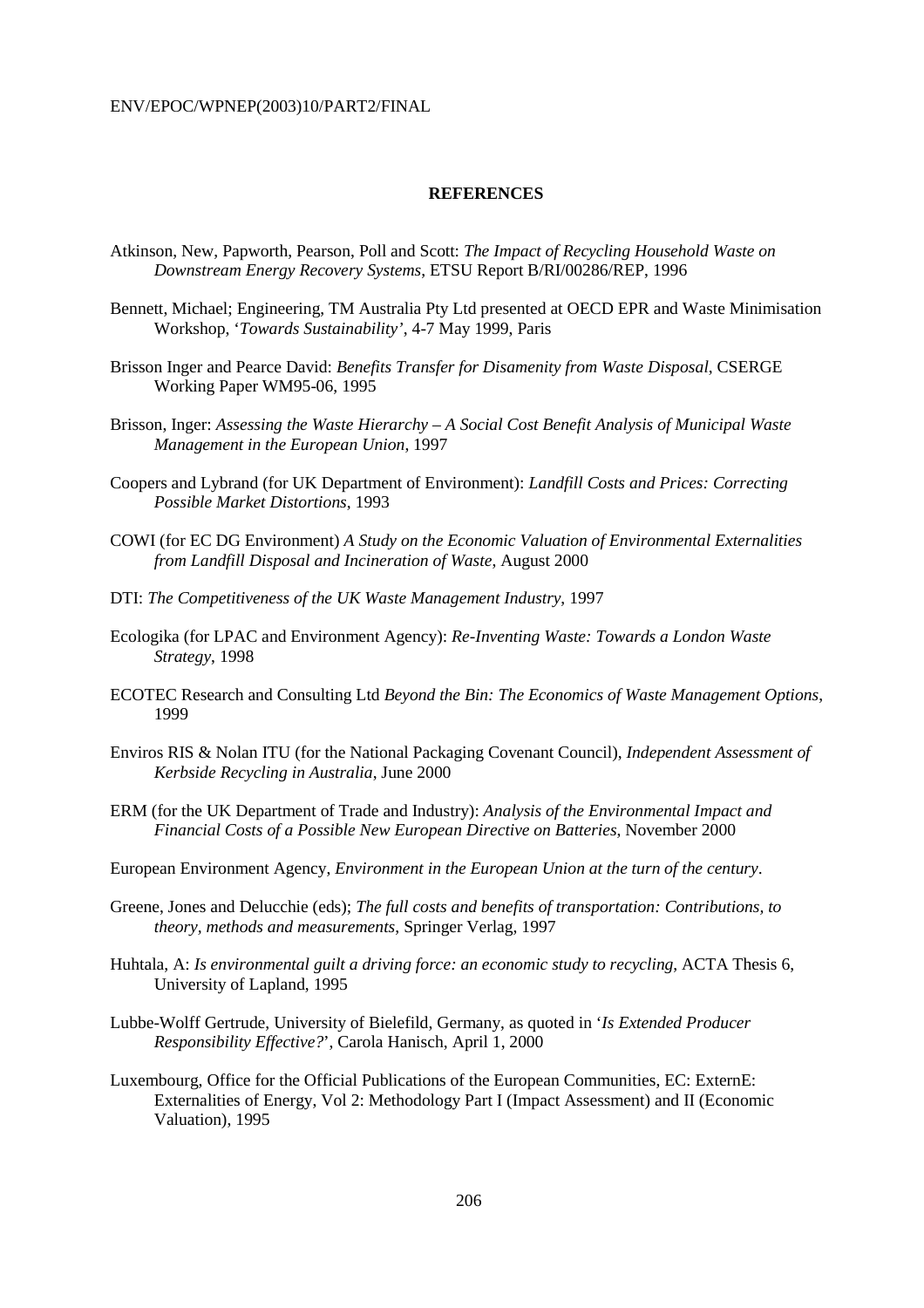- Pearce, Prof David; '*What is a Rational Waste Management Policy'*, from Section 1 of 'Development and Application of Policies for Promoting Sustainable Waste Management' draft report, International Forum of the Collaboration Projects, for the Economic and Social Research Institute, Cabinet Office, Government of Japan, August 2001
- Pearce, Prof David and EFTEC; "*Integrating cost-benefit analysis into the policy process"*, included as Annex II of Valuing the benefits of environmental policy: The Netherlands, RIVM, March 2001
- Pira International, IVM Amsterdam, Fraunhofer Institut : *Development of a combined methodology to evaluate recycling processes based on life cycle assessment (LCA) and economic valuation analysis (EVA*), 1996-1999
- Press J; *Establishing priorities for groundwater quality: a contingent valuation study in Milan*, Feem Newsletter 1. p7-10, 1995
- RDC/Pira International: *Evaluation of the costs and benefits of reuse and recycling targets for materials in the frame of the packaging and packaging waste directive (94/62/EC*), draft report, May 2001, available from EC DG Environment
- Stevens, Barbara: Recycling Collection Costs By the Numbers: A National Survey, *Resource Recycling*, Sept 1994, pp53-60
- Sturges Michael, Royce Carolynn '*European Policy for Packaging Waste Management', 2001*
- TN Sofres for DG Enterprise: *Cost Efficiency of Packaging Recovery Systems The Case of France, Germany, The Netherlands and the United Kingdom*, February 2000
- van Beukering, Pieter for RDC/Pira International from *Valuation of waste-related externalities*, unpublished paper, April 2000
- van Beukering, Drunen, Dorland, Jansen, Ozdemiroglu and Pearce: *External Economic Benefits and Costs in Water and Solid Waste Investments: Methodology, Guidelines, and Case Studies*, IVM Report No R98/11, 1998
- Waste Matters: *Good Practice in Waste Management*, Audit Commission, 1997
- Waste not, Want not: *the Private and Social Costs of Waste-to-Energy Production*.
- World Bank 1994. *Market outlook for primary commodities. Energy, metals and minerals*, International Trade Division, World Bank, Washington DC.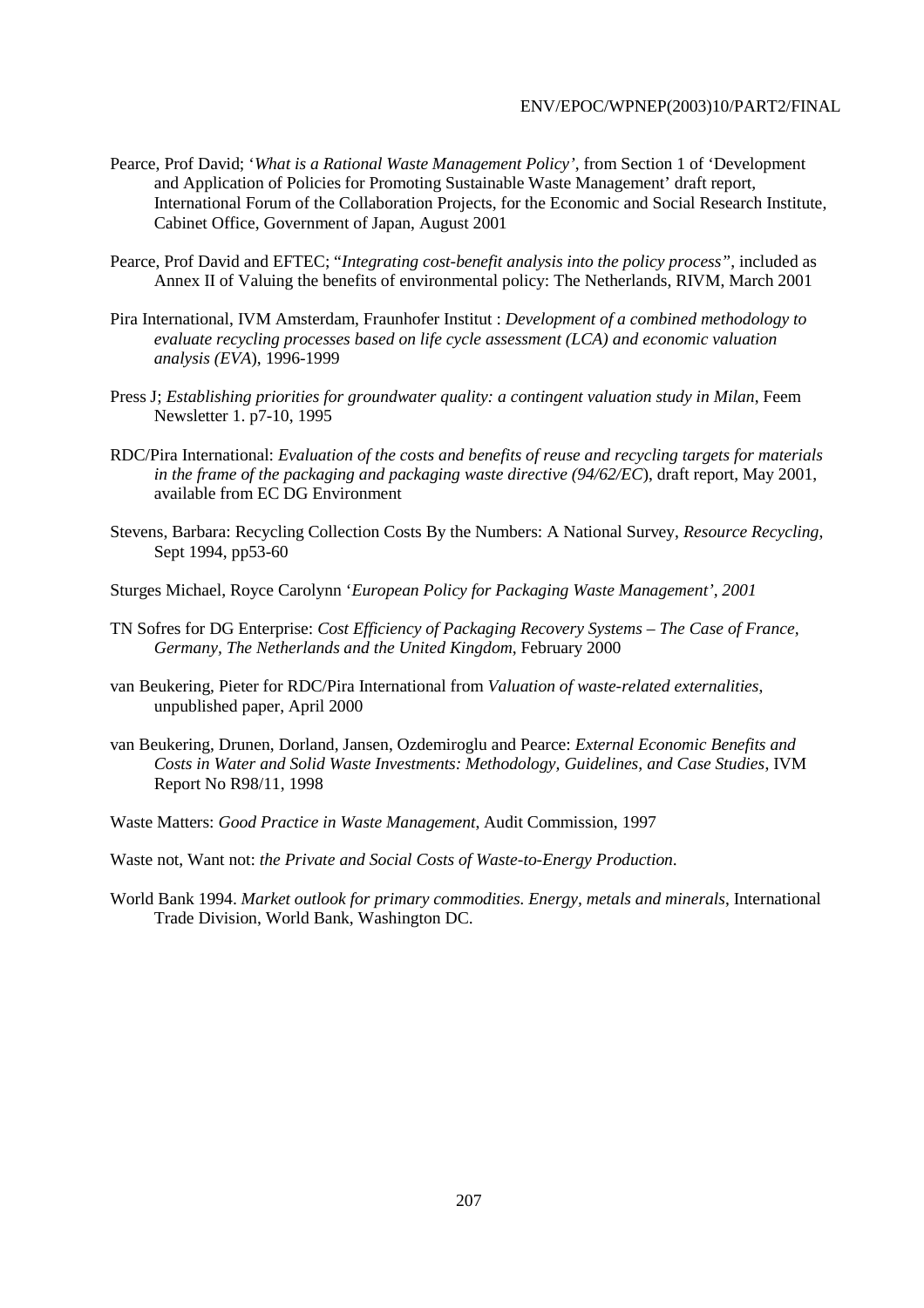# **ANNEX**

# **A BASIC WASTE MANAGEMENT SCENARIO**

 Figure A.1 presents a simplified economic model of a basic waste management scenario.**<sup>55</sup>** In the diagram, W\* is the quantity of waste to be managed. This can either be landfilled, L, or recycled, R. It is assumed that recycling generates revenues for recyclers  $P_R$ . The marginal cost of recycling is  $MC_R$ . Thus, the net marginal profit from recycling is  $P_R-MC_R$ .  $MC_L$  is the marginal cost of landfill.

The recycling profit function is read from left to right. The landfill  $MC<sub>L</sub>$  is read from right to left.



# **Figure A.1: Optimal Mix of Waste Management Options**

 This model can be used to investigate the recycling rates that will be achieved under various scenarios. Four possible scenarios can be considered.

55

<sup>55</sup> Sourced from *"What is a Rational Waste Management Policy?"*, Professor David Pearce, included as Section I of "Development and Application of Policies for Promoting Sustainable Waste Management", draft report, International Forum of the Collaboration Projects, for the Economic and Social Research Institute, Cabinet Office, Government of Japan, August 2001.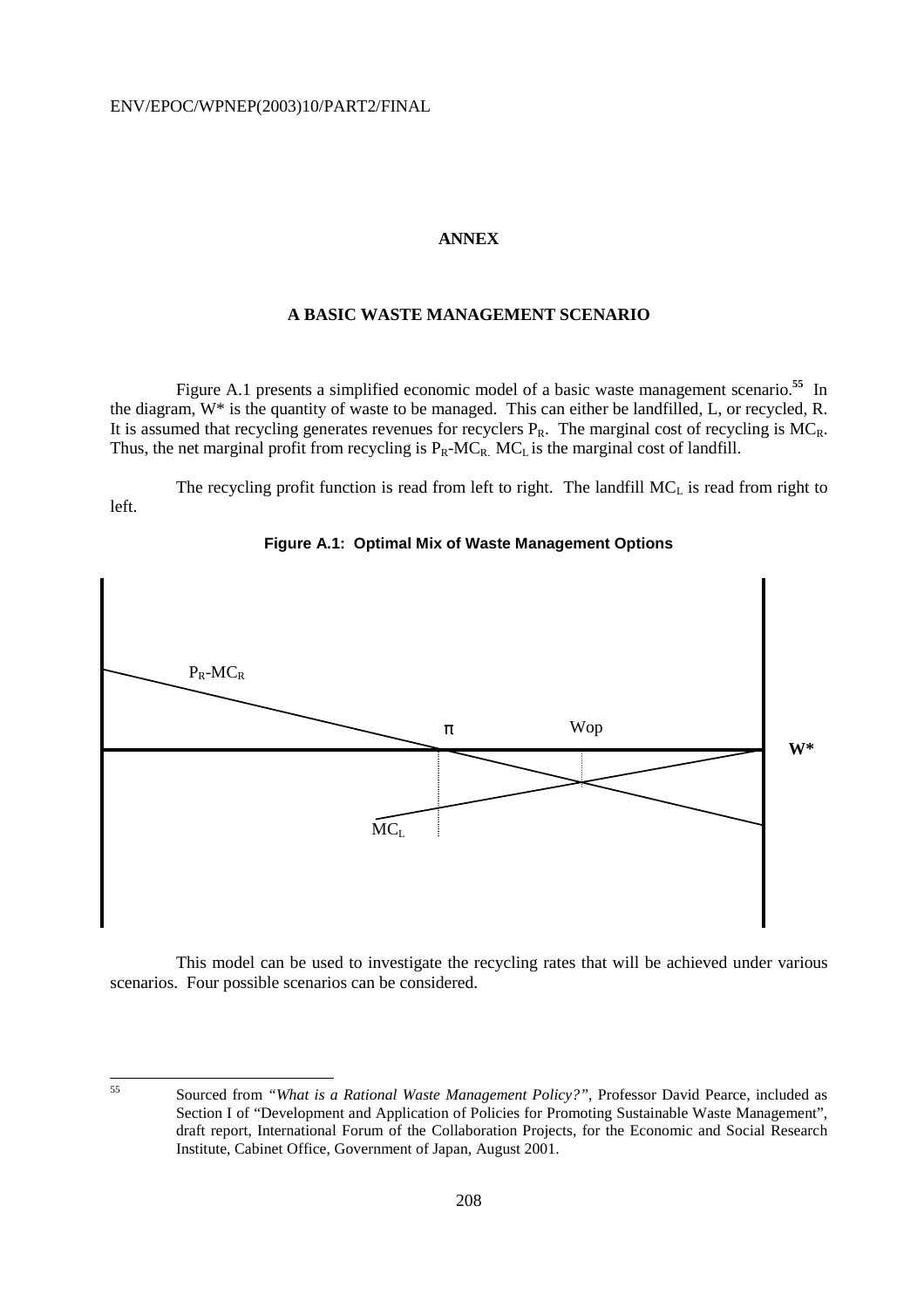# *Scenario I – recycling is operated by the private sector and landfill is operated by the municipality*

In this instance the recycling level that will normally be achieved will be  $W_{\Pi}$  – where marginal net revenues are zero, or where total revenues (profits) are maximised.

 However, the Point Wopt gives the optimal combination of landfill and recycling. This is the point where the marginal revenues from recycling equal the marginal costs of landfill. As long as the costs of landfill and recycling are borne by separate operators then there is no incentive for the private recycling company to go beyond  $W_{\Pi}$ . The remaining waste  $(W^* - W_{\Pi})$  is landfilled.

The resulting net gains of  $W_{\Pi}$  are area A-area (B+C+D), whereas the resulting net gains of  $W^*$ are area A-area (C+D). Area B is thus a dead-weight cost.

## *Scenario 2 – recycling is operated by the private sector, and landfill is operated by the private sector*

 Assuming that separate companies operate the recycling operation and the landfill activity, then the landfill operators charge a price to cover costs – again, the recycling rate achieved will be  $W_{\Pi}$ . If a single private operator operates the recycling and landfill operations, then conditions exist which may encourage  $W_{\text{opt}}$ .

## *Scenario 3 – recycling is operated by the municipality, landfill is operated by the private sector*

 In this instance, Pearce identifies that it may be possible that regulations are introduced to secure that the optimum is achieved. The publicly owned recycling operation may strive for  $W_{\text{opt}}$  even though it may provide negative net revenues, with the private sector taking the residual amount and charging for it. This would be a "planning solution" in that a deliberate command and control policy can be used to ensure that optimal recycling takes place.

# *Scenario 4 – both recycling and landfill is publicly operated*

In this case, a full planning solution can come about, ensuring that the optimal is achieved.

 We can now use Pearce's model to demonstrate what happens as the end of life value of the material being disposed of changes.

 Figure A.2 investigates the optimal recycling rate considering a situation where the recycled material has a low (or even negative) marginal net profit curve. This situation will arise where the recycled material has a low value and/or where the costs of reprocessing are disproportionately high.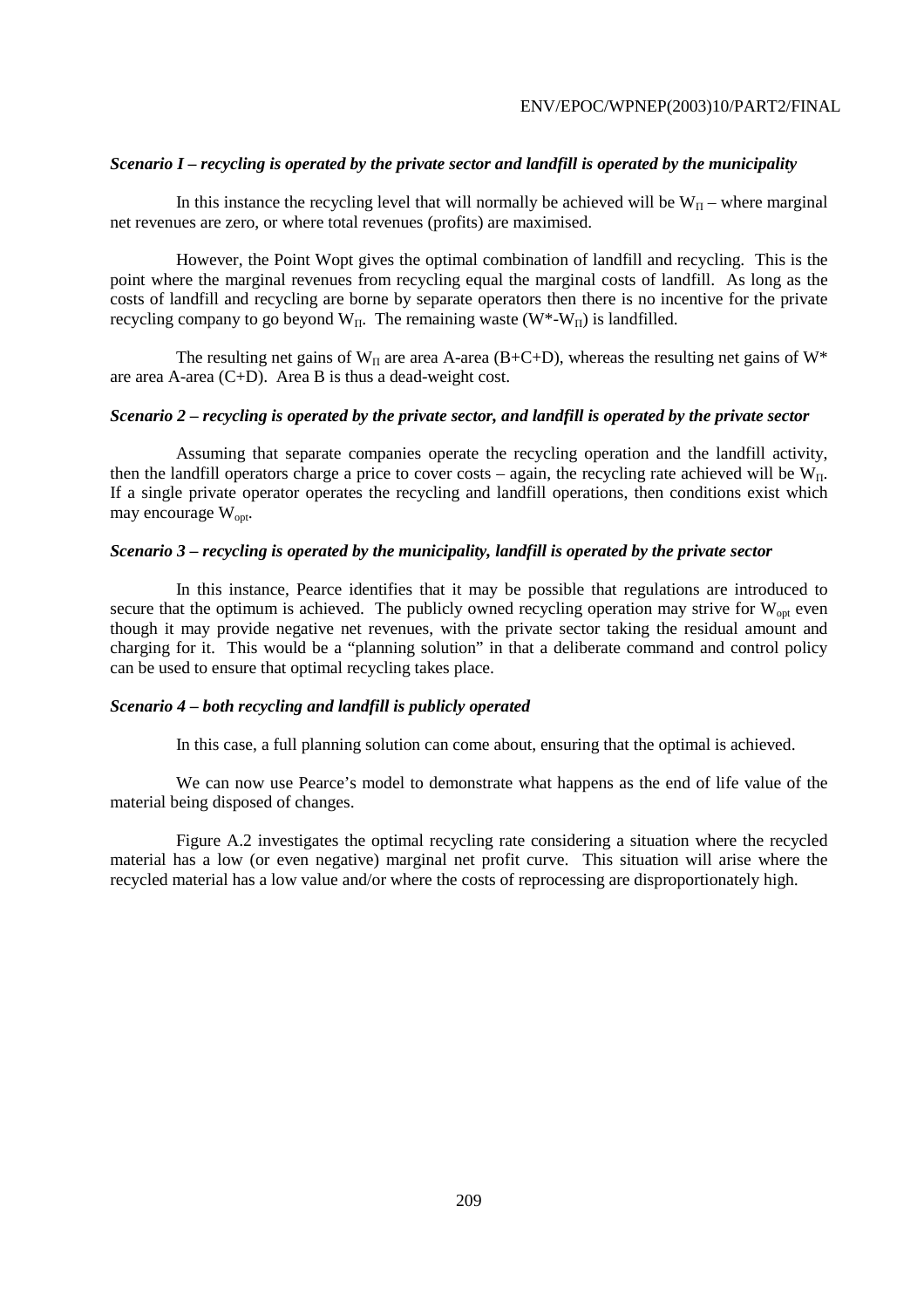

**Figure A.2: Reduced end of life value** 

The results are of course very predictable. At  $P_R-MC_R^*$ , both the achieved and the optimal recycling rate are reduced ( $W_{\Pi}$ `and  $W_{opt}$ <sup>'</sup> respectively). At  $P_R-MC_R$ <sup>'</sup>, the marginal costs of recycling exceed the revenues received. The recycling activity is no longer economically viable and no recycling will occur without market intervention, even though there is still an optimal recycling rate  $(W_{opt}^{\cdot})$ . At  $P_R-MC_R$ <sup>\*\*\*</sup>, there is no longer an optimum recycling rate. From a traditional economics viewpoint, recycling should not be pursued under these conditions.

 So far the models only present the internal economic costs of waste management options considered. To facilitate a full cost benefit analysis the environmental costs and benefits (the externalities) must also be considered. This can be achieved through economic valuation techniques, which convert environmental impacts into a monetary unit (for further discussion see Section 3 of this paper). The effect of introducing externalities to the model is shown in Figure A.3.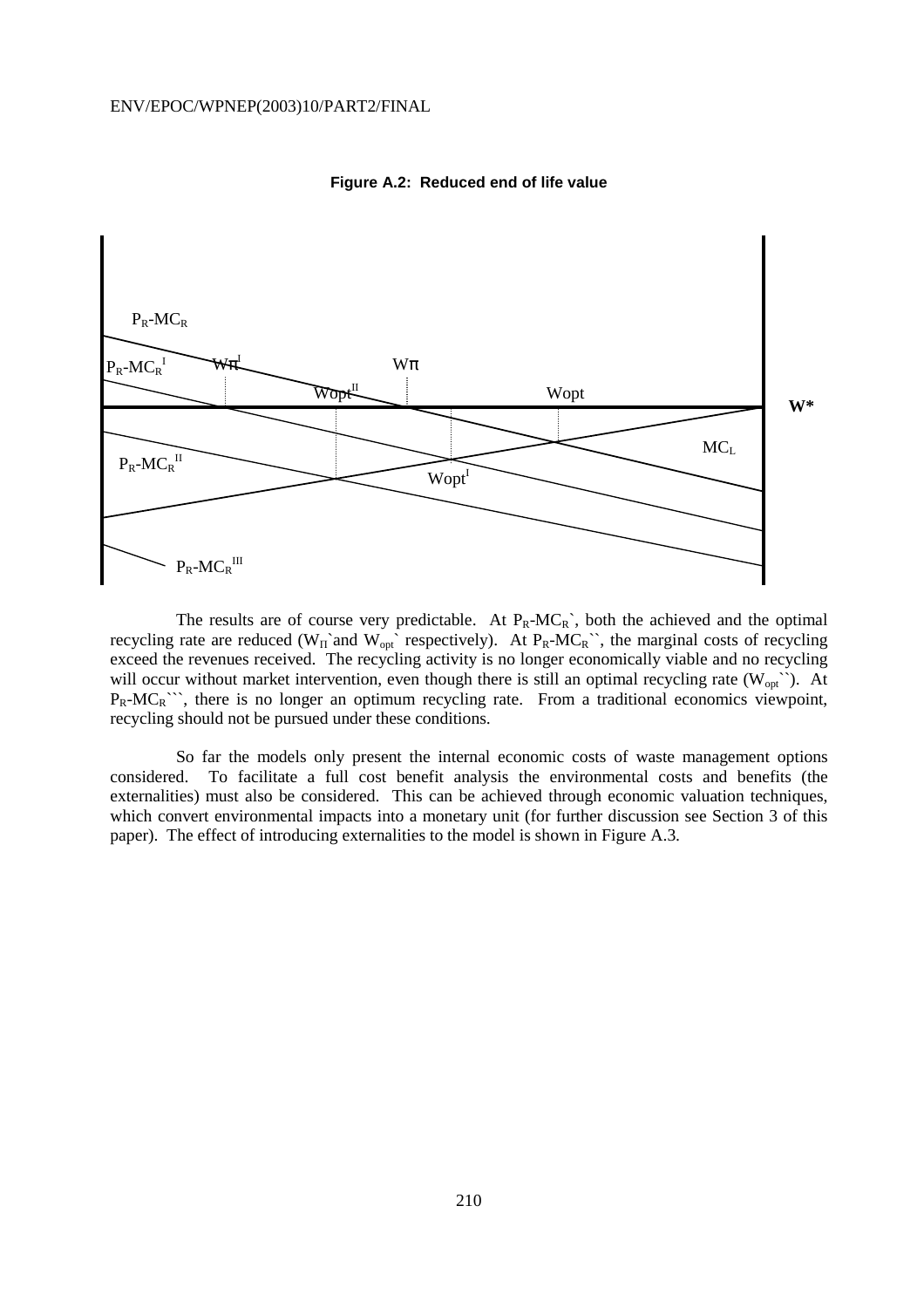

**Figure A.3: The effect of introducing externalities to the model** 

 Figure A.3 considers that landfill has a negative externality (*i.e.* a net environmental cost). The combined marginal internal and external costs of landfill are the marginal social cost of landfill (MSCL). Figure A.3 assumes that recycling has a positive environmental externality (ie a net environmental benefit – the environmental benefits of offset virgin production outweigh the environmental costs of collection, sorting and reprocessing). In this case, the influence of considering the social costs (*i.e.* combined internal costs and external costs) is to further increase the optimal recycling rate  $(W_{opt})$ .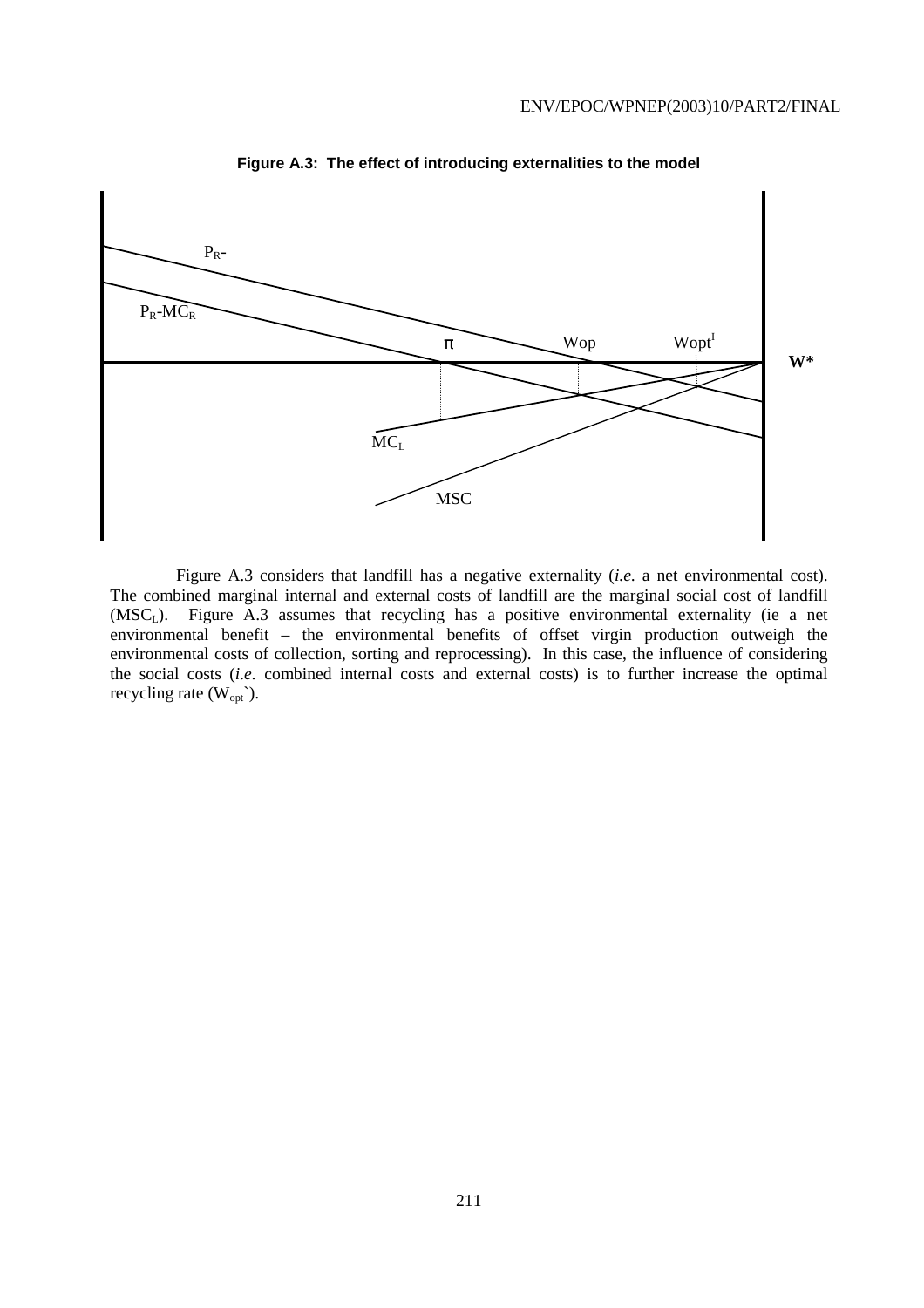#### **DISCUSSANT COMMENTARY**

### **Comments on the Use of Cost-Benefit Analysis and EPR**

by **Margaret Walls**  Resources for the Future Washington, DC

 A cost-benefit analysis (CBA) is useful for setting an environmental goal or target. For example, to determine whether a given reduction in solid waste disposal is worthwhile, policy-makers might want to estimate the full social costs of achieving such a reduction and weigh those costs against their best estimates of the full social benefits. Ideally, the level of waste disposal would be set at the point where the difference between social benefits and social costs is greatest, or equivalently, where the marginal social benefits of an additional reduction in waste just equals the marginal social costs. This social efficiency result is illustrated in the following diagram.



There are several important points to be made about the CBA exercise and the diagram above. First, it is important that the marginal social cost curve indicate the *lowest* possible costs for achieving the reductions in waste. Thus, when moving to the right along the horizontal axis  $-$  i.e., when reducing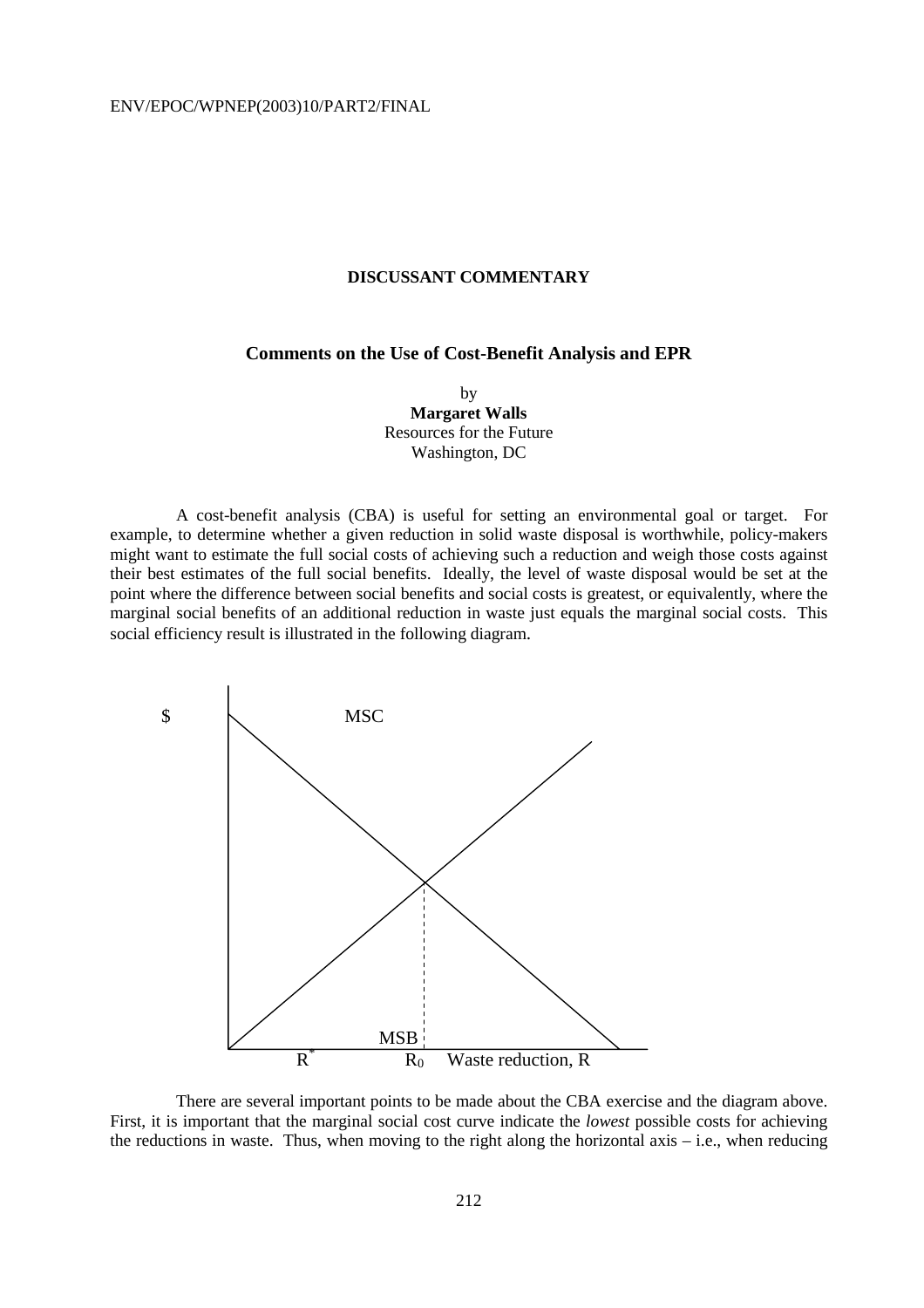waste more and recycling more – the marginal costs incurred are the lowest possible costs for achieving those reductions. So, for example, if at some point along the waste reduction axis, a further reduction is most efficiently achieved by product redesign, that is incorporated in the marginal social cost curve. Likewise, if material substitution is called for or any of a host of other changes, all of those things are reflected in the estimated costs. One can think of a set of MSC curves in the diagram above; if no product redesign takes place, for example, the MSC curve would lie above and to the left of the curve shown.

 Second, all of the relevant benefits of reducing waste must be included in the marginal social benefit curve, including upstream environmental benefits that result from using fewer virgin materials and more secondary materials in production. However, it is important that these upstream benefits be net of any environmental costs that might be incurred from material substitution or other changes that are made upstream. In other words, emissions of some kinds of pollutants are likely to be lower in the production stage, but emissions of other kinds might be higher. All environmental effects need to be accounted for. Moreover, it is important that what is counted as a benefit indeed be a benefit – e.g., a reduction in pollution, not simply a reduction in the use of a particular material.

 Third, as the first two points make clear, doing a good and comprehensive CBA is tremendously difficult. Estimating the full life-cycle benefits is exceedingly difficult; a line must be drawn somewhere, but where should the line be drawn? Estimating costs is often no less difficult, especially when uncertain product design changes have a large influence on those costs. Because of these difficulties, it is sometimes more useful to carry out a more limited CBA, perhaps one that ignores upstream environmental effects, for example, with some ancillary information about those effects provided but not included in the benefit estimates per se. And regardless of what approach is taken, it is essential that all the information about how costs and benefits are calculated be included in the written output so that readers can make their own judgments. Sensitivity analysis of key parameters should be done whenever possible.

 Finally, the main point I would like to emphasize about CBA is that it provides information for setting an environmental goal or target, but not about what policies should be used to achieve that goal. Several CBAs are briefly discussed by Sturges in his paper, and they tend to show that the benefits are greater than costs for a sizeable reduction in waste. From these results, however, we cannot go the next step and conclude that an EPR-type policy option is called for.

 EPR can encompass a number of different policy instruments but it always includes a major role for the producer in managing end-of-life product waste, either through take-back and recycling of those products, paying for recycling, and/or ensuring that recycling targets are met. One of the strengths of EPR is that it is thought to encourage DfE. As explained above, in terms of the diagram, if DfE is an important part of any waste reduction strategy, then obtaining waste reductions without it would lead to higher costs. On the other hand, EPR policies often impose extra costs in the form of administration and transaction costs. For example, if a PRO is formed, there are costs associated with setting it up and operating it. There may be costs from labeling products. If producers must ensure recycling targets are met, there are extra monitoring and information costs incurred. To fully assess whether a specific EPR policy option is a good public policy choice, it is necessary to include all of these effects and it is necessary to compare EPR to other waste reduction strategies.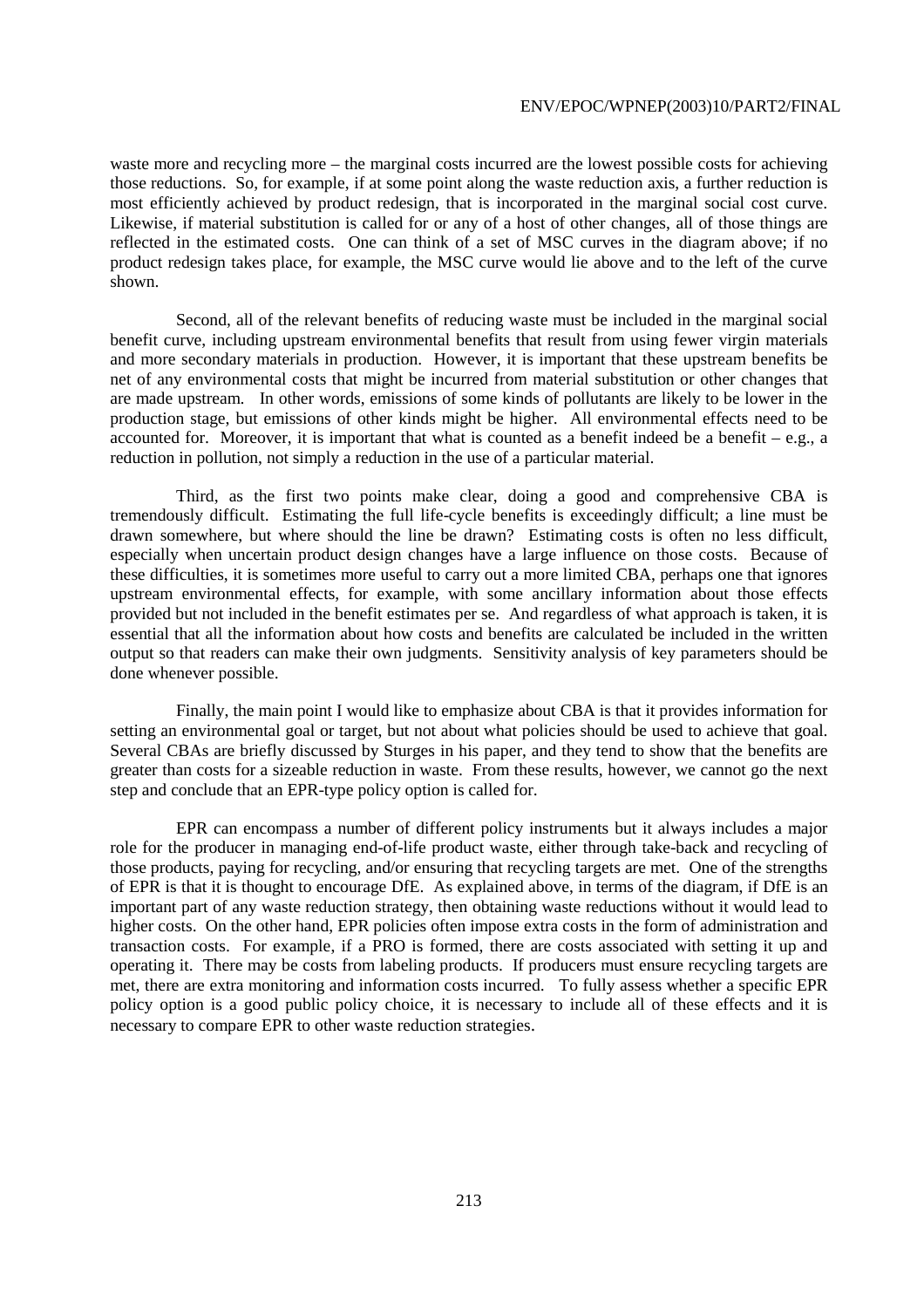# **DISCUSSANT COMMENTARY**

#### **Economic Efficiency of Extended Producer Responsibility**

by **Thomas Eichner** Department of Economics University of Sieben

# **1. Introduction**

56

 The following paper responds to the paper offered by Michael Sturges (2001). It examines the issue of allocating a resource that is first extracted, used for producing consumer goods, then recycled and finally landfilled. An Extended Producer Responsibility policy consisting of a take-back obligation, an output tax and recycled content and recyclability standards is analysed and recommended, since this policy option establishes efficiency on markets. Finally, the paper describes a procedure to evaluate Extended Producer Responsibility policies based on computable general equilibrium models.

## **2. Efficiency of Extended Producer Responsibility**

When analysing the life-cycle of products it is necessary to begin with the first stage of the life cycle which is the extraction of raw materials. These raw materials are then used to produce consumer goods. In the post-consumption phase consumer goods are turned into residuals that are recycled. The recycling process generates two outputs: secondary materials and recycling waste. Secondary materials, like virgin materials, are used as inputs in the production of the consumer goods, whereas recycling waste has to be landfilled. Next to the quantity of the consumer goods the producers determine the product design which is a product attribute affecting the recycling and waste treatment process.

 Recycling materials from post-consumer goods aims to kill two birds with one stone: (1) it diminishes the detrimental flow of waste to be landfilled and (2) it economizes the use of scarce natural resources (virgin materials). Generally speaking, economists are interested in the question of whether real economies provide an *efficient* allocation. An allocation is considered efficient if it is impossible to make some individuals better off without making some other individuals worse off, and if no resources are wasted.

 There are at least two sources of inefficiency present in real economies: an *environmental externality* and a *recycling externality*. 56 From a methodological point of view Heller and Starrett (1976) make an applicable observation to this end: 'One can think of externalities as nearly synonymous with non-existence of markets.' The classical environmental externality is a so-called consumption externality, which is caused by the absence of suitable price signals for waste. As a consequence the amount of waste generated by consumers is too large.

 The recycling externality is a production externality. This externality arises when producers design their products without taking into account the recyclers' needs or wants. Missing markets for

The recycling externality is sometimes denoted as product design externality or missing markets of product design.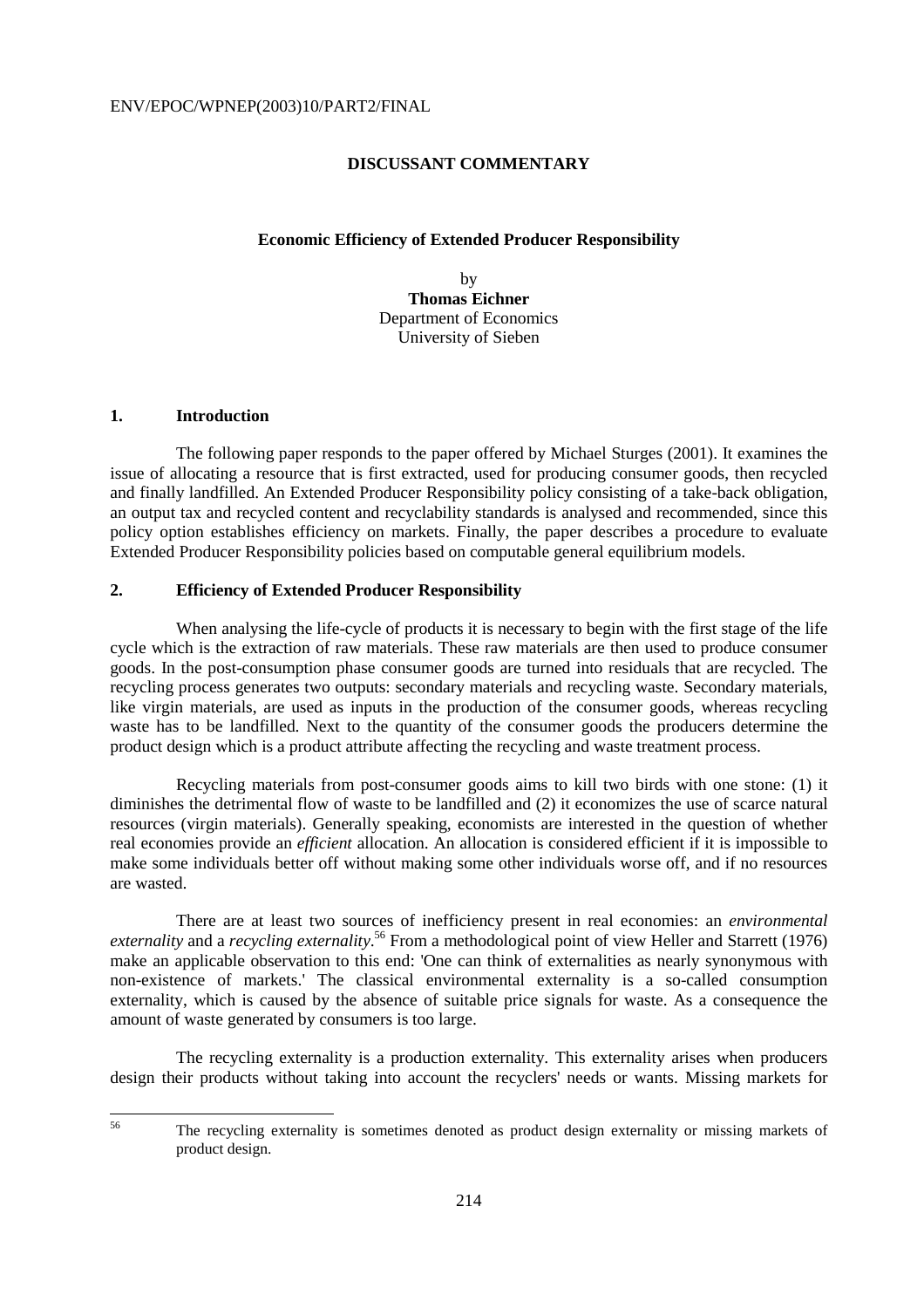recyclability, or in other words, the missing trade of product design between producers and recyclers are responsible for the existence of the recycling externality. Both externalities render the economy inefficient, and in order to restore efficiency, policy makers have to intervene to regulate the markets.

 In the last decade different policy schemes have been proposed to help restoring market efficiency. One policy concept is the so-called Extended Producer Responsibility (EPR). EPR aims at making the producer responsible for the environmental impact of his produced good at its postconsumption phase. EPR can be thought of as an umbrella concept encompassing specific policy measures. The two types of EPR instruments include:

- take-back requirements; and
- economic taxes, subsidies, standards *etc*.

 The theoretical literature on recycling and product design has made strong progress in the last five years. This is due, in particular, to the publication of an article by Fullerton and Wu (1998) in the Journal of Environmental Economics and Management. In reviewing literature on policies for green design, two key questions are raised: (1) how should the government intervene if there exist no markets for product design or recyclability and (2) how should the environmental externality caused by waste be internalised?

Let us first turn to question (1). Regulatory possibilities depend on the kind of product design policy-makers have in mind. For instance, one can distinguish between product design that is nonrelated to material flows (*e.g.* disassembly properties, see Fullerton and Wu 1998 and Choe and Fraser 1999, 2001), and material-related product designs (*e.g.* material content or weight) as discussed by Eichner and Pethig (2000, 2001). In Calcott and Walls (1999, 2000) both types of product design are found. With respect to regulation some authors such as Fullerton and Wu (1998) propose a subsidy/tax on product design whereas Calcott and Walls (1999) think that it's not reasonable to expect that the government can make an appropriate observation of the level of product design needed to establish efficiency on markets.

 In case of the environmental externality, compare question (2), a deposit-refund system which is an output tax combined with a subsidy on recycled material has been recommended as a policy choice by some authors (*e.g.* by Calcott and Walls 1999, 2000).

 It should be noted that the above mentioned models differ with respect to recycling activities. Fullerton and Wu (1998) assume recycling takes place at households whereas Eichner and Pethig (2000, 2001) focus on a recycling industry, *i.e.* recycling activities are organized by firms. Clearly, whether households or recycling firms must be regulated or not depends on the structure of the model.

 In this paper, EPR is understood as an intervention targeted on producers. Governments should not levy policy instruments on other actors in the product chain. Based on this understanding, this paper proposes a very simple EPR scheme consisting of the following features:

- take-back obligation;
- output tax; and
- recycled content and recyclability standards.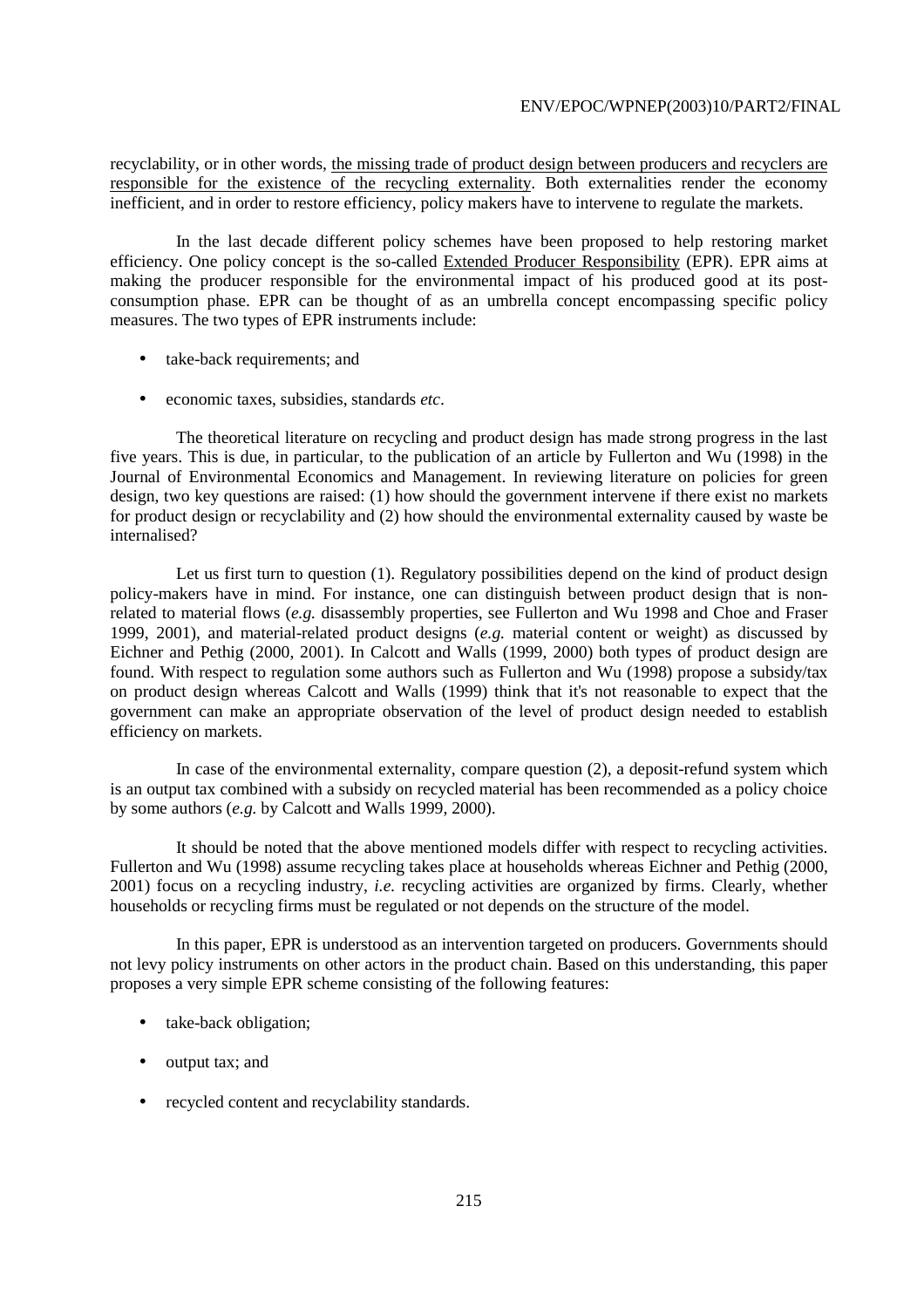Based on a general equilibrium model (compare the annex) which models the whole life-cycle encompassing extraction, production, consumption, recycling and landfilling we analyse whether the above mentioned EPR scheme is efficient. After some analysis, it was found that this question can be answered affirmatively. Additionally, the analysis conducted indicates that recycling and landfilling activities should be organised privately and governments should make sure that competition takes place on markets.

 The proposed policy suggested in this paper directly applies to durable consumption goods, especially to high volume and brand products, such as automobiles, washing machines or electronic sets. But even in the case of consumption residuals, such as packaging waste, our EPR policy is implementable, if mandatory take-back is organised by a private waste management organisation.

 A remark is in order concerning transaction costs. Whether producers should be regulated, and which policy instruments should be introduced, depends on the transaction costs of implementing and monitoring the policy schemes. The transaction costs of our proposed EPR policy when applied to durable goods are relatively low. However, they are expected to be relatively high when applied to packaging waste. We conjecture that the transaction costs are at least lower than the benefit the EPRregulation provides through protecting the environment.

# **3. Evaluation of Extended Producer Responsibility**

 This section addresses the evaluation of policy reforms. Sturges (2001) outlines methods to evaluate EPR programmes. He advocates cost-benefit analyses to evaluate the environmental benefits avoided emissions or reduced waste in monetary units - and the implementation costs of EPR programmes. Obviously, if benefits are greater than the costs, EPR programmes are recommended. Sturges (2001) gives a very interesting introduction into the practical problems of evaluating benefits and costs. However, this paper proposes another way to evaluate EPR policies.

 As previously mentioned, the theoretical literature on product design and recycling has made strong progress and the fundamental relations are well understood. Although the model found in the annex offers interesting insights, it does not allow for making predictions for concrete values of the policy instruments. However, the next step in this research is to provide sound empirical investigations. We are not in the position to offer empirical results but instead in this section we provide suggestions on how to do empirical simulations. Since economists have recognised the advantages of general equilibrium models in studying the material and waste flows from production, to recycling and landfilling, applied general equilibrium (*AGE*, for short) or computable general equilibrium (*CGE*, for short) models seem to be predestined to carry out evaluations of allocative and welfare impacts of policy reforms based on empirical data. AGE or CGE models became very popular in many fields of economics, *e.g.* in environmental economics (estimation of carbon taxes, see Böhringer and Rutherford 1997) or in international trade (estimation of trade policies, see Lopez-de-Silanes, Markusen and Rutherford 1996).

 In the following we describe the steps which are usually parts of AGE analyses. Starting point are the industries of an economy described by input-output tables.<sup>57</sup> The following is then to determine:

- 1. production sectors: extraction, production (agriculture goods, industry goods, services ...), recycling, waste treatment;
- 2. primary factors: capital, labour, energy, materials;

<sup>57</sup> In Germany these input-output tables are available from the 'Statistisches Bundesamt'.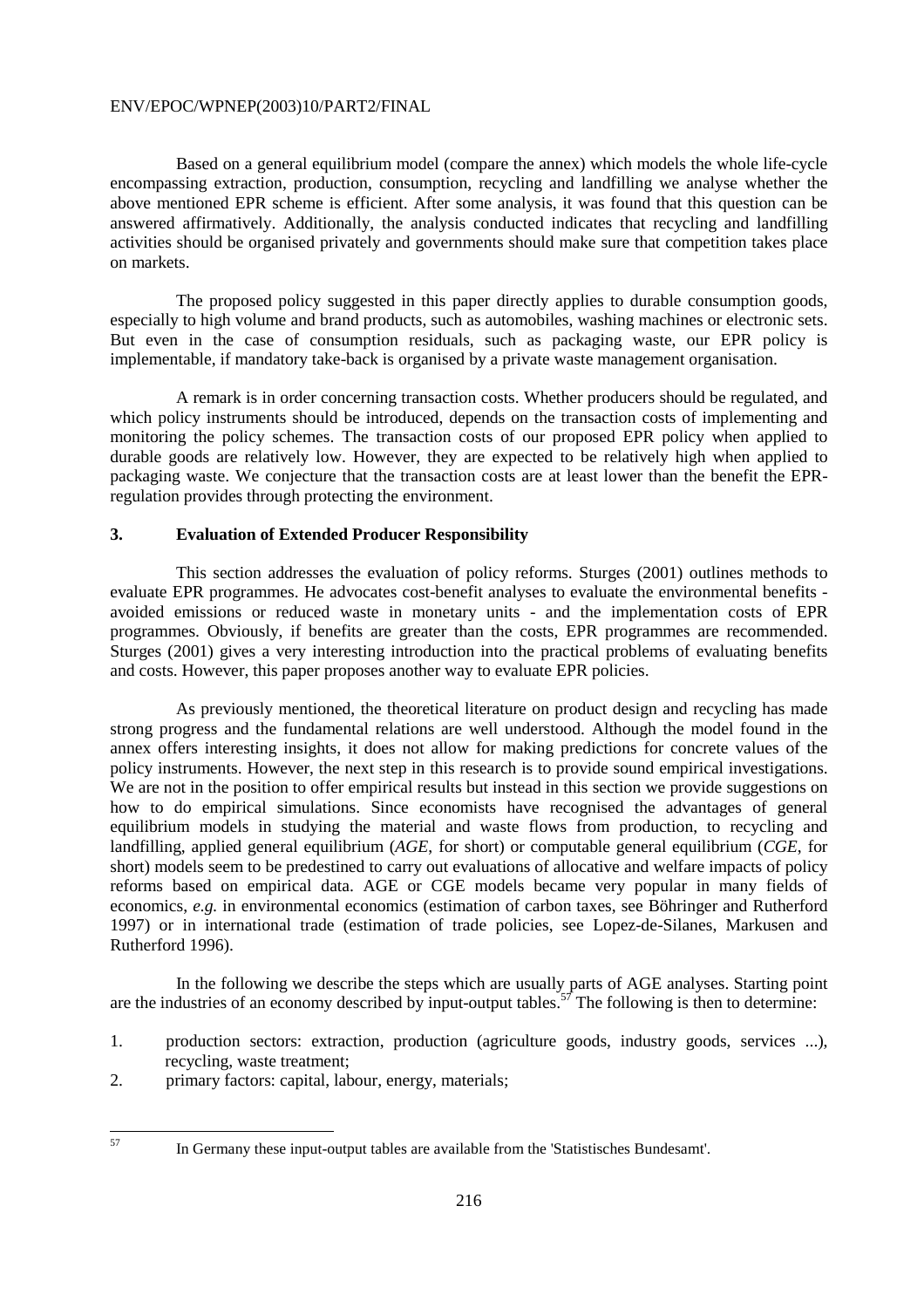- 3. production functions: use of separable nested CES functions, estimation of the substitution elasticity;
- 4. consumer sector: arguments of the (representative) consumer's welfare function, which could be modelled as nested separable CES function, are consumer goods, labour supply and savings; estimation of the elasticity of substitution; and
- 5. public sector: consumes services and produces public goods; these expenditures are financed with tax revenues.

 As is customary in AGE analyses, models are based on economic transactions in a particular benchmark year. The data of this year determine the parameters of production and consumption functions. In a final step tax reforms, *e.g.* introducing or increasing output taxes or increasing standards, could be studied and both the allocative and welfare impacts could be employed.

 Of course, we offered only some brief ideas on the conceptual framework of an AGE analysis. There are experts in this field which have longstanding experiences with AGE analyses. My proposal is that AGE experts, who know the tricks of empirically modelling, together with theorists, whom have worked on the economic efficiency of extended producer responsibility, or more generally on the economics of recycling and product design, should carry out empirical investigations in order to benefit from the synergetic effects.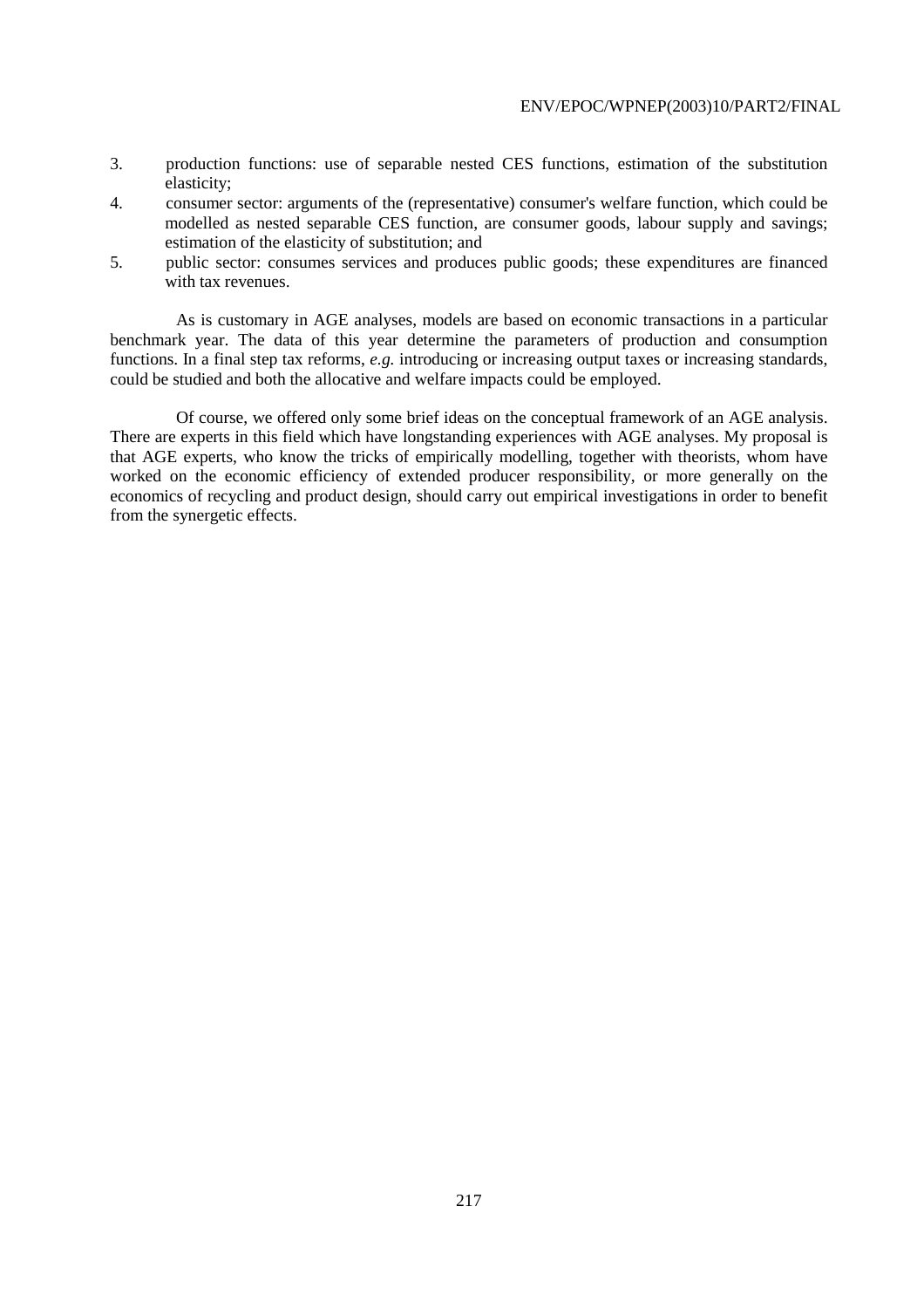# **REFERENCES**

- Böhringer, C., and T.F. Rutherford (1997): Carbon taxes with exemptions in an open economy: A general equilibrium analysis of the German tax initiative, *Journal of Environmental Economics and Management* **32**, 189-203.
- Calcott, K., and M. Walls (1999): Policies to encourage recycling and 'design for environment': What to do when markets are missing?, Discussion Paper, Victoria University of Wellington.
- Calcott, K., and M. Walls (2000): Can downstream waste disposal policies encourage upstream 'design for environment'?, *American Economic Review* **90**, 233-237.
- Choe, C., and I. Fraser (1999): An economic analysis of household waste management, *Journal of Environmental Economics and Management* **38**, 234-246.
- Choe, C., and I. Fraser (2001): On the flexibility of optimal policies for green design, *Environmental and Resource Economics* **18**, 367-371.
- Fullerton, D., and W. Wu (1998): Policies for green design*, Journal of Environmental Economics and Management* **36**, 131-148.
- Eichner, T., and R. Pethig (2000): Recycling, producer responsibility and centralized waste management, *Finanzarchiv* **57**, 333-360.
- Eichner, T., and R. Pethig (2001): Product design and efficient management of recycling and waste treatment, *Journal of Environmental Economics and Management* **41**, 109-134.
- Heller, W.P. and D.A. Starrett (1976): On the nature of externalities, in S.A.Y. Lin (Ed.), *Theory and Measurement of Economic Externalities*, Academic Press, New York.
- Lopez-de Silanes, F., Markusen, J.R. and T.F. Rutherford (1996): Trade policies with multinational firms, *European Economic Review* **40**, 1605-1627.
- Palmer, K., and M. Walls (1997): Optimal policies for solid waste disposal: Taxes, subsidies and standards, *Journal of Public Economics* **65**, 193-205.
- Sturges, M. (2001): Evaluating the environmental effectiveness and economic efficiency of Extended Producer Responsibility, Paper prepared for the OECD seminar on EPR in Paris.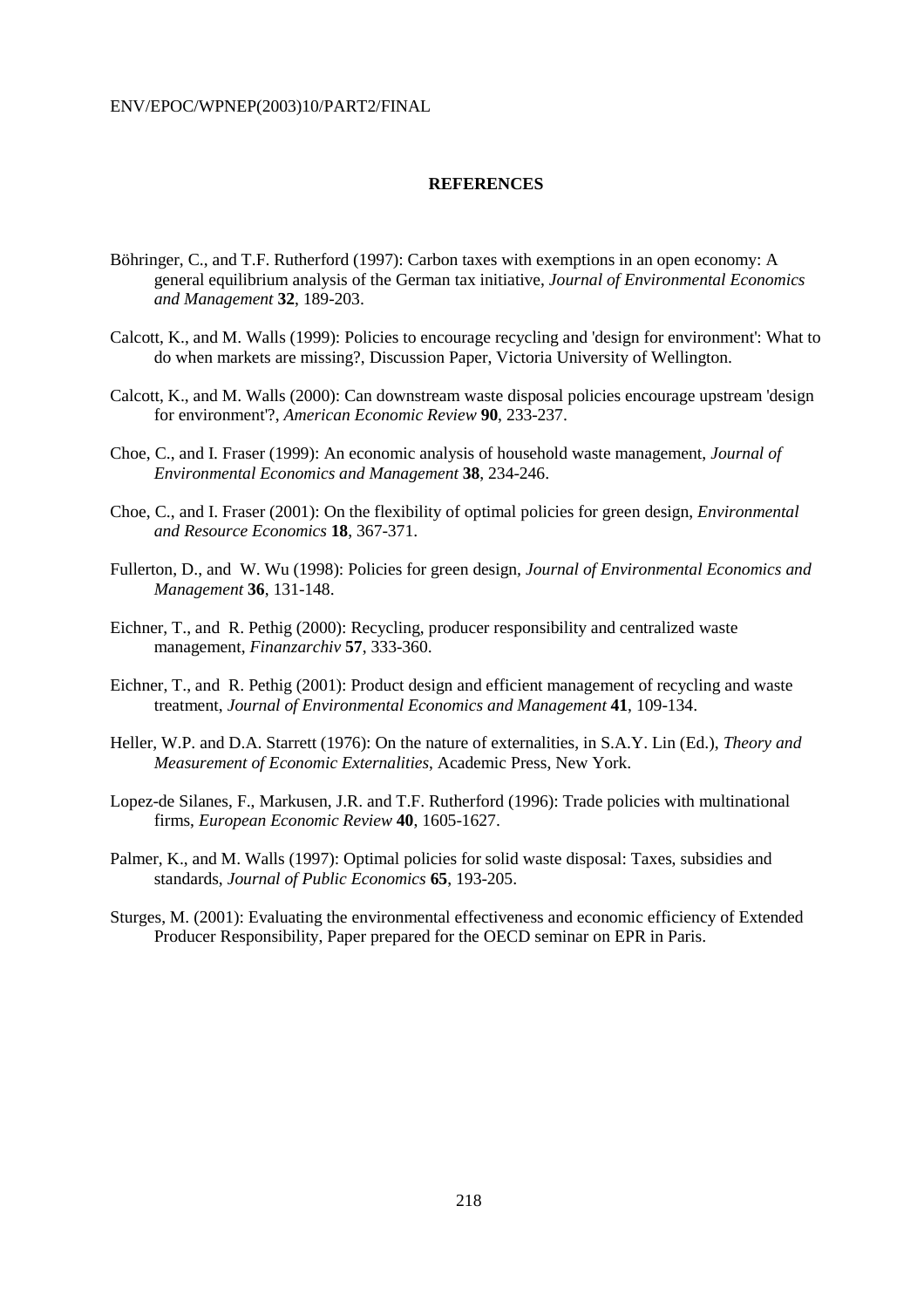#### **ANNEX**

# **A Simple Model and the Efficient Allocation**

 In this subsection a simple model is presented which is based on building blocks of the works of Fullerton and Wu (1998), Calcott and Walls (1999) and Eichner and Pethig (2001). The amount *x* of a consumer good *X* is produced using labour  $\mathsf{l}$ , and two types of material, virgin material *v* and recycled material *r*. In its production decisions the firm also chooses the product's recyclability  $\alpha$ . Thus the production function is given by

$$
(x, \alpha) = \mathbb{X} \left( \mathbf{1}_x, v, r \right). \tag{1'}
$$

Moving  $\alpha$  on the other side of the equation we obtain the production function

$$
x = X\left(1_x, v, r, \alpha\right) \tag{1}
$$

which is assumed to have the properties  $X_1 > 0$ ,  $X_2 > 0$ ,  $X_r > 0$  and  $X_\alpha < 0$ . Clearly, to make the consumer good more recyclable the firm needs to use up some inputs. After consumption good *X* is turned into consumption residuals

$$
x = z.
$$
 (2)

The residuals are taken back by the producers and then supplied to the recycling sector which uses residuals *z*, labour  $\mathsf{r}_r$  and recyclability  $\alpha$  as inputs to generate recycled material according to the recycling function

$$
r = R\left(1_{r}, z, \alpha\right) \tag{3}
$$

with  $R_1 > 0$  and  $R_2 > 0$ . In addition, an increase of the input recyclability will increase the amount of recycled material,  $R_{\alpha} > 0$ . Next to secondary material *r* the recycling process generates the output recycling waste *w* which add up in terms of weight

 $w + r = z.$  (4) The recycling waste must be disposed of from the landfilling firm at labour cost  $l_w = C(w)$  (5)

with  $C_w > 0$ . The extraction of virgin material is described by the extraction function

$$
v = V \left( \begin{matrix} | & \\ v & \end{matrix} \right) \tag{6}
$$

with  $V_1 > 0$ . The household's preferences are represented by the utility function

$$
u = U(w, l, x). \tag{7}
$$

The interpretation of  $U_w < 0$  is that landfilled waste causes environmental degradation which, in turn, adversely affects the consumer's utility. l is the endogenous labour supply which is demanded to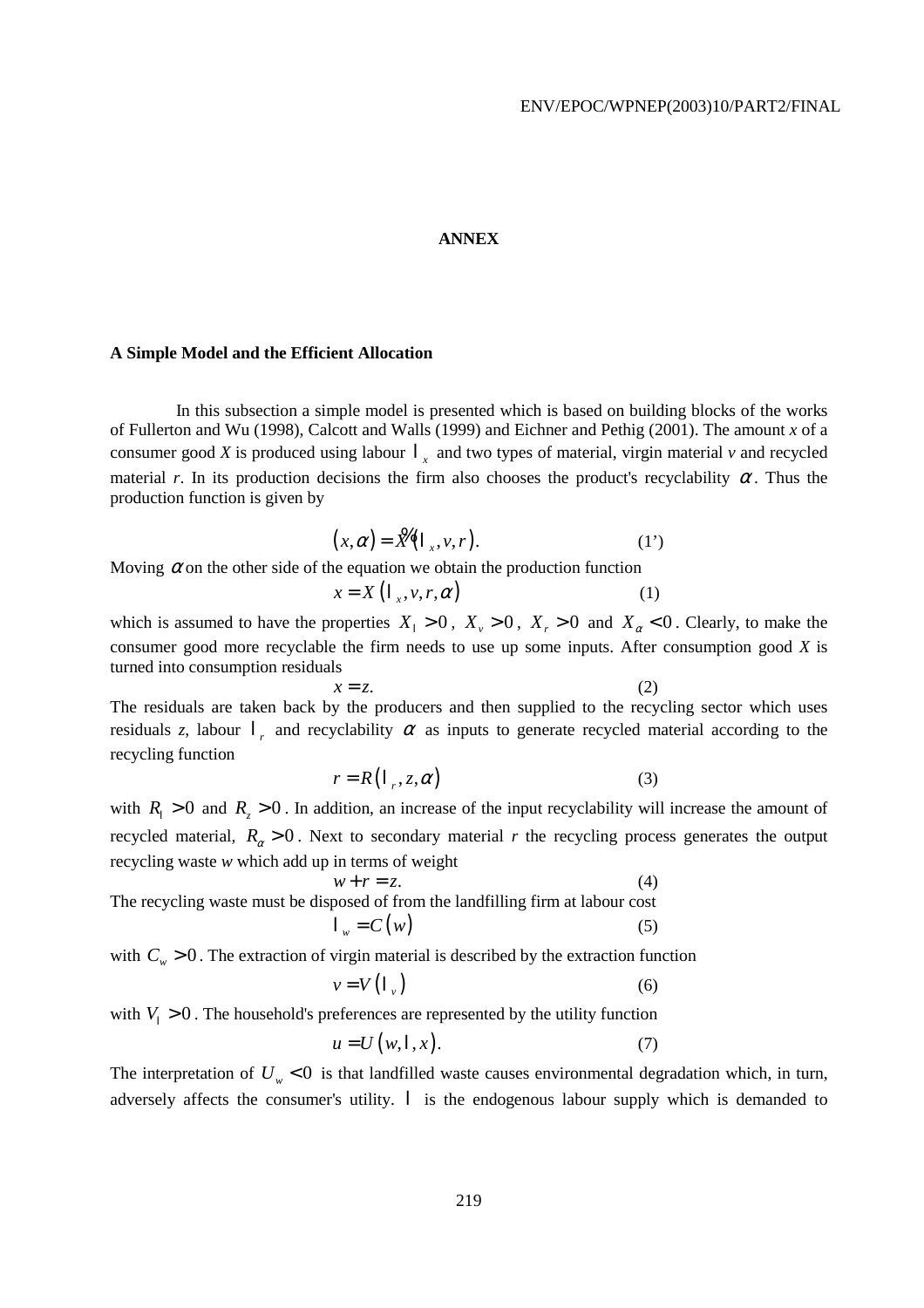produce the quantity *x*,  $(\mathsf{I}_x)$ , to extract primary material *v*,  $(\mathsf{I}_x)$ , to recycle material *r*,  $(\mathsf{I}_x)$ , and to landfill waste *w*,  $( \nvert_{w})$ . Thus our model is closed by the labour supply constraint

$$
I = I_x + I_r + I_v + C(w).
$$
 (8)

Now we focus on the Pareto optimal allocation which follows from solving the Lagrangean

$$
L = U(w,1,x) + \lambda_x \left[ X \left( \mathbf{1}_x, v, r, \alpha \right) - x \right] + \lambda_v \left[ V \left( \mathbf{1}_v \right) - v \right] + \lambda_r \left[ R \left( \mathbf{1}_r, z, \alpha \right) - r \right]
$$

$$
+ \lambda_z \left[ x - z \right] + \lambda_w \left[ w - z + r \right] + \lambda_1 \left[ 1 - \mathbf{1}_x - \mathbf{1}_r - \mathbf{1}_v - C(w) \right]. \tag{9}
$$

The first-order conditions listed in the first column of table I can be rearranged to yield:

**Proposition 1.** *(Properties of the efficient allocation): The efficient allocation of the economy*  $(1) - (8)$ *is characterized by*

| $-\frac{U_x}{U_1} + \frac{R_z}{R_1} = \frac{1}{X_1} + C_w + \frac{U_w}{U_1},$ |  |
|-------------------------------------------------------------------------------|--|
| $\frac{X_r}{X_1} + C_w + \frac{U_w}{U_1} = \frac{1}{R_1},$                    |  |
| $X_{\nu} = \frac{1}{\nu}$<br>__ _                                             |  |

$$
\frac{X_{\nu}}{X_{1}} = \frac{1}{V_{1}},
$$
\n
$$
R_{\alpha} \qquad X_{\alpha}
$$
\n(12)

$$
\frac{R_{\alpha}}{R_{\parallel}} = -\frac{X_{\alpha}}{X_{\perp}}.\tag{13}
$$

Each of the equations  $(10) - (13)$  is of the type: marginal benefits (terms on the left-hand sides) are equal to marginal costs (terms on the right-hand sides). Equation (10) represents the allocation rule of good *X*. Efficiency is attained if the sum of consumer's marginal willingness-to-pay for good *X* in terms of labour,  $-U_y/U_1$ , and the recycling benefit of increasing *x*,  $-R_y/R_1$ , equals the sum of marginal production costs,  $1/X_1$ , landfilling costs,  $C_w$ , and marginal environmental damage,  $U_w/U_1$ . Equation (11) determines the efficient allocation of recycled material. The left-hand side captures the benefit of increasing *r* in the production sector,  $X_r / X_1$ , the saved marginal landfilling costs,<sup>58</sup>  $C_w$ , and the reduced marginal environmental damage,  $U_w / U_1$ . Obviously, increasing recycled material requires additional labor costs in the recycling process which we find on the right-hand side of (11),  $1/R<sub>1</sub>$ . Equation (12) governs the efficient allocation of virgin material and equation (13) the efficient allocation of recyclability. In case of virgin material, the marginal productivity of  $\nu$  in the production process,  $X_y/X_1$ , is required to be equal to labor costs in virgin material extraction,  $1/V_1$ . In case of recyclability, increasing recyclability leads to a (productivity) benefit in the recycling process,  $R_z/R$ , and simultaneously causes production costs,  $-X_{\alpha}/X_{\perp}$ .

Observe that increasing recycled material decreases the amount of waste, see also (4).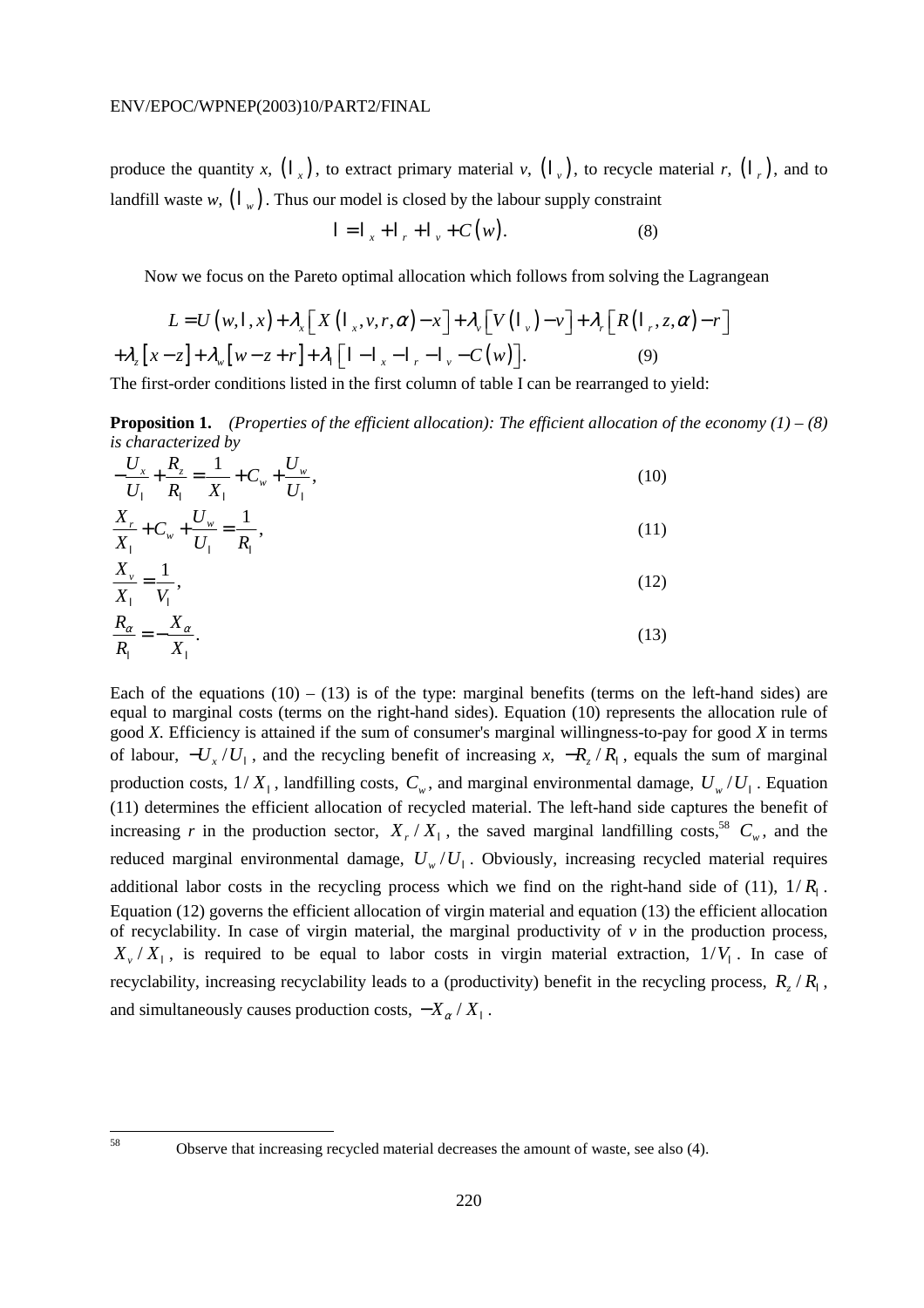|             | Row            | Pareto efficiency                                                   | <b>Markets</b>                                                                         |
|-------------|----------------|---------------------------------------------------------------------|----------------------------------------------------------------------------------------|
| column      |                |                                                                     | 2                                                                                      |
| consumption | 1              | $-\frac{U_x}{U_x} = \mu_x - \mu_z > 0$                              | $\frac{U_x}{U_1} = p_x$                                                                |
|             |                | $\mu_{r} X_1 = \mu_1 > 0$                                           | $\left( p_x - t_x - p_z - \gamma_\beta \frac{r}{x^2} \right) X_1 = p_1$                |
| production  | 3              | $\mu_{r} X_{v} = \mu_{v} > 0$                                       | $\left(p_x-t_x-p_z-\gamma_\beta\frac{r}{r^2}\right)X_v=p_v$                            |
|             | $\overline{4}$ | $\mu_{r} X_{r} = \mu_{r} - \mu_{w} > 0$                             | $\left(p_x-t_x-p_z-\gamma_\beta\frac{r}{r^2}\right)X_r=p_r-s_r-\frac{\gamma_\beta}{r}$ |
|             | 5              | $\mu_{r} X_{\alpha} = \mu_{r} R_{\alpha} > 0$                       | $\left(p_x-t_x-p_z-\gamma_\beta\frac{r}{r^2}\right)X_\alpha=s_\alpha+\gamma_\alpha$    |
| material    | 6              | $\mu_{v}V_{1} = \mu_{1} > 0$                                        | $p_v V_1 = p_1$                                                                        |
| recycling   |                | $\mu_{r} R_{1} = \mu_{1} > 0$                                       | $(p_r + p_w) R_1 = p_1$                                                                |
|             | 8              | $\mu_{r} R_{r} = \mu_{w} + \mu_{r}$                                 | $(p_r + p_w)R_z = p_w - p_z$                                                           |
| waste       | 9              | $\mu_{\rm l} C_{\rm w} + \frac{U_{\rm w}}{U_{\rm r}} = \mu_{\rm w}$ | $p_1 C_w = p_w$                                                                        |

**Table A.I: Efficiency and markets (notation:**  $\mu_x = \lambda_x / \lambda_1$  **etc.;**  $\mu_1 \equiv 1$ **)** 

#### **Competitive Markets and Regulation**

 In this subsection, we turn to the allocation of resources via markets. In the economy, there are competitive markets for labour with price  $p_1$ , the consumption good with price  $p_x$ , virgin material with price  $p<sub>v</sub>$ , recycled material with price  $p<sub>r</sub>$  and residuals with price  $p<sub>r</sub>$ . As a consequence the profit maximisation problems of the household, the virgin material extraction firm, the recycler and the landfilling firm are given by

$$
\tilde{\mathcal{L}}^H = U(w, \mathsf{I}, x) + \gamma_c \left[ p_{\mathsf{I}} \mathsf{I} + \phi - p_{\mathsf{x}} x \right],\tag{14}
$$

$$
\mathcal{L} = p_v v - p_1 l_v + \gamma_v \left[ V \left( l_v \right) - v \right],\tag{15}
$$

$$
\mathcal{L}^R = p_r r - p_l l_r + p_z z - p_w w + \gamma_r [R(l_r, z, \alpha) - r] + \gamma_w [w - z + r], \qquad (16)
$$
  

$$
\mathcal{L}^W = p_w w - p_l C(w) \qquad (17)
$$

where  $\phi$  is a lumpsum transfer of profits and of the net tax-subsidy revenue to the representative household.59 The EPR policy instrument is restricted to producers. That is the reason why we consider only those policy instruments which are exclusively levied on producers. We denote  $t<sub>x</sub>$  an output tax,

It is interesting to observe that the household does not pay for waste disposal. Thus there are no incentives for moonlight dumping.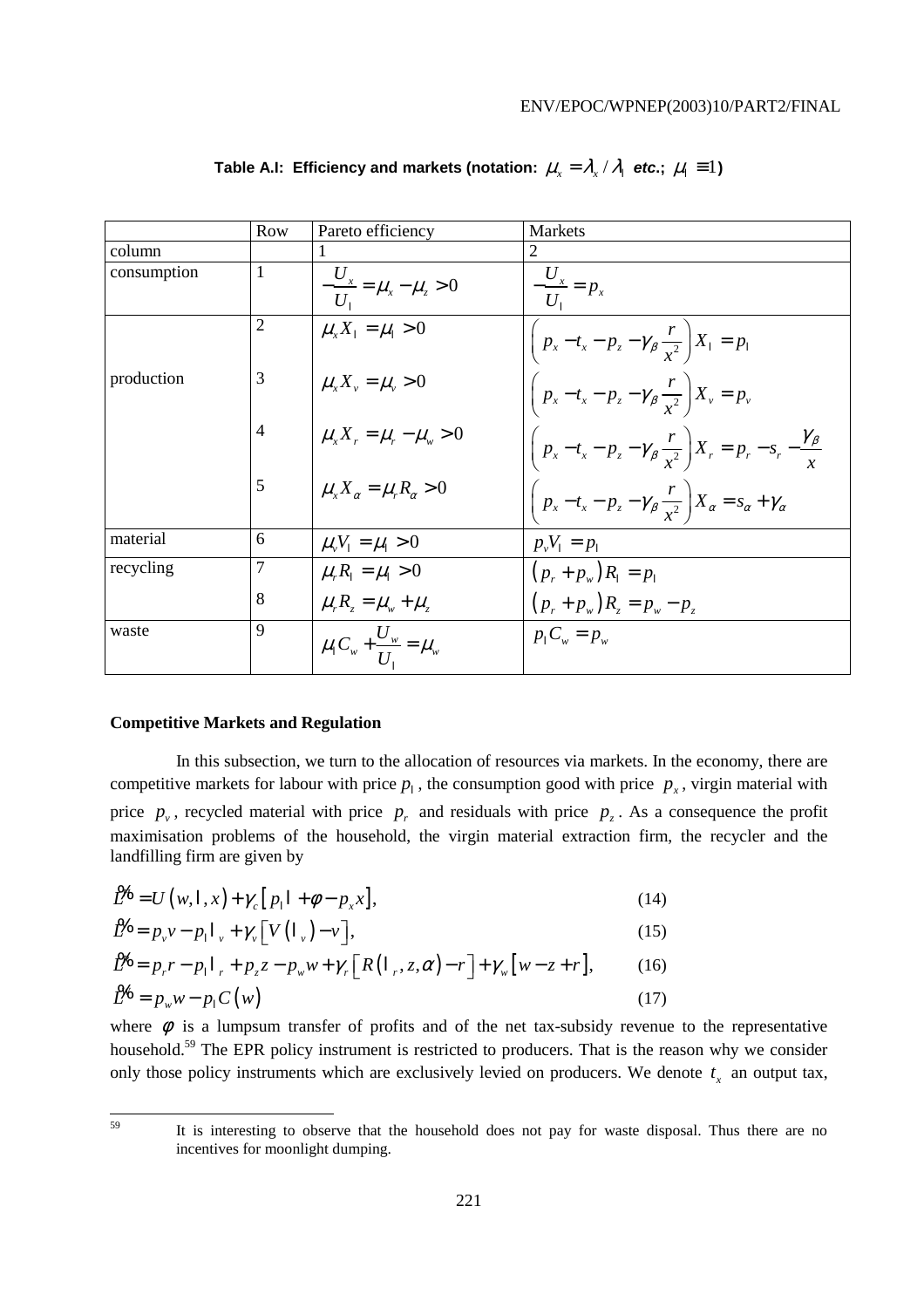$s_r$  a subsidy on recycled material,  $s_\alpha$  a subsidy on recyclability,  $\beta$  a recycled content standard<sup>60</sup> and  $\overline{\alpha}$  a recyclability standard. While  $t_r$ ,  $s_r$ ,  $s_\alpha$  and  $\overline{\alpha}$  are self-explanatory, the recycled content standard  $\beta$  requires that a certain fraction of the output consists of recycled material, or formally

$$
\frac{r}{x} \ge \beta. \tag{18}
$$

Then the producer's optimization problem reads

$$
\mathcal{L} = (p_x - t_x)x - p_z z - p_v v - (p_r - s_r)r - p_1 l_x + s_\alpha \alpha + \gamma_x [X (l_x, v, r, \alpha) - x] + \gamma_z [x - z]
$$
  
+
$$
\gamma_\beta \left(\frac{r}{x} - \beta\right) + \gamma_\alpha (\alpha - \overline{\alpha}).
$$
 (19)

The specification of (14), (16) and (19) reveals a particular sequence of trading residuals. The producer takes back the residuals from the consumer and sells them at price  $p<sub>z</sub>$  to the recycler. First-order conditions of the Langrangeans  $(14) - (17)$  and  $(19)$  are listed in the second column of table I. In the economy, there are two distortions which leave the economy inefficient if there is no regulation. These distortions are:

- Environmental externality. The environmental damage caused by waste and suffered by the consumers is ignored in the producer's decisions on the amount of good *X* which in turn determines the amount of waste;
- Recyclability externality. The recyclability of residuals affects the productivity of recycling, but is chosen by the producer irrespective of the recycler's needs or wants.

In the following we investigate how the inefficiency gap caused by these distortions can be bridged. Let us begin with the environmental externality and for the sake of simplicity we will assume for a moment that the recyclability externality is absent, *i.e.*  $X_a = R_a = 0$ . Then proposition 2 offers two alternatives to internalise the environmental externality.<sup>61</sup>

**Proposition 2.** Suppose there is no recyclability externality  $(X_{\alpha} = R_{\alpha} = 0)$ . Then either

$$
t_x = s_r = \frac{U_w}{U_1}
$$
\nor

\n
$$
U = \frac{U_w}{U_1} + \frac{v^*}{U_2}
$$
\n(20)

\*  $\frac{C_w}{I} = \frac{C_w}{I}$  $t_x = \frac{U_w}{U_1} \cdot \frac{w}{x^2}$  *and*  \* *r x*  $\beta = \frac{1}{2}$  (21)

*implements the efficient allocation.* 

Proof: Insert 
$$
p_1 = \mu_1 = 1
$$
,  $p_x = \mu_x - \mu_z$ ,  $p_z = -\mu_z - \frac{U_w}{U_1}$ ,  $p_v = \mu_v$ ,  $p_r = \mu_r - \mu_w + \frac{U_w}{U_1}$ ,

 $w_{w} = \mu_{w} - \frac{U_{w}}{U}$  $p_w = \mu_w - \frac{U_w}{U_1}$ and either  $t_x = s_r = \frac{C_w}{U}$  $t_x = s_r = \frac{U_u}{U_l}$ or  $t_x = \frac{U_w}{U}$  $t_x = \frac{U_w}{U_1} \cdot \frac{w}{x}$ and  $\gamma_{\beta} = \frac{U_{w}}{U_{1}} \cdot x$ into the second column of

table I which summarises the first-order conditions characterising markets and regulation. Thus the second column is turned into the first column which characterises the efficient allocation.

60 60 A recycled content standard is also discussed in Palmer and Walls (1997).

 $61$  Optimal values of variables are indicated with a  $*$ .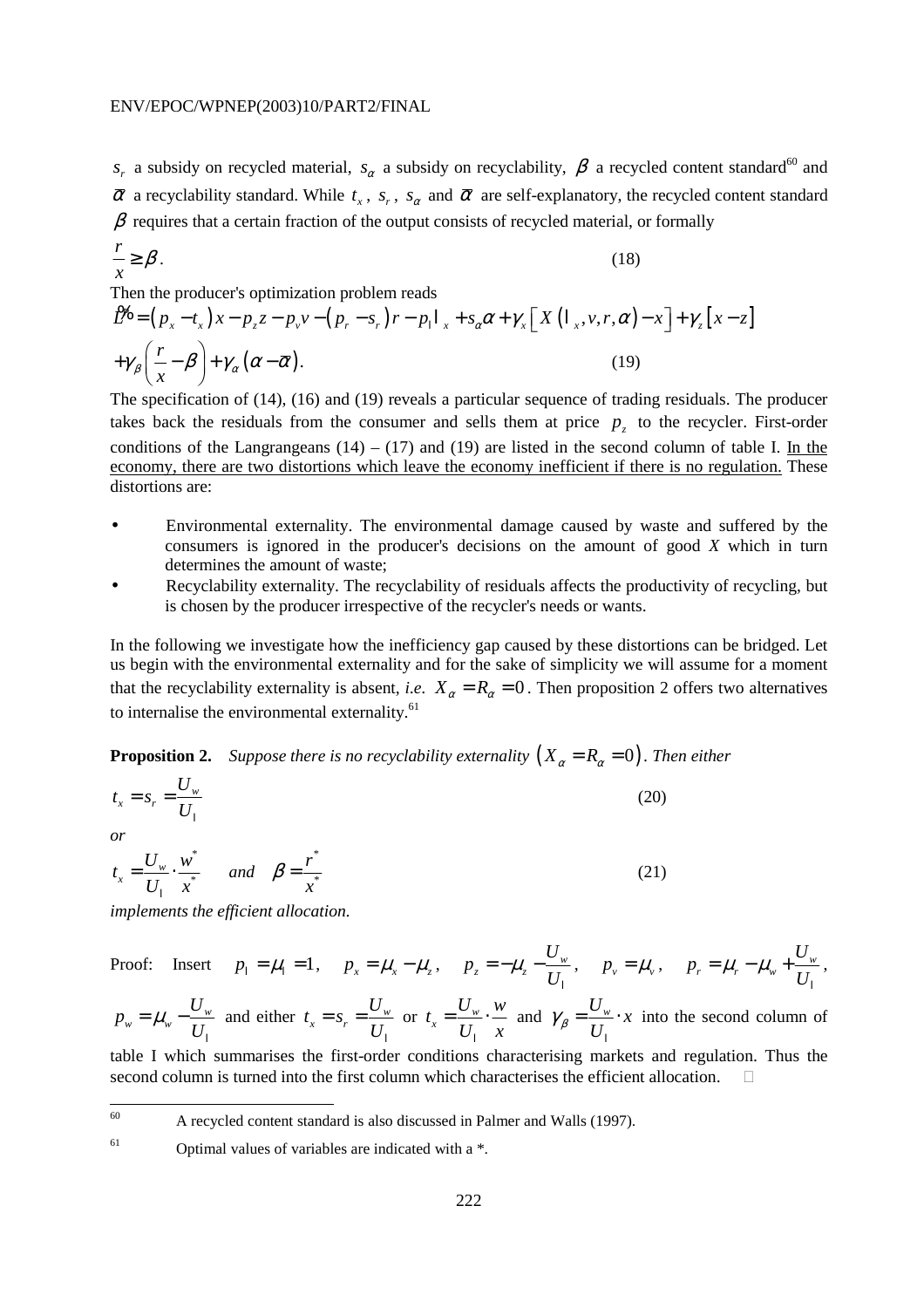Equation (20) describes a deposit-refund system. The deposit (output tax) must equal the refund (subsidy on recycled material) and both must set equal to the environmental damage caused by waste. The tax  $t<sub>x</sub>$  induces the producer to reduce the produced amount of the consumer good and the subsidy

*<sup>r</sup> s* stimulates the producer to increase the use of recycled material. Both effects, *i.e.* the reduction of *x* and the increase of *r*, together drive back the amount of waste to its efficient level. If politicians should not like subsidies we offer an interesting alternative in equation (21), a recycling content standard in combination with an output tax. The recycled content standard fixes the ratio of *r* and *x* to the efficient ratio. Since there is still a degree of freedom in choosing *x* and *r*, an additional output tax is necessary to restore efficiency.

Now we pay attention to the recyclability externality and assume that the environmental externality is absent. Our results are summarized in

**Proposition 3.** Suppose there is no environmental externality  $(U_w = 0)$ . Then either

$$
s_{\alpha} = \frac{R_{\alpha}}{R_{1}}
$$
  
or  

$$
\overline{\alpha} = \alpha^{*}
$$
  
implements the efficient allocation. (23)

Proof: Insert  $p_1 = \mu_1 = 1$ ,  $p_x = \mu_x - \mu_z$ ,  $p_z = -\mu_z$ ,  $p_y = \mu_y$ ,  $p_r = \mu_r - \mu_w$ ,  $p_w = \mu_w$  and either  $s_{\alpha} = \frac{R}{R}$ *R*  $a = \frac{R_{\alpha}}{R}$ l or  $\gamma_{\alpha} = \frac{R}{R}$ *R*  $\gamma_{\alpha} = \frac{R_{\alpha}}{R}$ l . Then the market conditions in column 2 of table I turn into the efficiency

conditions listed in column 1 if table I.

 It is worth mentioning that the recycler does not obtain any price signals for recyclability, compare Lagrangean (16). The producer determines the level of recyclability of good *X* and the recycler takes the level of recyclability as exogenously given, he exhibits a Nash-like behavior of optimally responding to the 'prevailing' level of  $\alpha$ . In the production process increasing recyclability is coupled with costs. Since the producer does not receive any price signal for recyclability, too, he will choose the level of recyclability as low as technically possible. Thus the task of the government is to induce the producer to determine a higher level of *α*. As shown in equations (22) and (23) this can be done by subsidising recyclability or by the command and control policy instrument  $\overline{\alpha}$ . Both policy options are feasible and which option is chosen depends on the preferences of politicians.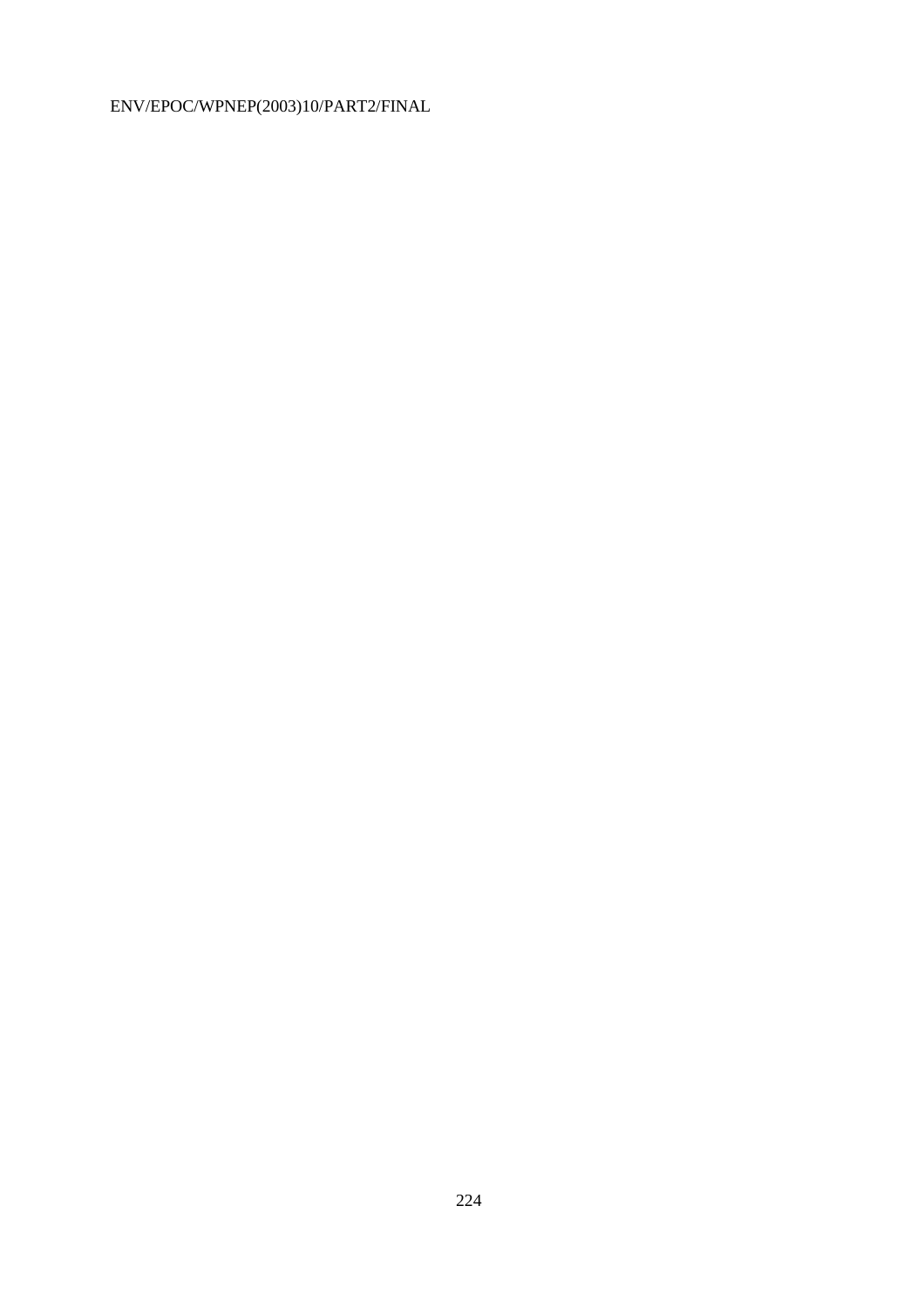# **SESSION 3: EPR PROGRAMME IMPLEMENTATION: INSTITUTIONAL AND STRUCTURAL FACTORS**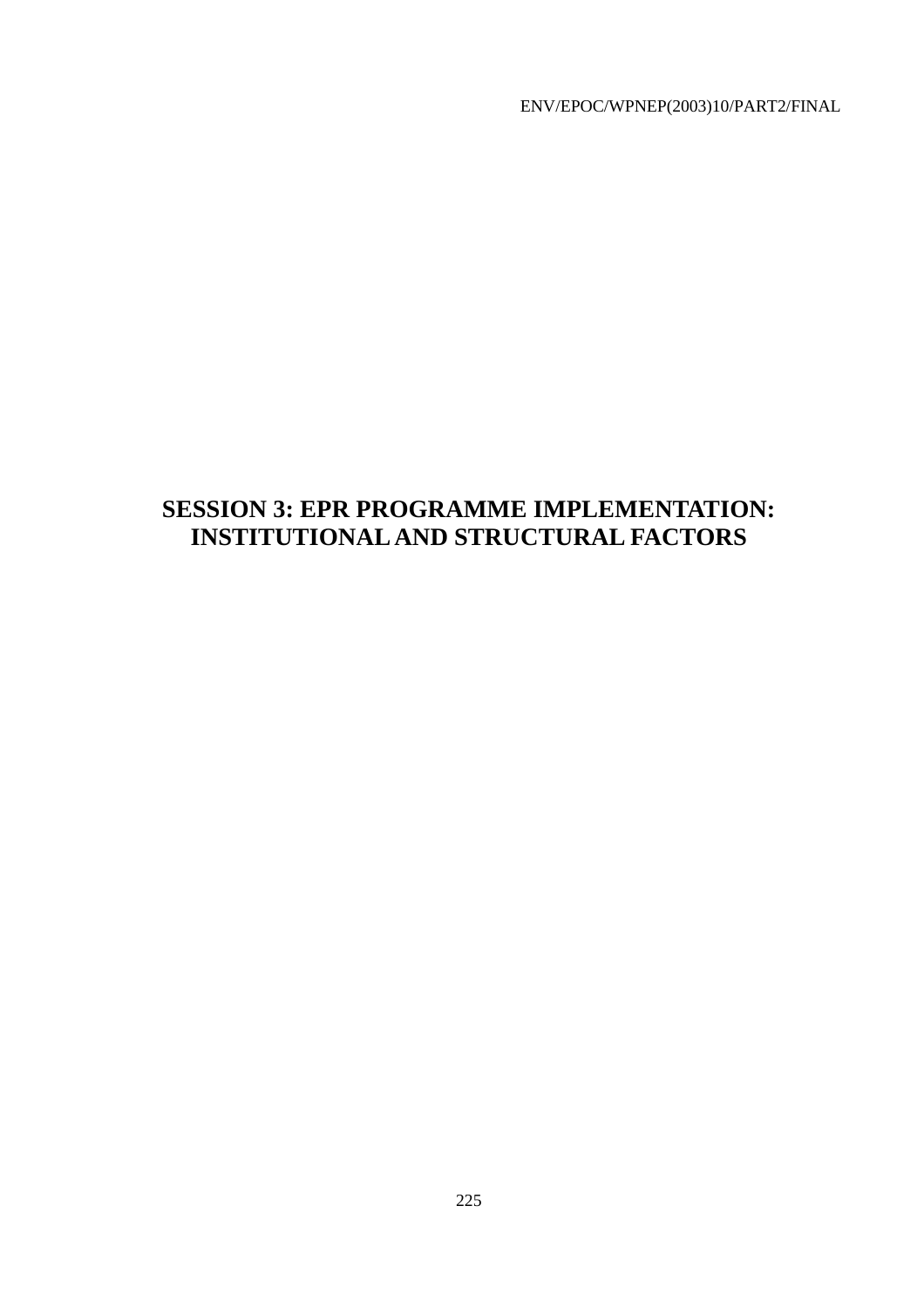# **EPR PROGRAMME IMPLEMENTATION: INSTITUTIONAL AND STRUCTURAL FACTORS**

by **Naoko Tojo** and **Thomas Lindhqvist** International Institute for Industrial Environmental Economics Lund University, Sweden and **Gary A. Davis**  Center for Clean Products and Clean Technologies, University of Tennessee, USA

## **EXECUTIVE SUMMARY**

 In light of the growing use of extended producer responsibility (EPR) as a principle that underpins environmental policy instruments among OECD Member States since the early 1990's, this paper attempts to draw some lessons from the implementation of EPR programmes to date. The paper evaluates the results of different types of EPR programmes, analyses the institutional and structural factors that influence the results and the measures to overcome barriers, and suggests what types of products are most suitable for certain types of EPR programmes. The paper is written for the OECD Seminar on Extended Producer Responsibility: Programme Implementation and Assessment held in December 2001.

 The focus of the evaluation is on four product groups, namely packaging, small consumer batteries, electrical and electronic equipment (EEE) and cars, for which EPR programmes have been used widely among the OECD member states. Approximately 20 programmes, which have been implemented for a relatively long time and have taken different approaches (*e.g.* style of enforcement, responsibilities given to the producers), have been evaluated.

 The evaluated results include: collection, reuse and recycling rates; the stimulation of innovation (*e.g.* design for reuse/recycle/end-of-life management, reduction of toxic substances at source, change in a product system); the costs of implementation; soft effects (*e.g.* capacity building, generation and diffusion of information, improved communication between the upstream and the downstream); approaches to overcome barriers such as existing and orphaned products and free riders. The difference in the calculation method of collection/reuse/recycling rates, in the range of end-of-life management that is covered by the paid fee, as well as the question on the reliability of the data, posed limitation when comparing the results.

When discarded, products selected for evaluation pose threats to the environment and human health due to their high volume (*e.g.* packaging, cars), and/or hazardous substances in their parts and materials (*e.g.* batteries, cars, EEE), making it difficult and costly for conventional waste management facilities to handle them properly. EPR programmes have been used both for durable, complex products (*e.g.* cars, EEE) and for non-durable simple products (*e.g.* packaging), and compared to the latter, the former add difficulties in the management of EPR programmes. EPR programmes are most effective in reducing waste generation and increasing recycling where there is a potential for design changes of the product that can reduce the costs of recycling.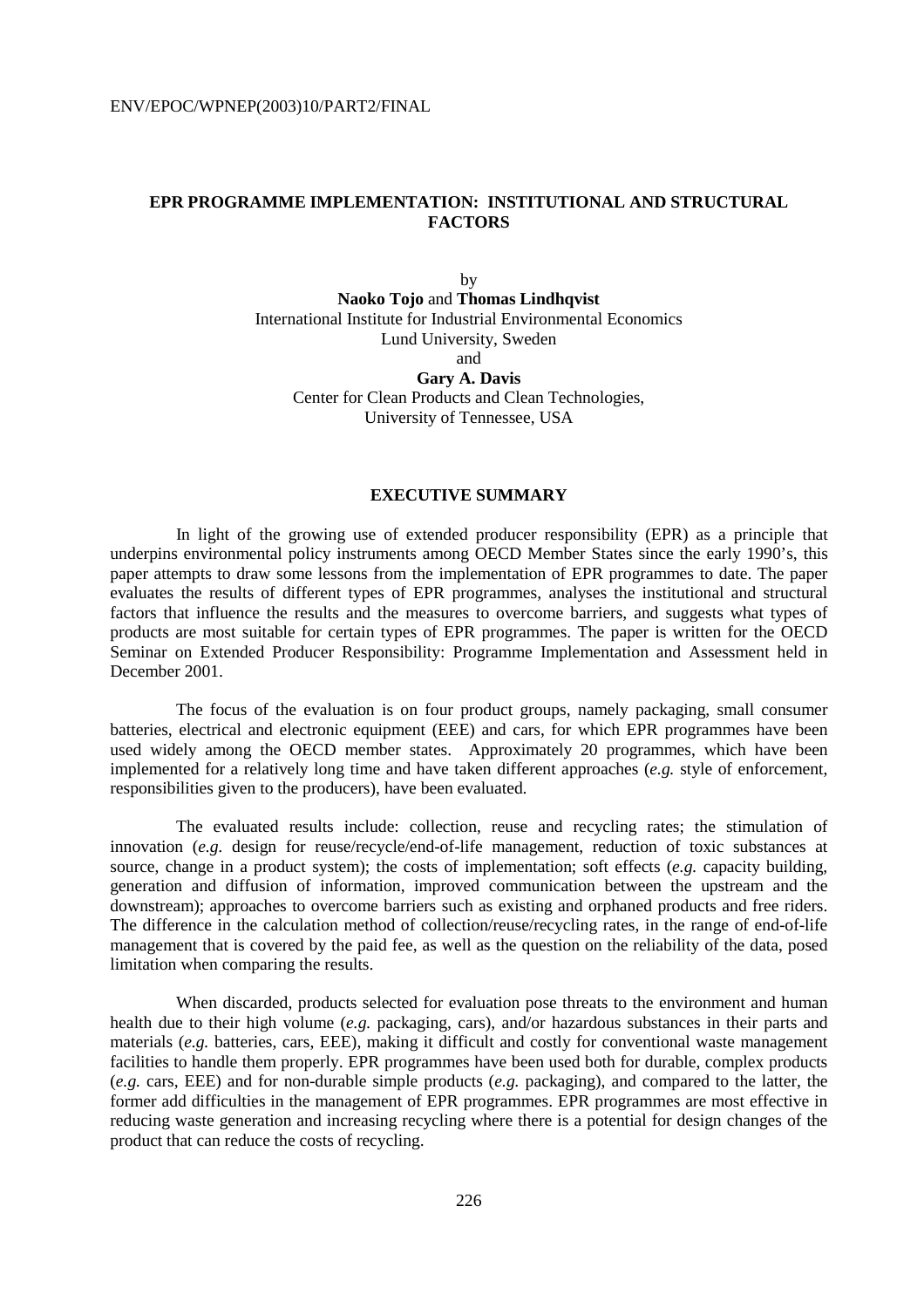In determining the scope of an EPR programme, the consumers' ability to distinguish the difference between the products covered by an EPR programme and those uncovered (*e.g.* different types of batteries) should be considered. An EPR programme that covers all similar products may help avoid confusion and free riders. When a product covered by an EPR programme contains products covered by other EPR programmes (*e.g.* tyres in cars), governments either co-ordinate the coverage of these products, or delay implementation of a programme to avoid an overlap.

 Voluntary programmes seem to work best when the product contains a high amount of valuable resources at post consumer stage (*e.g.* cars), however they suffer from free rider problems. Involvement of governments in an EPR programme, on the other hand, reduces free rider problems, achieves higher collection/reuse/recycling results, and stimulates design for end-of-life management without consumers demanding it (*e.g.* cars, EEE). Among the programmes evaluated, there is a definite shift from voluntary initiatives of producers to the programmes where governments are involved (either mandatory legislation or negotiated agreements).

 Mandatory numerical targets have been effective in achieving high collection/reuse/recycling rates. While collection targets help increase separate collection from the rest of the waste stream and reduce littering, reuse and recycling targets drive design changes and technical improvement, leading to the reduction of environmental impacts of discarded products not only at their end-of-life, but also at source. Due to the uncertainty as to when a product comes to its end-of-life, it is non-trivial to set collection targets for durable products (*e.g.* EEE, cars).

 Substance/landfill bans and the mandatory achievement of recycling rates for specified materials have been powerful components of some of EPR programmes that trigger product re-design and development of alternative substances. Threat of a ban often encourages increased collection and recycling (*e.g.* batteries).

 The establishment of a successful collection system is the prerequisite for a successful EPR programme. Achievement of high collection rates requires 1) adequate financial incentives for consumers, 2) convenience for consumers (*e.g.* size, weight and ease of handling of the discarded products, distance to the waste bins) and/or 3) information to consumers. Particular problems with a conventional deposit-refund system can be overcome by combining the deposit refund system with an advance disposal fee system. Some retailers participating in the collection of old products experienced increase in customer numbers.

 In introducing an EPR programme, issues such as the number of producers and distributors that exist in the market, the financial and physical capacity of the individual producers to establish and manage the end-of-life management system of their products, the number and capacity of existing endof-life managers in the market, must be considered. Use of an existing physical infrastructure, skills and knowledge for collection and recycling (*e.g.* local governments, retailers, recycling facilities) facilitates fast and efficient implementation of an EPR programme. The ownership and management of existing infrastructure can be adjusted for EPR programmes.

 For non-durable, relatively simple products (*e.g.* packaging, some batteries), producers often organise a collective collection and recycling infrastructure. The properties of these products allow the advance fees on new products paid into a collective financial system to reflect actual collection and recycling costs of the products sold.

 Properties of durable, complex products (*e.g.* EEE, cars), on the other hand, make a collective financial system ineffective at stimulating design change. Individual financial responsibility presents an important opportunity to stimulate design changes that ultimately minimise the cost of recycling, but it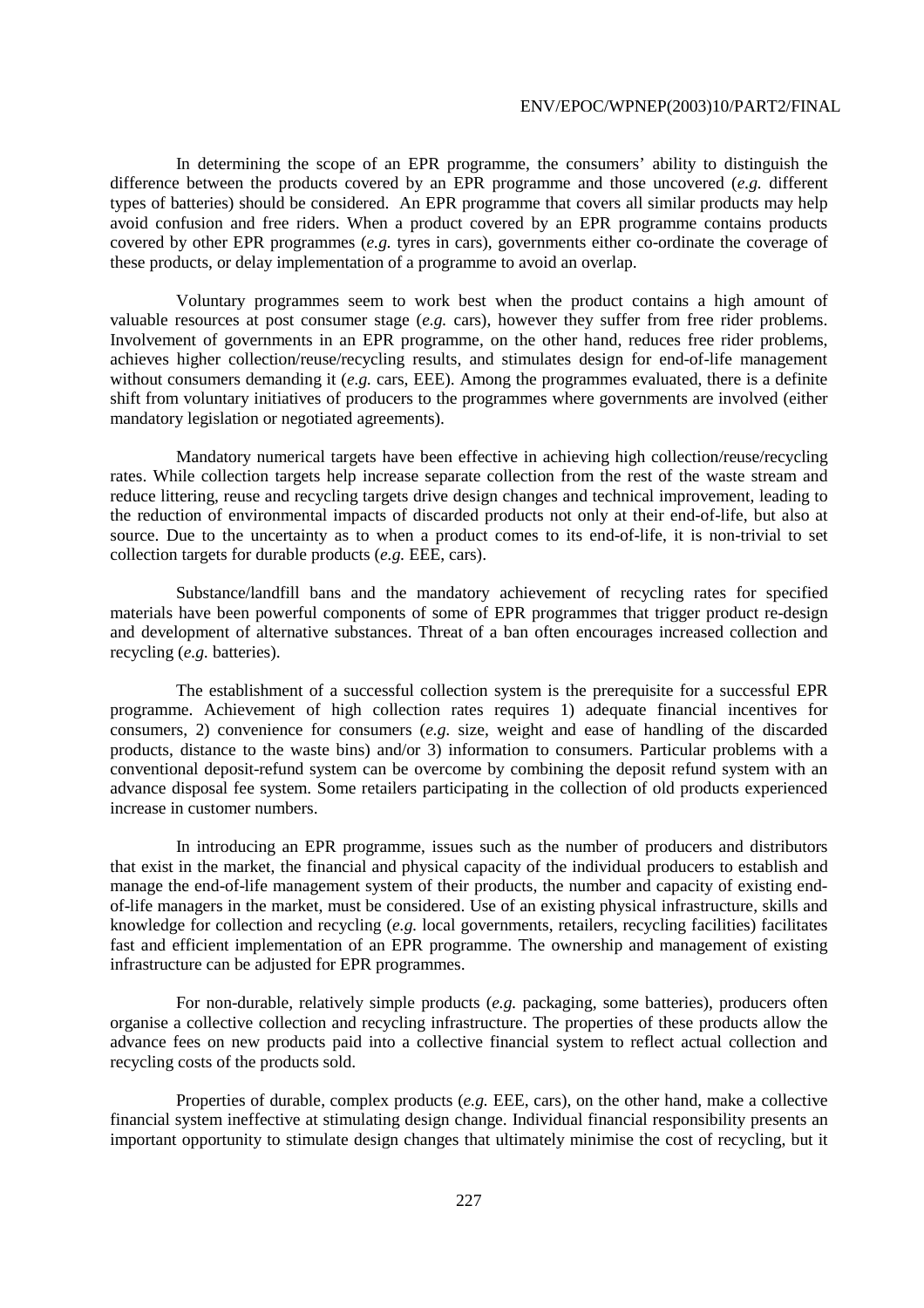fails to address orphaned products and requires an appropriate collection system where brands and properties of collected products can be easily distinguished. A last-owner-pays system, when coupled with individual physical responsibility, can be an effective measure to promote design change, but create disincentives for collection.

 In order to improve the evaluation, consistent measuring and reporting of performance level and costs of EPR programmes is necessary, requiring additional research and/or co-ordination among the different EPR programmes. Further research is also required on the influence of different types of EPR programmes on eco-design and innovation.

# **I. Introduction**

 Extended producer responsibility (EPR) is an environmental policy approach in which a producer's responsibility, physical and/or financial, for a product is extended to the post-consumer stage of a product's life cycle (OECD, 2001). Since the early 1990s, a number of countries have begun to incorporate the concept of EPR into their environmental policy for management of products in the waste stream. Currently, EPR programmes have been implemented for product groups such as packaging, batteries, automobiles, solvents, paper, plastics, tires, carpets, and electrical and electronic equipment ("EEE"). The range of product groups is expanding, with products such as office stationery and furniture being considered. Programmes have been implemented as mandatory legislation or regulations, negotiated agreements between the government and producers, and voluntary initiatives by producers.

 Considering the growing use of EPR as a principle that underpins environmental policy instrument among OECD Member states, it is important to evaluate the results of EPR programmes that have been implemented and to understand the factors that have influenced these results. Moreover, implementation of EPR programmes can be hampered by a variety of institutional and structural barriers, and the manners in which these barriers have been overcome by existing EPR programmes can be instructive for the development of new programmes. Finally, as more types of products are considered for EPR approaches, it is important to understand how the characteristics of the products can affect the results of an EPR programme.

 The purpose of this paper is to attempt to draw some lessons from the implementation of EPR programmes to date and to address the following questions:

- What are the results of the implementation of different types of EPR programmes, and how are the results influenced by the institutional and structural factors?
- In implementing EPR programmes, how have institutional and structural barriers been overcome?
- How do the characteristics of the product impact the design and implementation of EPR programmes, and which products are most suitable for certain types of EPR programmes?

 In reviewing existing EPR programmes, the paper will focus on the product groups for which EPR programmes have been used widely among the OECD countries. These include packaging, electrical and electronic equipment, automobiles, and small consumer batteries.<sup>62</sup> Selected EPR programmes that take different approaches (*e.g.* style of enforcement, responsibilities given to the producers) for these four product groups will be examined. Programmes for other products, such as

<sup>62</sup> Round cell and button cell batteries. In other words, batteries that are used by private households but exclude car batteries.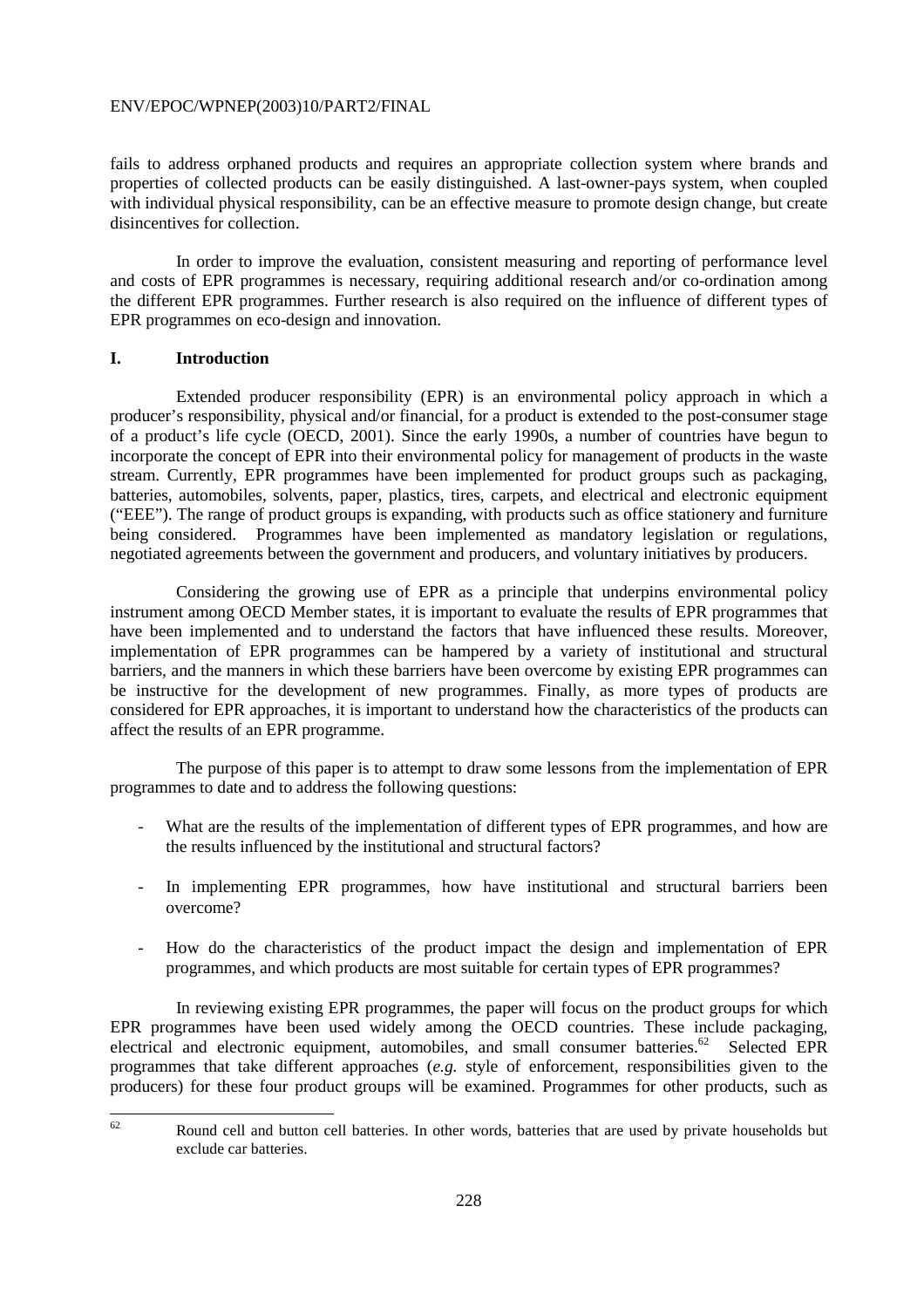carpets and tyres, will be discussed briefly wherever appropriate. Aside from the programmes of individual OECD countries, EU policies and Directives for the product groups mentioned above will be assessed, based on the influence the Directives have on the formulation /revision of national legislation of the member states of the European Union, which constitute a large number of the OECD countries.

 The intention of this paper is not to present or discuss results from all the OECD countries implementing EPR for the four product groups. Many of the programmes are so new that there has not been enough time to determine the results. In some cases, the results discussed are based on the anticipation of such programmes, and some of the data, such as achieved collection, reuse and recycling rates and costs of implementation, are limited to estimation or to initial results. Nor does the paper describe the different programmes in details. Instead, the paper focuses on the more mature programmes and the particular factors in the design and implementation of those programmes that have influenced their results.

 Different sources use different methods when calculating the collection, reuse and recycling rates. Likewise, what is covered by the fee paid by the producer differ from one programme to another. These non-uniformities, together with the question on the reliability of the data, pose severe limitation in comparing the result.

 Following this introductory section, evaluation of the results of the implementation of EPR programmes for four the product groups is presented (Section 2). It is continued with the analysis of factors that affect such results (Section 3). Section 4 summarises the findings in Section 2 and 3.

# **2. Evaluation of EPR programmes for different products**

 This section presents the evaluation of the results of the implementation of EPR programmes for four product groups: packaging, small consumer batteries, end-of-life vehicles and electrical and electronic equipment (EEE). The evaluation focuses on the following results: the collection, reuse and recycling rates; the stimulation of innovation (*e.g.* design for reuse/recycle/end-of-life management; reduction of toxic substances at source, change in a product system); the costs of implementation; soft effects (*e.g.* capacity building, generation and diffusion of information, improved communication between the upstream and the downstream); and approaches to overcome various institutional and structural barriers, such as free riders and existing and orphan products. At the end of the chapter, development of EPR programmes for other products will be briefly discussed.

# *2.1 Evaluation of EPR programmes for packaging*

 The main environmental impacts related to packaging waste include its volume and the presence of hazardous substances, such as cadmium in plastics. Indeed, in the early 1990s, packaging waste constituted 50 to 60% of the volume of the municipal solid waste stream in some countries (*e.g.* Germany and Japan), threatening to rapidly deplete the limited remaining landfill disposal capacities (OECD, 1998b; Morishita, 1997). Moreover, discarded packaging contains useful resources.

 The German Packaging Ordinance, adopted in 1991, became an archetype of new type of broad-based take-back policy for waste packaging that incorporates the concept of EPR. Since the beginning of the 1990s, various other countries have adopted EPR approaches, such as Austria, Finland, France, Japan, the Netherlands, Norway, Sweden, Switzerland and the UK. Aside from this more explicit EPR legislation, there have been a number of programmes that have at their roots the same principle, such as requirements for the use of refillable beverage packaging (*e.g.* Denmark) and depositrefund legislation for beverage packaging (several countries, including Korea, Canada (certain provinces) and the United States (certain states). The legislative approach has sometimes been used to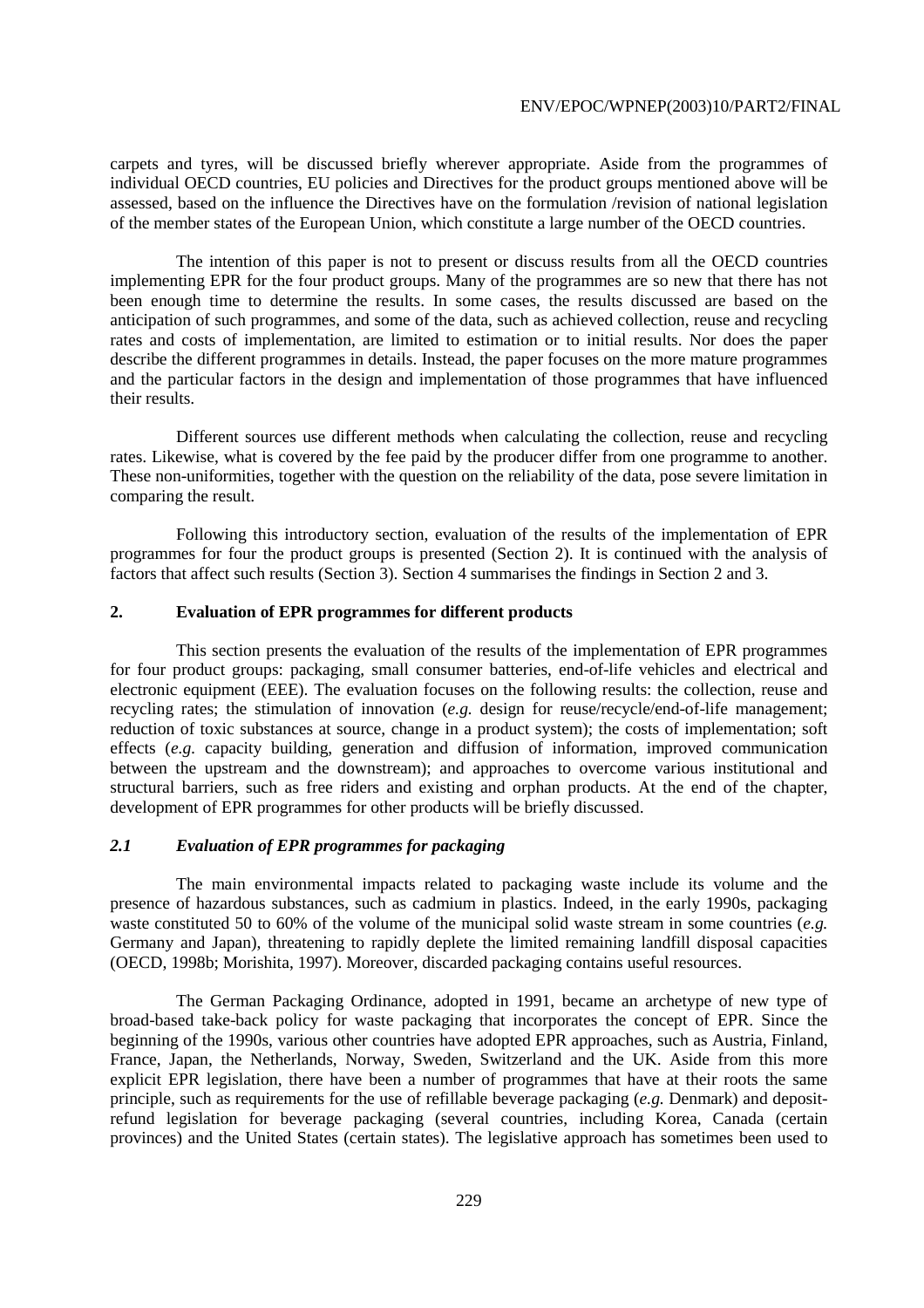mandate EPR for packaging, but often agreements have been negotiated between the producers and the governments (*e.g.* the Netherlands, Norway). Producers usually create a collective system to fulfil their responsibilities for collection and recycling, which is referred to as producer responsibility organisation (PRO). Table 1 summarises the EPR programmes for packaging in selected countries.

# *2.1.1 Collection, reuse and recycling rates*

# 2.1.1.1 Collection

 Different infrastructures have been used for the collection of packaging waste. The main systems include: 1) deposit-refund system; 2) kerbside collection system; and 3) collection centre ("bring") system.

 Deposit-refund systems for some packaging (*e.g.* glass, PET, aluminium cans) in different countries (*e.g.* Sweden, Germany, the Netherlands, Norway, some provinces in Canada, 10 states in the United States) have achieved very high collection rates, from 70 to close to 100% (Lindhqvist, 2000). In most cases, the amount of the refund does not have to be high, from 0.03 to 0.25 USD (Lindhqvist, 2000). In many traditional deposit-refund systems, no targets are set. A few systems (*e.g.* Sweden for aluminium cans and PET bottles) sets collection targets, while several others (*e.g.* the United States) determine the amount of deposits by law.

 An example of the kerbside collection system for packaging waste is found in Germany, where, in response to the enforcement of the Ordinance on the Avoidance of Packaging Waste, industry organised a nation-wide collection system, called Duales System Deutschland AG (DSD). Among the products covered under the Ordinance, plastics, tin plate, composites and aluminium are collected at kerbside, in parallel to the municipal waste management system (OECD, 1998b). The collection rate achieved here is also high, between 80 to 95% in 1996 (OECD, 1998b). In the case of Japan, where collection and sorting lies in the hand of local governments physically as well as financially, the collection, in most cases, are done kerbside. There, steady increase of the collection rate is observed for PET bottles since the introduction of the law: from 10% in 1997 to 35% in 2000 (MOE, Japan, 2001). The rapid increase of collection causes the storage problems in some local governments (Nikkei, 2000).

 With regard to the collection centre system, the result varies. A high collection rate of 83 to 93% is observed for glass (*e.g.* Switzerland, Austria, the Netherlands, Norway and Sweden) (ENDS, 2000e; Lindhqvist, 2000). On the other hand, fairly low collection rates have been observed in Sweden for plastics (34%), paper/carton (40%), and aluminium packaging (33%) in 1999 (ENDS, 2000h; Lindqvist, 2000).

# 2.1.1.2 Reuse

 In the case of beverage packaging, some EPR programmes mandate use of refillable packaging. In Austria, combined reuse and recycling targets were set for beverage packaging for 1994, 1997 and 2000, differentiated among the type of beverages, and ranging from 80 to 96% (Lindhqvist, 2000). The target setting principles in Austria were changed in the revised Packaging Ordinance of 1996, which is only specifying recycling targets for the collected amounts of packaging.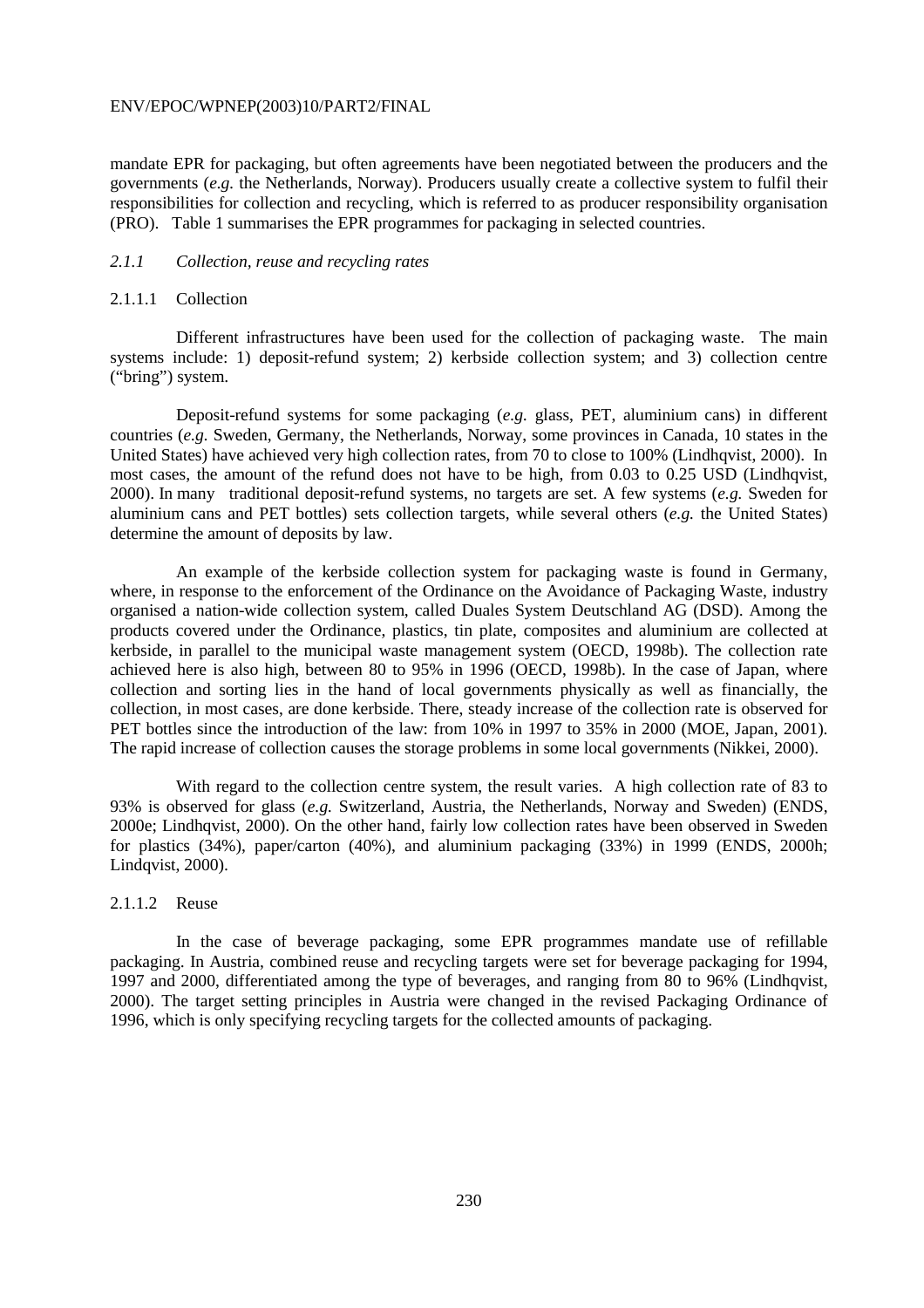| <b>Country</b>            | Germany             | <b>Austria</b>            | <b>Netherlands</b>     | <b>Sweden</b>             |
|---------------------------|---------------------|---------------------------|------------------------|---------------------------|
| Legislation               | Ordinance on the    | Ordinance on the          | Packaging and          | Deposit-refund            |
| (timing of the            | Avoidance and       | <b>Target Setting for</b> | Packaging Waste        | legislation for aluminium |
| enforcement)              | Recovery of         | Avoidance and             | Regulation (1997,      | cans and PET bottles      |
|                           | Packaging Waste     | Recovery of Waste         | with exception on      | since 1982.               |
|                           | (1991, revised in   | from Beverage             | the essential          | Ordinance on Producers'   |
|                           | 1998)               | Packaging and             | requirements and       | Responsibility for        |
|                           |                     | other Packaging           | material ban)          | Packaging (1994, revised  |
|                           |                     | (1993, revised in         |                        | in 1997)                  |
|                           |                     | 1996)                     |                        |                           |
| <b>Scope</b>              | All the packaging   | All the packaging         | All the packaging      | All the packaging         |
| <b>Actual</b>             | PRO:DSD (Duales     | PRO: ARA                  | Negotiated             | Returpack AB, PRO for     |
| implementation            | System              | (Altstoff                 | agreement              | aluminium cans started    |
|                           | Deutschland AG)     | Recycling Austria         | (covenant)             | its operation in 1984 and |
|                           | since 1991.         | AG) since 1993,           | between the            | for non-refillable PET    |
|                           | Legislation require | and operated by 8         | government and         | bottles in 1994.          |
|                           | the same            | branch companies          | the producers in       | REPA (Reparegistret)      |
|                           | obligation to the   | under ARA for             | 1991, revised in       | manages 4 PROs for        |
|                           | non-members.        | different materials.      | 1997                   | different materials, and  |
|                           |                     |                           |                        | Svensk Glasåtervinning    |
|                           |                     |                           |                        | AB for glass since 1994.  |
| of<br><b>Scope</b><br>the | Household and       | Household,                | All the packaging      | Returpack: aluminium      |
| PRO/negotiated            | small commercial    | commercial and            |                        | cans and PET bottles      |
| agreement                 | outlets             | industrial                |                        | REPA: household,          |
|                           |                     |                           |                        | commercial and            |
|                           |                     |                           |                        | industrial                |
|                           |                     |                           |                        | Svensk Glasåtervinning    |
|                           |                     |                           |                        | AB: glass                 |
| <b>Recycling targets</b>  | <b>Glass: 75%</b>   | <b>Glass: 93%</b>         | <b>Glass: 90%</b>      | <b>Glass: 70%</b>         |
|                           | Tinplate: 70%       | Metals: 95%               | Metals: 80%            | Aluminium other than      |
|                           | Aluminium: 60%      | Paper/board: 90%          | Paper/board: 85%       | cans: 70%                 |
|                           | Paper/board: 70%    | Plastics: 40%             | Plastics:              | Aluminium cans: 90%       |
|                           | Plastics: 60%       | Composites: 15%           | $27\%$ material $+8\%$ | <b>Steel: 70%</b>         |
|                           | Composites: 60%     | (out of the               | chemical               | Paper/board: 70%          |
|                           | (from 1 January     | collected                 | Wood: 15%              | recovery (40%             |
|                           | 1999)               | materials)                | (objectives 2001)      | recycling)                |
|                           |                     |                           |                        | Corrugated cardboard:     |
|                           |                     |                           |                        | 65%                       |
|                           |                     |                           |                        | Plastics other than PET   |
|                           |                     |                           |                        | bottles: 70% recovery     |
|                           |                     |                           |                        | (30% recycling)           |
|                           |                     |                           |                        | PET bottles: 90%          |
|                           |                     |                           |                        | (from 30 June 2001)       |

# **Table 1: Summary of EPR programmes for packaging in selected countries**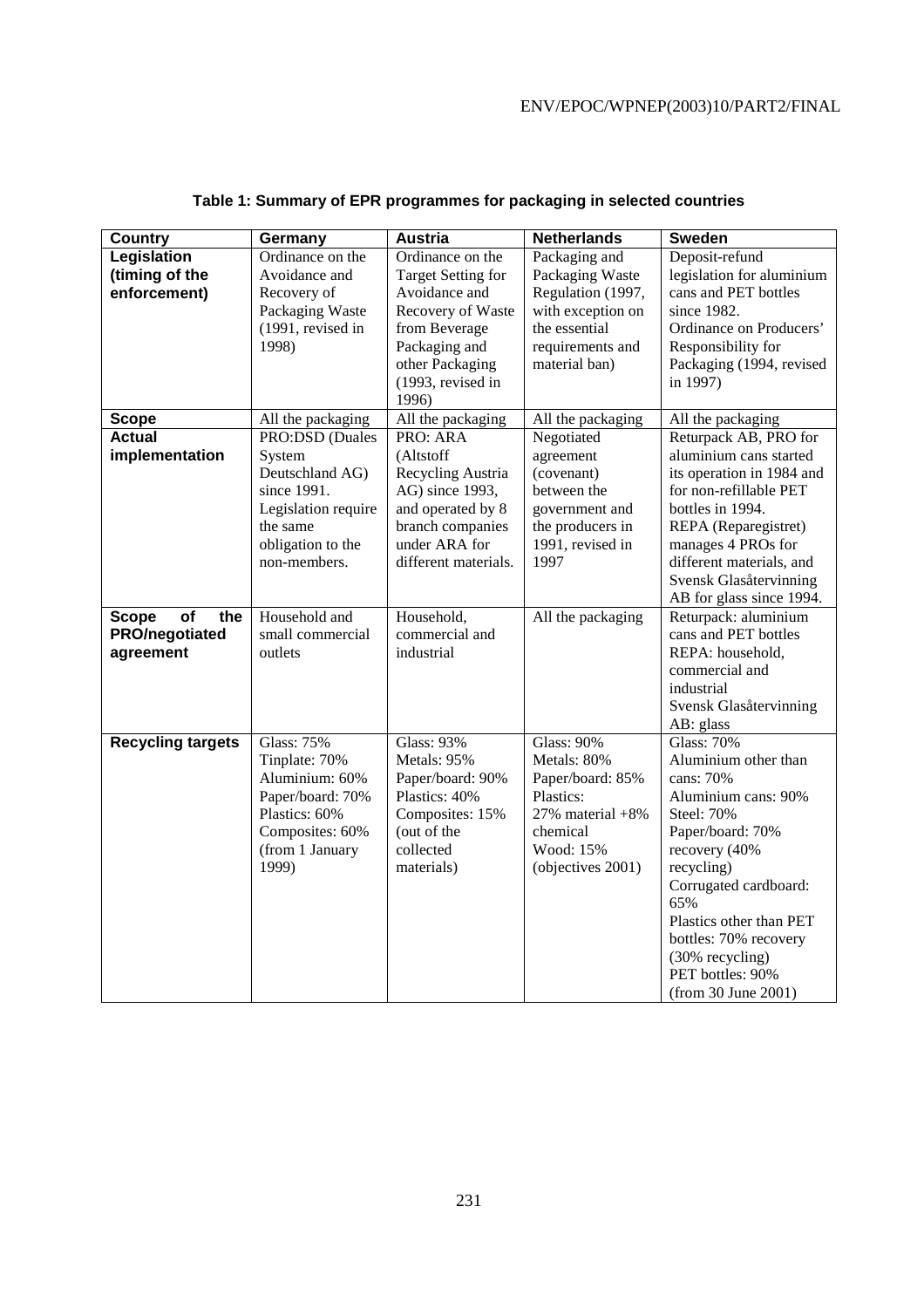|                                     |                                        |                             |                               | (Table 1 continued)                             |
|-------------------------------------|----------------------------------------|-----------------------------|-------------------------------|-------------------------------------------------|
| actually<br>Rates                   | <b>Glass: 85%</b>                      | Approx. 60%<br>is           | <b>Glass: 91%</b>             | <b>Glass: 84%</b>                               |
| achieved                            | Tinplate: 81%                          | recovered<br>by             | Metals: 77%                   | Aluminium other than                            |
|                                     | Aluminium: 81%                         | ARA.                        | Paper/board: 70%              | cans: 33%                                       |
|                                     | Paper/board: 92%                       | Out of recovered            | Plastics:                     | Aluminium cans: 84%                             |
|                                     | Plastics: 68%                          | materials,<br>the           | 17% material $+0\%$           | Steel: 62%                                      |
|                                     | Composites: 79%                        | recycling rate was          | chemical                      | Paper/board: 40%                                |
|                                     | (1996)                                 | about 90%. (2000)           | Wood:<br>24%                  | Corrugated<br>cardboard:                        |
|                                     |                                        |                             | (1999)                        | 84%                                             |
|                                     |                                        |                             |                               | Plastics other than PET:                        |
|                                     |                                        |                             |                               | 34%                                             |
|                                     |                                        |                             |                               | PET<br>bottles<br>(reused):                     |
|                                     |                                        |                             |                               | 91%                                             |
|                                     |                                        |                             |                               | PET bottles (recycled):                         |
|                                     |                                        |                             |                               | 74% (1999)                                      |
| Which costs do                      | DSD covers<br>the                      | Collection, sorting,        | Recovery<br>and               | Returpack:<br>covers<br>the                     |
| producers cover?                    | cost for collection,                   | recovery                    | recycling                     | for<br>cost<br>the<br>whole                     |
|                                     | sorting<br>and                         |                             |                               | system.                                         |
|                                     | recycling<br>for                       |                             |                               | REPA,<br>Svensk                                 |
|                                     | plastics.                              |                             |                               | Glasåtervinning<br>AB:                          |
|                                     |                                        |                             |                               | collection, sorting<br>and                      |
|                                     |                                        |                             |                               | recycling                                       |
| <b>Collection</b>                   | Kerbside                               | Collection                  | Local governments             | PET<br>bottles<br>and                           |
| method                              | collection system                      | containers                  | are responsible for           | aluminium cans: deposit-                        |
|                                     | for<br>lightweight                     | $(880,000)$ and bags        | collection                    | refund in shops (vending                        |
|                                     | packaging,                             | (>1)<br>mil.                |                               | machines)                                       |
|                                     | collection<br>centre                   | Households) to the          |                               | The<br>collection<br>rest:                      |
|                                     | system for glass                       | consumers, 1,000            |                               | centre system                                   |
|                                     | and paper/board                        | recycling stations          |                               |                                                 |
| Licensees/memb<br>and<br>the<br>ers | Packers, importers<br>and distributors | Packaging<br>manufacturers, | 250,000<br>signatories<br>(1) | Returpack: anyone that<br>manufactures cans/PET |
| number                              | 19,150 (2000)                          | dealers,<br>fillers,        | January 2001)                 | bottles, import empty                           |
|                                     |                                        | packers, importers.         |                               | cans/PET<br>bottles<br>and                      |
|                                     |                                        | 12,295 (2000)               |                               | import filled cans/PET                          |
|                                     |                                        |                             |                               | bottles.                                        |
|                                     |                                        |                             |                               | REPA,<br>Svensk                                 |
|                                     |                                        |                             |                               | Glasåtervinning<br>AB:                          |
|                                     |                                        |                             |                               | fillers<br>and<br>importers.                    |
|                                     |                                        |                             |                               | approx. 10,000 (2001)                           |
| <b>Funding</b>                      | Licence<br>fees                        | Licence<br>fees             | No system of fees,            | Returpack:<br>deposits                          |
| mechanism                           | determined<br>by                       | determined<br>by            | except<br>for                 | combined with advance                           |
|                                     | weight of materials                    | weight<br>of                | paper/board when              | disposal fee.                                   |
|                                     | and<br>unit<br>of                      | packaging.                  | international<br>the          | REPA: Licence<br>fees                           |
|                                     | products                               |                             | price<br>is<br>below          | determined by weight of                         |
|                                     | (determined<br>by                      |                             | zero.                         | materials.                                      |
|                                     | volume or surface                      |                             | (internalised in the          | Svensk Glasåtervinning                          |
|                                     | area).                                 |                             | price<br>of<br>the            | AB:<br>Licence<br>fees                          |
|                                     |                                        |                             | product)                      | determined by volume.                           |

Sources: DSD (2001); Pro Europe (2001); ENDS (2000h); OECD (1998b); ARA (2001) REPA (2001); Svensk Glasåtervinning AB (2001); Laws in the respective countries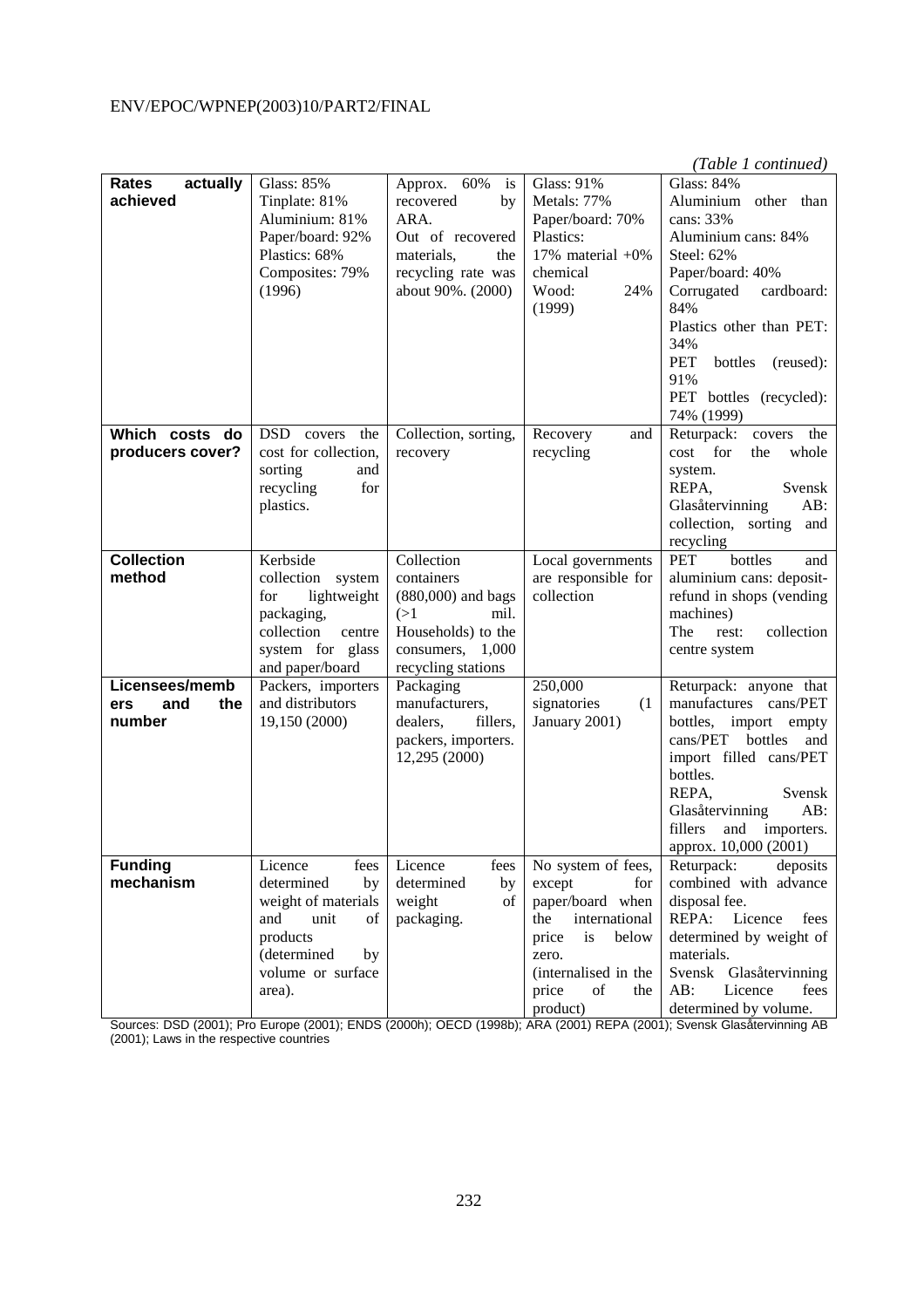In Sweden, refillable PET bottles achieved the reuse rate of 91%, and refillable glass bottles, 98% in 1999, with the target between 1997-2000 being 90% and 95% respectively (ENDS, 2000h).<sup>63</sup>

 In Denmark, the government ordered that beer and carbonated soft drinks could only be sold in refillable containers, creating an effective ban on metal cans. The refilling rate achieved in Denmark is close to 100%.

 In Germany, reuse of packaging is required by mandating at least 72% of beer, mineral water, soft drinks and wine to be sold in refillable containers. If this target is not met, a mandatory deposit would be imposed for the one-way packaging. The targets were met until 1996, but the percentage of refillables for a certain type of beverages fell slightly short in the following years (71.3% in 1997, 70.1% in 1998, 68.7% in 1999) (ENDS, 2000d; ENDS, 2001g). Instead of mandating the introduction of a deposit-refund system for one-way containers of a few specific types of beverages, the German government considered in January 2001 imposition of deposits on all "ecologically unfavourable" packaging, including one-way glass bottles and metal cans, as determined by a life cycle assessment of different packages (ENDS, 2001e; ENDS, 2001a). However, the proposal was not adopted by the German Bundesrat, forcing the government to consider the introduction of the deposit-refund system for only some specific types of beverages (ENDS, 2001f).

# 2.1.1.3 Recycling

 Some countries set mandatory recycling targets in EPR legislation (*e.g.* Germany, Sweden, Austria), while others set targets within their voluntary agreements (*e.g.* Denmark for transport packaging) or in the negotiated agreement (*e.g.* The Netherlands). In Germany, the actual recycling rates achieved for different sales packaging in 1996 were between 68 and 92%, all of which went beyond the requirements of 60-70% in the Packaging Ordinance (OECD, 1999b). The development of recycling of plastic waste from packaging in Germany increased from close to zero in 1989 to more than half a million tons in 1997, with a dramatic increase between 1992 (less than 50,000 tonnes) and 1994 (450,000 tonnes.) (Lindhqvist, 2000). The statistics in Sweden for 1999 show that, aside from aluminium and aluminium cans which fell short of meeting the targets set for 1997-2000, all other packaging materials achieved the targets, from 34% for plastic to 84% for corrugated cardboard (ENDS 2000h). In the case of The Netherlands, where the targets set in the negotiated agreement are higher than those required by legislation, the targets in the legislation have been met, while the targets for 2001 that are set in the negotiated agreement are in the process to be met (PRO Europe, 2001).

# *2.1.2. Stimulation of innovation*

 Germany, with one of the longest track records for a broad-based EPR programme for packaging has shown that EPR can spur innovation in source reduction. The DSD has shown, for example, an increase in the use of reusable packaging, reduction in the use of composite and plastic packaging, significant design changes in packaging, and major reductions in volume and weight by alternation of container shapes and sizes (OECD, 1998b). The average yearly reduction of close to 3% in the packaging consumption in private households and small businesses (1991-97) should be compared to a projected increase of 2-4% per year based on experiences from the 1980s (Lindhqvist, 1998). The German Packaging Ordinance has also stimulated new technologies for recycling of packaging materials. Existing technologies for glass and paper have been refined to increase recycling potential and create new markets for secondary materials (*e.g.* development of high quality paper for drink cartons)

The targets for refillable PET bottles and glass bottles are abandoned from the new targets enforced since 30 June 2001.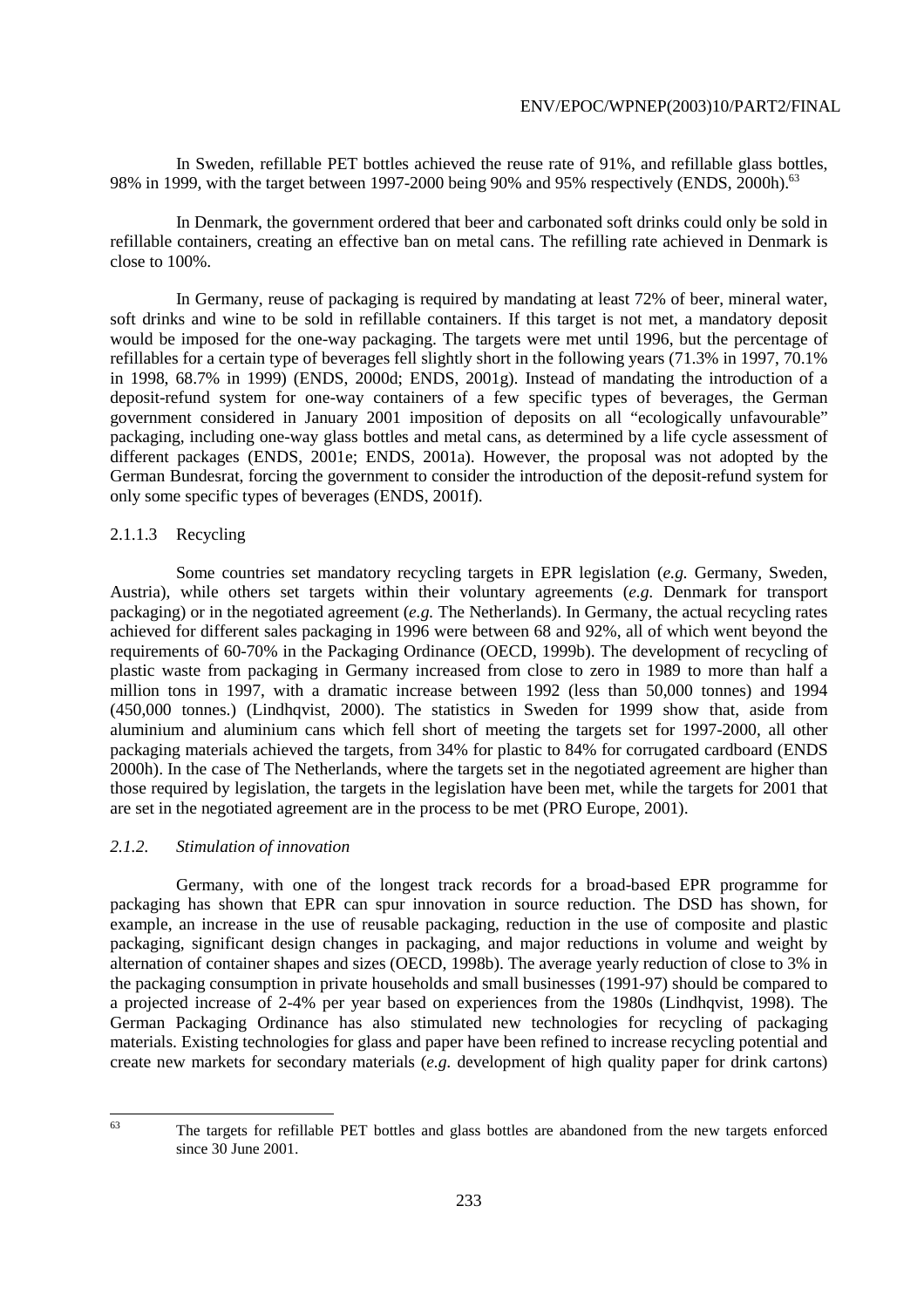(OECD, 1998b). New technologies, both for sorting and recycling of plastics, have been developed to meet the recycling mandate (OECD, 1998b).

 DSD conducted a survey of its licensees regarding the motivation for packaging optimisation already in 1992. The PRO for Austrian packaging recycling in 1997 conducted a similar survey. In both cases, together with increased environmental awareness (ranked 2 in both), the existence of EPR legislation was ranked high  $(1<sup>st</sup>$  in Germany,  $3<sup>rd</sup>$  in Austria) as the reason for packaging changes. Measures taken by Austrian companies included substitution of shrink wrap plastics by plastic or metal strips; a change from plastic to paper and glass; and replacement of composites by plastics and paper (Lindhqvist, 2000).

 In The Netherlands, two types of innovations or improvements in packaging have been observed. First, incremental innovations that partially reduced or eliminated packaging took place (*e.g.* elimination of the cardboard box for the individual toothpaste tubes). The second type has involved more sophisticated innovation, such as introduction of hybrid packaging, composed of returnable and non-returnable parts. The Dutch producers have frequently used the results of life cycle assessment and material economic analysis, two integral components of the Dutch Packaging Covenant, for the optimisation of packaging (OECD, 1998a).

# *2.1.3 Costs of implementation*

 Comparison of the costs of different programmes for packaging waste recycling is difficult, because the scope of the packaging covered, the extent of the collection, transport and recycling system covered by the financing, and the collection and recycling rates for different materials achieved vary among programmes. For example, the Austrian scheme encompasses all types of packaging (household, commercial and industrial) and covers the costs for collection, sorting, recovery and public relations). The German scheme handles household packaging and packaging for small commercial outlets, and covers the costs for collection, sorting and recycling. The French scheme, which handles household packaging, shares the costs of collection and sorting with local authorities; in Sweden different schemes manage different products. Moreover, even if the coverage are the same, different PROs have different financial management and reporting methods, some of which could count the accumulation of the reserve funds as costs of the system, while others would not. Different actors involving in the system may also have different profit margins. Thus, it is difficult to compare programmes based on the overall expenditures by the recycling organisations.

 A way of comparing costs is to compare the fees that the producers or brand owners (and ultimately consumers) are paying for a similar packaging collection and recycling. The fees are often set per unit of container or per kilogram of materials, which facilitate comparison.

 A study done in 1998 for the beverage container recycling systems in Germany, Sweden and Switzerland failed to determine true costs. However, by using the fees paid by producer, it showed that the costs for consumers for collection, sorting and recycling of 0.33 litre aluminium can in the respective countries were: 0.0161USD (Germany), 0.0105 USD (Sweden) and 0.0345 USD (Switzerland). Each of the three countries achieved very similar recycling rates (85-90%) utilising different collection strategies (Germany has a kerbside collection system, Sweden, a deposit-refund system, and Switzerland, a bring system). In all the three countries, a PRO organises the collection and recycling operation, which is maintained by the fees paid by the producers (Vanthournout, 1998).

 The example could show that normal perception of the costs of different collection system may differ from the reality. However, the results might not be generalisable, as conditions in the three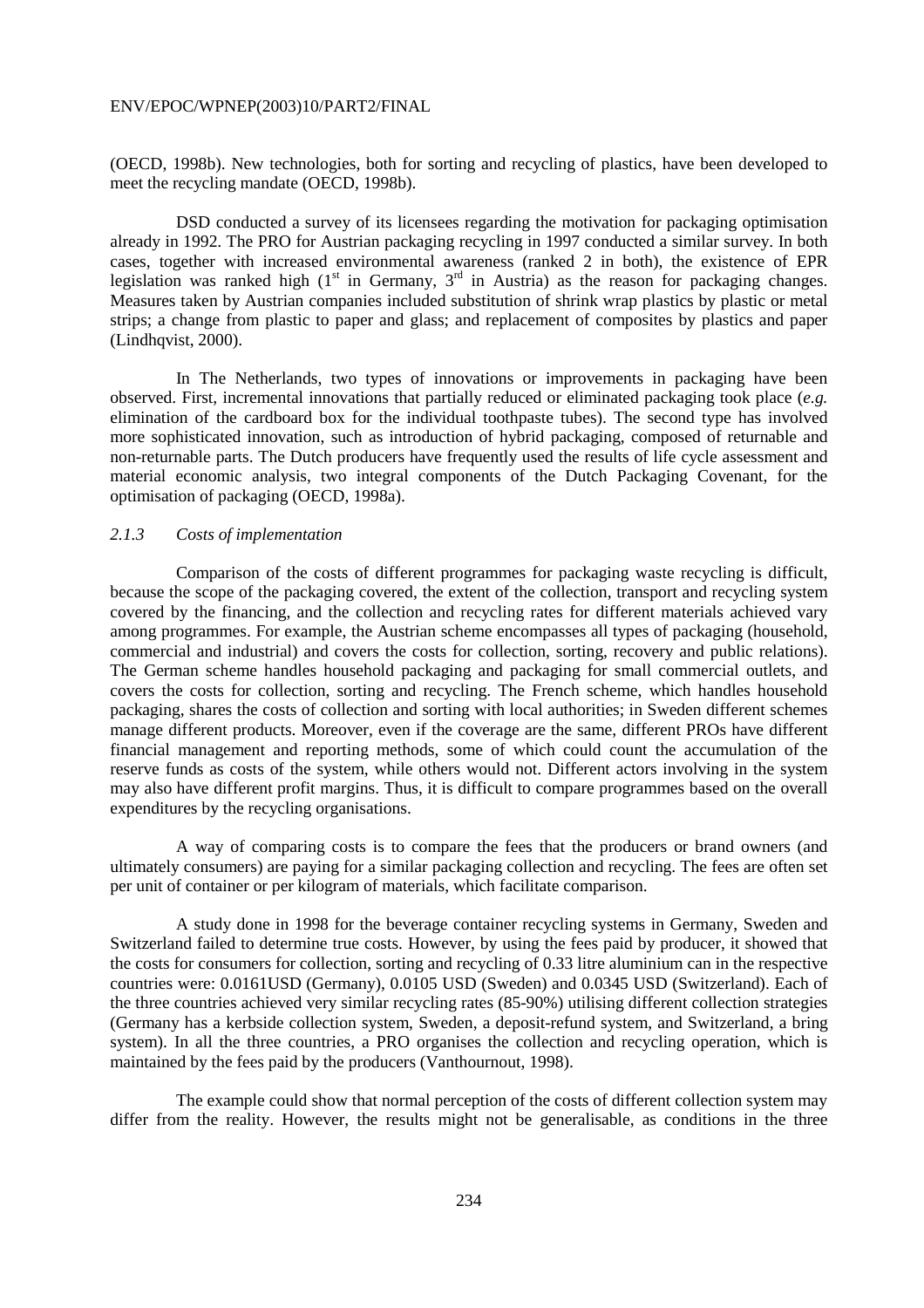countries differ. They could also be influenced by, for instance, the existence of unreasonable profit margins and under-compensation of one or more actors.

#### *2.1.4 Soft effects*

 Through surveys, both Germany and Austria have determined that the enactment of EPR legislation has been one of the main drivers for packaging optimisation, and it seems reasonable to assume that the legislation may contribute to an increase in environmental awareness among the designers of packaging.

 In any collection system, consumers must be motivated to do their part in delivering the packaging to the collection system. The high collection rates achieved in programmes without financial incentives for collection (deposit-refund) suggest that consumers are acting out of an increased environmental awareness. This is even more evident when consumers are obliged to sort different packaging waste (*e.g.* Sweden, Japan). This environmental awareness would lead to action in areas other than recycling.

# *2.1.5 Free riders*

 In the case where a licensee of an organisation that jointly carry out the tasks given to them obtains the right to put a symbol that distinguishes his/her products from non-licensees (*e.g.* Germany), non-licensees may put the symbol without paying the fee (OECD, 1998b). The German DSD system also experienced licensees putting the symbol on exceeded amount of products than they actually pay (OECD, 1998b). This would lead to the management of post-consumer products of the non-licensee at the expense of licensees. According to the PRO Europe, in every country there exist free riders (companies that do nothing and do not participate in a scheme, the percentage of which range from 5 to 25 (Quoden, 2001). The percentage depends on the intensity of the control of the government (Quoden, 2001).

 When the recycling targets are set for the entire market, if the common scheme achieves very high recycling rate, the non-members of the scheme would get the benefit of "fulfilling" their obligation without any costs. Similar problems occur when industries carry out their obligation under negotiated agreements: those that are not participating in the negotiated agreements may get the benefit of avoiding the enforcement of legislation without any efforts.

 As a way to deal with the problems, some countries (*e.g.* The Netherlands, France, Germany) set a legal obligation to all the affected parties, while leaving a possibility of being exempt from the obligation by establishing a negotiated agreement or joining the PRO. Enforcement of such legislation has helped reduce the free-rider problems that occur by a mere mistake of consumers who put the postconsumer products of the non-licensee in the licensee's collection scheme, as the individual legal obligation would encourage non-licensees to join the common scheme (OECD, 1998b).

 The German system dealt with the problems by giving the DSD the authority to require verification that the amount of packaging with the symbol does not exceed the amount that the license fees paid by the licensee covers. Retailers voluntarily check the products with the symbol supplied by the non-licensee. Such efforts have eliminated majority of such illegal use of the symbols (OECD, 1998b).

 In a system where manufacturers and importers are supposed to pay advance disposal fees and the deposit (*e.g.* aluminium cans in Sweden), direct imports by consumers and illegal importers as well as the imports of empty cans caused distortion of the financial system. The producers overcome this problem by putting a bar code on the cans to distinguish the cans whose advance disposal fees are paid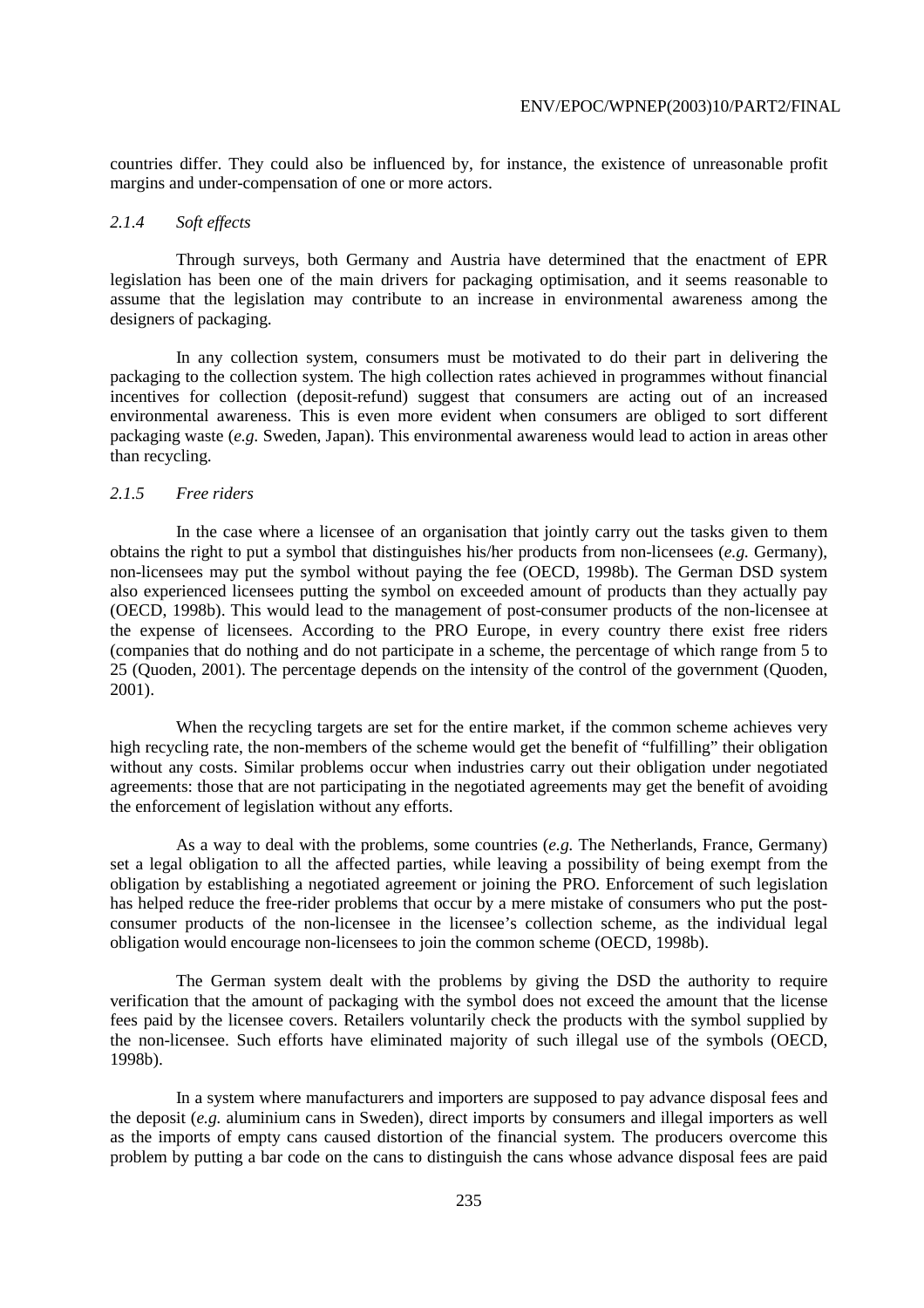from the rest and installing vending machines that could read the code. It cost more than SEK 50 million (USD 4.77 million) to install the new system. $64$ 

#### *2.1.6 Existing and orphan products*

 Due to the relative short life span of the packaging, issues of the existing and orphaned products have not been perceived as an obstacle in implementing an EPR programme.

# *2.2 Evaluation of EPR programmes for batteries*

 Use of batteries has been increasing due to the growing demand for portable devices. Small consumer batteries can be divided into primary batteries (*e.g.* alkaline-manganese, zinc-carbon, mercuric-oxide, silver-oxide, lithium, zinc-air) and secondary (rechargeable) batteries (*e.g.* sealed leadacid, nickel-cadmium, nickel-zinc, nickel-metal-hydride, lithium-ion).<sup>65</sup> Several of these batteries contain hazardous substances, such as lead, mercury and cadmium. These substances, if not managed properly once coming to the waste stream, can be dispersed into the environment from landfills and incinerators and can cause serious environmental and health problems. Batteries also contain valuable resources that can displace virgin material extraction and processing if these resources are recycled.

 Countries have been dealing with these problems by limiting the amount of substances used in the batteries (*e.g.* mercury) or by collecting and recycling end-of-life batteries. Starting as early as the 1980s, industries in some countries (*e.g.* Canada, Japan, The Netherlands, Switzerland, UK) established battery collection and recycling programmes on a voluntary basis (Morrow & Keating, 1997). Due mainly to the relatively unsuccessful outcome of such voluntary programmes or to free-rider problems, some countries (*e.g.* Austria, Belgium, Germany, Japan, The Netherlands, Switzerland) mandated producers (manufacturers, importers and retailers) responsibility for end-of-life management of batteries in different manners (Kiehne, 1997; Raymond, 2001). Some programmes collect all the batteries, while others collect limited types of batteries (*e.g.* nickel-cadmium). The majority of the systems, both mandatory and voluntary, establish a collective scheme (PRO) for collection and recycling.

# *2.2.1 Collection and recycling rates*

#### 2.2.1.1 Collection

 The countries that have mandated some form of EPR for batteries have set collection targets. Switzerland set the collection target at 80%, Belgium 75%, Austria 65% and The Netherlands 80% by 1994 and 90% by 1998 (Beaurepaire, 1997; Korfmacher, 2001; Raymond, 2001).<sup>66</sup> This has resulted in higher collection rates compared to previous efforts: the collection rate actually achieved in these countries was 63% in Switzerland (2000), 67% in Belgium (2000), over 50% in Austria (1999) and 52% in the Netherlands (1996) (SAEFL, 2001b; Vassart, 2001; Raymond, 2001). All of these countries require collection of all used consumer batteries, and assign manufacturers and importers responsibility

<sup>64</sup> Exchange rate: SEK  $1 =$  USD 0.095443 (Forex, 2001).

<sup>65</sup> Aside from small consumer batteries, batteries are used in, for example, cars. As the system surrounding the end-of-life management and the characteristics of the car batteries differ from the small consumer batteries, this paper focuses on small consumer batteries.

<sup>&</sup>lt;sup>66</sup> In the case of Belgium, it is a combination of voluntary agreement with a threat of eco tax. Namely, the manufacturers, importers and retailers that participate in the common recycling scheme are exempt from the eco-tax so long as the common scheme achieves the collection and recycling targets of 75% (Raymond, 2001).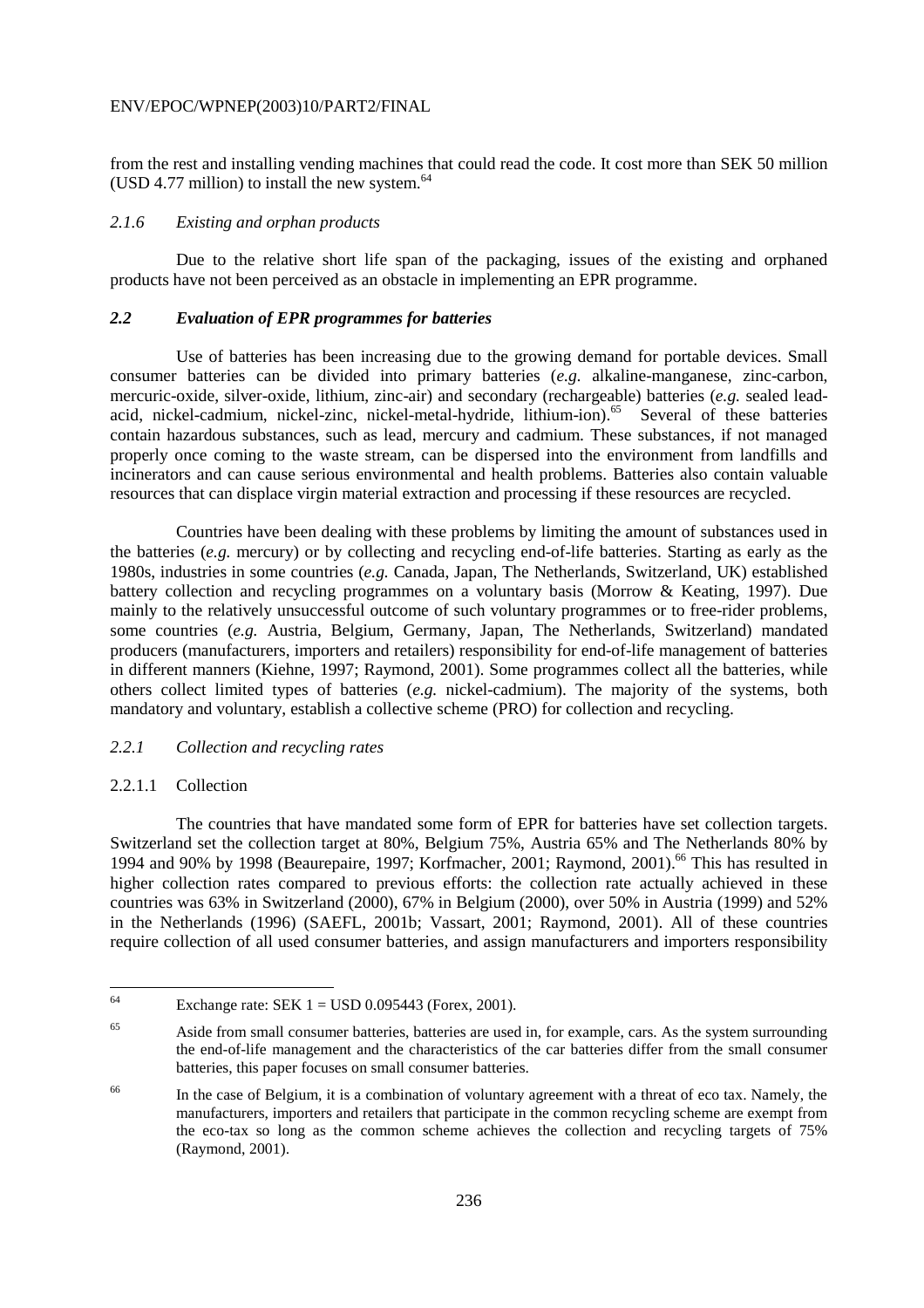for the organisation and financing of the collection.<sup>67</sup> Manufacturers and importers in all of these countries established a PRO, financed by the fees paid by the member companies of the PRO. Fees, set per unit of products sold depending on their size, weight and chemical composition, can be determined by the industries (*e.g.* Belgium and Austria) or by the authority (*e.g.* Switzerland). Collection points are set up at retailers (*e.g.* Switzerland), or both retailers and local governments (*e.g.* Austria and The Netherlands). In Austria, plastic bags for battery collection are provided to 2 million households twice a year since 1995 through the organisation running the PRO (Raymond, 2001).

 In the United States, where there is no national (federal) law requiring EPR for batteries, battery producers and producers of battery-oriented products established a nationwide voluntary collection and recycling scheme for nickel-cadmium rechargeable batteries in 1994 after some state governments mandated producer responsibility for these batteries (Fishbein, 1997; RBRC, 2000).<sup>68</sup> The products covered by the scheme have been expanded to other rechargeable batteries (nickel-metalhydride, lithium-ion and small sealed lead-acid) (RBRC, 2000). Under the programme, collection has been done by different actors: 1) retailers, 2) communities, 3) business and public agencies, and 4) the licensees of the common collection and recycling scheme (Fishbein, 1997). The programme is financed by the licence fees paid by the companies joining, and the programme finances, among other things, all or part of the collection, transportation and recycling (Fishbein, 1997). As of 1999, approximately 25% of the collection came from retail, 5% from the community, 30% from business, and 40% from licensees (Raymond, 2001). The Rechargeable Battery Recycling Corporation (RBRC) reported that in 2000, about 3.8 million pounds (1,725 tonnes) of batteries were collected. (Raymond, 2001). While RBRC reported collection rates of 15% in 1995 to 25% in 1998, the organisation is not currently reporting collection rates due to the undefined calculation method (Raymond, 2001).

 In Sweden, since the late 1980s, producers of batteries with hazardous substances finance the end-of-life management of their products via advance disposal fees paid to the government (Lindhqvist, 2000). A voluntary take-back scheme of nickel-cadmium batteries by producers started in 1993 (Lindhqvist, 2000). However, despite the initial commitment of collecting 90% of nickel-cadmium batteries by the summer 1995, the actual collection rate was 35%, leading to the re-introduction of the system before 1993 (Fishbein, 1997; Lindhqvist, 2000). There also exists a law that requires consumers to separate hazardous batteries from other waste stream, but there has never been an attempt to enforce it, resulting in a very low separate collection (Lindhqvist, 2000).

# 2.2.1.2 Recycling

 Most of the recycling programmes bring the returned batteries to contracted recyclers (Fishbein, 1997; Raymond, 2001). In programmes where all types of batteries are collected, batteries are, either manually or automatically, sorted prior to the recycling (Vassart, 2001). Today, they are typically sorted into the following categories: nickel-cadmium, primary (alkaline-manganese and zinccarbon), button cells, and others (Vassart, 2001).

 In the case of Belgium where all types of batteries should be collected, it achieves recycling rate of more than 60% for materials in the batteries in 1999 (Bebat, 2001). When using wet chemical

<sup>67</sup> In the case of Switzerland, obligation to accept the used batteries is given to retailers as well.

<sup>68 8</sup> states (Connecticut, Florida, Iowa, Maine, Maryland, Minnesota, New Jersey and Vermont) have take back requirements that apply for nickel-cadmium batteries, while Minnesota and New Jersey, aside from taking rechargeable batteries back at their own expenses, require manufacturers that the rechargeable batteries be 1) easily removable from products; 2) labelled the content and method of proper disposal; and 3) banned from the municipal waste stream (Fishbein, 1997).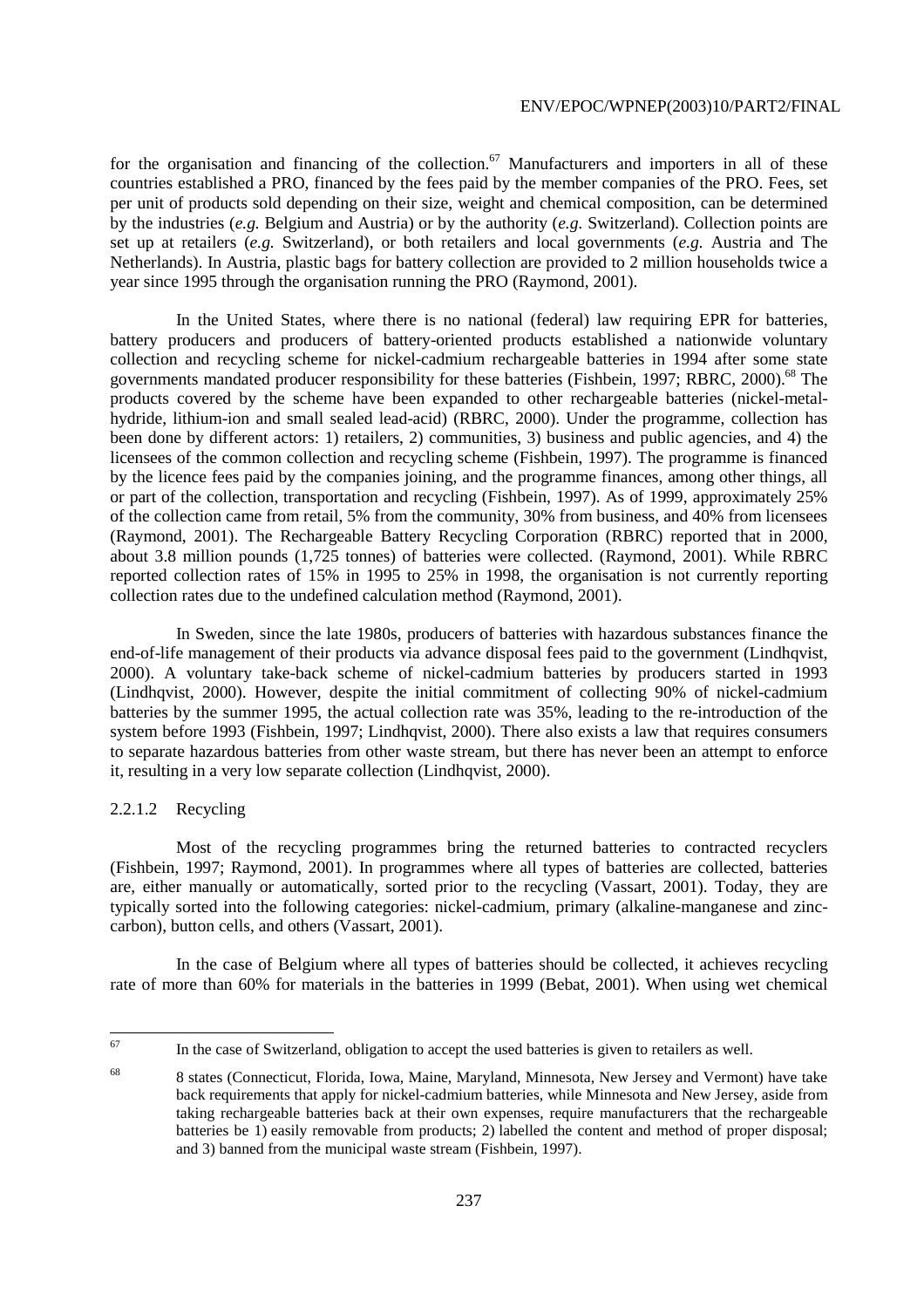process devoted to batteries, which is one of the three recycling processes that is commonly used in Europe, recycling rate of 70% has been achieved (Vassart, 2001).

 In the case of the programme in the United Sates where all the collected nickel-cadmium batteries are shipped to one recycling plant, the cadmium is recovered with more than 99.95% purity and used in the production of new batteries (Hanewald, McComas and Liotta, 1997; Fishbein, 1997). The same figure is found for a Swedish recycling plant (Johansson, 1997). In general, once collected, recycling of nickel-cadmium batteries is relatively easy (Morrow & Keating, 1997).

# *2.2.2 Stimulation of innovation*

 Legislation restricting the hazardous substances in batteries has been the primary environmental driving forces for battery reformulation and new battery technologies. Legislation since the early 1980s (*e.g.* Switzerland, the European Union) restricting the amount of mercury in alkaline batteries has driven battery manufacturers to develop alternatives for mercury-containing batteries and to reduce mercury content. Recycling of mercury-free batteries can be hampered by the presence of mercury, so producers of these batteries have developed a label for their batteries to help prevent contamination and make recycling less expensive since 2000 (Vassart, 2001; ENDS, 2000b).

 The proposed ban of the use of cadmium in batteries in the European Union, as well as in some countries (*e.g.* Sweden), together with the general awareness of the toxicity of cadmium and the difficulties in reaching high collection rates for recycling, have helped stimulate the industry to develop rechargeable battery chemistries that eliminate cadmium. These substitutes, such as nickel metal hydride and lithium ion batteries, are being widely employed in electronic products.

 Some legislation (*e.g.* the EU Directive on batteries in 1991) mandates to take measures to ensure that batteries and accumulators cannot be incorporated into appliances unless they can be readily removed by the consumers. Producer involvement in collection and recycling of rechargeable batteries has, by necessity, stimulated design changes to facilitate the removal of batteries from portable devices (Fishbein, 1997). Previous power tools, for instance, were designed with sealed batteries; newer models have readily removable batteries. Tools with readily removable batteries can also be fitted with a new battery once the original battery is depleted, therefore extending the life of the tool.

# *2.2.3 Costs of implementation*

 Implementation costs for some of the collection and recycling schemes for batteries have been reported for 1999: Austria: Euro 1,600 (USD 1,414) per tonne: Belgium: Euro 7,100 (USD 6,276) per tonne; the Netherlands: Euro 5,000 (USD 4,420) per tonne; Switzerland: Euro 3,300 (USD 2,652) per tonne.69 All these programmes cover all types of consumer small batteries. Requirement of higher recycling targets (*e.g.* 75% in Belgium and 90% in the Netherlands) appears to lead to the higher programme costs as compared to programmes with lower targets (Korfmacher, 2001). Limited information does not allow the authors to generalise these figures.

 Revision of the EU 1991 Directive on batteries is currently discussed, which contains obligation of separate collection of all used batteries, non-binding targets of 95% collection for industrial and 75% consumer batteries, and recycling rates of 55% for all the consumer batteries. The European Portable Battery Association estimated the implementation costs to be Euro 4-7,000 (USD 3,536-6,188) per tonne, with the increase in the price of battery by  $30\%$ .<sup>70</sup> The European Battery

<sup>69</sup> Exchange rate: Euro  $1 =$  USD 0.88399 (Forex, 2001).

<sup>&</sup>lt;sup>70</sup> Exchange rate: Euro  $1 =$  USD 0.88399 (Forex, 2001).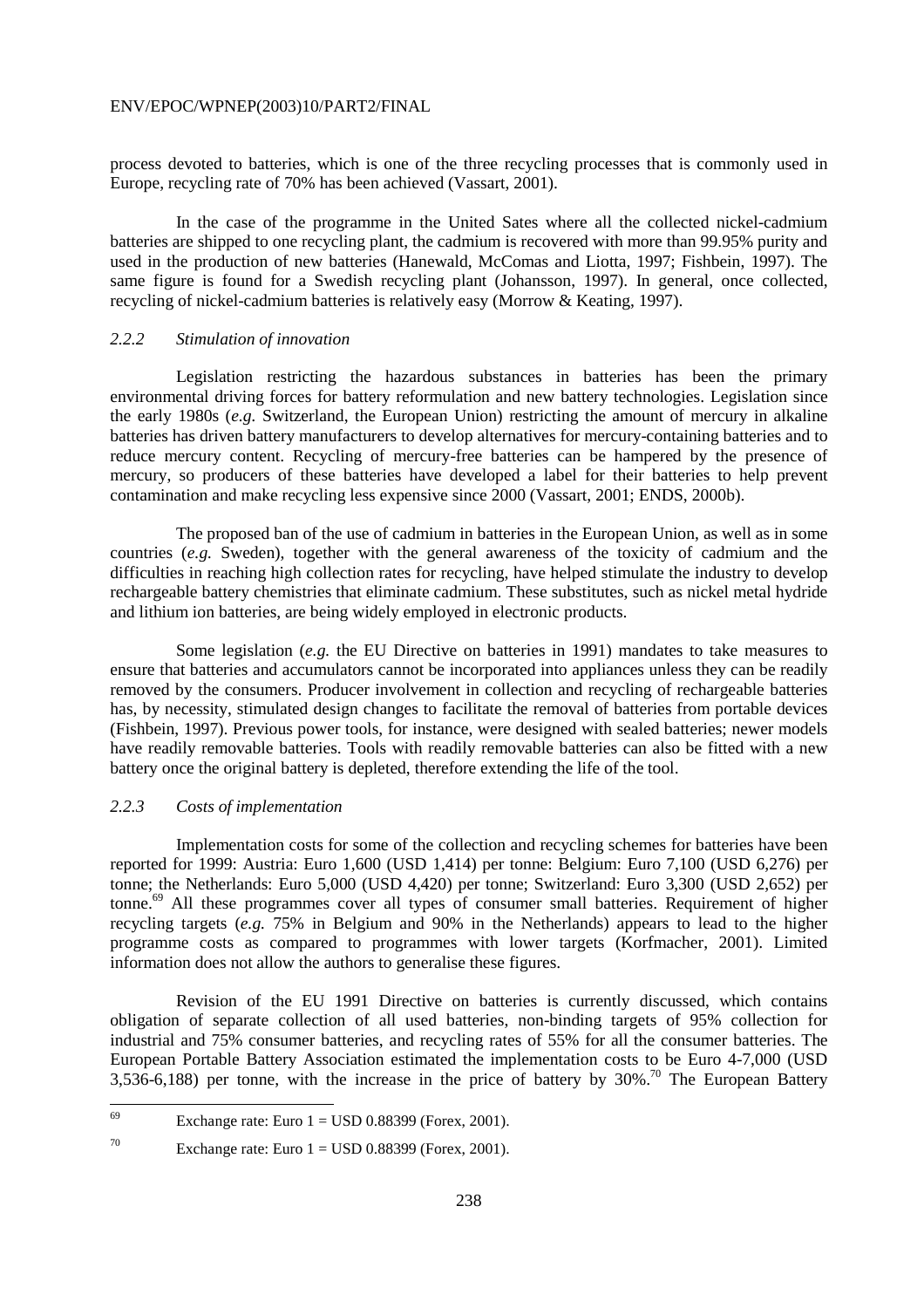Recycling Association, on the other hand, stated that the producers overestimated the costs, and it would be Euro 1,500-2,000 (USD 1,326-1,768) per tonne plus the collection costs of Euro 100 (USD 88) by local authorities and retailers (ENDS, 2001b). The divergence presented here suggests the difficulties in grasping the true costs of implementation.

 With regard to the system in the United States, USD 6.7million was spent for the overall cost of the collection and recycling scheme for selected rechargeable batteries in 2000 (Raymond, 2001). As the scheme collected 3.8 million pounds (1,725 tonnes) of batteries (Raymond, 2001), the cost per tonne of collected batteries is about USD 3,900.

# *2.2.4 Soft effects*

 The respective national schemes have undertaken a variety of public information campaigns (*e.g.* information dissemination through mass media, at retailers, local governments) to increase the awareness of consumers of the existence of the recycling programmes. For instance, RBRC, PRO for rechargeable batteries in the United States, disseminated information through televisions, radio public service announcement, media interviews, print advertising, retail point-of-sales displays, the consumer toll-free help line and the RBRC websites (RBRC, 2000). National survey found that 56% of selected rechargeable-powered product owners believe that the batteries in their products can be recycled (RBRC, 2000). Radio Shack, participating retailer chains in the RBRC recycling programmes in the United States, said that the business has been benefited from participating in the programme, as the consumers identify the store when calling the toll free RBRC number for recycling information (Fishbein, 1997).

 High collection rates in certain countries are indicative of the success of these public information campaigns. Public information campaigns increase consumer awareness of the benefits of recycling and the hazards of improper management of hazardous substances, which can encourage recycling of other products and support for environmental legislation to address hazardous substances.

# *2.2.5 Free riders*

Free riders are a particular problem in the implementation of voluntary programmes, where batteries from producers who are not participating in the programme by paying fees can enter the collection system. This has been one of the reasons for the development of mandatory EPR legislation in some countries that started with voluntary programmes (*e.g.* Switzerland, Germany) (ENDS, 1998b; Kiehne, 1997). For example, random sampling of the returned nickel-cadmium batteries conducted in October-December 1995 in Germany showed that 51.5% (25.0%: no name, 26.5%: brands of non members of the voluntary programme) of nickel-cadmium powerpacks, as well as 25% (20%: no name, 5%: brand of non member of the voluntary programme) of nickel-cadmium single cells, were produced by free riders (Kiehne, 1997). As the implementation of mandatory legislation has been recent, no empirical data showing the reduction in free riders is available.

 The voluntary programme in the United States has attempted to deal with the free rider problem by licensing the use of a seal that is displayed on batteries from producers who pay fees to the programme to distinguish them from non-participants. The programme currently has more than 313 licensees, which corresponds to approximately 90% of the battery market, which indicates that the free rider problem may not be serious (RBRC, 2000: Raymond, 2001). On the other hand, it has been reported that the collection system accepts batteries that do not carry the RBRC seal, so the seal is not being used as an enforcement mechanism against free riders (Fishbein, 1997).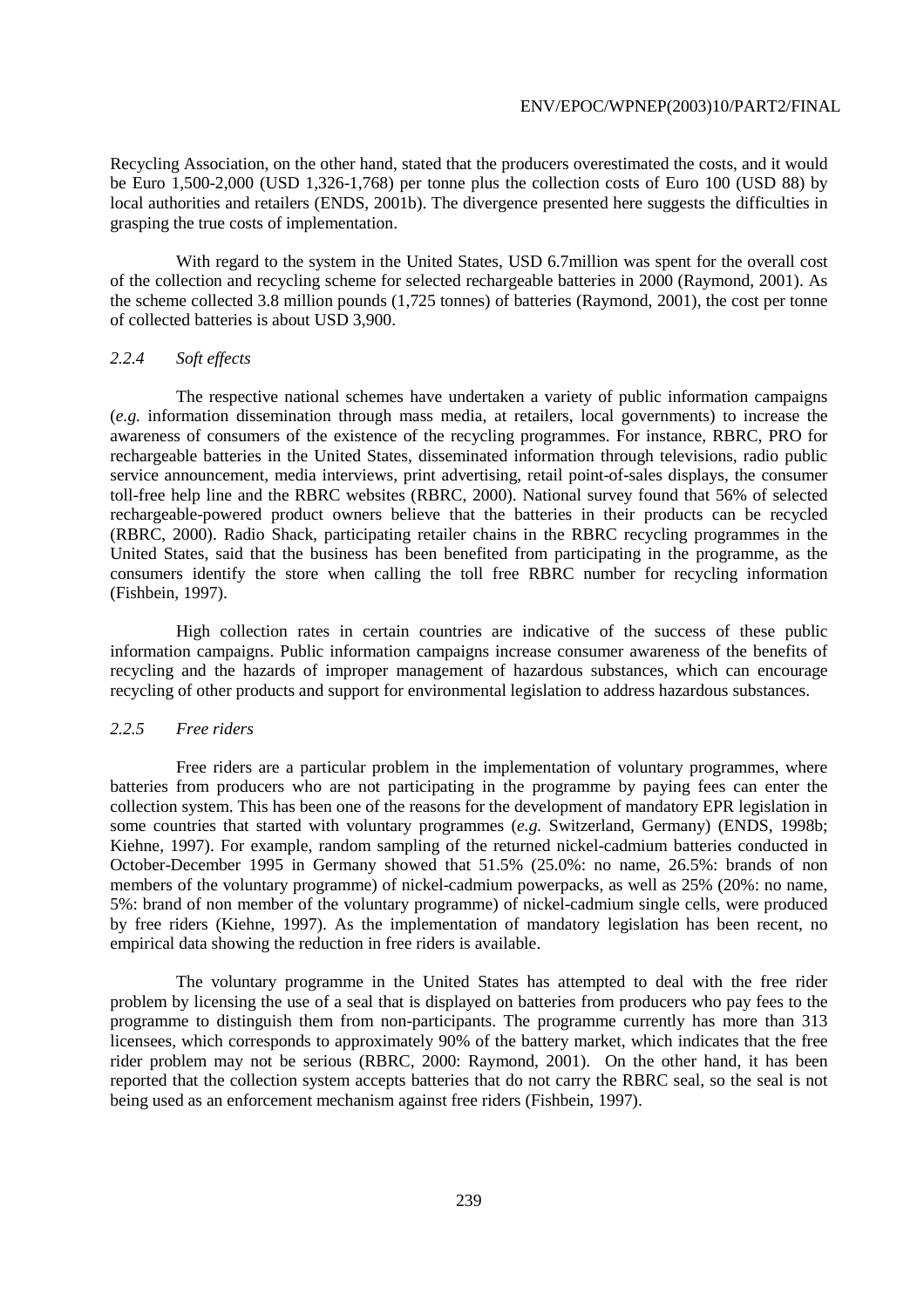Other types of free riders exist in mandatory programmes. In a system where manufacturers and importers are required to pay advance disposal fees to the authorities (*e.g.* Sweden for hazardous batteries), some small importers have successfully avoided paying the fee, relying on weak government enforcement. Government enforcement is also ineffective against direct imports by individual consumers. Different importers have been checking the payment of the fees with each other, which contributes to the reduction of the problem.

#### *2.2.6 Existing and orphan products*

 So far, the existing and orphaned batteries have not been perceived as an obstacle in implementing an EPR programme for batteries. However, some of the rechargeable batteries last for several years. As mentioned in Section 3.5, the random sampling conducted in October-December 1995 in Germany suggested that 25% of the returned nickel-cadmium powerpacks, as well as 20% of nickelcadmium single cells, had no names, indicating the problems of existing and orphaned products (Kiehne, 1997). The increase in the number of rechargeable batteries used in the market indicates an increase in the problems of existing and orphaned products. Although the collective recycling programme help the physical management of orphaned products, financing of the orphaned products still remains to be a problem.

 One future issue of concern is how to finance the ongoing collection and recycling of old nickel-cadmium batteries after a phase out of the sale of new nickel-cadmium batteries occurs.

# *2.3 Evaluation of EPR programmes for end-of-life vehicles*

 Automobiles are one of the central parts of the modern product based society. Currently there are approximately 700 million automobiles in the world, and 57 million cars were sold in 2000 (Bilbranschen, 2001). Cars exert significant environmental impacts throughout their life cycles, with the majority of pollutants being released during the use stage (driving). The automobile is one of the most recycled products in the world today, but the sheer number of end-of-life vehicles makes the remaining waste stream, which is primarily disposed of in landfills, a high priority for recycling efforts. The shredder waste, called auto shredder residue (ASR) or "fluff", which is composed primarily of plastics and fibres, poses threat to landfills both in terms of quality and quantity.<sup>71</sup> Hazardous substances contained in the car (*e.g.* lead, mercury, cadmium, hexavalent chromium) render ASR hazardous, and the increasing use of plastics in cars makes recycling more difficult and less economically attractive.

 A number of EPR programmes have been developed with the aim of reducing the environmental and health impacts of end-of-life vehicles (ELVs). For example, the European Union, after lengthy discussion, adopted the Directive on End-of-Life Vehicles that incorporates the concept of EPR in September 2000. The Directive will be implemented by the EU member countries beginning in 2002. At the national level, voluntary systems have been implemented in Germany and in the Netherlands. In Germany, after a lengthy debate, a draft ordinance presented in 1990 was replaced by a voluntary EPR programme established by the auto industry.<sup>72</sup> In The Netherlands, all the actors in the chain got together and established a system for collection and recycling, with a Producer Responsibility Organisation called Auto Recycling Nederland (ARN) managing the system. In Sweden, the Ordinance on Producer Responsibility for Cars was enacted in 1997, replacing a deposit-refund system that was run

 $71$ For example, In Europe, approximately 2 million tons of shredder waste is generated from end-of-life vehicles per year, which constitutes approximately 60% of the overall weight of shredder waste. Commission of the European Communities. (1997).

 $72$  The German government is currently working on the implementation of the EU Directive (ENDS, 2001i).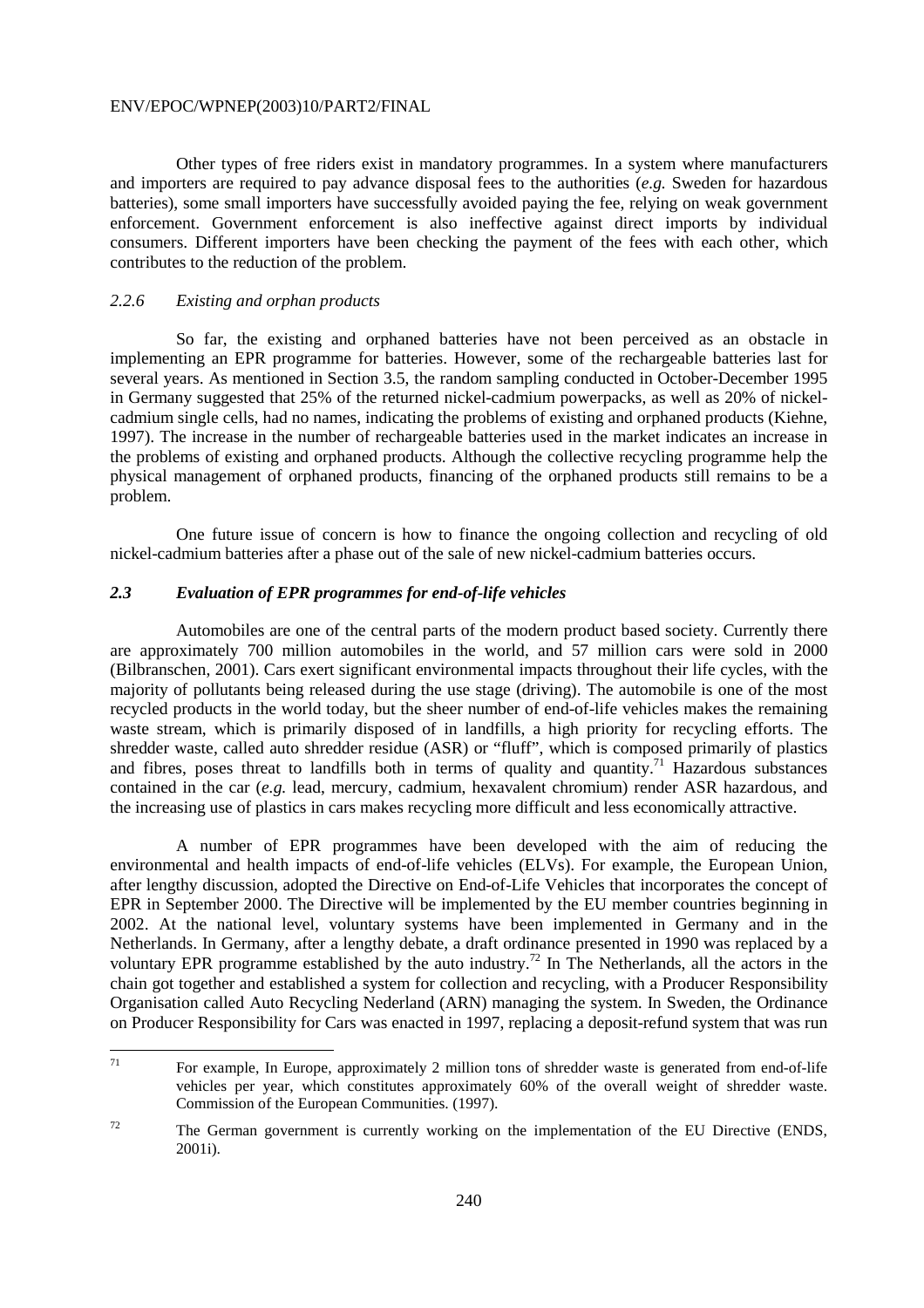since 1975. In Italy, Fiat started to explore a special collection and recycling network in 1992. In Japan, an EPR regulation for cars is under development. In the United States the system for recycling end of life vehicles relies upon market forces. One collective response from the industry in the United States to enhance recycling was the creation of the Vehicle Recycling Partnership in 1991 to promote and conduct research on technologies to recover, reuse, and dispose of materials from scrap cars (Poston, 1995). Individual companies in the United Sates have conducted pilot programs for take back and recycling of large plastic parts that have not been routinely recycled and have made major efforts to incorporate recycled materials into new cars (Davis, 1997).

#### *2.3.1 Collection, reuse and recycling rates*

#### 2.3.1.1 Collection

 Collection rates for ELVs are typically high in industrialized nations with well-developed dismantling and recycling infrastructures, although reliable statistics are hard to come by that take into account abandoned cars and second-hand cars exported to other countries (Kincaid, Wilt, Davis, Lumley, Stoss & Carnes, 1996). Even a relatively small number of ELVs abandoned by the side of the road are considered unacceptable in most countries, and EPR programmes have been developed to encourage the last vehicle owners to turn them in for recycling. Sweden, for instance, instituted a deposit-refund system in 1975 to decrease the number of abandoned cars. The problem was nearly eliminated until recently when dumping of cars in nature revived due to the inadequate level of the refund given to the last owner. With the increase of the refund from SEK 500 (USD 48) to SEK 700- 1,700(USD 67-162) in July 2001,<sup>73</sup> the dumping problem disappeared (Lindhqvist, 2001).

 None of the EPR programmes that have been implemented for ELVs (The Netherlands, Sweden, Germany) have collection targets; neither does the EU ELV Directive. Targets focus instead on the percentage of cars collected that are recycled. In order to create incentives for collection the EU Directive requires producers to insure that the last owner can turn in ELVs free of charge and requires member states to continue to collect registration fees on a vehicle until the last owner presents a certificate showing that it has been recycled by an authorized recycler.

 In the United States it has been estimated that 94 percent of the cars and trucks at the end of their useful lives are currently returned to dismantling and shredding facilities for recycling (Curlee, Das, Colleen & Schexnayder, 1994). This high collection number in a country without an EPR programme for cars is attributable to a profitable ELV dismantling and recycling infrastructure that maintains a positive value for ELVs. If higher recycling performance is required of this system, however, ELVs end up with a negative value that would hamper collection efforts.

# 2.3.1.2 Reuse and recycling

 The predominant method of dealing with end-of-life vehicles involves dismantling, shredding, and recycling of steel and aluminium. Dismantlers remove high-value parts for reuse and reconditioning. Shredders shred the auto hulks to recover ferrous and non-ferrous metals, which are sent to recycling mills (Kincaid, Wilt, Davis, Lumley, Stoss & Carnes, 1996).

 Most reports have previously estimated the percentage of the vehicle reused and recycled in modern dismantling and shredding systems to be around 75% by weight. These materials are primarily

Under the new ordinance, the premium for the car less than 7 years old is SEK 700 (USD 67), 7-16 years old SEK 1200 (USD 115) and more than 16 years old SEK 1700 (USD 162), respectively (Regeringskansliet, 2001). Exchange rate: SEK 1 = USD 0.095433 (Forex, 2001).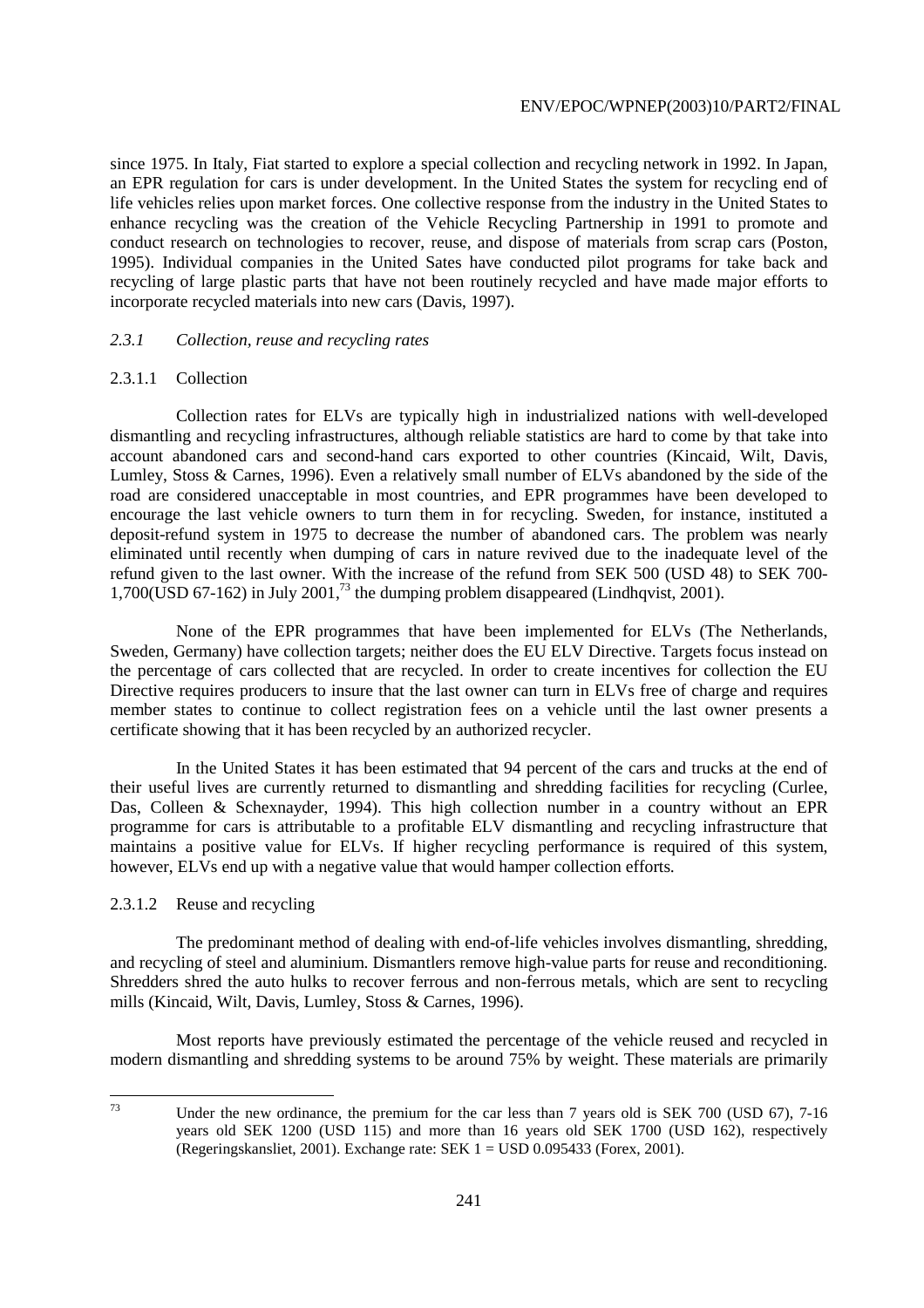steel, iron, and non-ferrous metals, such as aluminium. These percentages have generally been accomplished under market-based systems because of the value of the metals. According to the new way of calculating the recycling rate adopted by the European Union, approximately 81-82% of the vehicle, by weight, is currently reused and recycled.

 The EU 2000 Directive mandates the achievement of 85% reuse and recovery by 1 January 2006, 80% of which should be achieved by reuse and recycling. The rate will be increased to 95% and 85%, respectively, by 1 January 2015.

 The ARN in the Netherlands established its own recycling goal of 86% by the year 2000, which it accomplished by 1997. The recycling rate achieved in 2000 remained 86%. ARN aims to achieve 95% recycling rate, suggested by the European Union Directive, before 2015. When calculating the recycling rate, no distinction has been made between reuse, recycling and energy recovery (ARN, 2001).

# *2.3.2 Stimulation of innovation*

 Although there could be some difference depending on the size and structure of the cars, with the current calculation models, 81-82% of the cars are recycled on commercial basis. Therefore, the challenges for the car manufacturers lie on the achievement of additional 13-14% by 2015 to fulfil the requirement set in the EU Directive, which will have to be primarily achieved through the recycling of glass and plastics. Producers are making significant efforts to incorporate plastics in cars that can be easily recycled. Due to the global market of cars, such efforts have been made not only as a response to national legislation, but also to legislation in other parts of the world, including the EU Directive.

 In order to increase the recyclability of the plastic portion of the car, some manufacturers have reduced the variety of plastics used for different parts of the car, and are using plastics that are commonly used among a wider range of industries (Nissan, 2000). One manufacturer succeeded in developing specific plastics that can be recycled for exactly the same purpose without degrading the quality (Toyota, 1998). Recycling of plastic bumper covers, which are one of the largest plastic parts, both bumper-to-bumper and down-cycling to other car parts has been practised by a number of companies (Nissan, 2000; Toyota, 1998). Individual companies in the United States have also conducted pilot programs for collection and recycling of certain plastic parts to increase recycling percentages and have utilised recycled plastics in automobile production to increase markets for recycled materials (Davis, 1997).

 Different design initiatives that ease the removability of components (*e.g.* fuel tank) at the dismantling process have been taking place. Besides the design change of its own products, one manufacturer in Japan, in anticipation of the national EPR regulation, has been developing tools that could facilitate the dismantling and scrapping process (Nissan, 2000).

 Toxic substance restrictions are also an important driver for design changes. The EU Directive restricts the use of cadmium, lead, mercury and hexavalent chromium in vehicles. Development of alternative substances that will allow producers to achieve these bans has been progressing under the cooperation with the material and components suppliers (Tojo, 2001).

# *2.3.3 Costs of implementation*

 Under the Swedish programme, manufacturers and importers of cars established individual internal funds that are set aside for future recycling (Lindhqvist, 2001). One of the manufacturers gave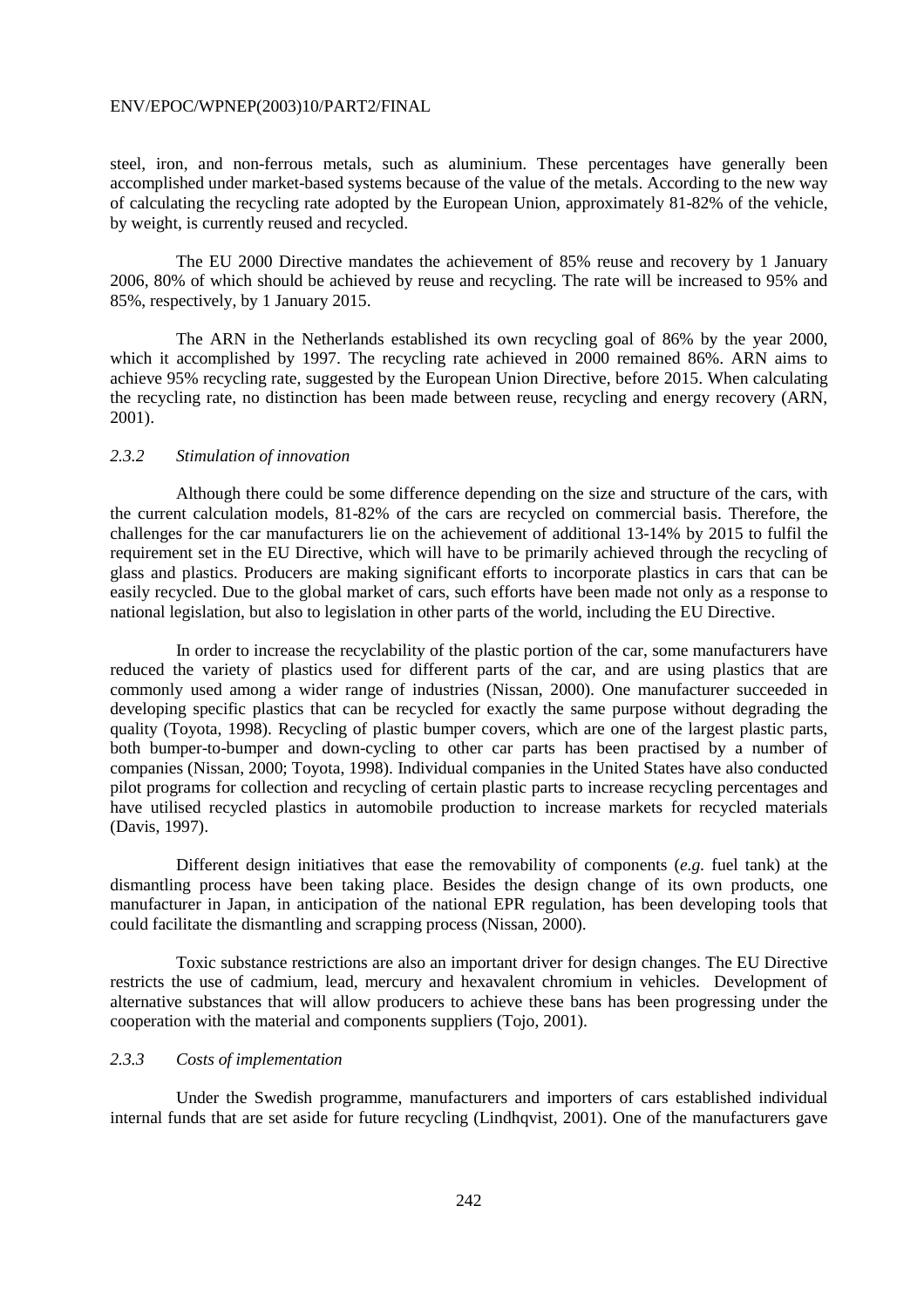the figure of SEK 1,300 (USD 121) as the amount the company set-aside for recycling when selling a new product (Tojo, 2001).<sup>74</sup>

 ARN, the PRO for the Dutch programme, used in total NLG 76.4 million (USD 30.3 million) for the recycling and handling (also includes research and development expenditure) of 286,595 cars that were handled under ARN in 2000 (ARN, 2000; ARN, 2001). This means that it costs approximately USD 106 to recycle a car with the achievement of current recycling rate (86%). The fee paid by the industry has been reduced from NLG 250 (USD 100) between 1995 and 97, NLG 150 (USD 60) between 1998 and 2000, and will become Euro 45 Euro (USD 40) (ARN, 2001).

 As discussed in the case of packaging, direct comparison of the costs of different programmes is difficult and misleading unless there are similar standards (environmental, as well as others), similar recycling levels, similar markets for spare parts, equally enforced taxation systems, similar coverage of collection costs, and the like.

 For example, the cost that is set aside by the manufacturers under the Swedish programme will cover the recycling costs and the refund of the car that is presently sold, that is it should cover the costs when the recycling targets goes up to 95%. The fees paid in the Dutch programme, on the other hand, will cover the cost of the car that ends its life now, with the recycling requirement of 86%. The money reserved in the Swedish system has the possibility to yield interest, while there is little room for the fee in the Dutch system to increase with interest. Under the Dutch system, the difference in the number of cars presently sold and those coming back now should also be considered. The cars that are exported in the second hand markets will not be covered by the domestic recycling system. Furthermore, the cars that go to scrappers that have no contract with the producers would not be included in the calculation of the recycling rate.

# *2.3.4 Soft effects*

 As mentioned earlier, EPR programmes have encouraged manufacturers started to co-operate with actors both upstream (material and component suppliers) and downstream (dealers, dismantlers and scrappers). One Japanese manufacturer sent its personnel to more than 300 recycling facilities both within and outside Japan, to familiarise itself with the existing practices. The company has created a network with the dismantlers and scrappers. It distributes newsletters with information on new tools and technologies for dismantling and scrapping, which the company itself developed. It also communicates with the car dealers, who, under the current practice and anticipated Japanese EPR legislation for cars, will be the first party to receive end-of-life cars (Nissan, 2000; Tojo, 2001).

 One of the Swedish manufacturers sent its design personnel to dismantling plants so that issues regarding the end-of-life management can be directly communicated. The European car industries developed a common manual for dismantlers and scrappers, and provide it to more than 2,200 dismantlers in Europe in the form of a CD-ROM (ENDS, 1999; Tojo, 2001).

 In the United States, Ford has responded to EPR legislation in the EU and elsewhere by setting out to become the world's largest automobile recycler. Ford has been purchasing automobile recyclers in the United States and Europe and has a goal of recycling more than 90% of its cars and trucks and generating USD one billion in revenues for the company (Hoffman, 2000).

Exchange rate used in this section is the following: SEK  $1 =$  USD 0.095443; NLG  $1 =$  USD 0.396507; Euro 1 = USD 0.88399. (Forex, 2001).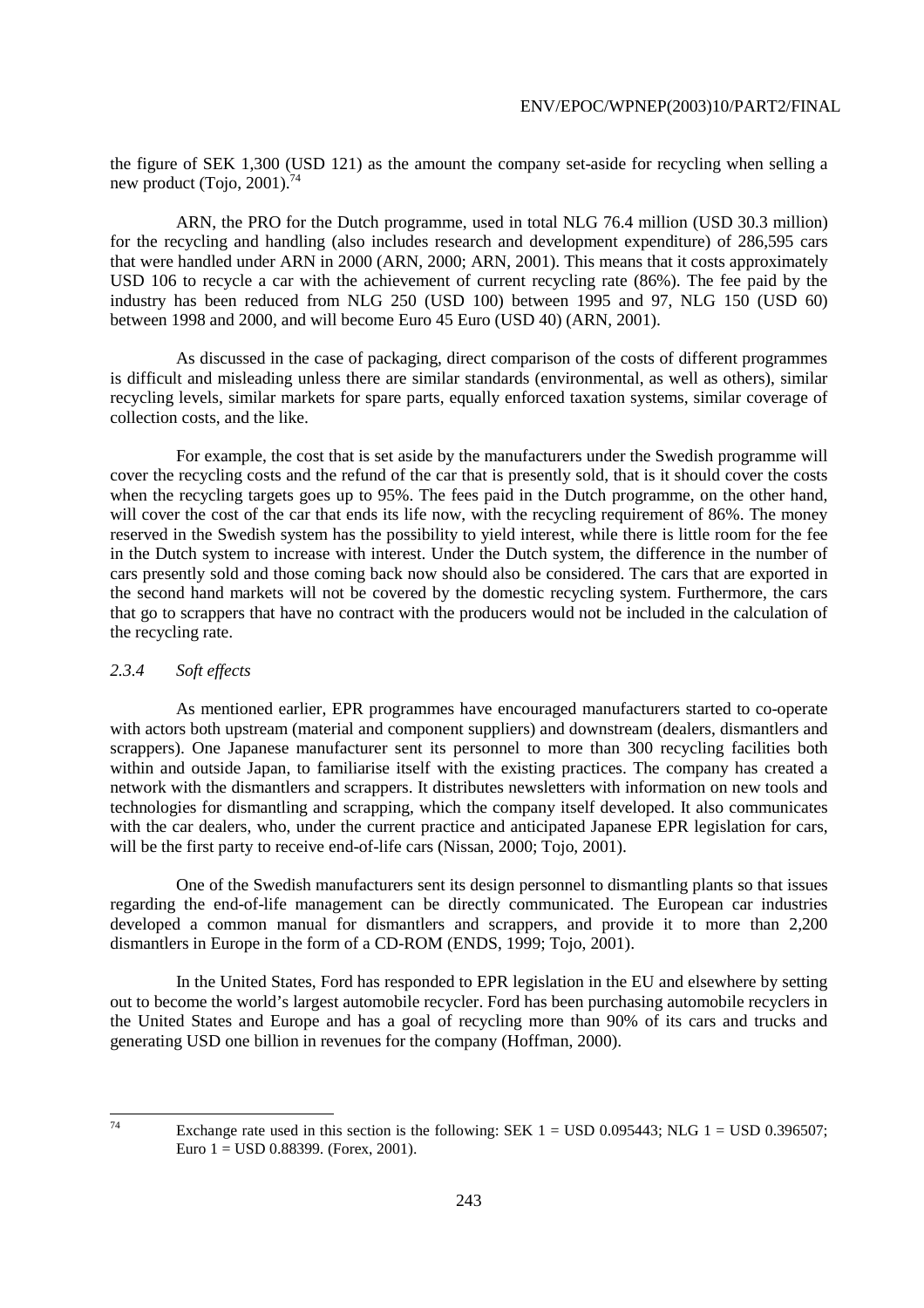# *2.3.5 Free riders*

 It has been feared that for the cars which are directly imported by consumers, no one would set aside the funds for the future recycling. As a solution to this problem, the Swedish system demands that consumers who import cars contribute to the state-administered fund for future recycling (Regeringskansliet, 2001).

#### *2.3.6 Existing and orphan products*

 Due to the long life span of cars, objections to retroactive legislation have been raised for the application of EPR requirements for existing cars, especially in the development of the EU Directive. As a result, the Directive includes phased timing for the free take back requirement, phased timing for recycling requirements, and reduced recycling requirements for older cars. The free-of-charge take back from consumers would be required only for the new cars placed on the market from 1 July 2002, which will be expanded to all the cars by 1 July 2007. Also, for cars produced before 1 January 1980, the recovery and recycling targets is not 85%, but 75%.

 Use of insurance as a financial mechanism for producers to cover future recycling costs of cars has been discussed in Sweden, and has been utilised by one importer since April 2001 (Olle Olsson Bolagen & Länsförsäkringar AB, 2001). An insurance arrangement would help eliminate the problems of orphaned end-of-life vehicles. A mutual fund that is separated from the producers' own accounting system is also considered. Moreover, in order to fund the recycling of the existing products while establishing a funding mechanism that encourages design for end-of-life management, two different systems for existing and new products are used in Sweden. In the case of new products, fees for the future recycling costs are managed independently by each manufacturer, whereas the recycling costs for the existing products that are presently coming back are paid for by the common car scrapping funds collected from the sale of new cars. Thus, the price of a new car will bear both the recycling costs for an old car which should be reserved in the common car scrapping funds and the recycling costs of its own (Lindhqvist, 2001).

# *2.4 Evaluation of EPR programmes for EEE*

 Electrical and electronic equipment (EEE) include a wide range of products, from large and small home appliances (refrigerators, microwaves, air conditioners, toasters, shavers), telecommunication and ITC (information technology and communication) equipment (telephones, computers) to toys, lighting equipment and medical equipment. EEE are considered priority products for diversion from landfills and incinerators because of their increasing overall volume and because they contain hazardous substances, such as lead, cadmium, mercury, and brominated flame retardants. EEE are problematic for traditional municipal collection and recycling infrastructures because of the rapid advancement of technology increases the variety of and complexity of products. The situation gets worse when adequate information is not transferred from the manufacturers to the treatment facilities. These interrelated features of EEE make EEE waste problematic both in quality and in quantity.<sup>75</sup> Improper management of the discarded products also leads to the abandonment of useful resources in the landfill.

For example, among the 15 EU nations, the average annual increase rate of the volume of waste EEE is expected to be 3-5%. AEA Technology (1997) p. 24.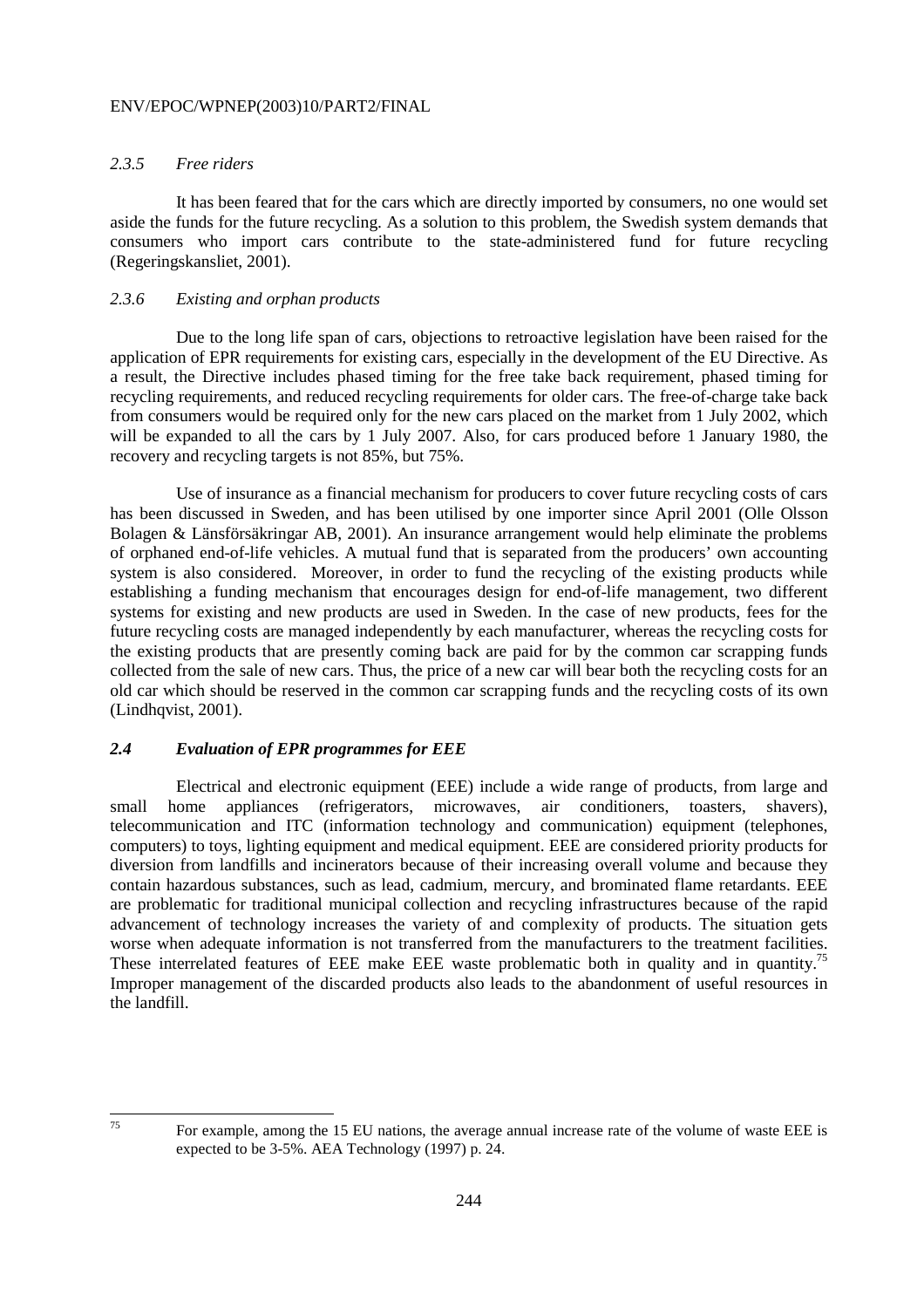In Europe, the European Union has been discussing the development of the Directive on Waste Electrical and Electronic Equipment at length.<sup>76</sup> Among the EU member states, the Netherlands and Sweden enacted national legislation prior to the completion of the Directive. Italy also started a programme for a limited scope in November 1997, when producers established a collection/recovery network for refrigerators, based on the comprehensive waste management decree on 1996 (Product Stewardship Advisor, 1998). Denmark also enforced legislation for the end-of-life management of EEE in December 1999, but this legislation does not incorporate EPR. Among the non-EU member states, Switzerland and Norway enforced their national EPR regulation for EEE in July 1998, and in July 1999, respectively. Some others, such as Germany and Austria, started developing the national legislation, but are waiting until the EU Directive is finalised (Dworak & Kuhndt, 2000; BATE, 2000).

 In Asia, Taiwan enforced take back legislation for four large home appliances (TV sets, air conditioners, washing machines and refrigerators) in 1998 (Tanaka, 2000). In Japan, the Specified Home Appliance Recycling Law, covering the same products as the one in Taiwan, was enforced in April 2001. Moreover, take back of computers is being discussed in a separate regulation. Korea has a depositrefund system for the same product categories (MOE, Korea, 2001).

 Some states in the United States as well as provinces in Canada, have been discussing legislative measures incorporating EPR, while some industries initiated voluntary take back systems (Sustainable Business Insider, 2000). Moreover, in the United States, different stakeholders, such as state and local governments, federal governments, manufacturers, retailers, recyclers and environmental groups are gather together to come up with an optimal system for end-of-life management of EEE, while giving incentives to manufacturers for design change (NEPSI, 2001).

# *2.4.1 Collection, reuse and recycling rates*

# 2.4.1.1 Collection

 The EPR programmes for EEE do not have mandated collection targets, and the amounts of EEE collected vary considerably. In the Netherlands, the manufacturers and importers of large and small consumer EEE, aside from the ITC equipment, established a collective system to fulfil the responsibility assigned to them (NVMP, 2001). Under the Dutch EPR legislation, it is the retailers, local governments and repair shops that collect the waste EEE. As of 2000 when the Decree came into force in full scale, the total annual collection through the collective programme amounted to 57 million kg, or 3.6 kg per person per year, slightly below the non-binding separate collection target set by the proposed EU Directive (4 kg per inhabitant per year from private households) (NVMP, 2001). In the inspection in mid 2000, it was found that not all the retailers are accepting the end-of-life EEE from consumers free of charge (ENDS, 2000a).

 In Switzerland, where two take-back systems had been developed by the industries prior to the enactment of the ordinance in 1997, collection reached 36,000 tonnes, a collection rate per person per year of 5.1 kg, in 1999 (Türk, 2001). However, it should be noted that the amount of discarded EEE is estimated to be 110,000 tonne per year, which indicates that only one third is covered by the existing programmes (SAFEL, 2001a). Disposal of small EEE in the municipal waste stream and exports of second-hand products are some of the explanation for the gap between the collected end-of-life EEE and the estimation of the total (Türk, 2001).

<sup>76</sup> The proposal by the European Commission in June 2000 consists of two separate directives, the Directive on waste EEE and on the restriction on the use of certain substances in EEE.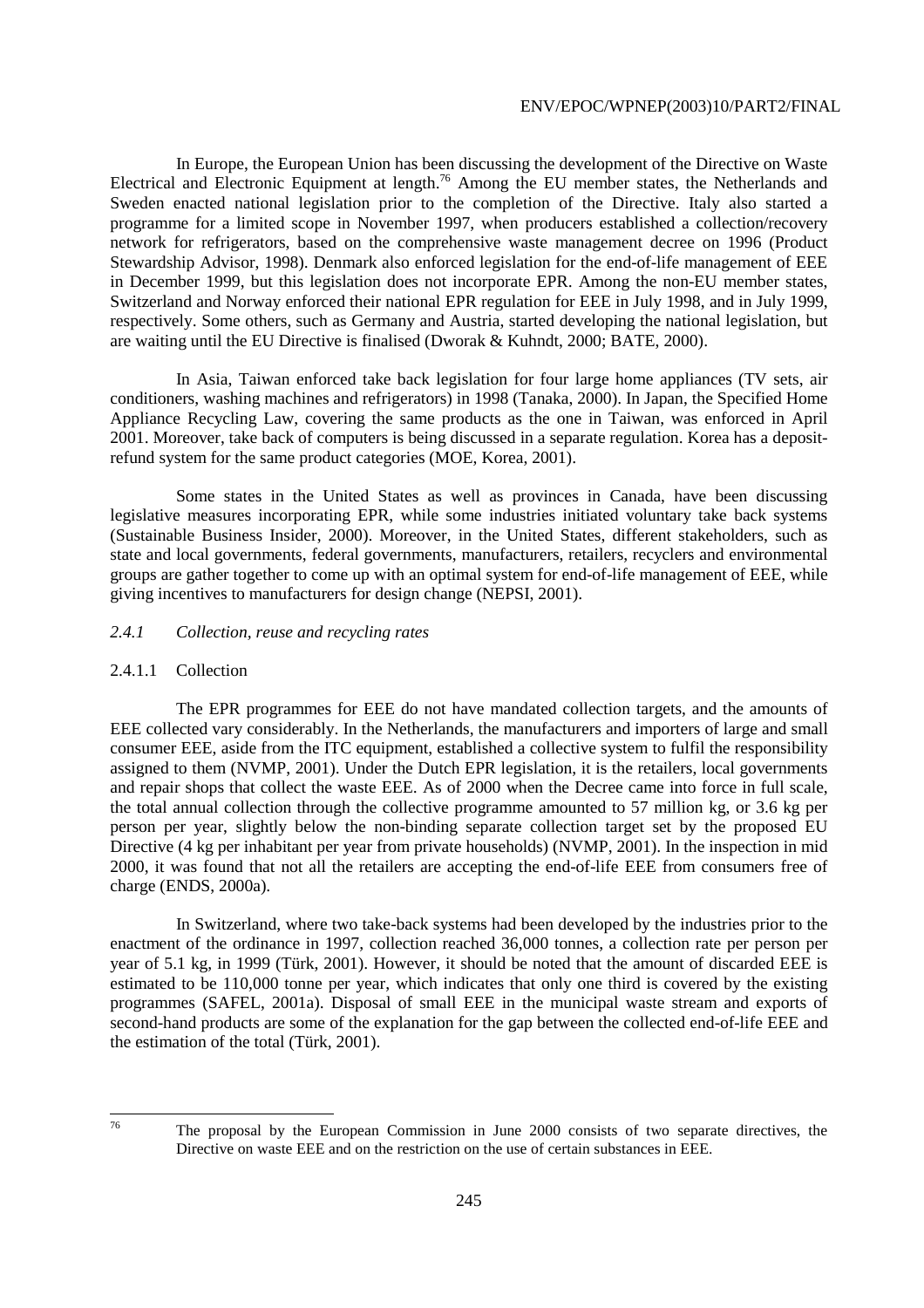In Norway, where EPR legislation was enforced in July 1999, it was found in December 2000 that 3 distributors have not fulfilled their responsibility of accepting the end-of-life EEE on one-for-one, old-for-new basis, while 5 major retail chains failed to inform consumers of their collection responsibility (ENDS, 2000f). Despite the 80% collection targets within the voluntary agreements in 1998, the annual collection of mobile phones was 25,000, while annual sales were about 1.5 million (ENDS, 1998a; ENDS, 2000g). It was also mentioned that small appliances, such as toothbrushes, drills, toys, alarm clocks and hair dryers, suffer low collection rates (ENDS, 2000g).

 In the German state of Lower Saxony, the separate collection only reached to 2.7 kg per person per year in 1999, although a 60% increase by weight was observed compared to 1995 levels. According to the survey, the programme achieved 100% collection of large household appliances (*e.g.* washing machines, stoves and dishwashers) and close to 100% collection of entertainment equipment (*e.g.* TV sets, computers, videos and stereos). However, for smaller items (*e.g.* electric razors, mobile phones and pocket calculators), only 30-40% collection was achieved (ENDS, 2001d).

 In Japan, manufacturers and importers are physically responsible for recycling. They built their own recycling plants, and securing enough end-of-life EEE is vital for the efficient management of these recycling facilities. Since the enforcement of the legislation in April 2001, a total of approximately 2.5 million products have been collected (more than 95% by retailers) in the first 3 months, leading to a projection of 10 million per year (METI, 2001). This would represent a decrease of approximately 3 million, or 25% compared to the annual collection (both by retailers and local governments) before the new programme was implemented (METI, 2001). As the end-users pay for the collection and recycling at the time of disposal, an increase of illegal dumping has been reported. Exports of second hand products and components continued as well (Miyasaka, 2001).

 It should be noted that a considerable amount of discarded products are probably not accounted for in official statistics, and determination of the number of such "grey-zone" products and their final disposition is very difficult.

# 2.4.1.2 Reuse and recycling

 Minimum reuse and recycling rates are mandated by most of the EPR programmes for waste EEE. One of the collective systems in The Netherlands, achieved a recycling rate of 86% for refrigerators and freezers, 75% for large home appliances, 78% for TVs, and 64% for other small appliances (NVMP, 2001). All these figures exceed the targets set in the advance notification sent to the Ministry of Environment by producers (75%, 74%, 69% and 53%, respectively) (NVMP, 2001). The Dutch legislation allows the inclusion of recycling by energy recovery.

 In Switzerland, about two-thirds of the large and small electrical appliances collected by one PRO in 1999 was materially recycled. The PRO handling the information and communication technology (ICT) equipment achieved material recycling rate of roughly 75% by weight. The Swiss law does not set numerical targets (Türk, 2001).

 In Japan, although data regarding the attainment of the minimum recycling rate is not available so far, the initial recycling requirement of 50 to 60% by weight (fulfilled by product reuse, component reuse and material recycling) was considered to be relatively easy to achieve (Bizen, 1999). However, the manufacturers strive to achieve higher recycling rates in anticipation of the introduction of higher recycling requirement in coming years (Tojo, 2001). It should be noted that under the Japanese law, the requirement must be fulfilled with material with no or positive monetary value.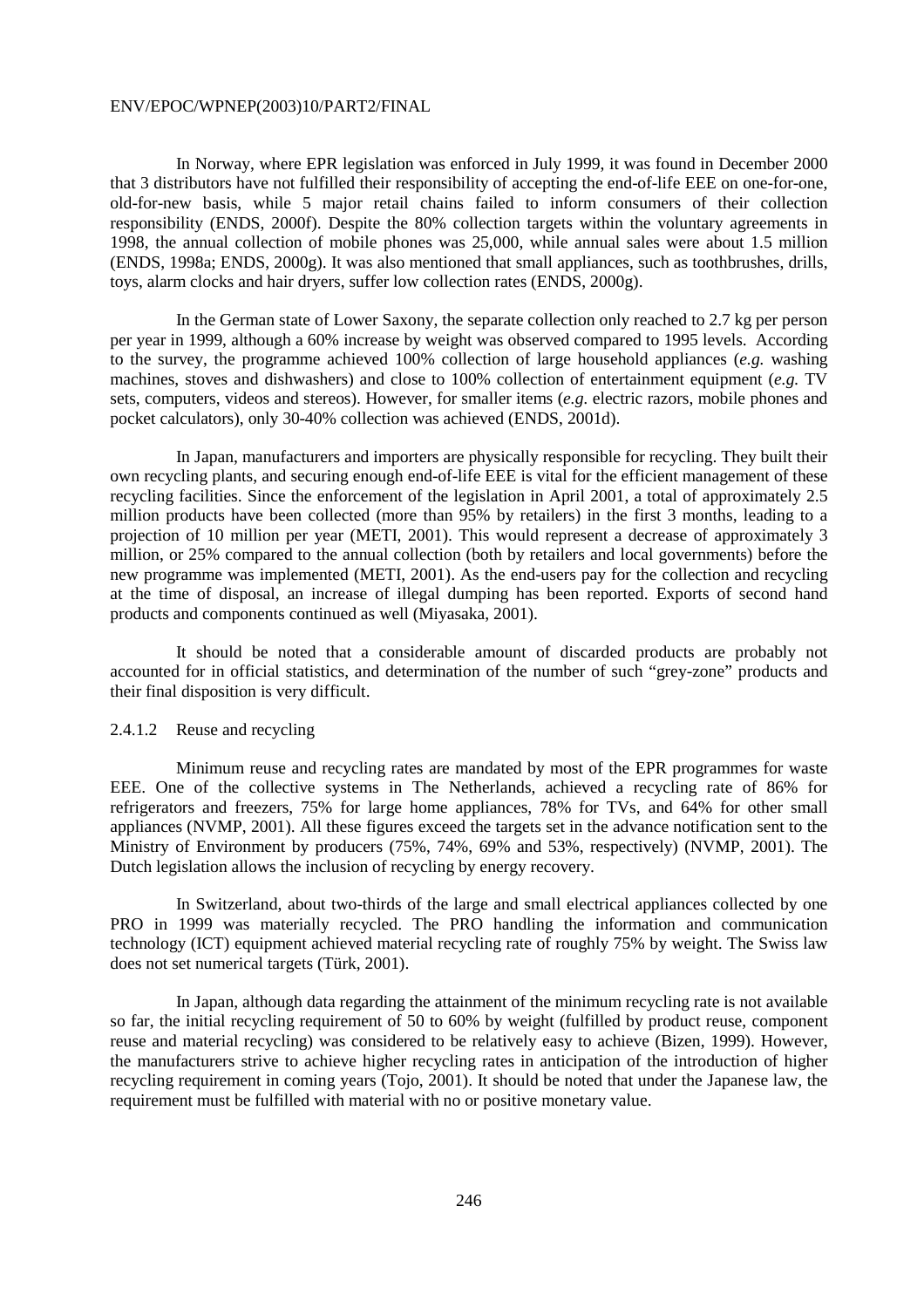# *2.4.2 Stimulation of innovation*

 Although not enforced, the discussion and anticipation of the EU Directive that restricts the use of heavy metals (lead, mercury, cadmium, hexavelent chromium and brominated flame retardants, with some exemption depending on the application) promoted vigorous efforts in the development lead free solders.

 Similarly, the producers strenuously search for ways to meet with the increased reuse and recycling targets that are anticipated (*e.g.* Japan), with the reuse and recycling requirement of the anticipated EU Directive, and with landfill restriction (*e.g.* The Netherlands). With regard to material use, measures that are taking place include uniformity of the type of plastics, marking of the type of plastics, development of recyclable plastics, replacement of plastics with magnesium alloy, reduction of use of hazardous substances, and development of refrigerants that have less impacts for ozone depletion and climate change (Mitsubishi, 1999; NEC, 1999; Matsushita, 1998; Sony, 1999; Tojo, 2001). With regard to structure, measures such as the reduction of the number of components, standardisation of screws, and uniformity of the direction of the screws are taking place (Mitsubishi, 1999; Tojo, 1999). All of these lead to the reduction of the cost for recycling.

 In Japan where manufacturers and importers are physically responsible for take back and recycling of discarded products, some manufacturers, in cooperation with some existing end-of-life management plants, conducted different projects for improved recycling technology (Sony, 1999; Matsushita, 1998).

 In the United States, the Design for the Environment (DFE) Program of the Environmental Protection Agency has conducted major research and demonstration projects aimed at improving the design of EEE. One project evaluated the life-cycle environmental impacts of liquid crystal display computer monitors as compared to cathode-ray tube monitors to assist the industry in determining whether substitution of cathode-ray tubes by liquid crystal display would constitute an environmental benefit, including reductions in leaded glass disposal from cathode-ray tubes (USEPA, 2001). The DFE Program is planning a life-cycle study of substitutes for tin-lead solder to assist producers in minimizing the environmental impacts of solder disposal.

In the Netherlands, where both visible and invisible fee systems are used, some of the producers that use both systems have complained that the system with the visible advance disposal fee was charging five times more than the actual recycling costs in February 2001 (ENDS, 2001c).

In Japan, consumers pay both the collection and the recycling costs at the time of disposal. The manufacturers as well as the retailers and local governments must announce the costs of the operation for which they are responsible. The initial costs that prominent manufacturers announced turned out to be the same, although the fees announced for the four products are perceived to be far less than the actual costs (Tokyo Metropolitan Government, 2000; Tanaka, 2001).

In Sweden, most of the producers are joining a collective system for recycling. Although the methods of treatment of certain components have been determined by the law, and are to be carried out in certified treatment plants, the Swedish law does not require any recycling rate achievement.

Comparing the costs that are born by consumers in the three countries, relatively close figures are observed between Switzerland and Japan, while the fees in the Netherlands and Sweden are significantly lower. Just as any other products, a simple comparison is difficult due to the difference in the range of responsibility, in achieved recycling results, in the recycling methods, and the like*.*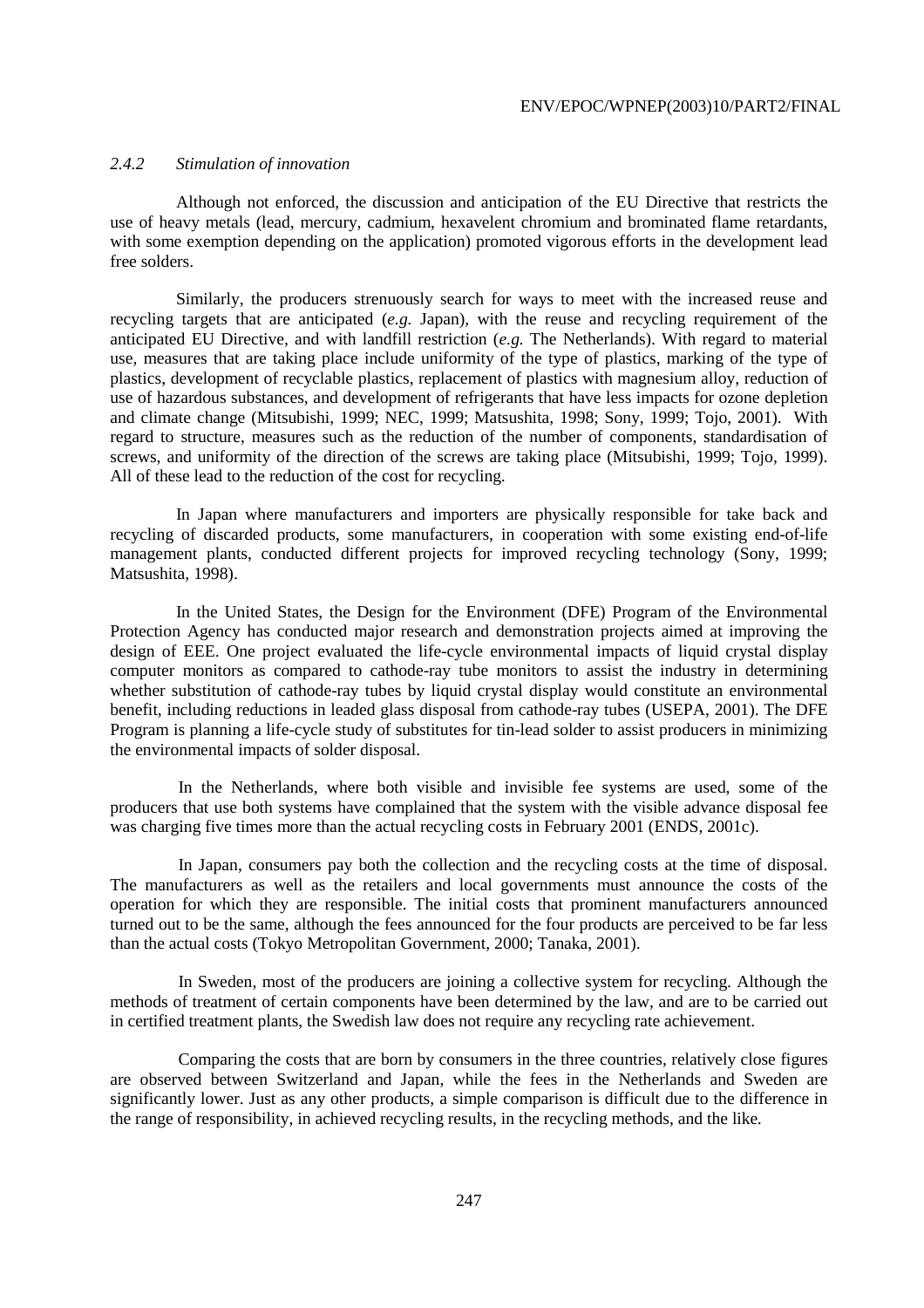|                      | <b>Switzerland</b>       | <b>The Netherlands</b> | $Japan*$                | <b>Sweden</b>                 |
|----------------------|--------------------------|------------------------|-------------------------|-------------------------------|
|                      | USD (in SFR)             | USD (in Euro)          | USD (in JPY:            | USD (in SEK)                  |
|                      |                          |                        | recycling fee $+$       |                               |
|                      |                          |                        | collection fee)         |                               |
| Refrigerators/freez  | 45 (75)                  | 15(17)                 | $37 + 3$ to 24 (4,600 + | Handled by local              |
| ers                  |                          |                        | 500 to 3,000)           | governments                   |
| TV <sub>S</sub>      | $12-42(20-70)$           | $4.4 - 15(5 - 17)$     | $22 + 3$ to 24 (2,700 + | $3-8(30-80)$                  |
|                      |                          |                        | 500 to 3,000)           |                               |
| Large home           | $9-26(15-43)$            | $4.4 - 15(5 - 17)$     | Air conditioners:       | $4-8(45-85)$                  |
| appliances           |                          |                        | $19 + 3$ to 24 (3,500 + |                               |
|                      |                          |                        | 500 to 3,000)           |                               |
|                      |                          |                        | Washing machines:       |                               |
|                      |                          |                        | $19 + 3$ to 24 (2,700 + |                               |
|                      |                          |                        | 500 to 3,000)           |                               |
| Small home           | $0.2 - 1.3(0.30 - 2.20)$ | $0-0.9(0-1)$           | Not covered by the      | $0.5-2(5-20)$                 |
| appliances           |                          |                        | legislation             |                               |
| <b>ICT</b> equipment | Determined by            | Internalised in        | Not covered by the      | Special                       |
|                      | weight                   | the price of the       | legislation             | agreements                    |
|                      |                          | new product            |                         | between                       |
|                      |                          |                        |                         | producers and the             |
| What is covered      | Collection from          | Collection from        | Manufacturers:          | <b>PRO</b><br>Collection from |
| by the cost?         | the retailers and        | collection points,     | Establishment of        | collection points             |
|                      | recycling                | retailers and          | collection points,      | and recycling                 |
|                      |                          | repair shops,          | collection from         |                               |
|                      |                          | recycling              | collection points and   |                               |
|                      |                          |                        | recycling               |                               |
|                      |                          |                        | Retailers and local     |                               |
|                      |                          |                        | governments:            |                               |
|                      |                          |                        | collection              |                               |
| Type of producer     | <b>Brand related</b>     | From retailers:        | <b>Brand related</b>    | Old for new                   |
| responsibility       |                          | old-for new until      |                         |                               |
|                      |                          | 2005, brand-           |                         |                               |
|                      |                          | related from 2005      |                         |                               |
|                      |                          | From local             |                         |                               |
|                      |                          | governments and        |                         |                               |
|                      |                          | repair shops:          |                         |                               |
|                      |                          | brand related          |                         |                               |
| Financial            | Refrigerators/freez      | ICT equipment:         | The last owners pay:    | Manufacturers                 |
| mechanism            | ers, ICT                 | invisible to the       |                         | the<br>fees<br>pay            |
|                      | equipment: visible       | consumers              |                         | invisible to the              |
|                      | advance disposal         | Others: visible        |                         | consumers to the              |
|                      | fee                      | advance disposal       |                         | PRO.                          |
|                      | Others: the last         | fee                    |                         |                               |
|                      | owners pay               |                        |                         |                               |

# **Table 2: Fees for some of the EEE in selected countries and financial mechanism (2001)**

Unit: USD, ( ) in local currency. Exchange rate: SFR 1 = USD 0.601575; Euro 1 = USD 0.88399; JPY 1 = 0.008036USD; SEK 1=USD 0.095443 (Forex, 2001) \*The recycling costs announced by prominent manufacturers and collection cost announced by retailers or local governments.

Source: SWICO (2001), S.EN.S (2001),NVMP (2001), Tanaka (2001), El Kretsen (2001)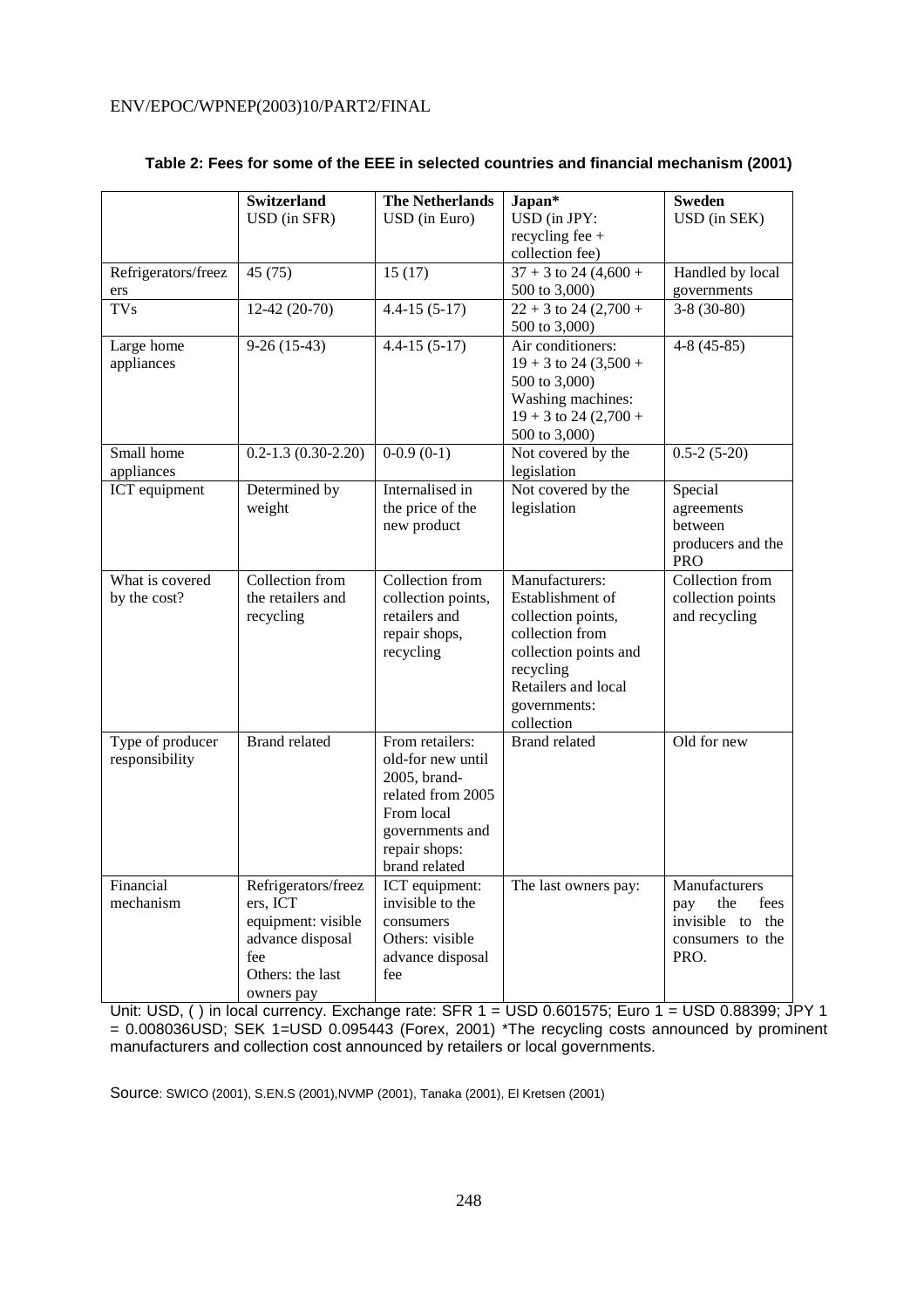# *2.4.3 Soft effects*

 In Japan where the manufacturers are directly involved in the development and management of recycling plants, enhancement of the communication between the upstream and the downstream actors has been reported (Tojo, 2001). Concrete measures taken include designers' study visits to recycling plants, information exchange via intranets, seminars held for designers by the personnel in charge of recycling, and designers' participation in dismantling exercises (Mitsubishi, 1999; Fujitsu, 2001; Tojo, 2001). Similarly, anticipating the EU Directive, prominent manufacturers of mobile phones conducted pilot projects for take-back and recycling, involving both retailers, transporting companies and recyclers (ECTEL, 1997).

 In order to survive in the market, component as well as material suppliers also started to develop alternatives with less hazardous substances (Nakanishi, 2000).

 Emergence of new businesses are observed, such as second-hand markets, collection service by convenience stores, and even monitoring equipment to film people that are engaged in illegal dumping (*e.g.* Japan) (Tanaka, 2001).

#### *2.4.4 Free riders*

 With a purely voluntary program (without government enforcement of responsibility for all producers), the classical free rider problem, where products enter the recycling system from companies that have not paid for the programme, can jeopardize the financial health of and producer support for an EPR programme, unless there is near universal participation from producers and importers. None of the programmes evaluated in this paper are purely voluntary.

 In EPR programmes where producers exercise their responsibility collectively and do not have brand-related responsibility, producers pay flat fees, most typically depending on the type of the product and its weight. Namely, as most of the common schemes deal with a wide range of products, with fast development of new technologies and materials, it is impractical to set up a differentiated fee among the same type of products depending on design for end-of-life management. As a result, the "green" companies subsidize the recycling of the products made by companies that have not redesigned their products to facilitate reuse and recycling. This issue has been debated heavily in the development of the anticipated EU Directive, and the opinion of the industry is split. The problem is one of the reasons why Denmark decided not to establish an EPR system (Christiansen, 1999).

# *2.4.5 Existing and orphan products*

 In dealing with management of the existing EEE that have a relatively long life span, EPR programmes allocate the responsibility differently. For example, in The Netherlands, up until 2005, producers are required to take back discarded products from retailers on an old-for-new basis, and take back their own products from take-back sites (aggregation points) and repair companies (brand-related responsibility). From 2005, all the take-back responsibility will be brand-related. The current proposal for the EU Directive requires collective responsibility for the existing products, while assigning either collective or individual responsibility after 2005.

 Some EPR programmes (*e.g.* Sweden) make producers responsible for taking back an old product when selling a similar new product regardless of the brand (old-for-new, one-for-one). In some others (*e.g.* Japan and partly Switzerland), the last owners are to pay at the time of disposal, and together with the back up system by local governments and designated legal entities (*e.g.* Japan), all the existing and orphaned products would be covered. However, non-brand related responsibility has a problem of not effectively giving incentives to the producers to change their products and product system, and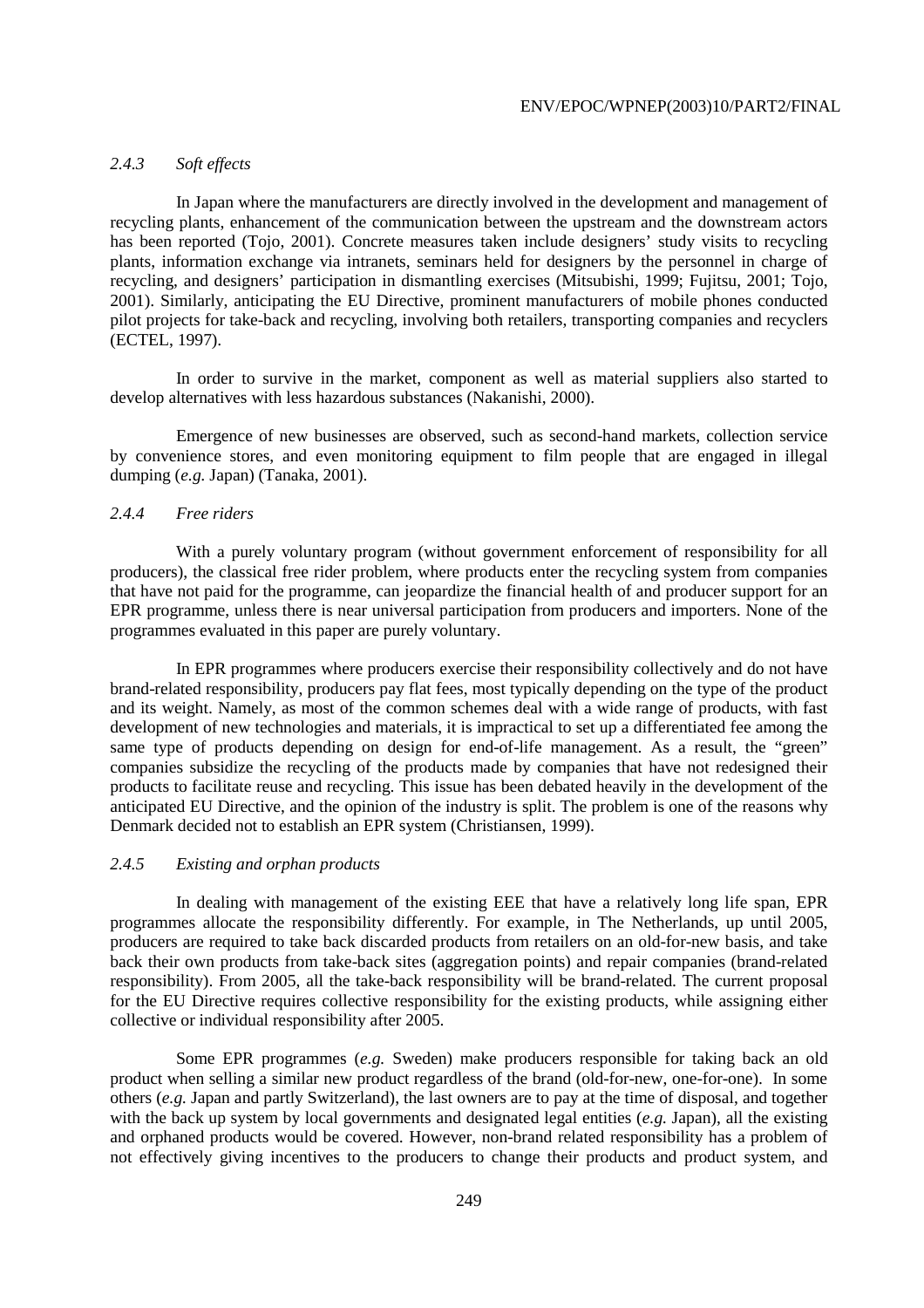illegal dumping or disposal in the municipal waste stream, is a serious concern with regard to the lastowner pays system.

 Use of an insurance premium as discussed in Sweden would solve the problem of orphaned products, but would not help the situation with existing products. The Dutch system has another approach for dealing with orphaned products: producers or importers must notify the financial scheme when withdrawing from business in the country. However, the feasibility of the enforcement of such a system is not clear.

# *2.5 EPR programmes for other products*

 Aside from the four products mentioned above, EPR programmes have been in place for, for example, household hazardous wastes (*e.g.* used oils) in British Columbia, Canada (mandatory), fluorescent tubes in Austria (mandatory), tyres in some countries (*e.g.* Sweden and the Netherlands: mandatory, the United States: voluntary), carpets (the United States: voluntary).

 Although the implementation of these programmes will not be evaluated here, experiences from these schemes will be mentioned in the following sessions whenever appropriate.

#### **3. Factors affecting the results of the programmes**

 Based upon the experienced of the EPR programmes for the four products presented in Section 2, this Section assesses the factors that have affected the results of EPR programmes. Factors discussed include: the characteristics of the products themselves; the type of EPR programmes; the manner in which different types of responsibility are allocated in the product chain; the financial mechanism used for funding the programmes; the use of targets for collection, reuse and recycling; the systems (infrastructure) surrounding the products for each stage of their life cycle; and the awareness and perception of actors in society affected by the programmes.

#### *3.1 Characteristics of the products*

# *3.1.1 Environmental and health impacts of discarded products*

 The potential environmental and health impacts of discarded products have affected the impetus for developing EPR programmes and the manner in which EPR has been implemented. As discussed, the primary environmental problem related to the post-consumer packaging is the volume it occupies in landfills, while the content of hazardous substances that is the most problematic in the case of batteries. In the case of EEE and cars, both the volume and hazardous substances content result in disposal problems and increased recycling and disposal costs. These increased waste management costs worsen the problems of illegal dumping and the exports to other countries of waste under the name of second-hand products leading to the dispersal of environmental and health problems.

 Depending on the types (quality and/or quantity) and magnitude of the waste problems that each country is facing, different products have become the focus for EPR. For example, in countries where the scarcity of disposal sites poses a major threat to society (*e.g.* Germany, the Netherlands, Japan), post-consumer products that have large volume such as packaging and large EEE have come first under EPR programmes. In other countries the emphasis is the environmental and health effects of hazardous substances in the products (*e.g.* Canada, Sweden).

 A high level of concern about these product disposal problems in the country, as well as recognised limitation in the capacity of conventional waste management systems to handle the problems, create an environment where the government responds by establishing an EPR programme for these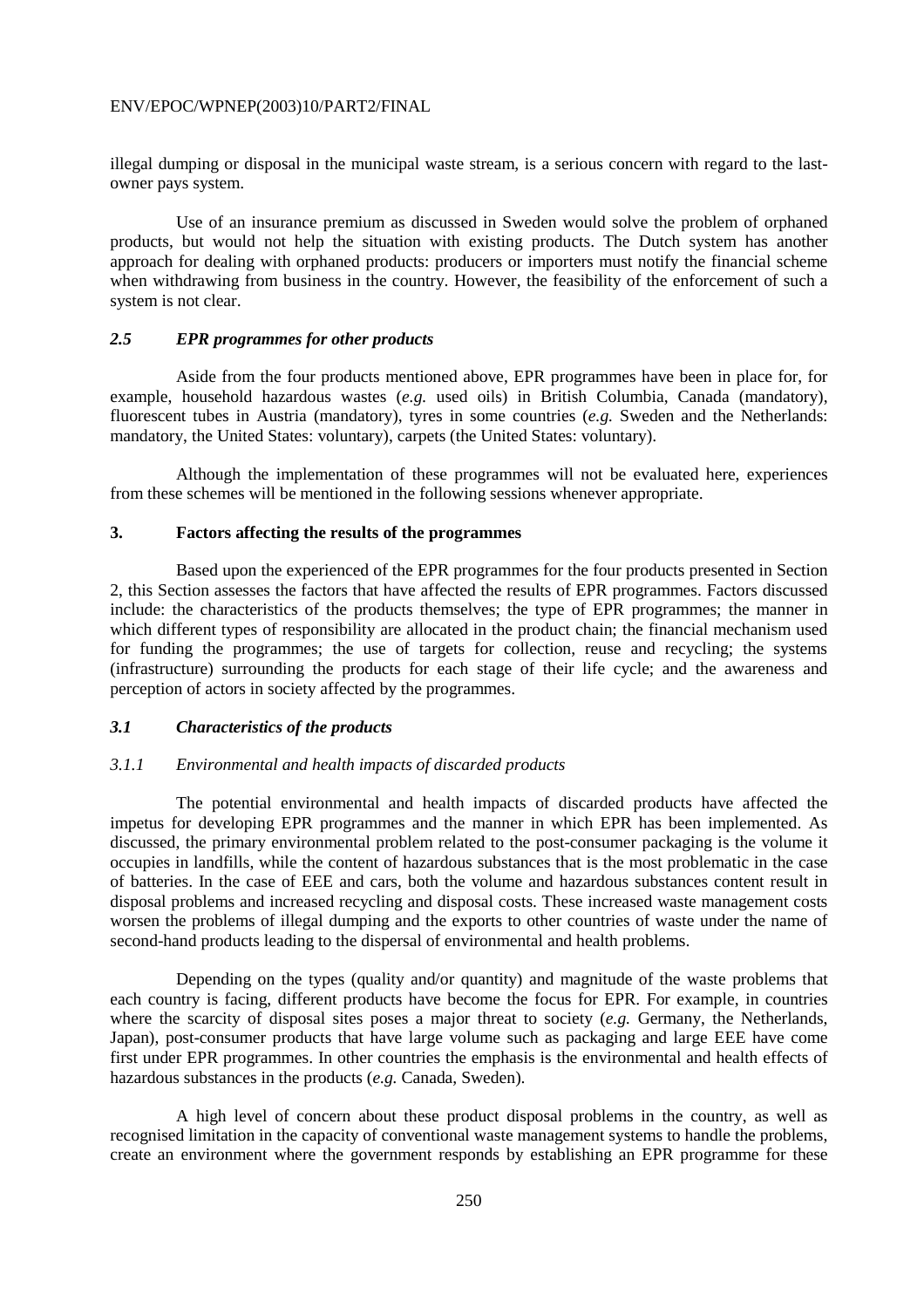products. Further, general awareness of the problems promotes the co-operation of consumers in EPR programmes, which is a prerequisite for the successful outcome of the EPR programmes (*e.g.* improved collection rates for batteries and packaging).

#### *3.1.2 Useful resources in the products*

 Recycling of cars, some EEE (*e.g.* old computers) and some packaging (*e.g.* aluminium cans, paper and glass) began prior to EPR programmes, without the significant involvement of producers, purely on a commercial basis due to the value of the materials that the products contain. These preexisting recycling systems can make it easier to set up an EPR programme for the products. However, if the recycling of a product is not economically profitable, or if an increased level of recycling is necessary that cannot be achieved on a market basis, there must be some direction provided by governments to change the market. While not the only means of encouraging recycling where the market has not adequately responded, EPR is a strong incentive because of its involvement of producers, both financially and in product design to make products more economically recyclable.

#### *3.1.3 Potential for design changes*

 EPR programmes are most effective in reducing waste generation and increasing recycling where there is a potential for product design changes that can reduce the costs of recycling. Example of such design change include elimination of hazardous substances (*e.g.* mercury and cadmium in batteries, lead in the components of EEE) or of unnecessary material (*e.g.* optimisation of packaging), increased reuse (*e.g.* transport packaging, refillable bottles, component reuse for some EEE), increased use of recyclable materials (*e.g.* change from plastic to metal and development of recyclable plastics in cars and EEE), and promotion of design for disassembly (*e.g.* bumpers and fuel tanks in cars, some components of EEE). For some products producer responsibility for take back and recycling may not send sufficiently strong signals to producers to implement design changes. This is typically the case with hazardous substances. EPR programmes for these products are often supplemented with hazardous substance restrictions.

## *3.1.4 Complex products versus simple products*

 At present, EPR programmes exist for both complex products (*e.g.* cars, EEE) and relatively simple products (*e.g.* packaging). For complex products programme implementation can be more difficult than for simple products. For instance, the measurement of recycling rates is more difficult for complex products because they have multiple components and multiple reuse and recycling pathways. Moreover, advance calculation of costs for recycling for complex products that truly reflect the environmental impacts is more difficult than for simple products, which hinders giving incentives to the producers to consider the end-of-life management of products at the design phase.

## *3.1.5 Durability of the products*

 Compared to products with relatively short life span (*e.g.* packaging, non-rechargeable batteries), products with long life span (*e.g.* cars, EEE, rechargeable batteries) add to difficulties in the management of EPR programmes. For instance, for products that are used for several years, a financial mechanism relying upon fees on the sale of new products generates revenue years before the product is recycled, making it difficult to predict ultimate recycling costs. A new EPR programme for durable products inevitably receives a backlog of existing products in the beginning that may have not been designed with recycling in mind and that may far exceed the ultimate volume of products projected to be handled by the programme. Durable products also increase the possibility of orphaned products coming into the system. It is also more difficult to evaluate the collection rate of durable products, because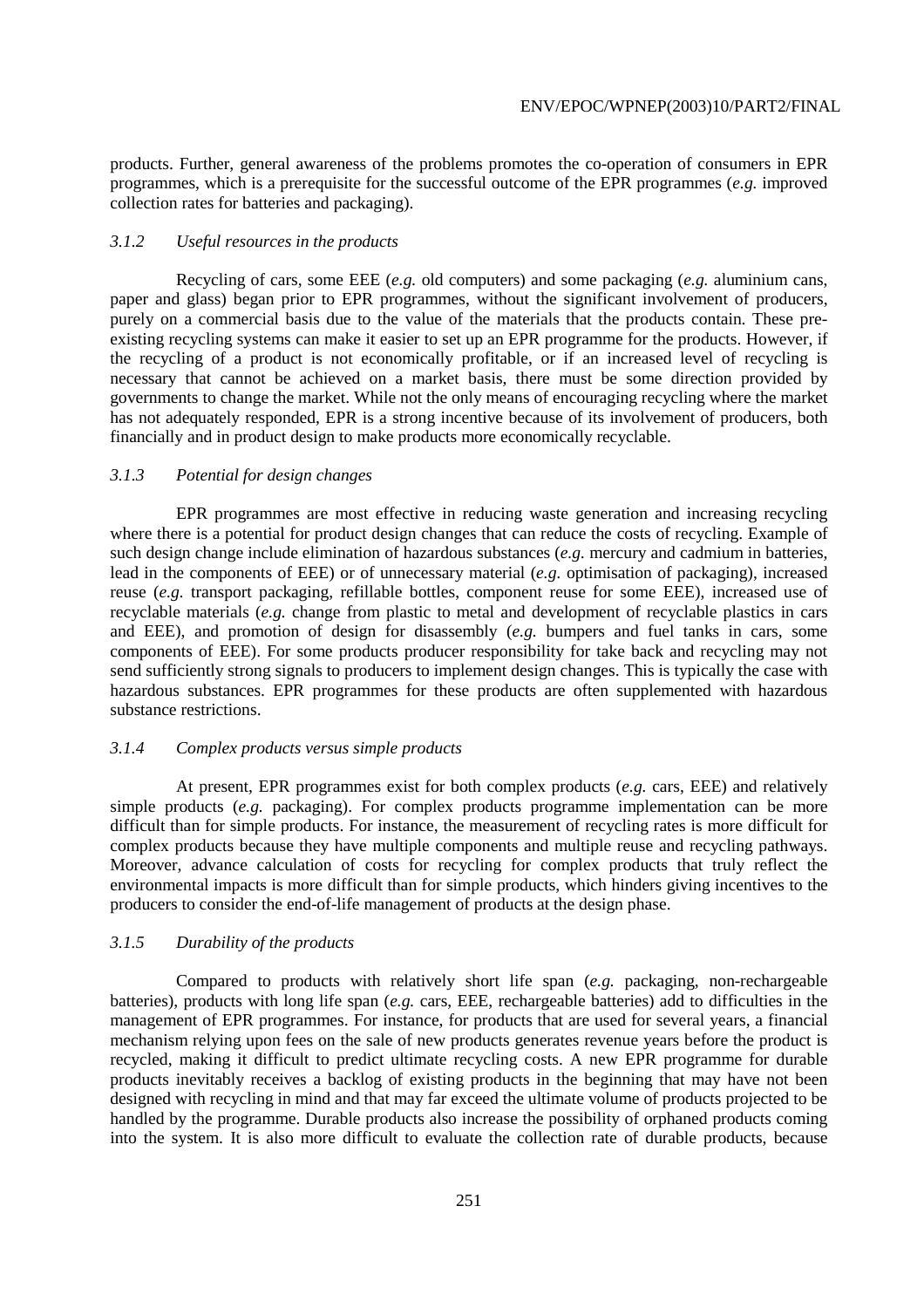current production rates have little to do with the volume of products being discarded that were produced years ago.

#### *3.1.6 Size, weight and ease of handling*

 Generally speaking, the smaller the size of a product, the less likely that it will be sorted from the waste stream unless sorting and collection is made very convenient and/or supported with financial incentives. This is illustrated in the low collection rate of small EEE in comparison to the large EEE (*e.g.* Switzerland, Norway), of batteries (*e.g.* Sweden), and of aluminium and plastics other than cans and PET bottles (*e.g.* Sweden).

 When products are heavy and difficult to handle (*e.g.* large home appliances) or perceived to be a direct harm when mixed with the rest of the waste stream (*e.g.* glass) unless the old products are picked up by the retailer when a new one is purchased, it often takes a while for consumers to bring the old products to established collection points. This is especially the case when they can easily store the old products in their homes. However, once consumers do decide to discard such products, they often bring them to the appropriate collection points, at least partly because the products are usually not accepted and easily introduced in the municipal garbage collection.

 For large appliances that are readily identified by brand, individual producer take back is possible which results in more direct participation by the producer and greater opportunities for individual design changes and competition among producers for reducing recycling costs.

 When the size of the individual products is small (*e.g.* packaging, batteries), producers tend to establish a collective system to maximise the efficiency of collection and recycling.

#### *3.1.7 Similar products and confused consumers*

 If the scope of an EPR programme is limited to certain types of products among the wide range of products that have a similar function (*e.g.* nickel cadmium batteries among batteries), as is common in voluntary EPR programmes, products that are not covered by the programme would still come into the system. For example, collection stations for nickel-cadmium batteries in different retailers in France ended up receiving all types of batteries, primarily because consumers were unable to distinguish different types of batteries (Beaurepaire, 1997). This creates problems and added expense for the collection and recycling system and results in free riders if the erroneously collected products are recycled by the EPR programme without payment by the producers.

 Even if consumer information campaigns are undertaken or labels are created for participating products, consumers still often place non-participating products in the collection scheme. This has been experienced in the case of packaging (*e.g.* Sweden for glass bottles for wines with no labels, kerbside collection of packaging not licensed by the DSD system in Germany) and in many collection systems for batteries.

 Mandatory EPR schemes are more likely to include in their scope all similar products and, as a result, avoid the problem of consumer confusion and free riders. Furthermore, in countries where all types of batteries are covered under mandatory EPR programmes (*e.g.* Switzerland, Austria, the Netherlands), relatively high collection rates have been demonstrated as compared to having separate collection paths for different batteries. While an EPR programme may not be a high priority for certain types of batteries that are relatively non-hazardous, their collection and recycling in a universal battery programme still provides environmental benefits from recycling of non-renewable resources.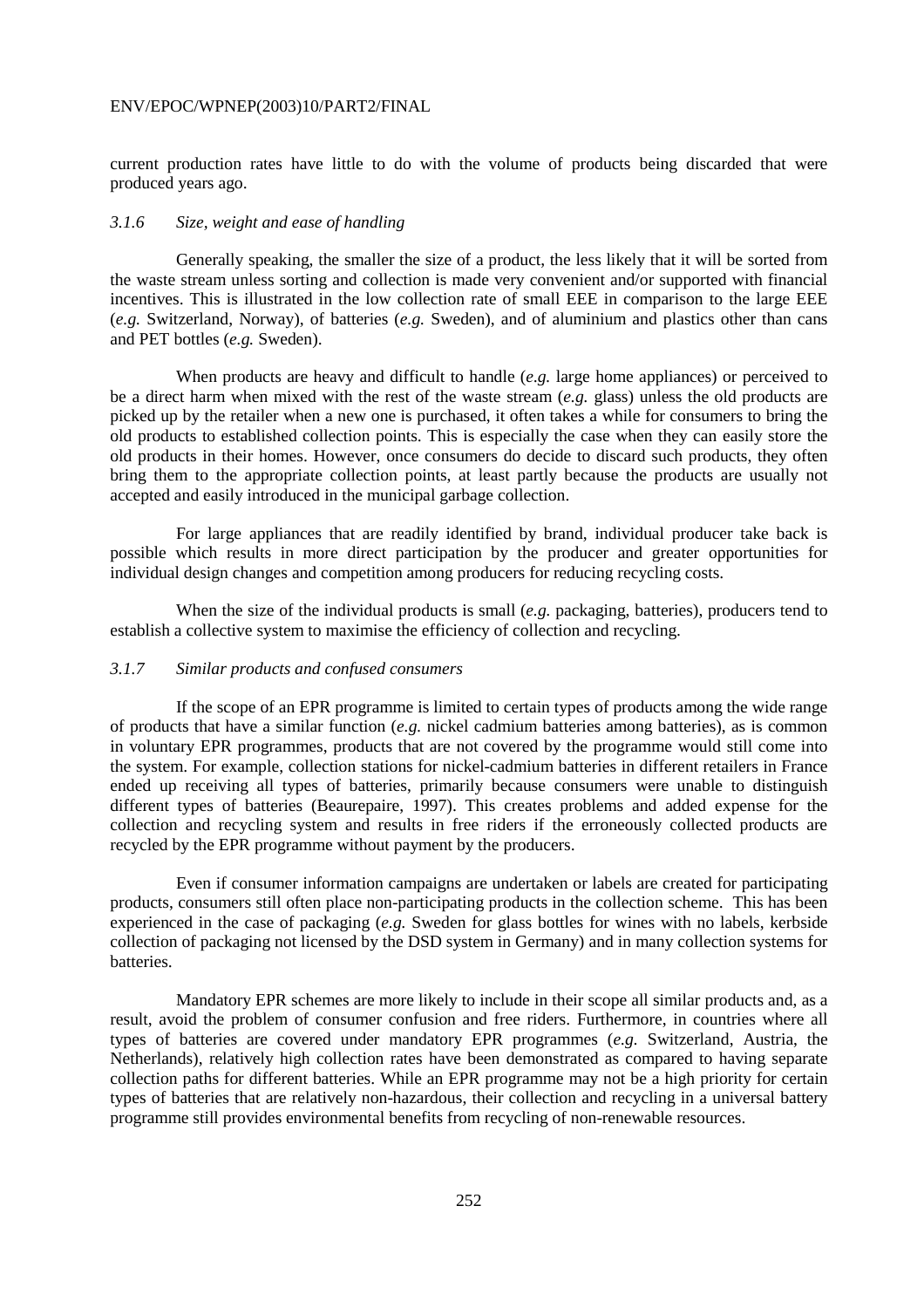## *3.1.8 Overlapping EPR programmes for components in complex products*

 In some countries, in the case of EPR programmes for complex products (EEE and cars), some of the components within the products (*e.g.* batteries in EEE, batteries, tyres and EEE in cars) are covered in other EPR programmes. On one hand, this may create a synergy in developing an efficient logistics for take-back and treatment. On the other hand, it may cause confusion on the side of producers and consumers, and delay the implementation of the programmes.

 Some governments have delayed programmes to avoid overlapping producer responsibilities. In Austria, where concerns about the hazardous substances in the batteries in discarded mobile phones were raised, the government decided to wait to implement any measures until the proposed EU Directive for waste EEE is enforced. In Sweden, an EPR programme for tyres was introduced prior to the enforcement of the EPR programme for cars. It was decided that the tyres attached to the cars would be exempt from the EPR programme for tyres.

## *3.2 Voluntary or Mandatory EPR programmes*

 One major difference in the implementation of EPR programmes is whether the programmes are voluntary or mandatory. For the products evaluated, there is a definite shift from voluntary initiatives of producers to the introduction of mandatory programmes by governments, or a combination of both. The primary reasons for the shift include the free rider problem and the apparent ability to achieve higher collection, reuse and recycling rates with mandatory programs, particularly those with targets for collection and recycling. In general, mandatory EPR programmes with mandatory numerical targets achieve higher collection, reuse and recycling rates as compared to voluntary programmes (*e.g.* battery collection in Switzerland, the Netherlands, Austria). Setting targets for the operation of collective systems with the threat that an eco tax or retailers' collection responsibility will be imposed is also effective in meeting the targets (*e.g.* Belgium for batteries, Germany for DSD system).

 Almost all the voluntary programmes suffer from free riders, caused either by deliberate abuse by non-members or by confusion of consumers who return the products of non-members to the members-only collection system. To avoid the free rider problem legislation typically mandates that all producers of the product must either be individually responsible or participate in the collective system. (*e.g.* Germany for packaging, batteries for Belgium).

 Aside from re-enforcing the existing voluntary scheme, the threat of the introduction of a mandatory EPR programme often leads to the establishment of a voluntary one (*e.g.* batteries in the United States where different states start to enforce EPR programmes at the state level).

 Mandatory programmes could have another benefit. People in charge of EPR programmes and end-of-life management in a company have found it easier to communicate the necessity to allocate resources for the fulfilment of EPR requirements if the programme is mandatory (Tojo, 2001).

## *3.3 Allocation of responsibility*

 The types of responsibility allocated to producers in different programmes can be divided into physical responsibility and financial responsibility. The level of co-operation among the producers distinguishes the form of responsibility as either collective or individual.

## *3.3.1 Physical and financial responsibility for collection*

 Different EPR programmes take different approaches in allocating physical and financial responsibility for collection. In some cases, producers (manufacturers, importers) and retailers have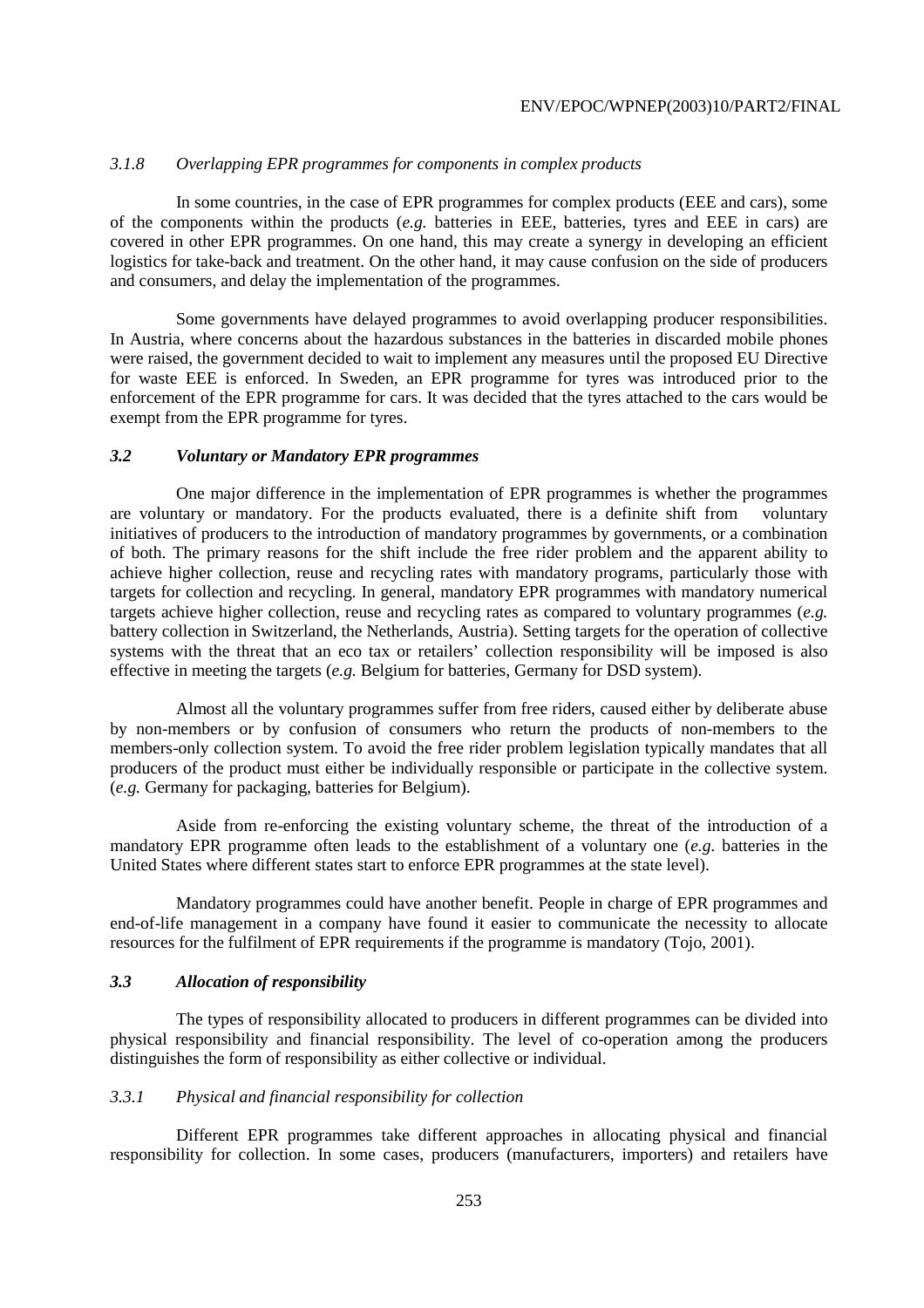jointly created their own collection infrastructure and manage the system (*e.g.* packaging in Germany, aluminium cans and PET bottles in Sweden). This means that producers and retailers bear both physical and financial responsibility.

 Many programmes allocate partial or full responsibility for collection to retailers (distributors) (*e.g.* EEE in Japan, The Netherlands, Norway and Switzerland). Retailers are typically responsible for collection of a discarded product when they sell a similar new product (old-for-new) (in all the EEE programmes mentioned above). In addition, some programmes (*e.g.* Japan, Norway, Switzerland) make retailers responsible for collection when a consumer wishes to bring back a discarded product that the retailers themselves sold before. Aside from the Japanese system where the last-owner-pays for the collection, retailers in other systems are both financially and physically responsible for collection. In the case of EPR programmes for batteries in the United States, the collection by retailers is fully financed by the licence fees paid to the PRO by producers.

 Retailer responsibility for collection provides the possibility of reverse logistics, where trucks for new product delivery can be used for take back of old products. Retailer responsibility also takes advantage of the consumers' tendency to bring back a used product to make sure that they can get the correct new product (*e.g.* batteries) (Beaurepaire, 1997). Finally, some retailers have experienced that participating in the programme help consumers identify their shops (*e.g.* batteries in the United States). A pilot project for the recycling of used electronics in one state in the United States found that 7.5% of the consumers go to the retailers participating in the pilot project for the first time, because of the collection service (Minnesota, 2001).

 Local governments are often involved in collection. In some cases, local governments bear both financial and physical responsibility (*e.g.* household packaging in the Netherlands, Japan). In others, manufacturers and importers cover the full costs of collection (*e.g.* batteries in Sweden) or partial costs (*e.g.* packaging in France; batteries in the United States), and local governments bear physical responsibility for establishing collection points (*e.g.* batteries in the United States) and for collection of discarded products that are not covered under the producer or retailer take back responsibility (*e.g.* EEE in the Netherlands, Norway and Japan). Sometimes public, as well as private institutions co-operate in collection (*e.g.* batteries in the United States).

 One of the common reasons why local governments are involved in, or responsible for, collection is that they have an existing solid waste collection infrastructure that need not be duplicated. This is particularly the case for products that have been traditionally collected and recycled by local governments, such as packaging. Although a shift in financial responsibility may be called for, local governments often wish to retain their roles for end-of-life management for employment reasons and to ensure that products are collected and managed properly. However, producer responsibility for at least part of the collection of discarded products not only reduces the financial burden of local governments, but also stimulates innovation in transportation and collection logistics, and in design of products for easy collection and sorting.

 One of the challenges in the collection of post-consumer products is the availability of space. Small retailers and local governments with limited storage space may not be able to store sufficient quantities of discarded products for long periods to make transport more efficient. As a solution, many EPR programmes for large products (*e.g.* EEE in Norway, Japan, Sweden) mandate that producers set up take-back sites, where the parties responsible for collection can bring the collected products. In the case of deposit-refund systems for aluminium cans and PET bottles in Sweden, compensation has been provided to the retailers for accepting each aluminium can and PET bottle to help pay for storage space and other collection expenses (Lindhqvist, 2000).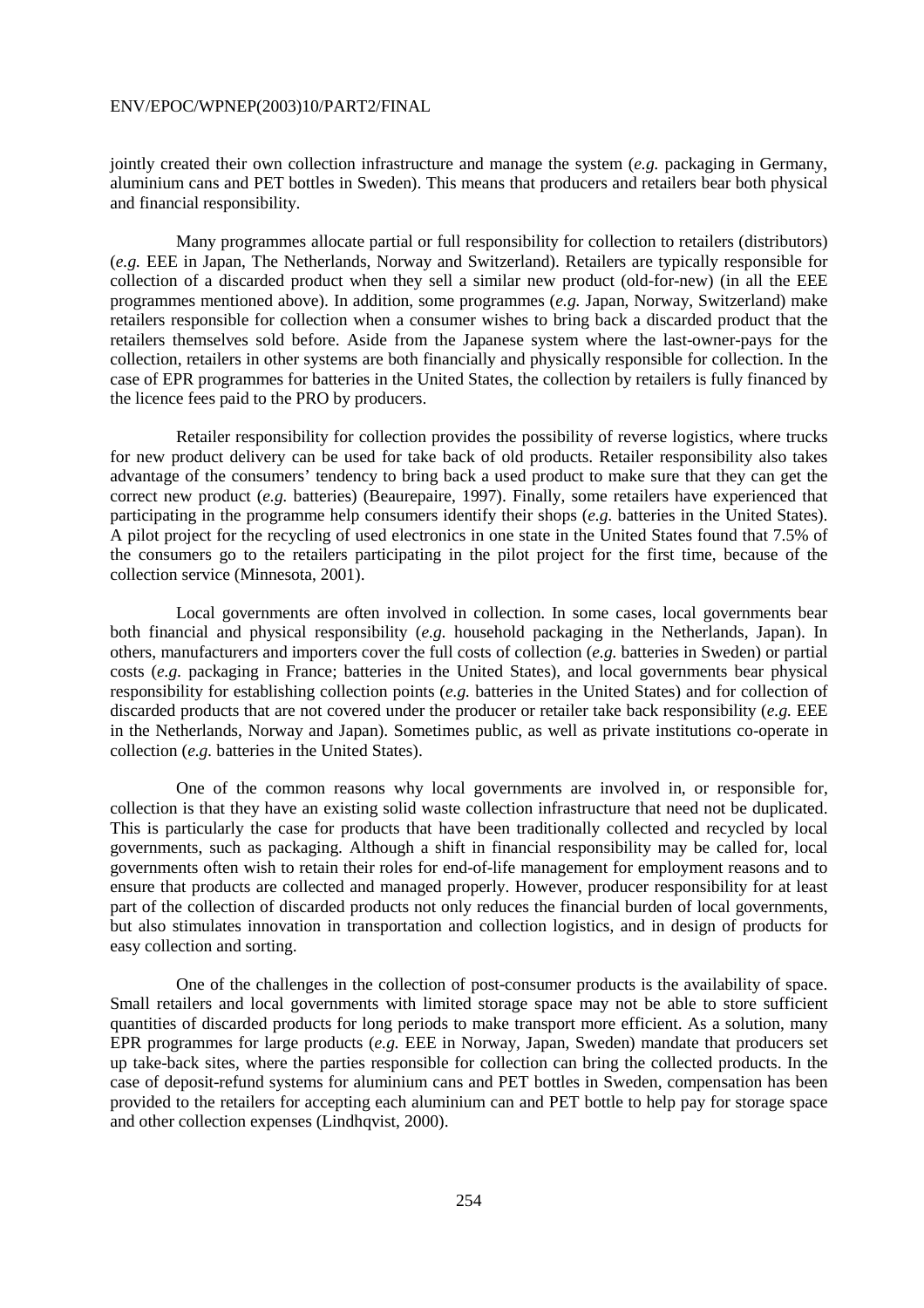When producers are responsible for sorting collected products (*e.g.* batteries), they have incentives to introduce measures to facilitate sorting, such as labels and codes to distinguish mercury and non-mercury batteries and for distinguishing different types of plastics.

#### *3.3.2 Responsibility for recycling and collective versus individual responsibility*

 In most of the EPR programmes, producers bear financial responsibility for recycling (and environmentally sound treatment of the residues), while delegating the physical responsibility to a third party by establishing a collective system together with other producers. The limitation of the capacity and resources of individual producers, the difficulty and inefficiency of establishing multiple recycling infrastructures, and the inefficiency of individual producers negotiating with different actors for end-oflife management are the main reasons for the establishment of a collective system.

 In the case of packaging and batteries, almost all the EPR programmes are run collectively by a third party organisation, or Producer Responsibility Organisation (PRO). Typically, the members of the PROs pay fees to the organisation that are based on the material (packaging), the types of the products and the substances contained in the product (batteries) and on the weight of the products. The fee structure usually reflects the cost of the collection and recycling of such materials, and as mentioned before, encourages a producer to work on design changes and substitutions of materials, so that the total fee paid decreases.

 In the case of complex products, such as cars and EEE, the setting of the fee in a collective system is not as straight forward. In a system where the fee is determined merely by the type of the product and its weight/size, the environmental characteristics of the products (*e.g.* easy to disassemble, reuse and recycle and containing less hazardous substances) that affect the costs for end-of-life management would not be reflected. This would result in an overpayment by manufacturers that work hard on design for end-of-life management to support the recycling of products from manufacturers who do not. Consequently, there is less incentive for design changes in collective systems where flat fees are charged. The anticipation of the problem of not being able to set differentiated fees that reflect the environmental characteristics of the product was one of the reasons why the Danish system did not incorporate the concept of EPR in their waste EEE regulation (Christiansen, 1999).

 Collective systems have been developed not only under an EPR programme where producers are responsible for the take back and recycling of an old product when they sell a similar new product (old-for-new, one-for-one responsibility, *e.g.* EEE in Sweden), but also under the programme where the producers are responsible for their own discarded products (brand-related responsibility, *e.g.* Switzerland for all the EEE covered under the Ordinance, the Netherlands for cars and EEE except for ITC equipment).

 In contrast to collective systems, where it is difficult to achieve design incentives through collective fee structures, an EPR programme where producers receive brand-related responsibility and the responsibility is carried out individually (*e.g.* cars in Sweden, four home appliances in Japan) can provide greater incentives to manufacturers to establish communication between designers and end-oflife managers and to strive for design for end-of-life management. Producers have a strong incentive to determine the real costs of recycling their products in order to negotiate with recyclers. In the case of the Japanese EPR programme for EEE, for instance, the individual physical responsibility allocated to producers has resulted in direct communication between designers and recyclers.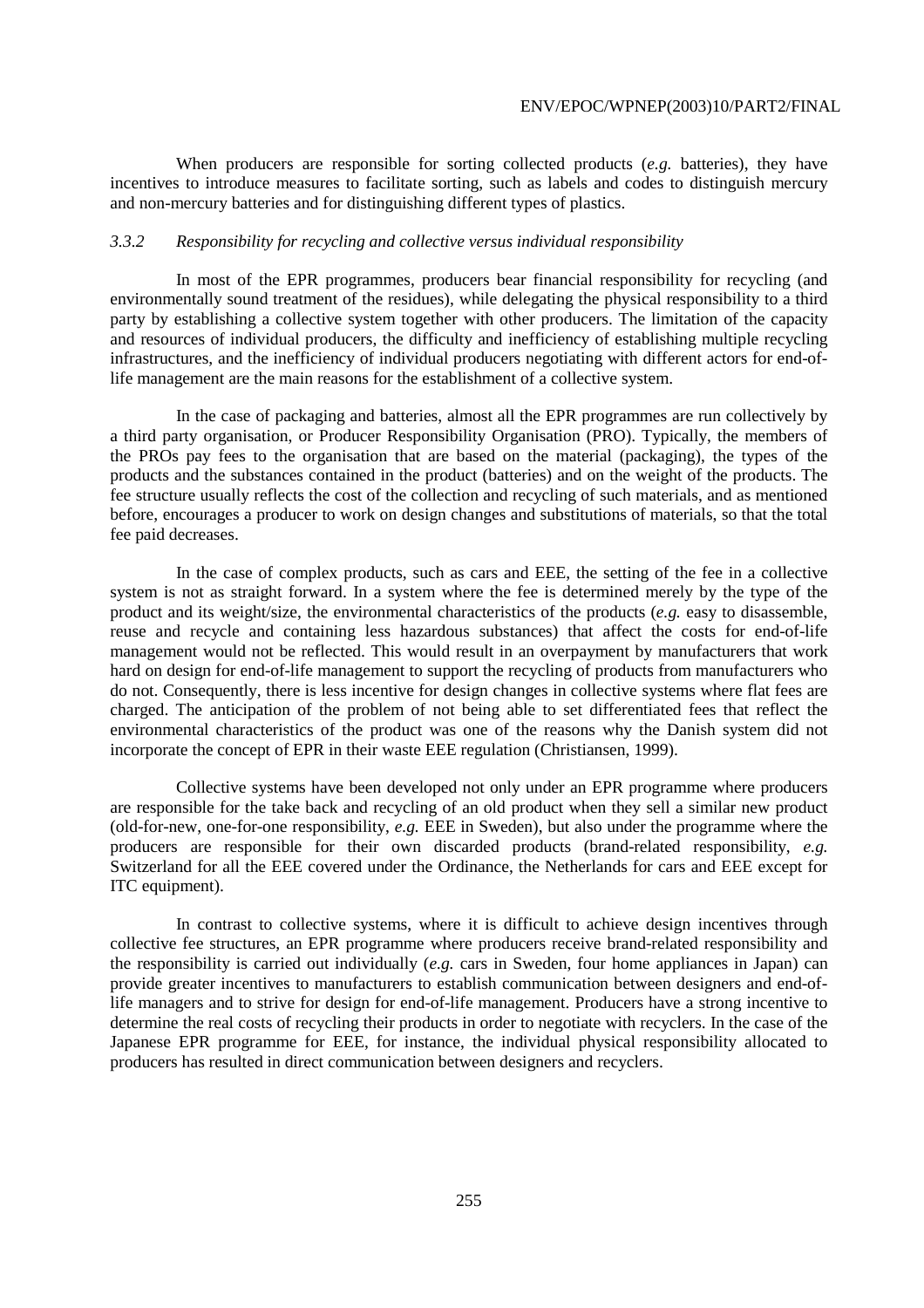#### *3.3.3 Existing, orphan and new products*

 In the case of products with long life span (cars, EEE and rechargeable batteries), the allocation of responsibility for new, existing and orphaned products is essential. Various measures have been taken for cars (differentiated enforcing timing for existing and new cars, and differentiated recycling rates) and EEE (applying old-for-new rules, making the last owners pay, or making all the existing producers responsible for existing products). There are no differences between new and existing products with the last-owner-pays system, nor are there orphaned products. But the disincentive for collection created by the payment requirement has resulted in continued disposal of products in the municipal waste stream and illegal dumping.

#### *3.4 Financial mechanism*

 In all EPR programmes, it is ultimately the consumers who bear the costs. The questions are when, and in what manner consumers pay? From this perspective, there are three basic financial mechanisms: 1) visible advance disposal fee systems; 2) invisible advance disposal fee systems; and 3) last-owner-pays systems. Among the visible advance disposal fee systems, a deposit-refund system, with its unique characteristics of the deposit, will be discussed separately.

#### *3.4.1 Visible advance disposal fee systems*

 In a visible advance disposal fee system, the consumer is made aware that a specific amount of the purchase price of a product goes to support an end-of-life management system for that type of product. Examples include some programmes for EEE (*e.g.* Netherlands except for ICT equipment, Switzerland for refrigerators, freezers, air conditioners and ICT equipment) and for cars (*e.g.* Netherlands).

 One purpose of visible fee systems is to make consumers aware that they are paying for the end-of-life management of the products. While this may have a general educational effect, the true advantage would come from a differentiated fee that would reflect the individual product's recycling costs or design for recycling characteristics (*e.g.* hazardous substances in the product, ease of disassembly).

 However, so far, advance disposal fees have not been differentiated within the same type of products. The flat disposal fee does not give any signal to the consumers as to which products are more recyclable or less environmentally harmful at the end of their lives. Moreover, due to the uncertainty of the development of future recycling technology and the market for recycled materials, it is very difficult to calculate the costs of future recycling, especially for products with a long life span.

#### *3.4.2 Invisible advance disposal fee systems*

 Most of the EPR programmes for packaging and batteries completely internalise the costs of end-of-life management within the price of the product and make it invisible for consumers. Producers of ICT equipment in the Netherlands also chose the invisible advance disposal fee system scheme. The advance fees can be collected either directly from the consumer at the point of sale or can be collected from producers based upon their total sales.

 One advantage of an invisible fee is that the consumer does not perceive the added cost of the product as a government-imposed tax. Instead, it is part of the cost of production, like labour or materials. An invisible fee leads to efforts by producers to reduce the costs for end-of-life management so that the final price of the products is as low as possible.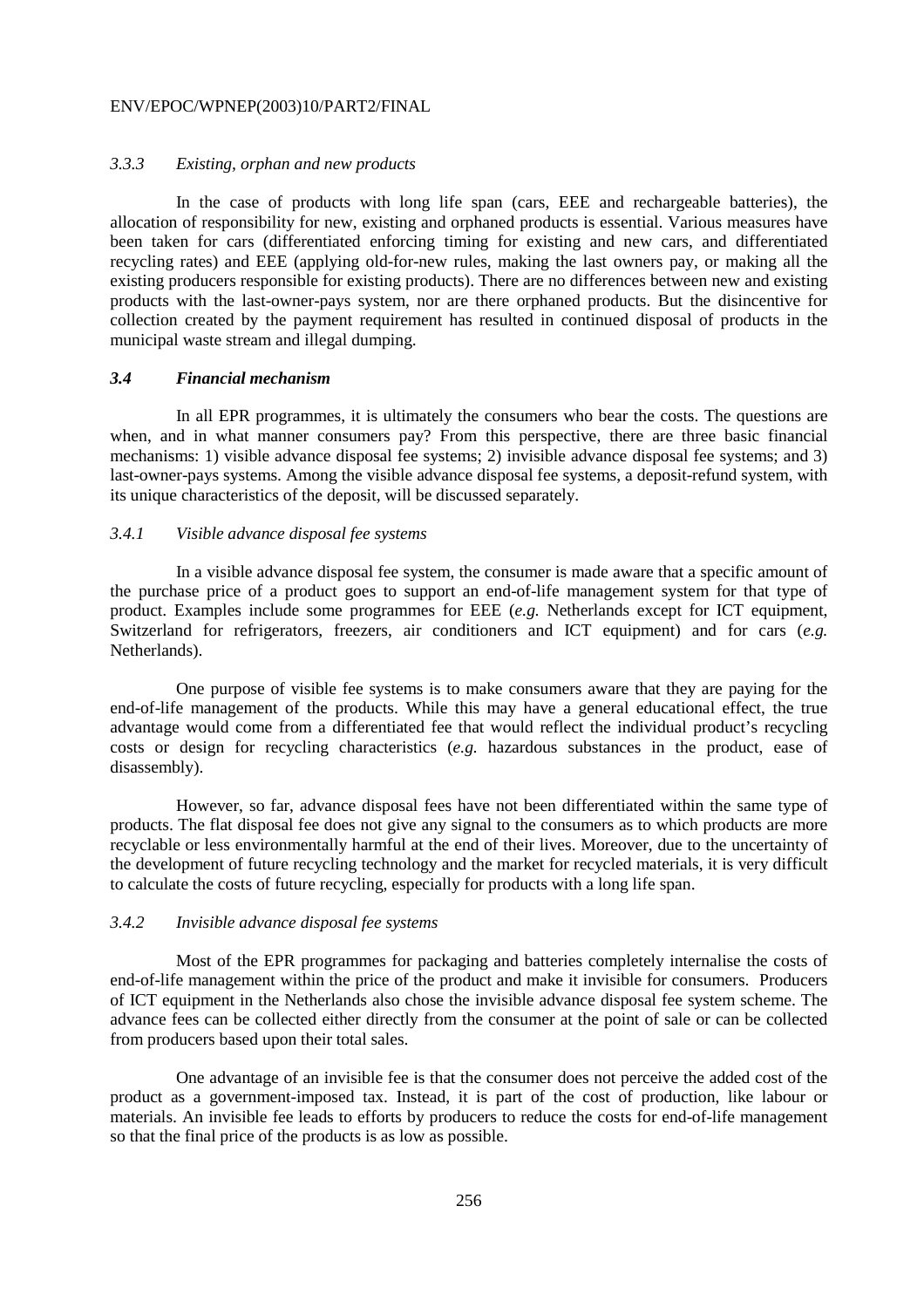In the case of packaging and batteries, as previously discussed, the cost for implementation is covered by the fees collected by the common scheme or by the government. The fees are set depending on the type and weight of the packaging and batteries that are sold on the market.

#### *3.4.3 Deposit-refund systems*

 A traditional deposit-refund system, which has been used for packaging in many countries, has consumers paying the deposit at the time they purchase the product and receiving the same amount as a refund when they return the used product to the collection system. Most deposit-refund systems achieve very high collection rate because of the financial incentive for return by the consumer. The high collection rate, in turn, encourages producers to maximise reuse opportunities, to improve the recyclability of the materials and to make the recycling as economically efficient as possible.

 The traditional deposit-refund system has three financial sources for operation of the system of collection, reuse and recycling: 1) unredeemed deposits from products that are not returned; 2) sales of materials that are reused or recycled; and 3) interest gained from the deposits while they are pooled in the fund. If most of the products are returned for refunds, there is a risk that limited funds are available for the administration of the system.

 A financial mechanism used for aluminium cans and PET bottles in Sweden is a combination of deposit refund system and invisible advance disposal fee system. In this system, in addition to the deposit, which is the same amount as the refund, administration fees are added in the price of the product. This hybrid system makes it possible to give a reasonable financial incentive to the consumers while financing the collection and recycling system in a sustainable fashion.

#### *3.4.4 Last-owner-pays systems*

 The last-owner-pays system has been used for four home appliances in Japan and for certain EEE in Switzerland. In Japan, the producers must announce in advance the fees that are charged for take back and recycling of their products that are currently collected, and the retailers, for their collection programmes. In Switzerland, the collective scheme determines the flat fees to be charged to the last owner, depending on the weight and type of the products. The system has the advantage of making the price as close to the actual recycling costs as possible. Moreover, as long as the infrastructure for end-oflife management exists, the problem of existing and orphaned products is eliminated.

 However, as discussed earlier, mixed disposal in the municipal waste stream and illegal dumping, including the export of discarded products as second-hand products, have been experienced in these systems.

## *3.4.5 Management of the fees*

 For advance disposal fees, the management of the collected fees also affects the implementation of the EPR programme. In cases where fees are handled collectively, they often function like a pension system for retirement. Fees are collected for new products sold and used to pay for recycling of old products that are discarded now. For the products that have a long life span (*e.g.* EEE, cars, rechargeable batteries), fluctuations in recycling costs, changes in revenue from recycled materials, and changes in the number of new products sold create uncertainties in the financial management of the scheme over the long term. This is especially the case if the sale of a certain product (*e.g.* nickelcadmium batteries) is banned, while the existing products are still collected for recycling.

 A new approach is for the individual producer to collect the recycling fee when the product is sold, but to set it aside to be used for the recycling of that particular model of product when it reaches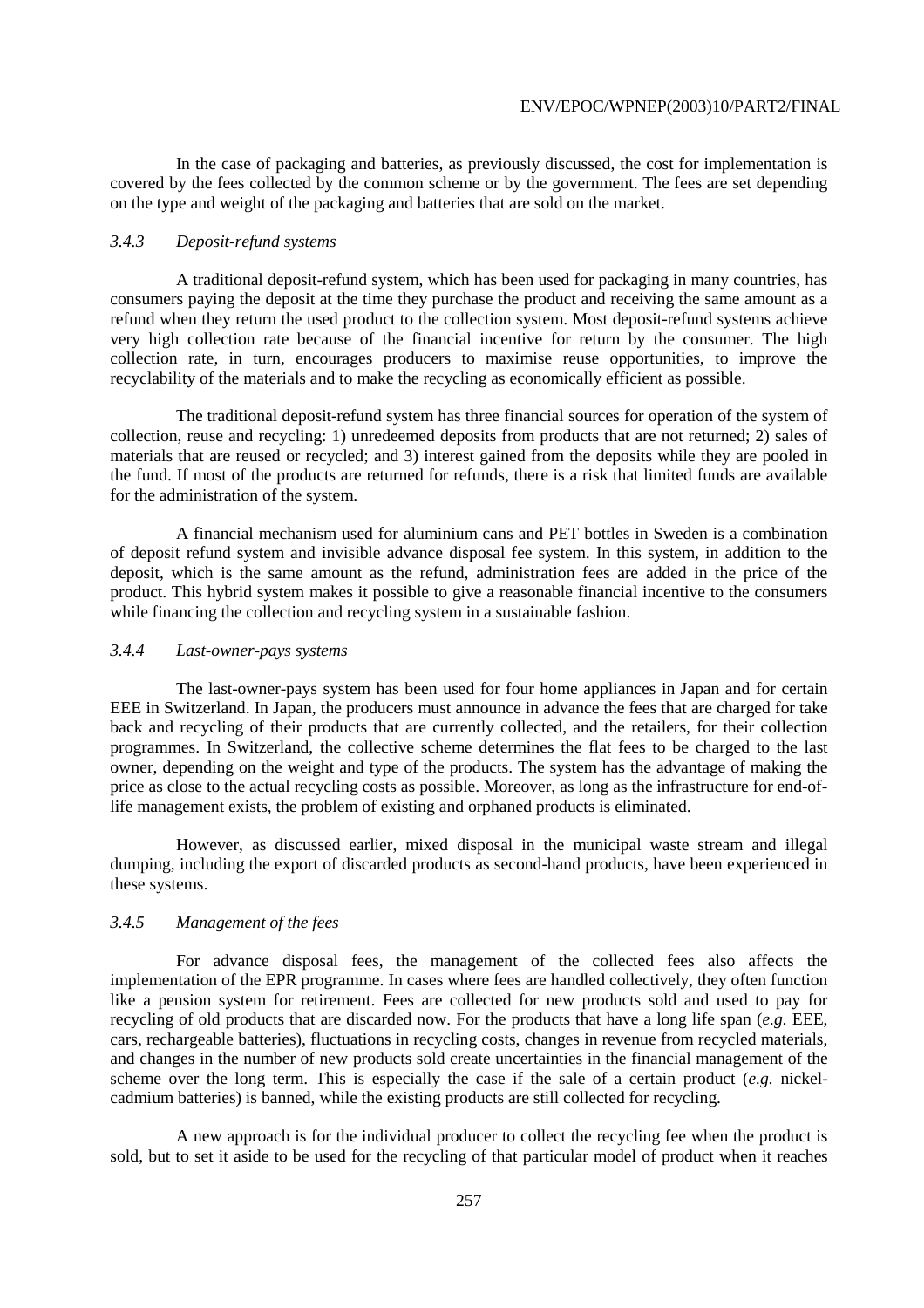end of life (*e.g.* cars in Sweden). This approach provides the producer with a higher incentive for design for end-of-life management than does the "pension" approach, because the fees collected are actually paying for the recycling of the product model being sold. However, this approach can result in a long delay in programme implementation for durable products, without an interim programme with a different financing mechanism, as the recycling of products sold today will not take place for years. Orphaned products can be a problem if companies cease to operate without protection of the fees collected from creditors.

 Use of insurance as a financial mechanism for EPR programmes for products with long life spans has been offered as an alternative and has started to take place in the Swedish auto industry and has been discussed for EEE in Sweden. Use of insurance, among other things, will eliminate the problems of orphaned products. However, considering all the variables (future recycling costs, hazardous substances in the product, products' life time, the reinsurance costs, the estimated capital yield), it would be difficult to differentiate premium costs depending on the environmental characteristics of the products, as has been advocated. Moreover, the existence of the third party in the middle may hinder the communication between producers and recyclers.

#### *3.5 Establishment of requirements*

#### *3.5.1 Use of targets for collection, reuse and recycling*

 As seen from the evaluation of the EPR programmes for packaging (*e.g.* Germany, Austria) and batteries (*e.g.* Switzerland, Belgium, Austria, Netherlands), establishment of mandatory targets by the government has been effective in achieving high collection, reuse and recycling rates compared to the EPR programmes that do not have the targets (*e.g.* batteries in Sweden). The high targets also trigger design changes for increased recyclability (*e.g.* uniformity of type of plastics, development of recyclable plastics found both in EEE and car industries), as achieving the targets with conventional product design would be either impossible or very costly. Similar design changes have been observed from use of refillable quota for beverage packaging in Germany, where the threat of enforcement is the imposition of a deposit-refund system if the quota is not achieved.

 High collection and recycling rates have been achieved without an EPR programme when there is a strong commitment by a government that has both the collection and recycling infrastructure and financial resources to achieve high targets (*e.g.* Denmark). However, it is often the lack of physical capacity and/or financial resources that lead to the introduction of an EPR programme.

 Separate collection of discarded products from the rest of the waste stream requires the participation of consumers. Factors that affect the level of co-operation of the consumers include financial incentives (*e.g.* deposit-refund system), convenience (*e.g.* proximity of the collection points, marking of products to easily identify materials for recycling), and the awareness of consumers. In general, it is difficult to discard a large product in a regular waste bin, so the consumer is motivated to think about using an established collection point before discarding it. The smaller a discarded product is, the more incentives and convenience are needed for the product to be collected separately.

 Collection targets have a different purpose and effect than recycling targets. Collection targets drive development of collection infrastructure, and recycling targets drive recycling technology. The use of one or the other (or both) depends on the status of the collection and recycling infrastructure and on the availability of information with which to set a realistic target and monitor performance of the system. Most of the EPR programmes for packaging and cars, which have mature collection programs, set recycling (and sometimes reuse/refillable) targets, whereas most of the programmes for batteries set collection targets instead. In the case of EEE, with an immature collection system, the proposed EU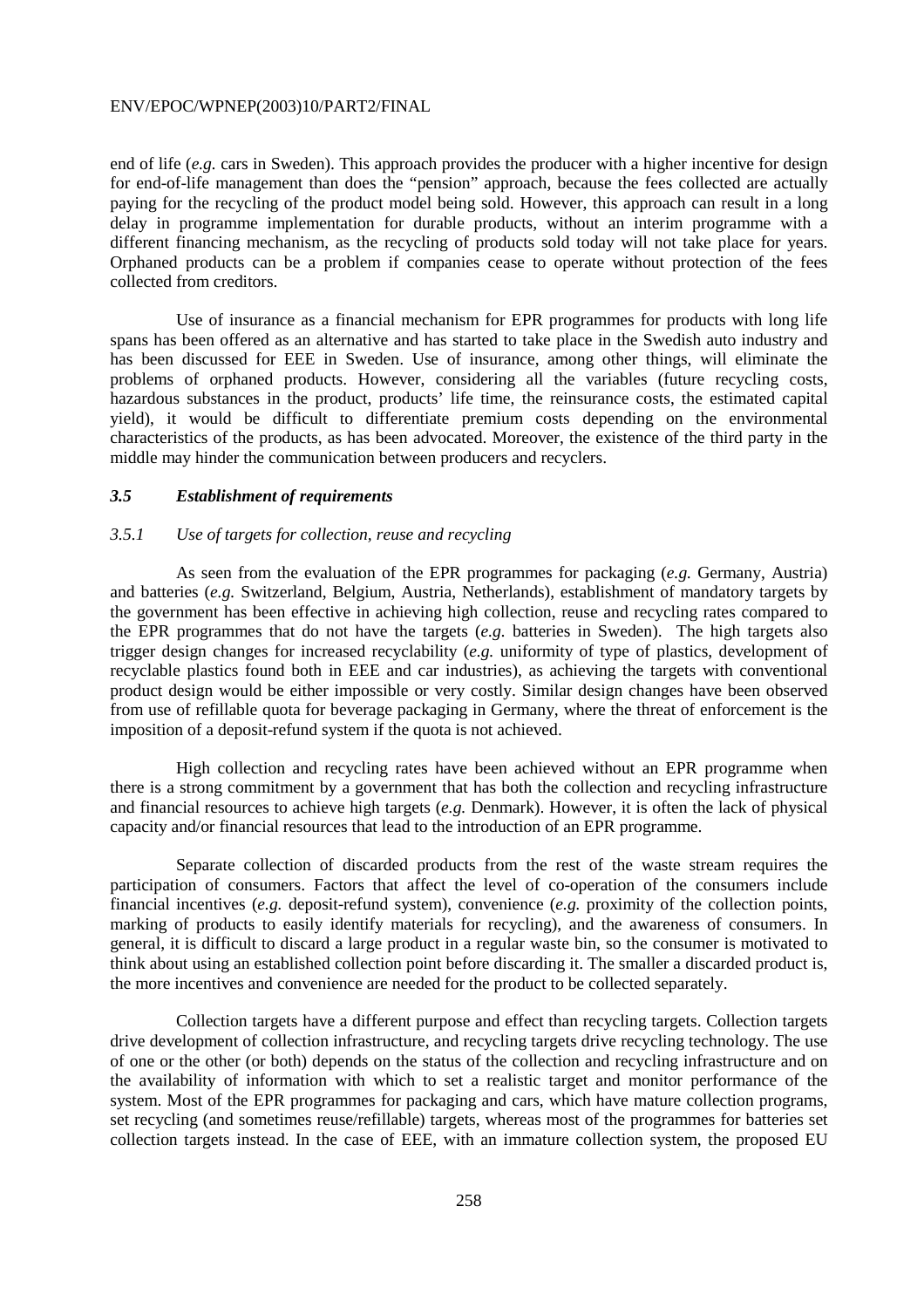Directive has established an absolute target for collection (4 kg/person, instead of a percentage), but existing EPR programmes have not attempted to use collection targets but set recycling (and sometimes reuse) targets to drive the recycling technology.

 For products with a long life span, establishment of a collection rate target is challenging. The difficulty in setting a percentage target based on sales of a product is that the products sold in one time period are not the same as the products discarded in that time period, and sales can vary dramatically while the collection numbers stay the same. Even with an absolute target, like the collection target in the proposed WEEE Directive, gaining reliable statistics to estimate the total amount of discarded products for setting and updating the target is challenging. As a result, EPR programmes tend to emphasize recycling targets, despite the need for collection targets to improve collection infrastructure, such as for EEE.

 For short life span products, such as packaging, a combination percentage target can be used. While it may be called a "recycling" target, the numerator of the target usually includes collection and recycling, and the denominator of the target is the amount of the product sold. It is a reasonable assumption that the products sold in a given time period is the same as the products available for discard during that time period.

In the case of batteries, the difficulties lie in the collection, not the recycling (Morrow  $\&$ Keating, 1997). Meanwhile, the long life span of some of the batteries makes it difficult to establish the appropriate denominator. Percentage collection targets for rechargeable batteries have been controversial for this reason (*e.g.* rechargeable batteries in the United States) (Raymond, 2001).

#### *3.5.2 Use of substance and landfill restrictions*

 While producer responsibility for recycling and the use of high recycling rate targets should provide incentives to producers to redesign products to remove hazardous substances to make them easier to recycle, some programmes have gone further and have directly restricted the use of certain hazardous substances in the product as the most effective way of reducing these substances in the waste stream (*e.g.* cars, EEE, batteries). Substance bans have played a significant role in triggering product redesign and material substitution, although the bans have been criticized as ignoring the potential impacts of the substitutes and life-cycle tradeoffs that may create health and environmental problems in other life-cycle stages while reducing problems in waste management. Even the threat of a ban in proposed legislation has helped trigger development of alternatives (*e.g.* rechargeable batteries without cadmium, lead-free solder) and, in some cases, increased collection and recycling activity (*e.g.* nickelcadmium batteries) to avoid the ban. Similarly, a ban on landfilling or incineration of a product containing hazardous substances (*e.g.* nickel-cadmium batteries) can also stimulate the development of alternatives. Many EPR programmes are complemented by substance restrictions (*e.g.* proposed Restriction of Hazardous Substances Directive for EEE, s, EU Directive on end-of-life vehicles) or restrictions on landfill (*e.g.* EEE in The Netherlands, Sweden, batteries in Switzerland).

### *3.6 Systems surrounding the products*

#### *3.6.1 Existing infrastructure around reuse and recycling*

 With regard to recycling and environmentally sound treatment of the discarded products, manufacturers either contract with the existing recycling firms and delegate their physical responsibility, or co-operate with existing recyclers that have high skill and establish their own recycling facility. In cases where an established collection and recycling infrastructure there exists (*e.g.* dismantlers and scrappers for cars in most countries, some recycling facilities for EEE in Sweden), establishment of a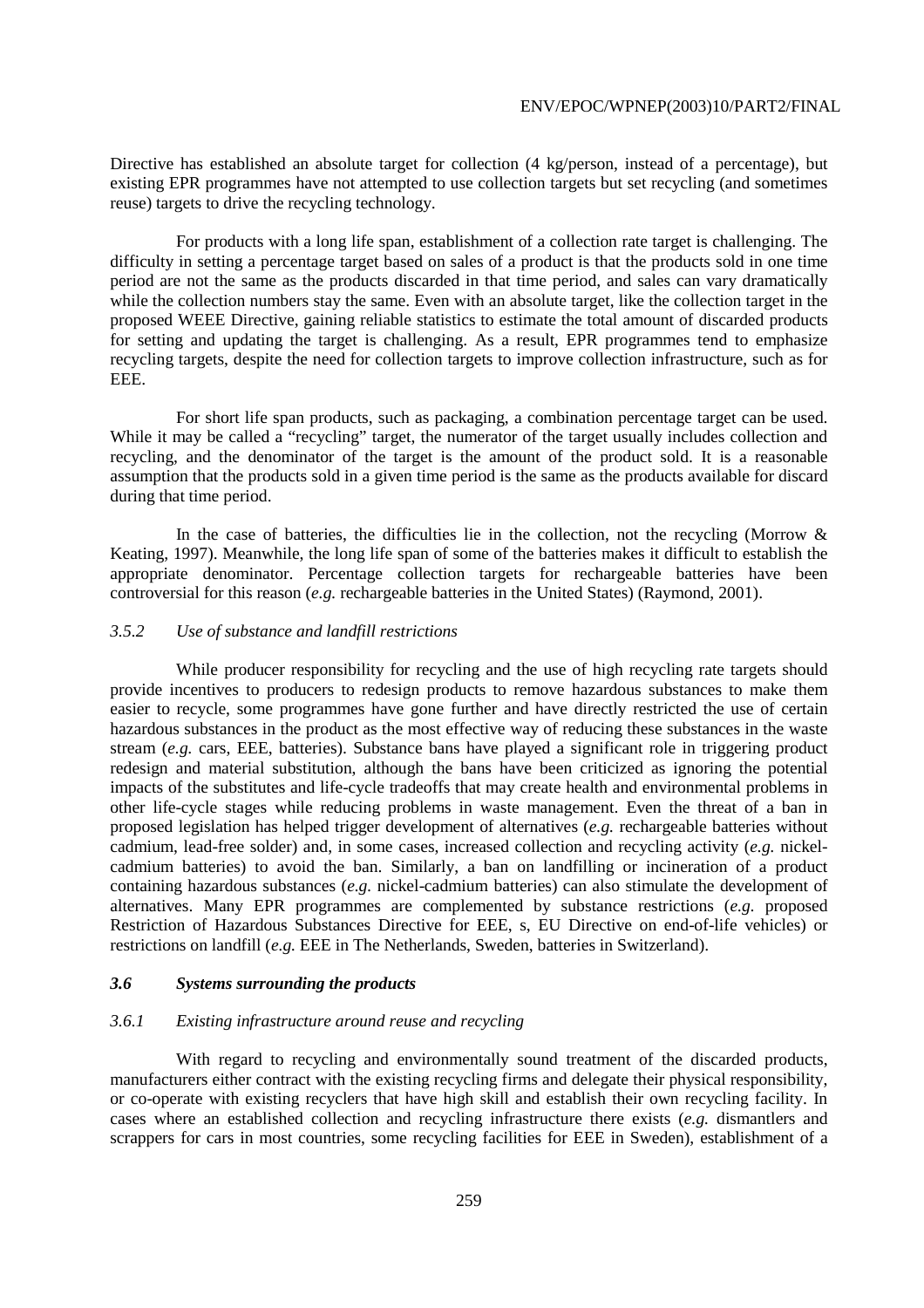new infrastructure by the producers may pose a threat to the existing business, and is not necessarily welcome. In such cases, producers often strive to establish a network with existing end-of-life managers and contract with them.

 Where a large number of recycling facilities exist (*e.g.* cars), producers may prefer individual responsibility as compared to products for which a limited number of recycling facilities exist, where a collective system is usually used (*e.g.* nickel-cadmium batteries). An existing collection and recycling infrastructure for one product covered by an EPR programme could serve another product where the products and materials are similar (*e.g.* use of battery collection and recycling infrastructure for certain EEE). In cases where there are few existing facilities (*e.g.* EEE in most countries), the involvement of manufacturers in establishing new facilities has been necessary.

#### *3.6.2 Structure of the market*

 The greater the number of producers and distributors of a product and the more dispersed the distribution network is, the more difficult it becomes to coordinate and control their actions. Among the four product groups as discussed in section 2, packaging has the most dispersed distribution networks, as virtually all the products available on the market use some type of packaging in one or several part of their life cycle.

 When the packaging is used for the same purpose between the same actors (*e.g.* between a material supplier and a component supplier, a component supplier and a manufacturer, a manufacturer and a wholesaler, a wholesaler and a retailer), it can be both economically efficient and logistically possible to use reusable packaging instead of one-way packaging.

 Between the interface of the final distributor and the consumer, however, one consumer receives different packaging materials from numerous distributors. In such cases, except for some of the commonly used local distributors (retailers), it becomes economically inefficient and logistically impractical that a consumer brings back each packaging to all the distributors. Therefore, the separate collection takes place by the types of materials, not by where the package comes from. Most of the successful collection programmes use a deposit-refund system and/or kerbside collection system. The bring system for glass have achieved very high collection rate. The reason may be the consumers' reluctance to put the glass in normal waste bins.

 In the case of batteries, just as packaging, a large number of distributors have direct contact with the consumers of primary batteries (particularly alkaline batteries), although the type of distributors for some primary batteries (*e.g.* button cells) and rechargeable batteries is more limited (*e.g.* retailers for tools, EEE, light, security equipment). Many of the rechargeable batteries are including the bodies of other products (*e.g.* EEE, cars).

 For those batteries where consumers have the natural tendency to bring back the used ones to the retailers to exchange with the new ones (*e.g.* button cells, lead-acid batteries in cars, rechargeable batteries within EEE), use of such reverse logistics is useful for collection. As consumers do not distinguish the difference in type, the rest of the batteries are often collected at the universal collection points set up mostly by retailers and local governments.

 Concerning large EEE, the number of the distributors is limited to the local retailers and large discount shops. Most of the EPR programmes utilize these distributors for the collection of old products when they sell new products and deliver them to the consumers.

 With regard to small EEE, the number of the distributors is higher compared to large EEE (*e.g.* electric shavers can be sold not only at the same places as TVs, but also at super markets, kiosks, and the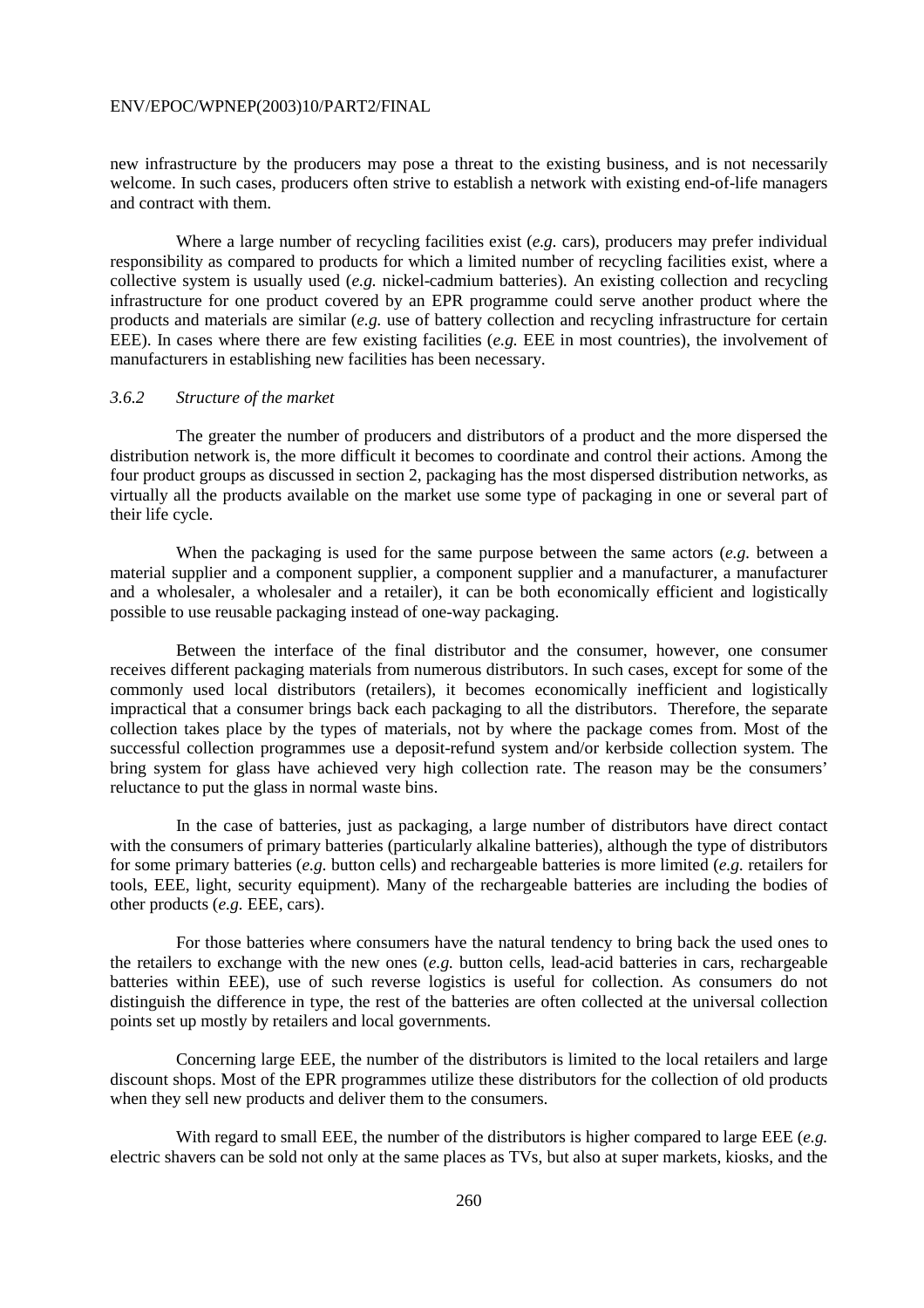like). However, EPR programmes that cover both small and large EEE (*e.g.* the Netherlands, Norway, Sweden, Switzerland and the proposed EU Directive) allocate the same collection responsibility to the distributors. The difference in these distribution networks, and the corresponding difference in the difficulty of establishing the infrastructure for collection, was one of the reasons that the Japanese scheme covered only the four large EEE at the initial stage, and the Dutch scheme set a differentiated starting point between the large home appliances and the small home appliances.

 Regarding cars, the limited number of distributors (dealers), and in most countries, the established practice of accepting an old car when selling a new car, facilitates the collection of a recycling fee at the purchase of a new car, and the collection of an old car (which may be used in the second hand market or scrapped).

 The large number of packaging producers and fillers, as well as the diversified distribution network, makes it necessary to establish a PRO to fulfil the responsibility of the producers in an economically feasible way. The battery producers under an EPR programme also established a PRO.

 When a PRO begins to have a dominant power within the collection and recycling market, the issue of fair competition may be questioned. Cases that have been observed include the DSD system for packaging, and the Swedish collective programme for EEE (ENDS, 2001h; Miljörapporten, 2001).

### *3.6.3 Impacts on the market*

 With regard to materials used for packaging a well-established recycling market exists for the metals (*e.g.* aluminium, steel), glass and paper. Due to a variety of uses in different products, the metals recycled from packaging have not created any major changes in the market for recycled materials. The increase in the recycling of glass, paper and cardboard, however, has in some cases saturated and the market and caused a fall in the market price of the secondary materials (*e.g.* Germany, Japan) (OECD, 1998b; Tojo, 1999). Problems occur when collection requirements are instituted before recycling capacity is online, such as the case of PET bottles in Japan, where the development of the recycling facility could not meet the rapid increased collection of PET bottles, causing storage problems in some local governments (Nikkei, 2000).

 Some argue that in order for the recycling system to work properly, it is important to develop the market for the secondary materials first. Others argue, however, that after a certain time passes since the market for recycled materials become saturated, a new market will occur. Moreover, it is only after the saturation of the materials occurs, that industry starts to invest to utilise such materials. Without knowing if there are abundant materials available in the market, it is difficult for a private industry to invest in technologies or products that enable utilisation of such materials.

 For instance, in some countries (*e.g.* Japan), the drop in the price of recycled metals was one of the reasons that triggered the development of EPR legislation (Automotive Recycling, 2001).

 Concerning EEE, due to the relatively short time of the implementation, changes in terms of material and component demand and supply have not been clear. However, it is anticipated that the raw material suppliers (*e.g.* plastics) will start to participate in the recycling business to survive in the market. On the other hand, one of the computer manufacturers mentioned that despite their will to use recycled plastics and pay prices higher than the virgin materials, they struggle with lack of recycled plastics in the market (IBM, 1999).

 Under the last owner pays system (*e.g.* large EEE in Japan), development of the second-hand market as well as repair shops has been remarkable, reflecting the consumers' reluctance to be the last owner of the product paying the fee (Tanaka, 2001; Kaneko, 2001).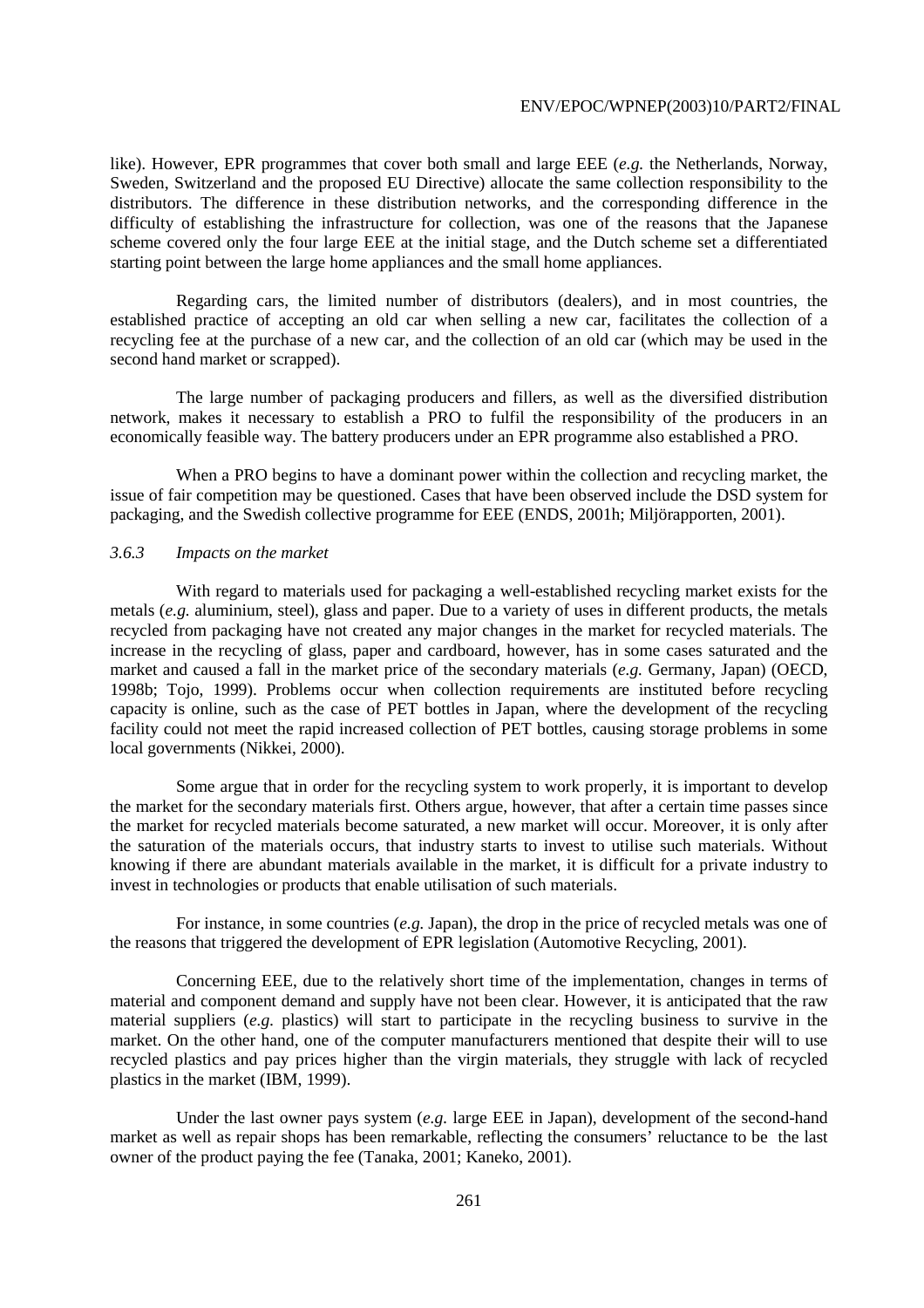#### *3.6.4 Structure of the companies*

 PR can affect the business models of companies. In cases where the manufacturers participated in the establishment of the recycling plants (*e.g.* Japan), they established either one department or a separate company that is in charge of the management of the plants.

 When a manufacturer sells the function of a product while retaining the ownership of the product (*e.g.* copier machine), it naturally considers end-of-life management of their products. For example, as of 1999, Fuji-Xerox which rent approximately half of their products directly to their customers, achieved the average inclusion rate for recycled parts on a volume basis across all the products of 19%, and the total reuse ratio for collected parts of 43% (Fuji Xerox, 2000; Miyasaka, 2001).

## *3.7 Awareness and perception of affected actors in the society*

 Although consumers are more and more aware of the environmental and health impacts of waste, their awareness does not necessarily affect their purchasing behaviour. When consumers purchase products such as batteries, EEE and cars, their generalized concerns about waste are rarely reflected in their decisions. Consequently, customer demand, which is among the strongest driving forces for a company to invest, is not a strong driving force for design for end-of-life management.

 This low demand from the consumers is one reason for the development of an EPR programme to provide companies with incentives to consider the environmental impacts of their products at the post-consumer stage. The implementation of the programme, in return, raises the awareness of the consumers. If the consumers have problems with waste separation, for instance, they may communicate their frustration to the producers. This would help establish a communication path between consumers and manufacturers as well. The communication from consumers to manufacturers may lead to the improved design of packaging (*e.g.* elimination of unnecessary packaging, or reduction of different types of materials used) (Tojo, 2001).

 Convenience, financial incentives, and available information on the scheme, are the factors that determine the consumers' willingness to separate the discarded products from the rest of the waste stream and bring it to the collection points. Collection systems that achieve high result seem to fulfil one or more of the above criteria. However, a battery collection pilot project that took place for 6 months (November 1987 – May 1988) on an island in Denmark, with massive information efforts (after the intensive campaign, 92% of the population were aware of the programme), achieved only low collection results (Lindhqvist, 2000). These results illustrate that even when there is ample information, mere information cannot overcome inconvenience and lack of financial incentives.

#### **4. Summary**

 Now that EPR programmes have been operating for at least a few years in a number of political settings and for a number of different types of products, we should be able to begin to evaluate EPR in practice rather than principle. Unfortunately, without a major research effort or much greater cooperation among EPR programmes in measuring and reporting of performance and cost data in common formats, the information base for a thorough evaluation of this new policy will remain lacking. Furthermore, it is difficult to compare EPR-based policies with other policies that attempt to achieve the same goals, because there are so many different elements to EPR programmes in practice, (*e.g.*, financing mechanism, PRO structure, adjunct recycling rate goals and product material bans) that it will always be difficult to say whether the producer responsibility core of these programmes is responsible for their performance, good or bad. Some of the same elements found in EPR programmes, particularly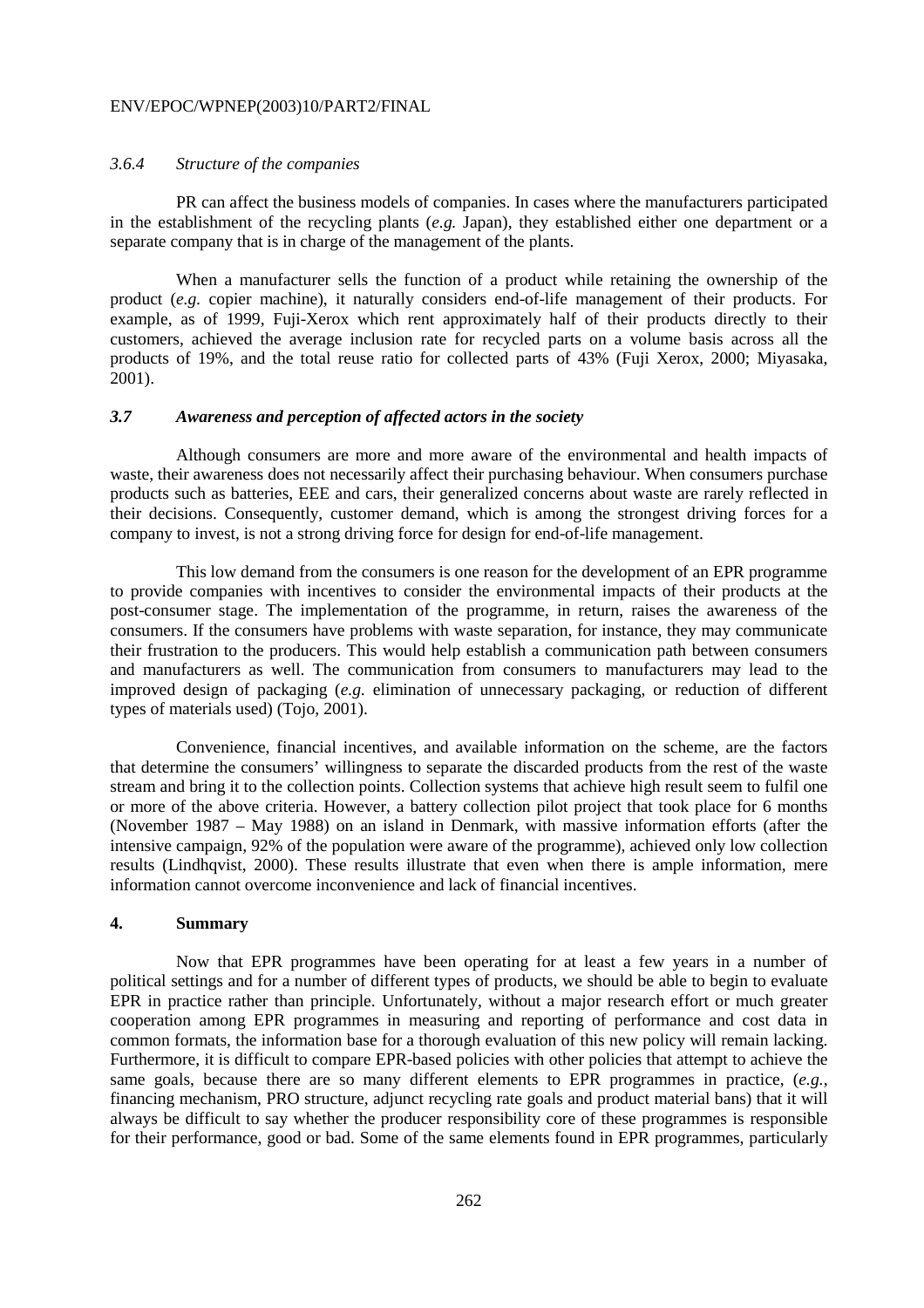recycling rate goals and product material bans, are part of other policy instruments that attempt to achieve the same results without producer responsibility.

 While a thorough evaluation of EPR as a policy principle cannot yet be performed, we believe that there are some tentative conclusions that can be drawn from the examination of the programmes that have been operating to date. These conclusions, drawn mostly from the evaluation of the major programmes for the four products focused on in this paper, are more qualitative than quantitative and are proposed in this working paper as hypotheses that are in need of further testing.

 EPR programmes generally increase collection and recycling rates significantly by making resources available that governments, by themselves, through taxpayer funding, are typically unable to commit.

 The often-asked question, whether EPR programmes are more effective at increasing collection and recycling rates for products in the waste stream than other policies, does not have a straightforward answer. It is conceivable that governments could devote the same resources, through taxpayer funding, to establishing the necessary collection and recycling infrastructure as have been created through EPR programmes. In fact, Denmark appears to have decided that, for some products, it is preferable to have governments responsible for collection and recycling in order to ensure high environmental standards and to avoid export of waste as second-hand products. But most governments have resorted to EPR because they are confronted with growing quantities of used products in the municipal waste stream without the possibility of raising the resources to create the necessary infrastructure and develop the necessary expertise for sorting complex products and handling hazardous materials in the products. They have also seized upon the idea that EPR provides incentives to producers to design cleaner products that are easier and more cost-effective to reuse and recycle.

 The producer responsibility element of EPR programmes, when not diluted by too many intermediaries, has resulted in an apparently effective feedback loop from waste managers to producers for stimulating changes in product design.

 The small amount of research and reporting that has been performed on this subject suggests that EPR programmes can create effective feedback to product designers to design cleaner products that are easier and more cost-effective to reuse and recycle. Of course, product design changes often have several different drivers, and pressures for recycling may come from many sources (public perception, customer demands, government procurement), so there is no definitive way to correlate design changes to the shift in responsibility for end-of-life management to producers. As discussed further below, different types of EPR programmes provide greater design incentives, and some programmes, such as uniform advance disposal fees collected by the government to fund government-run recycling programmes, provide little or no feedback to producers for design changes. Also discussed further below, certain products lend themselves better to establishing the design feedback loop through EPR programmes than others.

 EPR programmes appear to work for a variety of products, both durable and non-durable, simple and complex, but the focus has been on products that are high-volume, difficult to manage, and contain hazardous substances.

 Are there some products for which EPR is not suitable at all? It is possible, but not desirable, to have an EPR programme for any identifiable product that can be sorted out of the waste stream. Most EPR programmes, however, focus on products that have high volume in the waste stream, are large or difficult to manage, and/or contain substances that are potentially damaging to human health or the environment. The collection and recycling infrastructures of local governments have generally not been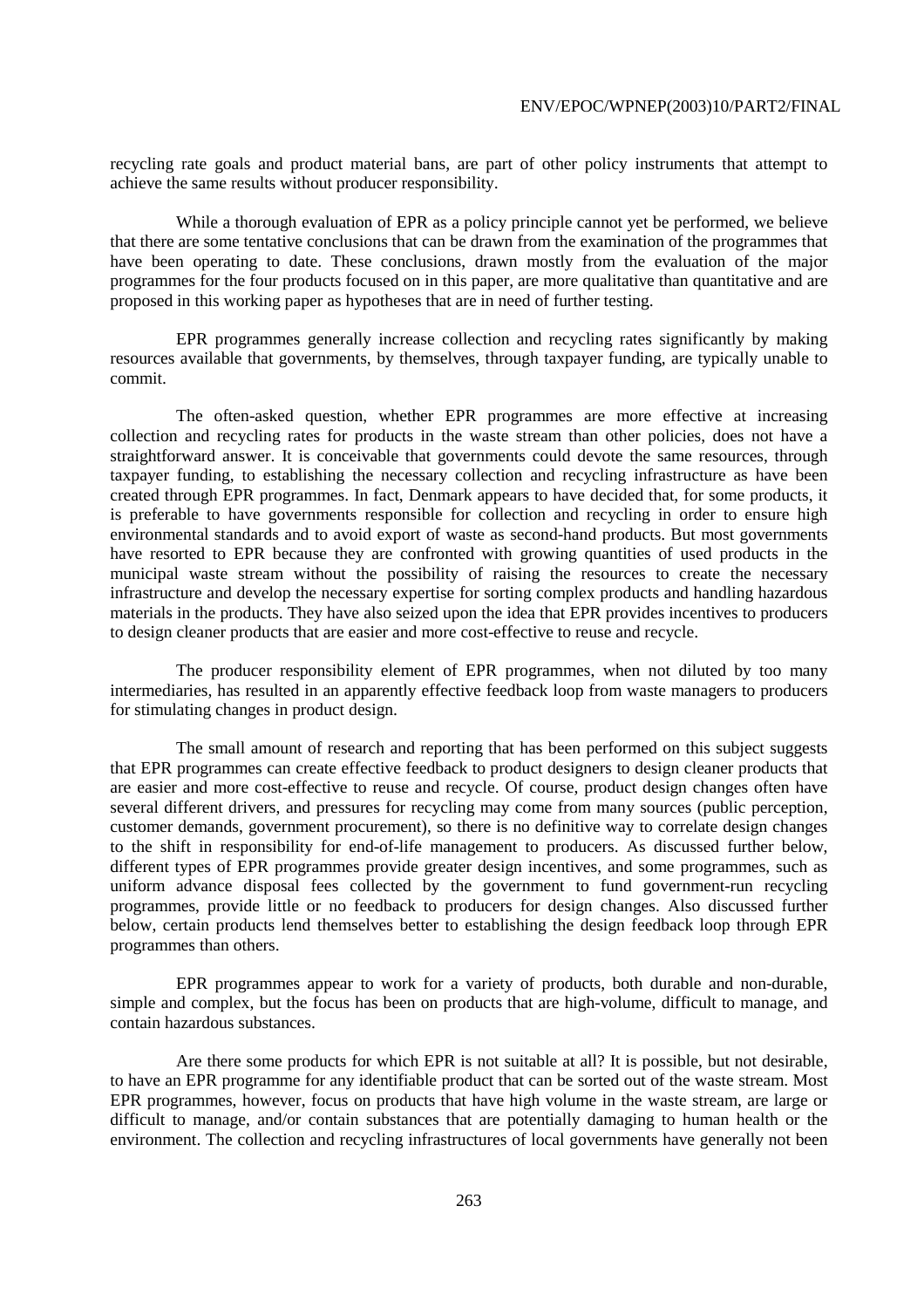designed to accommodate these types of products as they increase in the waste stream, and it is generally feasible for the producers to reduce the impacts of these products in the waste stream through redesign, given the proper incentives.

 The programmes evaluated showed significantly enhanced collection and recycling rates for non-durable, simple products, such as packaging, and for durable, complex products, such as automobiles. But, as discussed further below, it is more difficult to create an incentive for product redesign through financial responsibility for durable, complex products.

 Voluntary EPR programmes are best suited for products that have higher value at end of life and where consumer demand for design for better end-of-life management can differentiate the participating brands in the marketplace.

 Clearly, there are some products separated from the waste stream and recycled on a routine, profitable basis without any involvement by the producer or the government. At some level of profitability, producers may want to enter the recycling market to cash in on the residual value of their products or to take advantage of remanufacturing opportunities that can save a large percentage of manufacturing costs. There are also other intangible reasons for voluntary adoption of EPR, such as enhanced customer loyalty and green marketing, but these factors are not enough by themselves unless the value of the end-of-life product can make EPR at least close to a break-even proposition. A subset of products that cannot be readily distinguished from other similar products can create difficult free rider problems for voluntary EPR programmes, as in the case of programmes for nickel-cadmium batteries, where consumers place other types of batteries in the collection system.

 EPR programmes with government involvement in enforcement against free riders (either mandatory legislation or negotiated agreements) appear to produce higher collection and recycling rates than purely voluntary programmes.

 Without some government involvement in enforcement against free riders, voluntary EPR programmes have suffered from both low participation from producers in financing the programmes and the inability to prevent non-participating products from entering the system. Mandatory legislation eliminates the major portion of the free rider problem by requiring all producers to take responsibility for a particular class of products. Often, a negotiated agreement between producers and the government will provide for government enforcement against free riders.

 EPR programmes with goals or mandates set by government for collection and recycling are able to produce higher results than those without such goals, unless there are other significant incentives for consumers to participate.

 Establishment of numerical targets that are either mandatory or supported by a trustworthy threat of regulatory intervention is effective in attaining high collection, reuse and recycling rates. Collection targets are typically set to increase the separate collection from the other waste stream or to reduce littering problems, while recycling targets are set to drive design changes and technical improvements, leading to the reduction of environmental impacts of products from the post-consumer stage not only at its end-of-life, but also at source.

 While product design changes may be driven by the subtle shift of end-of-life responsibility to producers, the blunt instruments of recycling rate mandates and material bans that are part of certain EPR programmes account for much of the attention to product redesign.

 Experience has shown that mandated requirements encourage manufacturers to explore the possibilities of redesigning products. Such requirements are frequently put on the content of toxic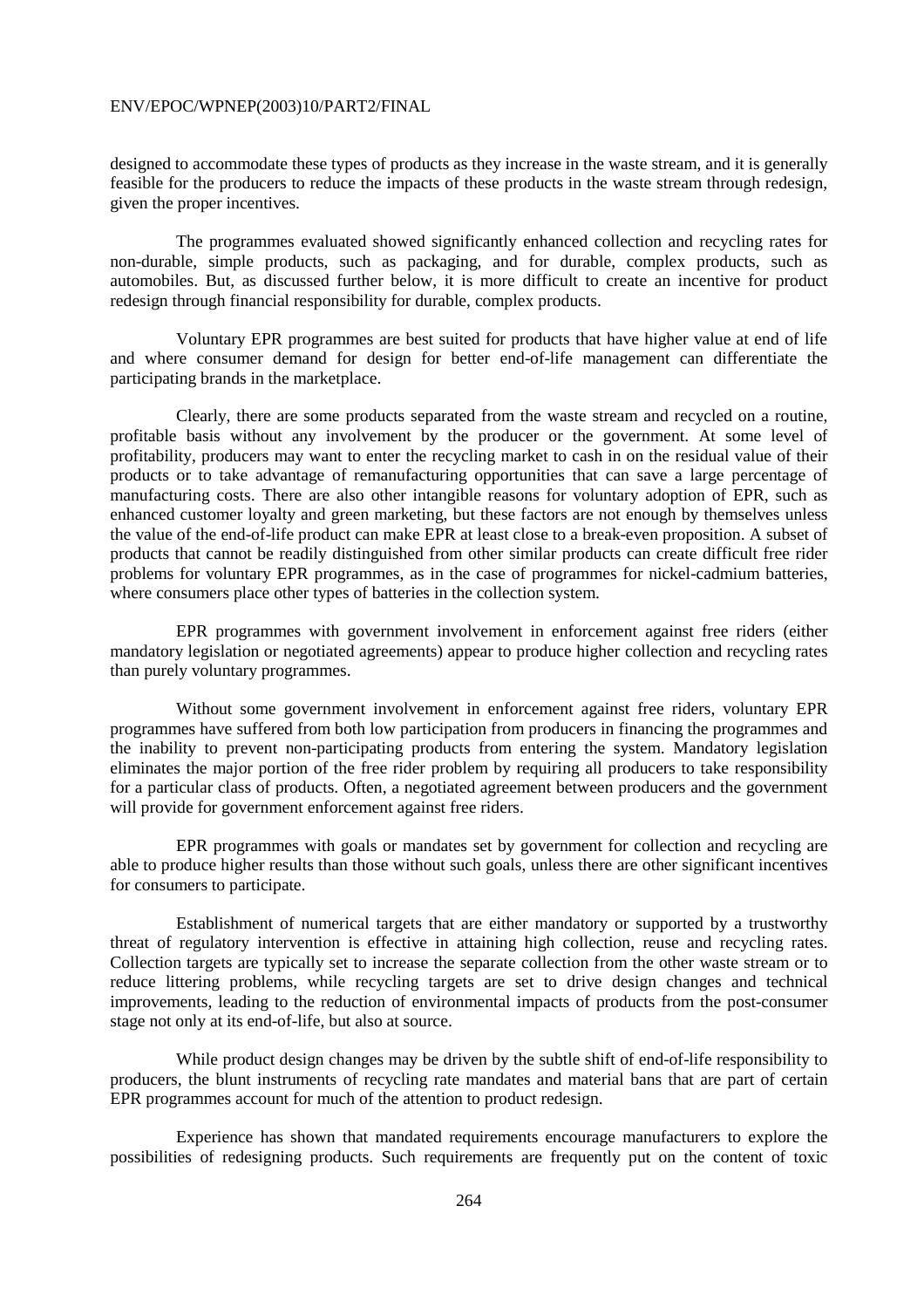chemicals but also on the achievement of recycling rates for specified materials (*e.g.* minimum recycling requirements for the specified packaging materials).

 Anticipated or existing mandatory EPR programmes that mandate individual responsibility to producers and demand specified performance (or if the system is set in such a way that the costs that industry are paying reflect the design change) give definitive incentives for design change.

 The establishment of a successful collection system is the prerequisite for a successful EPR programme. Different types of collection systems can produce high collection results as long as the resources are available to provide: 1) financial incentives to consumers, 2) convenience for consumers and/or 3) information for consumers.

 The most difficult part of the collection system is to motivate the consumers to actively participate in an EPR programme and separate the end-of-life product in accordance with the system requirements. The clear financial incentives for collection provided by a deposit-refund system can only be substituted by very high level of convenience if the same collection rate is aimed for. The problem with the financial management of a traditional deposit-refund system can be overcome by combining the deposit refund system and advance disposal fee system.

 The necessity to provide consumers with financial incentives, convenience and information increases when the size and the weight of the products become smaller, and when only a fraction of products that have similar appearance and function are covered by an EPR programme.

 The scope of products covered by an EPR programme can be an important factor in the success of the programme.

 An EPR programme must be planned in a way that it is easy for the consumer to understand which products are included and not included. Experience shows that consumers would not likely distinguish various types of batteries or products with relatively subtle differences. The message to the consumer must be straight-forward and immediately understandable.

 When developing an EPR programme for complex products which include components that are covered by another EPR programme or a collection system, the existing and new programmes should be coordinated so that producers of the respective products are given clear and undisputable responsibilities.

 When there is an existing physical infrastructure for collection and recycling prior to the introduction of an EPR programme, it is more efficient and results in faster implementation to further develop the existing system utilizing the available skills and knowledge as much as possible.

 In developing an EPR programme, issues such as: the number of producers and distributors that exist in the market; the financial and physical capacity of the individual manufacturers to establish and manage the end-of-life management of products; the number and capacity of existing end-of-life managers in the market; and the size of the individual products must be considered.

 Taking advantage of these available skills and knowledge does not necessarily mean the operation is governed and managed by the same juridical entities prior to the introduction of an EPR programme. Producers may shift the ownership of the end-of-life management facilities by, for example, purchasing the dismantlers and recyclers, while retaining the existing capacity and enhancing it further.

 The financial mechanism that works best for promoting the aims of EPR programmes depends, to a certain extent, on the type of product. For non-durable, relatively simple products, collective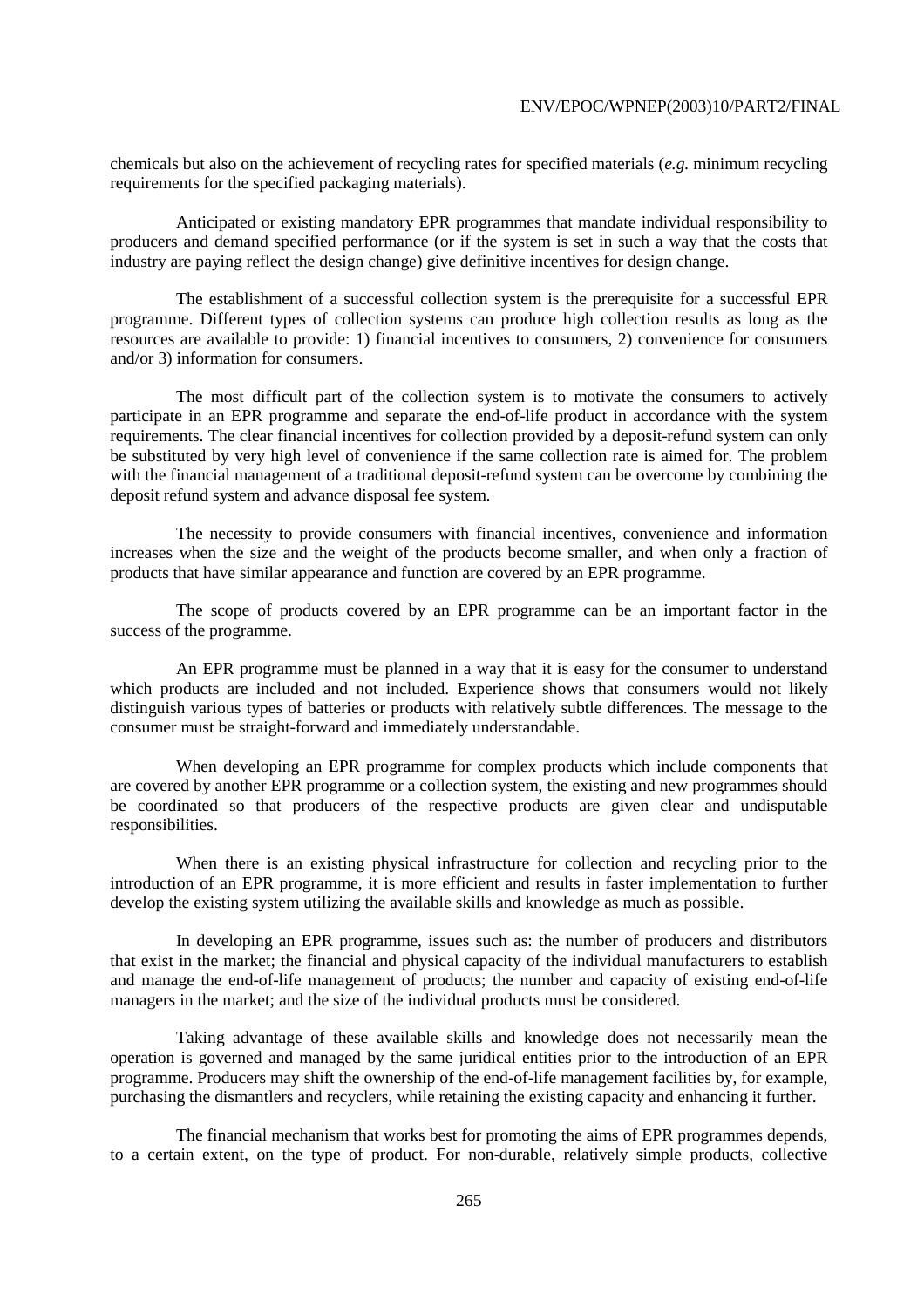financing schemes with advance fees on new products can more accurately reflect the costs of collection and recycling old products than for durable, complex products.

 Most of the EPR programmes for packaging and batteries are financed by fees paid by the producers, based on the materials (packaging), types and substances (batteries) and the amount of products put in the market by the respective producers. The limited number of the materials used in these products as well as the relatively short life span of the products (except for the rechargeable batteries) allows the amount of fees to reflect the costs for the end-of-life management. The fees send direct price signals to producers to use less materials, or materials that are easy to identify, separate and recycle.

 For durable, complex products, systems with individual producer financial responsibility for collection and recycling present an important opportunity to stimulate design changes that ultimately minimize the costs of recycling, but such systems fail to address orphan products, require more sophisticated collection systems, and make the enforcement of collection and recycling goals more difficult.

 The properties of durable, complex products make collective financing ineffective at stimulating design changes. Individual producer responsibility offers an opportunity for competitive advantage to be gained by reducing recycling costs through product redesign. However, recycling of orphan products must also be financed, which is best handled by a collective system. Difficulties in calculating the cost of end-of-life management of a product that reflects all these variables pose challenges in establishing a collective physical arrangement with individual financial responsibility.

 It is often difficult to set the collection targets in percentage, due to the difficulties in determining the basis for the calculation of the return rate. Providing the target in absolute number (*e.g.* kg of products) is an alternative, but the experience of such implementation is still limited.

 An end-of-life fee (or last-owner pays) financing system, when coupled with individual physical producer responsibility for recycling, can be an effective incentive for changes in product design to reduce the costs of reuse and recycling, but creates a disincentive for consumer participation through the imposition of the fee.

 Charging a collection and recycling fee to the last owner of a product is clearly a disincentive for consumers to participate in a recycling programme. This incentive may be overcome when there are no other convenient ways to discard the products, as in the case of large appliances. Where governments or private recyclers collect and recycle the products and charge the fee, these programmes have little to do with EPR. But when producers have physical responsibility for recycling the products, and for setting the fee, as in the Japanese large appliance programme, a strong incentive for changes in product design to reduce the costs of reuse and recycling is created as a result of competitive pressures to keep the fee low.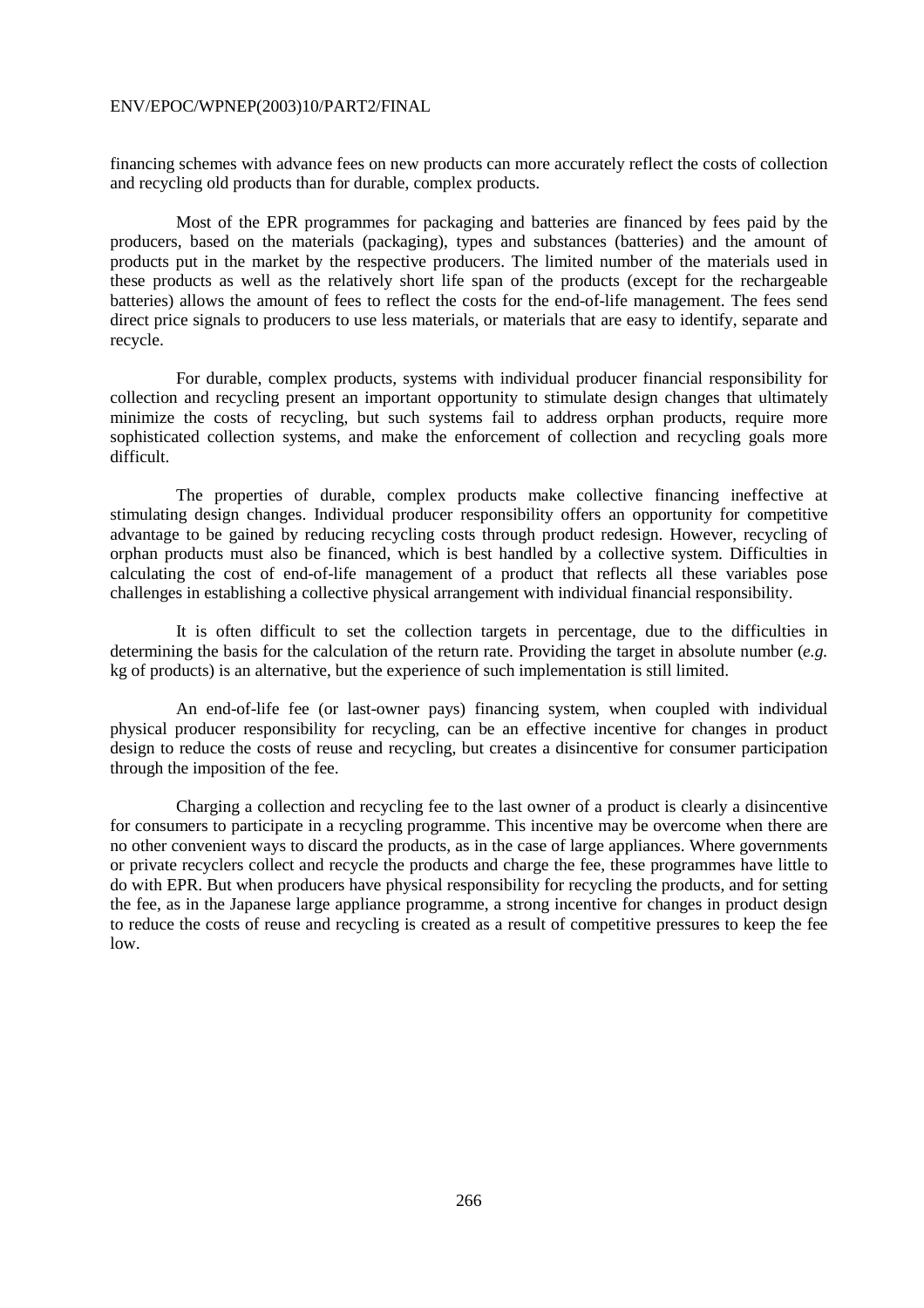## **LIST OF ABBREVIATIONS**

- ARN Auto Recycling Nederland
- ASR auto shredder residue
- DSD Duales System Deutschland
- EEE electrical and electronic equipment<br>ICT information and communication tec
- ICT information and communication technology<br>PRO Producer Responsibility Organisation
- Producer Responsibility Organisation
- RBRC Rechargeable Battery Recycling Corporation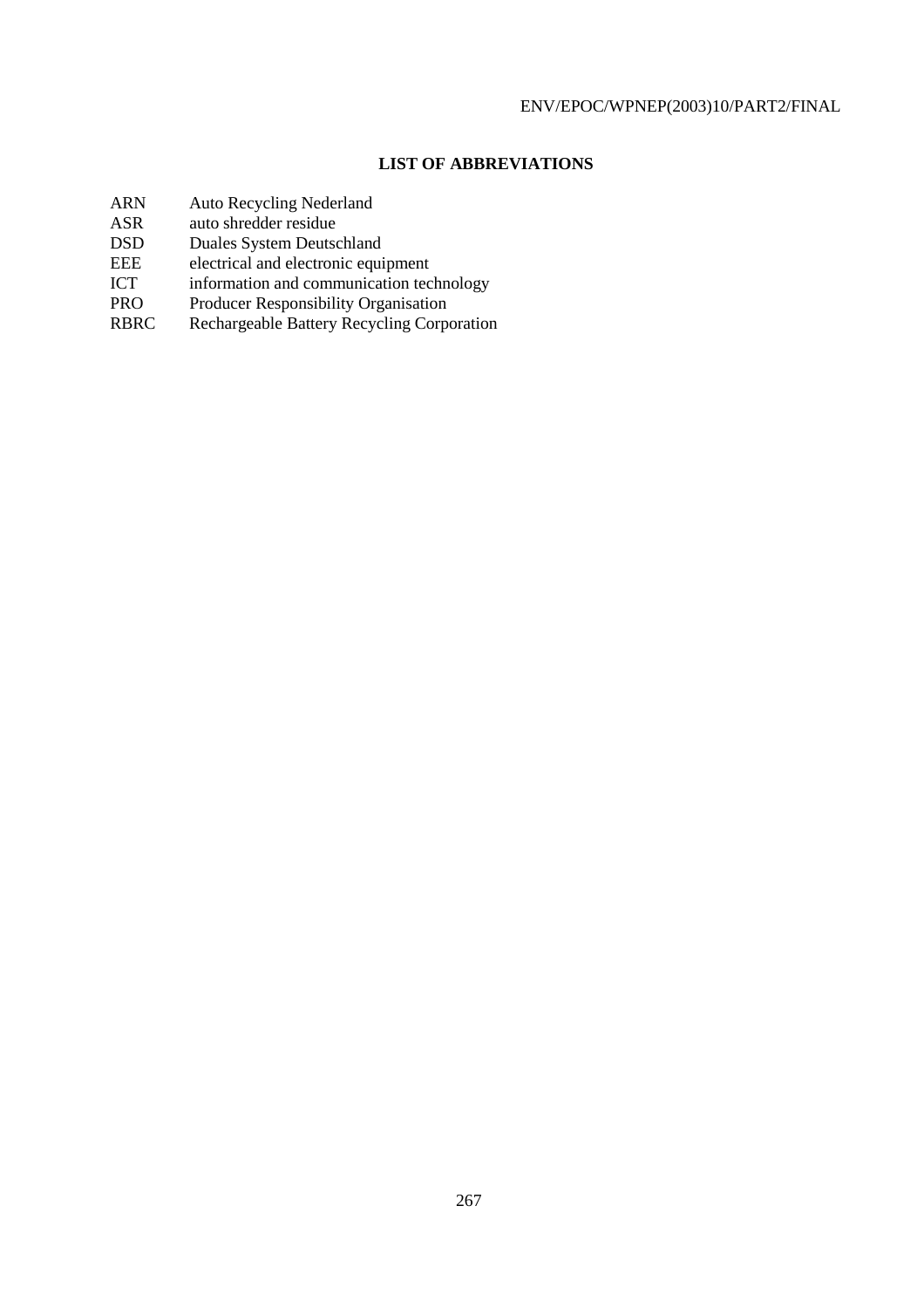#### **REFERENCES**

- AEA Technology. (1997). Recovery of WEEE: Economic & Environmental Impacts. Final Report. U.K.: AEA Tehcnology.
- ARA (Altstoff Recycling Austria AG). (2001). Welcome to Alstroff Recycling Austria AG. [Online]. Available: http://www.ara.at/ara\_engl/ [12 November 2001]
- ARN (Auto Recycling Nederland BV). (2000). Auto Recycling Netherlands Environmental Report 2000. Amsterdam: Auto Recycling Nederland.
- ARN (Auto Recycling Nederland BV). (2001). Auto Recycling Nederland. [Online]. Available: http://www.arn.nl./eng/index.htm [25 October 2001]
- Automobile Recycling Working Group, Sub Committee for Waste and Recycling, Environmental Division, Industrial Structure Council. (2001). Jidousha no Recycle no Sokushin ni Mukete – Arata na Recycle System no Kouchiku ni Muketa Kihonteki na Kangaekata [For the Promotion of Car Recycling - Basic Idea for the Establishment of New Recycling System]. Tokyo: Industrial Structure Council.
- BATE (Business and the Environment). (2000). Austrian Put Electronic Waste on Ice. Business and the Environment March 2000. Arlington, MA: Cutter Information Corp.
- Beaurepaire, Emmanuel. (1997). How to Collect Portable Ni-Cd Secondary Batteries Efficiently: A Consumer's Point of View. In Proceedings of the OECD Workshop on the Effective Collection and Recycling of Nickel-Cadmium Batteries. Paris: OECD (ENV/JM/MONO(99)17).
- Bebat (Belgium Battery). (2001). Collectes et recyclage: evolutions [Collection and recycling: evolution] [Online]. Available: http://www.bebat.be/pages/fr/Recyclagef/mnu82cont.html [23 October 2001]
- Bilbranschen. (2001). Frågor och Svar om Bil och Trafik [Questions and Answers about Cars and Traffic]. [Online]. Available: http://www.bilbranschen.com/[12 November 2001]
- Buck, Eduard. (1997). Effective Collection and Recycling of Nickel-Cadmium Batteries: The Swiss Concept. In Proceedings of the OECD Workshop on the Effective Collection and Recycling of Nickel-Cadmium Batteries. Paris: OECD (ENV/JM/MONO(99)17).
- Commission of the European Communities. (1997). Proposal for a Council Directive on end of life vehicles. Brussels, 09.07.1997 COM(97) 358 final 97/0194 (SYN). Brussels.
- Tokyo Metropolitan Government, Waste Management Division. (2000). Report of the Committee for Electrical Home Appliance Recycling
- Curlee, Randall T., Das, Sujit, Colleen, Rizy G. and Schexnayder, Susan M. (1994). Recent Trends in Automobile Recycling: An Energy and Economic Assessment. Oak Ridge, TN: Oak Ridge National Laboratory for the Office of Environmental Analysis.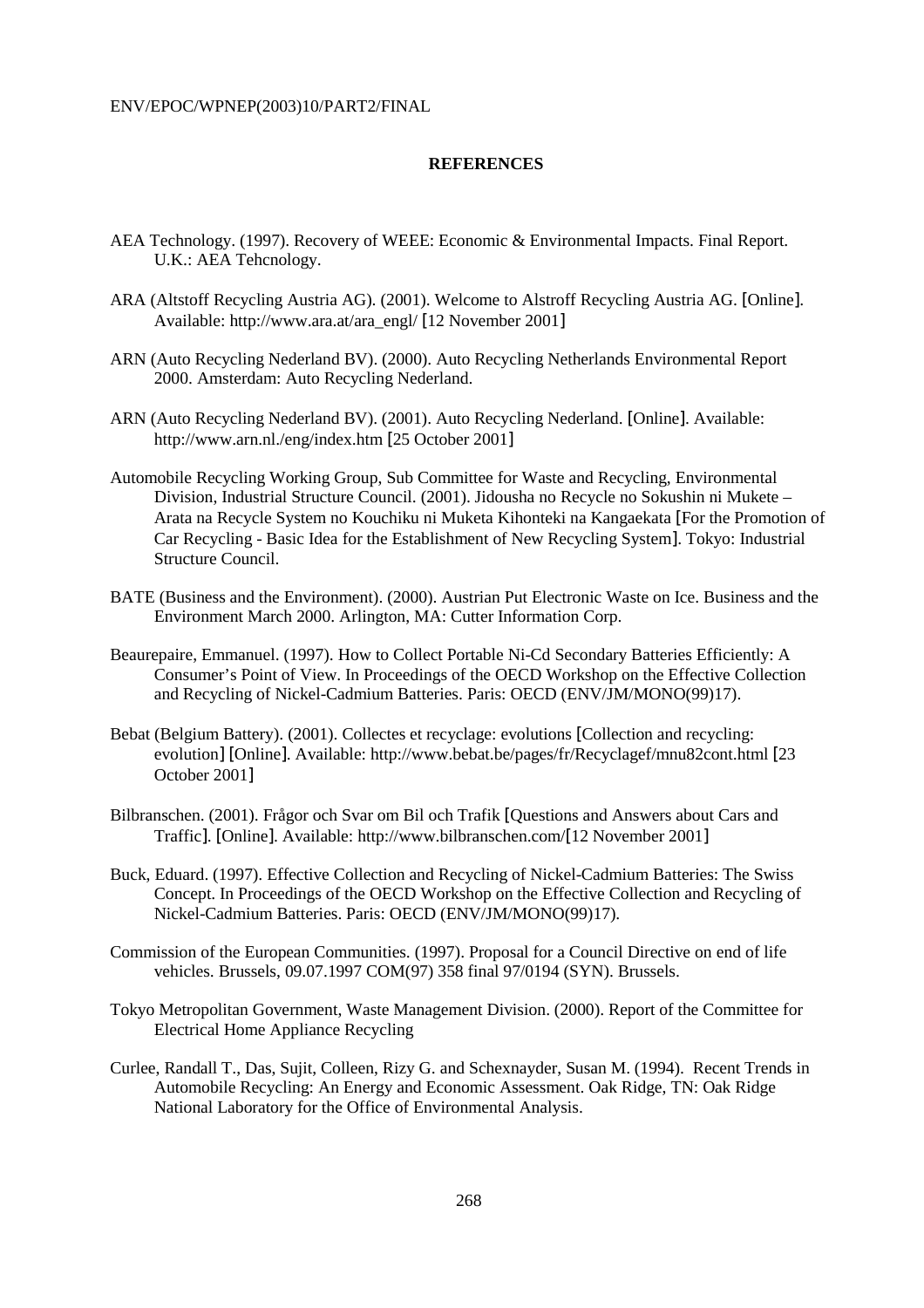- Davis, Gary A. (1997). Automotive Take-back and Recycling Programs. In Davis, G.A. & Wilt, C.A. Extended Product Responsibility: A New Principle for Product-Oriented Pollution Prevention. Knoxville, TN: Center for Clean Products and Clean Technologies, the University of Tennessee.
- DSD (Duales System Deutschland AG). (2001). Europe goes Green Dot. Cologne: Duales System Deutschland AG.
- Dworak, Thomas & Kuhndt, Michael. (2001). Return, Reuse and Recycling of IT Products: The German/European Approach. In Langrock, T., Ott, H. E. & Takeuchi, T., Japan & Germany. International Climate Policy & the IT-Sector. Wuppertal Spezial 19. Wuppertal: Wuppertal Institute for Climate, Environment and Energy.
- ECTEL Cellular Phone Takeback Working Group. (1997). End-of-life Management of Cellular Phone. On industry perspective and response. UK: ECTEL Cellular Phone Takeback Working Group.
- El Kretsen AB. (2001). Produktlista och kostnader [List of products and costs]. Version 2001-4-12, Stockholm, El Kretsen AB.
- England, C. Norman. (1997). Recycling America's Rechargeable Batteries. In Proceedings of the OECD Workshop on the Effective Collection and Recycling of Nickel-Cadmium Batteries. Paris: OECD (ENV/JM/MONO(99)17).
- ENDS (Environmental Data Services). (1998a). Norway to require electronics waste take-back. Ends Environment Daily Issue 266 Monday 16 March 1998 [Online]. Available: http://www.environmentdaily.com [24 August 2001]
- ENDS (1998b). Switzerland moves against cadmium batteries. Ends Environment Daily Issue 337 Thursday 2 July 1998 [Online]. Available: http://www.environmentdaily.com [14 November 2001]
- ENDS. (1999). EU car industry seeks to increase recycling. Ends Environment Daily [Online]. Available: e-mail: mailer@ends.co.uk [25 October 1999]
- ENDS. (2000a). Dutch appliance rules "not being respected". Ends Environment Daily [Online]. Available: e-mail: mailer@ends.co.uk [17 July 2000]
- ENDS. (2000b).EU battery sector scraps over recycling. Ends Environment Daily [Online]. Available: e-mail: mailer@ends.co.uk [31 May 2000]
- ENDS. (2000c). Firms attack EU packaging law revision plan. Ends Environment Daily [Online]. Available: e-mail: mailer@ends.co.uk [26 January 2000]
- ENDS. (2000d). German refill quota under legal attack. Ends Environment Daily [Online]. Available: email: mailer@ends.co.uk [22 November 2000]
- ENDS. (2000e). New record for European waste glass collection. Ends Environment Daily [Online]. Available: e-mail: mailer@ends.co.uk [7 August 2000]
- ENDS. (2000f). Norway reads the riot act to electronic firms. Ends Environment Daily [Online]. Available: e-mail: mailer@ends.co.uk [20 December 2000]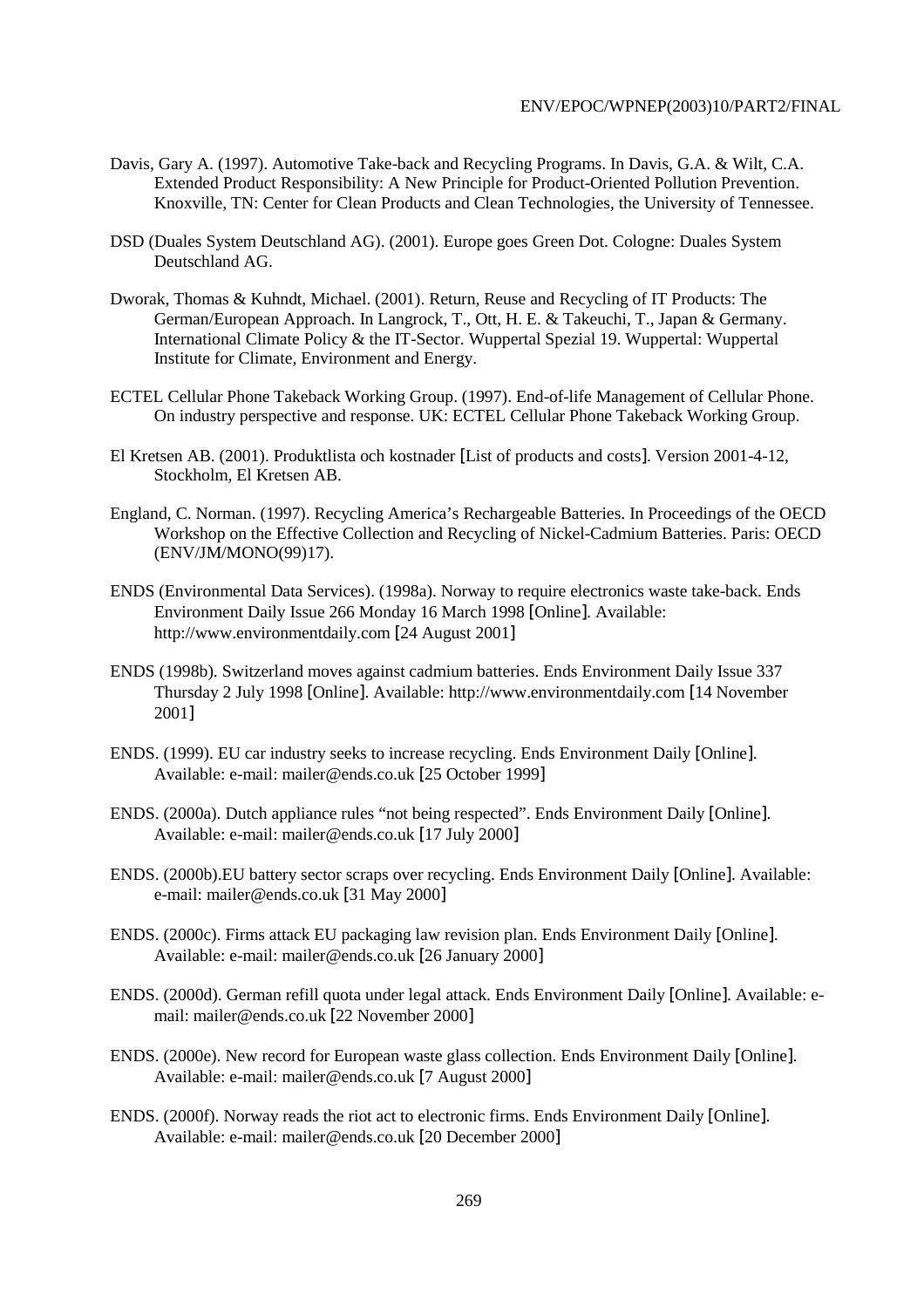- ENDS. (2000g). Norwegian mobile phone recycling falters. Ends Environment Daily [Online]. Available: e-mail: mailer@ends.co.uk [21 August 2000]
- ENDS. (2000h). Swedish waste recycling up in 1999. Ends Environment Daily [Online]. Available: email: mailer@ends.co.uk [6 June 2000]
- ENDS. (2001a). Advance for German drinks pack deposits. Ends Environment Daily [Online]. Available: e-mail: mailer@ends.co.uk [2 May 2001]
- ENDS. (2001b). Costs of EU battery rules "overestimated". Ends Environment Daily [Online]. Available: e-mail: mailer@ends.co.uk [30 April 2001]
- ENDS. (2001c). Dutch electroscrap treatment scheme under fire. Ends Environment Daily [Online]. Available: e-mail: mailer@ends.co.uk [22 February 2001]
- ENDS. (2001d). Electroscrap collection soars in German state. Ends Environment Daily [Online]. Available: e-mail: mailer@ends.co.uk [2 March 2001]
- ENDS. (2001e). German drinks pack deposits to start in 2002. Ends Environment Daily 1031 [Online]. Available: e-mail: mailer@ends.co.uk [31 January 2001]
- ENDS. (2001f). German government defeated over packaging. Ends Environment Daily 1031 [Online]. Available: e-mail: issue@environmentdaily.com [17 July 2001]
- ENDS. (2001g). German refillable drinks pack sales fall again. Ends Environment Daily 1067 [Online]. Available: e-mail: issue@environmentdaily.com [9 September 2001]
- ENDS. (2001h). German packaging scheme ruled "abusive". Ends Environment Daily [Online]. Available: e-mail: mailer@ends.co.uk [20 April 2001]
- ENDS. (2001i). Germany, UK, move on car recycling rules. Ends Environment Daily 1042 [Online]. Available: e-mail: issue@environmentdaily.com [13 August 2001]
- Fishbein, Bette. (1997). Industry Program to Collect and Recycle Nickel-Cadmium (Ni-Cd) Batteries. In Davis, G.A. & Wilt, C.A. Extended Product Responsibility: A New Principle for Product-Oriented Pollution Prevention. Knoxville, TN: Center for Clean Products and Clean Technologies, the University of Tennessee.
- Forex (2001). Forex Sverige. Exchange rate. [Online]. Available: http://www.forex.se/exchange\_sve.cfm [1 November 2001]
- Fujitsu Limited. (2001). 2001 Kankyou Houkokusho [2001 Environmental Report]. Kawasaki: Center of Promotion of Environmental Technology. Fujitsu Limited.
- Fuji Xerox Co. Ltd. (2000). Fuji Xerox Environmental Progress Report 2000. Tokyo: Fuji Xerox Co. L<sub>td</sub>
- Hanewald, Richard H., McComas, David M. & Liotta, John J. (1997). The Collection and Processing of Spent Ni-Cd Batteries in North America and INMECO's Role. In Proceedings of the OECD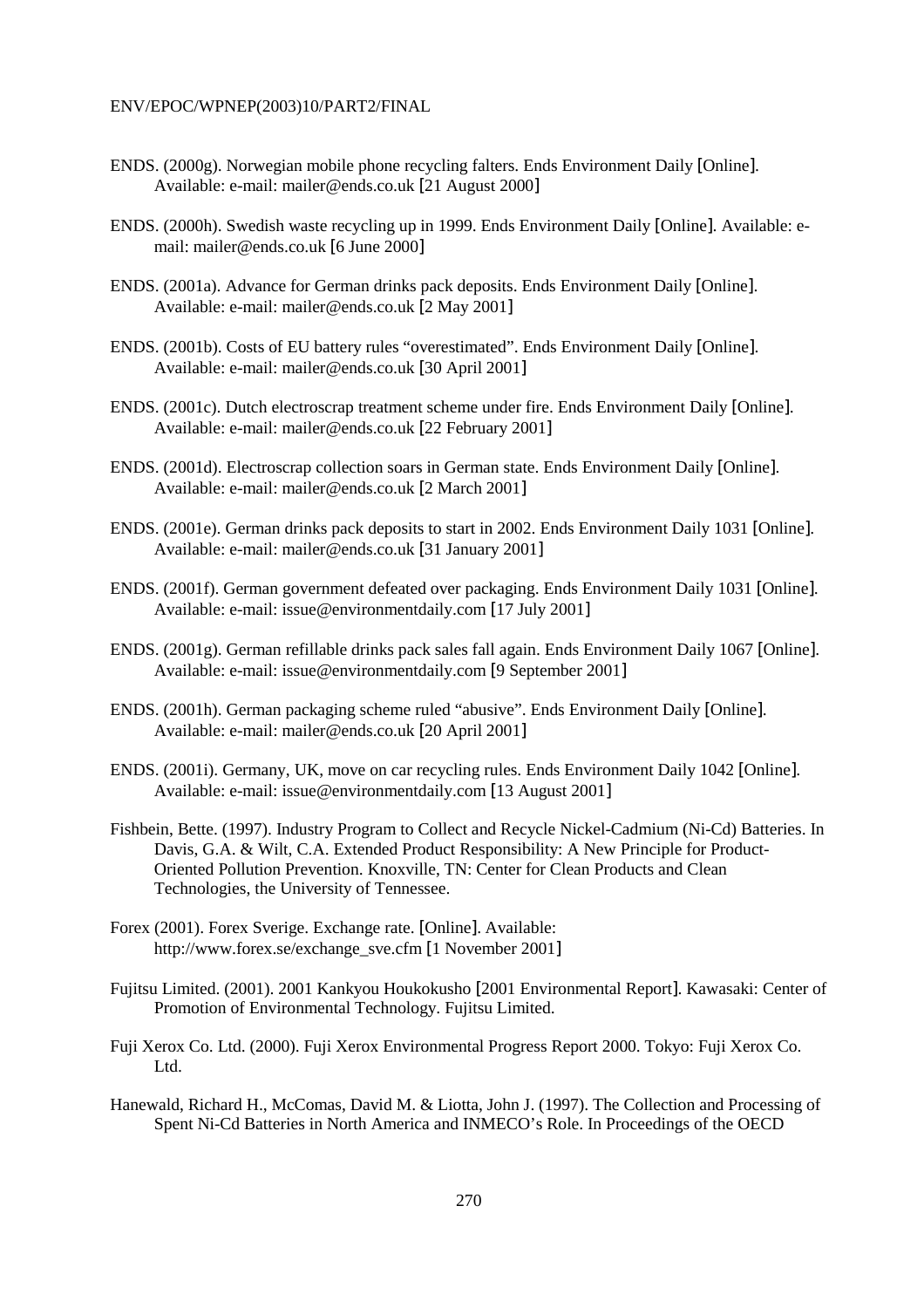Workshop on the Effective Collection and Recycling of Nickel-Cadmium Batteries. Paris: OECD (ENV/JM/MONO(99)17).

Hoffman, Bryce. (2000) Automotive News. 3 January 2000. Detroit: Crain Communications. Inc.

- IBM. (1999). ECP news. October 1999. Vol. 6 No. 3. NC: IBM Engineering Center for Environmentally Conscious Products.
- Johansson, Lars Erik. (1997). The SAFT Recycling Process with Respect to Industrial Nickel- Cadmium Batteries. In Proceedings of the OECD Workshop on the Effective Collection and Recycling of Nickel-Cadmium Batteries. Paris: OECD (ENV/JM/MONO(99)17).
- Kaneko, Kenji. (2001). Report Shouri (Reuse) [Report, Repair (Reuse)]. Nikkei Ecology April 2001. Tokyo: Nikkei BP Sha. pp. 55-58
- Kiehne, Heinz-Albert. (1997). Collection and Recycling of Ni-Cd Batteries in Germany. In Proceedings of the OECD Workshop on the Effective Collection and Recycling of Nickel-Cadmium Batteries. Paris: OECD (ENV/JM/MONO(99)17).
- Kincaid, Lori .E., Wilt, Catherine. A., Davis, Gary .A., Lumley, James, Stoss, Fred. & Carnes, Elithe. (1996).Vehicle Recycling and Disposal Policies in Industrialized and Developing Countries. Prepared for American Automobile Manufacturers Association. Knoxville, TN: Center for Clean Products and Clean Technologies, the University of Tennessee.
- Korfmacher, Hans. (2001). Financial Aspects of Collecting & Recycling Batteries in Europe. Warmer Bulletin 79. July 2001. North Yorkshire: Residua Limited.
- Lindhqvist, Thomas. (2000). Extended Producer Responsibility in Cleaner Production. IIIEE Dissertations 2000:2. Lund: IIIEE, Lund University.
- Lindhqvist, Thomas. (2001). Extended Producer Responsibility for End-of-life Cars Analysis of Effectiveness and Socio-economic Consequences. Study for the Producer Responsibility Investigation on the Instructions of BIL Sweden. Lund. IIIEE, Lund University.
- Matsushita Electric Industrial Corporation, Limited. (1998). Environmental Report 1998. Osaka: Matsushita Electric Industrial Corporation, Limited.
- METI (Ministry of Economy, Trade and Industry), Japan. (2001). Kaden Risaikuru Hou no Shikou niyoru Hiyou Beneki no Bunseki [Cost Benefit Analysis of the Implementation of Specified Home Appliance Recycling Law]. Tokyo: Ministry of Economy, Trade and Industry.

Miljörapporten. (2001).Stockhlom: Ekonomi-Teknik Förlag AB No. 10.

- MOE (Ministry of Environment), Korea. (2001). Green Korea 2001. Gwacheon-shi: International Affairs Office. Ministry of Environment, Korea.
- MOE (Ministry of the Environment), Japan. (2001). Heisei 12 nendo ni okeru Bunbetsu Shuushuu oyobi Saishouhinka ni tsuite [The separate collection and recycling, fiscal year 2000]. [Online]. Available: http://www.env.go.jp/recycle/youki\_low/jisseki\_h12/02.html [11 November 2001]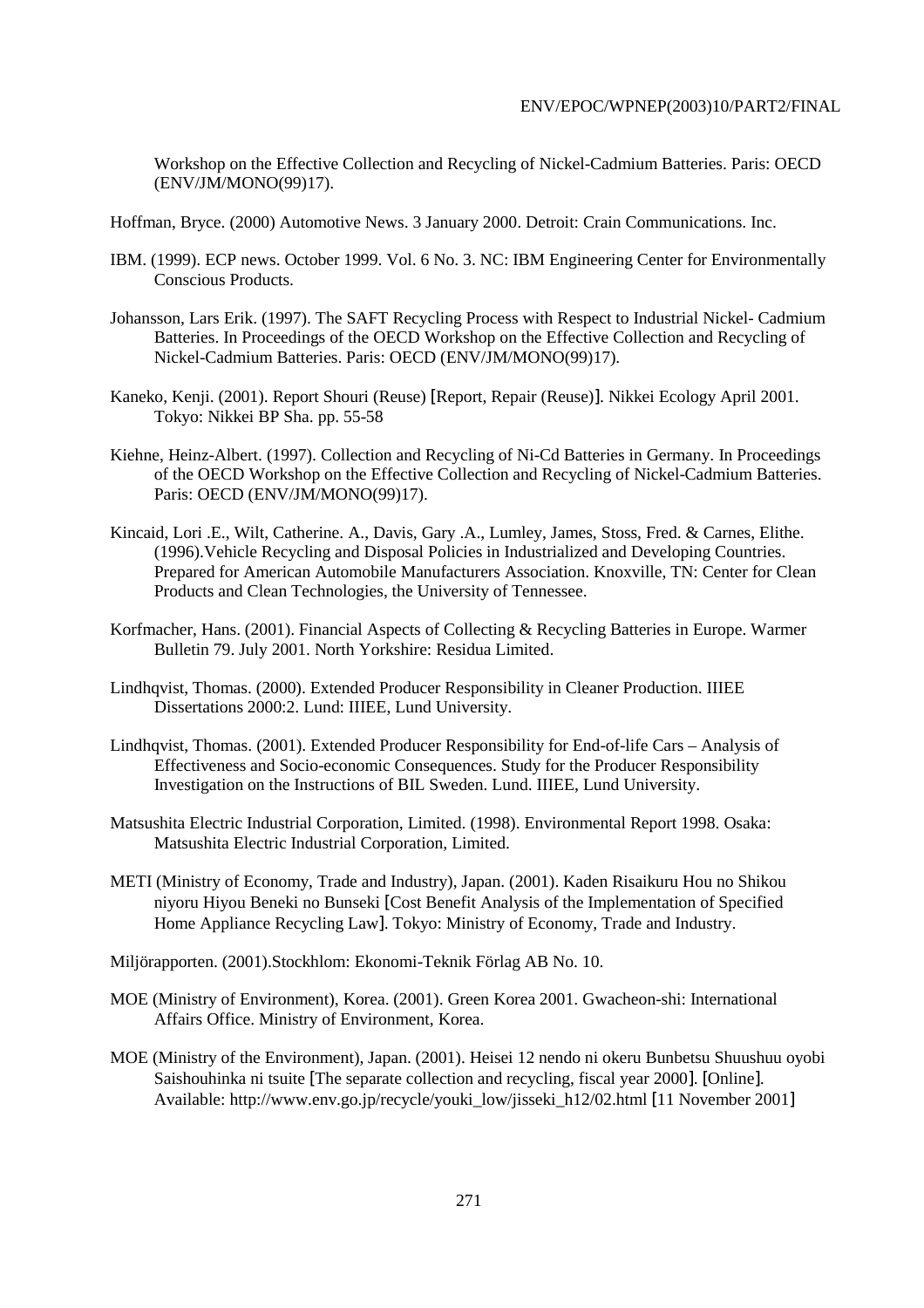- Minnesota Office of Environmental Assistance. (2001). Recycling Used Electronics. Report on Minnesota's Demonstration Project. St. Paul, MN: Minnesota Office of Environmental Assistance.
- Mitsubishi Electric Corporation. (1999). Environmental Report 1999. [in Japanese] Tokyo: Mitsubishi Electric Corporation.
- Miyasaka, Kenichi. (2001). Report Kaigai shifuto[Report Shift Abroad]. Nikkei Ecology July 2001. Tokyo: Nikkei BP Sha. pp. 50-52
- Morishita, Ken. (1997). Gomi Mondai wo Dousuruka Haiki, Shori, Risaikuru [What shall be Done with Waste Management? – Disposal, Treatment, Recycling]. Iwanami Booklet No. 440. Tokyo: Iwanami Shoten.
- Morrow, Hugh & Keating, John. (1997). Overview Paper on effective Recycling of Ni-Cd Batteries. In Proceedings of the OECD Workshop on the Effective Collection and Recycling of Nickel-Cadmium Batteries. Paris: OECD (ENV/JM/MONO(99)17).
- NEC Corporation. (1999). Environmental Annual Report 1999. [in Japanese] Tokyo: NEC Corporation.
- Nakanishi, Kiyotaka. (2000). Report Yuugai Busshitsu [Report, Hazardous Substances]. Nikkei Ecology August 2000. Tokyo: Nikkei BP Sha. pp. 43-45
- NEPSI (National Electronics Product Stewardship Initiative. (2001). Homepage. [Online]. Available: http://www.nepsi.org [24 June 2001]
- Nikkei BP Sha. (2000). Kenshou: Youki Housou Risiakuru Hou [Review, Container and Public Recycling Law]. Nikkei Ecology March 2000. Tokyo: Nikkei BP Sha. pp. 16-27
- Nissan Motor Co., Ltd. (2000). Environmental Report. Toward Sustainability. 2000. Ginza, Tokyo: Nissan Motor Co., Ltd.
- NVMP (De Verwijderingsbijdrage voor electrishe apparaten). (2001). Summary. [Online]. Available: http://www.nvmp.nl/ [28 October 2001]
- OECD. (1998a). Extended Producer Responsibility. Phase 2. Case Study on the Dutch Packaging Covenant. Paris: OECD (ENV/EPOC/PPC(97)22/REV2).
- OECD. (1998b). Extended Producer Responsibility. Phase 2. Case Study on the German Packaging Ordinance. Paris: OECD (ENV/EPOC/PPC(97)21/REV2).
- OECD. (2001). Extended Producer Responsibility. A Guidance Manual for Governments. Paris: OECD
- Olle Olsson Bolagen & Länsförsäkringar AB. (2001). Olle Olsson Bolagen and Länsförsäkringar (Insurance Company) have effected the first producer responsibility insurance ever on cars. Press release April 6th, 2001. Stockholm: Olle Olsson Bolagen & Länsförsäkringar AB.
- Poston, Irvin. (1995). An Update on VRP Programs at the Vehicle Recycling Development Center. Warren, MI: General Motors Technical Center.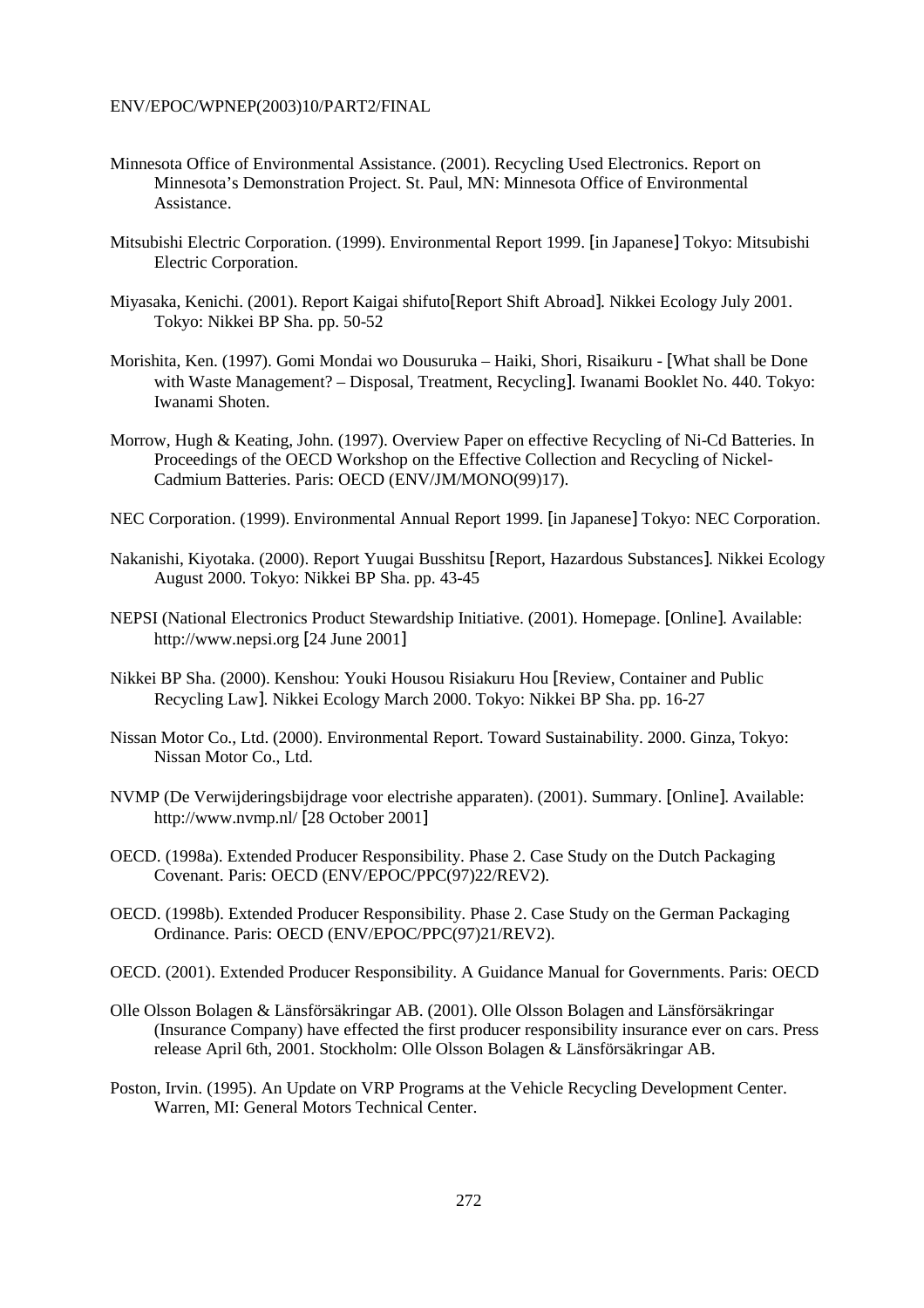Product Steward Advisor. (1998). The Progress of Takeback. Legislation for Electronic Equipment Around the World. [Online] Available: http://www.cutter.com/psa/psatabl.htm [29 January 2000]

PRO Europe. (2001). The Management of Packaging Waste in Europe. Brussels: PRO Europe.

- Raymond Communications Inc. (2001). Battery Recovery Laws Worldwide. 2001 Update Edition. College Park, MD: Raymond Communications Inc.
- RBRC (Rechargeable Battery Recycling Corporation). (2000). Measures of Success. A Progress Report on Recycling Nickel Cadmium Rechargeable Batteries in the U.S. and Canada. Atlanta, GA: RBRC.
- Regeringskansliet. (2001). Miljödepartementet. Pressmeddelande. 2001-05-31. [Environmental Department. Press release. 2001-05-31][Online] Available: http://www.regeringen.se/galactica/service=irnews/[15 November 2001]
- REPA (Reparegistret AB). (2001). Gröna Punkt i Sverige. [Green Dot in Sweden] [Online] Available: http://www.repa.se/ [15 November 2001]
- SAEFL (Swiss Agency for the Environment, Forests and Landscape). (2001a). Homepage Waste Management Division. [Online] Available: http://www.buwal.ch/abfall/e/index.htm [1 November 2001]
- SAEFL (Swiss Agency for the Environment, Forests and Landscape). (2001b). Separately Collected Waste for Recycling; Quantities and Rates. Bern: SAEFL.
- S.EN.S (Stiftung Entsorgung Schweis). (2001). The price of disposal- we tell you what the markets say. [Online] Available: http://www.sens.ch/engl/electro\_e/electro\_6\_e.html [26 October 2001]
- Sony Corporation. (1999). Environmental Report 1999.[in Japanese] Tokyo: Sony Corporation.
- SWICO (Swiss Association of Information, Communication and Organisation Technology). (1999). Practical Directive on the SWICO Environment Convention. As at June 1999. third revision. Zürich: SWICO Recycling Guarantee.
- Sustainable Business Insider. (2000). Sony & IBM Take-Back Programs Begin. News Briefs, November, 2000. [Online] Available: http://www.sustainablebusiness.com/ [30 November 2000]
- Svensk Glasåtervinning AB. (2001). Svensk Glasåtervinning AB [Online] Available: http://www.glasbanken.com/ [15 November 2001]
- Tanaka, Taro. (2000). Taiwan no Kankyou Gyousei [Environmental governance in Taiwan ]. Nikkei Ecology March 2000. Tokyo: Nikkei BP Sha. pp. 33-35
- Tanaka, Taro. (2001). Report Kadenrisaikuru [Report Recycling of Electrical Home Appliances]. Nikkei Ecology June 2001. Tokyo: Nikkei BP Sha. pp. 44-46
- Tojo, Naoko. (1999). Analysis of EPR Policies and Legislation through Comparative Study of Selected EPR Programmes for EEE – Based on the In-Depth Study of a Japanese EPR Regulation -. IIIEE Communications 2000:10. Lund: IIIEE, Lund University.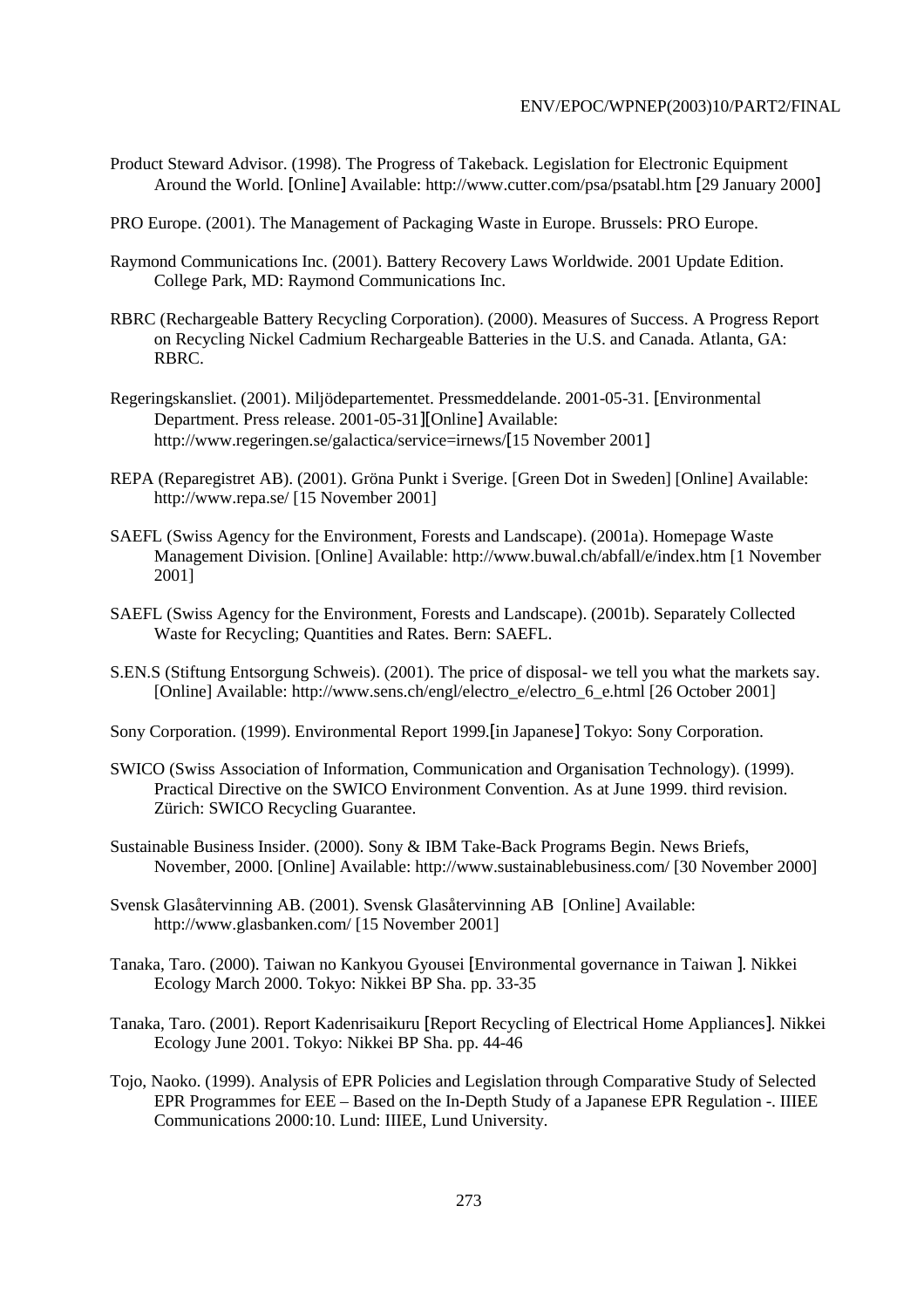Tojo, Naoko. (2001). Effectiveness of EPR Programme in Design Change. Study of the Factors that Affect the Swedish and Japanese EEE and Automobile Manufacturers. Lund: IIIEE, Lund University

Toyota Motor Corporation. (1998). Environmental Report 1998. Tokyo: Toyota Motor Corporation.

- Türk, Volker. (2001). An Evaluation of the Swiss Ordinance on the Return, the Taking Back and the Disposal of Electrical and Electronic Appliances (ORDEA). Assignment for the course, Environmental Policy and Law to Promote Cleaner Production in the Master of Science Programme in environmental Management and Policy. Lund: IIIEE, Lund University.
- USEPA (United States Environmental Protection Agency). (2001). Computer Display Partnership. [Online] Available: http://www.epa.gov/dfe/projects/computer/index.htm [15 November 2001]
- Vanthournout, Helga. (1998). Beverage container recycling systems in Germany, Sweden, and Switzerland. IIIEE Thesis. Lund: IIIEE, Lund University.
- Vassart, Alain. (2001). Status of Battery Recycling in Europe. In Take It Back! 2001. 18 April 2001. Arlington. VA.

## **Legislation**

## European Union

- Commission directive 93/86/EEC of 4 October 1993 adapting to technical progress Council Directive 91/157 on batteries and accumulators containing certain dangerous substance. OJ L 264, 23/10/1993 p. 0051 – 0052.
- Commission Directive 98/101/EC of 22 December 1998 adapting to technical progress Council Directive 91/157/EEC on batteries and accumulators containing certain dangerous substances (Text with EEA relevance) OJ L 001, 05/01/1999 p. 0001 – 0002.
- Commission of the European Communities. (2000). Proposal for a Directive of the European Parliament and of the Council on waste electrical and electronic equipment. 13.6.2000 COM (2000) 347 provisional. 2000/0158(COD). Brussels, Commission of the European Communities.
- Commission of the European Communities. (2000). Proposal for a Directive of the European Parliament and of the Council on the restriction of the use of certain hazardous substances in electrical and electronic equipment. COM (2000) 347 provisional. 2000/0159(COD). Brussels, Commission of the European Communities.
- Council Directive 91/157EEC of 18 March 1991 on batteries and accumulators containing certain dangerous substances. OJ L 078, 26/03/1991 p. 0038 – 0041.
- Directive 2000/53/EC of the European Parliament and of the Council of 18 September 2000 on end-of life vehicles. OJ L269 21/10/2000 p.0034 –0043.
- European Parliament and Council Directive 94/62/EC of 20 December 1994 on packaging and packaging waste. OJ L 365 31.12.94 p.10-23.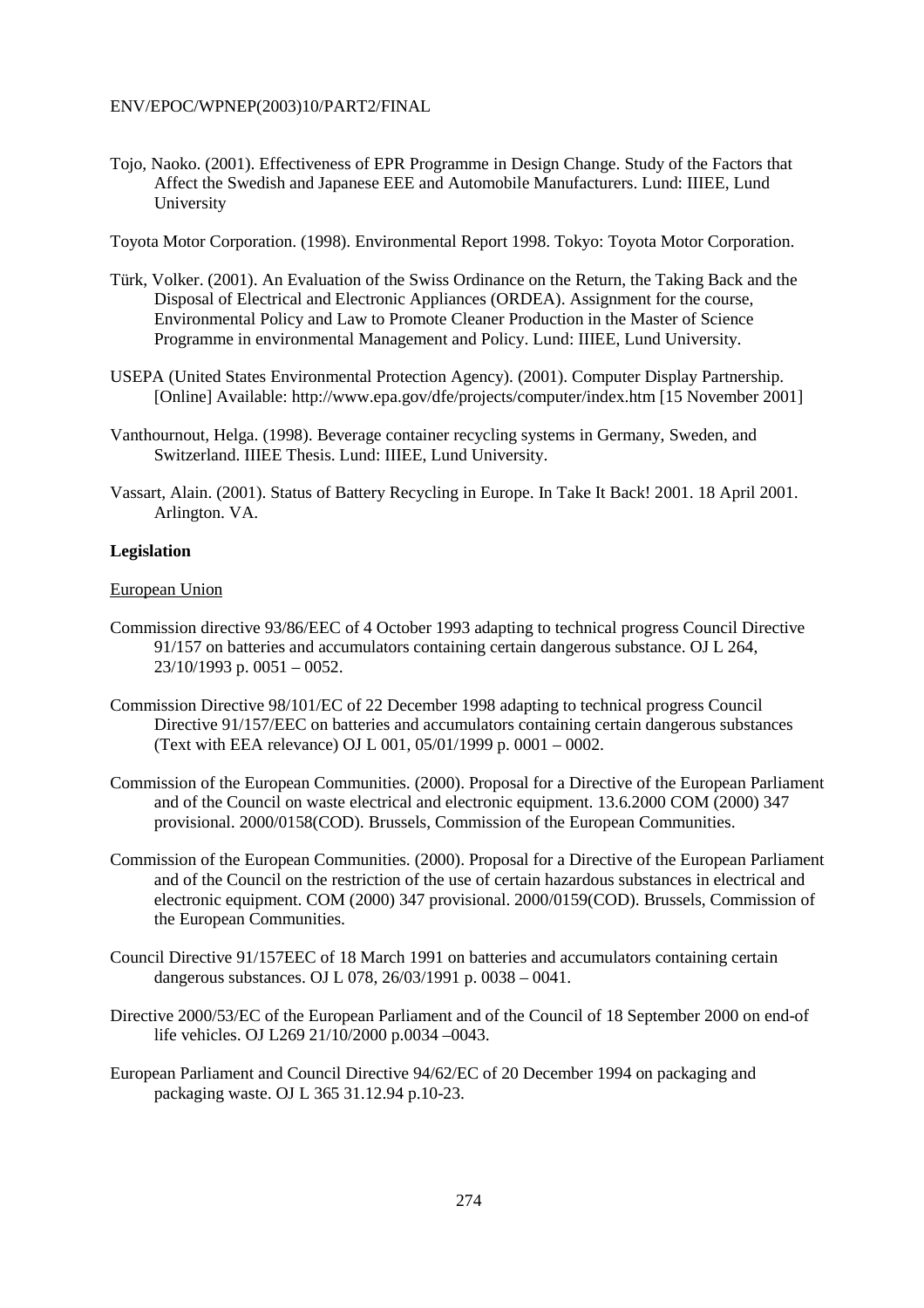## Germany

Ordinance on the Avoidance and Recovery of Packaging Waste (Verpackungsverordnung – VerpackV) of 27 August 1998 (BGBI I 1998 S. 2379).

## Japan

Specified Home Appliance Recycling Law (Tokutei Kateiyou Kiki Saishouhinka Hou). (1998, No. 97)

Container and Packaging Recyling Law (Youkihousou ni kakaru Bunbetsu Shuushuu oyobi Saishouhinka no Sokushintou ni kansuru Houritsu) (1995, No. 112)

## The Netherlands

Packaging and packaging Waste Regulation. July 1997 (MBA 97109023).

Disposal on White and Brown Goods Decree. 21 April 1998. No. 238. (MJZ98038069)

## Norway

Regulations regarding Scrapped Electrical and Electronic Products. 16 March 1998.

## Sweden

Ordinance on Producers' Responsibility for Packaging, 7 May 1997 (SFS 1997:185).

Producer Responsibility for Electrical and Electronic Products Ordinance. 6 April 2000 (SFS 2000:208)

#### Switzerland

- Ordinance on the Return, the Taking Back and the Disposal of Electrical and Electronic Appliances (ORDEA) of 14 January 1998.
- Ordinance relating to Environmentally Hazardous Substances (Ordinance on Substances, Osubst). dated 9 June 1996 (Update: January 1996)
- Ordinance relating to Environmentally Hazardous Substances (Ordinance on Substances, Osubst). Amendment of 11November 1998.

## **Personal Communication**

Bizen, Kenzo. Term Corporation. (14 July 1999). Interview in person by Naoko Tojo. Kanagawa.

- Christiansen, Tonny. Danish Environmental Protection Agency. (1 September 1999). Interview via telephone by Naoko Tojo.
- Quoden, Joakim. PRO Europe. (10 October 2001). E-mail to Naoko Tojo. Request of advice: OECD document on EPR.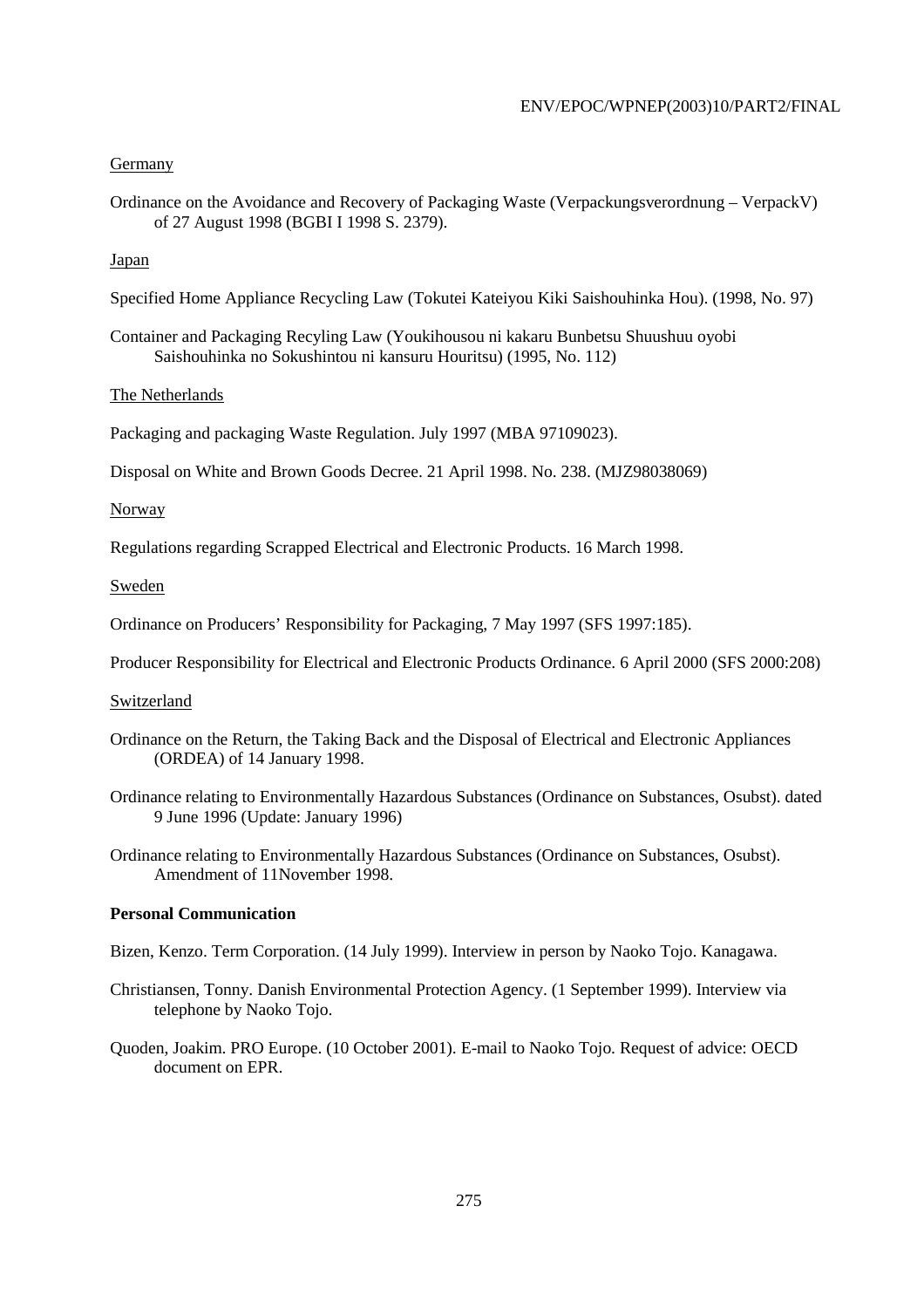## **DISCUSSANT COMMENTARY**

#### **HOW FAR DOES PRODUCER RESPONSIBILITY EXTEND?**

by **Pieter van Beukering** Institute for Environmental Studies Vrije Universiteit Amsterdam

#### **1. Summary**

 This paper aims to supplement the paper by Tojo, Lindhqvist and Davis (2001) with several dimensions that have so far been underrepresented in discussions on EPR. The central question is how far producer responsibility extends in terms of the waste hierarchy, the product lifecycle, and the global market and the harmonisation. Moreover, the issue of harmonisation of EPR programmes across countries is addressed. Several conclusions are drawn from the paper. First, setting recycling targets as part of an EPR programme should be closely coordinated within the context of integrated waste management to avoid conflicts within the waste hierarchy. Second, the emphasis on the waste stage within EPR is not necessarily justified. Other stages in the life cycle, such as the consumption stage, also require attention within EPR programmes. Third, EPR programmes should not make the mistake to reinvent the wheel as far as international markets for recyclables is concerned. Rather than developing isolated trade channels, existing markets should be used to links international recycling programmes. Fourth, the international differences in EPR concepts are a natural phenomenon. Harmonisation of EPR programmes is therefore not immediately required. This does not imply that information on EPR should not be made available in a more uniform and consistent manner. Information currently available on EPR programmes is heavily fragmented, inconsistent and unreliable. There appears to be a great need for an international effort to systematically collect information on EPR using uniform definitions of performance rates and other terminology.

## **2. Introduction**

 Extended producer responsibility (EPR), a policy option requiring producers to be financially or physically responsible for their useful life, is rapidly growing in popularity especially among European countries. EPR requires that producers take back spent products or manage them through reuse, recycling or remanufacturing, or delegate this responsibility to a third party, a so-called producer responsibility organisation (PRO), which is paid by the producer for spent-product management. The underlying idea of EPR is that placing responsibility for waste management with producers creates a strong incentive for them to redesign products with an aim toward less material use and improved recyclability (Hanisch, 2000).

 This paper discusses a study by Tojo, Lindhqvist and Davis (2001) that provides a comprehensive overview of EPR programmes for packaging, batteries, end-of-life-vehicles and electrical and electronic equipment (EEE) and evaluates these programmes on their performance. Tojo,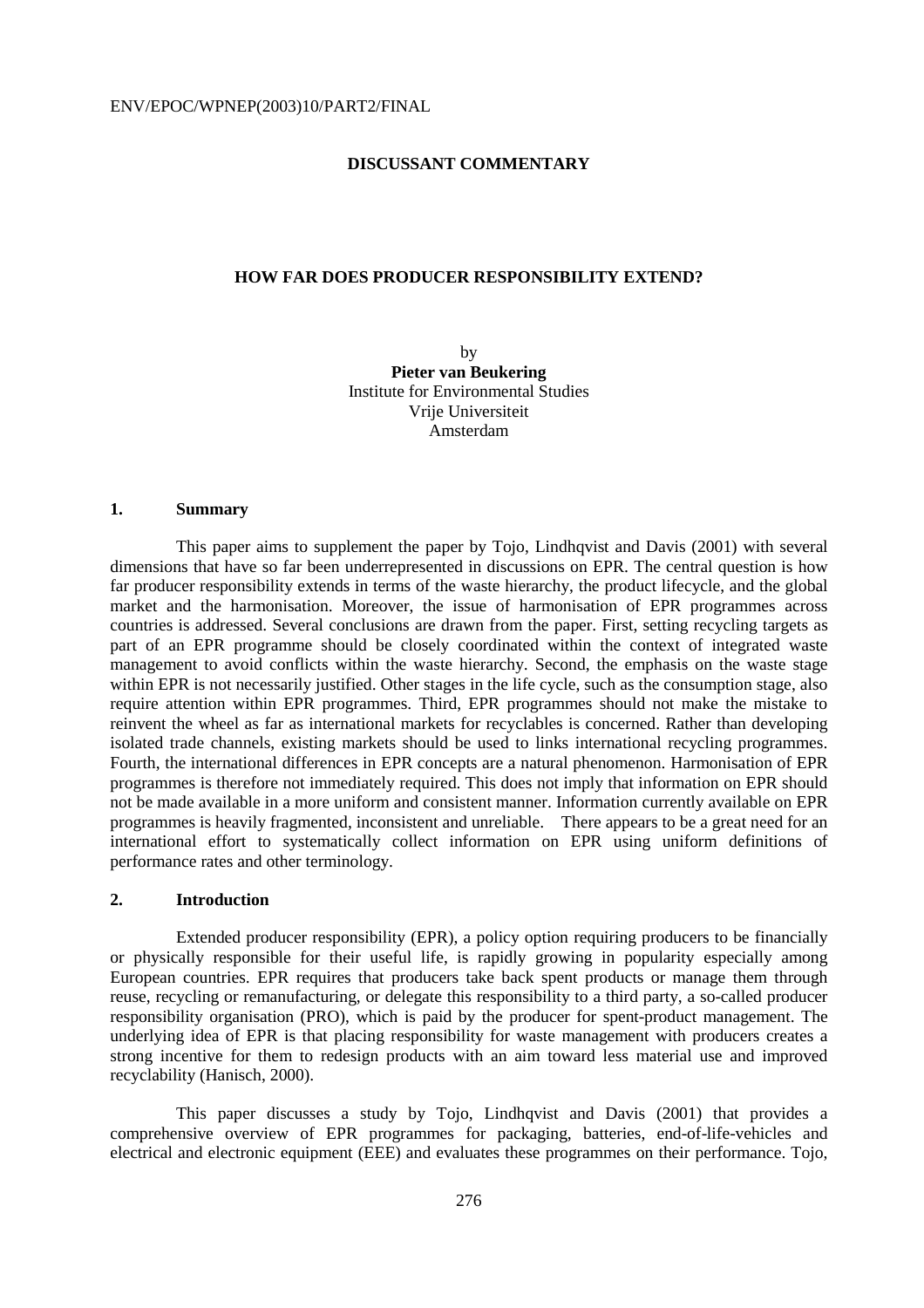Lindhqvist and Davis pay special attention to the role of institutional and structural factors in the success of EPR programmes and the existence of institutional and structural barriers that constraint the success of EPR programmes.

 Besides commenting on the content of the study by Tojo, Lindhqvist and Davis, this paper aims to supplement the paper with dimensions that have received little attention in the debate about EPR. Special attention is raised on the question how far the producer responsibility extends? Several dimensions have been formulated to initiate a discussion on the type of EPR desired. These include:

- *Recycling versus general environmental performance*: recycling targets predominantly drives most EPR programmes. This dimension questions this rather specific interpretation of extended producer responsibility.
- *Local versus global*: How does EPR perform in a globalising world? What are the implications of take-back programmes on existing trade flows of post-consumer products? This dimension addresses the need for EPR programmes to operate locally or globally.
- *Harmonised versus individual EPR*: Substantial differences in EPR concepts exist across countries. This dimension considers the advantages and disadvantages of this situation.

## **3. Review**

 Tojo, Lindhqvist and Davis (2001) are the first to systematically evaluate EPR programmes worldwide on their content and performance. The authors provide a comprehensive overview of EPR programmes for packaging, batteries, end-of-life-vehicles and electrical and electronic equipment (EEE). They pay special attention to the role of institutional and structural factors in the success of EPR programmes and the existence of institutional and structural barriers. The evaluation focuses at the performance, impact on innovation, cost of implementation, soft effects, and approaches to overcome barriers.

 Most of the literature on EPR programmes so far has been limited either to non-empirical analysis or to a national evaluation of only one type of post-consumer product. Generating an evaluation of such a wide range of post-consumer products worldwide, as conducted by Tojo, Lindhqvist and Davis, is far from easy. Information is heavily dispersed and often incompatible. The authors rightly complain about non-uniformity of the definitions and the unreliability of the data. There appears to be a great need for an international effort to systematically collect information on EPR using uniform definitions of performance rates and other terminology.

 Despite this handicap the authors were able to draw a number of important conclusions with regard to the general characteristics of EPR programmes across nations. In general, they are optimistic about the actual and potential achievements of EPR programmes. EPR programmes stimulate recycling significantly for several reasons. EPR programmes make resources available that governments would not be able to generate and therefore can achieve substantially higher recycling rates. Moreover, EPR bridges the gap between recyclers and designers, thereby increasing the recyclability of post-consumer products.

 The data supporting the link between EPR and recycling performance, however, is too fragmented to support conclusions about the substantive positive relation between the two. As the authors themselves confirm, recycling performance is not only due to EPR programmes but also to many other initiatives. These include the increase in environmental awareness of consumers. This is a crucial aspect to the success of recycling programmes. Still, rather than attributing it to EPR programmes, environmental awareness is much the result of general education and dissemination of information.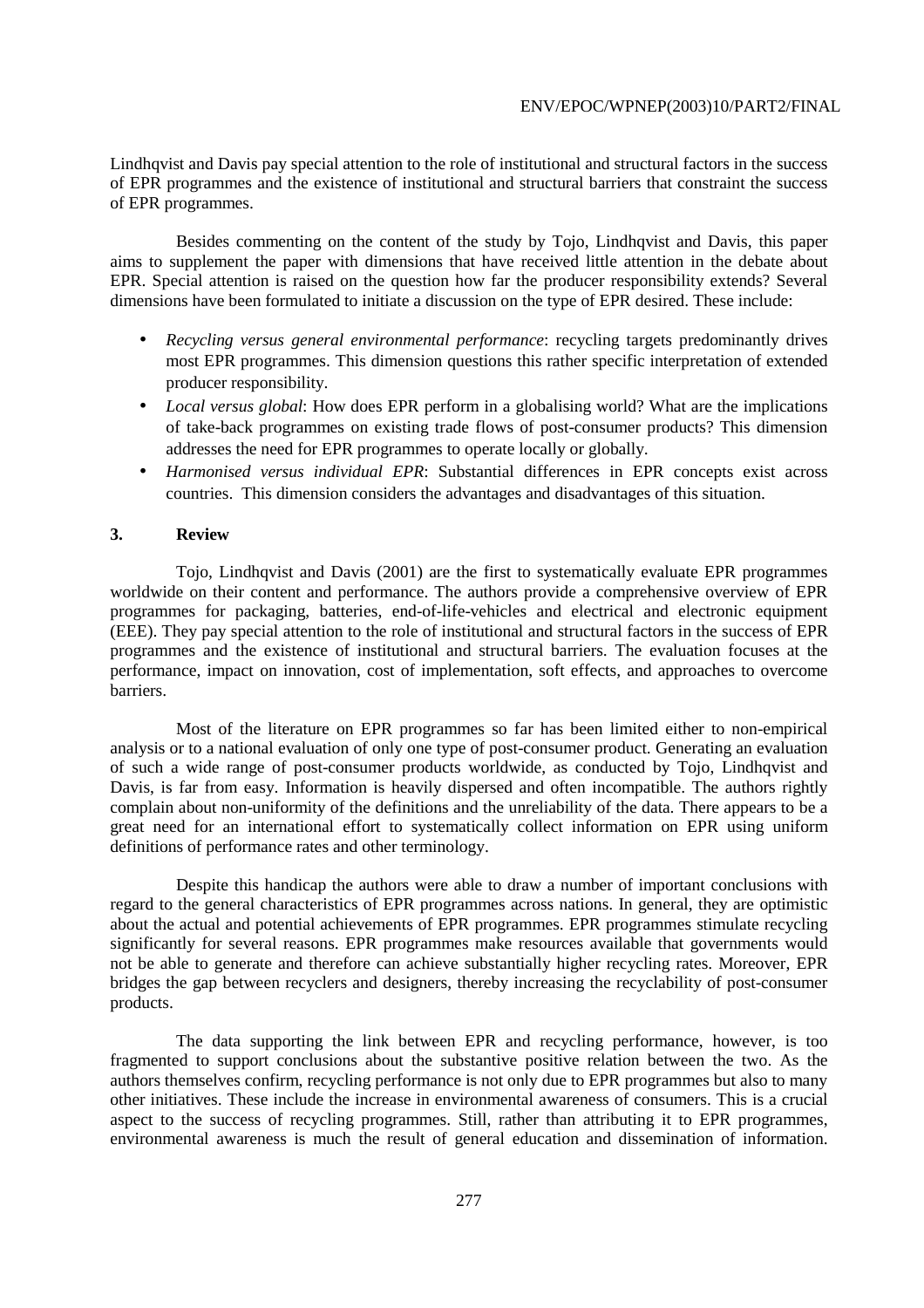Another aspect is the existing recycling markets that are developing independently from EPR programmes. Therefore, the authors are overstating the achievements of EPR. It is a challenge to the research community to unravel the complex mechanisms underlying EPR. The work Tojo, Lindhqvist and Davis provides a solid foundation for further studies.

## **4. Recycling versus general environmental performance**

 Most EPR programmes have adopted the objective of maximum recycling. However, higher recycling does not necessarily imply better environmental performance. According to the waste hierarchy<sup>77</sup>, which is adopted by the EU as a guiding principle, recycling indeed is one of the preferred waste management options. The waste hierarchy, however, has always been subject to fierce criticism. For example, many believe that the options presented in the hierarchy should not be ranked in a particular order but considered as a 'menu' of alternatives. "It is not a question of good and bad waste management options. Rather, each option is equally appropriate under the right set of conditions addressing the right set of waste stream components" (Schall, 1995). Therefore, rather than supporting maximum levels of recycling, regardless of the conditions, I rather support a more general approach focused at minimising environmental impact.

 In the same line of reasoning, EPR needs to be deeply embedded in the overall integrated waste management polices to avoid internal conflicts in the waste hierarchy. For example, in the Netherlands producers were required to meet high recycling targets for plastics while simultaneously the incineration capacity of municipal waste was expanded significantly. This is one of the reasons why the recycling targets in the Netherlands have not been met. The government is responsible for these conflicting strategies. Recycling programmes should be designed in a comprehensive manner, using policy instruments that match economic incentives.

 Most attention in EPR goes towards the post-consumer stage of products. One reason for the emphasis on the waste stage is that waste is generally the most visible environmental impact in the life cycle. Therefore the post-consumption stage receives most attention among policy makers and producers. Waste functions as a figurehead of environmental policies. Especially for durable goods, however, improvements in other stages of the life cycle such as the consumption stage, may be much more significant.

 A typical example is the life cycle of tyres. A recent study evaluated tyres from a perspective of industrial metabolism, to investigate potential novel and practical ways to reduce the environmental impact of tyres (Van Beukering and Janssen 2001). This may be achieved by focusing on technological issues such as choosing materials, designing products, and recovering materials or by looking at institutional and social barriers and incentives such as opening waste markets or changing consumer behaviour. A model is presented for the lifecycle of truck tires in Western Europe that is dynamic in nature and values both environmental and economic consequences. Various scenarios are simulated including longer tire life time, better maintenance of tire pressure, increased use of less expensive Asian tires, and increased use of fuel efficiency-enhancing tires ("eco" or "green" tyres). Figure 1 presents the main result of the study.

<sup>77</sup> The hierarchy, is based on environmental principles, and implies that waste, depending on its characteristics, should be handled by different methods: a certain amount should be prevented or reused, another share of the waste stream needs to be recycled, composted or used as a source of energy, and the remaining may be landfilled.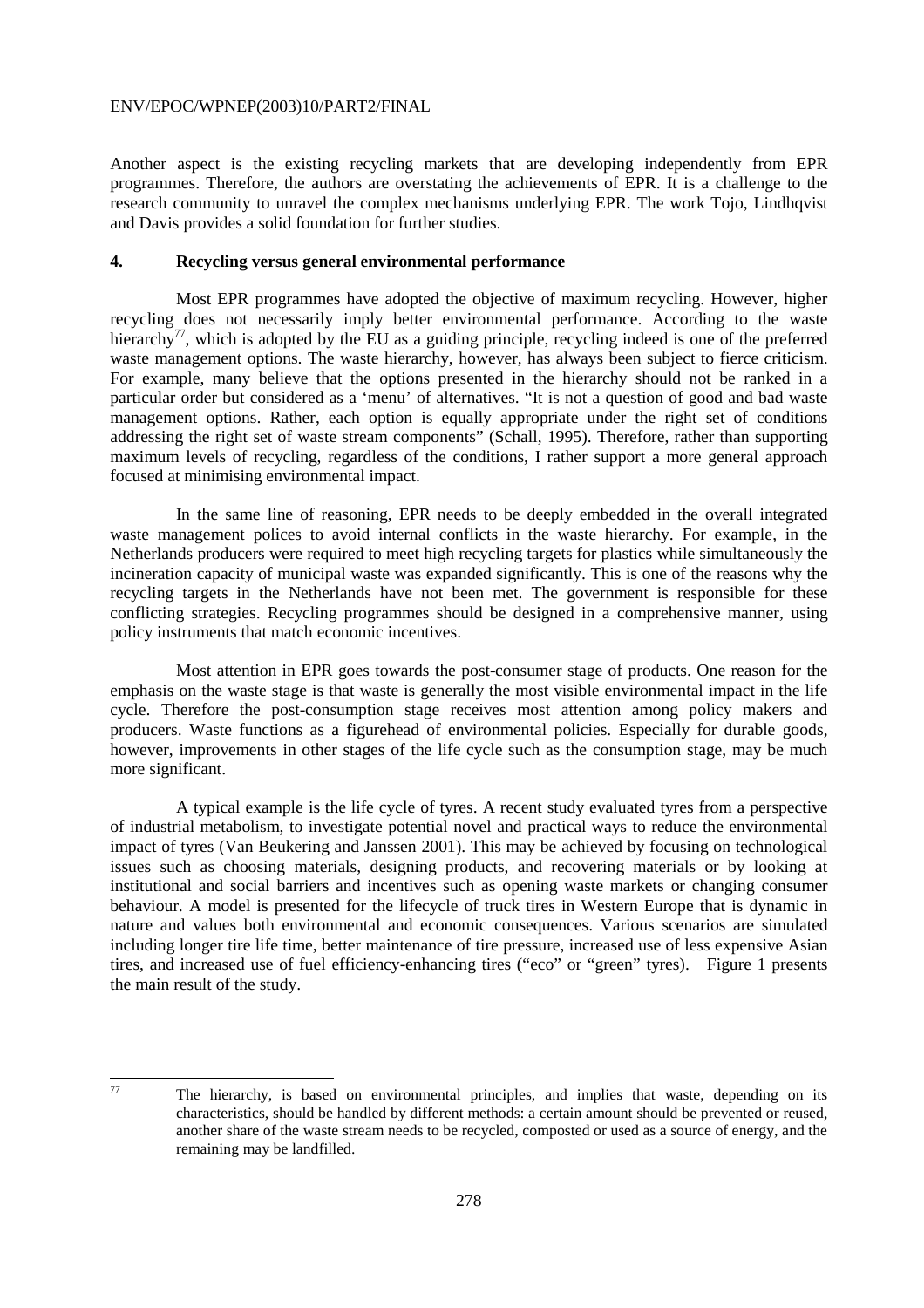

#### **Figure 1: Environmental impact in the lifecycle of tires**

 The production process of tyres generally is seen as an extremely polluting activity. Also the waste stage of tyres is perceived as damaging due to the frequent images of the mountain-high piles of discarded tyres. As Figure 1 indicates, however, 94 percent of the overall environmental impact during the life of a tire occurs before disposal during the use of the tyre, due to the impact of tires on automotive fuel efficiency. Better maintenance of tire pressure and use of eco-tires produce greater environmental and economics benefits than more durable and or less expensive (Asian) tires. These results imply that the emphasis in environmental policies related to tires should shift from the production and the waste stage to the consumption stage. It also suggests that the focus on materials throughput and associated improvements through factor 4 or factor 10 advances in reduction in mass are less important than the quality of the tires and their management.

## **5. Local versus global**

78

 As shown in Figure 2, many countries have experienced large increases in recycling in recent decades. The rationale behind this development varies between the developed and the developing world. In the North the increase in recycling is assumed to have mainly resulted from higher disposal costs, increased public and private concern about the health and environmental impacts of waste disposal, and a general perception that recycling can result in resource conservation. Recycling in the South is mainly driven by more economic motives (Van Beukering 2001).





Global quantity of recycled materials utilised as a share of total global quantity of final production, five-year averages.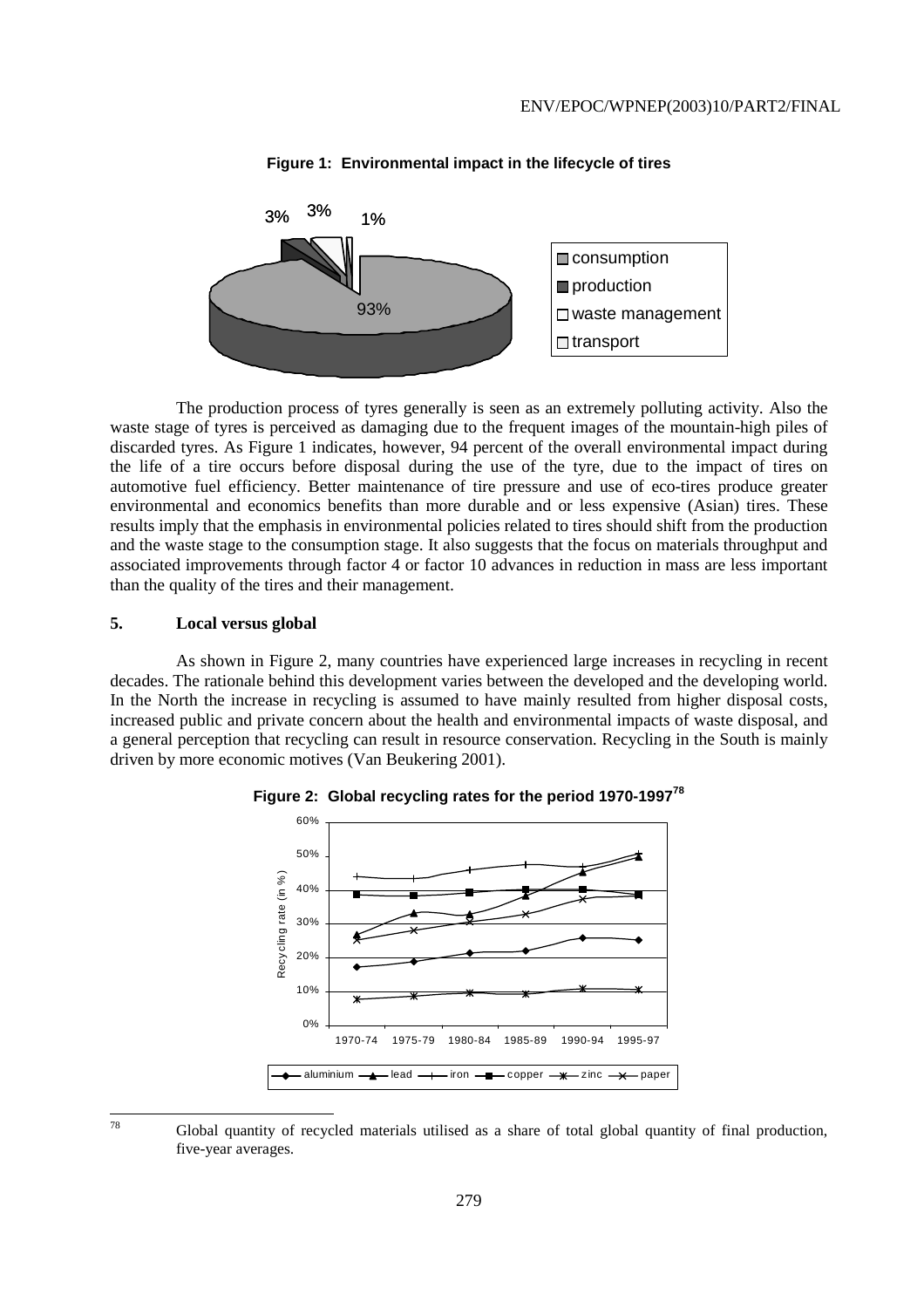Besides domestic causes, international trade has played an important role in the expansion of the global recycling sector. In the last decades, international trade of recyclable materials has increased significantly. The combined trade volume of secondary aluminium, lead, zinc, copper and paper increased from 2.5 million tonnes in 1970 to 21.5 million tonne in 1997. Iron and steel dominate the international recycling market: the iron and steel scrap trade increased from 20 to 37 million tonnes.

 To compare and evaluate the trade of secondary commodities on a global scale, the indicator 'trade rate' is used. The trade rate is defined as the total amount exported (imported) internationally as a share of the total amount globally produced (consumed). Figure 3 shows the five-year average trade rate of secondary materials. The first typical feature is the high growth rates of four of the six materials considered. For example, the trade rate of secondary copper increased from 15 percent in 1970 to 48 percent in 1997. The trade rate of waste paper and aluminium also increased significantly: namely, from 11 to 31 percent. These trends indicate how for most secondary materials the local market has changed into a global market. The development of trade in iron scrap is similar to the dynamics in recycling. The trade rate remains constant at approximately 10 percent. Trade in lead scrap also lags behind.



**Figure 3: Global trade rate of secondary materials for the period 1970-1997** 

 The explanation of the cause of these developments lies in the distinction between recovery and utilisation of recyclables. Developed countries are particularly talented in recovery. High-income countries have plenty of recyclable waste, enabling them to realise scale effects in the recovery process. Also, Western governments and industries are very active in providing incentives and the necessary infrastructure to facilitate recovery operations. Minimisation of landfilling and incineration has a high priority in the West, while consumers are generally alert to the need to minimise waste and therefore cooperate by separating a huge amount of recyclables at a low cost.

 Recovery in developing countries is subject to far greater limitations. Despite the presence of waste pickers who comb the streets for valuable waste materials, recovered volumes are still insufficient - both in terms of quantity and quality - to support a mature recycling industry. That said, developing countries have a great talent for processing recyclable materials. Cheap labour ensures accurate sorting of materials, thereby improving the quality of the recycled products. Moreover, recycling industry technologies are generally less sophisticated than those in most primary industries, such that detailed knowledge and large amounts of cash for investment - both of which are particularly scarce in the Third World - are less important for recycling operations. It should also be remembered that cheap products made from secondary materials are more popular in low-income countries.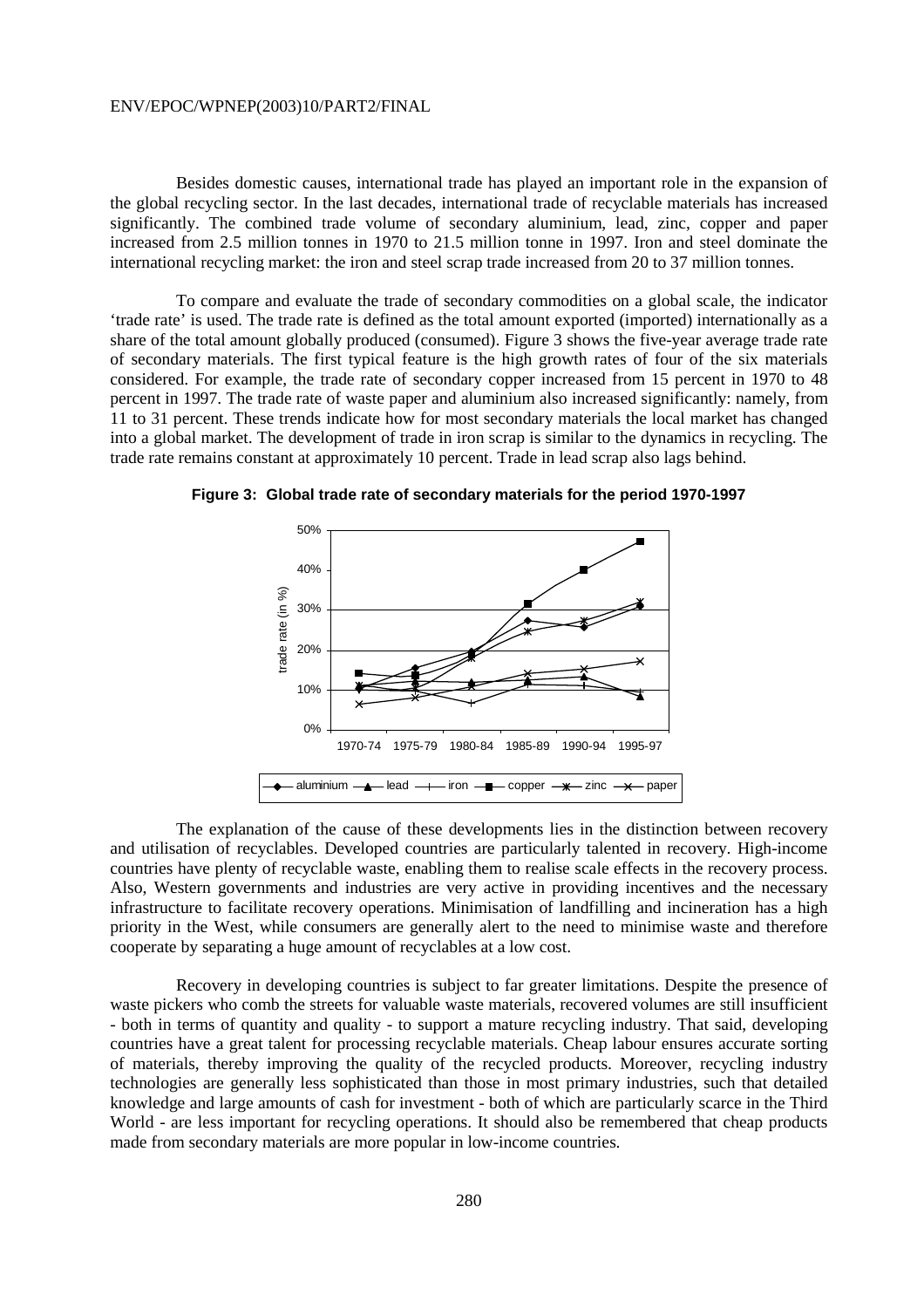This trend in international trade raises various questions with regard to EPR. To what extend is EPR equipped to deal with a globalising recycling market? Should industries try to prevent export of recyclables to take place or should they encourage this trend? How far does the responsibility of producers reach? Does it stop with the recovery of their disposed products or are they also kept responsible for the processing of these recovered products? How do the take-back obligations of producers relate to these international flows of recyclables? Is there a need for a completely isolated trade system for EPR related material flows or should EPR markets build on existing trade channels? These are all questions that require further exploration before reliable answers can be given.

#### **6. Harmonised versus individual EPR programmes**

 Table 1 shows the variety of the configuration of the waste management hierarchy throughout Europe for solid waste in general. The countries are ranked on the basis of their share of landfilled municipal solid waste.<sup>79</sup> Denmark, the Netherlands and Switzerland reveal the lowest landfilling shares. Italy and the UK perform poorly according to the waste management hierarchy. On the one hand, these differences may be the result of the implementation of different EPR and waste management policy instruments. On the other hand, the variation in the Europe-wide hierarchy may be the natural consequence of country specific conditions such as culture (*i.e.* environmental awareness and thus the participation rate of recycling programmes), geography (*i.e.* the extend of urban and rural communities determines transport costs), market forms (*i.e.* a monopolistic collector may charge higher prices than a more market-exposed collector).

 Similar to the variations in recycling performance, differences in EPR concepts exist across countries. Is this a problem? Countries are different in many respects and therefore naturally apply different targets and policies. For multinationals, importers and exporters, however, it is a great handicap to deal with the different legislation and customs procedures.

 $70$ 

Note that the base year differs across countries.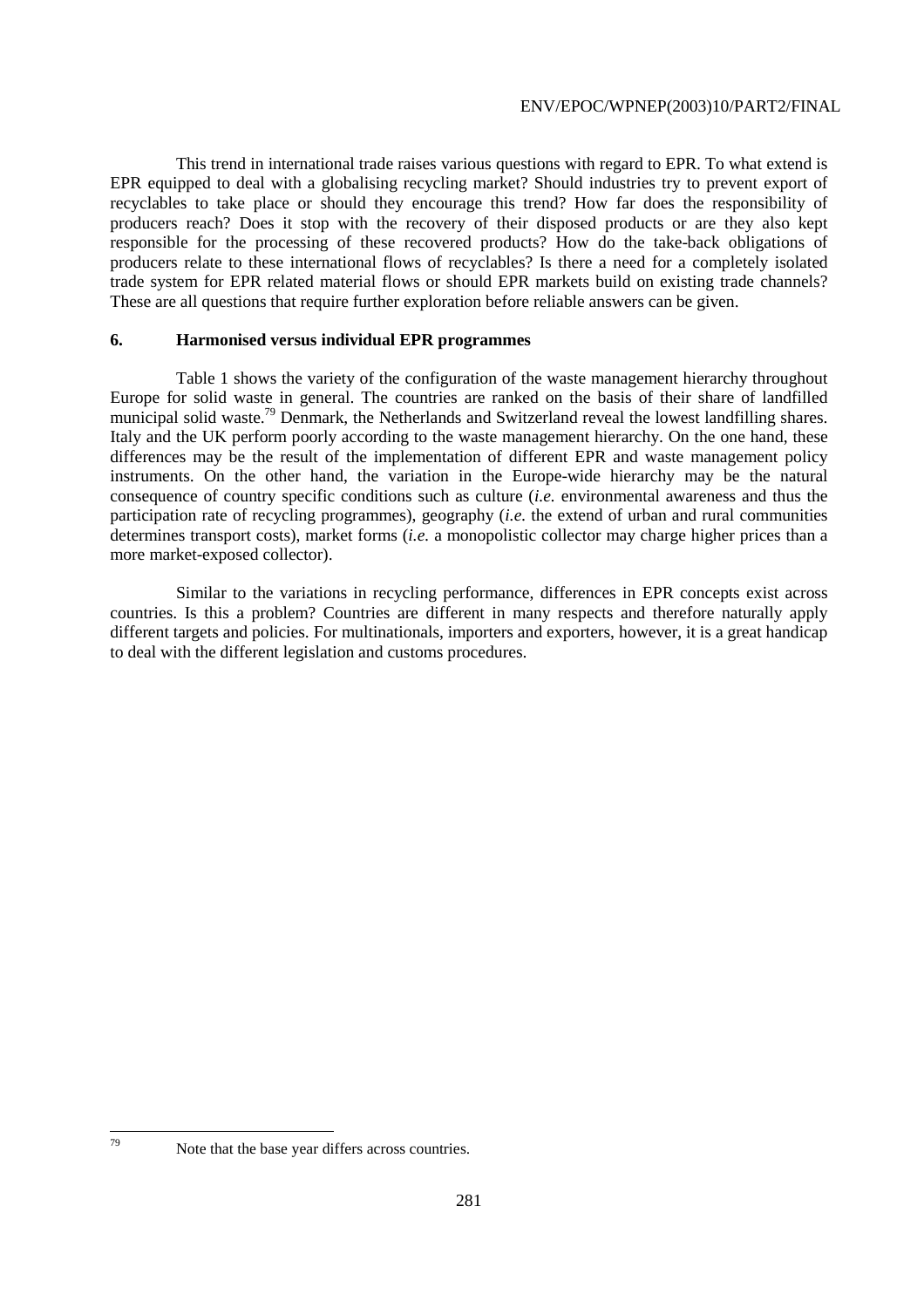|                | Year | Landfill | Incineration | Composting | Recycling |
|----------------|------|----------|--------------|------------|-----------|
| Denmark        | 1996 | 0.11     | 0.58         | 0.02       | 0.29      |
| Netherlands    | 1998 | 0.12     | 0.42         | 0.07       | 0.39      |
| Switzerland    | 1996 | 0.13     | 0.45         | 0.11       | 0.31      |
| Sweden         | 1997 | 0.30     | 0.36         | 0.08       | 0.26      |
| Austria        | 1996 | 0.35     | 0.17         | 0.14       | 0.34      |
| France         | 1993 | 0.49     | 0.39         | 0.06       | 0.06      |
| Germany        | 1993 | 0.54     | 0.18         | 0.05       | 0.23      |
| Norway         | 1995 | 0.62     | 0.15         | 0.01       | 0.22      |
| Spain          | 1997 | 0.74     | 0.06         | 0.17       | 0.03      |
| Italy          | 1997 | 0.80     | 0.07         | 0.10       | 0.03      |
| UK             | 1996 | 0.85     | 0.06         | 0.01       | 0.08      |
| Average Europe | n.r. | 0.60     | 0.19         | 0.07       | 0.14      |

**Table 1: Waste management hierarchy in Europe** 

Source: Resource Recovery Forum (2000)

 For the most part, it is better to have country-specific policy strategies, while for some part EU-wide policies are more appropriate. This is confirmed by a study by Cagnot, Monier and Le Doré (2000) which shows that the differences in the size of the environmental costs and benefits between Member States for specific waste management systems suggests that a uniform EU policy would not be appropriate since such a policy would not reflect the fundamental differences in costs which exist. On the other hand, some of the environmental impacts associated with waste reflect either regional or transboundary impacts. These impacts are most appropriately addressed at an EU level, if not at a broader level.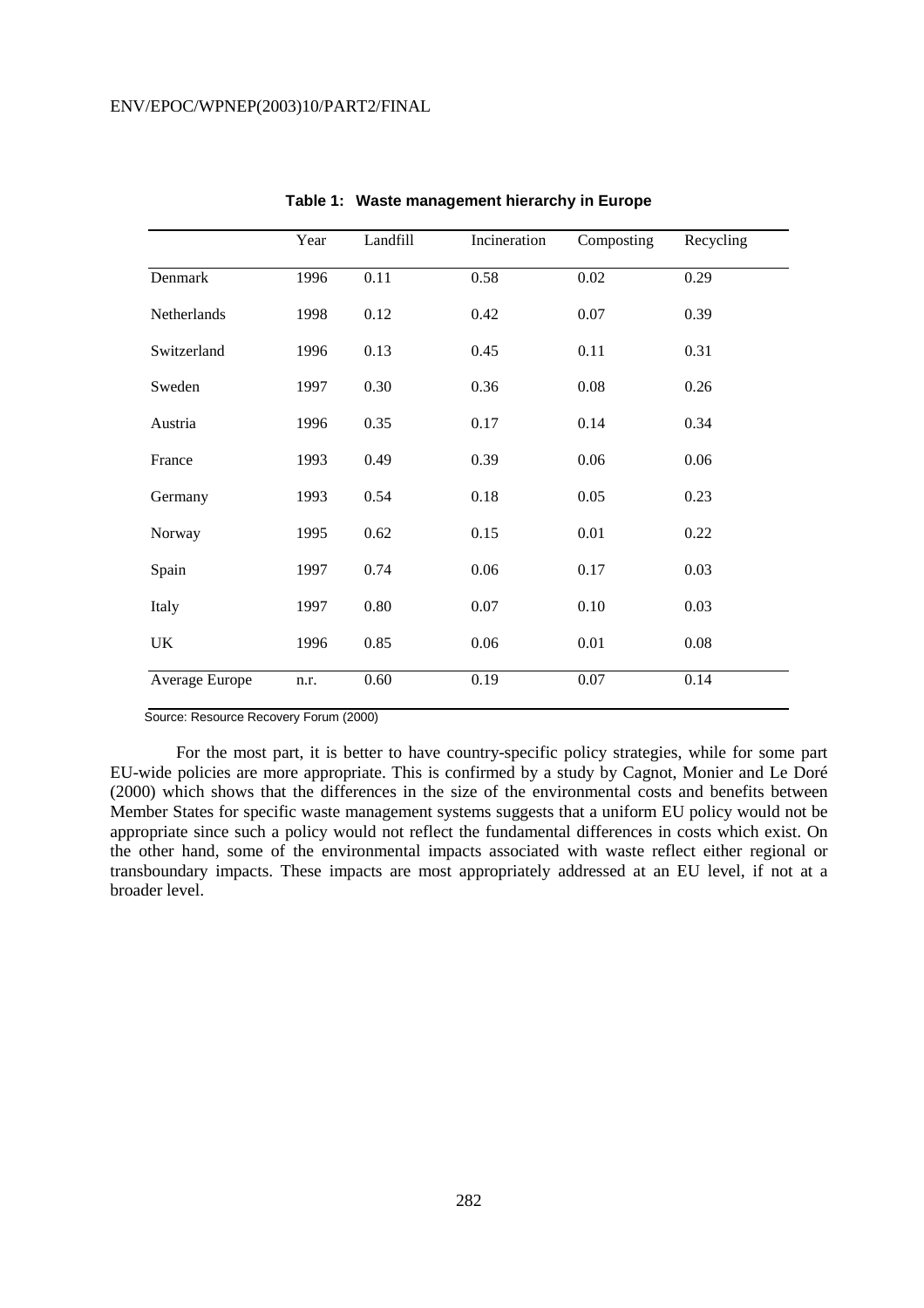## **REFERENCES**

- Cagnot, J.F., V. Monier and A. Le Doré (2000). *Cost-efficiency of packaging recovery systems: the case of France, Germany, the Netherlands and the United Kingdom.* Final Report, Commission of the European Communities, ETD/98/502038, Taylor Nelson Sofres Consulting, Paris.
- Hanisch, C. (2000) Is Extended Producer Responsibility effective? *Environmental Science and Technology* 34(7), 170A-175A.
- Naoko Tojo, Thomas Lindhqvist, and Gary A. Davis (2001) *Extended Producer Responsibility Programme Implementation: Institutional and Structural Factors*, Working Paper for the Seminar on Extended Producer Responsibility Programme (EPR) Implementation and Assessment, 13-14 December, 2001, Organisation of Economic Co-operation and Development (OECD), Paris.

Resource Recovery Forum (2000). *Recycling achievements in Europe*. Skipton.

- Schall, J. (1995). *Does the Solid Waste Hierarchy Make Sense? A technical, economic and environmental justification for the priority of source reduction and recycling*. Yale University. New Haven.
- Van Beukering, P.J.H. (2001), *Recycling, international trade and recycling: an empirical analysis*, Kluwer Academic Publishers, Dordrecht. p. 225.
- Van Beukering, P.J.H. and M.A. Janssen (2001), A dynamic integrated analysis of truck tires in Western Europe, *Journal of Industrial Ecology*, 4(2), 93-115.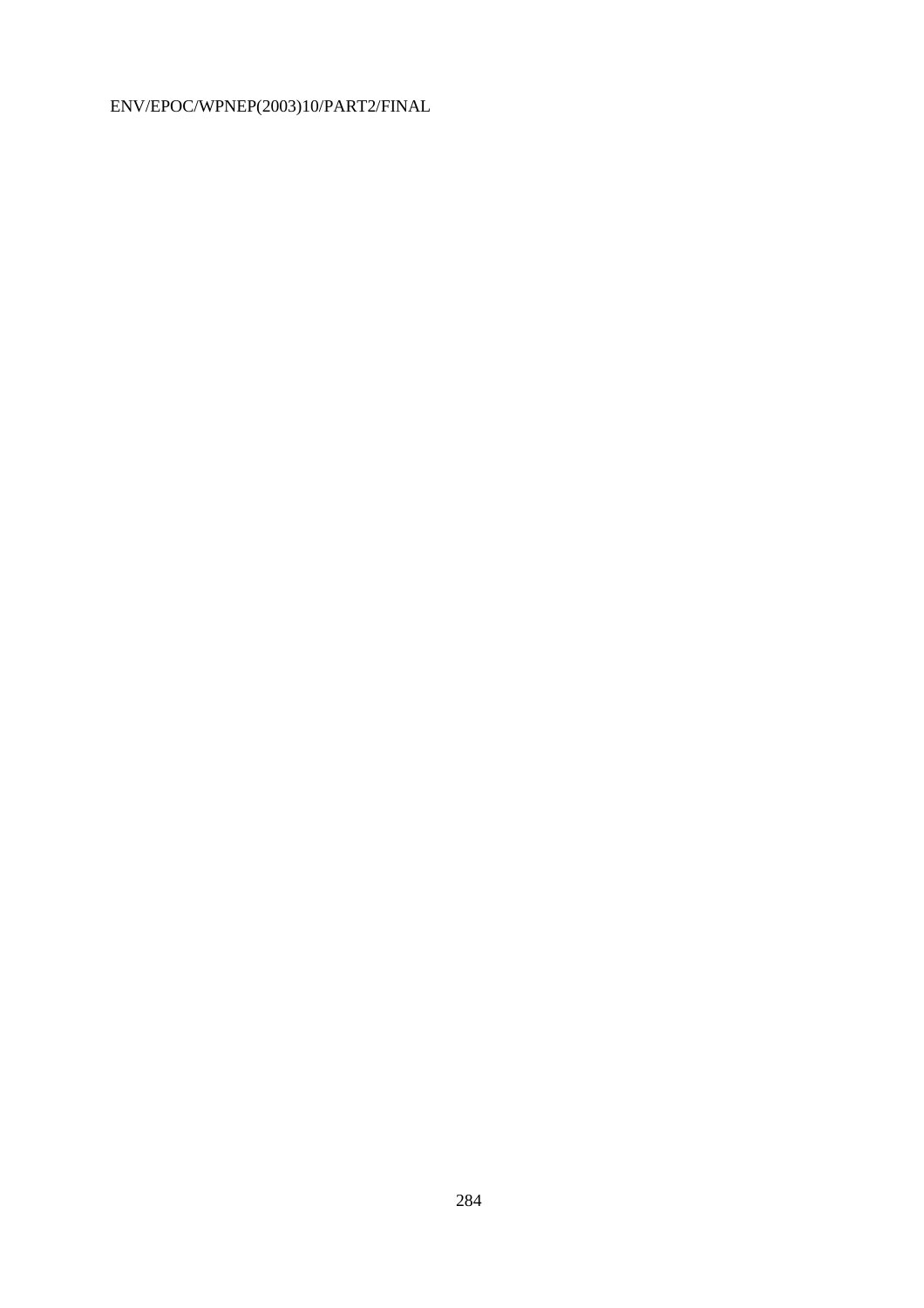# **SESSION 4: INTEGRATED PRODUCT POLICY (IPP) AND EXTENDED PRODUCER RESPONSIBILITY (EPR)**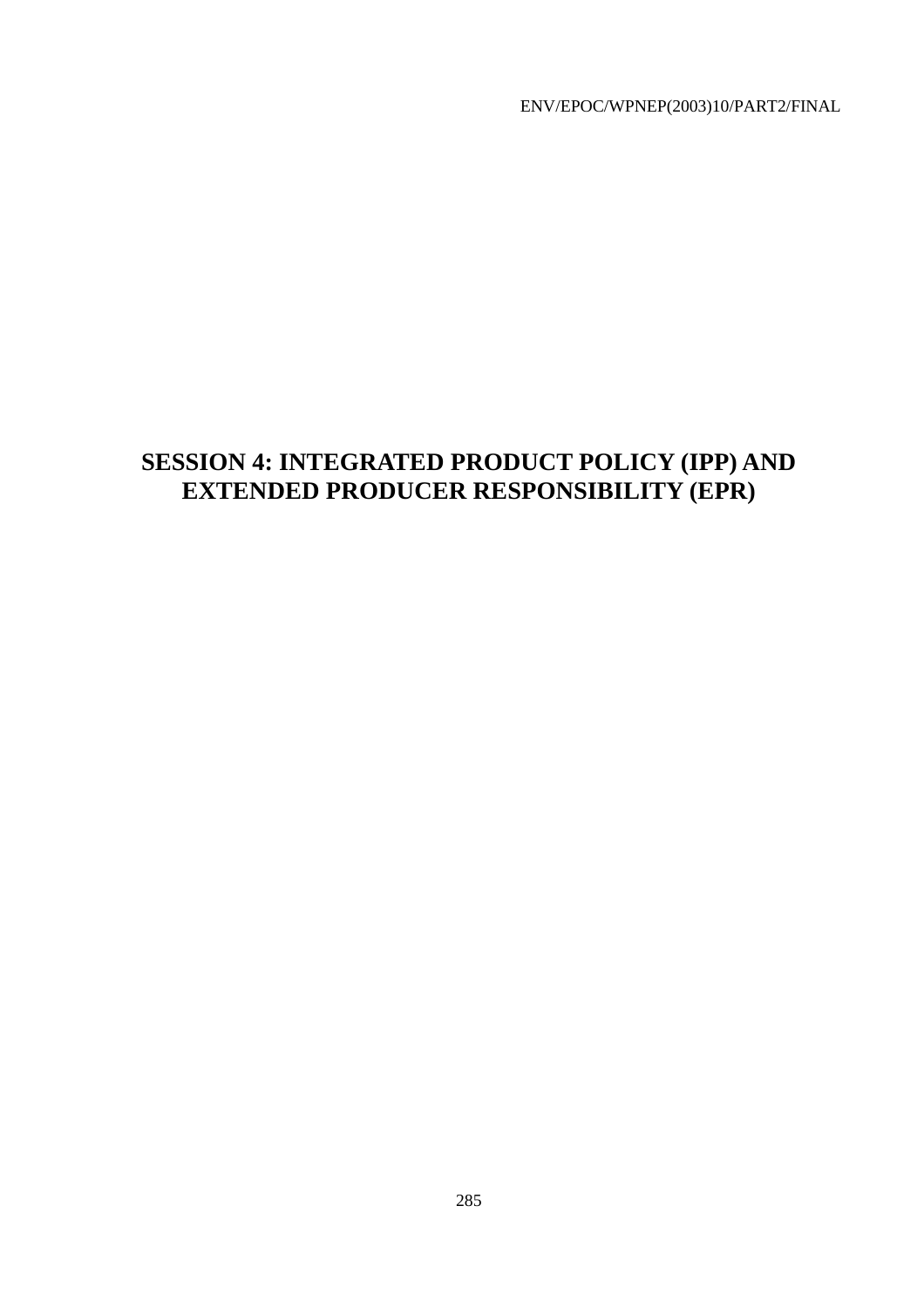#### **INTEGRATED PRODUCT POLICY AND EXTENDED PRODUCER RESPONSIBILITY**

## by **Claudia Fénérol**  OECD Environment Directorate

#### **1. Introduction**

 At the November 2000 meeting of the OECD Environment Policy Committee (EPOC), delegates asked the Secretariat to examine the role of extended producer responsibility and its relationship to integrated product policy. In light of this request, session 4, Integrated Product Policy and EPR was added to the agenda of this seminar. The purpose of this paper is to: i) provide a general description of integrated product policy and EPR; and ii) to raise issues for discussion during session 4 of the EPR seminar.

#### *A focus on products*

 Environmental policy has traditionally focussed on manufacturing facilities and the control of their emissions. Yet, what has been found over the past decade is that products also create significant impact on the environment over their life cycle. The increase in pollution and environmental impact from products is primarily due to the change in composition and complexity of products, coupled with their increased consumption. In response to the increase in environmental impacts from products, new product-related environmental policies have emerged. Sometimes these policies are cohesive and complementary, and sometimes the policies might act in contradiction to one another.

 EPR is a policy used to address products at their post-consumption stage, sending strong signals upstream to the producer to take environmental considerations into the design of their products. Many OECD countries have implemented EPR policies to address impacts from specific waste streams, products and product groups.

 Over the past few years several OECD countries began work to examine how environmentally related product policy could be better integrated, increasing its overall effectiveness. In light of this, integrated product policy has emerged as a new strategy for managing the environmental effects of a product over its life cycle. Its aim is to integrate policies from the resource extraction phase until the post-consumption phase, strengthening and refocusing product-related environmental policies. The European Commission has undertaken a project on IPP and recently completed a Green Paper on the subject. Currently, the Commission is developing a White Paper on IPP.

#### **2. Background**

## *What is EPR?*

 EPR is a policy in which the producer's financial and/or physical responsibility for a product is extended to the post-consumer stage of the product's life cycle. It specifically focuses on reducing the environmental impacts of a product at the post-consumer phase. There are two key features to an EPR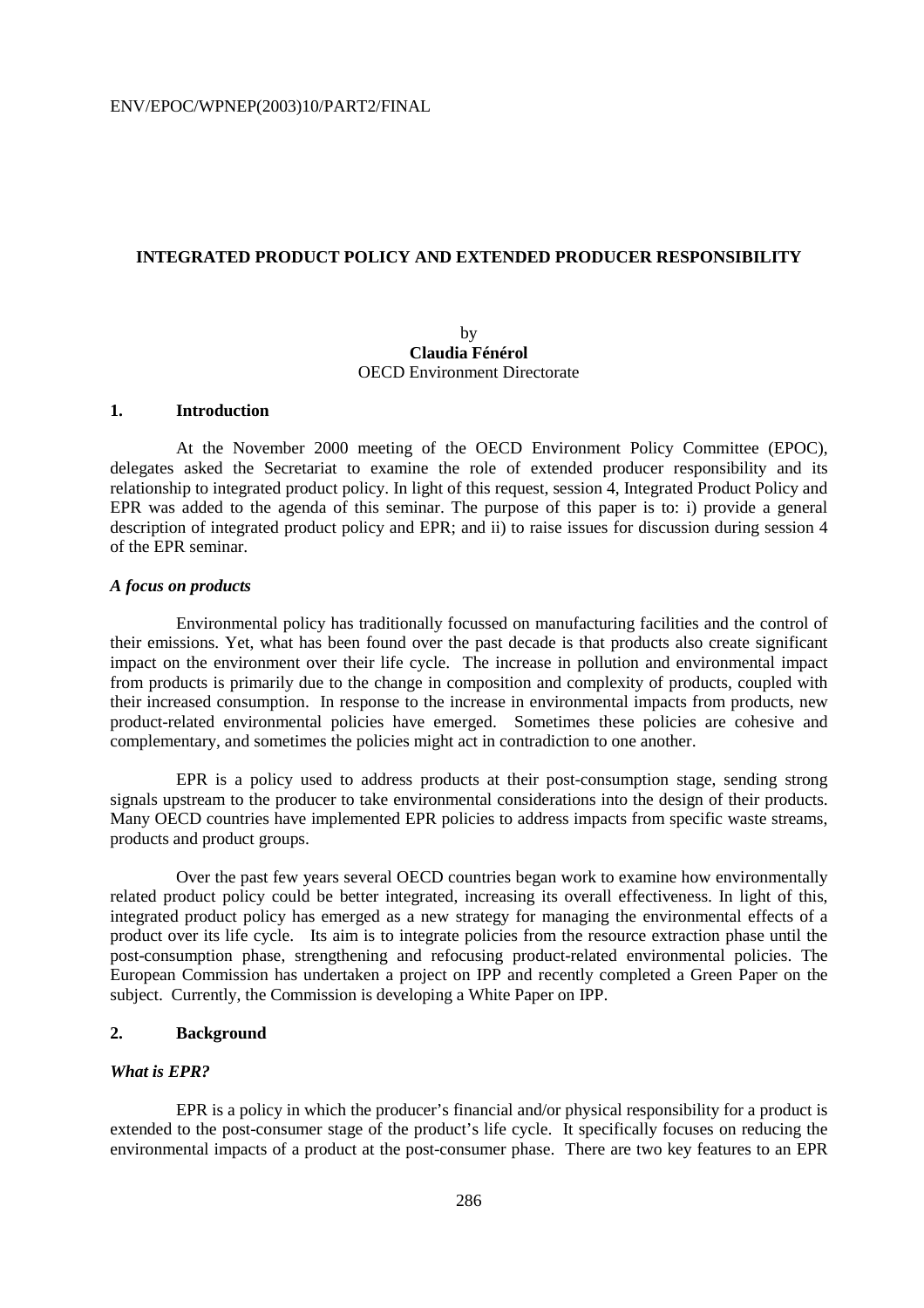policy: i) the responsibility for a product at its post consumption phase is shifted upstream in the production-consumption chain, to the producer, and ii) it provides incentives to producers to incorporate environmental considerations into the design of their products.

# *What is Integrated Product Policy?*

 IPP seeks to reduce the lifecycle impacts of products from resource extraction, production, distribution, use, and waste management. It focuses on decision points that influence the reduction of environmental impacts from the product, particularly on those policies, instruments and measures that would increase the environmental compatibility of a product, more informed consumer choices and the internalisation of environmental externalities into the price of the product.

### *What is different about IPP?*

 IPP is considered to be a life cycle *or holistic* approach to product policy, seeking to address environmental problems *up and down the product lifecycle* and *across different types of environmental impacts*. At the same time, however, the point of policy intervention should usually be designed to be as close as possible to different types of environmental impacts generated at different points. Through IPP, this is accomplished by *searching for synergies or links between current policies* to reduce environmental impacts over a product's life cycle.

### **3. Issues for Discussion**

### *The IPP - EPR Relationship*

 IPP focuses on reducing the environmental impact of a product over the life cycle, targeting different actors at different points. With EPR, the policy intervention is directed at the product's postconsumer phase and sends clear signals upstream to influence product design to be more environmentally compatible. The producer has primary responsibility under EPR, however, all actors in the product chain need to participate to effectuate the policy. In contrast, each policy instrument under IPP would generally address a different actor and a different part of the product chain. Both EPR and IPP seek to vertically integrate signals across the product chain.

The basic objectives of IPP, as it is applied to the product chain, can be considered as:

- reduction of environmental impacts from the extraction of raw materials;
- improving environmental compatibility of products:
- reduction in emissions and impacts during product consumption; and
- reduction of impacts at the post-consumption phase.

 All EPR instruments would help implement, either directly or indirectly, the basic objectives of IPP.

- ! *How can EPR policies and programmes help to meet the objectives of IPP and its implementation?*
- ! *What role do governments foresee for using EPR to implement IPP (e.g. internalisation of environmental externalities into the price of the product, more environmentally compatible products, reduction of waste volume, etc.)?*
- ! *Are any Member governments designing, or applying, EPR instruments to help implement IPP? If yes, how is EPR being used to this end (e.g. which EPR instrument, policy goals and programme objectives, which product, product group or waste stream is being targeted, etc.)?*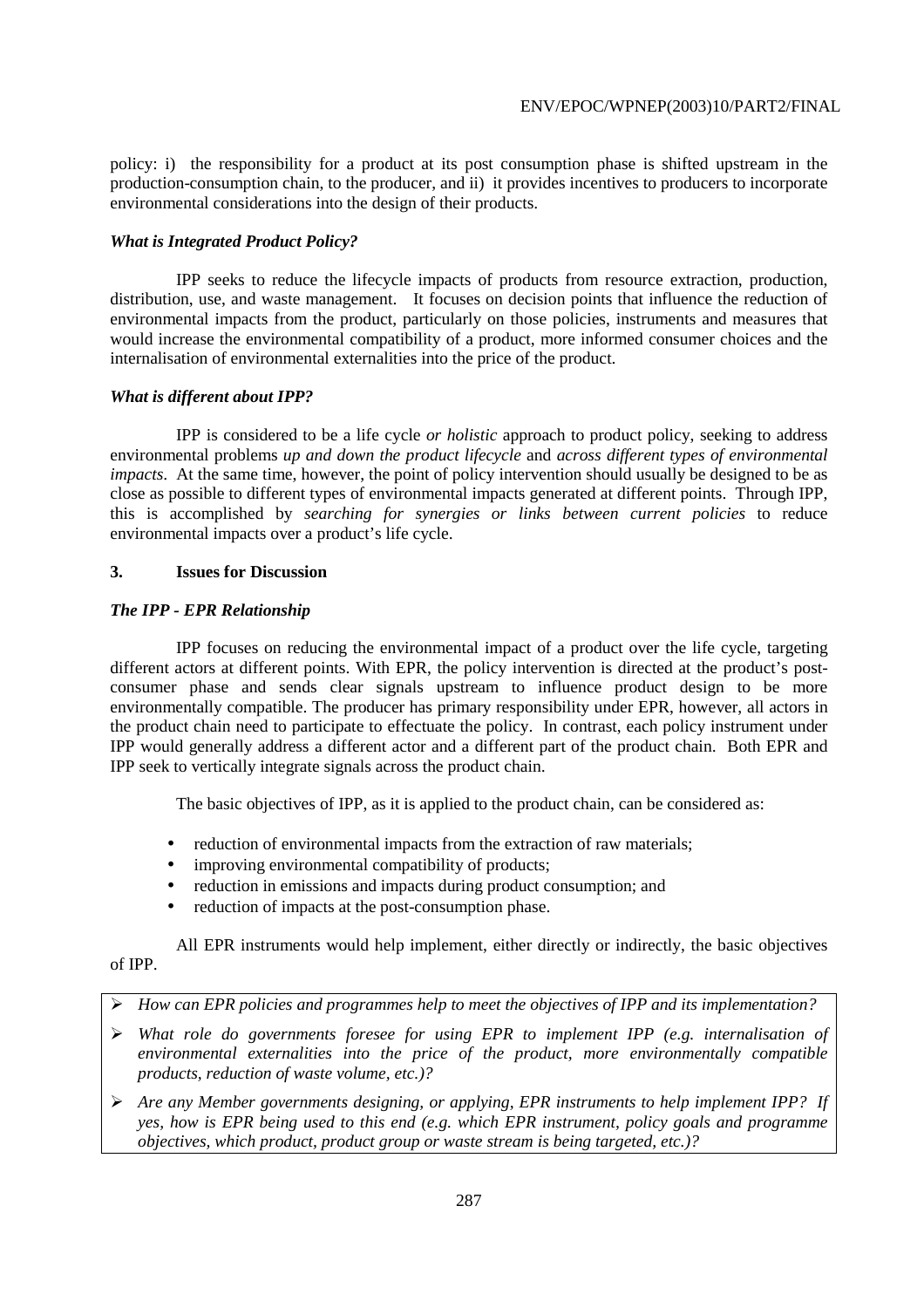### *EPR and the mix of instruments for IPP*

 Member countries traditionally apply a number of instruments to address a particular environmental impact. Within the context of IPP, what other instruments can be combined with EPR to effectively implement IPP. Other measures attributed to IPP that also support the goals of EPR policy and programme objectives, include, *inter alia*, green government purchasing, ecolabelling, unit based pricing, landfill bans and taxes; removal of subsidies on virgin materials, material bans and restrictions, product bans and restrictions, virgin material taxes, waste charges, marketable permits and recycling credits.

The following table gives an overview of a particular EPR instrument and its application.

|                                            | <b>Product or waste</b><br>stream                  | Stage in product chain                                                      | Direct response to<br>intervention                       |  |
|--------------------------------------------|----------------------------------------------------|-----------------------------------------------------------------------------|----------------------------------------------------------|--|
| Deposit/refund                             | Specific products<br>(e.g. beverage<br>containers) | Disposal                                                                    | Re-use and design                                        |  |
| <b>Take-back</b>                           | Product and waste<br>streams (and sectors)         | Disposal with strong<br>signals to resource<br>extraction and design stages | Re-use, recycling some<br>source reduction and<br>design |  |
| <b>Materials tax</b>                       | Product (specific<br>inputs)                       | Resource extraction and<br>design stages                                    | Reduced inputs of<br>targeted materials and<br>design    |  |
| <b>Advance</b><br>disposal<br>fee          | Product                                            | Disposal                                                                    | Recycling and some<br>reuse and recovery                 |  |
| <b>Combined</b><br>upstream<br>tax/subsidy | Product specific                                   | Design and disposal                                                         | Reduced material input<br>and recycling                  |  |
| Recycled content                           | Product (e.g. paper<br>and plastics, etc.)         | Design                                                                      | Design, reduced raw<br>material input                    |  |

**Table 2: Application of EPR Instruments** 

! *What other instruments can governments combine with EPR to effectively implement IPP?*

! *Are governments combining EPR with other policy instruments to implement IPP? Which instruments and how are they co-ordinated with other environmental policies?* 

### *Incentives and Information in the Supply Chain*

 Both IPP and EPR are useful in cases where incentives to improve the environmental performance of products are not being transmitted up and down the product lifecycle (design, production, use, and disposal). For instance, "markets" for some environmentally-relevant attribute of the products may be missing. By introducing appropriate policies (such as deposit-refund, take-back, material taxes, *etc*.) such signals can be transmitted when markets are unable to do so on their own. In some cases, the provision of information concerning environmental impacts up and down the production-consumption-waste chain can support more binding policies. Actors along the chain need systematic information at a level that they can easily understand to help effectuate IPP and EPR.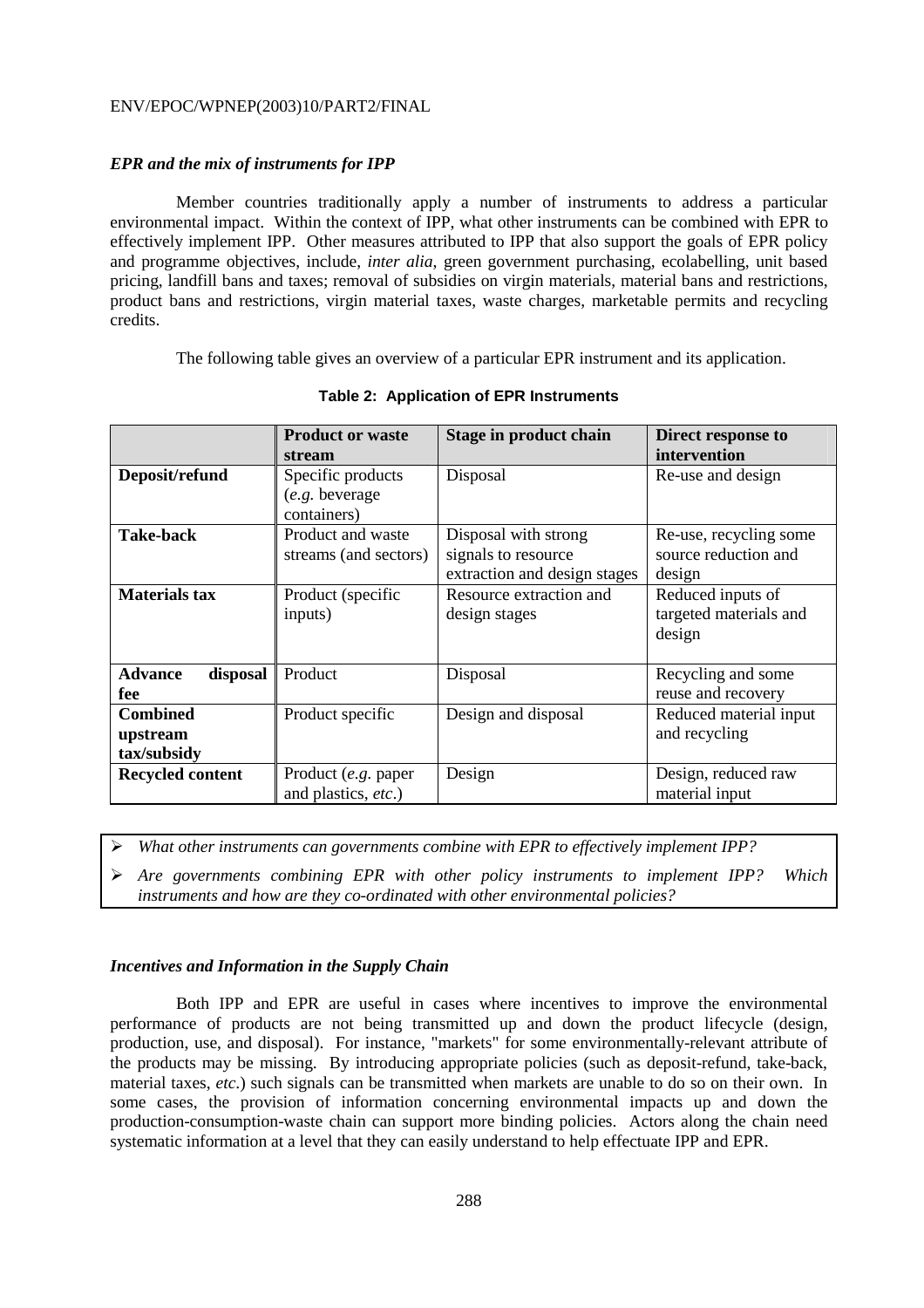- ! *What policy measures are likely to be most effective in ensuring that incentives up and down the product lifecycle?*
- ! *How would asymmetric information affect the implementation of EPR as a tool for implementing IPP?*
- ! *What are governments doing (or intending to do) to overcome these challenges?*

### *Transaction/administration costs*

 Transaction and administration costs are often raised as a significant barrier to the implementation of policies for both governments and for the private sector. How would these costs affect the implementation of EPR instruments that might be used for the implementation of IPP?

- ! *What type of administration/transaction costs would be higher (or different) with an EPR policy designed to implement IPP objectives (e.g. resources -- monetary outlays, time, etc.)?*
- ! *Are there examples of policy implementation measures in an OECD country in which the administration and transaction costs were reduced, or for which specific measures were implemented to limit such costs?*
- ! *What type of components can be included in the design of an EPR instrument for implementing IPP that could reduce transaction/administration costs?*
- ! *Do transaction/administrative costs decrease over time as the EPR programme is implemented? If yes, in what way would these costs decrease?*

# *Product or sectoral affects IPP and EPR*

 EPR is sometimes applied to a product group such as with electronics and electrical appliances, or a sector such as the automobile sector, in lieu of a particular waste stream (*e.g.* packaging).

- ! *Would EPR be a more effective tool for IPP if it were applied to particular sectors?*
- ! *Are there EPR instruments that are more effectively applied to a particular product group or industrial sector in implementing IPP?*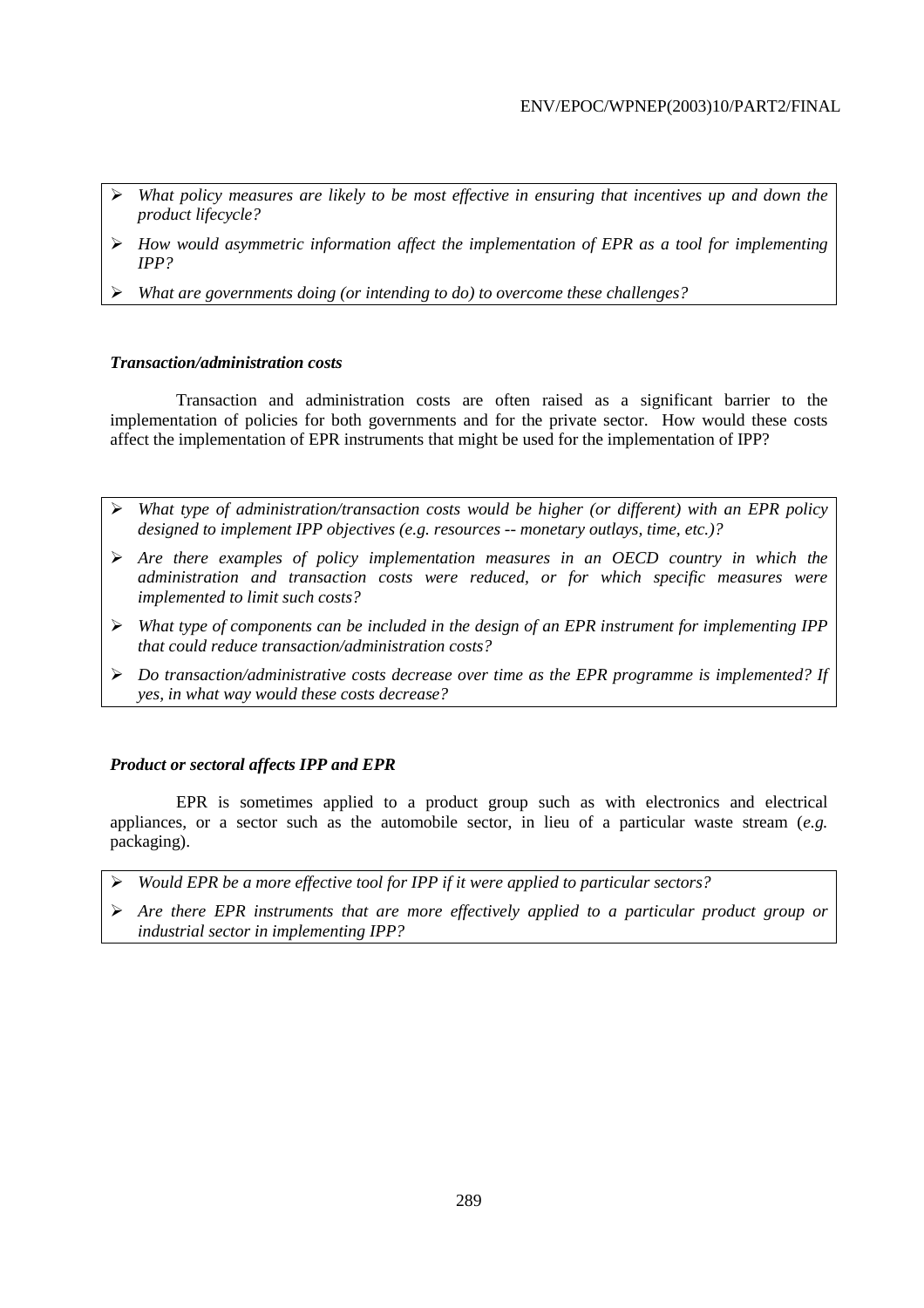# **INTEGRATED PRODUCT POLICY (IPP) AND EXTENDED PRODUCER RESPONSIBILITY (EPR)**

by **Jacques Desarnauts** ATOFINA France

 It has been proposed that an Integrated Product Policy (IPP) should "encourage innovation of products and services and aim at continuous improvement of products and services with regard to their environmental performances within a life-cycle context" and that it should be the role of Public Authorities "to set the framework for product management by other actors and stakeholders"<sup>(1)</sup>.

 Under the Responsible Care initiative, the Chemical Industry is committed to Product Stewardship which seeks to reduce the health, safety and environmental (HS&E) risks posed by its products while also meeting customer and public demands for new products which are safer and have lower environmental impact.

 The design of Sustainable Products should be based on an analysis of market needs combined with the use of tools such as Life Cycle and Risk Assessments, along with a dialogue between all involved stakeholders on the governance of risk of hazardous activities.

 The common objective of both the Public Authorities with the IPP concept and of the Chemical Industry with the Product Stewardship practice is "Sustainable production and consumption" to design and market products in an environmentally-sound and sustainable manner.

 OECD defines EPR as an environmental policy approach in which a producer's responsibility, physical and/or financial, for a product is extended to the post-consumer stage of a product's life cycle. There are tow related features of EPR policy: (1) the shifting of responsibility (physically and/or economically; fully or partially) upstream to the producer and away from municipalities, and (2) to provide incentives to producers to incorporate environmental considerations in the design of their products.

- **a) EPR only considers the waste impact of the post-consumer stage of a product's life cycle, while IPP lead principle is to cover all environmental effects on a life cycle perspective.**
- **b) EPR points very clearly at a single actor in the Supply Chain -the Producer-while IPP must involve all relevant stakeholders along the product chain.**

 In this context, one can question whether EPR can help promoting IPP and under what conditions.

 $(1)$ (1) *IÖW (Institute for Ecological Economy Research) - Heidelberg, Germany*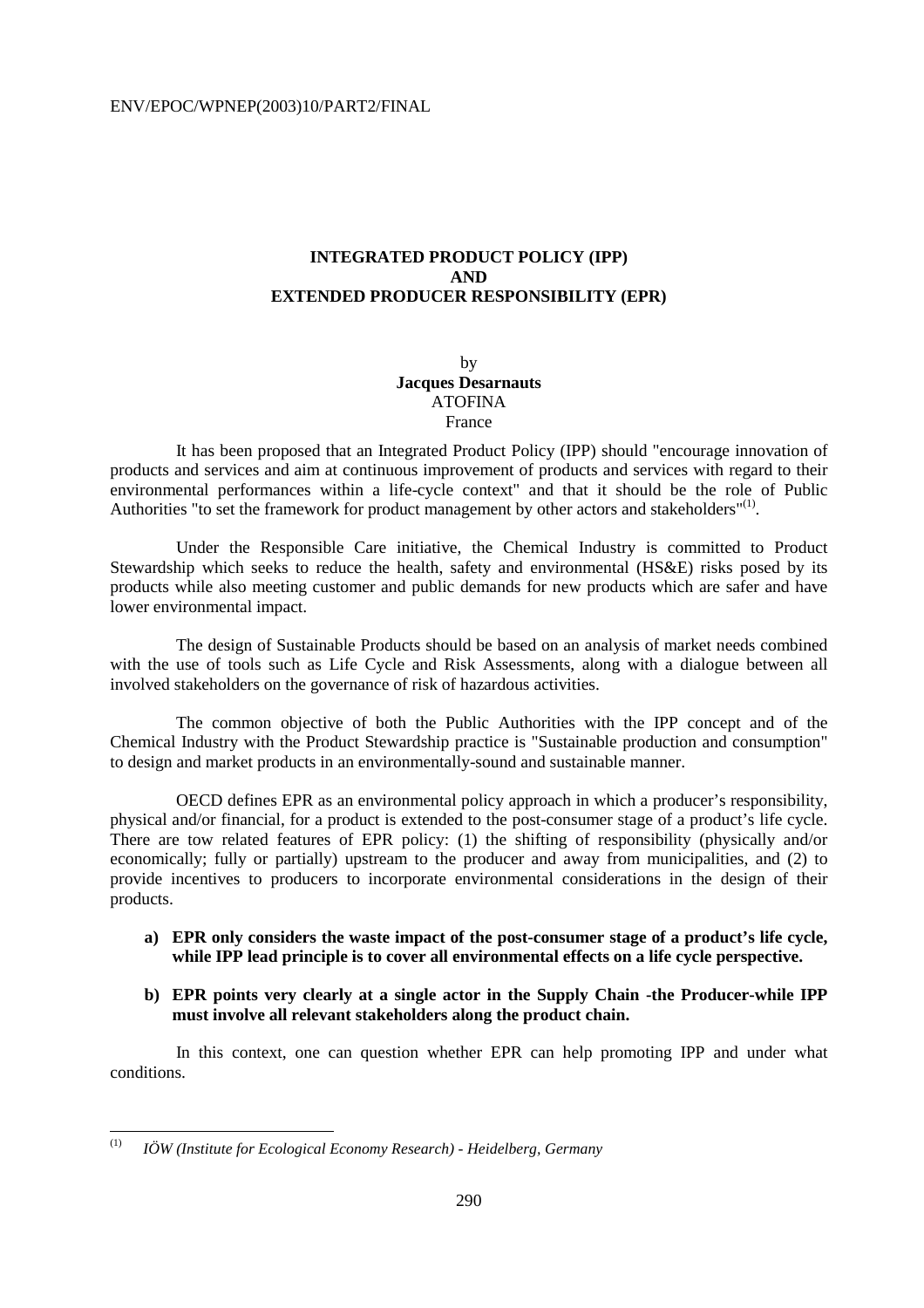Two cases will be analysed:

- 1. The EU End of Life Vehicle Directive, with very detailed prescriptive measures which could lead to non optimal solutions from an environmental point of view. This case shows clearly that under EPR, Authorities should set key environmental objectives and leave to Producers the responsibility for product design and management of waste options.
- 2. A supplier of a CMR bromine alkylating agent, taking back brominated effluents of its customer in the pharmaceutical industry to regenerate bromine, demonstrates that Sustainability can often be better achieved by Voluntary Initiatives of the actors on the product chain under a Product Stewardship policy than by regulations from Public Authorities (e.g. EPR).

Sustainability can be served by different policy instruments.

- In Command and Control Regulations, Authorities tell to the stakeholders "This is the objective; this is how to do it; do it";
- EPR should be implemented in the spirit of Negotiated agreements with Authorities telling "This is the objective; you have to get there; propose how to do it". Otherwise, there will be a conflict with IPP; and
- Voluntary Instruments work when there is an economic incentive; Economic instruments can help to set up the proper conditions.

| <i>POLICY</i><br><b>INSTRUMENTS:</b> | <b>Command &amp; Control</b><br><b>Regulations</b> | <b>EPR</b> and Negotiated<br><b>Agreements</b> | <b>Voluntary</b><br><b>Instrument</b> |  |
|--------------------------------------|----------------------------------------------------|------------------------------------------------|---------------------------------------|--|
| <b>WHAT</b><br>is the objective?     | <i>Authorities</i>                                 | <b>Authorities</b>                             | Producer                              |  |
| <b>HOW</b><br>to achieve it?         | Authorities                                        | <b>Producer</b>                                | Producer                              |  |

# **Role of Authorities vs. Producers**

 To sum it up, Industry message to Authorities is: "Don't make detailed prescriptive regulations when you can simply specify the goal and allow business to decide how to achieve it."\*

 $\overline{a}$ \* *"A Guide to Regulatory Appraisal" - UK Cabinet Office Deregulation Unit 1998 under Prime Minister John Major.*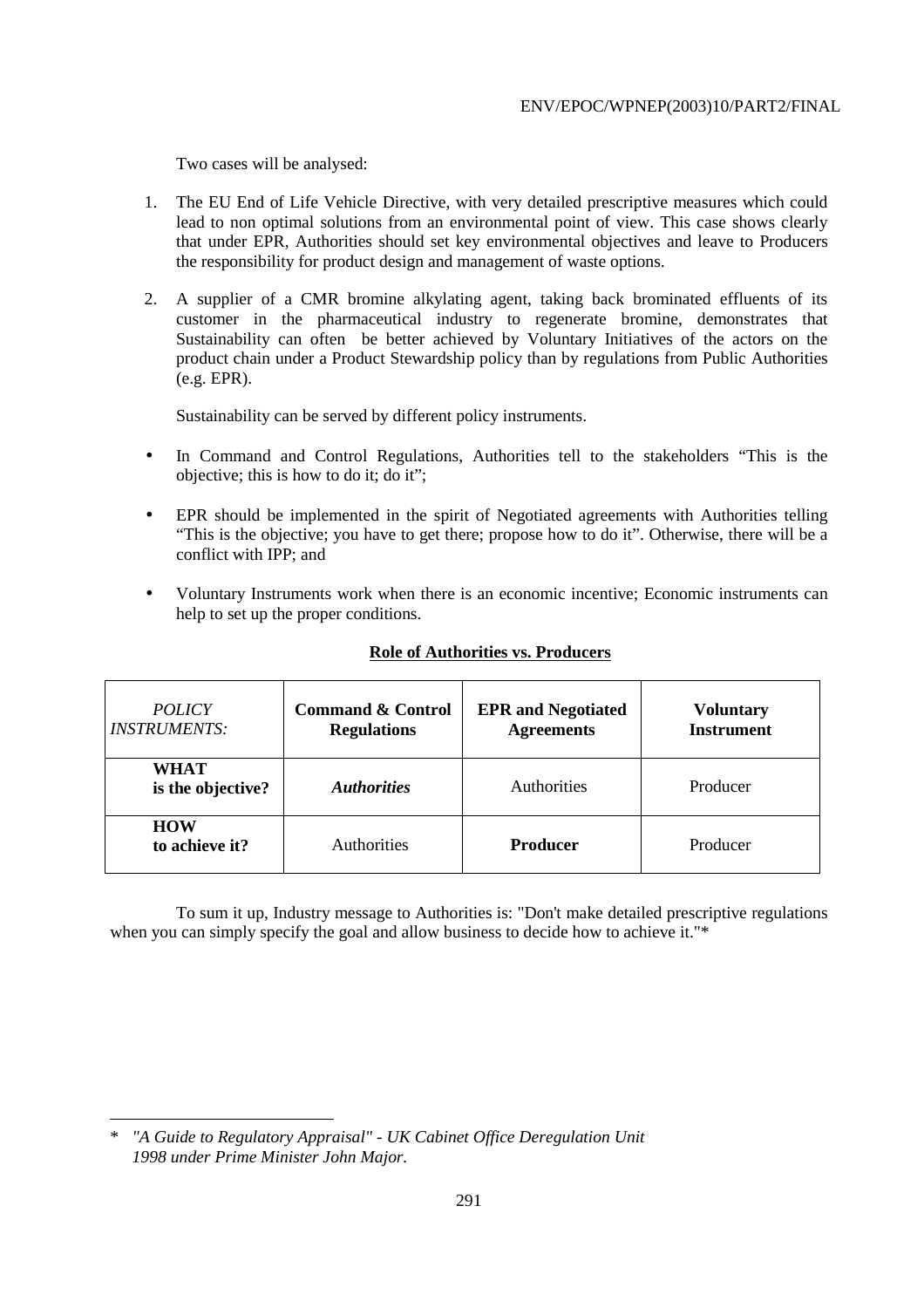# **PRINCIPLES OF IPP AND EPR: THE PERSPECTIVE OF A GLOBAL CONSUMER GOODS COMPANY**

# by **Dr. Marina Franke** Procter & Gamble Services GmbH

### **Introduction**

 As a leading global consumer goods manufacturer, P&G welcomes efforts to harmonize and integrate public policies associated with ensuring the protection of human health, the environment, and the efficient use of resources. If properly designed and implemented, we believe Integrated Product Policy (IPP) has the potential to contribute to achieving this goal. It is especially important that IPP, and its individual tools such as Extended Producer Responsibility (EPR), take into account not just environmental effectiveness, but also economic efficiency and social equity, in order to be consistent with the three pillars of Sustainable Development.

### **Description and Basic Characteristics of IPP**

 As it is generally defined, IPP is intended to bring together a variety of existing and proposed tools aimed at stimulating improvements in consumer and commercial products. Therefore, it is useful to describe some of the key elements and principles that should influence the development of IPP in general, before discussing EPR specifically. Importantly, IPP should focus on harmonizing existing policies, tools and regulatory instruments so that they work together more effectively. IPP should thus establish a process that fulfils:

- Environmental scope and effectiveness: Promoting approaches through which all stages of the product life cycle are included in the evaluation of a product's environmental profile, including product manufacturing (from raw materials to final product), the use phase and recovery and/or disposal at the end of the product's life.
- Economic efficiency: It is important that the product's costs are well-managed in all stages of the product life cycle, and kept to a minimum. This is important not just to the individual consumer, but also to society in general, since efficient conservation of the public's 0money enables a broader range of societal needs to be met. This might involve efforts to include the external (environmental and social) costs in the product's costs, though there are many difficulties with such schemes.
- Consumer choice: It is important to keep in mind that there are different interests and priorities among consumers, including price, performance, environment, safety, and other factors, and that the consumer makes decisions based largely on personal judgments about his/her priorities.
- Political and social acceptance: Improvements to any public policy need to reflect both public expectations, and what can be supported from a scientific and technical standpoint. Transparency of processes applied and criteria used to make decisions about specific products or policy instruments is indispensable, so that IPP is viewed as a partnership approach. An organizational framework of a political character is necessary to allow interested parties to be kept informed, and to have opportunities for appropriate participation. Several important participants that are sometimes overlooked are small and medium enterprises (SMEs) and importers.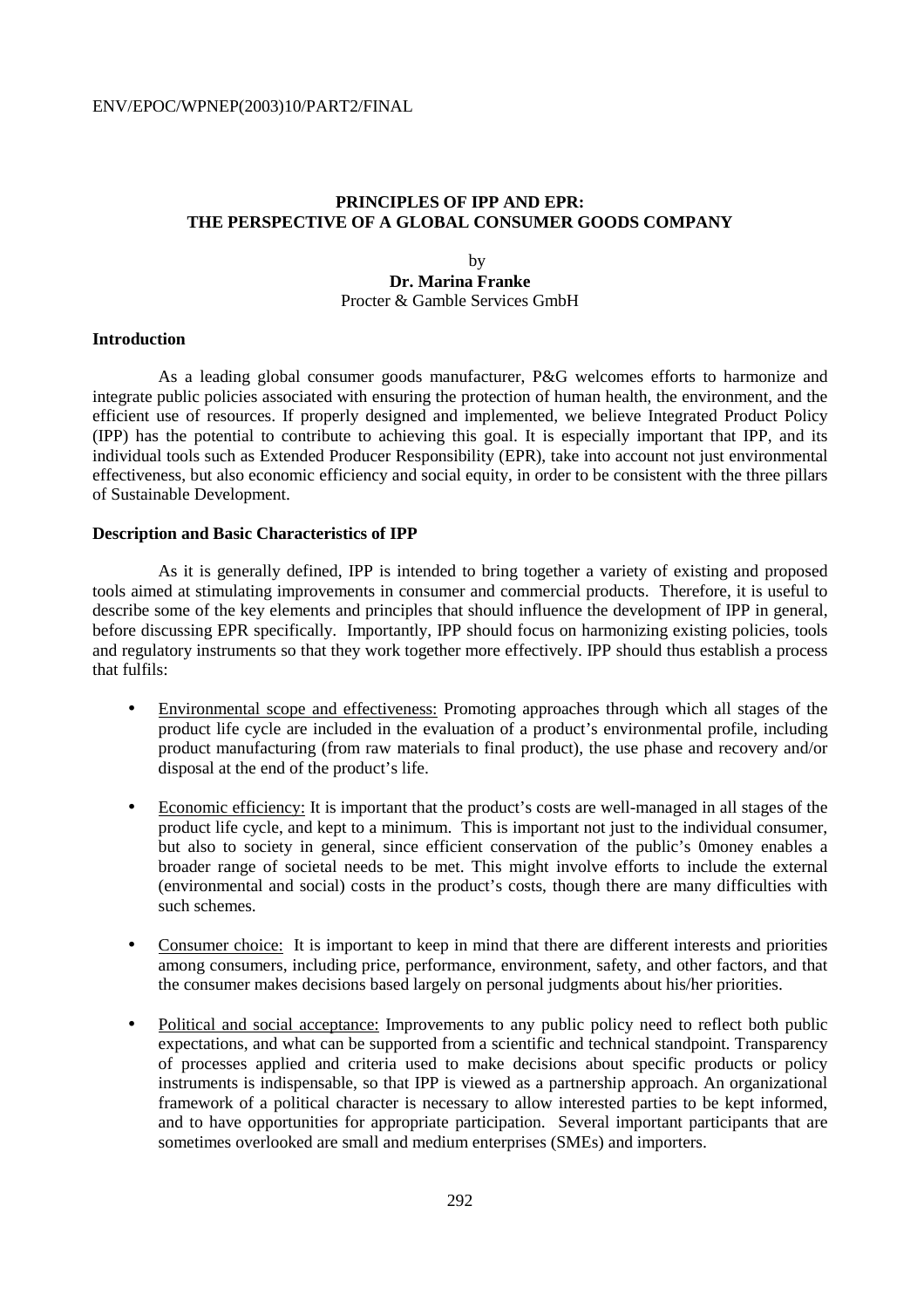As noted above, IPP should consider environmental safety and burdens over the full life cycle of a product in order to not to shift environmental burdens from one stage to another, and be sure that the key contributions are being addressed. A variety of tools are available to accomplish this:

- LCA (Life Cycle Assessment) can be a useful tool to help identify and prioritize the life-cycle attributes. The series of International Standards Organization (ISO) standards 14040 to 14043 can be used here on a voluntary basis. But LCA is only one of such tools.
- Risk based decisions need to be included, which are key in product assessments to ensure overall safety. Therefore Risk Assessment should be used with other tools of Environmental Management to come to an overall scientifically sound product evaluation.

 IPP should stimulate consumer information and education. Consumers need to have easily accessible, relevant and credible information about the products they want to buy:

- Consumer decision patterns should be studied extensively, so that the information provided is able to meet genuine consumer interests. The number of labels on a product should be reduced to those that provide real value (according to the consumer), to avoid consumer confusion, and existing labels need to be harmonized.
- Greater emphasis should be placed on information-based approaches, such as Type II and Type III labels, which may provide consumers with more direct and concrete information and also increase Business-to-Business communication and information. Regardless of approach, it is important that such information sharing tools follow the guidelines established by ISO 14020- 14024.

 IPP might include the tool of EcoDesign to support decisions and provide information to product designers. An EcoDesign tool has to include the following requirements:

- EcoDesign should not become an obstacle to innovation that provides products of value to the consumer. Innovation is essential for a sustainable society. A promising approach is provided by the activity of ISO elaborating the integration of environmental aspects into product development (*e.g.*, Technical Report ISO 14062 Design for Environment).
- EcoDesign needs to fully recognize the importance of consumer choice which includes a very personal balancing of individual expectations on product safety, performance, quality, reliability, affordability, environmental protection and other factors. Communication and cooperation with consumers is therefore essential.
- IPP has to be a partnership approach, in which roles and responsibilities are defined from the beginning of the process, taking into consideration the consequences of decisions:
- Communication is therefore a very important point in order to make IPP function. We support the arrangements of multi-stakeholder debates (*e.g.* as initiated by the European Commission).
- Expert workshops on specific topics will be helpful and provide relevant information about environmental, economic, technical and social aspects.
- IPP must facilitate coherency among different policy instruments in a way that supports Sustainable Development. We therefore support the hierarchy of "Smart public policy making" as outlined by the WBCSD (World Business Council for Sustainable Development):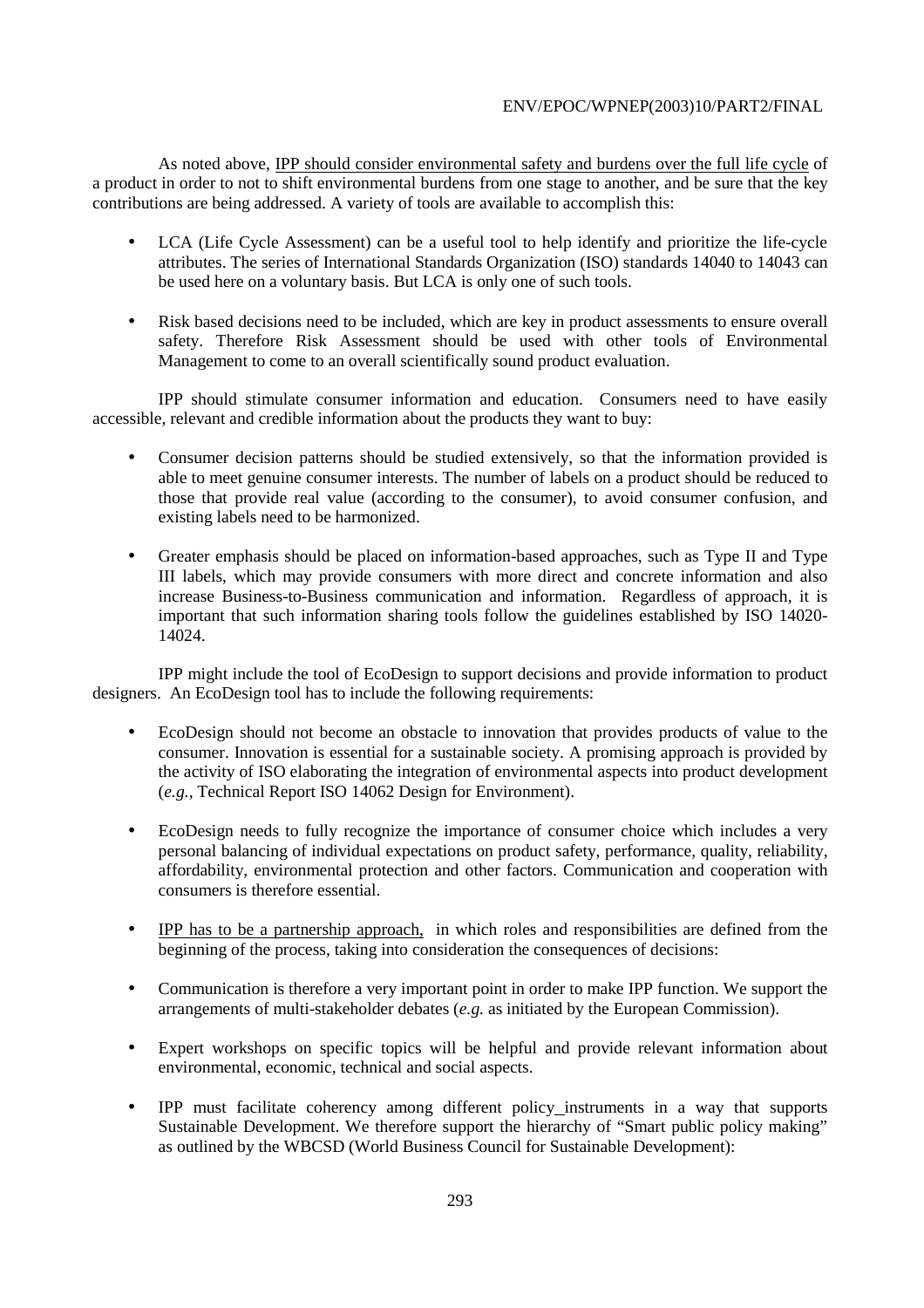- Voluntary instruments should be preferred as they offer the most flexibility and opportunity for innovation
- Negotiated agreements can be effective if focused on the ends, rather than defining the means to achieve them
- Economic instruments can offer incentives for improvement if carefully designed to avoid perverse consequences
- Command and control regulations might be necessary to outlaw unsafe, unacceptable behaviour.

 As noted above for LCA and environmental labelling, during recent years several voluntary tools and instruments have been developed and practiced to help organizations. These instruments are usually in the form of international standards, both overall organization-oriented standards such as for management systems, auditing and evaluation of environmental performance as well as product-oriented standards such as for Life Cycle Assessment, environmental labels and declarations. These standards are introduced and practised and will most likely form a solid base for the type of responsibilities the business sector are willing to undertake with regards to voluntary environmental activities in the future.

### **Relationship of IPP and EPR**

 The concept of IPP is based on the consideration of the impacts related to products throughout their life cycle, from natural resources, through their use phase until their recovery and/or disposal at the end of the product's life. EPR (Extended Producer Responsibility) has mainly developed through practical experiences of recovery and waste management systems, i.e. has a focus at the end of a product's life. Therefore EPR can be seen as one tool under the umbrella of IPP, along with the others described above.

 According to the three pillars of Sustainable Development, the social dimension of IPP requires a need for open and constructive dialogues, cooperation and also appropriately shared responsibilities between all sectors of society – legislators, authorities, business, retailers and consumers. This should also be a guiding principle for EPR under IPP. For the success of IPP, a positive response from business and promotion of activities on the company level is essential to lead to overall environmental, economic and social improvements.

 Under the umbrella of IPP, EPR should meet each of the key elements and principles outlined above. But in particular, it is strongly recommended to add a detailed economic assessment of the impact of existing EPR schemes at a practical level and a comparison between EPR and other models. Here the economic and environmental effectiveness need to be analysed and assessed. The experience of all stakeholders with EPR systems, including consumers/citizens, waste management industries, authorities and business is essential for further development of EPR under IPP. Current EPR policies should broaden their focus on the policy objective – improved environmental and economic and social performance of products through their life-cycle (including waste management) – and offer a range of alternative tools that could be used to meet that objective. It is very important to recognise that improvements in environmental performance cannot be made at the expense of product safety, quality or consumers choice / customer satisfaction.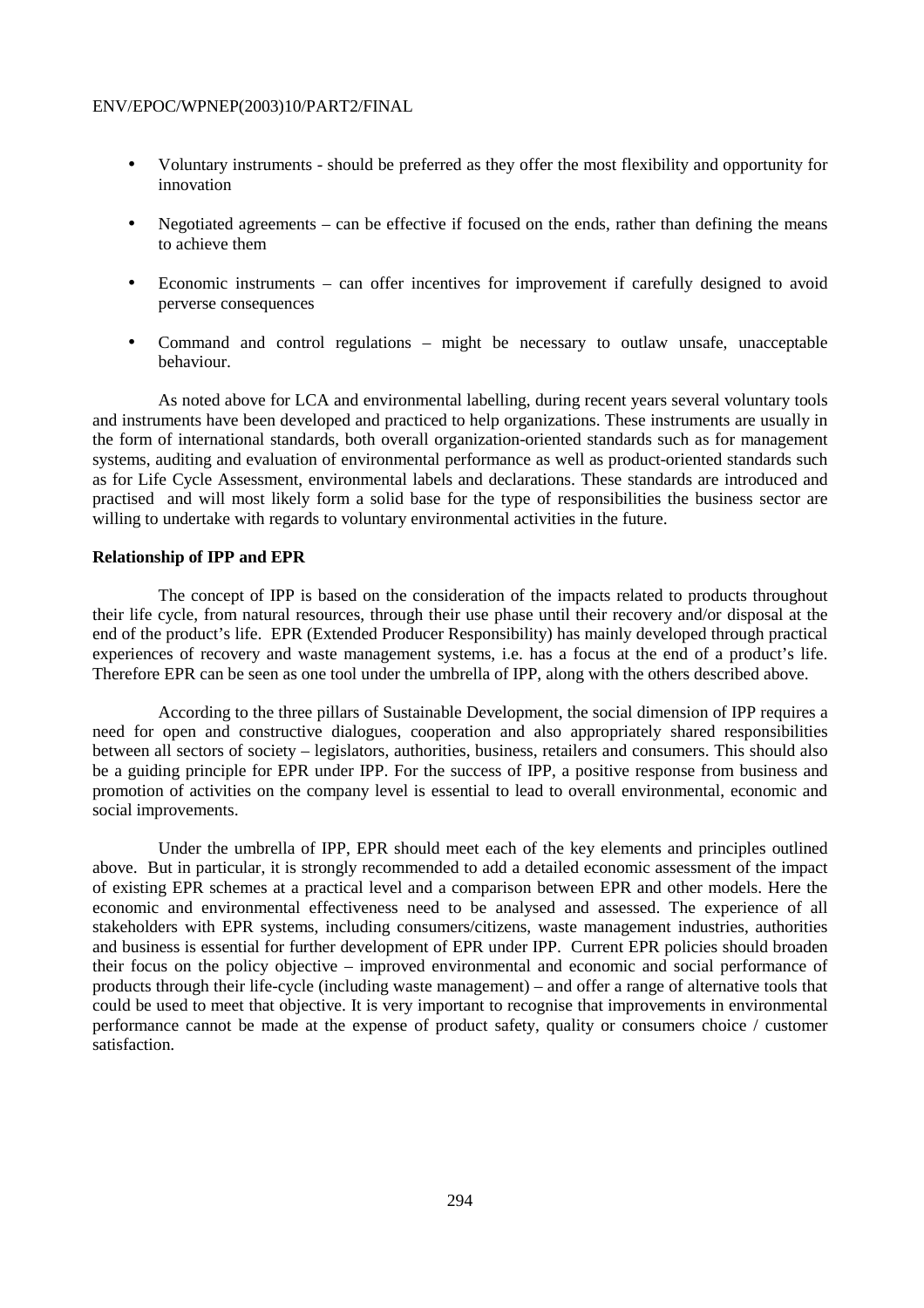# **DISCUSSANT COMMENTARY**

### **COMMENTS ON INTEGRATED PRODUCT POLICY (IPP) AND EPR**

by **Bette Fishbein** INFORM, Inc.

#### **1. Parallels with discussion at President's Council on Sustainable Development**

 IPP has not been a topic of discussion in the US but the debate on this in Europe is very reminiscent of the one that took place at the President's Council on Sustainable Development (PCSD). This Council was appointed by President Clinton in 1993. It was a very high level multi-stakeholder task force which ultimately recommended that the US government adopt a policy of EPR. However, it redefined what that means.

 The following four points were at the heart of the debate at the PCSD and the re-definition of EPR and are again being raised in the discussion of IPP in Europe.

- 1. emphasis on life-cycle environmental impacts of products rather than a focus on waste;
- 2. emphasis on shared responsibility;
- 3. focus on providing information;
- 4. recommending that programs should be voluntary not mandatory.

 US industry supported the broadening of EPR to include all life-cycle impacts rather than focusing on waste. In Europe, the same argument is being made and some are going further—arguing that social and economic factors must be included, in addition to environmental ones, in developing IPP. This broadening is useful as an umbrella concept. However, specific policies must be implemented if progress is to be made in developing sustainable products. Clearly, there are trade-offs between different parts of the life cycle and different goals, yet these need not cause paralysis in developing policies. Different tools can be used to address different phases of the life cycle. For example, fuel efficiency standards can address the use phase of vehicles but this does not preclude EPR from addressing the end-of-life phase. Of course, safety must be paramount in considering other goals.

 INFORM's research on EPR programs indicates that they all have some form of shared responsibility. Even when producers pay the fees for end-of-life management, consumers must bring products back and the fees are often passed on to consumers in higher prices. The key in implementing "shared responsibility" is to assure that producers have enough financial and/or physical responsibility for their products at end-of-life to provide a strong incentive to design products that are less wasteful and more recyclable.

 EPR is criticized for only addressing the waste phase. In fact, this is the point of intervention for EPR but it has impacts across the life cycle. Products that are less wasteful and more recyclable reduce the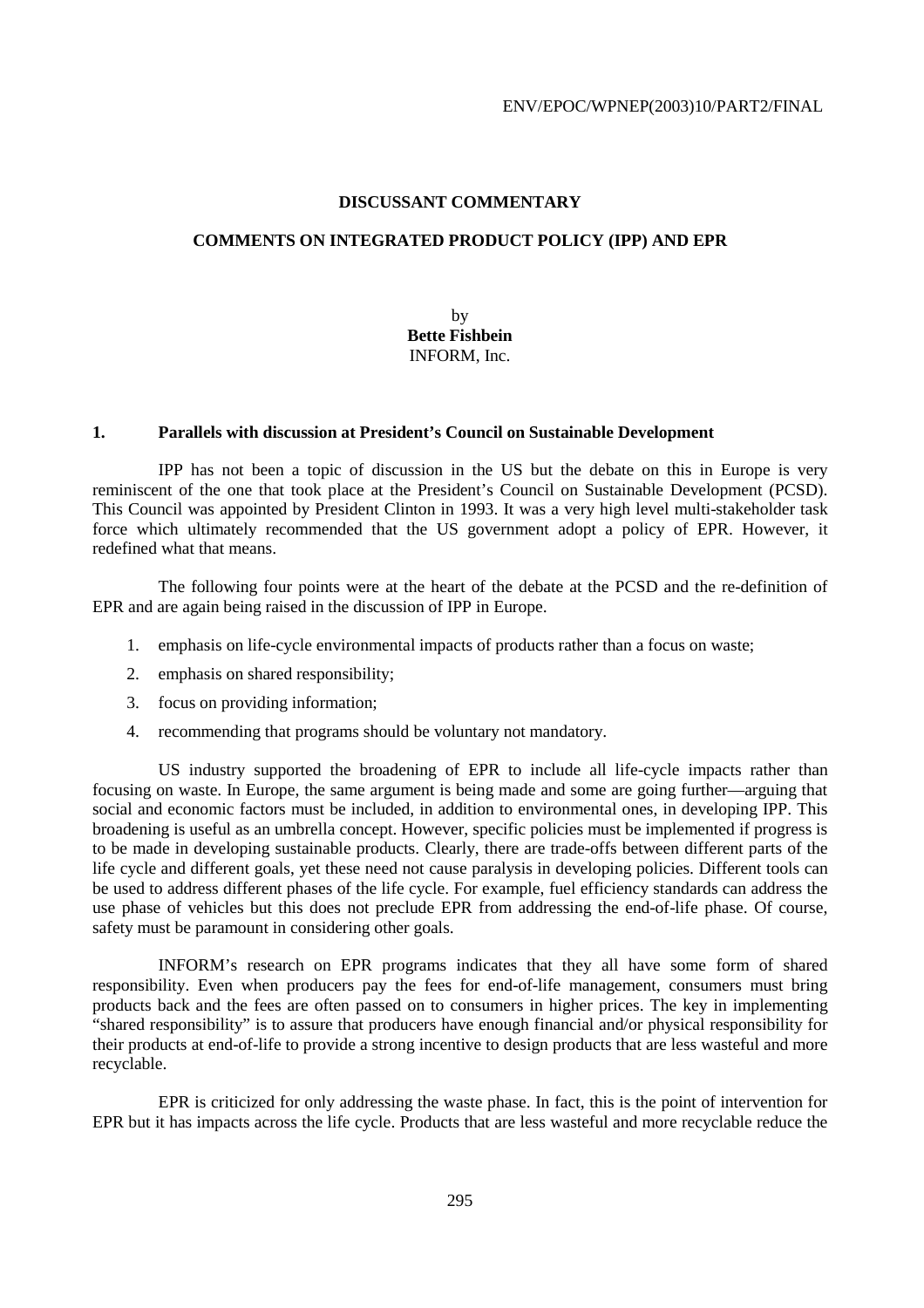amount of virgin materials that need to be extracted, processed and manufactured thereby significantly reducing environmental impacts well beyond those caused by disposal.

 Providing information about environmental impacts of products to consumers is useful in encouraging them to purchase green products. However, it is important that this be a supplement to EPR not a substitute for it.

 INFORM research has documented many voluntary EPR programs. Our findings on this issue follow.

#### **2. Voluntary vs. Mandatory EPR Programs**

 The distinction between voluntary and mandatory is not really either/or for in reality there is a continuum. It ranges from truly voluntary programs that companies implement because it is in their financial interest to do so, to those in the mid-range that are implemented to avoid product bans or takeback mandates, to those that are actually required by legislation.

 Xerox and Kodak have take-back programs that are truly voluntary. Xerox implemented "asset recovery" to generate profits. It redesigned its products to enhance the recovery at end of life, implemented extensive re-manufacturing and recycling systems and created a program that is highly profitable. Kodak implemented take-back to save a new product---its single-use camera. The throwaway camera met with strong opposition from environmentalists and consumers because of the waste it would generate. Kodak claims this is now one of the most highly recycled products in the world. The company is now the recipient of environmental awards for this camera rather than public reprobation and the take-back is profitable. Programs like these that are profitable for the companies that implement them, work well on a voluntary basis.

 Battery take-back in the US is a good example of a program mid-way on the continuum. This is known as a "voluntary" program. It was implemented because eight states passed legislation requiring take-back of Nickel-Cadmium (Ni-Cds) batteries and many other states had proposed such legislation. There was also the threat of bans on Ni-Cds. Industry decided that rather than being subject to different laws in each state and facing bans, it preferred to launch a national take-back program. It formed the Rechargeable Battery Recycling Corporation (RBRC)---a PRO that sets and collects the fees and administers the take-back and recycling program.

 This program entails a net cost to producers, not a profit, and illustrates some key weaknesses of voluntary programs with net costs.

- 1. the programs often have no firm targets for amounts collected or amounts recycled;
- 2. no reporting is required;
- 3. there are benefits for "free riders"; and
- 4. the programs do not reward the companies that "do the right thing"—in fact, such companies have a competitive disadvantage.

 RBRC originally set a goal of recycling 70% of Ni-Cds by 2001. It later put off the 70% goal to 2004. In 1998 RBRC published estimates of the amounts it expected to recover each year, as shown in the table below.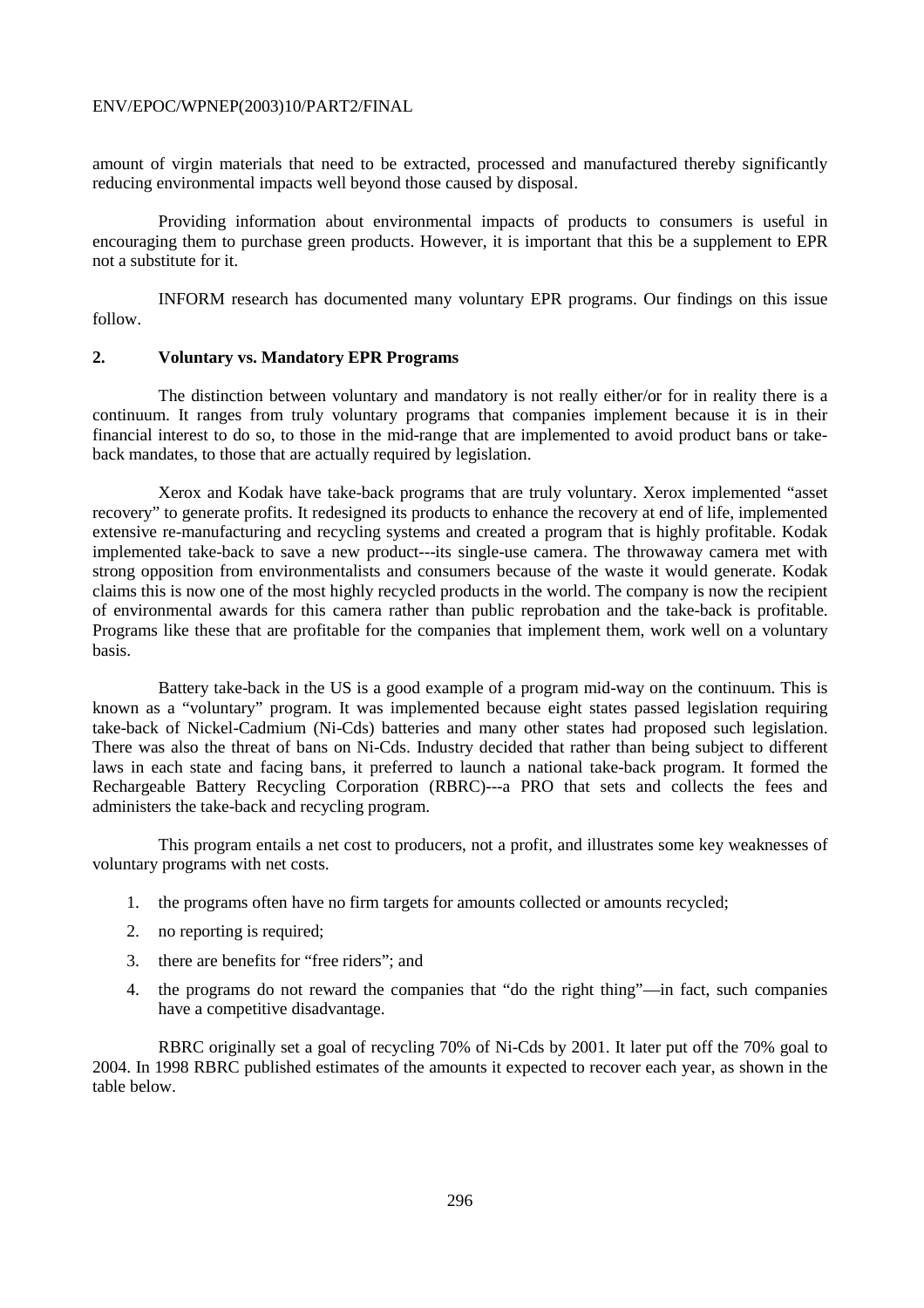| Calendar<br>Year* | <b>Total</b><br>Recyclable<br><b>Pounds</b><br><b>Entering</b><br>Waste<br><b>Stream</b> | <b>RBRC</b><br>Market<br>Penetration | <b>RBRC</b><br>Program<br>Pounds<br><b>Entering</b><br>Waste<br><b>Stream</b> | <b>RBRC</b><br>Program<br>Pounds<br>Recycled | <b>RBRC</b><br>Program<br><b>Recycling</b><br>Rate |
|-------------------|------------------------------------------------------------------------------------------|--------------------------------------|-------------------------------------------------------------------------------|----------------------------------------------|----------------------------------------------------|
| 1993              | 14,221,000                                                                               |                                      | 14,221,000                                                                    | 284,000                                      | 296                                                |
| 1994              | 15,760,000                                                                               | ÷                                    | 15,760,000                                                                    | 630,000                                      | 4%                                                 |
| 1995              | 17,921,000                                                                               | ×.                                   | 17,921,000                                                                    | 2,703,000                                    | 15%                                                |
| 1996              | 20,542,000                                                                               | a.                                   | 20,542,000                                                                    | 3,078,000                                    | 15%                                                |
| 1997              | 22,454,000                                                                               | 75%                                  | 16,840,500                                                                    | 3,782,000                                    | 22%                                                |
| 1998              | 23,231,000                                                                               | 80%                                  | 18,584,800                                                                    | 4,646,200                                    | 25%                                                |
| 1999              | 26,330,000                                                                               | 81%                                  | 21,327,300                                                                    | 6,398,190                                    | 30%                                                |
| 2000              | 27,917,000                                                                               | 82%                                  | 22,891,940                                                                    | 8,012,179                                    | 35%                                                |
| 2001              | 28,242,000                                                                               | 83%                                  | 23,440,860                                                                    | 9,376,344                                    | 40%                                                |
| 2002              | 28,199,000                                                                               | 84%                                  | 23,687,160                                                                    | 11,843,580                                   | 50%                                                |
| 2003              | 28,032,000                                                                               | 85%                                  | 23,827,200                                                                    | 14,296,320                                   | 60%                                                |
| 2004              | 28,035,000                                                                               | 86%                                  | 24,110,100                                                                    | 16,877,070                                   | 70%                                                |
| 2005              | 28,027,000                                                                               | 87%                                  | 24,383,490                                                                    | 19,506,792                                   | 80%                                                |

Ni-Cd Battery Recycling in the United States and Canada

\* Numbers for 1998 to 2005 are projected; numbers for 1997 are under review by RBRC. Source: Rechargeable Battery Recycling Corp., "Charge Up to Recycle," Fall 1998.

 RBRC has not reported on its recycling rates since 1998. It has provided some information indicating that it recycled 3.5 million pounds in 2000, far less than its own earlier estimate of 8 million pounds. Since this is a voluntary program there are no consequences due to the shortfall. As is generally true in voluntary programs, "free riders" are a problem---amounting to about 10-20% of the "producers."

 Another weakness of voluntary programs is that they do not usually specify what should be done with the products that are taken back. In many cases they end up in landfills, incinerators or are exported. RBRC has not been criticised in this respect as it sends all of the spent batteries it collects to a recycler, INMETCO in Pennsylvania.

 In the US electronics industry, companies like IBM and Hewlett Packard are implementing voluntary take-back programs for computer equipment. These programs charge consumers for sending back equipment and require them to arrange for the packing and shipping of the used equipment. There is no public reporting which gives rise to concerns that little equipment is being recovered.